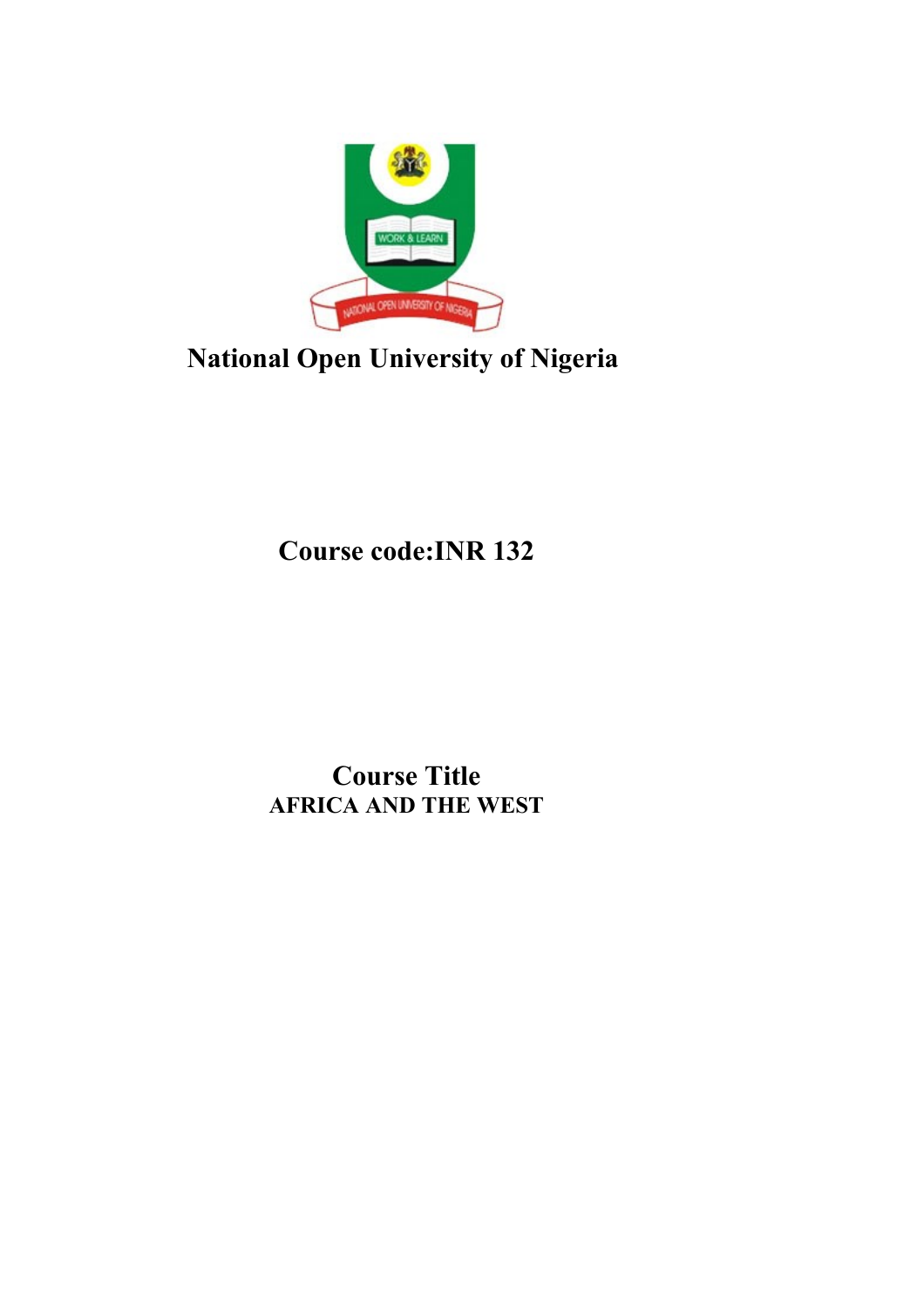# **COURSE GUIDE**

**INR 132 AFRICA AND THE WEST**

Course Developer/Writer Mr. Saliu A. Lawal

National Open University of Nigeria

Course Editor Dr Osita A. Agbu (Associate Professor) Nigerian Institute of International Affairs, Kofo Abayomi Road, Lagos

Programme Leader Dr. Olu Akeusola

Course Coordinator Lucy Jummai Jibrin

National Open University of Nigeria

National Open University of Nigeria

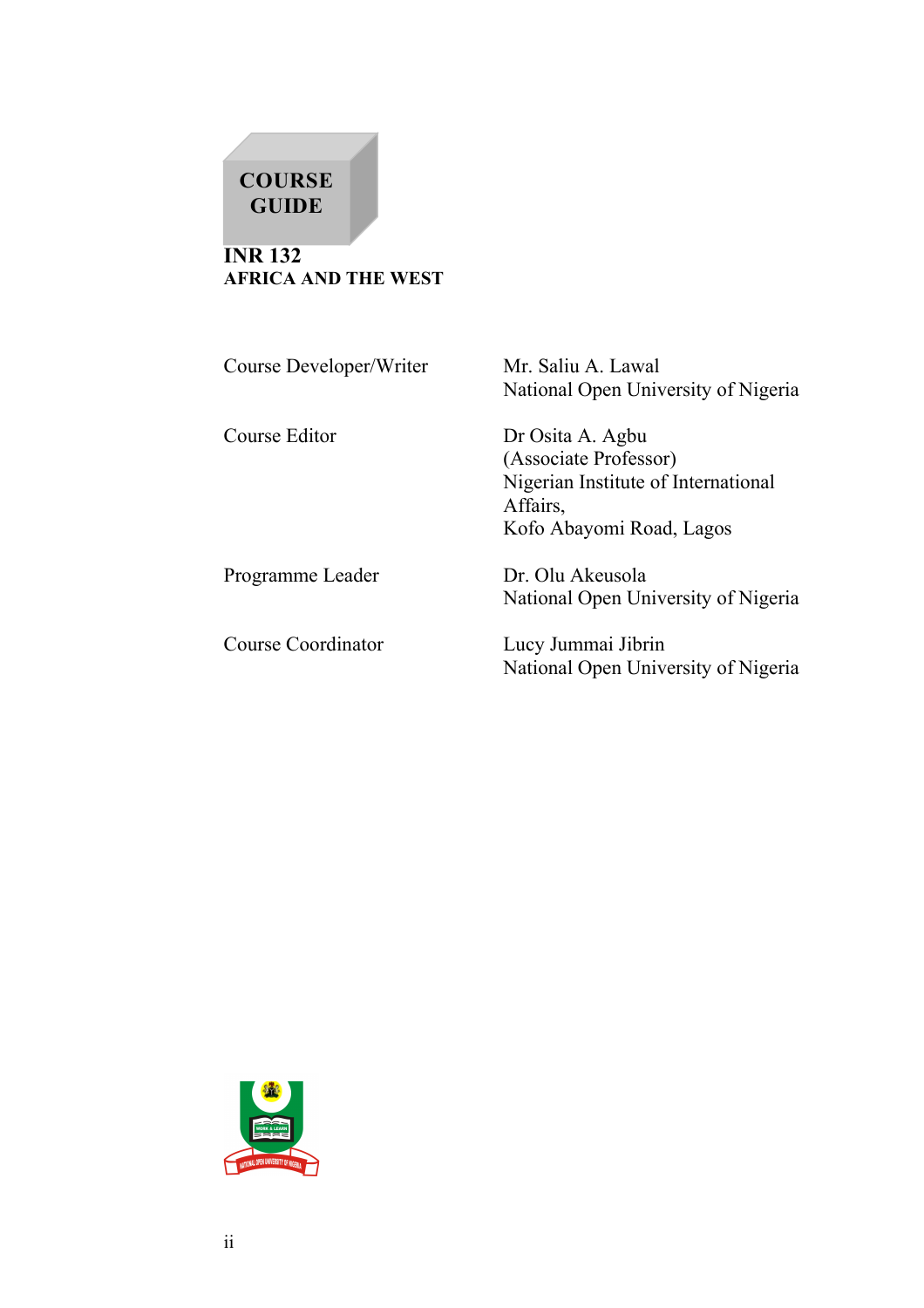# **NATIONAL OPEN UNIVERSITY OF NIGERIA**

National Open University of Nigeria **Headquarters** 14/16 Ahmadu Bello Way Victoria Island Lagos

Abuja Office No. 5 Dar es Salaam Street Off Aminu Kano Crescent Wuse II, Abuja Nigeria

e-mail: [centralinfo@nou.edu.ng](mailto:centralinfo@nou.edu.ng) URL: [www.nou.edu.ng](http://www.nou.edu.ng/)

Published by National Open University of Nigeria

Printed 2009

ISBN: 978-058-978-3

All Rights Reserved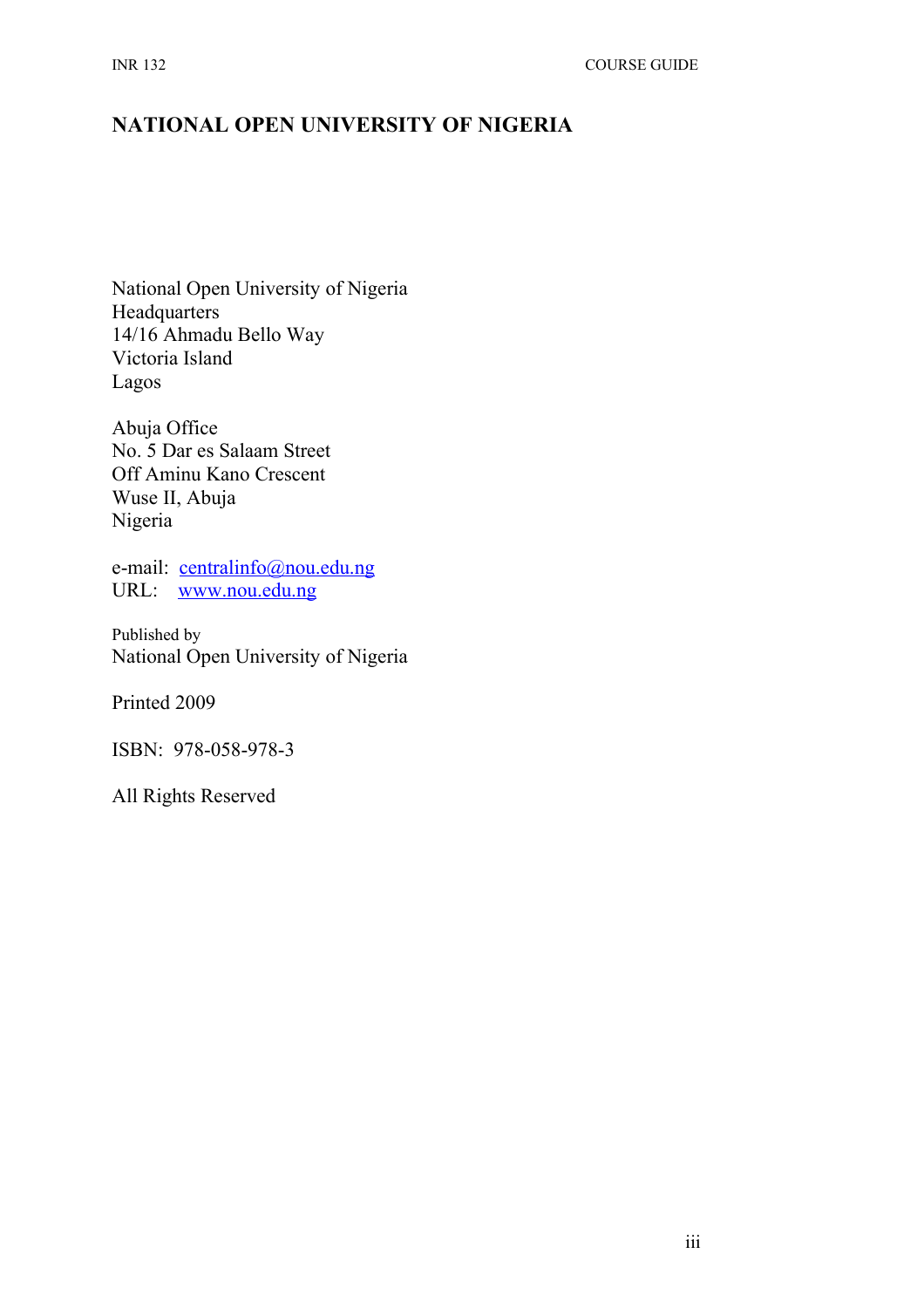# **CONTENTS PAGE**

| 1              |
|----------------|
| 1              |
| 1              |
| $\overline{2}$ |
| 2              |
| 2              |
| 3              |
| 4              |
| 4              |
| 4              |
| 5              |
| 5              |
| 5              |
| 6              |
| 7              |
| 7              |
| 8              |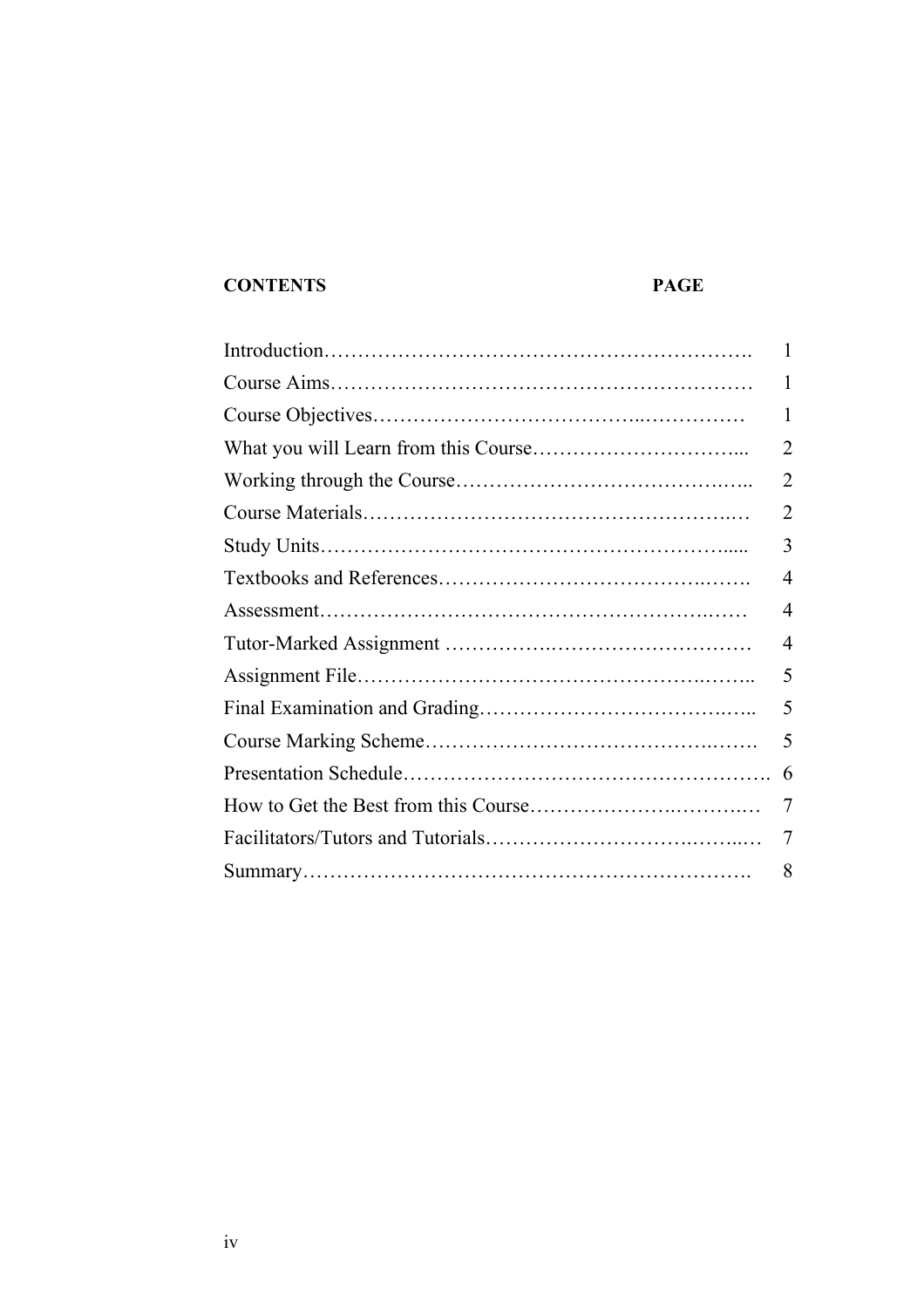## **Introduction**

INR 132: Africa and the West is a course that is available for students who are studying French and International Studies at undergraduate level and it is a two credit course. The course is available in the second semester. It discusses historical perspective of relationship that existed before the advent of colonial rule; relations of Africa with Europe in the colonial days and the changing pattern of relations between Africa and the countries of Europe and Africa since independence. The place of Africa in the hot rivalry between the East bloc and the West bloc; the emerging new world order politically and economically are also discussed in this course.

The course guide gives you the necessary information about the content, process and materials which you have to read to understand the subject matter of the course. The course guide is designed in such a way that you can get the best out of the course. It also specifies the amount of time you need to spend on the unit and the assignment. The guide also gives you some guidelines on your Tutor-Marked Assignment (TMA). You are advised to attend the tutorial lessons to discuss your difficulties with your course facilitators.

#### **Course Aims**

The import of this course is to expose the students to the historical perspective of relationship among African states in the early period and between Africa and the West before and during colonial periods.

It is important that students have a firm grip of how relationship existed among African states before European invasion. The relationship among Africans, Europe and America before, during and post-colonial periods is also important for this course.

The rivalry between the East and the West, the place of Africa in this power game are also discussed. The new world order also formed the benchmark of this course. It is important that students understand these scenarios.

#### **Course Objectives**

Each unit of this course has specific objectives, apart from the overall objectives of the course. The unit objectives can be found before any unit is discussed at length. At the end of the unit, you may want to assess yourself by going over the unit to find out how far the unit objectives have been achieved. This will enable you to know whether you have covered the unit very well or not.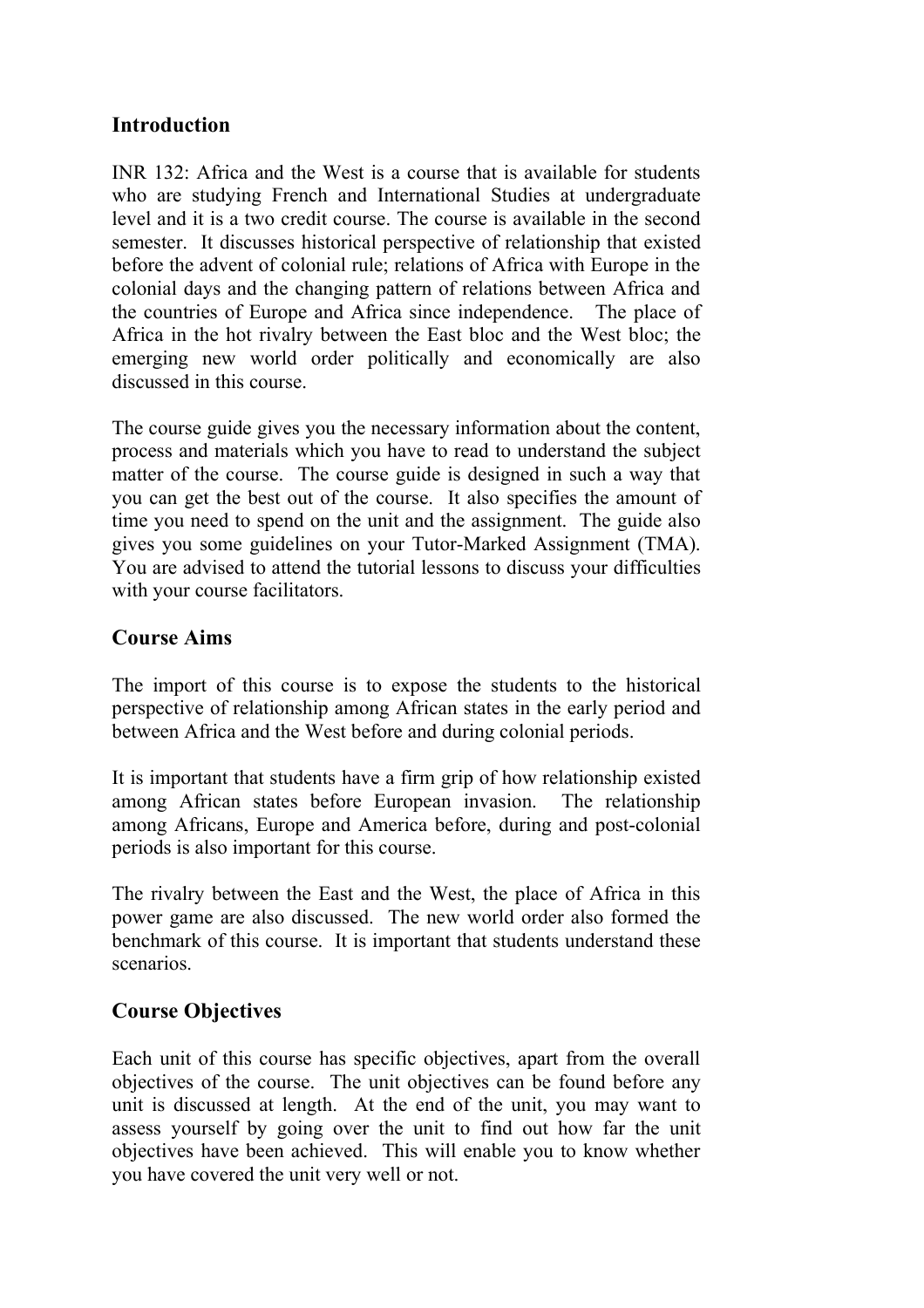#### **What You Will Learn from this Course**

On successful completion of this course, you should be able to:

- Familiarise yourself with the evidence of African past;
- Identify the different forms of interaction in the pre-colonial Africa;
- Understand the evolution of African states;
- Be familiar with the arbitrary demarcation of African states by the colonial powers;
- Understand the rivalry among Western powers during and after the partition of Africa;
- Be acquainted with the Franco and Anglophone African states;
- Be conversant with Elite revolution in Africa;
- Be able to correlate the impact of World War II on African Nationalism;
- Understand the rise of military coups in Africa and relationship with the West;
- Be familiar with the cold war of East and West and its impact on African states;
- Be able to appraise the role of America in World politics and her influence on Africa;
- Be acquainted with diplomatic maneuvering of the West and East;
- Be able to differentiate the emerging powers of the world, the Big Five  $(5)$ .

#### **Working through the Course**

To satisfactorily complete this course, you are expected to read the study units, read recommended textbooks and other materials provided by the National Open University of Nigeria (NOUN). Most of the units contain exercise tagged "Tutor-Marked Assignment". At a point in the course, you are required to submit these assignments for assessment prior to the real examination. At the end of the course, you will sit for final examination. Stated below are the components of the course and what you are expected to do.

#### **Course Materials**

- Course Guide
- Study Units
- Textbooks and other Reference Sources
- Assignment File
- Presentation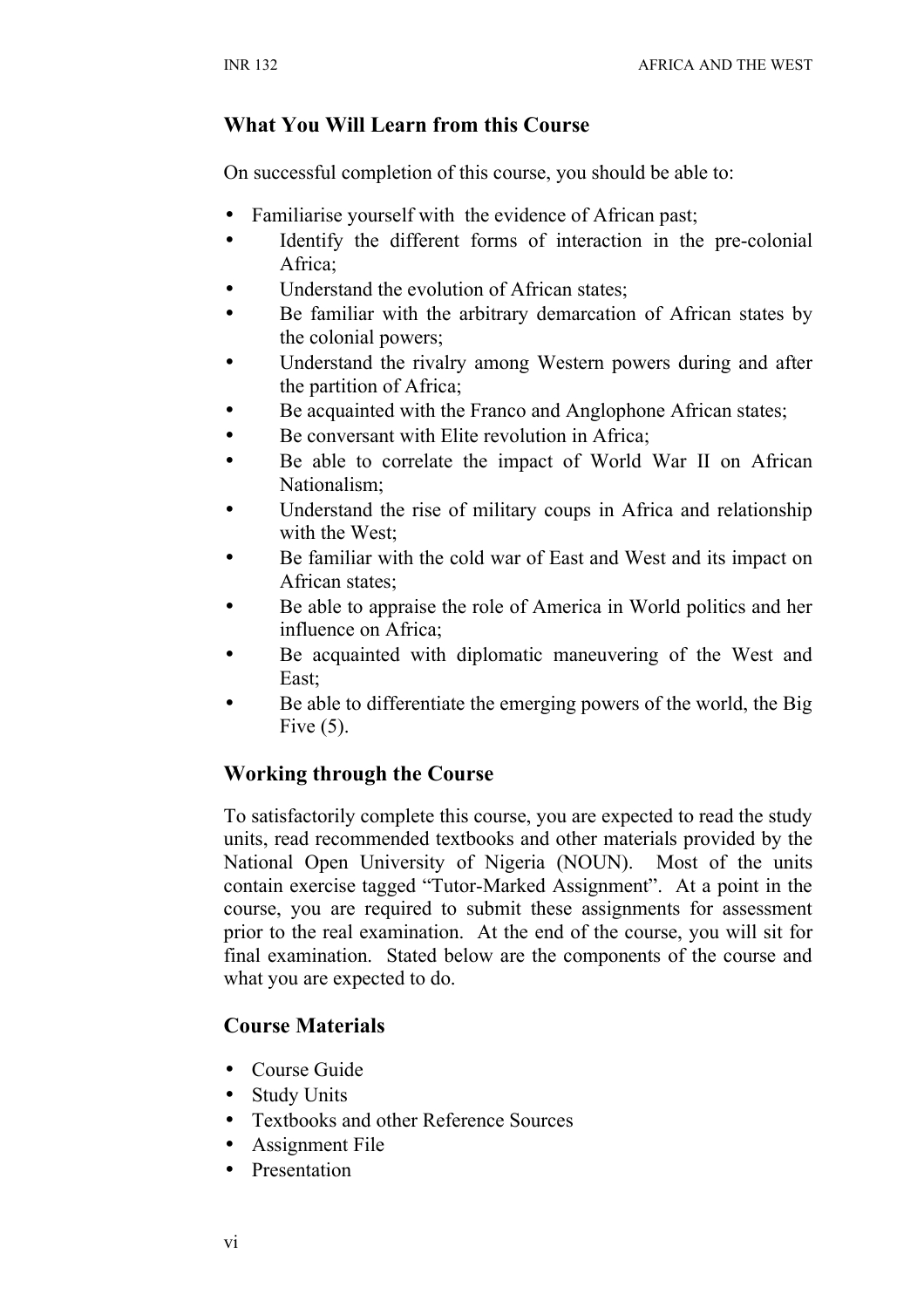It cannot be overemphasized that you must obtain the text materials. These texts, mostly, are provided by NOUN (Study Centres). You are advised to purchase recommended texts on your own at bookshops. In case you have any difficulty, please contact your Facilitator of the course in your Centre.

# **Study Units**

There are twenty study units in this course, and they are as follows:

# **Module 1 Africa before and after Partition**

- Unit 1 Origin of Africa
- Unit 2 Slave Trade
- Unit 3 Abolition of Slave Trade
- Unit 4 European Imperialism
- Unit 5 Scramble and Partition of Africa

## **Module 2 Colonial Administration**

- Unit 1 The Beginning of Colonial Rule
- Unit 2 British Administration in the Colonies
- Unit 3 French Administration in the Colonies
- Unit 4 Colonial Administration in South Africa
- Unit 5 Colonial Administration in North Africa

# **Module 3 Impact of World War II on Africa**

- Unit 1 The Impact of Second World War on African Politics
- Unit 2 The Emergence of Elite in Africa
- Unit 3 Nationalist Movements in West Africa
- Unit 4 Road to Independence in Northern Africa Nations
- Unit 5 Road to Independence in South Africa

# **Module 4 East, West Rivalry and Africa**

- Unit 1 Cold War Era
- Unit 2 United Nations Organisation and Africa
- Unit 3 International Relations after 1945 and Establishment of **OAU**
- Unit 4 Coups and Civil Wars in Africa
- Unit 5 Globalisation and Africa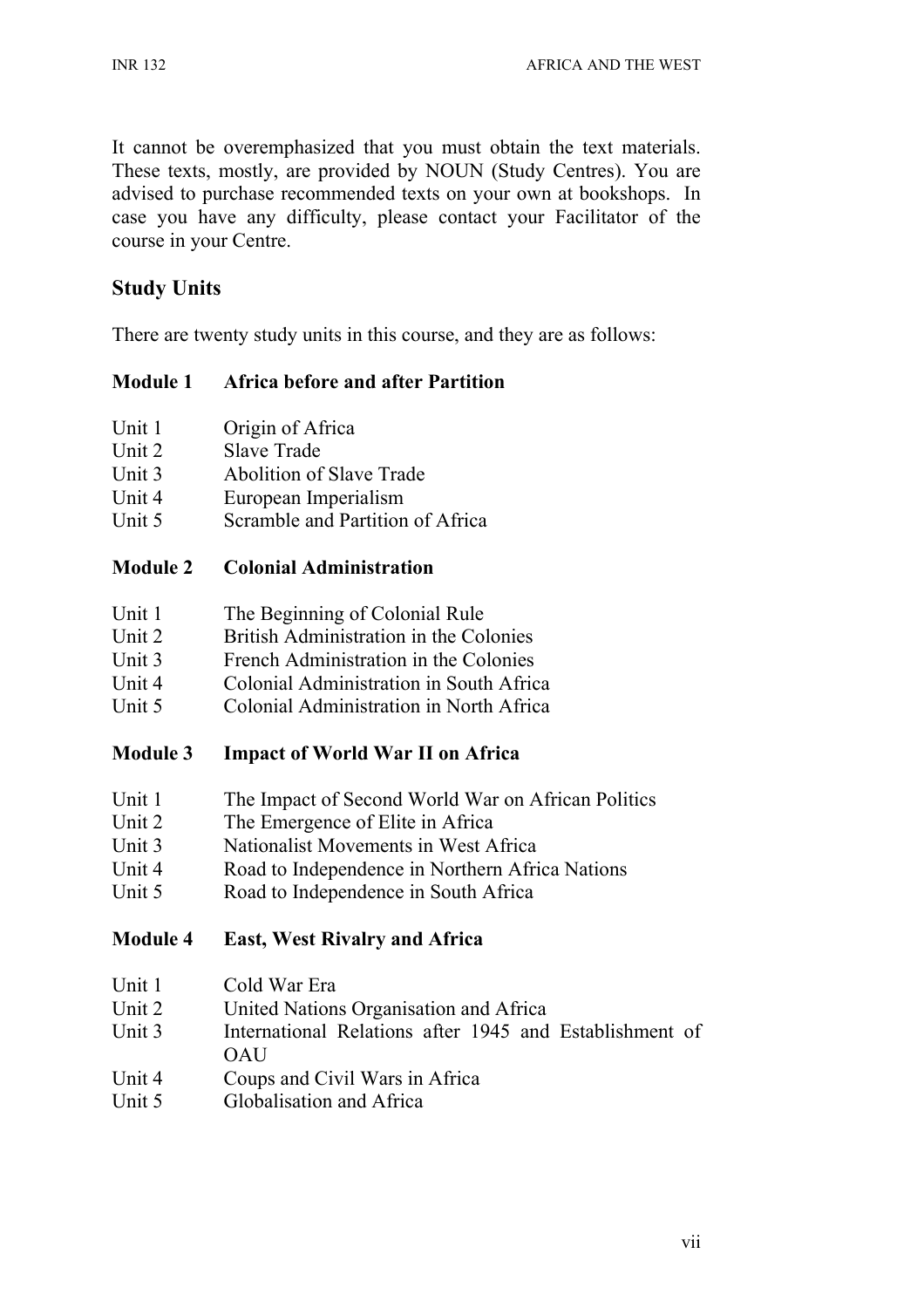Each unit contains a number of self-assessment tests. In general, these tests are based on the units you have covered while reading. They are meant to guide your reading and assess you on how you have been able to understand the materials you have just read. Do the Tutor-Marked Assignment on your own. This will assist you in achieving the stated learning objectives of the individual units and the overall course.

#### **Textbooks and References**

- Adu Boahen, (1966). *Topics in West African History*, London: Longman.
- C. A. Leeds, (1971). *European History 1789 1914*, London.
- Joseph C. (1966). Anene and Godfrey N. Brown (ed). *Africa in the Nineteenth and Twentieth Centuries*, London.

#### **Assessment**

There are two types of assessments in this course. First are the Tutor-Marked Assignments; second is the written examination. In solving the questions of the assignments, you are expected to apply the information, knowledge and experience acquired during the course. The assignments must be submitted to your facilitator for formal assessment in accordance with prescribed deadlines stated in the assignment file. The work you submit to your facilitator for assessment accounts for 30 percent of your total course mark. At the end of the course, you will be required to sit for a final examination of three hours duration at your study centre. This final examination will account for 70 percent of your total course mark.

#### **Tutor-Marked Assignment**

There are about sixty tutor-marked assignments in this course. This is to say, each unit contains three TMAs. You only need to submit twenty-one of them. The best five (i.e. the five highest score of the 21 TMAs) are taken into account. Each assignment carries 20 marks but on the average when the five assignments are added together, then each assignment will count 10 percent towards your total course mark. This means that the total marks for the best three (3) assignments which would have been 100 marks will now be 30 percent of your total course mark.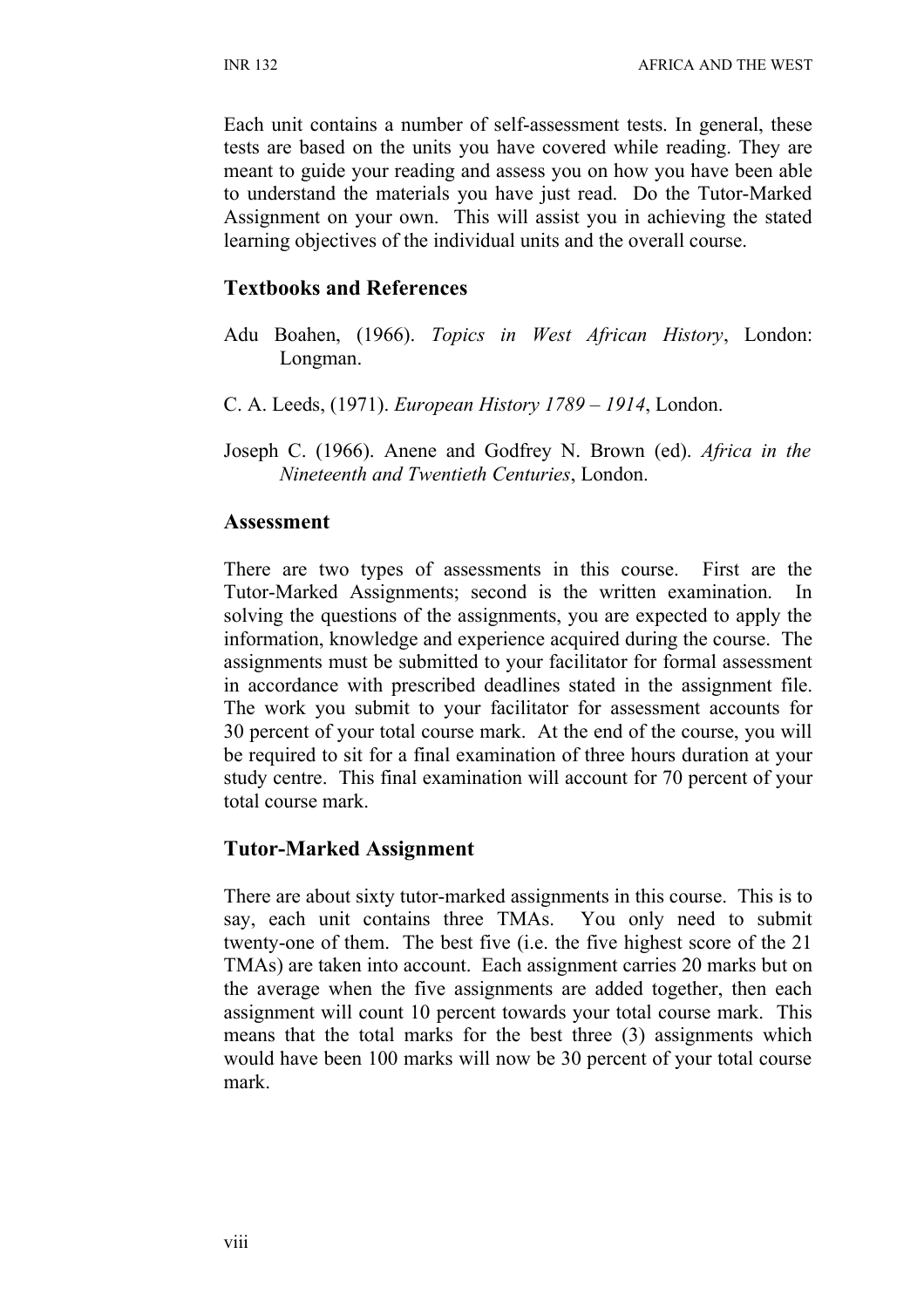#### **Assignment File**

The assignments for the units in this course are contained in the Assignment file. You will be able to complete your assignment from the information and knowledge gained in the texts, textbooks, readings and study units of this course. However, at your level, you should be able to do more research and demonstrate that you have a mastery of the subject matter and a broad, deep knowledge of the course. When each assignment is completed, send it together with TMA (Tutor-Marked Assignment) form to your tutor or facilitator. Ensure that each assignment reaches the tutor or facilitator before the expiration of the deadline as stated in the assignment file. If, because of workload in your place of work or other reasons you cannot meet the deadline, discuss with your tutor before the deadline, so that he can extend the deadline for you. But this must be based on concrete reasons; not mere excuses. Note that extension is not the rule but essentially circumstantial exceptions.

## **Final Examination and Grading**

The final examination for INR 132: Africa and the West will be of three hour duration. This accounts for 70 percent of the total course grade. The examination will consist of questions which reflect the practice, exercises and the tutor-marked assignments you have already attempted in the past. Note that all areas of the course will be assessed.

To revise the entire course, you must start from the first unit to the twentieth unit in order to get prepared for the examination. It may be useful to go over your TMAs and probably discuss with your course mates or group if need be. This will make you to be more prepared, since the examination covers information from all aspects of the course.

#### **Course Marking Scheme**

| Assessment        | <b>Marks</b>                                           |
|-------------------|--------------------------------------------------------|
| Assignments       | Best five marks of the Assignments $\omega$ 10 percent |
|                   | each (on the average) = $30$ percent of course marks   |
| Final examination | 70 percent of overall course marks                     |
| Total             | 100 percent of course marks                            |

#### **Table 1: Course Marking Scheme**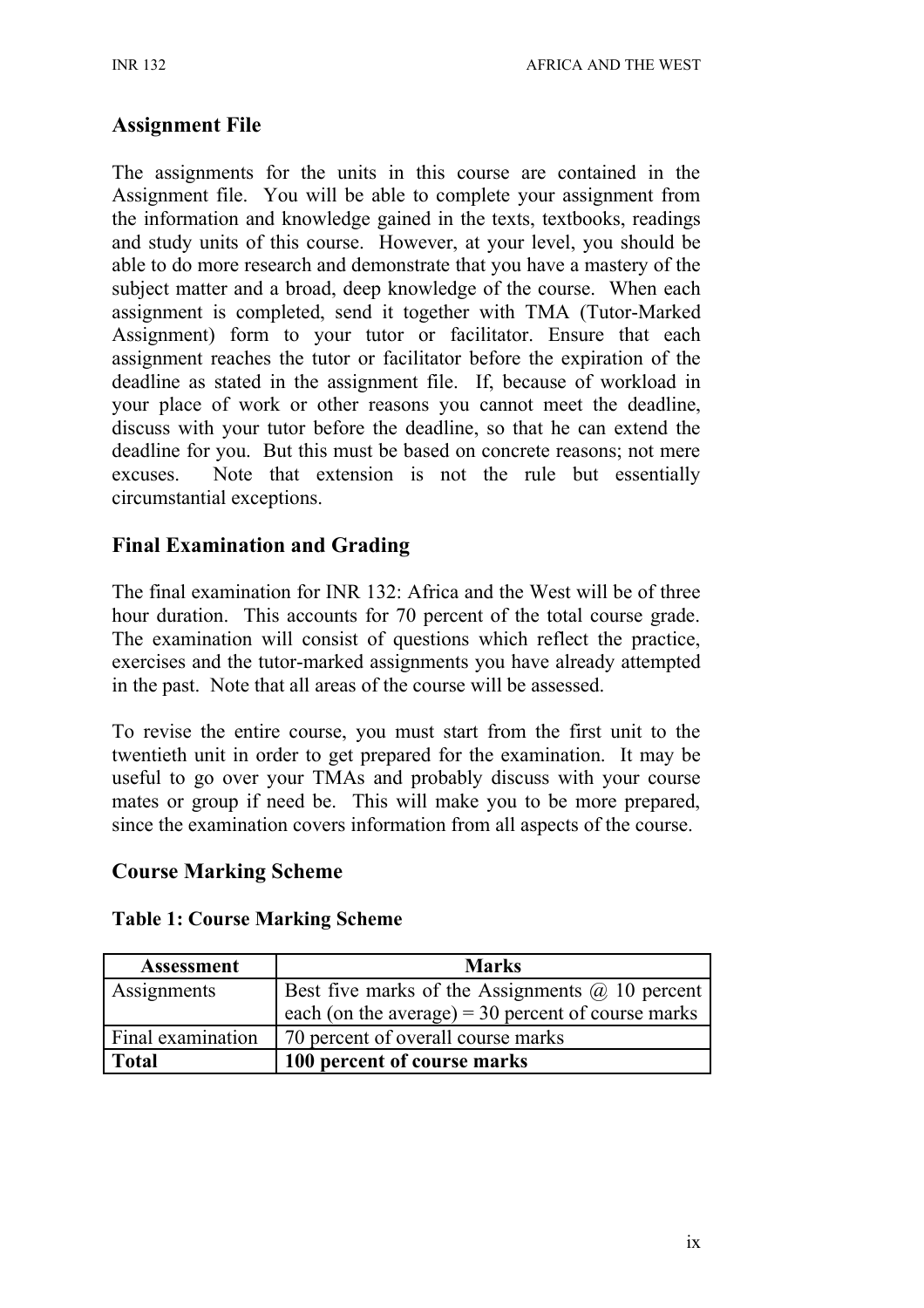# **Presentation Schedule**

| Unit                                                 | <b>Title of Work</b>                                              | Week's          | <b>Assessment</b> |  |  |
|------------------------------------------------------|-------------------------------------------------------------------|-----------------|-------------------|--|--|
|                                                      |                                                                   | <b>Activity</b> | (End of Unit)     |  |  |
|                                                      | Course Guide                                                      |                 |                   |  |  |
| <b>Module 1</b><br>Africa before and after Partition |                                                                   |                 |                   |  |  |
| $\mathbf{1}$                                         | Origin of Africa                                                  | Week 1          | Assignment 1      |  |  |
| $\overline{2}$                                       | <b>Slave Trade</b>                                                | Week 1          | Assignment 1      |  |  |
| $\overline{3}$                                       | Abolition of Slave Trade                                          | Week 2          | Assignment 3      |  |  |
| $\overline{4}$                                       | European Imperialism                                              | Week 2          | Assignment 4      |  |  |
| 5                                                    | Scramble and Partition of Africa                                  | Week 2          | Assignment 5      |  |  |
|                                                      | <b>Colonial Administration</b><br><b>Module 2</b>                 |                 |                   |  |  |
| $\mathbf{1}$                                         | The beginning of Colonial Rule                                    | Week 3          | Assignment 1      |  |  |
| $\overline{2}$                                       | Administration<br><b>British</b><br>in<br>the<br>Colonies         | Week 3          | Assignment 2      |  |  |
| 3                                                    | in<br>Administration<br>the<br>French<br>Colonies                 | Week 4          | Assignment 3      |  |  |
| $\overline{4}$                                       | Colonial Administration in South<br>Africa                        | Week 4          | Assignment 4      |  |  |
| 5                                                    | Colonial Administration in North<br>Africa                        | Week 5          | Assignment 5      |  |  |
|                                                      | <b>Impact of World War II on Africa</b><br><b>Module 3</b>        |                 |                   |  |  |
| $\mathbf{1}$                                         | The Impact of Second World War  <br>on African Politics           | Week 6          | Assignment 1      |  |  |
| $\overline{2}$                                       | The Emergence of Elite in Africa                                  | Week 7          | Assignment 2      |  |  |
| $\overline{3}$                                       | Nationalist Movement in<br>West<br>Africa                         | Week 8          | Assignment 3      |  |  |
| $\overline{4}$                                       | Road to Independence in North<br><b>Africa Nations</b>            | Week 9          | Assignment 4      |  |  |
| 5                                                    | Road to Independence in South<br>Africa                           | Week 9          | Assignment 5      |  |  |
|                                                      | <b>Module 4</b><br><b>East, West Rivalry and Africa</b>           |                 |                   |  |  |
| $\mathbf{1}$                                         | Cold War Era                                                      | Week 10         | Assignment 1      |  |  |
| $\overline{2}$                                       | United Nations Organisation and<br>Africa                         | Week 10         | Assignment 2      |  |  |
| 3                                                    | International Relations after 1945<br>and Establishment of OAU/AU | Week 11         | Assignment 3      |  |  |
| $\overline{4}$                                       | Coups and Civil Wars in Africa                                    | Week 11         | Assignment 4      |  |  |
| 5                                                    | Globalisation and Africa                                          | Week 11         | Assignment 5      |  |  |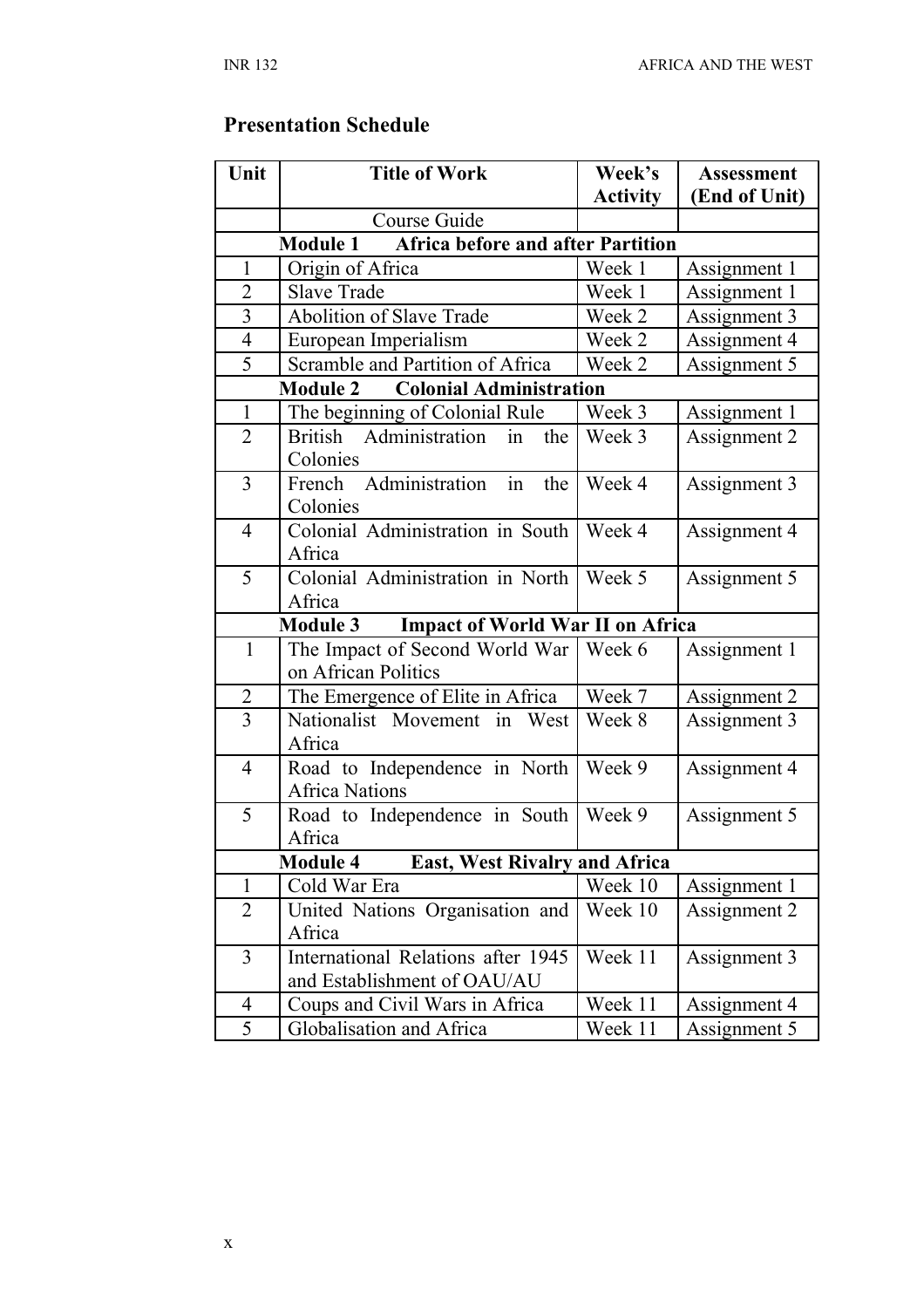#### **How to Get the Best from this Course**

In open distance learning (ODL), the units replace the university lectures and sometimes, the handouts given out to students by the lecturers. This is one of the great advantages of ODL: you can read and write at your own pace and at your convenience. The units stand for text that you are supposed to read in the conventional universities. The study units tell you what to read, and also give you text materials or set of textbooks in order to broaden your knowledge about the topic in questions.

Each of the units has a format, which is common to all the units. The first is the introduction to the unit's subject matter, and how a particular unit is related and integrated with the other units and the course as a whole. Next to this is a set of learning objectives. These objectives will enable you to assess yourself at the end of the unit. These objectives are benchmarks to guide your reading and learning process. The moment you complete a unit, you must go back to the objectives to ascertain if those objectives are achieved. If you use this criterion, often, you are sure of passing the course, provided you do it convincingly.

The main body of the unit guides you through the course. If in the course of your reading you run into any problem, telephone your facilitator or post questions on web GS OLE's discussing board. Remember that your facilitators are there to assist you. Do not hesitate to call and ask questions from them.

Read course guide thoroughly and patiently, this is your first assignment. Organise a study timetable – design a 'course overview' to guide you through the course. In your timetable, note the time you are expected to spend on each unit and how your assignment relate to the units. Important information diary must be kept; when to submit an assignment, when to meet the course facilitator and date of the first semester examination must be noted. This information is available on the university's website [www.nou.edu.ng.](http://www.nou.edu.ng/)If you need other information from time to time, this can be obtained at your study centre in your state or where you reside.

After completing your last unit, review the course by assessing yourself, and prepare for the final examination. Make sure that you go back to every unit objectives and the course objectives listed in the course guide.

#### **Facilitators/Tutors and Tutorials**

In this course, there are 15 hours of tutorials (twenty-two hour session) in support of this course. This is an opportunity for you to have face-to-face contact with your facilitators (lecturers). You will be informed of the dates, time and location by your study centre manager.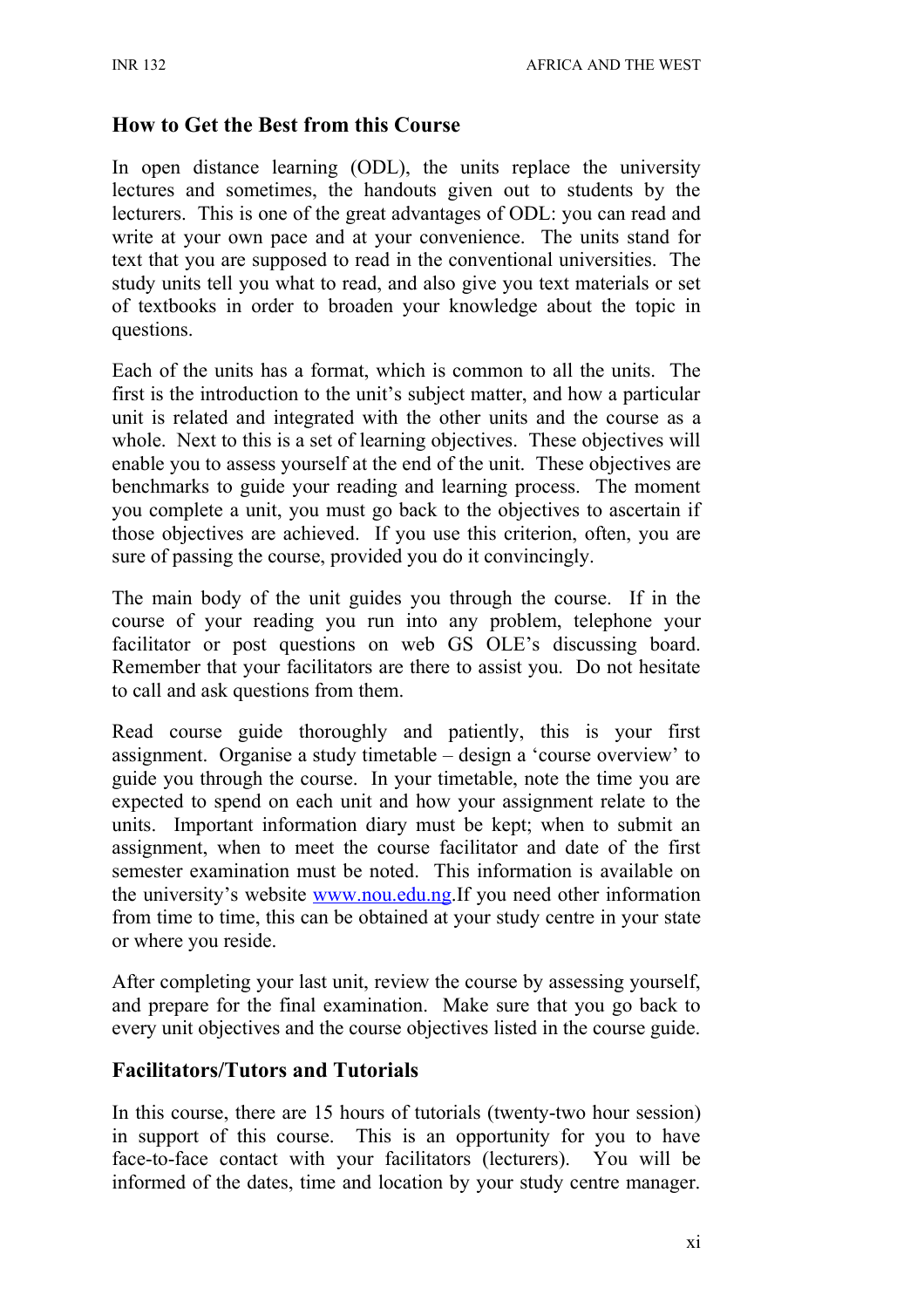The study centre manager will provide you with the name and telephone of your facilitator as soon as you have been allocated a tutorial group.

Your facilitator will mark your script, comment on your assignments and keep a close watch of your progress. You are at liberty to consult him/her whenever you are in difficulty; do not hesitate to do so. You must mail or submit your assignment to your facilitator well before the due date (at least two working days are required). These will be marked by your facilitator and returned to you as soon as possible.

Do not hesitate to consult your course facilitator by telephone calls, e-mail, or face-to-face discussion if he/she is available. The following circumstances may necessitate your consulting with your course facilitator:

- (a) Contact your facilitator if you do not understand any part of the study units or the assigned textbooks;
- (b) You have difficulties with the exercises;
- (c) You have a question or problem with the assignment or with the grading of an assignment.

You should create time to attend the tutorials. This is an opportunity to have face-to-face contact with your facilitator and ask questions which are answered immediately. It is also an opportunity to raise questions on problems and challenges encountered while reading. You can prepare questions prior to your tutorial lessons. The group tutorial will enable you gain from other people's experiences and questions raised by them too. You stand to gain quite a lot from participating in the discussions.

Students in ODL must learn to recognise their strengths and limitations. No human being can "know the state of your body, and your total self more than you". You also need to be familiar with your learning goals and objectives. Your facilitator can only assist you to explore your strengths and limitations and learning objectives by assuming a facilitative role in the learning process.

#### **Summary**

The course guide gives you an overview of what to expect in the course of this study. The course teaches you the basic principles of relationship between Africa and the West (Europe) and America. It also acquaints you with the cold war that existed between the East and West Europe and its consequences on Africa. In addition it examines the Post-Cold War era, globalization at the wave of democratization in Africa.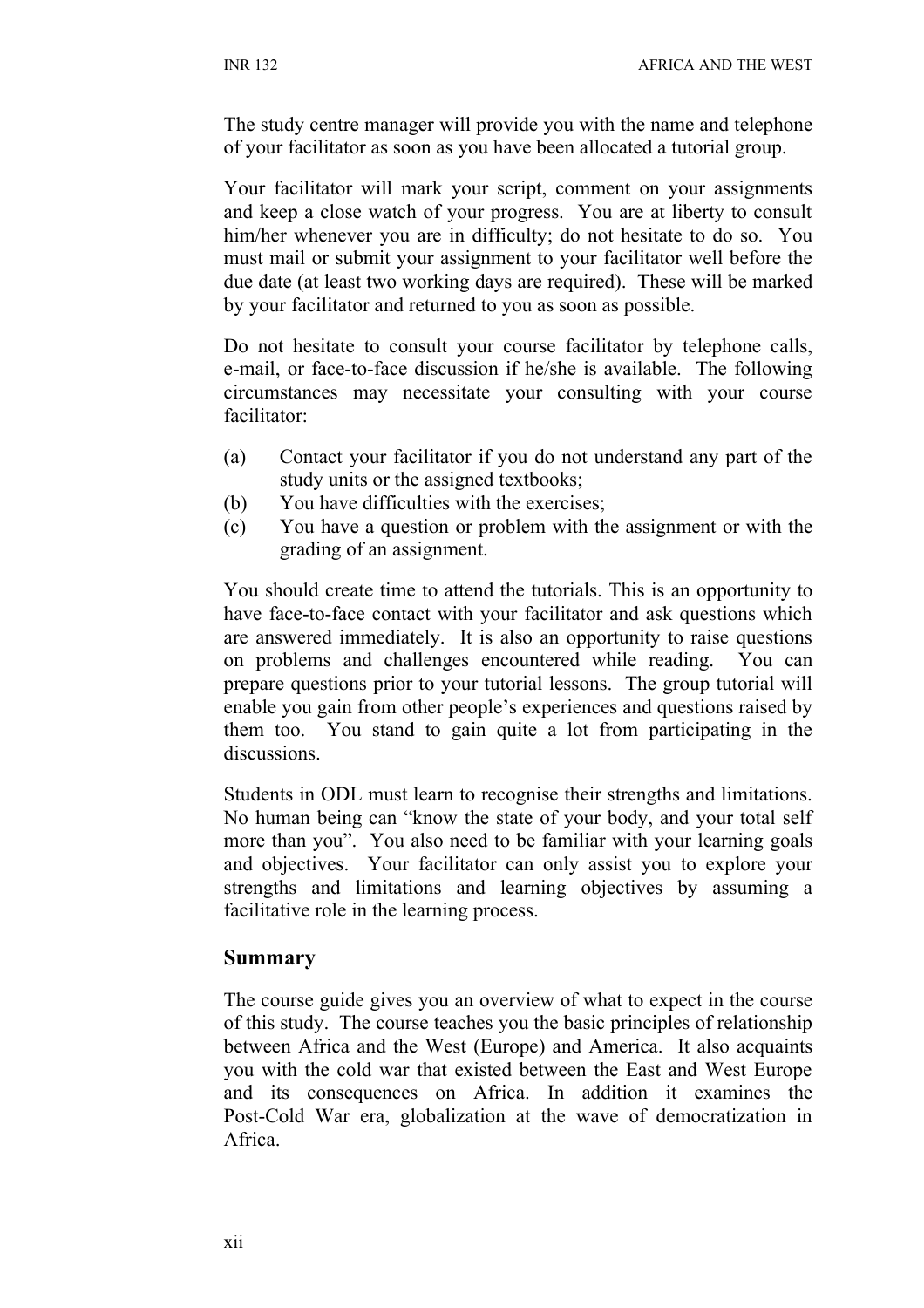We wish you successful reading and a good grade at the end of the course.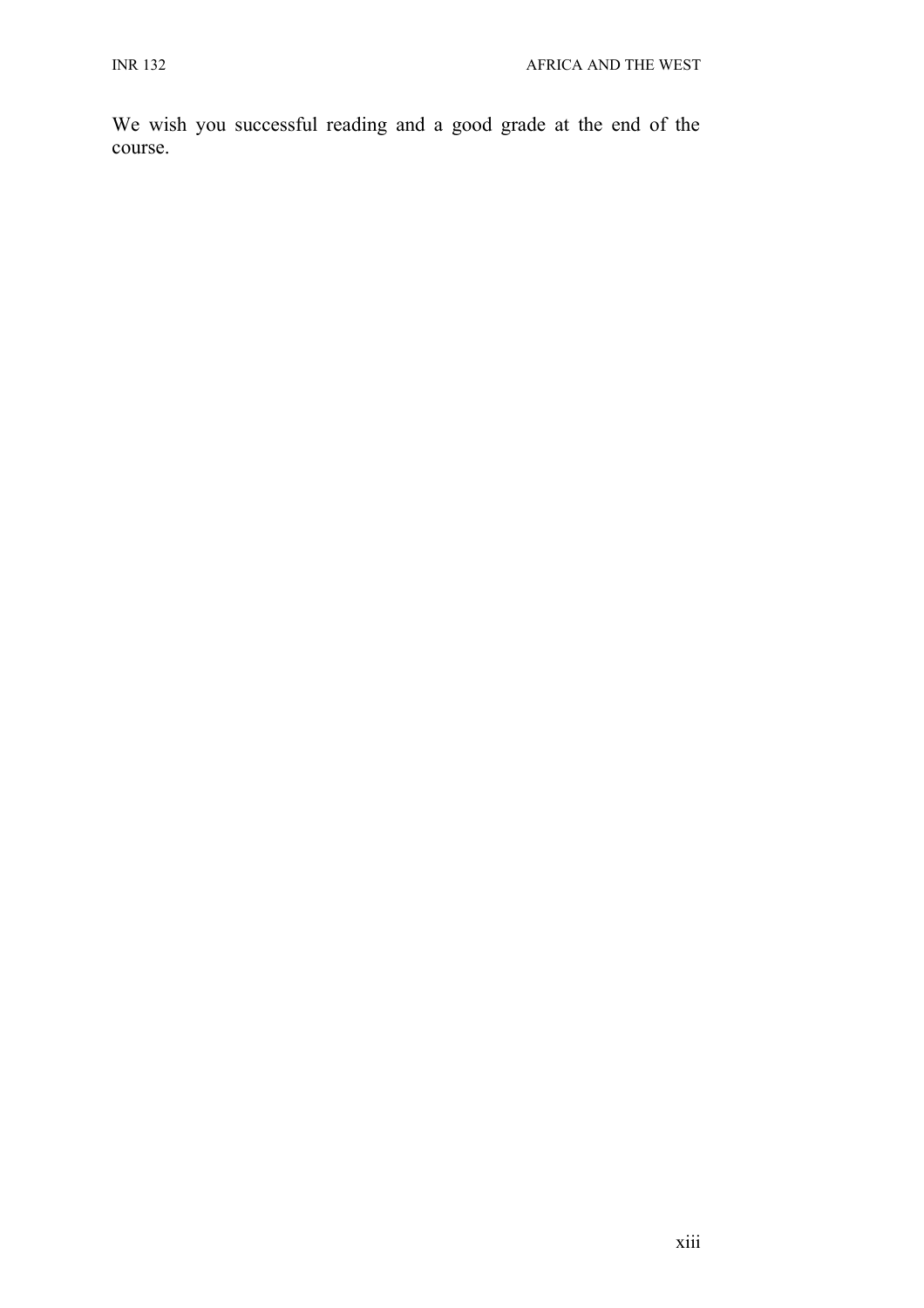# **MAIN COURSE**

Course Code INR 132 Course Title **Africa** and the West Course Developer/Writer Mr. Saliu A. Lawal National Open University of Nigeria Course Editor Dr Osita A. Agbu (Associate Professor) Nigerian Institute of International Affairs, Kofo Abayomi Road, Lagos Programme Leader Dr. Olu Akeusola National Open University of Nigeria Course Coordinator Lucy Jummai Jibrin National Open University of Nigeria

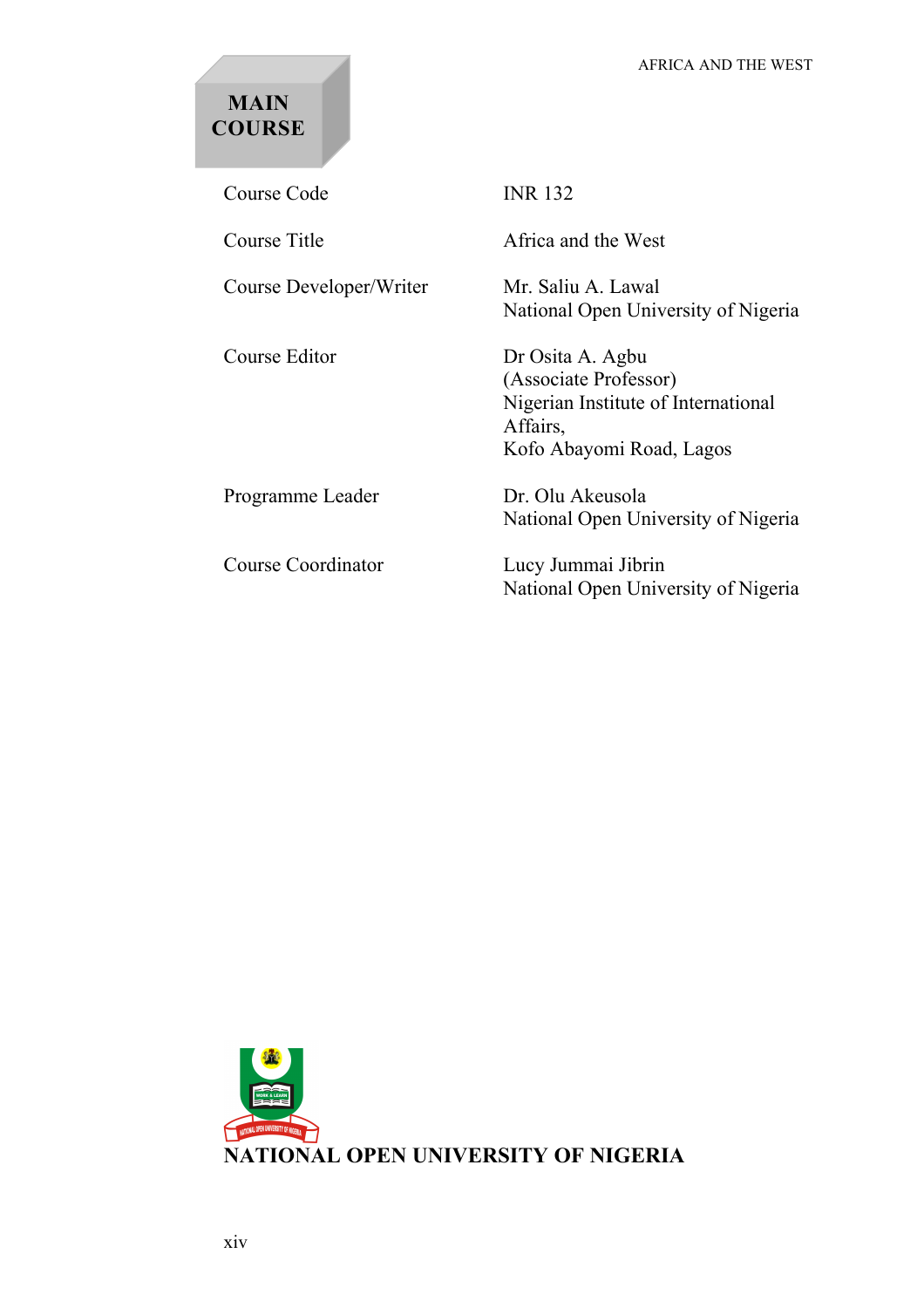National Open University of Nigeria **Headquarters** 14/16 Ahmadu Bello Way Victoria Island Lagos

Abuja Office No. 5 Dar es Salaam Street Off Aminu Kano Crescent Wuse II, Abuja Nigeria

e-mail: [centralinfo@nou.edu.ng](mailto:centralinfo@nou.edu.ng) URL: [www.nou.edu.ng](http://www.nou.edu.ng/)

Published by National Open University of Nigeria

Printed 2009

ISBN: 978-058-978-3

All Rights Reserved

#### **CONTENTS PAGE**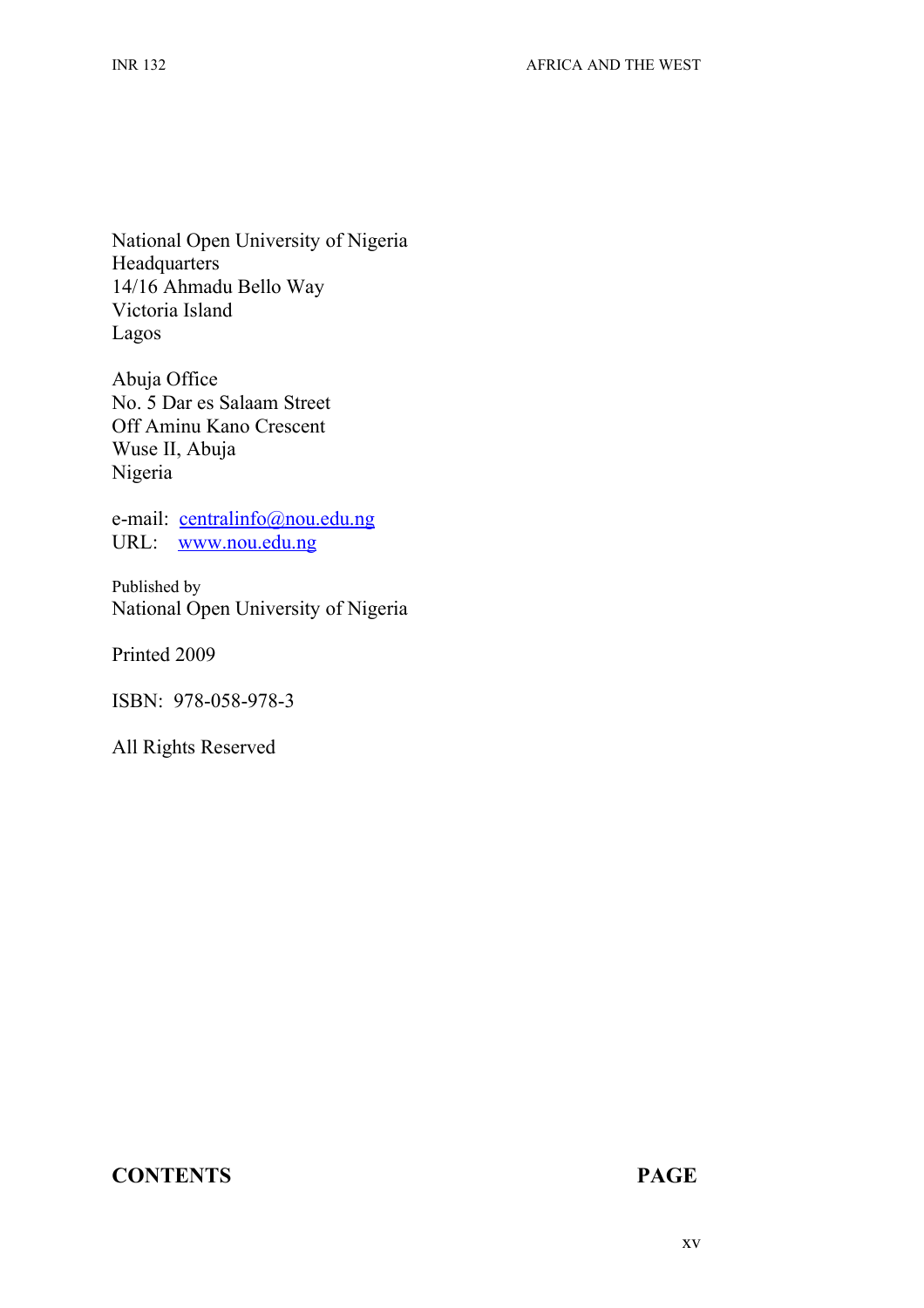| <b>Module 1</b> | Africa before and after Partition                        | $\mathbf{1}$ |
|-----------------|----------------------------------------------------------|--------------|
| Unit 1          |                                                          | $\mathbf{1}$ |
| Unit 2          |                                                          | 8            |
| Unit 3          |                                                          | 16           |
| Unit 4          | 27                                                       |              |
| Unit 5          | 36                                                       |              |
| <b>Module 2</b> | Colonial Administration<br>44                            |              |
| Unit 1          | 44                                                       |              |
| Unit 2          | British Administration in the Colonies<br>53             |              |
| Unit 3          | French Administration in the Colonies<br>63              |              |
| Unit 4          | Colonial Administration in South Africa<br>72            |              |
| Unit 5          | Colonial Administration in North Africa<br>81            |              |
| <b>Module 3</b> |                                                          |              |
| Unit 1          | The Impact of Second World War on African Politics<br>92 |              |
| Unit 2          |                                                          |              |
| Unit 3          |                                                          |              |
| Unit 4          | Road to Independence in Northern Africa Nations 118      |              |
| Unit 5          |                                                          |              |
| <b>Module 4</b> | East, West Rivalry and Africa  139                       |              |
| Unit 1          |                                                          |              |
| Unit 2          | United Nations Organisation and Africa152                |              |
| Unit 3          | International Relations after 1945 and Establishment     |              |
|                 |                                                          |              |
| Unit 4          |                                                          |              |
| Unit 5          |                                                          |              |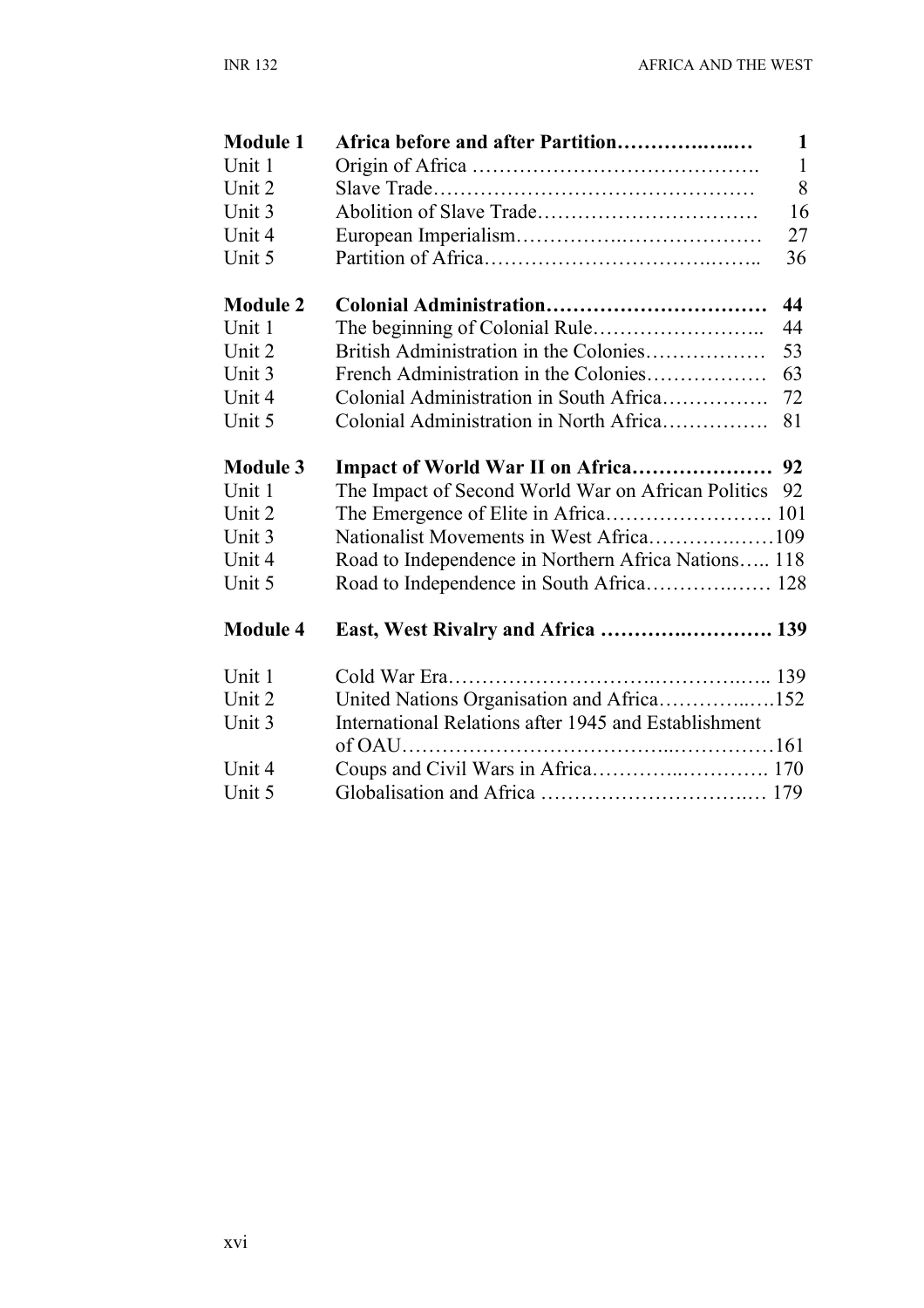# **MODULE 1 AFRICA BEFORE AND AFTER PARTITION**

- Unit 1 Origin of Africa
- Unit 2 Slave Trade
- Unit 3 Abolition of Slave Trade
- Unit 4 European Imperialism
- Unit 5 Partition of Africa

# **UNIT 1 ORIGIN OF AFRICA**

#### **CONTENTS**

- 1.0 Introduction
- 2.0 Objectives
- 3.0 Main Content
	- 3.1 European Writers and Africa
	- 3.2 Arab Historians and Africa
	- 3.3 African Historians
	- 3.4 Evidence of Africa's Past
- 4.0 Conclusion
- 5.0 Summary
- 6.0 Tutor-Marked Assignment
- 7.0 References/Further Readings

# **1.0 INTRODUCTION**

The early writings by many Western historians and Europeans that Africa has no history, but the history of Europeans in Africa, has been debunked by new findings. These unfolding discoveries, especially in archaeological findings, have put to rest this discourse by the white or Western oriented scholars, that Africa has no past. This unit, therefore, introduces the learner to the various writings of white historians and the debunking of the view that Africa has no history until the coming of the Europeans. The early Arab writers and African historians have shown substantial evidence to debunk this belief.

This course will also give an insight into the understanding of the African past as written by Africans and their diverse ways of governing one another before the advent of the white colonialists.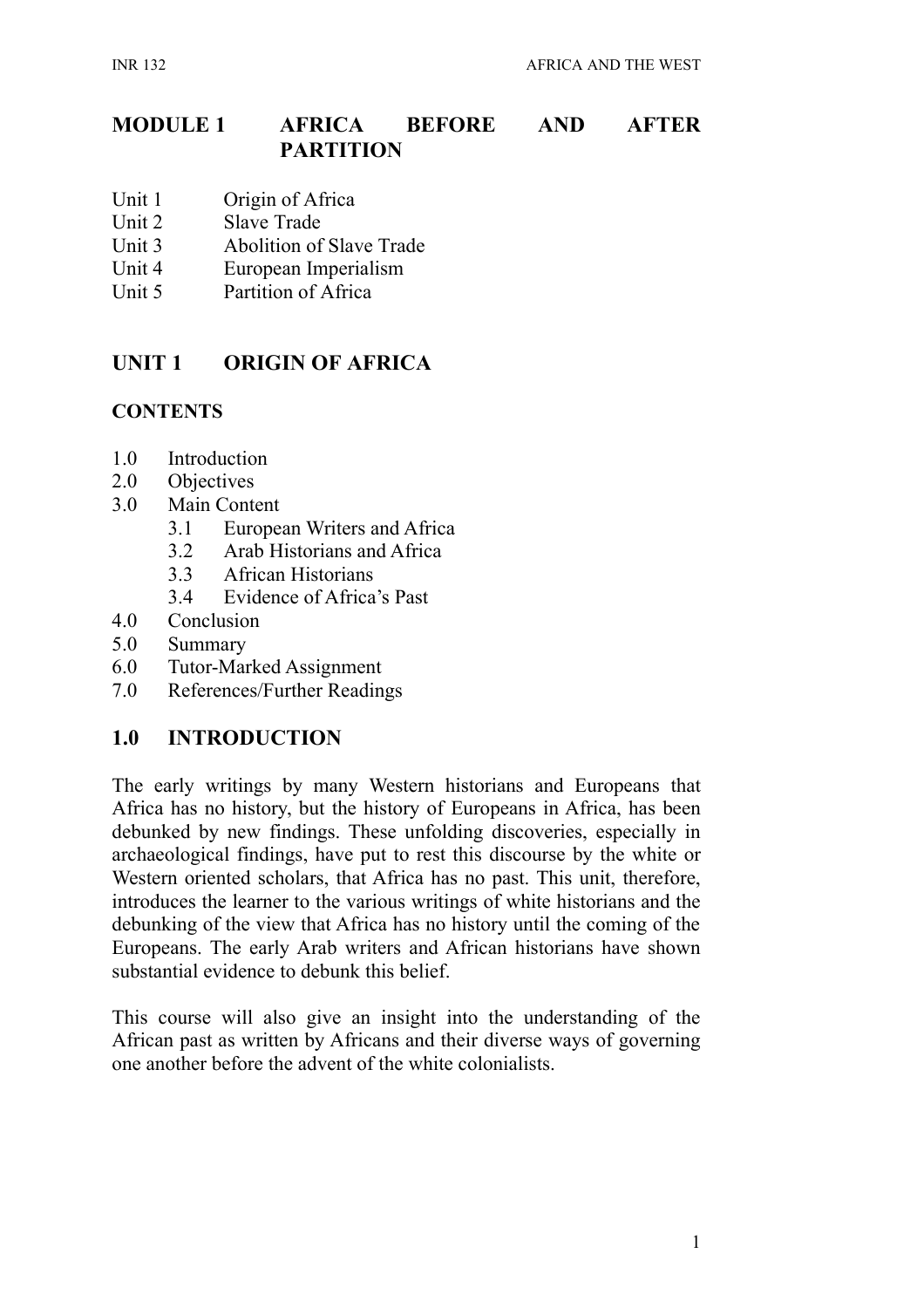# **2.0 OBJECTIVES**

At the end of the unit, the learner must be able to do the following:

- discuss the role of European writers to the understanding of African past
- identify the contribution of African civilization to the world
- explain the contribution of Arab historians to the understanding of the African past.

# **3.0 MAIN CONTENT**

#### **3.1 European Writers and Africa**

Many Europe writers, for a long time, were of the opinion that since African societies were mainly non-literate, they were not worthy of study because history could not be properly studied in these societies, hence they had no history at all. In fact, to this school of thought, the continent contributed little or nothing to civilization.

One of these imperialists' writers, A.P Newton expressed the view that "History only begins when men take to writing. It is concerned almost entirely with written records and can make use of material remains with which the archaeologists and anthropologists are concerned." In the same vein, in 1951, Margery Perham, a Research lecturer in Colonial Administration at the Oxford University wrote, "Until the very recent penetration by Europe the greater part of the continent (Africa) was without the wheel, the plough and transport-animals; almost without store houses or clothes except skins; without writing and so without history." Professor Hugh Trevor Roper of the University of Oxford in 1962 reviewed this view. According to him, "Perhaps in the future there will be some African history to teach. But at present there is none; there is only the history of Europeans in Africa. The rest is darkness and darkness is not the subject of history. There is only the unrewarding gyrations of barbarious tribes in picturesque but irrelevant corners of the globe." G.W.F. Hegel, a German philosopher, in 1830-31 lectures, divided the peoples of the world into two: historical peoples who had contributed to the development of mankind, and non-historical peoples who had no hand in the development of humanity. Africa, according to him, was placed in the latter category.

When the exploration by the Western Nationalists began, Europe (Explorers) were astonished by the rich art, a rich culture, a rich heritage and state craft of African societies. The rich civilization displayed by Africans, made them to conclude that the advancement in civilization by Africans must depend on external stimulus arising from contact with one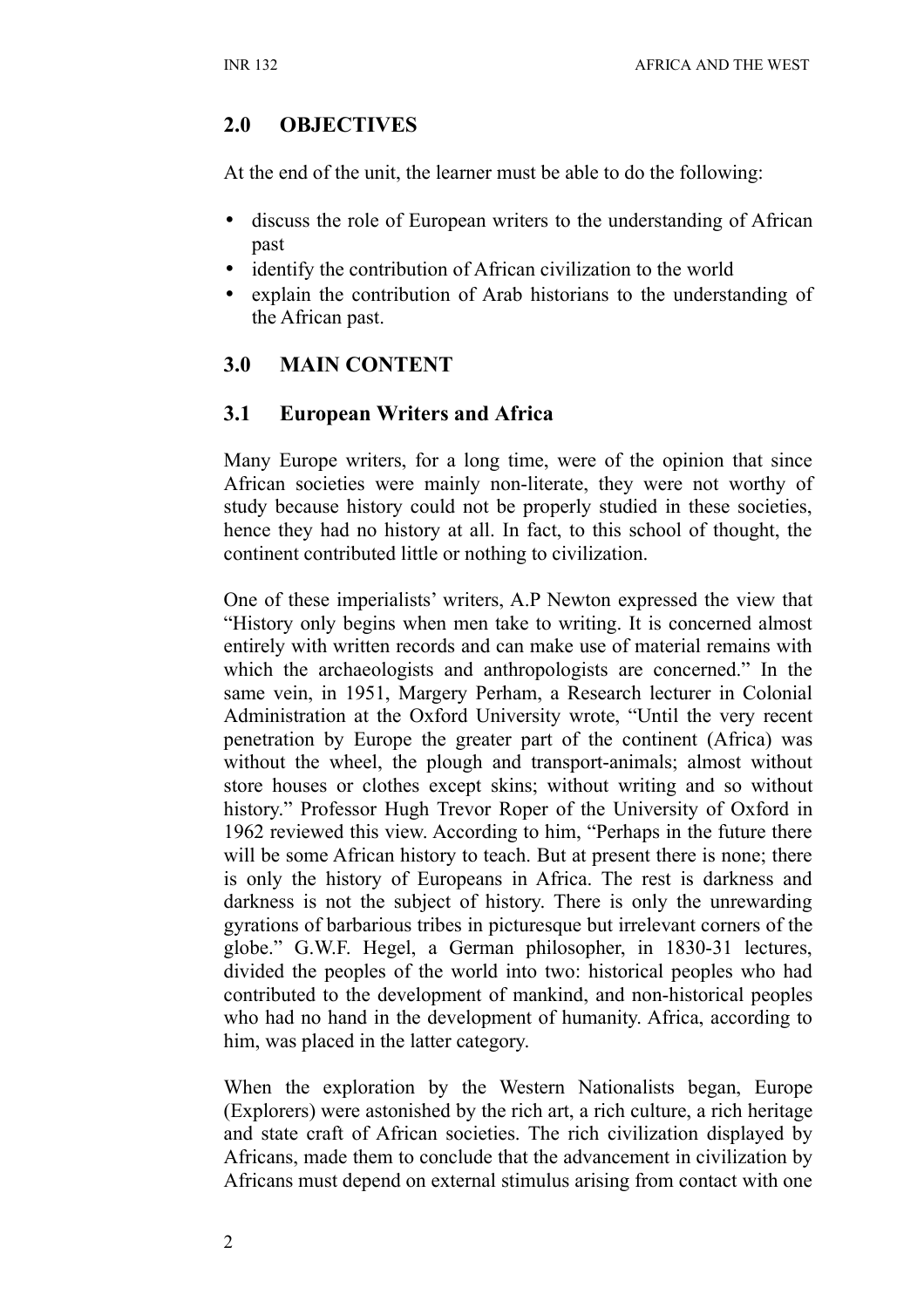of the branches of the Caucasian race. In his book, *The Races of Africa*, he postulates the spurious Hamitic Hypothesis. He says:

Apart from relatively late semitic influence.... "the civilizations of Africa are the civilizations of the Hamites, its history the record of these peoples and of their interaction with the two other African stocks, the negro and Bushman, whether this influence was exerted by highly civilized Egyptians or by such wider pastoralists as are represented at the present day by the Beja and Somali… The incoming Hamites were pastoral Europeans arriving wave after wave – better armed as well as quicker witted than dark Negroes". Related to the Hamitic Hypothesis is the Sudanic State Theory. This theory was developed by two professors of History – J.D Fage and R.A Oliver. In their book, *A short History of Africa*, published in 1962, "all African kingdoms were essentially identical and could be referred to under the common label of Sudanic states" such Sudanic states took their origin of kingship from Egypt. This practice diffused to the rest of Africa.

The Hamitic hypothesis and Sudanic theory, assumed that there were no developments initiated by Africans. If there were any at all, like the conquest and establishment of empires, it must be traced to external influence. This tendency, in their own calculation, is to portray Africans as inherently inferior, being incapable of evolving a better administration of their immediate environment. To them, Egypt, the heart of world civilization cannot be part of Africa but the Mediterranean world. The Swahili culture of East Africa was seen by the Western writers as an Arabic invention rather than Bantu development. To justify the years of colonial rule, European writers laboured seriously to discredit the rich cultural heritage and civilization of African societies. To these writers and their western apologists, colonial era was an age of enlightenment to 'uncivilized Africans'.

# **3.2 Arab Historians and Africa**

The negative remarks about African past by colonial historians, not withstanding, Arab scholars or historians had written a lot about African civilization before Europe incursion into Africa. There was an imperialist expansion policy of Arabs in Africa during the first century of Islam (622-722). This was the time Muslims from Arab nations gained a stronghold in Africa. Muslim traders and itinerant scholars penetrated from North Africa and then to West Africa. The ancient empires of Ghana, Mali and Songhai in the West Sudan, and also central Sudanese states in Hausa land, Kaduna, Borno, Sokoto etc had a dose of Islamic influence. In East Africa, Islamic influence spread to Mozambique, North Africa and East Africa. The consequence of this is literacy in Arabic, which was the official language. Muslim scholars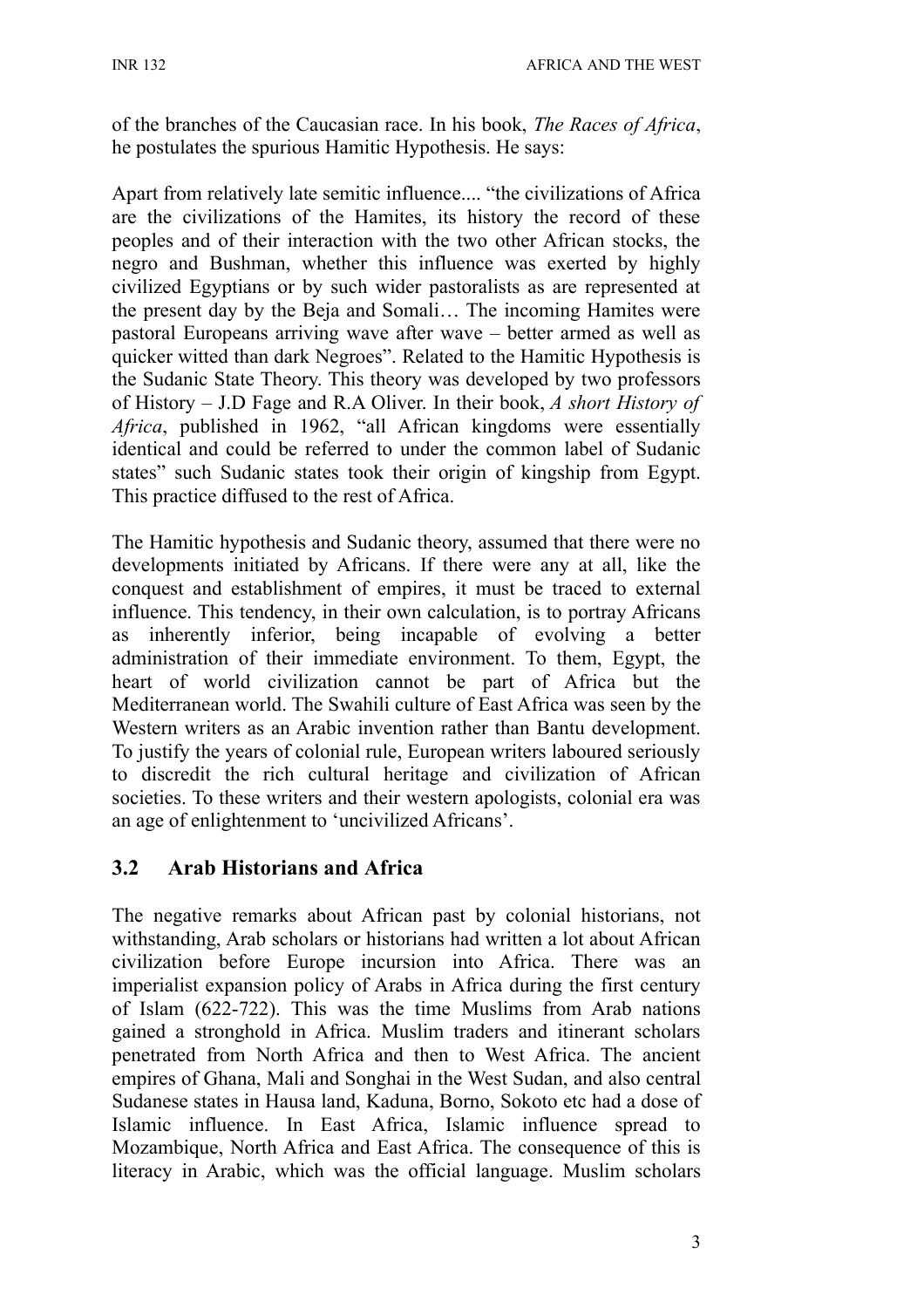INR 132 AFRICA AND THE WEST

produced a lot of writings which includes the writing of political, biographic, culture and social history of the empires. These scholars produced a lot of Tarikhs and chronicles in the eleventh to the seventeenth centuries, such works include Tarikh as-Sudan (History of Sudan) Tarikh as- Gonja, history of Gonja.

Others are Tarikh al- Fettach and Kano Chronicle. Many writers, who were non-Muslims borrowed from these writings to update their knowledge about African history.

Though some historians see the writings of "Arab scholars as representing the other side of the story which has been all too little heard amid the over-whelming clamour of Europe colonial views". This cannot debunk the fact that historians today are familiar with empires of Western Sudan because of the writings of Arab scholars in their various Tarikhs. The writings have been able to put to rest that Africa had no past (history) but darkness, and darkness cannot survive as history of a people.

#### **3.3 African Historians**

In the past before written records, African Historians depended on myth, oral tradition, song and popular history. Though oral tradition has its short comings, it's use cannot be done away with despite the problem of chronological sequence. In spite of short-comings, this technique has been employed for the purpose of collection, preservation and analysis of oral tradition. The palace historian, who used this method, had done it very well in the past. Legend, song and popular history had also been used to narrate the past of the people.

The absurdities written by European historians were challenged by educated African historians. The first group were Africans in Diaspora. These include Dr. Anton Wilheielm, a Ghanaian. He wrote on the contribution which North Africans (particularly the Moora) made to the development of Europe through their contact with Roman Empire in 1703. Olauda Equiano known as Gustavus Vasa, an ex-slave wrote a biography about the culture of his place of origin, the Igbo land in present day Nigeria. The contribution of Reverend Samuel Johnson, who published a History of the Yoruba in 1921, remains a valuable repository of Yoruba oral tradition for the contemporary historians, no matter where they come from.

At the end of the Second World War in 1945, professional African historians emerged to put to rest the propaganda that Africa had no written past or no history at all. In writing the African past, these historians dealt with documents of the past, written and unwritten to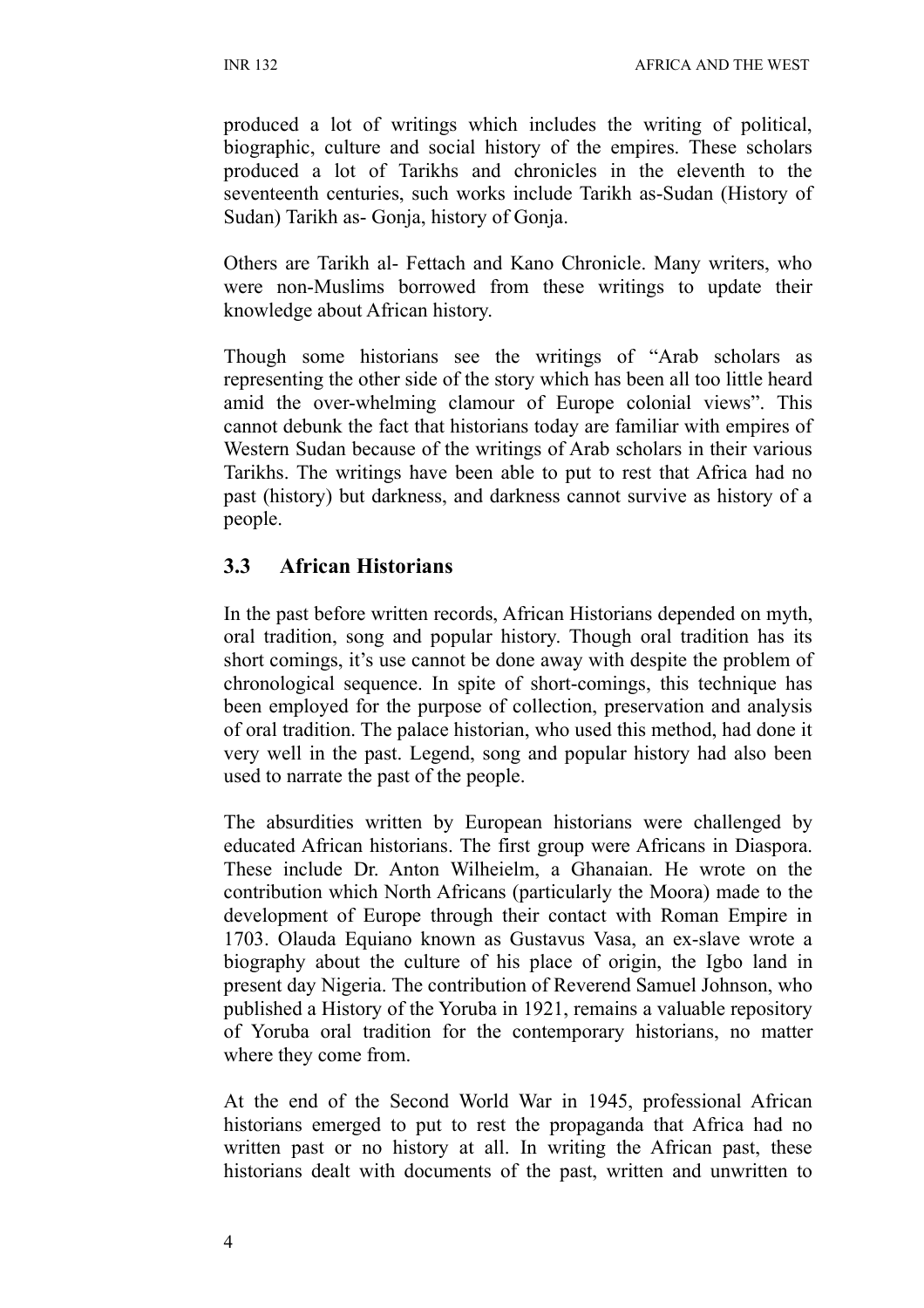reconstruct African past. Prominent among these historians were K.O Dike, S.O. Biobaku, Obaro Ikime, J.F.A Ajayi and a host of others. The Publication of K.O Dike's *Trade and Politics in the Nigeria Delta, 1830-1885*, marked a remarkable departure from earlier written history of African past. The second was the establishment of Institute of African Studies and Ibadan School of History. There are specific culture history projects like Benin and Yoruba Historical Research Schemes, Conferences of African History etc. The new historic tradition rejected the coloration of African past by the European Historians. The tradition, anchored by well-bred African historians, equipped by the validity of non-written sources of historic research, which has been promoted through interdisciplinary approach, led to the discovery and authentication of sources of African past.

# **3.3 Evidence of African Civilization**

It is generally accepted that after archaeological findings, the first man whom the modern races of the world today belong, is a single biological species called Homo Sapiens (Thinking man) who comes from Africa. Adel Patton of University of Missouri-St. Louis, Department of History in one of his lectures said Africa was the first World and which attested to the fact that the World was Africa. In Global terms, or in earliest times the cradle of humankind was found in Olduvai Gorge in the Great Rift Valley, Tanzania in East Africa; more than two million years ago. He said further, that "Alexander the Great build the city of Alexandria facing the west on the North of the Mediterranean in 332 B.C. This occurred some three centuries before Christ was born." It was also in the city that one of the seven wonders of the world then was found, a four hundred feet tall light that could be seen from seventy miles away. By 30 B.C Alexandria city had become the world's first great metropolis with a population of  $600,000$  inhabitants.

More archaeological findings revealed that an occupation of Acropolis culture in Zimbabwe is carbon-dated to around A.D 330. This is followed by four successive stages of occupation marked by changes in pottery and associated objects. In Lake Chad, a tribe called So (giant looking tribes) used pots to store grain and water, which were also discovered. The same tribe cast objects in bronze. It is believed that the oldest bronzes in West Africa are from Ife, which latter spread to Benin.

At a site in Meroe, about 120 miles North of Khartoum, Sudan, there are evidence of slag heaps of an iron industry which was flourishing there, perhaps, as early as three centuries before birth of Christ. This industry must have existed to take care of their instrument of war, like spears and domestic chores like hoes, cutlasses and door hinges. Iron-smiting in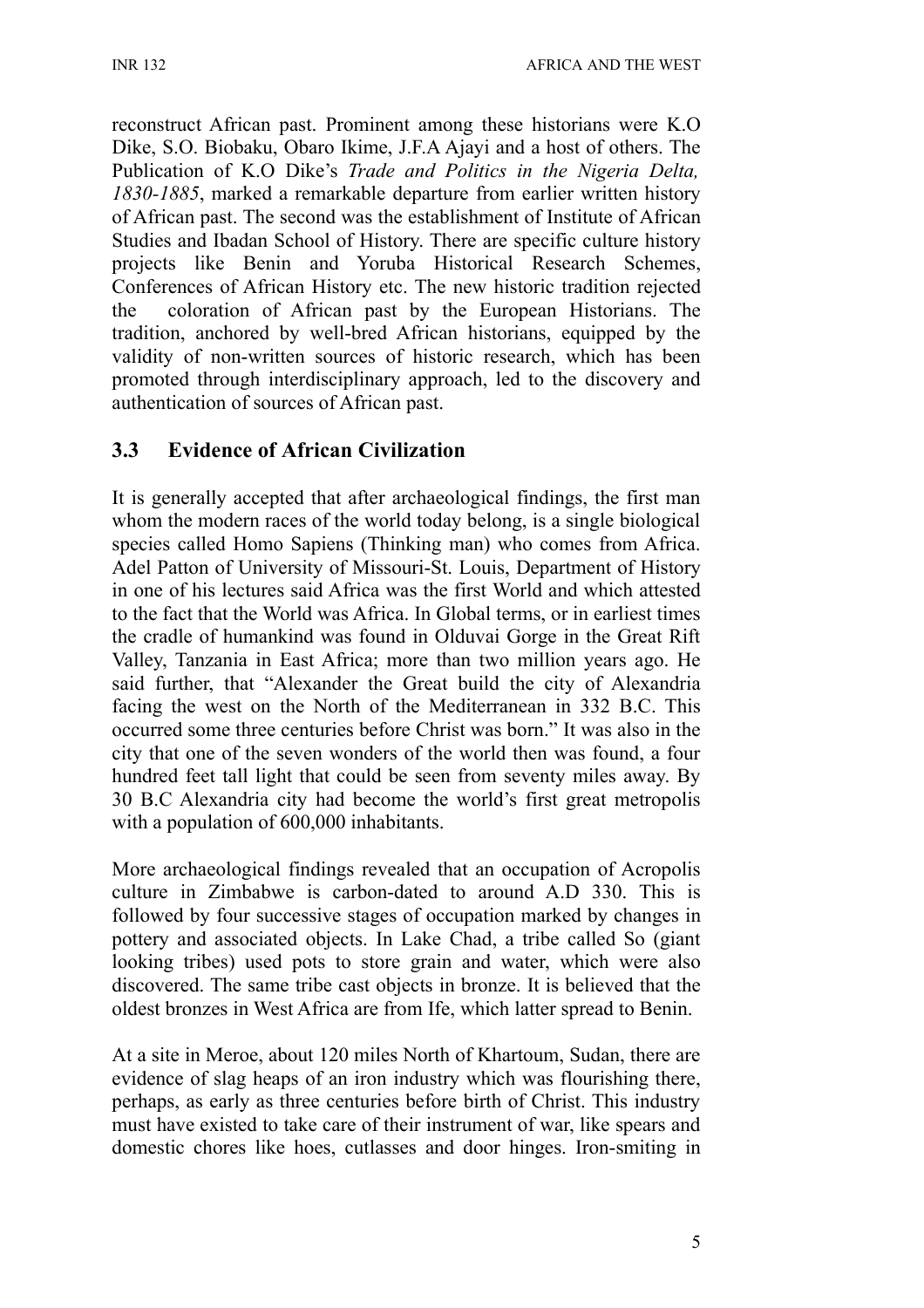Africa is not new up till today. It was practised from earliest time to the present to take care of our industrial and domestic needs.

Ethiopia is one of the oldest countries in the world. The beginning of Ethiopia history is traced to the Empire of Aksun, which started in 500 BC.

A tenuous link was maintained with Coptic Patriarch of Alexandria, and the legendary Prester John, the famous Christian king of Africa. He enjoyed wide recognition in medieval Europe. The Abyssinians, as the descendants of Aksumites were known, fashioned a complex literate culture on a religious foundation, and a feudal social system whose basic components were the rural peasant, the warrior ruler and the priest. At the top of this hierarchy sat the king of kings on Solomanic throne. The occupants of this throne claimed descent from the biblical king Solomon and the Queen of Sheba and mythical dynastic history of some 3,000 years.

The people living within the country, we now call Nigeria dates back to 5,000BC, then the people practised settled agriculture. Better documentation exist on the Nok culture, who were iron making people living on the Jos plateau as early as 300BC, famous for their terracotta sculpture.

# **4.0 CONCLUSION**

In this unit, we have discussed the negative historical record written by European Historians about Africa. To debunk this, we have been able to trace the origin of man to Africa and the beginning of civilization to the same continent. Over the years, Africa had evolved from the use of simple tools to complex. Iron tools of both warfare and domestic use were discovered and used. Oral tradition had been able to sustain the African past and not written records. The new Africa historians, especially after World 11, equipped with professional training and oral tradition laid to rest the European historical belief that Africa had no past. This has gone to show that trade and interaction existed in Africa before the advent of the imperialists.

# **5.0 SUMMARY**

In this unit, we have looked at the early period of Africa as explained by the white historians on non-availability of written records. The belief that Africa had no history was also discussed. In the process, we have been able to bring to the fore the writings of Arab historians who, have written records of African past. From these writings, it was possible to explain the political, economic and social interactions that took place in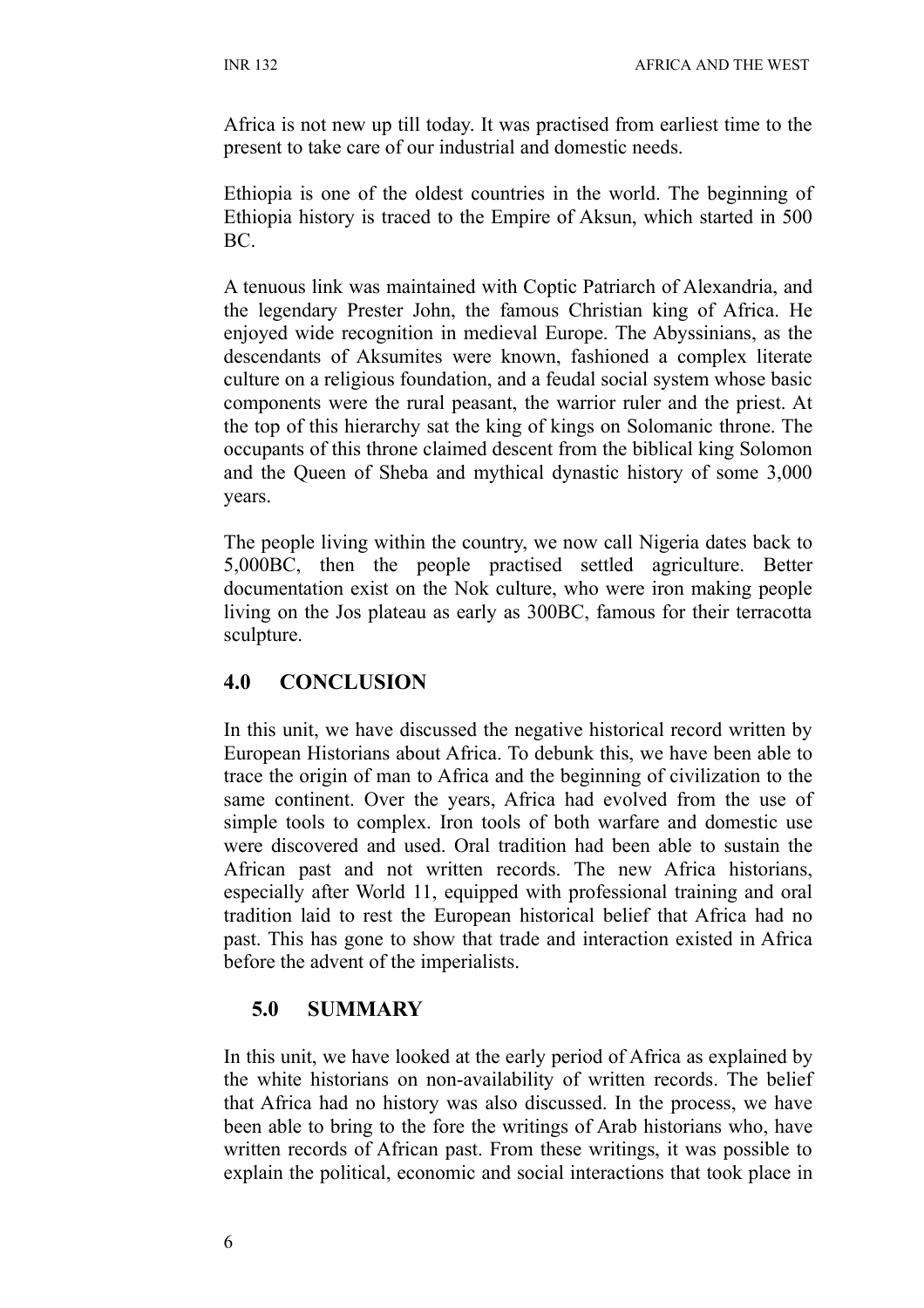Africa before the white invaders. We have been able to trace the contribution of Africa to world civilization.

## **6.0 TUTOR-MARKED ASSIGNMENT**

- 1. 'Africa has no written record of the past, so it has no history." Comment on this statement.
- 2. What is the contribution of Africa to world civilization.

# **7.0 REFERENCES/FURTHER READINGS**

Adu, Boahen (1966). *Topics in West African History*, London: Longman.

Joseph C. Anene and Godfrey N. Brown (ed.) (1966). *Africa in the Nineteenth and Twentieth Centuries*, Ibadan.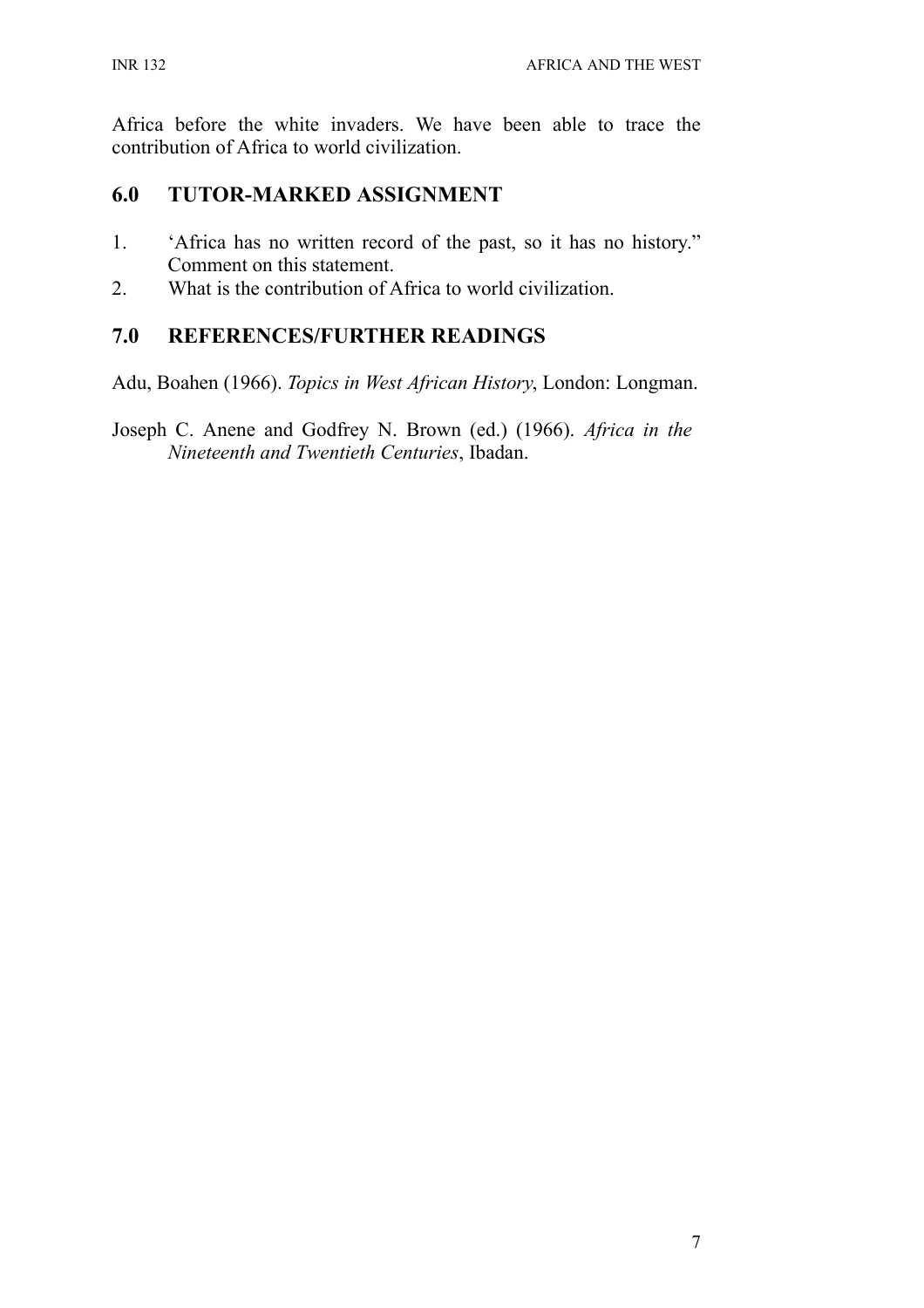# **UNIT 2 SLAVE TRADE**

#### **CONTENTS**

- 1.0 Introduction
- 2.0 Objectives
- 3.0 Main Content
	- 3.1 Origin of Slave Trade
	- 3.2 Trans Atlantic Slave Trade
	- 3.3 Reasons for Slave Trade
	- 3.4 Effects of Slave Trade on Africa
- 4.0 Conclusion
- 5.0 Summary
- 6.0 Tutor-Marked Assignment
- 7.0 References/Further Readings

## **1.0 INTRODUCTION**

This unit will trace the origin of slave trade in Africa. It will also discuss how domestic slaves were captured and sold to slavery or used within it's environment. The unit will reveal to the student how Europe, on the pretext of evangelism took Africans as slaves to their land. The impact of slave trade on Africa and Western Europe will also be discussed.

#### **2.0 OBJECTIVES**

At the end of this unit, the student should be able to:

- explain the origin of slave trade
- reasons for slave trade
- the effect of slave trade on Africa.

# **3.0 MAIN CONTENT**

#### **3.1 Origin of Slave Trade**

Slave trade has its origin in various nations of the world. The Greeks colonies in the Mediterranean were founded by Greek pirates, who plundered the town and sold them into slavery. In early times, ninety per cent of the population of Greece was slaves. According to Aristotle, 'Certain peoples are naturally free, others are naturally slaves'. The Roman population comprised more slaves than freeman. These slaves were drawn from Britain and other European nations, Asia and Africa. These people were the tillers of the soil, labourers, servants, court jesters, cooks, hairdressers, musicians, and gladiators. It is wrong to say that slave trade took place all over Africa. For example, nomadic Masai and other nomadic tribes, did not partake in the heinous trade. Again, in discussing slavery in Africa, distinction must be drawn from slaves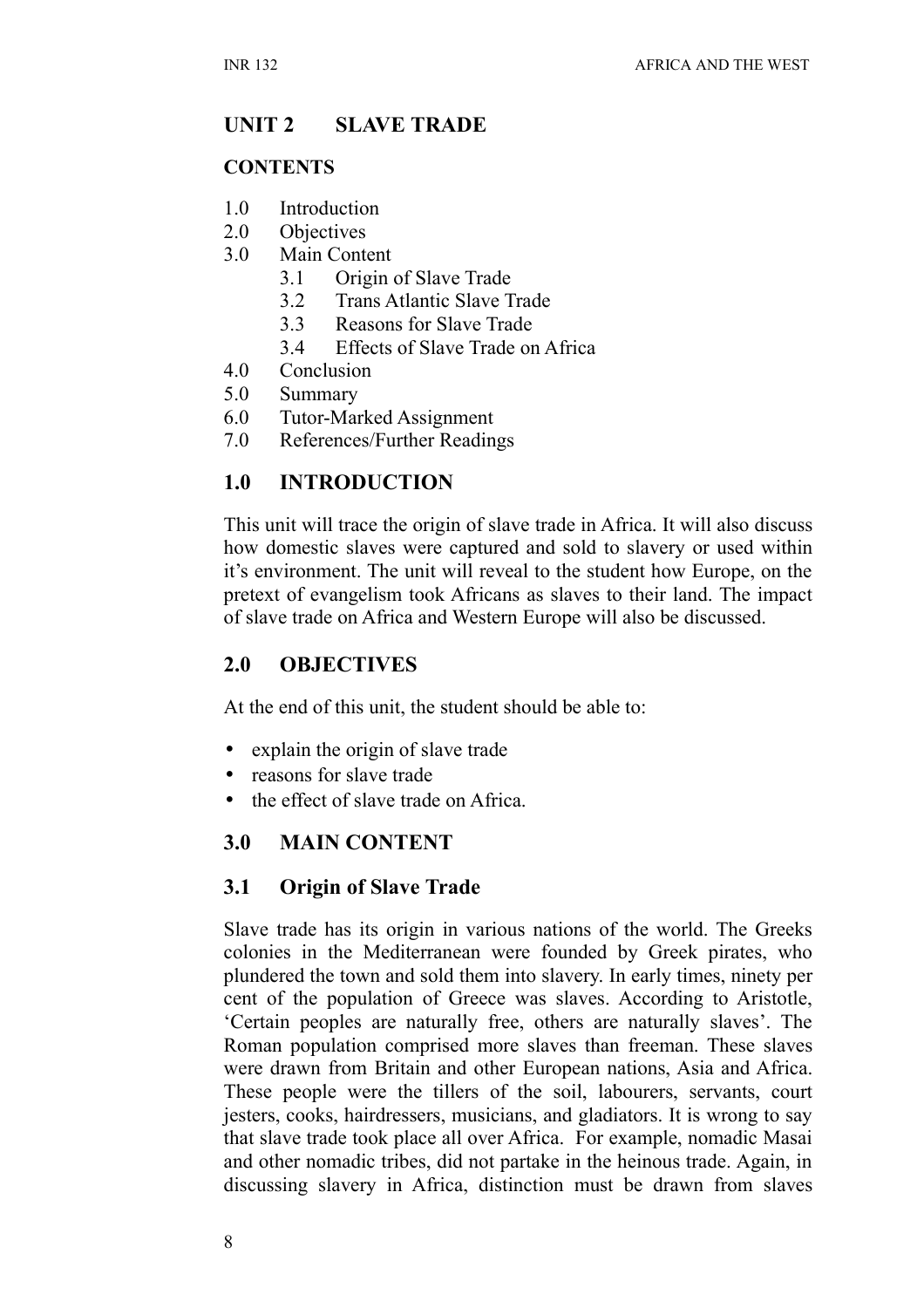captured in wars and those who voluntarily gave themselves up in order to serve for a certain period with a master. An example of this was the pawns for debts. This people gave themselves up for unpaid debt. They served their masters for certain period of time and they leave as soon as the agreed period to serve is over. The treatment of war slaves differ from place to place. They may be sold off, integrated into the society or work for the master for life. No where were slaves more completely integrated into the family of the owner than among the coastal communities of Nigeria. To capture the scenarios of slave trade in Africa, a writer said, "It is one of the harsh and unpalatable facts of history that the principal-almost the only-industry of tropical Africa for many centuries was the trade in slaves carried on mainly by the Christian peoples of Western Europe and the Muslim Arabs." The sale of Africans into slavery began long before the birth of Christ and Prophet Mohammed. There is evidence that African slaves were acquired not only for domestic chores, but they engaged them in the building of projects like the pyramids of Egypt. The first set of African slaves to be sold were said to be Nubians who lived South of Egypt. From here they were sold to Europe and the Middle East.

Another important source of early slave supply was East Africa. The majority of slaves from there found their way to Asia. These slaves became a substantial number in the population of Turkey, Arabia and Persia. The Arab incursions in Magrib (Libya, Tunisia, Morocco and Algeria) and the Sahara (the West Africa Region) stimulated the outflow of slaves from West Africa. Arab merchants who through Trans Sahara Trade routes invaded the Sudan, were soon attracted by the presence of slave trade in Fezzan. Before long, about one thousand camels manned by Berber merchants invaded Western Sudan. The articles of trade were mainly gold and slaves form Western Sudan and glasses and ear-rings etc from North Africa. The links between Western Sudan, the Mediterranean and Middle East were multiplied and sustained by caravans who dominated the Trans Sahara Trade route. Slaves were the major inducement for the Arab traders to risk the hazards of Trans Sahara Trade route. The old empires of West Africa, Ghana, Mali, Songhai and others, derived their wealth from export of gold, "which grows on trees," and slaves . The capital of Ghana Empire, Kumbi, was noted for its slave market, which no doubt kept supply constant by raids on the peoples living to the south. When Ghana was eventually defeated in battle by the Almoravids, many of the inhabitants were carried off to be sold as slaves in North Africa. At the peak of Mali's glory, Mansa Kankan Musa in 1324, went to Mecca to perform the holy pilgrimage with five hundred slaves carrying gold articles. There is enough evidence to show that the Hausa states and Kanemi-Bornu region sustained their wealth through sales of slaves.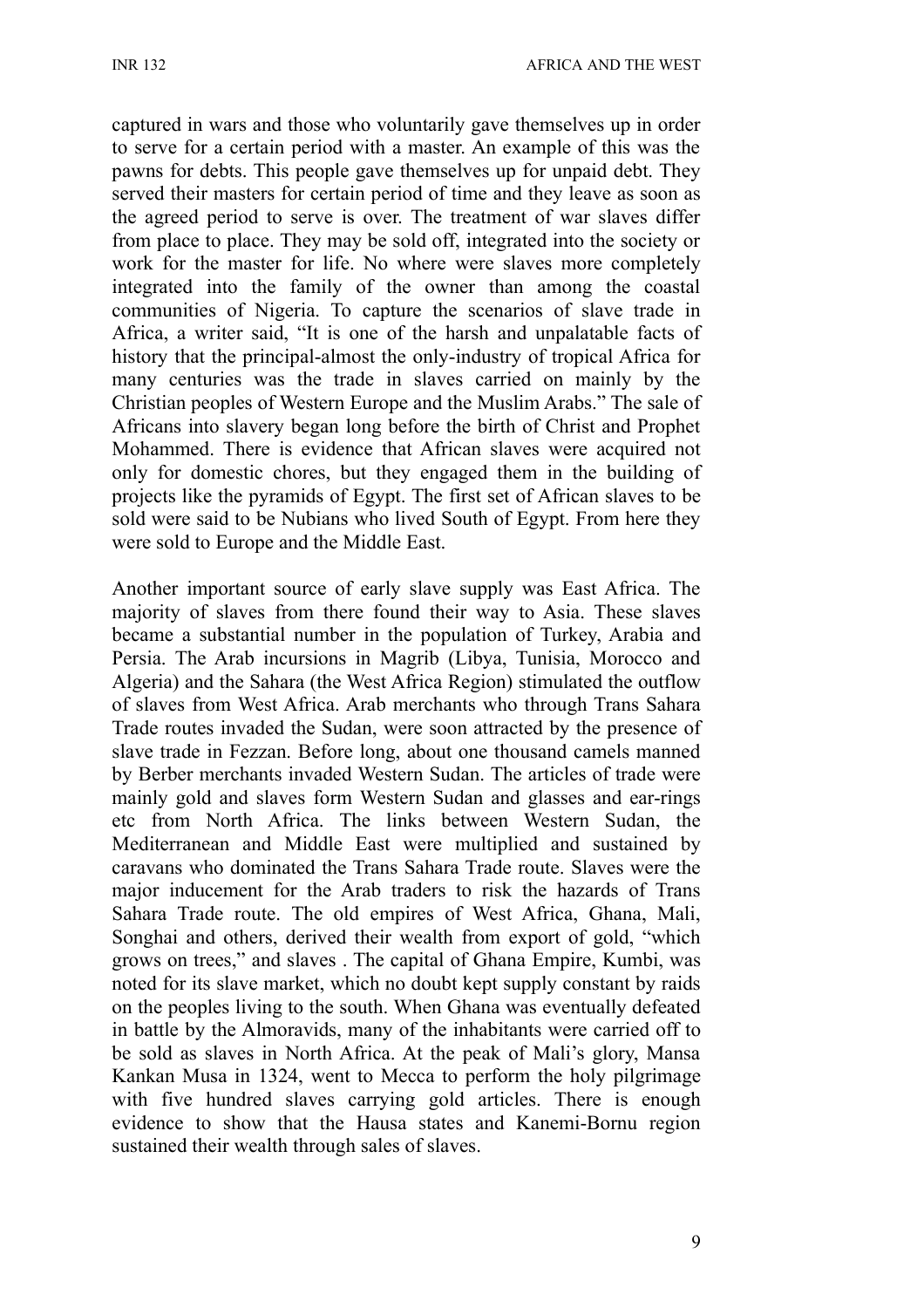#### **3.2 The Trans Atlantic Slave Trade**

The arrival of Europeans on the West Coast of Africa opened a new vista in the Africa slave trade. The Atlantic slave trade became the main preoccupation of European nations in Africa in the beginning of eighteenth century.

In 1441, Gonzalves, one of the Portuguese explorers returned to Lisbon with ten African slaves whom he presented to Prince Henry. He received them with great pleasure. By the time of Prince Henry's death, about 700 and 800 slaves were exported annually to Portugal. Though Prince Henry was said to have condemned the practice, about 448 slaves, in 1486 and 1493, belonged to Portuguese crown alone. This figure is the annual importation of slaves to Portugal.

Brazil and Spain occupied the larger part of West Indian Islands and mainland of South America. Portugal undertook to supply slaves to Spain on contractual agreement. The Negro slaves were shipped through West India Island to Spain. The discovery of New World- North America increased the need for new slaves. The Dutch founded a company for West Africa slave trade and set up fort in Gold Coast (Ghana), in order to challenge the position of other rivals. The Portuguese, the French, the Dutch, Danes, Germans, Swedes, Spaniards and the British were all involved in the trade. They built ships designed purposely for the evacuation of slaves from West Africa. Although the slave merchants did not capture slaves themselves, local African potentates obtained the slaves and transacted sales with the European slave merchants on the coast. For instance, in Nigeria, the states of Lagos and Bonny and others, even in the interior, were ruled by chiefs, who made fortunes from the transactions. The practice was that, stronger neighbours made war against weaker neighbours and took all the inhabitants of the weaker neighbours as slaves, who were in turn sold off at the ports to the white slave merchants. At the peak of slave ports in Africa, Britain had fourteen, Holland fifteen, France three, and Portugal and Denmark four each.

Portuguese slavery activities in the Congo and Angola were better. Here the Portuguese were free from unhealthy rivalry among the contending forces in the trade. Slaving was indirect in the Congo, but in Angola it was direct. Forts were established in the hinterland to protect the slave caravans on their way to the coast. The interior ports or forts were to checkmate African leaders who might want to intervene in their activities. An irregular tax, usually measured in slaves, was imposed on African chiefs in order to compel them to raid their neighbours for slaves. The half caste Portuguese called Pombreros and Portuguese became strong allies in the trade. It was not uncommon for this set of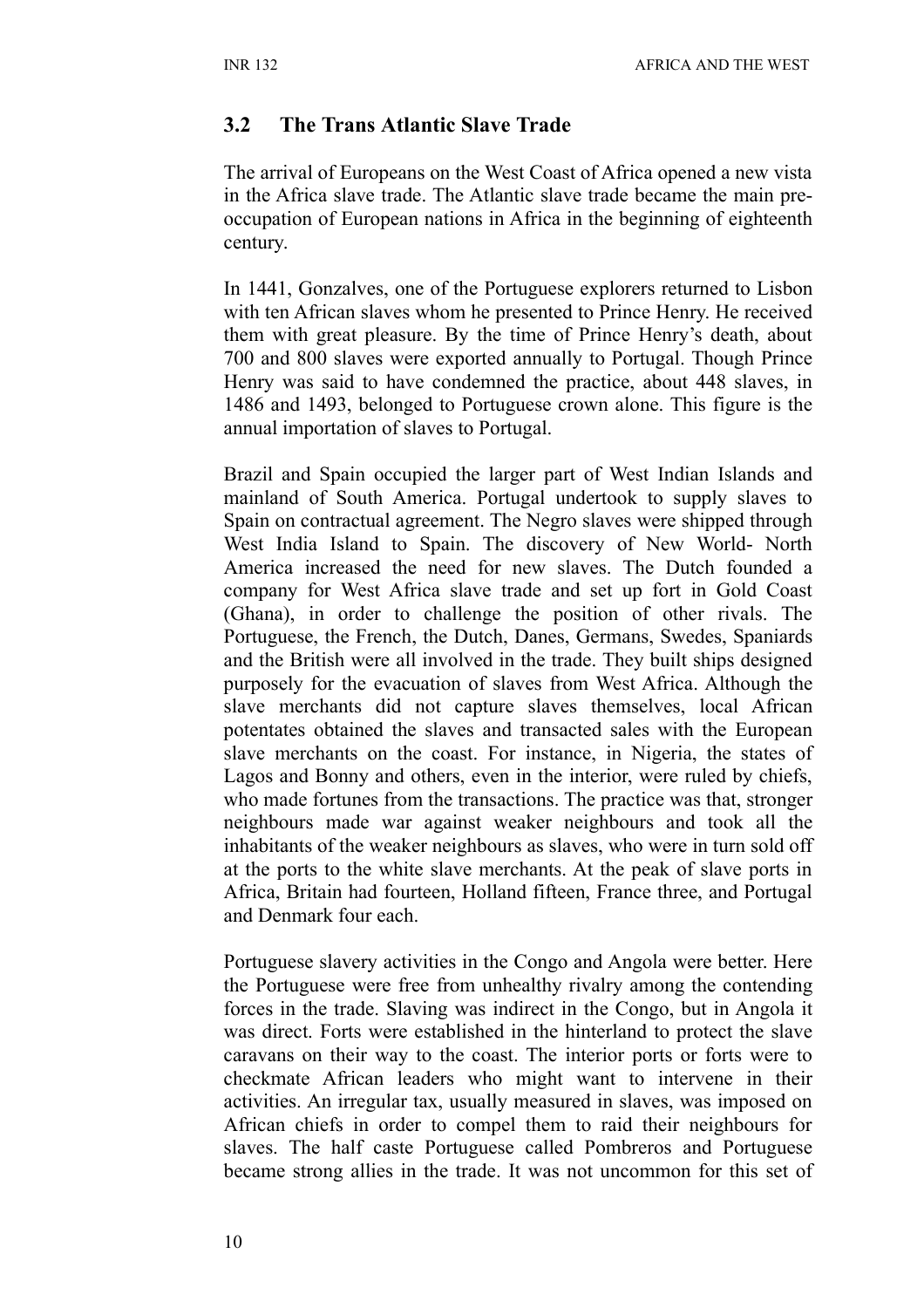INR 132 AFRICA AND THE WEST

people to instigate war among neighbours in order to capture more slaves. To raise the number of slaves, the Portuguese governor augmented her income by manipulating slaving licenses granted to slave contractors. The Portuguese war of conquest was no more than military expedition to increase the number of slaves needed to be transported through Atlantic Ocean to Brazil.

The Dutch occupation of South Africa from the middle of seventh century called for the importation of Negro, also Indian slaves to provide cheap labour. Throughout the seventeenth and eighteenth centuries, slaves were shipped into South Africa from West Africa, India, Cylon and Malay Archipelago. The British men found excuses for raiding settlements for slaves.

African scholars, especially historians, must be more careful in blaming the slave trade on the whites or Europeans. A cursory took at the events as they unfolded; point fingers to African rulers who did not only connive with Europeans to enslave their kin and kith, but directly aggravated the process of slavery by burning villages to acquire slaves. The sale of African slaves from seventeenth century upward was done mainly by the African rulers themselves especially in the coastal regions. Africans became enslaved in four different ways: first, criminals sold by the head of his committee as punishment; secondly, free Africans obtained by raids of less powerful communities by Africans; thirdly, domestic slaves resold; and fourthly, prisoners of war. All these slaves were bartered for European merchandise such as gun, gunpowder, calico, rum, beads and iron and copper bars. By the beginning of eighteenth century, the average cost of a healthy male African slave delivered on board ship was N10, by the middle of the century it had increased to N15.

It is not totally true that Europeans were not captured as slaves before in Africa. In 1800, Yusuf fought the Turks who were rulers then, and defeated them. For centuries the Barbary Corsairs maintained sovereignty from the European powers. They were able to establish their superiority over Europeans in the Mediterranean waters. They captured Europeans as slaves and compelled them to build their palaces. The relationship was that of master-servant, though this did not last for long.

#### **3.3 Reasons for Slave Trade**

The Dutch occupation of South Africa in the middle of the seventeenth century necessitated the importation of slaves trade from West Africa. The slaves worked in vineyards, grain-lands and vegetable gardens owned by the settlers. Because of their footholds in the New World, French, Dutch and Britain continued to demand and buy slaves to work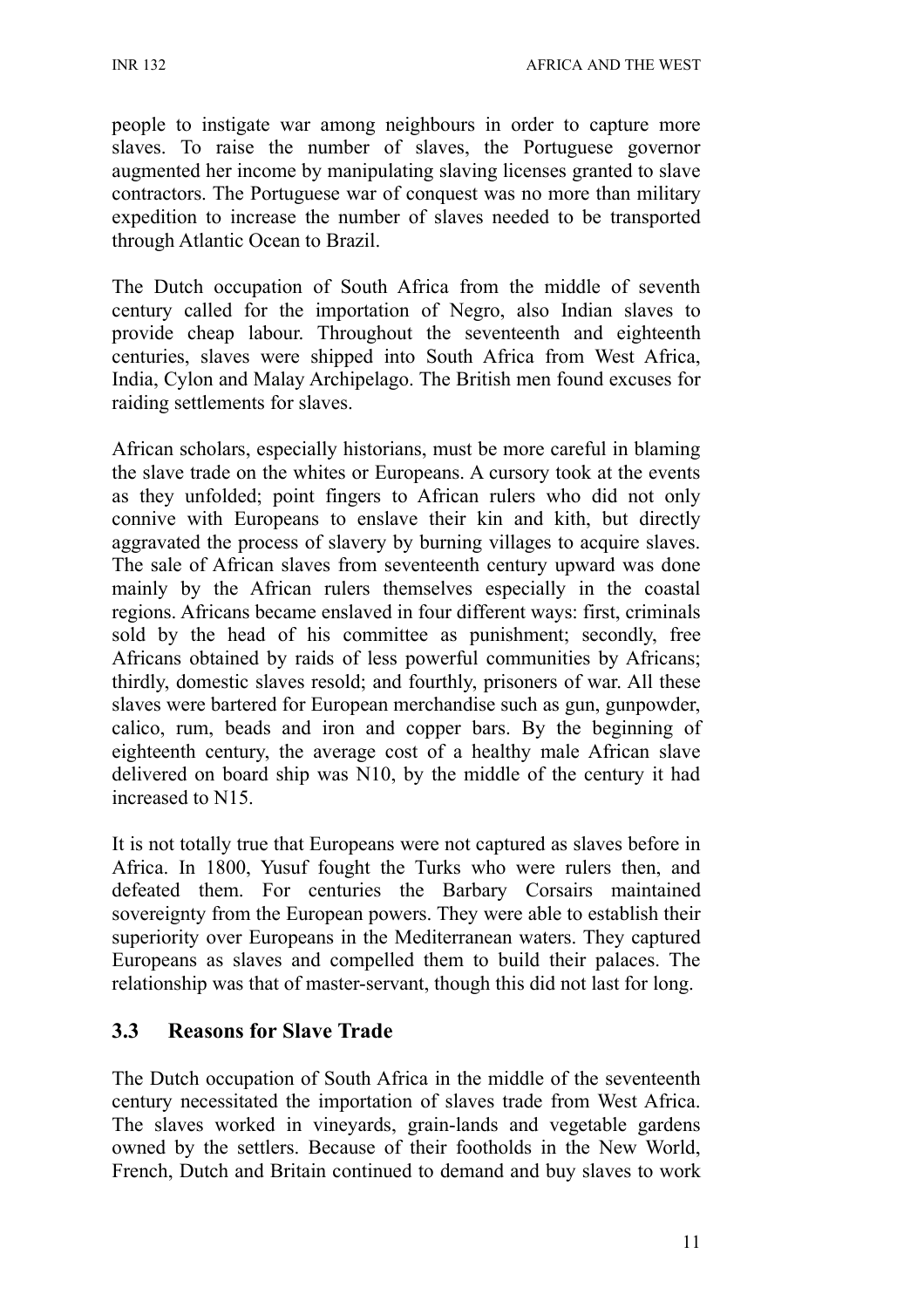in their various plantations in the New World. Caribbean Island, newly acquired by Britain, with a fertile land for sugar cane plantation, needed slaves to work on these plantations when the Spaniards began to explore North and South America between 1492 and 1504. She began to establish plantations in the areas. She again exploited mineral resources in this zone. A problem of labour arose. The indigenous peoples of this area were not strong enough to be engaged in this type of task. Spaniards who were already used to agility and strength looked for slaves in Africa to work on these plantations.

# **3.4 Effects of Slave Trade**

A writer described the sight of a slave thus:

"The British Vice-Consul of Benghazi saw slaves who were emaciated to mere skeletons, their long, thin legs and arms and unnatural size and prominence of their knees and elbows, hands and feet, gave them a most repetitive and shocking appearance," These slaves, greater number of them succumbed to the thirst and agony of the Saharan slave merchants whips which were in constant use. After the long journey to the coast, the slaves who were in chains 'were herded in 'barracoons' until they were sold to their buyers. During the period of the slave trade about 30 to 40 million souls were lost in Africa. The most pathetic of it all was that these groups of people were the virile population who were in their middle ages. The low population of East and Central Africa was as a result of several raids in the past. The slave trade accounted for the destruction of most kingdoms. The table below shows the number of slaves handled by three major European countries involved in the trade.

#### **Table 1: Slave Exports from West Africa by the three major powers, 1701 - 1810**

| England  | 2,000,700      |
|----------|----------------|
| France   | 613,100        |
| Portugal | <u>611,000</u> |
|          | 3,233,800      |

The supremacy of Britain is clear in this calculation, she alone accounted for about 66 per cent of all slaves shipped by the three major powers. The estimate above varies from scholar to scholar but that does not mean that the number is unnecessarily high, in some cases it is less. The total loss of slaves in the period of 1701 – 1810 was about four and half million, averaging 41,000 a year. Some scholars are of the opinion or believe that the expansion of some states such as Oyo and Dahomey is traceable to slave trade. This submission is open to challenge. States like Ghana, Mali, Songhai and others attained the height of their glory without their involvement in slave trade. Gold was their main article of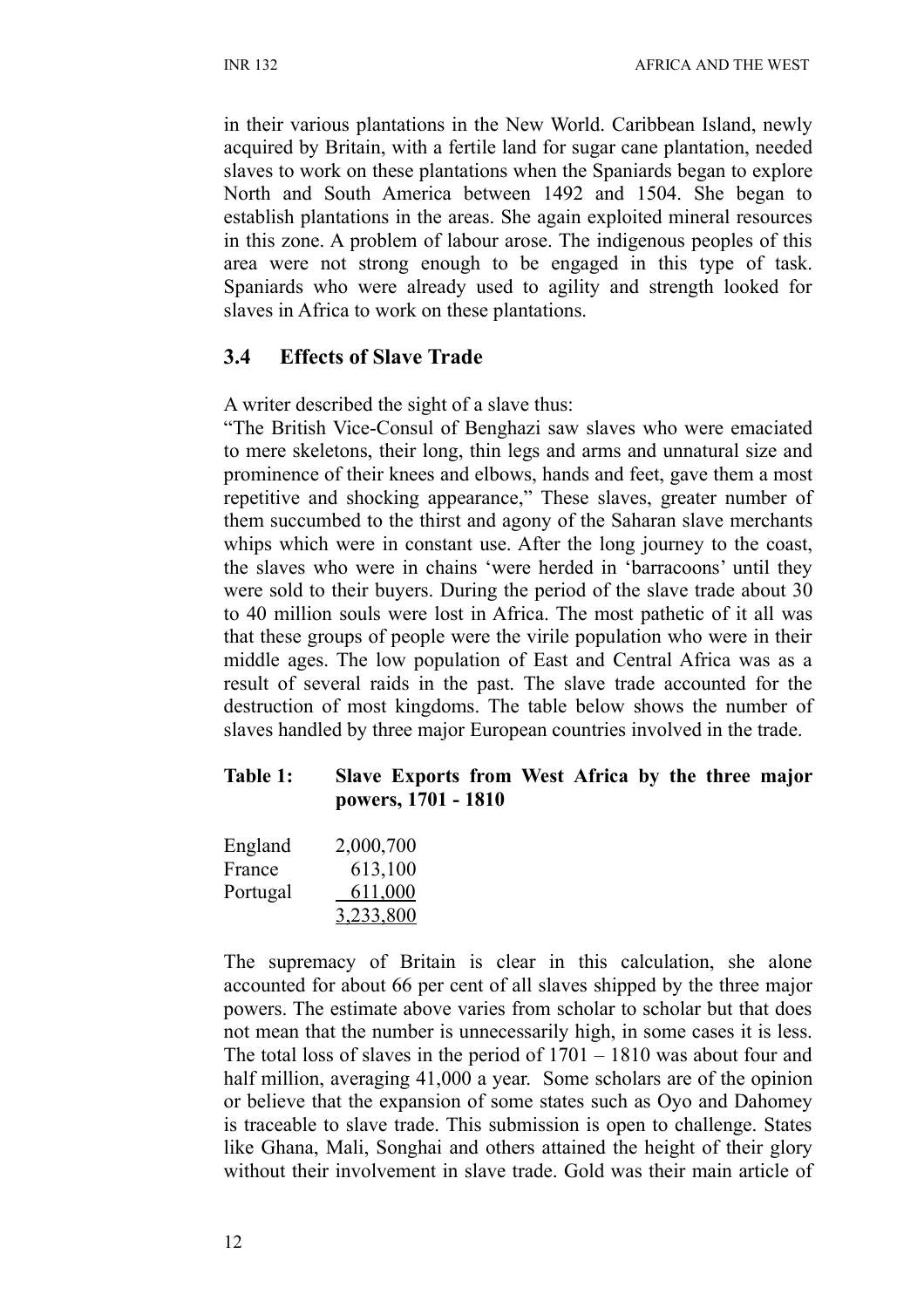INR 132 AFRICA AND THE WEST

trade and they were known all over Africa for the possession of abundance of gold. Again, Benin rose and attained an advanced stage of development about fifty years before any European ever set his foot on the soil of Benin and two hundred years before the commencement before Europe's demand for slaves from the coastal region of West Africa

Powerful rulers emerged in the coastal region. For example in 1750, the king of Dahomey was worth about N500, 000 from sales of slaves in his kingdom. The entreports on the coast became more populated and goods were exchanged with the European traders and those who engaged in slave trade. This created additional employment opportunity for the farmers who supply foodstuff for these people and other traders. The raid on the towns and villages left in their trail blood, 'an unmitigated misery – a crime unredeemed by one extenuating circumstance and many thousands of Africans dead'. This unmitigated scenario created by the demand of Europeans for slaves intensified inter tribal wars, which hitherto, were settled with no rancour. These wars became more and more self motivated, especially by greedy rulers, than the pre-European wars". A historian pointed out that "fighting was motivated by greed not by self-preservation or imperial ambitions; they also became more and more fatal and bloody, because of the use of fire-arms." Industries which began before the Europeans appeared in Africa were disrupted. Such industries as bronze casting, manufacturing of cloth, beads and other local industry like smithing were abandoned during slave trade. Farming, the main stay of African economy was disrupted too.

Slaves exported from Africa were able-bodied men and women, who would have contributed immensely to the development of Africa. The sex ratio, according to a scholar, is two men to one woman. As said earlier there are no available statistics, but it was estimated by W. Rodney that about 20 per cent of the slaves who left Africa to Europe died in the Atlantic crossing called 'middle passage'. And about 16 per cent died crossing the Trans-Sahara trade route to the coast. There was abnormal stagnation in the population of Africa has shown in the table below: This is in millions.

| Continents | 1650 A.D        | 1750 A.D | 1850 A.D | 1990 A.D |
|------------|-----------------|----------|----------|----------|
| Africa     | $\overline{00}$ | 100      | 100      | 120      |
| Europe     | 103             | -44      | 274      | 423      |
| Asia       | つくつ             | าวา      | 656      | 847      |

**Table 2: World Population-Africa, Europe and Asia (millions)**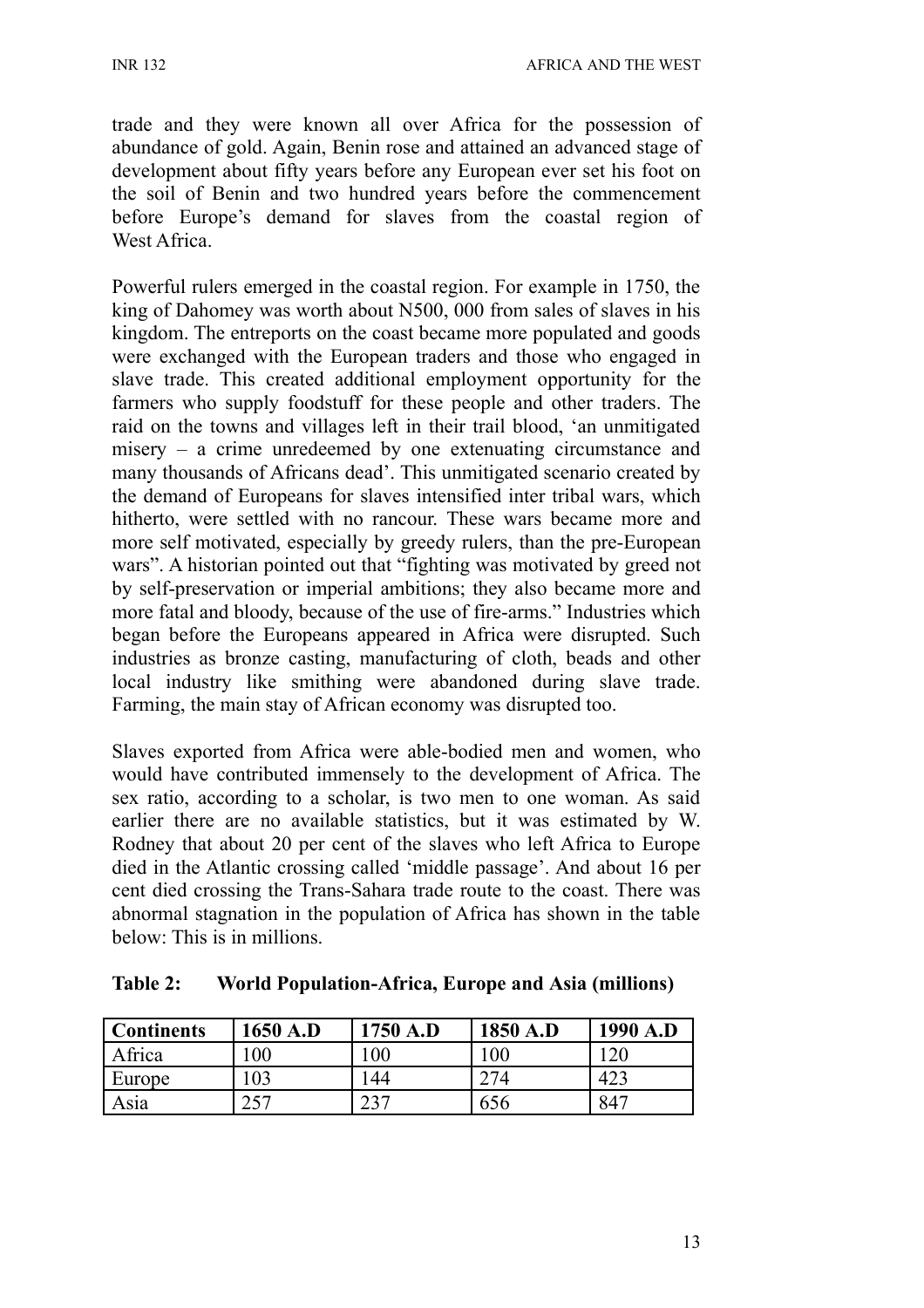Although this may look outrageous, it cannot be accepted as precise, but it indicates a consensus among researchers on population, that Africa ha**s** abnormal census figure of stagnation.

The only advantage of slave trade was the wealth of Europeans who participated directly in the trade. The America farmers were able to secure 'cheap labour,' (the slave's labour), to till and cultivate their soil, hence their acreage increased and more wealthy farmers emerged. The prosperity of Liverpool and Nantes cities in the nineteenth century was traceable to the slave trade the merchants involved in. The sweat of slaves built Nantes and Liverpool! These two cities became the greatest centres in Europe because of the booming slave trade. The merchants who derived their wealth through this trade were able to buy considerable representation in Parliament.

The late development of cash crops in Africa was as a result of slave trade. The European governments were categorical about the establishment of cash-crop cultivation in Africa. For instance, in 1751 the British Board of Trade ordered the Governor of Gold Coast Castle, Thomas Melville, to stop the development of cotton cultivation among the Fante, based on certain instruction from Britain that; "The introduction of culture and industry amongst the negroes is contrary to the known established policy in this country, there is no saying where this might stop, and that it might extend to tobacco, sugar, and every other commodity which we now take from our colonies; and thereby the Africans, who now support themselves by wars, would become planters and their slaves be employed in the culture of these articles in Africa, which they are employed in America."

A by-product of slave trade was the establishment and founding of Free-town and Liberia both in West Africa. The establishment of Free-Town was done by the British philanthropist who founded a place for the emaciated slaves at Sierra-Leone. The slaves were brought in from London, Canada and Caribbean, about 1,200 citizens. In 1822 other batch of slaves arrived and formed the new country called Liberia.

#### **4.0CONCLUSION**

The slave trade exposed the relationships that existed between Europe and Africa from the fifteenth century to nineteenth century. The relationship was that of master, servant relationship. Africa had no say at all in the political equation. African leaders continued to act as middle men between slave suppliers and buyers. The price of slaves cannot be fixed by them either. The effect of the trade accounted for the low population of most regions of Africa today.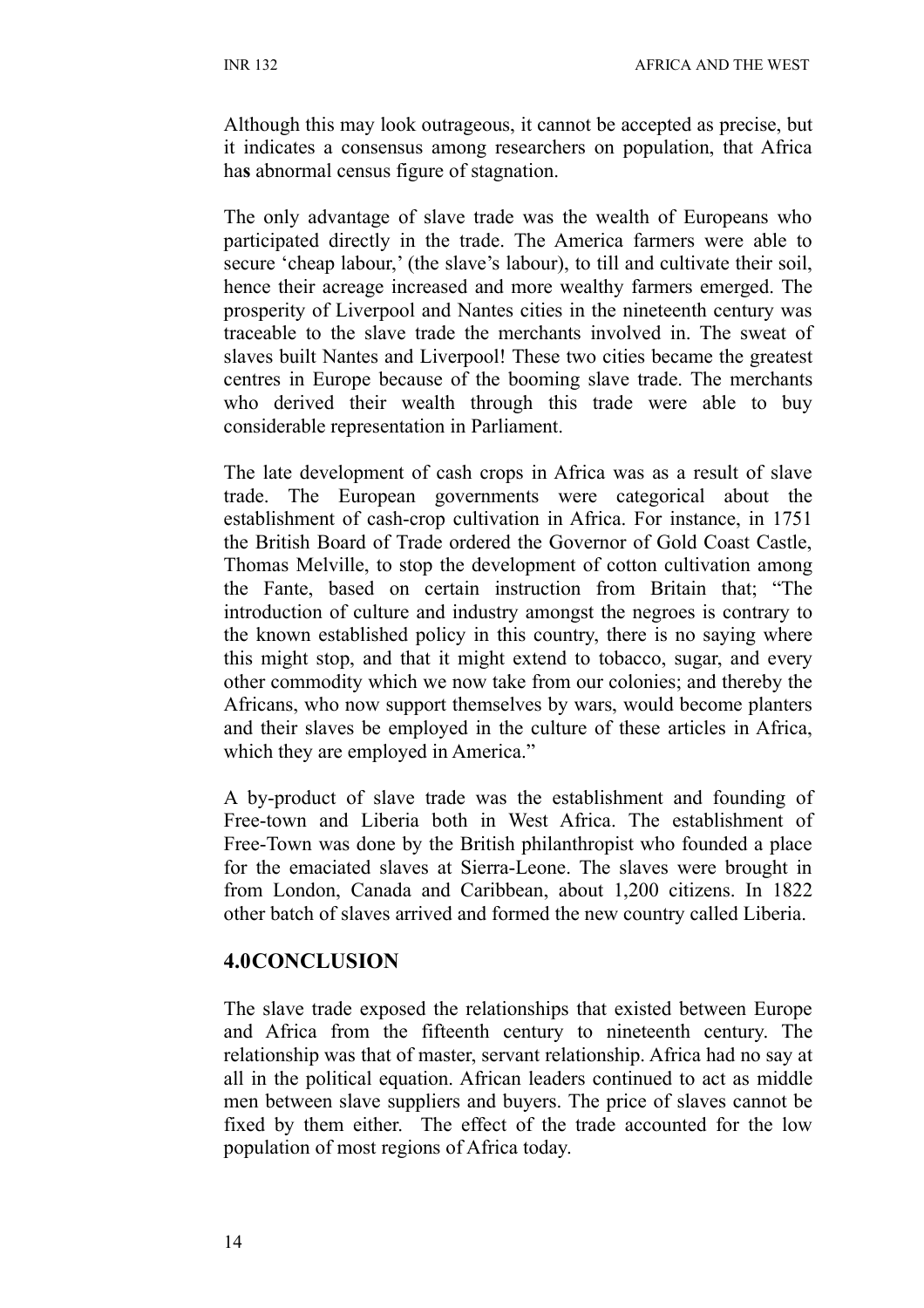# **5.0 SUMMARY**

The unit discussed the origin of slave trade. The trade is not limited to Africa only but more prevalent in Africa. Trans Sahara Trade Routes and Trans Atlantic slave trade and their consequences were also highlighted. The reasons for engaging in this trade were listed. Impact on the economy, political and social lives of Africans and Europeans were explained.

# **6.0 TUTOR-MARKED ASSIGNMENT**

Trace the origin of slave trade and slavery in Africa.

- (1) Slave trade contributed to the development of western Sudan in the eighteenth century. Discuss.
- (2) Carefully account for the scramble for slaves in Africa in the nineteenth century by the Europeans.
- (3) Describe briefly the origins and growth of trans-Saharan slave trade.
- (4) Why did slave trade last for so long in Africa?

# **7.0 REFERENCES/FURTHER READINGS**

- Joseph C. Anene and Godfrey N. Brown (ed.) (1966). *Africa in the Nineteenth and Twentieth Centuries*, Ibadan.
- Toyin Falola, Trade with Europeans in the 19th Century, (1996). in *An Economic History of West Africa since 1750*, G.O Ogunremi and E.K. Faluyi (ed), Ibadan.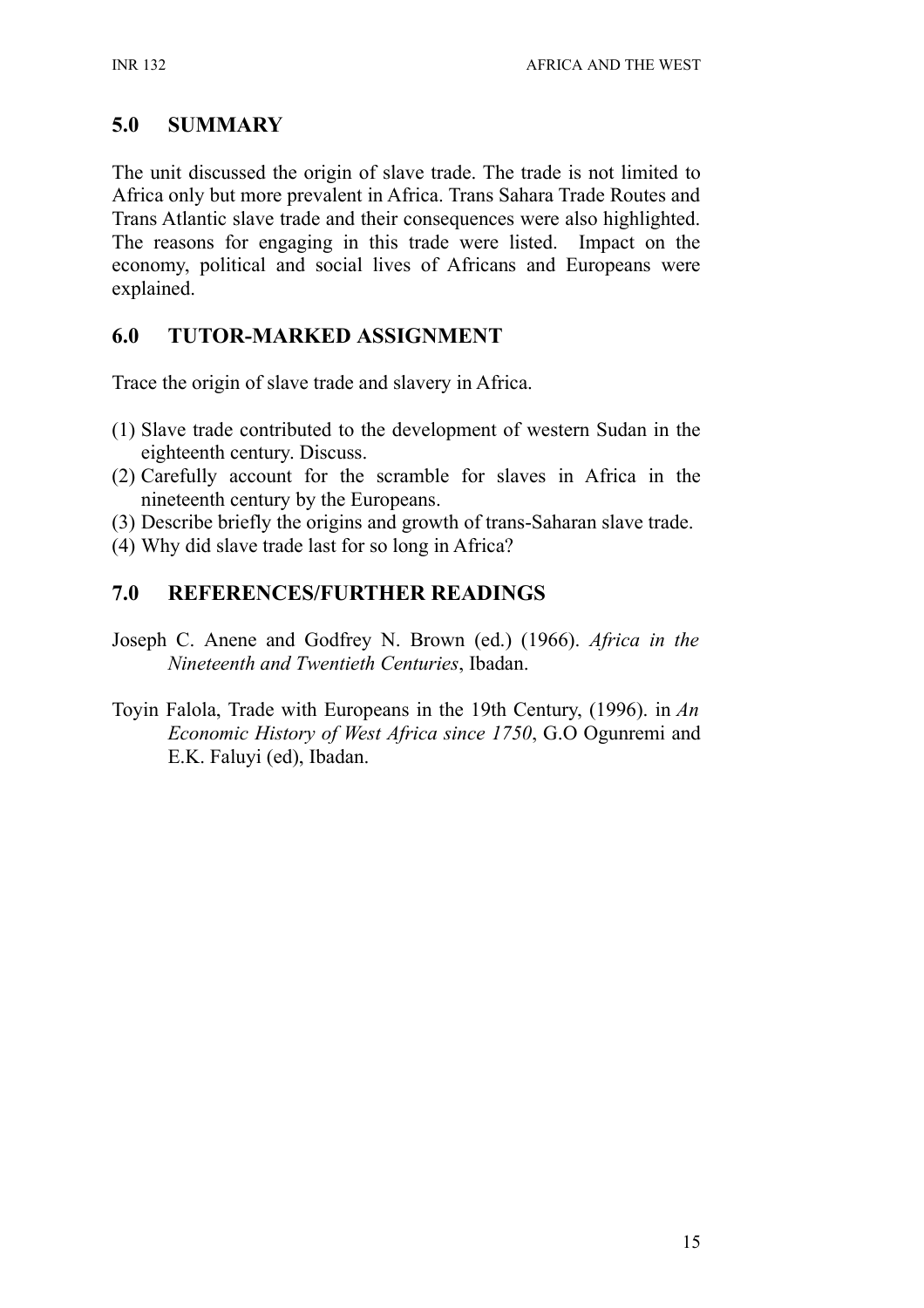# **UNIT 3 ABOLITION OF SLAVE TRADE**

#### **CONTENTS**

- 1.0 Introduction
- 2.0 Objectives
- 3.0 Main Content
	- 3.1 Abolition of Slave Trade
	- 3.2 British Parliament
	- 3.3 Resistant to Abolition
	- 3.4 Slave Settlement
	- 3.5 External Trade in Office
	- 3.6 Political Implication of New Trade
- 4.0 Conclusion
- 5.0 Summary
- 6.0 Tutor-Marked Assignment
- 7.0 References/Further Readings

#### **1.0INTRODUCTION**

This unit deals with the abolition of slave trade. The call for the eradication of the obnoxious trade was more pronounced by Britain especially among the philanthropists and humanitarian societies. When mere pronouncements did not work, they carried the message to the British Parliament.

At last on 25th March, 1807, a bill to abrogate slave trade was passed in British Parliament. This unit also treats the reasons for the abolition of slave trade. It also discusses why there was a strong resistant to the abolition of slave trade and how finally, the beginning of British industrial revolution put a final halt to the trade.

#### **2.0 OBJECTIVES**

At the end of this unit a learner should be able to:

- discuss the origin of slave trade
- advance reasons for slave trade
- examine the reasons for the abolition of slave trade.

#### **3.0MAIN CONTENT**

#### **3.1 Abolition of Slave Trade**

There has been a great deal of controversy that surrounds the abolition of slave trade. Some historians, mostly British like Coupland, Mathieson and Mellor, attributed the abolition of slave trade and slavery to purely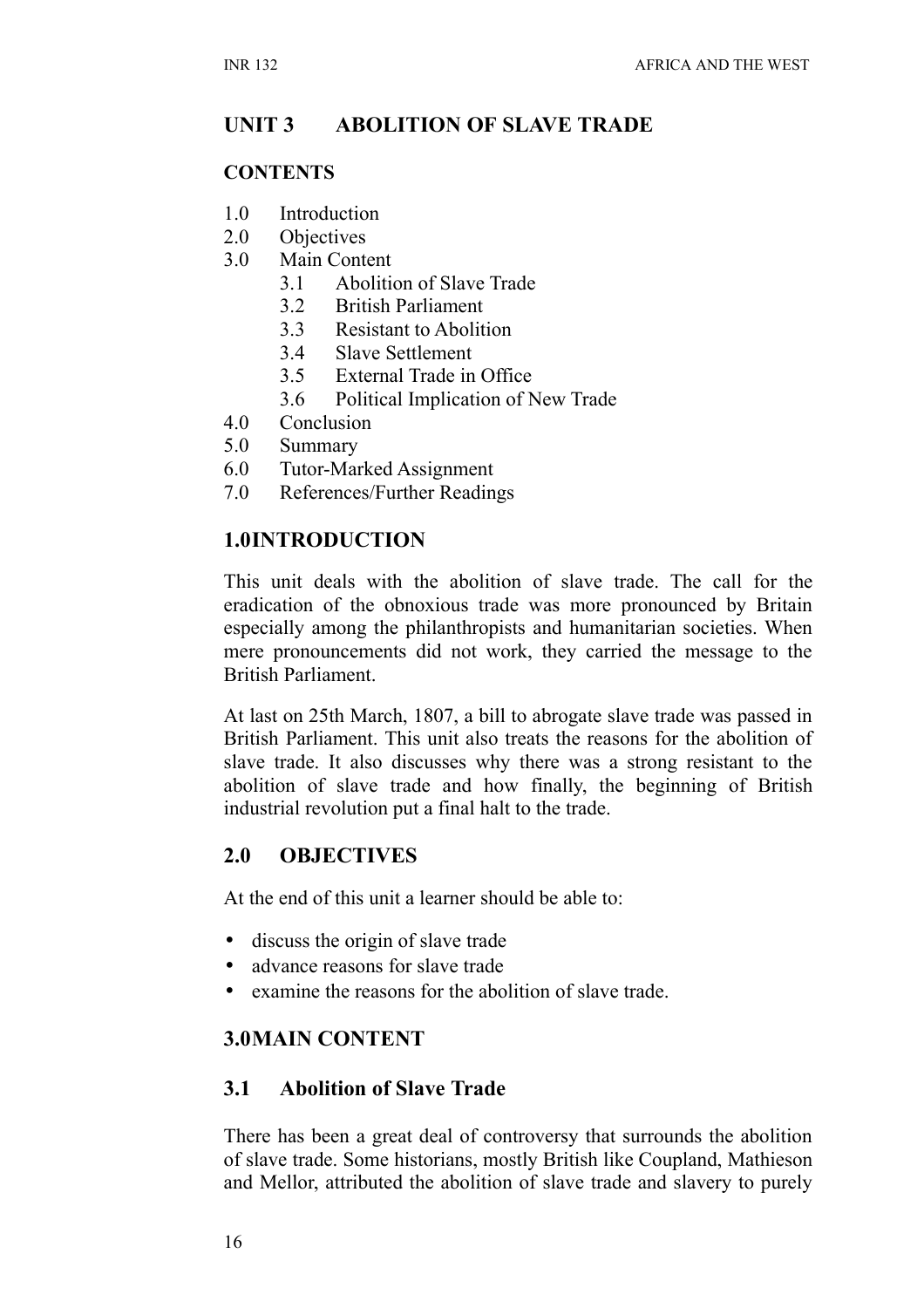humanitarian or moral and religion considerations. On the other hand, some historians, William and Dike, have argued that the abolition can be traced to economic reasons. One of such writer Conton, states, "That the slave trade was abolished largely because it had now become more profitable to seek in West Africa raw materials and markets rather than slaves"

A more careful study of slave trade abolition can both to be said to be humanitarian and economic reasons. According to Adu Boahen (1964), 'In the first place, it should not be forgotten that the attacks on the slave trade did not really begin in Europe and England until the eighteenth century – the very century when in the realms of literature, philosophy and religion, emphasis was being placed in the equality, fraternity and the liberty of man!' This was the same century that John Wesley preached the equality of man. And that all men are equal before God. He condemned the slave trade on the grounds that it was ungodly and inhuman. Rousseau, Adam Smith, Samuel Johnson and Davie Defoe all condemned the slave trade and slavery mainly on moral and humanitarian grounds.

The second group of people who actually organized and launched the attack on slave trade and remained persistently in their frontal attack were men who were filled with humanitarian and evangelical outlook in their approach. They were Granville Sharp, Thomas Clarkson, Henry Thornton, William Wilberforce, and later Fowell Buxton and James Stephen. It was this people who formed the society for the abolition of slave trade in May 1787 and British Anti-Slavery in 1823.

By the end of eighteen century, the British West Indian Island had had enough slaves for the plantation. In fact about fifty per cent of the slaves imported were re-exported to the Islands of other European powers. The British conquest of new fertile French and Dutch islands between 1792 and 1803 led to stiff competition with other European countries. So, they hoped that the abolition of slave trade would halt the expected gain to the economy. Again, since Brazil and Cuba had more sugar and produced at a cheaper rate than theirs, and there was a surplus sugar in England that needed buyers, Britain would prefer to have markets rather than slaves. A writer, William contended that it was the accumulation of unsold sugar in Britain and the subsequent need for market that engineered the passing of the abolition bills in 1807 and 1833.

That Britain relied on African slaves for her economy is not in doubt. The textile, the sugar refinery, the shipping, which Britain is known for, and the iron industries all depended indirectly on the slaves shipped to West Indian Islands. But things took another dimension when Britain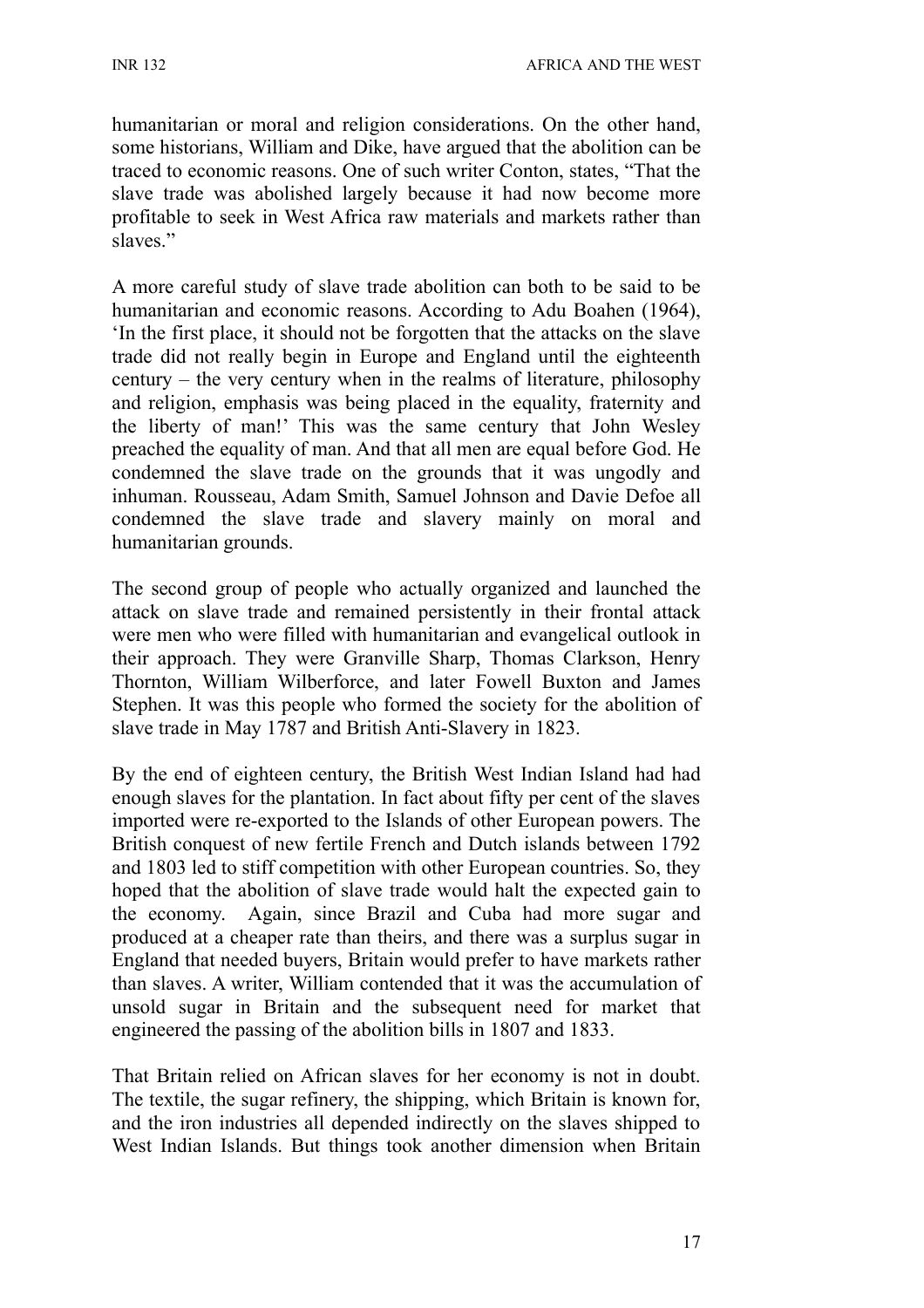started her industrial revolution – that is the change from production by hand to production by machines.

All these industries ceased to rely on human cargo (slaves) from West Indian Islands. The ship owners were making more profits from conveying raw cotton and unrefined sugar from Brazil and United States to Europe and Britain than from conveying slaves to the West Indians. Then the traffick in slave dropped. The demand for raw material arose as more and more machines were put into use. The industrialists and humanitarians agreed that instead of importing Africa labour (slaves), they could start to encourage Africa to grow their raw materials for their industries. Thus by the early nineteenth century, it had become clear that African slaves had ceased to be an economic factor in Britain, and that Africa could serve Britain effectively by producing cash crops and finished goods could be sold to Africa too.

In Britain, especially in Liverpool, the major slave port had by 1800 become less dependent on slave cargoes. British merchants that used the port for slave cargo had shifted their attention to cotton and other goods. Profit from this business, slave trade, declined considerably and shrewd business men moved their money to more lucrative business. By the end of mid nineteenth century when the impact of industrial revolution (mass production of goods based on the use of machines) was being felt in all the European countries and in the United States, the need for slaves gradually diminished and slave trade became unnecessary.

#### **3.2 British Parliament**

In 1805 the House of Commons passed a bill that outlawed any British subject to capture and transport slaves to British shores. This measure was blocked by the House of Lords. In February 1806, Lord Greenville formed a whip administration. Greenville and his foreign secretary, Charles Fox, were strong opponents of slave trade. Fox and William Wilberforce led the eradication campaign in the House of Common. Granville was left with the task to persuade the House of Lords to back abolition campaign. He presented a critical argument in a speech to the House of Lords on the obnoxious slave trade. He argued that the trade was 'contrary to the principle of justice, humanity and sound policy' and he criticised fellow members for not having abolished the trade long ago. When the vote was taken the Abolition of Trade Bill was passed in the House of Lords by 41 votes to 20. In the House of Commons it was carried by 114 to 15 and it became law on 25th March, 1807.

British captains who were caught with slaves in their ships were fined E100 per slave found on board. In order to circumvent the law, ships that were about to be caught by Naval Ships, dumped slaves into the sea.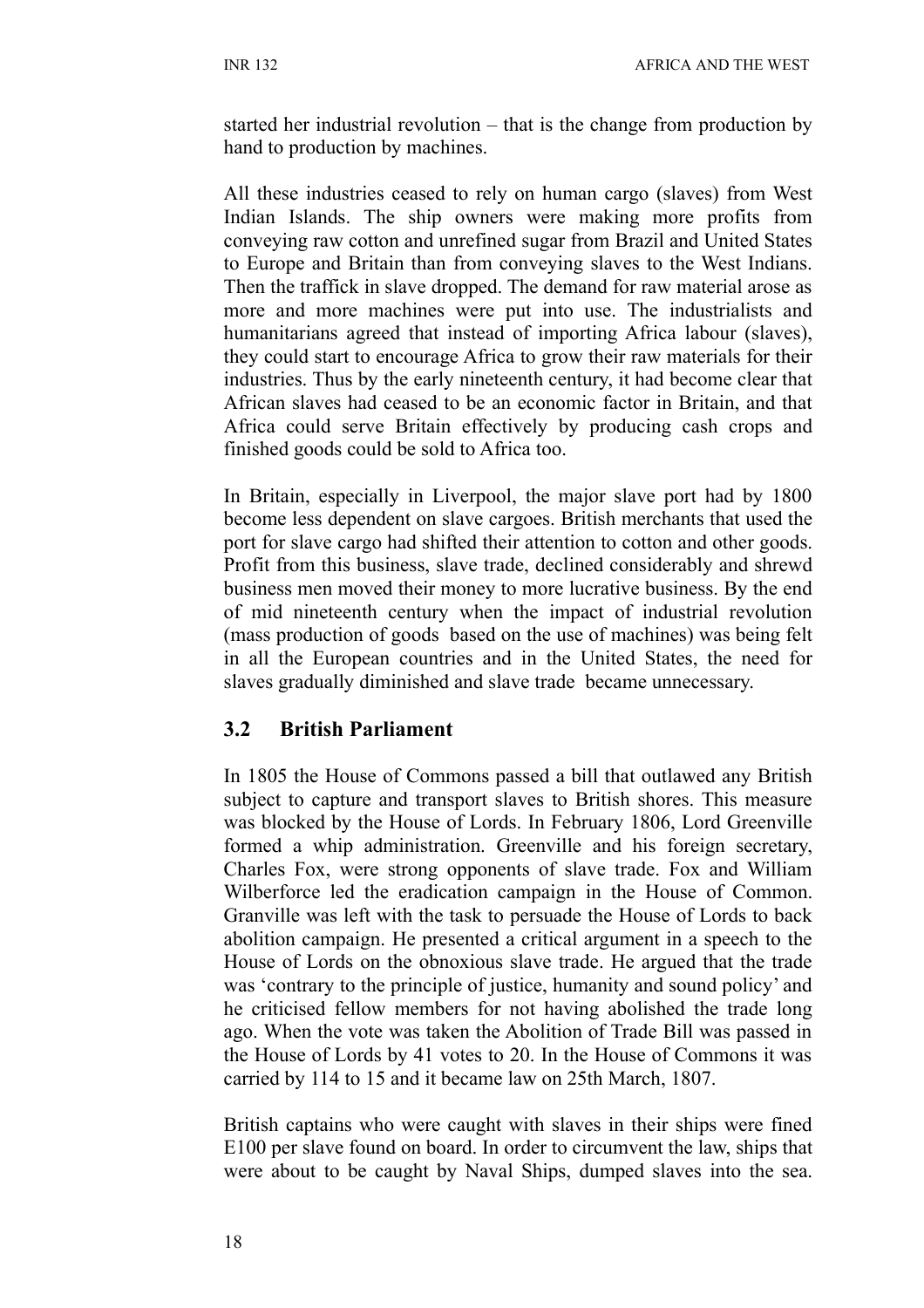Thomas Clarkson and Thomas Fowl Buxton argued that the best way to stop slavery was to ban slave trade. However, it was not until 1833 that Parliament passed the slavery Abolition Act.

British anti-slave campaign was one of the most important reform movements in the nineteenth century. But the history is not without ironies. During the course of eighteenth century, Britain was one of countries that participated in the obnoxious trade. Indeed, it has been estimated that between 1700 and 1810 British slave merchants imported about three million slaves from Africa across the Atlantic. Paradoxically, the same Britain, that championed slave trade, also championed the anti-slave trade campaign. Before the bill was passed into law in 1833. Several efforts were made to halt the trade. The Quakers, for instance, petitioned Parliament against slave trade as early as 1783 and similar petition was submitted in 1785. This time, in 1785, the petition was sent in by inhabitants of Bridgewater in Somerset. In 1823, some of the leading members of African institutions including Clarkson, Wilberforce and Zachary Macaulay organized a new anti-slavery society. Like other anti-slave trade societies, this new one was a national organization with branches and network of regional and local auxiliaries.

## **3.3 Resistant to Abolition**

The abolition of slave trade or the Atlantic Slave Trade left two regions of Africa completely unaffected. Instead of stoppage, the export of slaves in the direction of East and North Africa was on the increase. The East Africa slave trade was handled by the Arabs who had settled in the coastal towns of East Africa. A few of them might have found the ways to the hinterland, but most of them relied on African leaders to sell slaves to them. The position of the region in terms of sale of slaves was made manifest in 1840 when the Arab ruler of Oman, Seyyid Said, decided to transfer his court from Muscat to Zanzitar. The aim was to inaugurate a systemic exploitation of resources of East Africa. One of these resources was the Africa slave. The expansion of crops and other plantation by Said, requested more slaves to work on these plantations. The demand for more slaves in Middle East and Arabia, prompted East Africa rulers to continue the trade. Under the tutelage of Said, and assisted by Indian finance, more and more Arab organized caravans which penetrated the whole of East Africa for slaves. These activities of the Arab reached the lakes of Central Africa and beyond. In a number of places, the Arabs established 'colonies' as centres for the collection of slaves. In the upper region of River Congo, the Arabs attacked the organizational system, which were poor, raided their villages and seized men and women for slaves.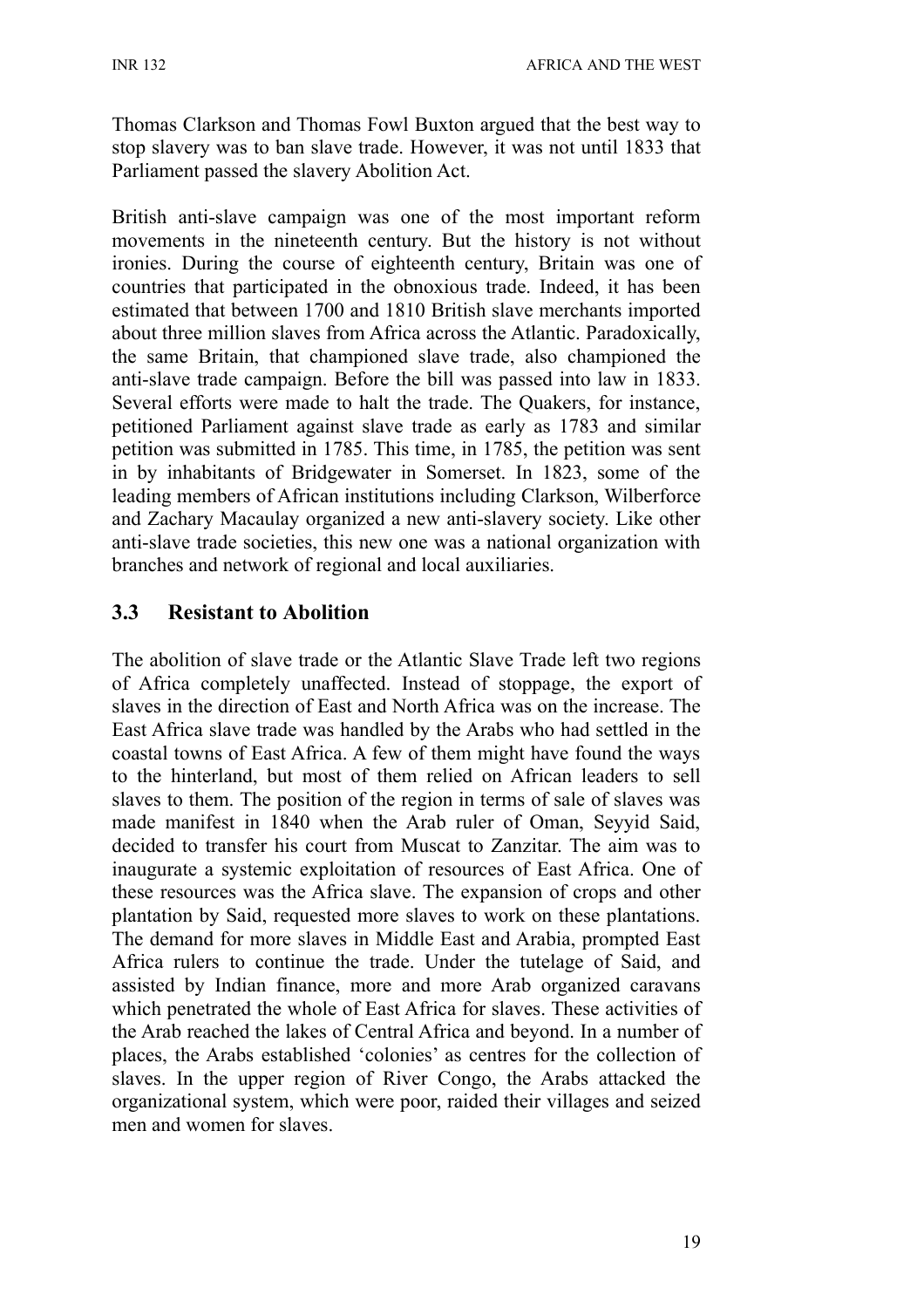The Nile Valley and Saharan trade routes provided other avenues for the export of Negroes to North Africa and Mediterranean. The war precipitated by the Fulani jihadist in 1804, in Hausa land, also provided opportunities for the capture of pagans for the slave trade. The Benue trough low population is traceable to the many slaves taken from the region in the past by the Jihadists. This region, called the Middle Belt in Nigeria of today, was termed pagan zone. In Bornu, the leader continued to raid for slaves in the regions South of Lake Chad; in Kano, Katsina and other towns, there were open slave markets. Slaves were the main article of trade. The same can be said of Bornu-Fezzan and Wadai Benghazi routes during the nineteenth century. The trans-Saharan trade in slaves had a unique feature of Trans Atlantic route. Apart from the fact that many of the slaves were young woman and eunuchs. The long march across the desert and heavy death toll it involved had no parallel in the history of slave trade.

Other European nations and United States did not co-operate with Britain because of the need to protect their own economy. Most of the economies of these countries depended largely on slave trade. They prevented British interference in their own affairs. The African middlemen that had made fortunes from this trade were against the abolition as stated earlier. The co-operation between slave dealers especially Spanish and the Portuguese and their ally- African merchants constituted a great obstacle to abolition of the trade.

It was not easy for British naval officers to arrest slave dealers on the Atlantic Ocean. The humanitarians and philanthropists were faced with problems after the abolition of slave trade. Thousands of freed slaves were returned to West African Coast. As early as 1772, with the efforts of Granville Sharp, one of the abolitionists, the Chief Justice Lord Mansfield, had decreed that any slave that sets his feet on the soil of England was a free slave.

The result of this was that most recaptured slaves became free and thousands of them remain in England. Most of these freed slaves became unemployed and destitute persons. To overcome the plight of these slaves, the humanitarians found a colony on the West Coast of Africa. A site on the coast of modern Sierra Leone was chosen. In early "1787, 290 black men, 41 black women, 70 white prostitutes, and six white children, 38 officials and craftsmen with their families, and one private passenger, set sail from England." They formed the modern Sierra Leone.

In the United States, the fear that Freed Slaves might instigate the enslaved to rebel or might increase the agitation for independence led to the foundation in 1821 of the colony of Liberia which attained its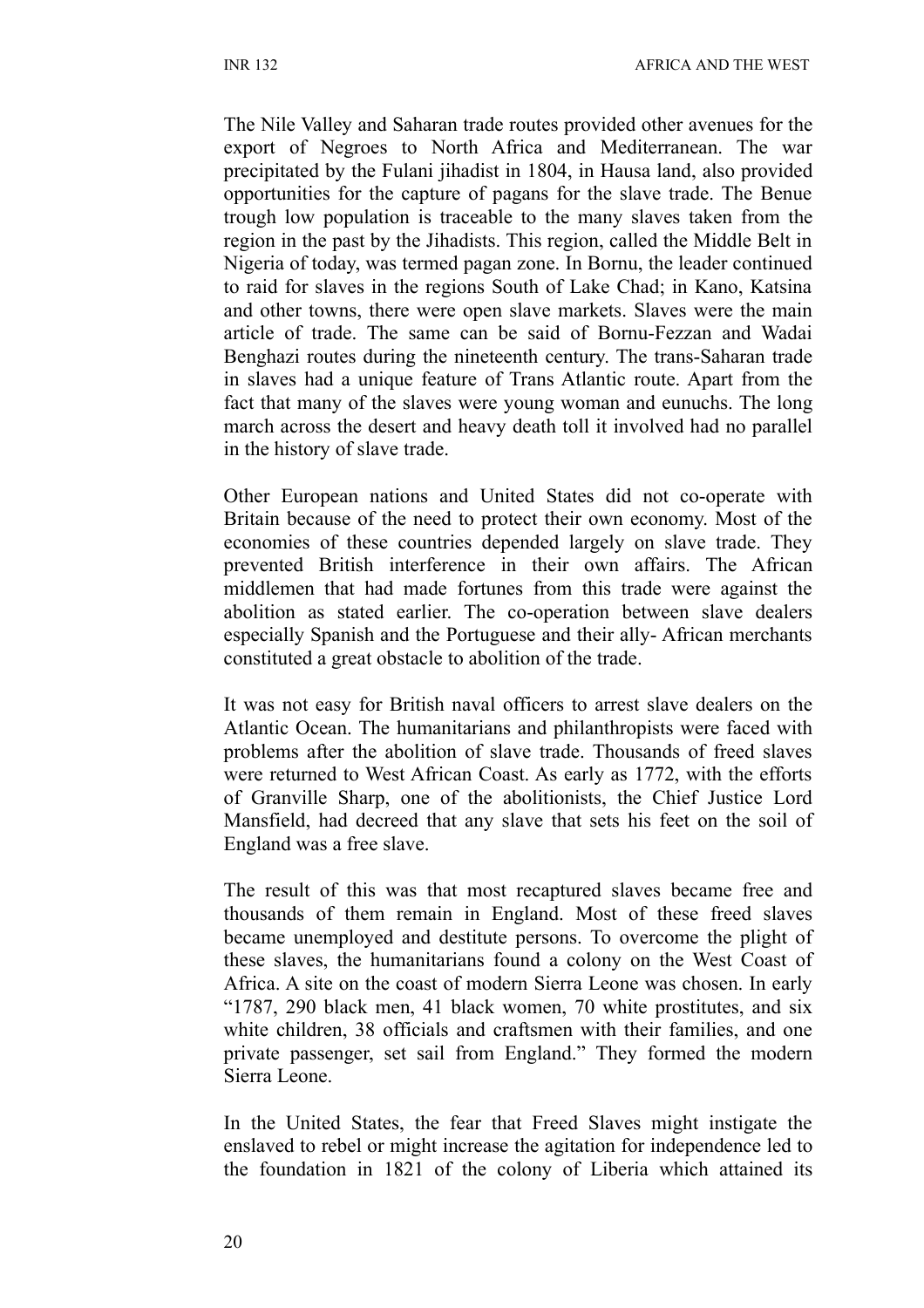independence in 1847. By 1830's most European nations had passed the abolition act.

## **3.4 Missionary Activities**

The humanitarians devoted most of their time to spreading Christianity and European culture in Africa. Between 1792 and 1804, they were involved in the formation of a number of missionary societies in West Africa. Such societies were Wesleyan Missionary Society and the Baptist Missionary Society. In 1795, the Wesleyan Mission Society sent out a party of mechanics and preachers to Sierra Leone, this group extended their activities to the Gambia in 1871, to Ghana in 1834 and Yoruba land in 1846's. A host of other missions were established in West Africa e.g. The Glasgow and Scottish Missionary Society, Church Missionary Society, North German or Bremen Missionary Society which operated in Togo, the Evangelical Missionary Society from Switzerland in Eastern Ghana, the United Presterian Church of Scotland in Calabar and others.

These societies did not concentrate in building churches, preaching the gospel and converting Africans they also taught new methods of preparing export crops to their own countries. In Ghana Christianity was not thought alone. These societies paid attention to the development of agriculture and legitimate trade as a substitute to slave trade. They introduced new crops like cocoa, set up plantation agriculture. They also set up settlement centres as experimental farms. The Methodist established the coffee, clove, cinnamon and orange plantation in cape coast. The Baptist missionaries set up cocoa plantations at Akropong from where they supplied pods and seedlings to farmers. Some of these societies formed companies. Basel Missionary Society in Ghana formed the Basel Trading Company (now known as the UTC) in 1859, while the Church Missionary Society (CMS) formed the West Africa Company in 1863.

The greatest contribution of missionary societies was in education. They set up elementary and secondary schools in the whole of West Africa where their activities took place. In 1841, the CMS had twenty-one elementary schools and as early as 1827, it founded the Foray Bay College, which exists until today.

The societies devoted their time to the development of local linguistic studies with a view to reducing the African languages to writing and teaching their converts how to read the Bible in the vernacular. By 1880, most local languages had been in the written form. They were the Yoruba, Twi, Ewe, Hausa, Etik and Temne. With education, a new group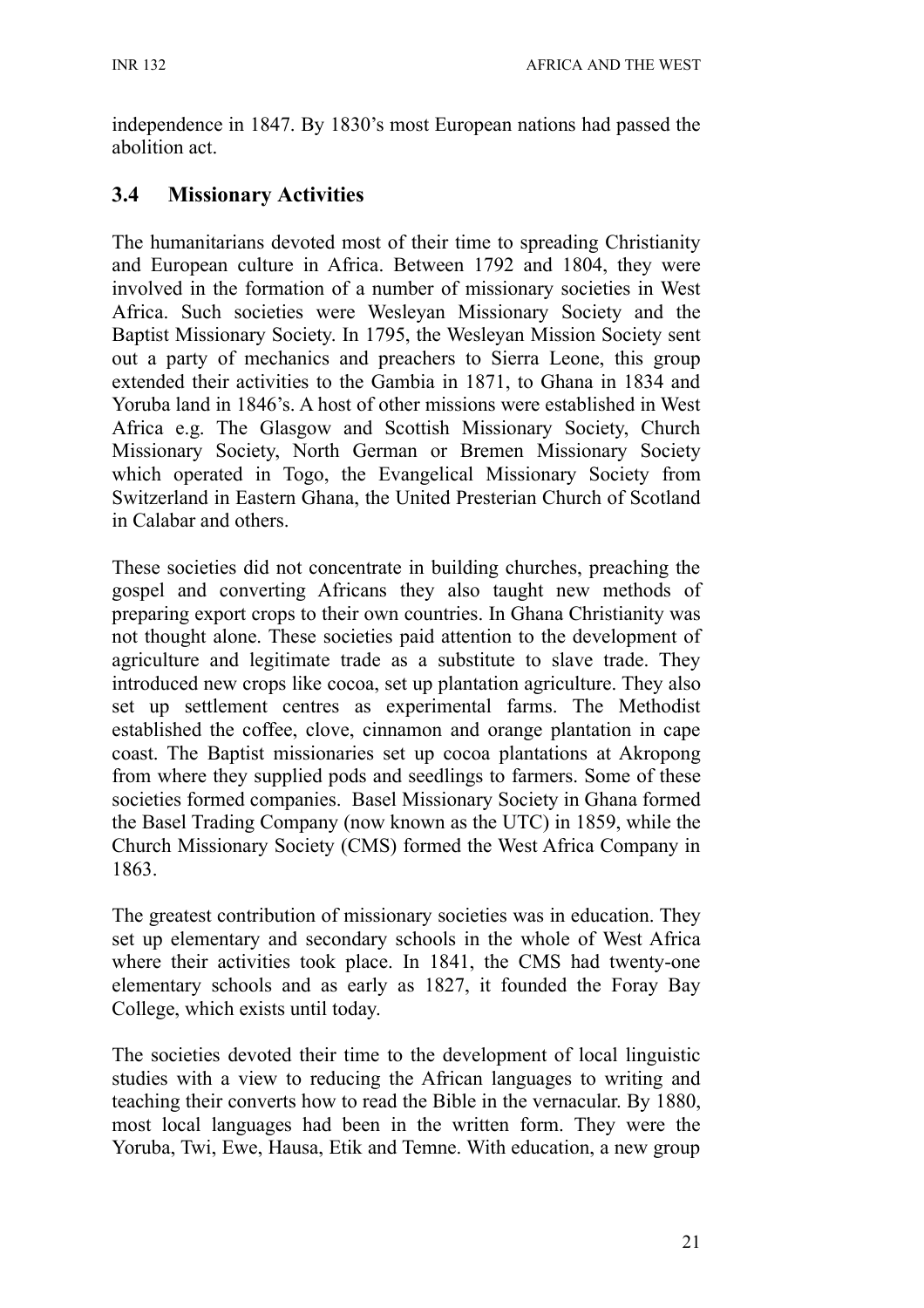of African elite emerged. This group of Africans encouraged the agitation for independence in most Africa countries.

Livingstone who had explored the East Africa region persuaded the British Government to send him back to command an official expedition to explore the navigable possibilities of the Zambezi. Two missionary organisations came to his rescue, the London Missionary Society (LMS) and the Universities Mission to Central Africa (UNACA). But the mission met with disaster. The Zambezi proved unsuitable for navigation and UNACA mission, broken by disease and threat of slave raids, had to withdraw. The Scots, Livingstone, countrymen, began the movement. By 1875, the Scottish churches, supported by industrialists founded mission station in the shire highland. The Catholic intervened in these activities. Suddenly in 1887-8 a series of Arab attacks, motivated by the Mahdist Movement in the Sudan, threatened the work of the missionaries in the interior. Further north, work of the missionaries was interrupted by a Swahili trader and three white fathers were forced to abandon their stations. In 1880 these Bishops and some missionaries were arrested by Arabs and luckily escaped assassination.

# **3.5 External Trade in Africa**

The vacuum created by the abolition of slave trade must be filled by another trade. Sir T.F Buxton called for the 'civilization, commerce and Christianity in Africa. He suggested in 1839 how plantation agriculture settlements and legitimate slave trade could eliminate slave and slavery. In the following year he requested aid to establish the Niger plantation. Besides the intensification of exploration, there were few attempts to set up plantation agriculture to produce cash-crops for export in Africa, along the line of Euro-American model.

The production of palm oil, which was seriously needed in Europe, caught the attention of Europeans and Africans. The new machine in Europe and America needed oil palm for lubrication and soap for both factory workers and the populace. Oil Palm has been growing wild from time immemorial. They seized this opportunity to domestic it and cultivate it in large plantation. The British Royal African Company (BRAC) particularly took part in the exportation of this good to Europe. The Niger Delta was the major producer of palm oil. The quantity of palm oil increased rapidly throughout the century from 1,000 tons in 1810 to 5,000 in 1830 and to 30,000 tons in 1850. Other products expected from West Africa were gum Arabic, coffee, cotton, groundnut, timber and others. The last two decades of nineteenth century saw the beginning of large scale mining by European companies.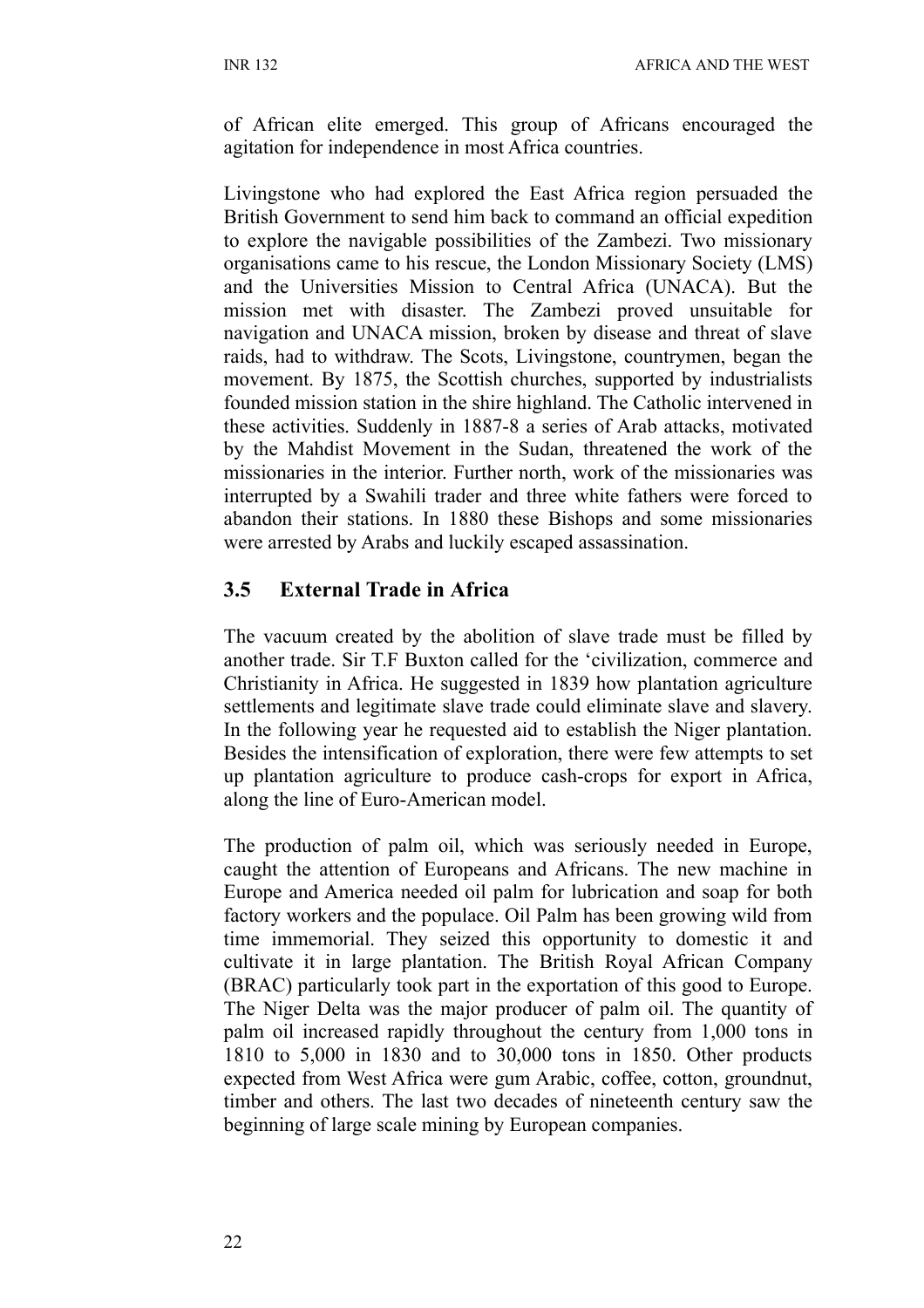The trade continued to increase in volume after 1842. Britain took the lead in this pursuit. Probably because she was the first industrialized nation. France was second, while Germany joined later in the second half of the nineteenth century. Other participants like the Danes, the Dutch and the Americans were behind other nations. The competition among nations in West Africa became more uncomfortable. The bitterness among the established trading houses, the small and new ones who had just joined the trade and the African traders became more evident. In the search for more trade and profits, European traders penetrated the interior. Some of the companies were eager to institute the idea of chartered companies with monopoly over trade.

The Royal Niger Company (RNC), a Chartered Company which became the prototype for other Chartered company in Africa revived the chartered company as a method of acquiring and ruling territory. It was one of the companies that succeeded. The architect of RNC, Sir Taubman Goldie went to lower Niger, the most flourishing centre for trade in palm oil produce in 1877 to acquire it.

This was a time of cut- throat competition among the European trading companies. There was constant rivalry among African chiefs over who controls the use of river Niger. The Delta chief that collected levies was in strong struggle for the controls with other chiefs. Goldie solved this problem once and for all. He organized all British trading companies into a single company as the United African Company (UAC) in 1879. There was a competition between two French companies, the Compagnie Francaise de l'Afrique Equiatriale and the Compagne de Senegal, the quest for French to establish a colony in West Africa and the advance of Germany from Cameroon to Northern Nigeria, forced Goldie to improve the organization and activities of UAC. In 1882, Goldie increased the capital of UAC from E200, 000 to E1m and offered public shares.

Because of the threat from other nations, Goldie applied for charter to control the Niger territory. The charter empowered the RNC to govern the territory. This also gave him the power to prevent other European companies to trade in this zone. He must not interfere with people's customs and religion and could collect taxes to defray administrative expenses. The company was renamed Royal Niger Company.

The RNC imposed high duties on exported and imported goods and he requested that all companies in the area must obtain license before trading and at a very high charges.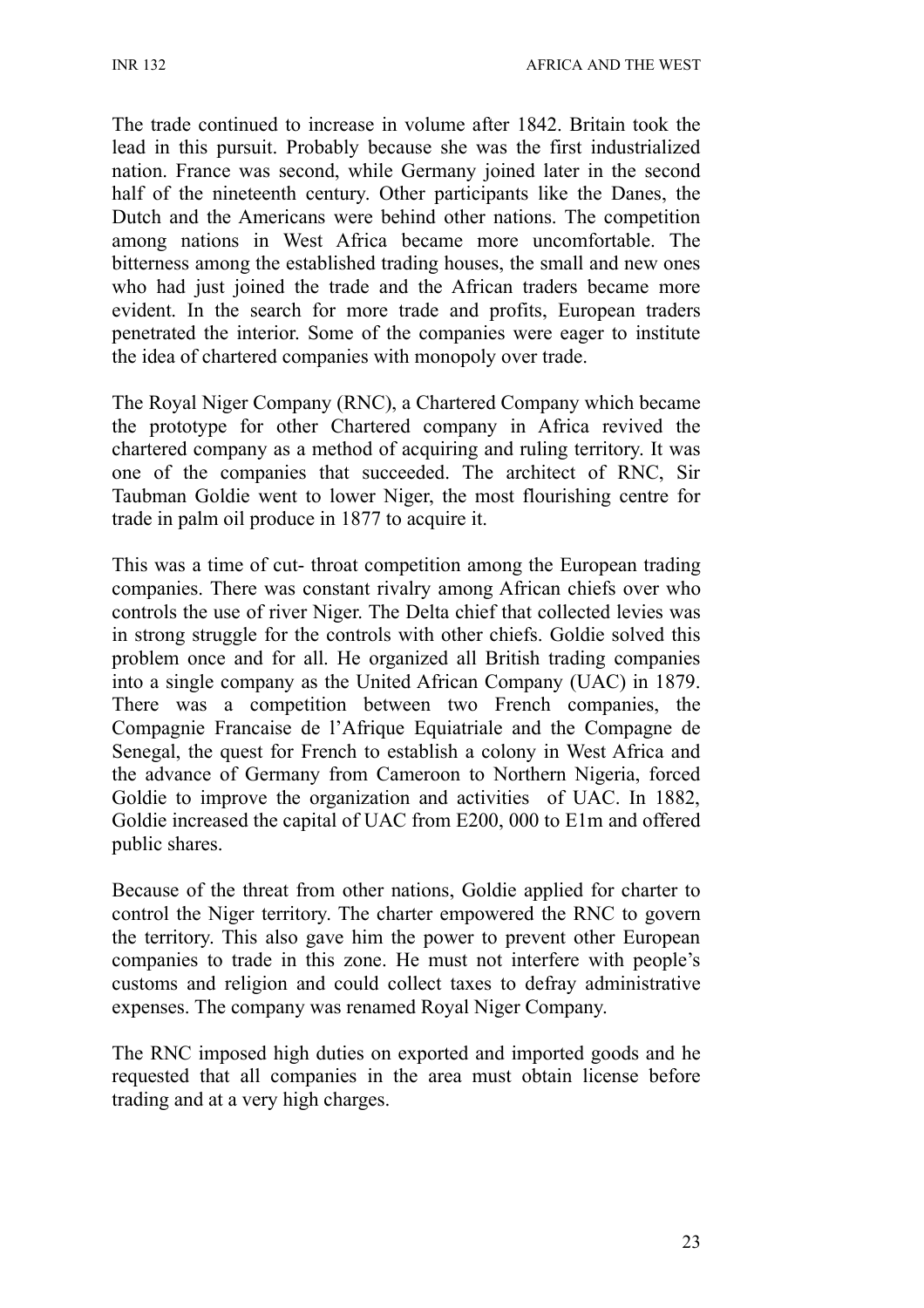#### **3.6 Political implication of New Trade**

The political implication of these economic activities was far-reaching. Like the missionaries, the European traders constantly appealed to their home government to intervene and restore peace and stability where they dominate. It was simply because of this that European powers became involved in the political arrangement of African society during the nineteenth century. The granting of charter to RNC to interfere in the affairs of the Niger territory, and the British involvement in the Asante-Fante wars in the nineteenth century are known examples. The intervention in Asante-Fante war led to the final annexation of Southern Ghana in 1874. In another vein, French annexed Porto Novo and Cotonou in the early 1880's mainly to facilitate the activities of her traders. Appeals from German traders and missionaries from Togo land and Cameroon's gave Otto Von Bismarck the excuse to attack those areas in 1884.

The policy of legitimate trade was not truly a colonial approach, but a way of preparing the ground for colonial intervention in the affairs of the states. Between 1852 and 1861 the British intervened in Lagos, on the ground that they were replacing a ruler who was in support of slave trade for a ruler who was in support of legitimate commerce. Britain attempted to find a congenial local political ruler and work through him; building up their strength through military advice and supplies, to create states which would give added security to commerce and suppress slave trading. In North Africa, Egypt was a spectacular example of such British policy, though Britain and France participated but assisted the Khedive in his bid to free his state from Turkish control. Military officers were seconded to him by both countries for service in Egyptian army. The French successfully constructed the Suez Canal. Throughout this period there was no sign of colonial authority in Egypt.

The British calculation was that "The African states needed to be free from outside intervention if she were to pursue the policy without political control of African states". If such policy did not favour Britain, than the arrangement collapsed. That is if the colony fell under the control of other European powers. Again Africa needed to be able to withstand the strains created by European commercial, financial and cultural impact. If this worked well, the need for raw material would be rest assured. But the control of Africa began when the first condition outlined above collapsed.

In 1869, France, Italy and Britain assumed the direct control of Tunisian finances. There was also a great financial crisis in Egypt, where khedive found that Egyptian finances were no longer enough to meet interest payment on the huge debt of the state. France and Britain were then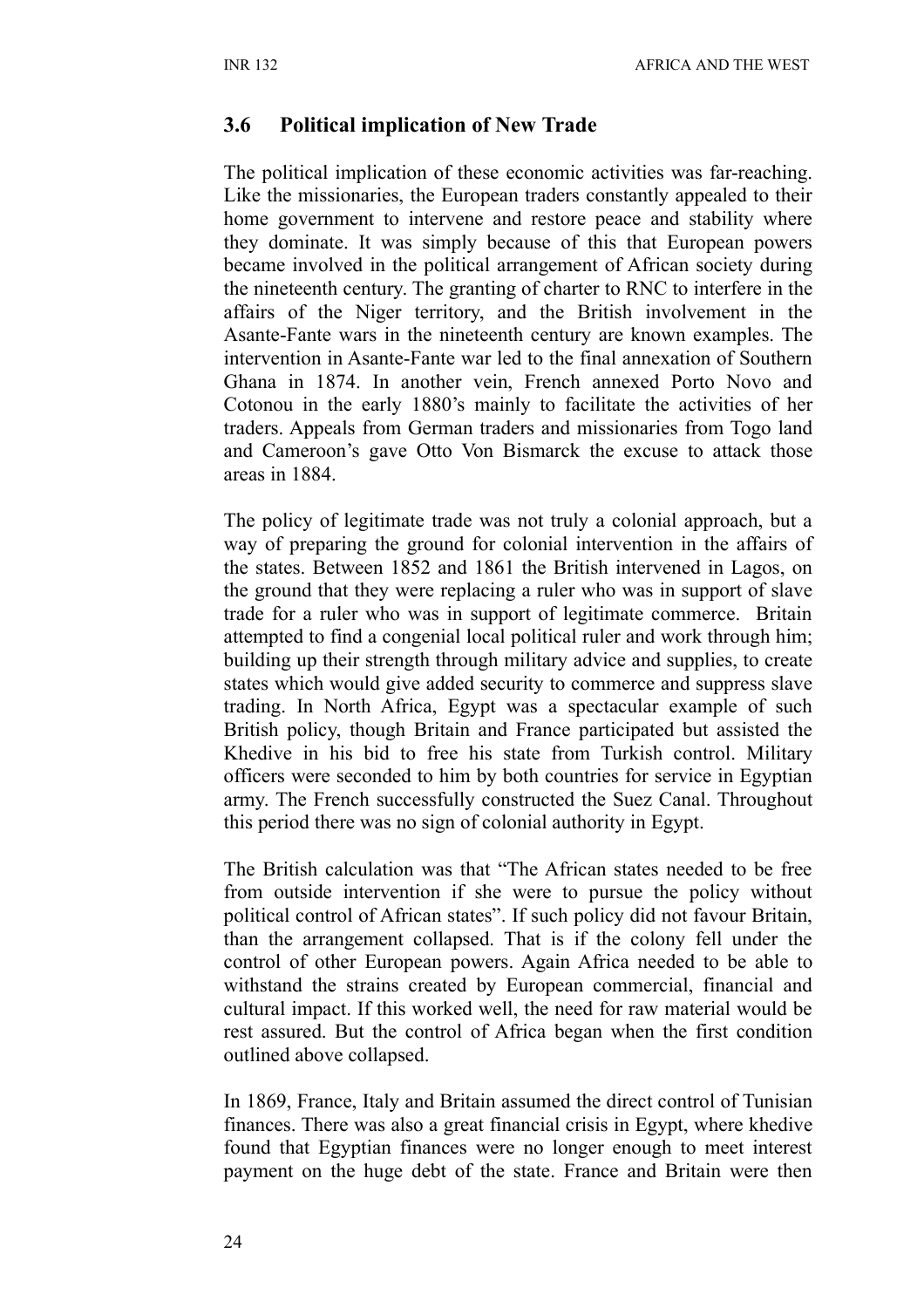given the control. Meanwhile Britain had set machinery in motion to control the Suez Canal which was vital for her communication with the India Empire. The war between Germany and France in 1870, which ended in favour of Germany, encouraged Germany to stay off the acquisition of colony. Instead the sudden stability attained by France in 1897, was welcome by Germany. The Republicans got control of French presidency and ousted Bonaparte and monarchists from the centre of power. Almost immediately France returned to Africa to re-assert its position on the continent. Germany welcomed this development because Bismarck thought that colonial interference by France could only weaken her and divert her energies from plans to revenge against Germany. At the Berlin Conference of 1884, Bismarck played the role of 'honest broker', he did not only urge Britain to annex Cyprus, but pressed France to take Tunis, where they were worried by the presence of 20,000 Italian soldiers. In 1881, France occupied the country and Italy remained powerless in the presence of Germany's tacit support of France.

# **4.0 CONCLUSION**

In this unit, the discussion, as explained earlier is based on slave trade and slavery. That slave trade started in Africa, may not be true at all. Slave and slavery had their origin both in Europe and Africa. Britain that spear headed the abolition of slave trade had her ulterior motives . The beginning of her industrial revolution, when raw materials were needed rather that slaves called for the abolition of the slave trade. But some scholars also argued that humanitarians and philanthropists were seriously against the trade in human beings. They saw this as against the tenets of their religion and they preached against it. However, we know that the co-operation of other nations was based on the fact that transportation of raw materials from Africa was more lucrative than slave cargoes. This encouraged them to abandon the trade. Besides, the missionary society's activities in Africa that discouraged slave trade came in when substitute for the trade was handy-the economic option.

# **5.0 SUMMARY**

In this unit, we have discussed the origin of Atlantic slave trade and slavery in both Europe and Africa. In explaining, we highlighted the various groups that eventually participated in the abolition process, and how finally the trade was stopped. We discussed the contending forces during and after the slave trade. The diplomatic maneuverings by the big powers was also explained.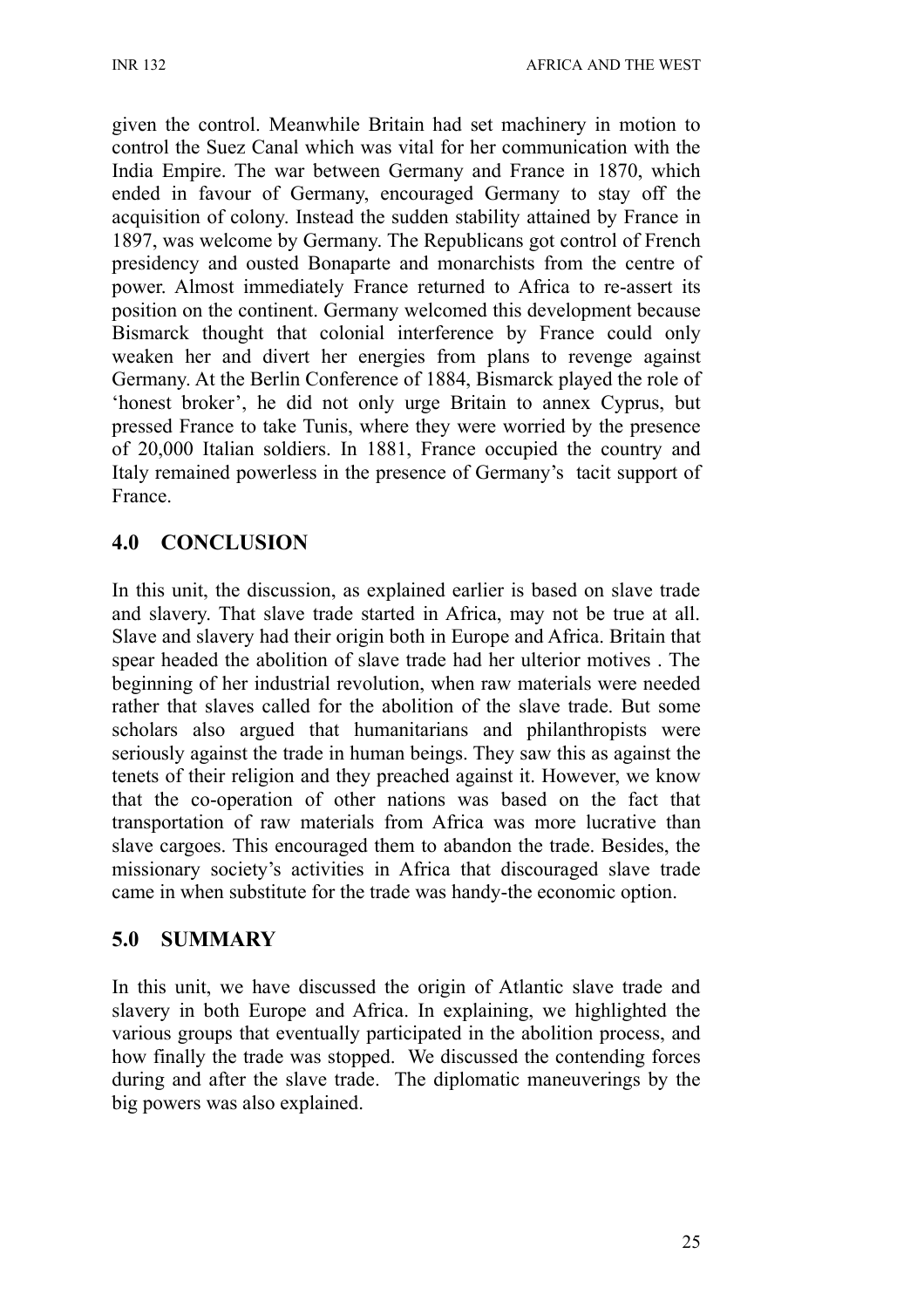# **6.0 TUTOR-MARKED ASSIGNMENT**

- 1. Explain, in detail the controversy that surrounds the abolition of slave trade.
- 2. Why did Britain take leading part in the abolition of slave trade?
- 3. Why did the trade in African slaves last for so long?
- 4. Describe briefly the origin and methods of Trans-Atlantic slave trade.
- 5. Comment on the statement that, "slave trade ruined the development efforts in Africa".

# **7.0 REFERENCES/FURTHER READINGS**

Adu Boahen, (1966). *Topics in West African History*, London: Longman.

Joseph C. Anene and Godfrey N. Brown (ed.) (1966). *Africa in the Nineteenth and Twentieth Centuries*, Ibadan: University Press and Nelson.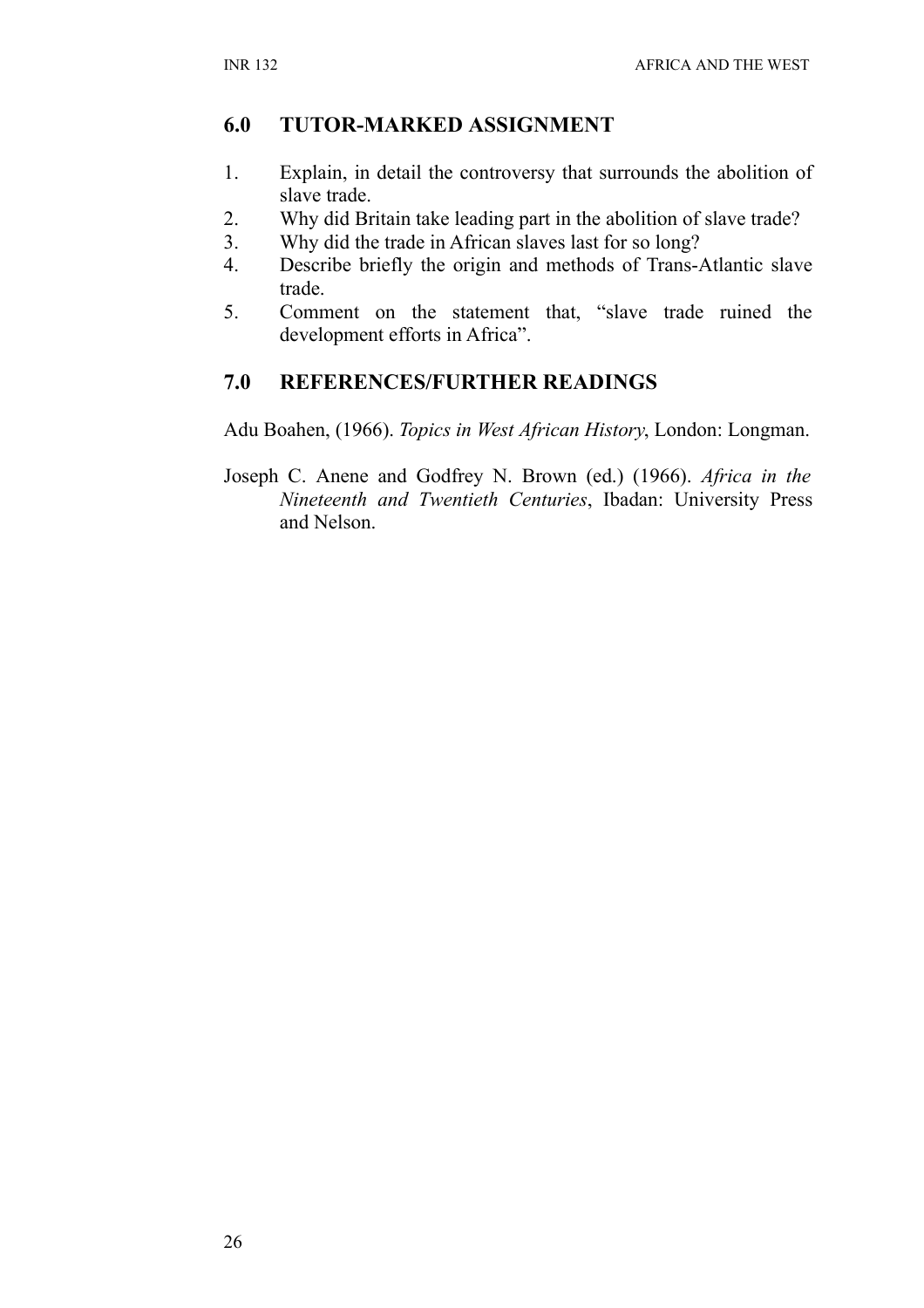# **UNIT 4 EUROPEAN IMPERIALISM**

#### **CONTENTS**

- 1.0 Introduction
- 2.0 Objectives
- 3.0 Main Content
	- 3.1 Political and Strategic Factors
	- 3.2 Economic Factor
	- 3.3 Results of Imperialism
	- 3.4 Effect of Imperialism on European Relations
- 4.0 Conclusion
- 5.0 Summary
- 6.0 Tutor-Marked Assignment
- 7.0 References/Further Readings

## **1.0 INTRODUCTION**

This unit is a continuation of our discussion on the influence of European political life. It also introduces the learner to the various reasons why the partition of Africa took place. The views of other writers on this topic will also be explained. This unit focuses on European imperialism in general too.

### **2.0 OBJECTIVES**

At the end of this unit you should be able to:

- explain why European natives partitioned Africa
- discuss the feature of European imperialism
- apply the knowledge gained in the unit to the understanding of imperialism in general.

# **3.0 MAIN CONTENT**

Various arguments, especially by European Writers, were used to justify imperialism in Africa. The reasons or motives behind the act, differ from one European country to the other. But the reasons can be categorized as follows:

### **3.1 Political and Strategic Factors**

The rush or the scramble for possessions and hegemony in Africa and Far East after 1870 by European powers was dictated primarily by consideration of European power diplomacy. During the war, Bismarck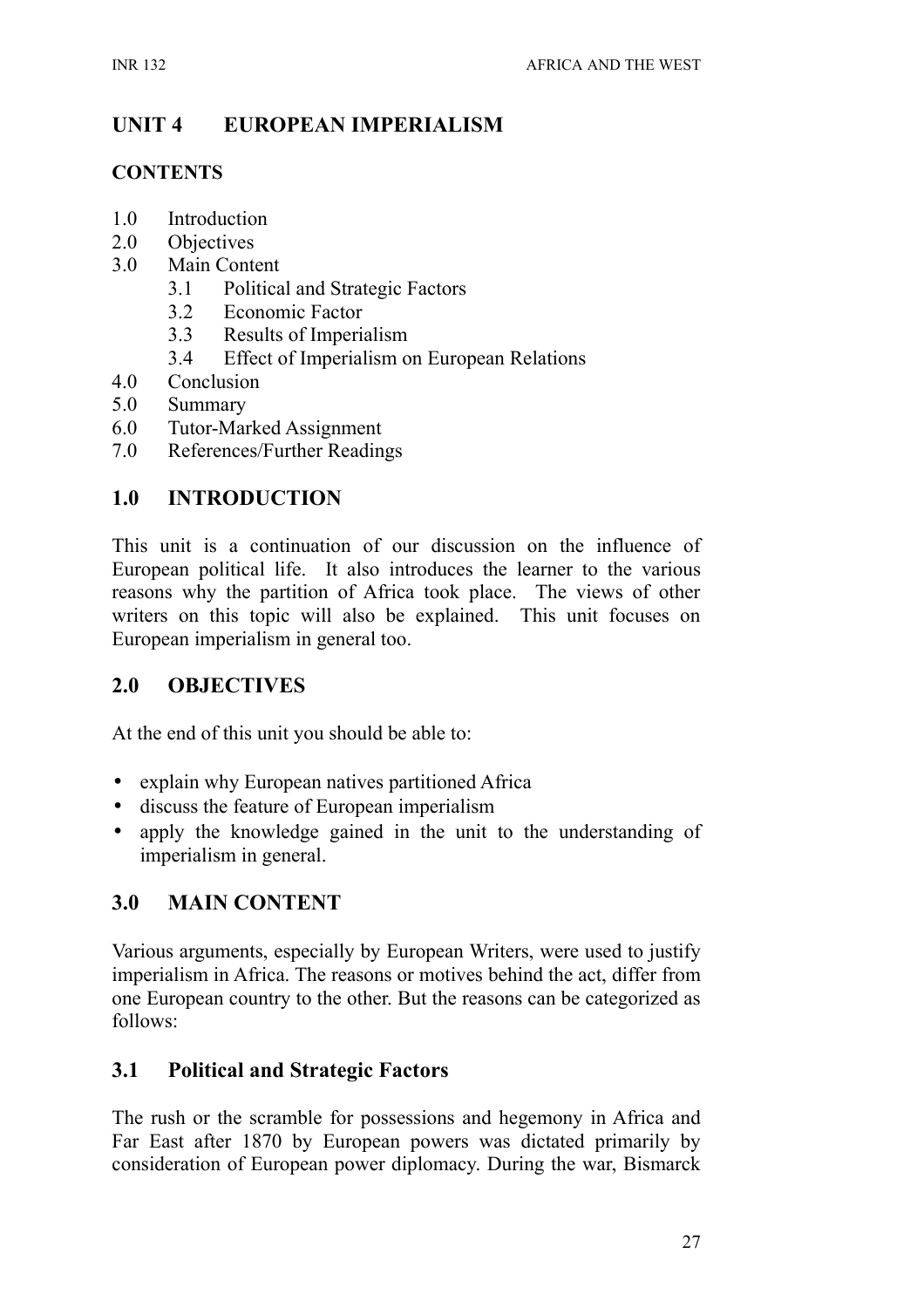was able to out play France, and Alsace-Lorraine was conceded to Germany in 1870. After 1871, when Germany and Italy became united, European governments ceased to be preoccupied with European problems. There was no room for diplomatic manoeuvre, as was the case in the past. To resolve this deadlock, the European countries looked to fresh regions to find scope for their ambitions, thus "Projecting European conflicts" elsewhere.

The statesmen were also satisfied with relative balance-of-power position in Europe. They were also prompted by peace on all parts of the world then. Each statesman was conscious of additional power obtained by another state. Italy and Germany, the new states and great powers, were conscious of having new empires. Britain, who had large colonial empires, was aware that other European powers were jealous of her expansionist policies, she started on an active colonization policy to keep ahead.

The main preoccupation of Britain was to protect established interests, and safeguard the highway to the insured markets of India, China and Australia colonies. Britain, knowing her interest, acquired strategically located possessions en route to these colonies.

The period 1875-1900 was the 'heyday' of British expansionist policy, codified imperialism. The activities of Lord Cromer in Egypt, Lord Milner in South Africa and Joseph Chamberlain had wild spread support of British government. Britain at the initial stage was lukewarm towards acquiring empires in Africa, but the British government agreed at a latter stage, that if she must acquire empires it must be selective. For strategic reasons, Britain strengthen her control over the sea routes to India, and to prevent other powers from controlling these areas, Britain retained Mauritius and Cape colony in 1815, annexed Aden in 1839, took an interest in Zanzibar and East Africa and eventually involved in Egypt and the Suez Canal.

For political reasons, possessions served as a beneficiary 'pawn' in the power game or politics of Europe rivalries. The main enemies of Britain had been France and Spain, major colonial expansionists too. Britain usual game plan was for her allies to constructively engage these enemies on land, while, with the naval power that she had, she could undermine their naval power from such bases as Gibraltar in the Mediterranean. Another factor for her greed in colonial expansion is commercial.

Britain developed extensive trade with the Mediterranean countries, including India and China. Possession of these colonies served as naval base for British naval ships and also refueling stations for ships apart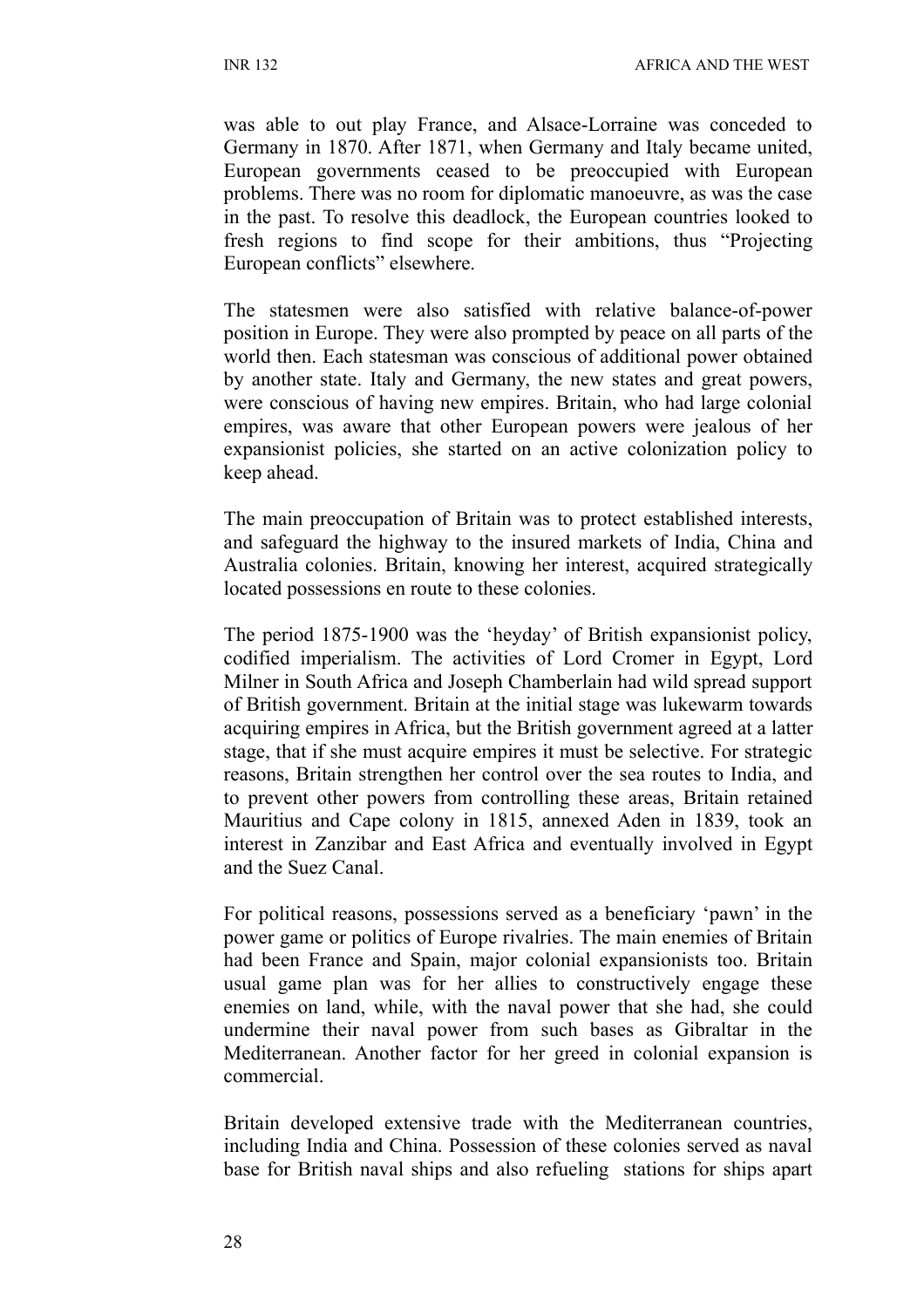from commercial or trading reason and also used as a garrison to suppress slave trade and piracy on the high seas. In addition, Britain economic or political interest against hostile powers could be checked. As power shifted in Europe from France and Spain towards the new strong Germany and Russia, Britain extended her influence eastwards.

The western writers advanced another political argument as reasons for imperialism in Africa. They say, in order to safeguard the Africans form each other, security must be heightened around them and Europeans in the midst. They argued further that in certain regions, savage nomadic or tribal population embarked on raids or acts of pillage against their neighbours hence the need for intervention. The interest of stable government, law and order and secure trading conditions necessitated their suppression. Britain advanced this reason to expand control in West Africa after numerous conflicts with Ashante.

## **3.2 Economic Factor**

J. A Hobson, famous British economist, following Lenin, attributed the colonial expansionist policy of those years to special new economic forces at work in the most industrialized nation of the Western and Eastern Europe. David Thomson, in his book, *Europe Since Napoleon,* says, "This economic explanation of the urge for imperialism is usually taken to mean that the basic motives were also the motives and that, whatever political, religions, or more idealistic excuses might be made, the real impulse was always one of the capitalistic greed for cheap raw materials, advantageous markets, good investments and fresh fields of exploitation".

He says further that, what Hobson called "economic taproot of imperialism was successive capital in search of investment opportunities; and that this excessive capital was derived from savings made possible by the enslaving people of the colonies or by unequal distribution of wealth.

Lenin in a pamphlet on, *Imperialism, the highest stage of capitalism*, described imperialism as "a direct continuation of the fundamental properties of capitalism in general. There was a conspicuous general improvement in the economic condition of workers in the more developed economy, whilst in the colonial territories, the people, argued Lenin, capitalism had found new proletariats to exploit.'

Natural resources (especially iron and coal) led to new inventions and the industrial revolution in Britain and clamp-down on slave trade, accumulated surplus of finished goods for market were readily available. There was an increase in industrial growth in other European countries.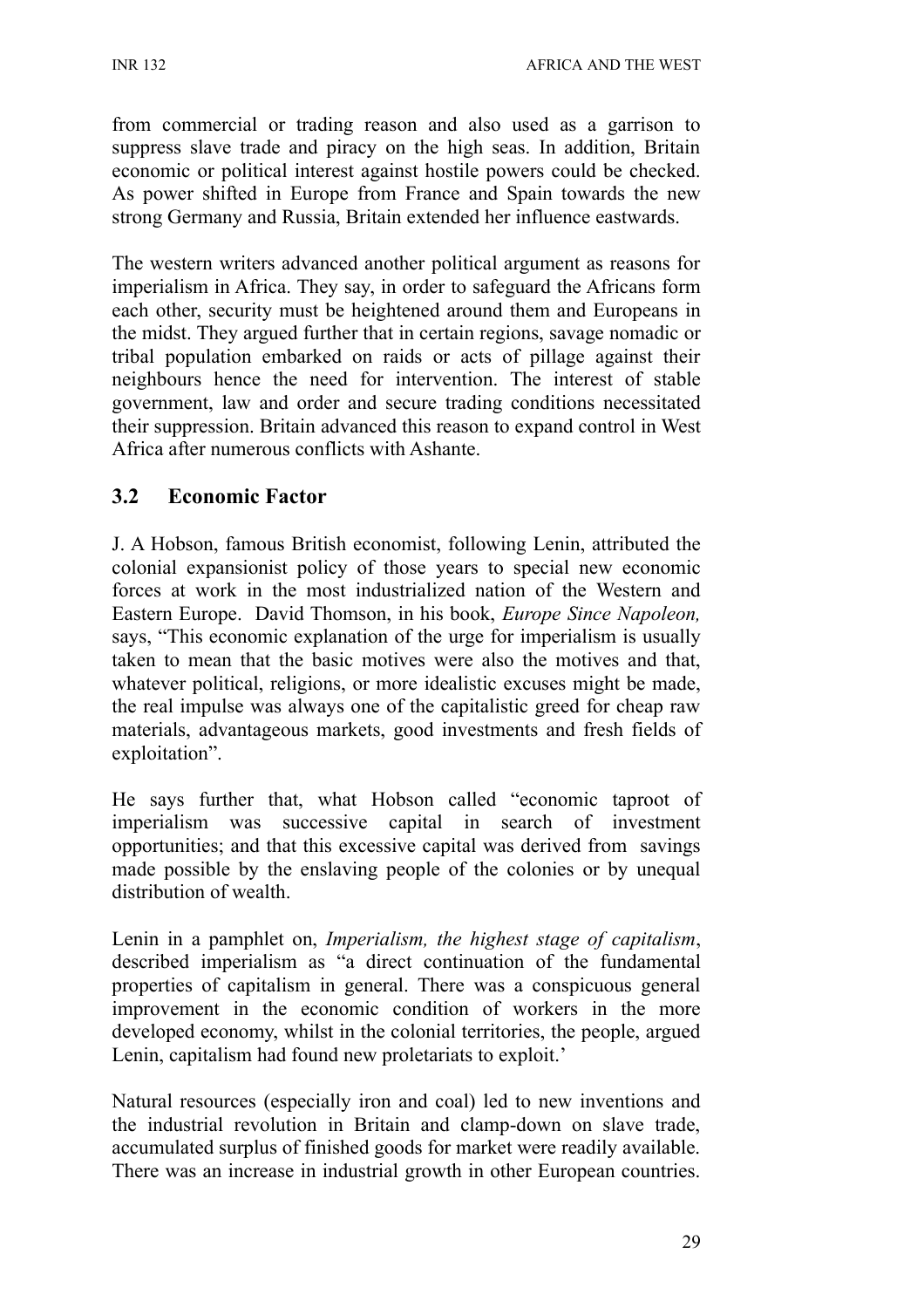The need for colonies became more prevalent. It was discovered that overseas colonies possessed abundant raw materials wanting to be tapped. These raw materials were in short supply at home or non existence at all. Examples were gold, ivory, oil, rubber, and other minerals. The product of the tropics, especially from Africa, were got by trading without political control or tariff. The condition of trade was dictated by the imperialists, if any.

The quest for market for their finished goods was also important, despite the high population upsurge experienced in Europe. Until 1870 British manufacturers of textiles, machinery, and hardware had found good markets in other European countries. After this period Germany, France, Belgium, and other nations in Europe were able to satisfy their market demands, which they begun to protect against British tariff system. These countries begun to produce surplus for which they sought markets abroad, especially Africa. The colonies provided markets for surplus manufactured goods. In exchange they provided cheap agricultural produce for the European nations. After the abandonment of free trade regime in Europe during the 1870s, European powers became more serious about acquiring colonies in Africa. They feared that apart from not benefiting most colonial powers would close their boarders to other European nations with high tariff barrier.

In 1860-78, many investors, particularly British investors, lost heavily when central and South American states and Egypt defaulted. This gave the opportunity to look for new fields of investment of surplus capital. When Egypt and Tunisia became bankrupt, because of the uneven condition of loan, they were forced to borrow money at high interest rates from European investors. This foreign financial control over their economy preceded their occupation by France and Britain respectively. Chartered companies were used by Britain as a device for overseas expansion. For example these companies, East Africa company, the Royal Niger Company and the South Africa Chartered Company, played a leading role in the occupation of territories in Africa by Britain.

The industrial progress in Europe resulted into two major factors, which made the occupation of Africa easier for the European. The imperialistic tendencies of Europe would have been halted with the antagonist postures exhibited by Africans, but for the superior fire power of European powers. In other to take full advantage of economic potentials of Africa, railway lines were constructed to the hinterland to facilitate the evacuation of raw materials to the ports for the colonial merchants. The 'jungle' as Africa was referred too, became more dangerous because mosquito bites. The development of quinine to counter malaria turned Africa to livable continent where Europeans could live in and no more a white man's grave.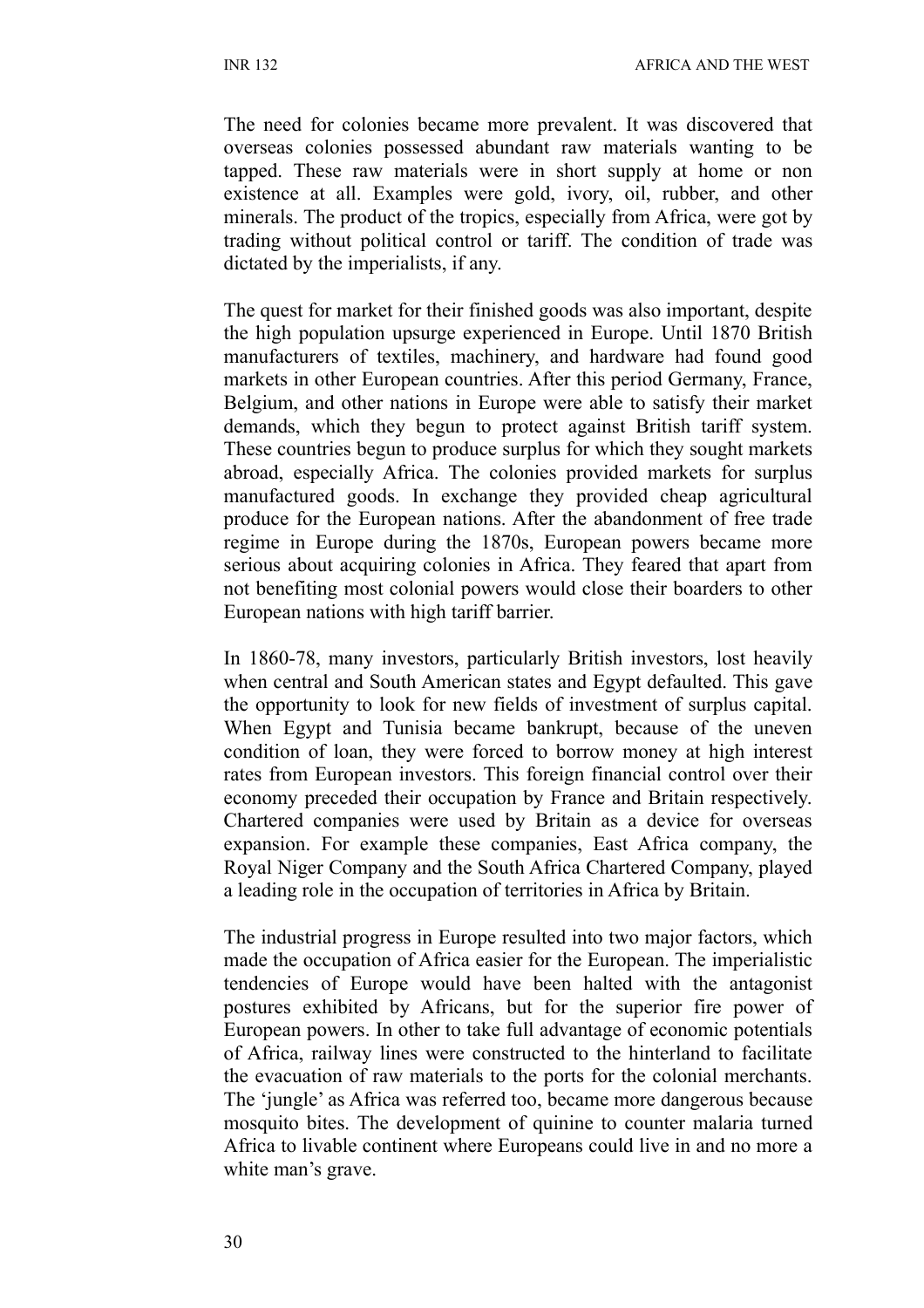INR 132 AFRICA AND THE WEST

Yet another element in the growth of imperialism was men who combined the ability of good administration with soldiery posture. They were not missionaries but welcomed an opportunity to bring order and efficient administration out of the 'jungle'. Such men, as mentioned earlier, were Lord Cromer in Egypt, Lord Luggard in Nigeria, Lord Milner at the Cape, Marshal Lyauley in Morocco, Karl Peters in German East Africa. The extend and consolidation of European control over Africa, without these men, would have been difficult or impossible. The nature of colonization or colonialism or imperialism varied from nation to nation.

Power Game: Some writers have argued that a powerful nation was justified in seeking colonies. Then when there was relative peace in Europe, the so called balance-of-power was the vogue, the need to acquire more colonies became more pronounced. It was argued that powerful nations were justified to seek for colonies. This argument was advanced by Sir John Seeley in his book The *Expansion of England* (1883) and the Frenchman Leroy-Beaulieu. Herbert Spence (1820-1963), popularized the theory of "the survival of the fittest" an adaptation of the biological theories of Darwin to the struggles of man; Friedrich Nietzsche (1844-1900), believed that force alone would help the nation in its struggle for life.

A failure in domestic or foreign policy and in order to satisfy public demands for preservation of national prestige as compensation for some failures in Europe made some countries to acquire colonies. This factor influenced the acquisition of colonies by France. After the defeat of 1870, Germany encouraged France to acquire colonial territories in Africa.

Christian missionaries played a prominent role in the spread of colonialism. The most famous among this group, was a Scot, David Livingstone. He was a medical missionary who was originally sent to Africa by London Missionary society. He later returned under government auspices as an explorer to open a path to commerce and Christianity. The Catholic Missions in France, even more than Britain sent missionaries to Africa, to convert Africans to Christianity. The Catholic mission in France were very active, and they provided two thirds (forty thousand) of all Catholic missionaries. By 1875, they spread from Algeria into Tunisia and set up a religious protectorate that preceded the political protectorate. During the nineteenth century, missionaries were keen to spread the Christian faith, and also encouraged the philanthropists and humanitarians who wanted to abolish un-Christian customs among the African people. Britain justified the reason for her expansion as a means to curb the indigenous slave trade.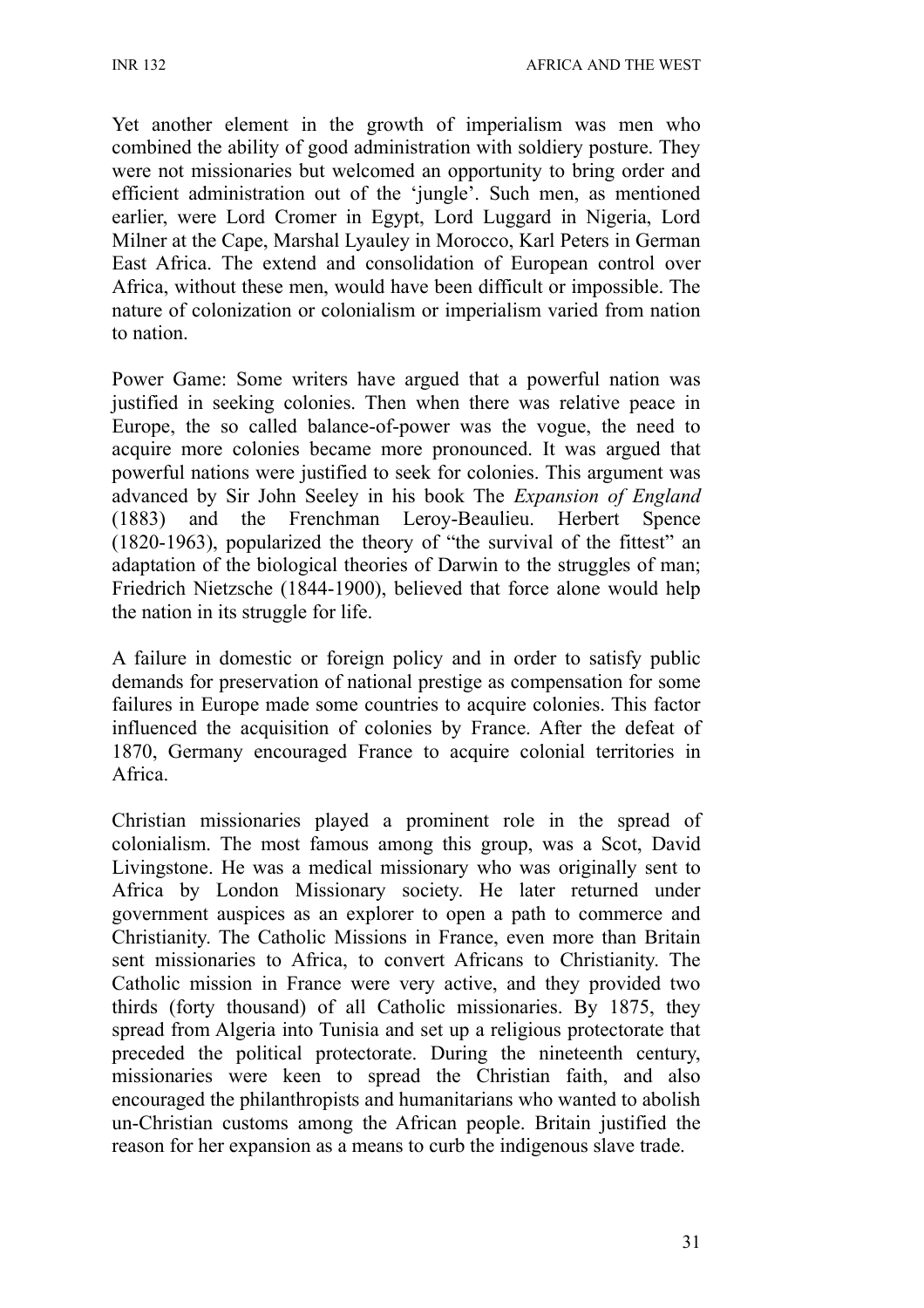Racist factor was also advanced for the colonization of Africa. Some writers in the nineteenth century encourage the instinctively superiority of Teutonic, Anglo-Saxon or Europeans race over other races. In fact Germany believed that German, then, was a 'superior race'. Racist ideas were particularly popular in Britain and Germany during the nineteenth century. In 1885, Rudyard Kipling said it was the "white man's burden" to help educate and civilize the less fortunate colonial people.

The pressure of population in Europe was on the increase, but this still found outlet in migration to United States and Australia. Nationalists argued that if colonies were possessed, European nationals who wished to migrate could still operate under their various laws in the countries or colonies where they reside. Though many countries desired a "place in the sun", many overseas colonies were to prove unsuitable for largescale European habitants. The reasons for imperialism varied from one country to another. According to David Thompson (1957):

"The sources and the nature of the urge to imperialism were multiple, and varied considerably from one country to another. It was not just that trade followed the flag, but that the flag accompanied the botanist and buccaneer, the Bible and the bureaucrat, along with the banker and the businessman"

### **3.3 Results of European Imperialism**

Though imperialistic activities can bring some benefits to both mother country or European countries and the colonies it brought along some disastrous effects on to the colonies on the long run.. At the initial stage, the coming of the Western countries brought a considerable economic advantage to the colonies. This led to the development of natural resources like cotton, cocoa, rubber etc, industrialization, improvement of agricultural methods and irrigation, which provided wealth for the population.

Modern medicine was introduced. The treatment of malaria through the discovery of quinine also put a stop to death through mosquito bites. The schools built by the missionaries increased the literate level of the colonial people and more became Christians who can read and write.

The primitive organization of governance was changed. The colonial government developed institutions of government, and provided law and order where there were anarchy and chaos hitherto. They were also said to have provided training in the art of self-governance. But generally colonial people preferred the self – rule rather that rulers from another land, however corrupt or inefficient, their rulers might be. One erroneous belief of foreign rule is that colonial peoples are in some ways inferior to rule their people, this is not so.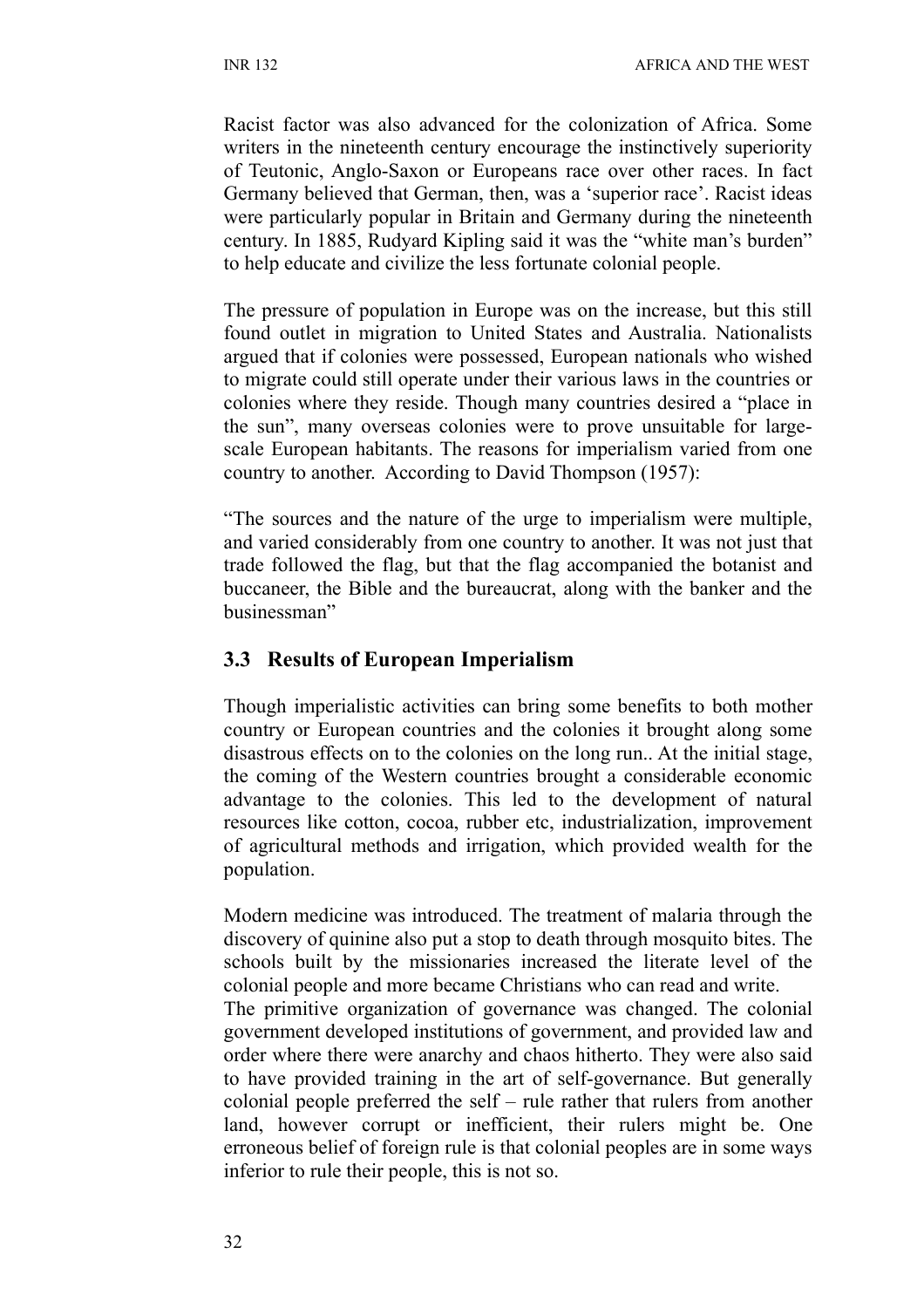## **3.4 Effect of Imperialism on European Relations**

Before 1880 France, Britain and Russia had carried on policy of expansion without hindrance and serious clashes. After 1880 the entry of 'super powers' and new competitors for the most valuable remaining spaces on the earth resulted to high tension and negotiation of numerous secret arrangements. Though this was not so serious, especially when it related to African affairs, but still there was high tension. This was usually resolved amicably, when tension were too high. For example, when the partition of Africa reached a crescendo point it was resolved at Berlin Conference of 1884-1885.

The rivalry over Egypt and later West Africa caused embittered relations between France and Britain in the years between 1882 and 1998. Britain was always in the forefront of colonizing the best spaces on earth. She considered the natural resources of the areas, for example Nigeria, Ghana, Ivory Coast and Gambia valuable. These areas were colonized by Britain because of their economic potentials. Egypt, had Suez Canal and this formed a bridge to link other nations of the world, apart from rich natural resources the country is endowed with.

Partly as compensation for disappointments in Africa, Italy joined the Dual Alliance in 1883. The Dual Alliance was set up by Bismarck in 1879. The motives for this alliance were complex. But it had to do with the stabilization of Germany in Europe German refusal to aid Britain in the far East against Russian expansion was a contributory factor to the Anglo-Japanese alliance of 1902. Britain entered into agreement with Russia in the Anglo-Russian Convention of 1907. The desire of Britain was to aid their rivalry in Central Asia.

The power game changed in Europe. There was no permanent friend or enemy but permanent interest. Colonial reverses were suffered by France in 1898 in the Fashoda incident and Russia in 1905, where she was defeated by Japan. There were renewed interest of these powers in the sensitive issues of Alsace-Lorraine and the Balkans which France lost to Germany in 1870. The abrupt manner of the Germans intervention in Morocco, which caused Algebras and Agadir crises of 1906 and 1911 led to a tightening of bonds of the France-British entrant and an increased state of tension in Europe. The Italian attack in Tripoli in 1911 was a contributory factor or cause of the Balkan war.

Between 1763 and the 1870s few European powers showed little interest in acquiring territory outside their shores. The colonial ambition of France was cut short in India, North America and other areas by Britain in the eighteenth century during the Napoleonic wars. Though Britain gained Canada from France in 1763, she lost most of her colonial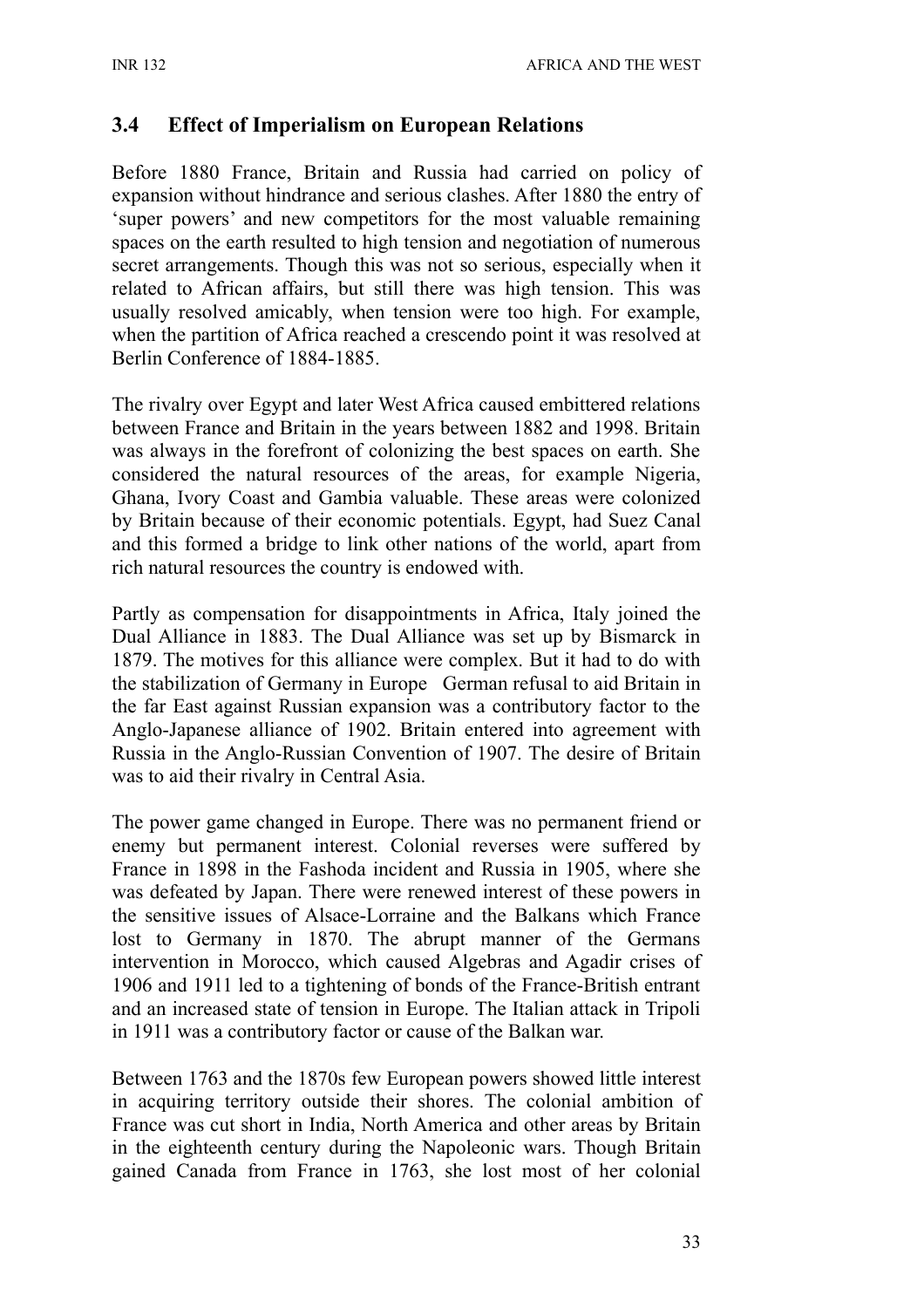empires in North America in 1782. Spain and Portugal lost most of the empires in South America when they became independent after 1815.

Many European powers withdrew from Africa, except France and Britain, when slave trade was abolished in the early part of the nineteenth century. They felt since the major source of revenue had been halted, there was no need to stay behind in the colonies. Again, the French Revolutionary and Napoleonic Wars had been costly for European powers in terms of lives and money. After 1815 recovery and adaptation to a period of great economic and industrial progress – industrial Revolution. They were also concerned with the problems caused by the development of liberal and national movements resulting from French Revolutionary ideas, which threatened the hitherto existing order.

There was the general belief that the cost of colonial acquisition outweighed the benefits. The experience of thirteen American colonies that revolted seems to lead credence in this direction. This was the idea of Britain during the mid-Victorian era.

The major colonial powers in 1815-1870 were Spain, Portugal, Netherlands, Britain, France and Russia. Britain was not too keen in the first place to colonize territories. All she was interested in was India and she was not keen to incur new cost responsibilities in this area too. France was keen to extend his influence to Africa, probably because of religious and economic reasons.

But the tempo of acquisition changed in 1870s. This led to titanic effort to acquire colonies at all costs. There were entries of more competitors. After the abandonment of free trade and revival of high tariff regimes, European countries were anxious to obtain key trade areas in Africa. They feared that their rivals in the colonies would do the same, imposing high tariff in their colonies and thereby excluding them from trade in their respective colonies in the 1870s, Britain under Disraeli embarked on massive aggression to acquire colonies in Africa.

During the late nineteenth century, electorate and popular press became more vocal. It was an era of nationalistic ideas, people became more interested in what the government was doing. In fact, the people became more aware and sensitive to failure and success of government both foreign and local. The imperialists needed various media to rally the support of their people. Countries which were vulnerable to public agitation for imperial ventures were Britain, France and Germany. It made the former anti-imperialist Disraeli in 1872, call on Britain to be "a great country, an imperial country." This also forced Bismack in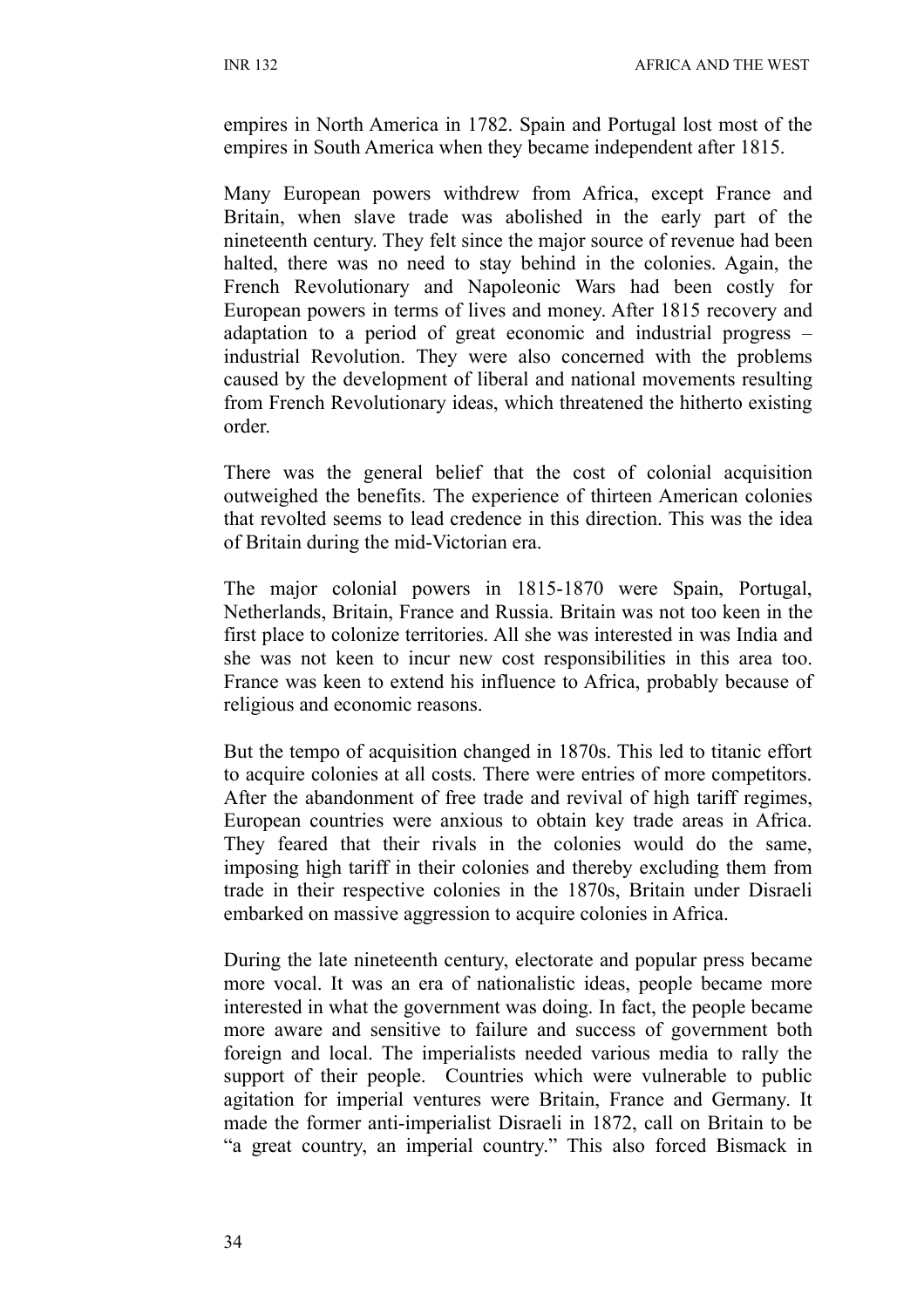1882, to embark on the acquisition of colonies, a policy he had always put off or firmly resisted.

 A scholar described this period as the beginning of 'the forceful possession of our land over the forceful possession of our people.'

# **4.0 CONCLUSION**

Imperialism in Africa can be described as the imposition of the super powers hegemony on powerless African states. Economic factor over rides other reasons for the colonization of Africa. In the discussion in this unit, the need to find new markets for finished goods, a by-product of industrial revolution, made the European powers to invade Africa

# **5.0 SUMMARY**

This unit has examined the political and strategic factors that led to the partition of Africa. It was explained in this unit how economic reasons played a dominant role in the imperialistic tendencies of the super powers. Other inherent factors were also discussed.

The unit examined into the various factors of colonialism, and their combination as a tool of imperialism in Africa. The inter play of the contending powers in the power equation was also discussed.

# **6.0 TUTOR-MARKED ASSIGNMENT**

- 1. Discuss the general motives of colonial territories acquisition with special reference to the nineteenth century.
- 2 Why did economic considerations play a major role in European imperialism?
- 3. Indicate with specific references, the features and forms of European imperialism.
- 4. List the major power groups between 1815 and 1870. Why were they at logger heads at the tail end of 1870?
- 5. Why did Africa lose in the power struggle in the nineteenth century?

# **7.0 REFERENCES/FURTHER READINGS**

Leed, C.A (1971). *European History* 1789-1914, London: Macdonald and Evans Limited.

David Thompson (1957). *Europe since Napoleon*, London: Longmans.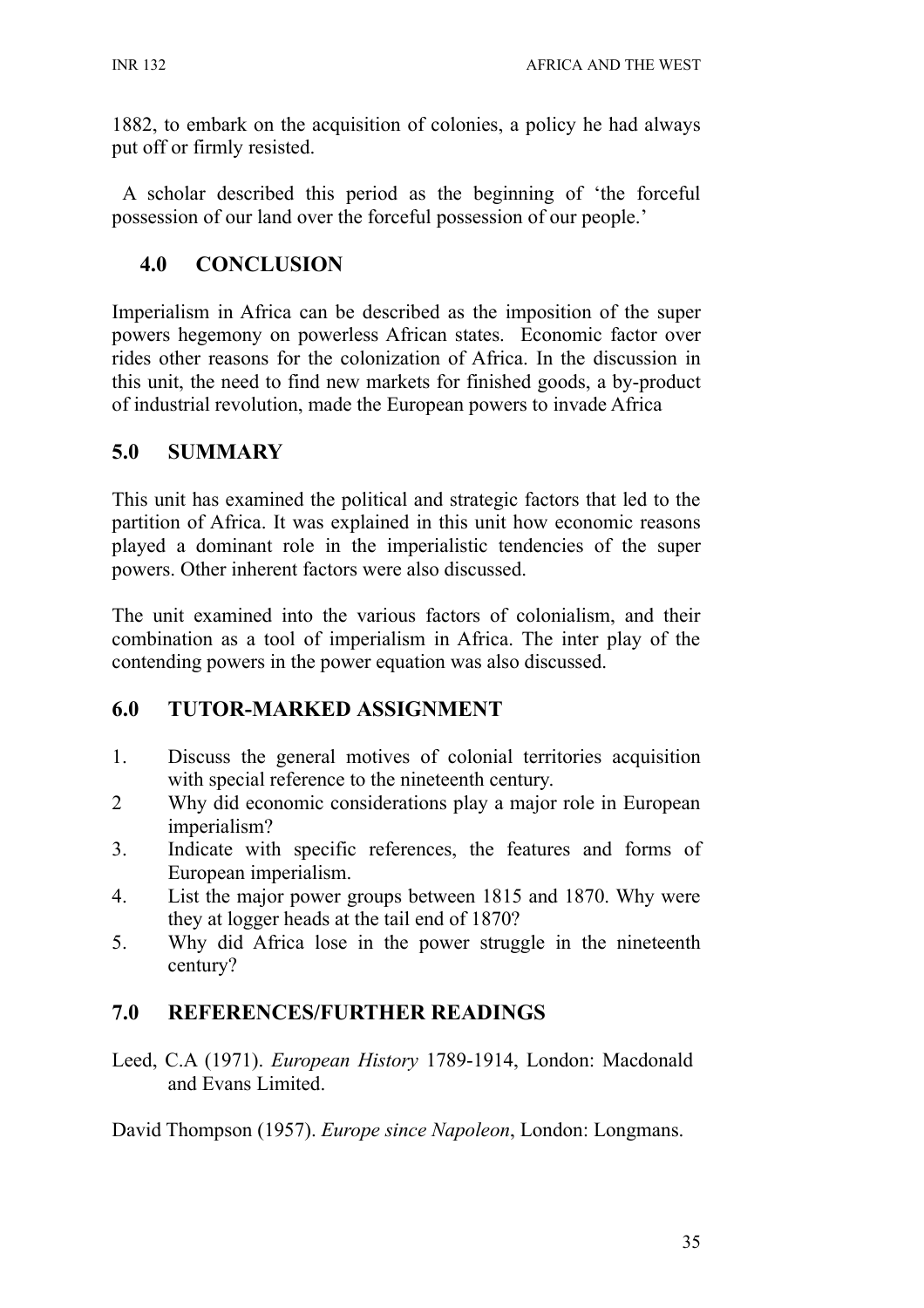# **UNIT 5 PARTITION OF AFRICA**

#### **CONTENTS**

- 1.0 Introduction
- 2.0 Objectives
- 3.0 Main Content
	- 3.1 Origin of European Scramble in Africa
	- 3.2 Berlin Conference
	- 3.3 Final Partition
- 4.0 Conclusion
- 5.0 Summary
- 6.0 Tutor-Marked Assignment
- 7.0 References/Further Readings

# **1.0 INTRODUCTION**

The relative peace in Europe and the so called balance of power situation prompted the scramble and final partition of Africa by the European powers in the nineteenth century. The main powers in this struggle were Britain, France, Germany, Portugal, Italy and Belgium. These super powers sat in Berlin in 1884-85 to 'share' African state among one another. The main reason(s) for the abolition of slave trade has now manifested in the forceful possession of Africa land by the colonial overlords. This unit discusses the step by step colonization or final partition of Africa to all European powers involved. It also traces the earlier effort by the European power to have a strong hold in Africa states.

### **2.0 OBJECTIVES**

At the end of this unit, the learner should be able to understand the following:

- the origin of scramble for Africa
- why Berlin Conference took place
- which of the super powers inherited which colonies
- the role of Germany in the power equation.

# **3.0 MAIN CONTENT**

### **3.1 Origin of European Scrambles in Africa**

Despite the hazardous nature of Africa to the Europeans, many still ventured into the hinterland of Africa. The rivers were full of rapids or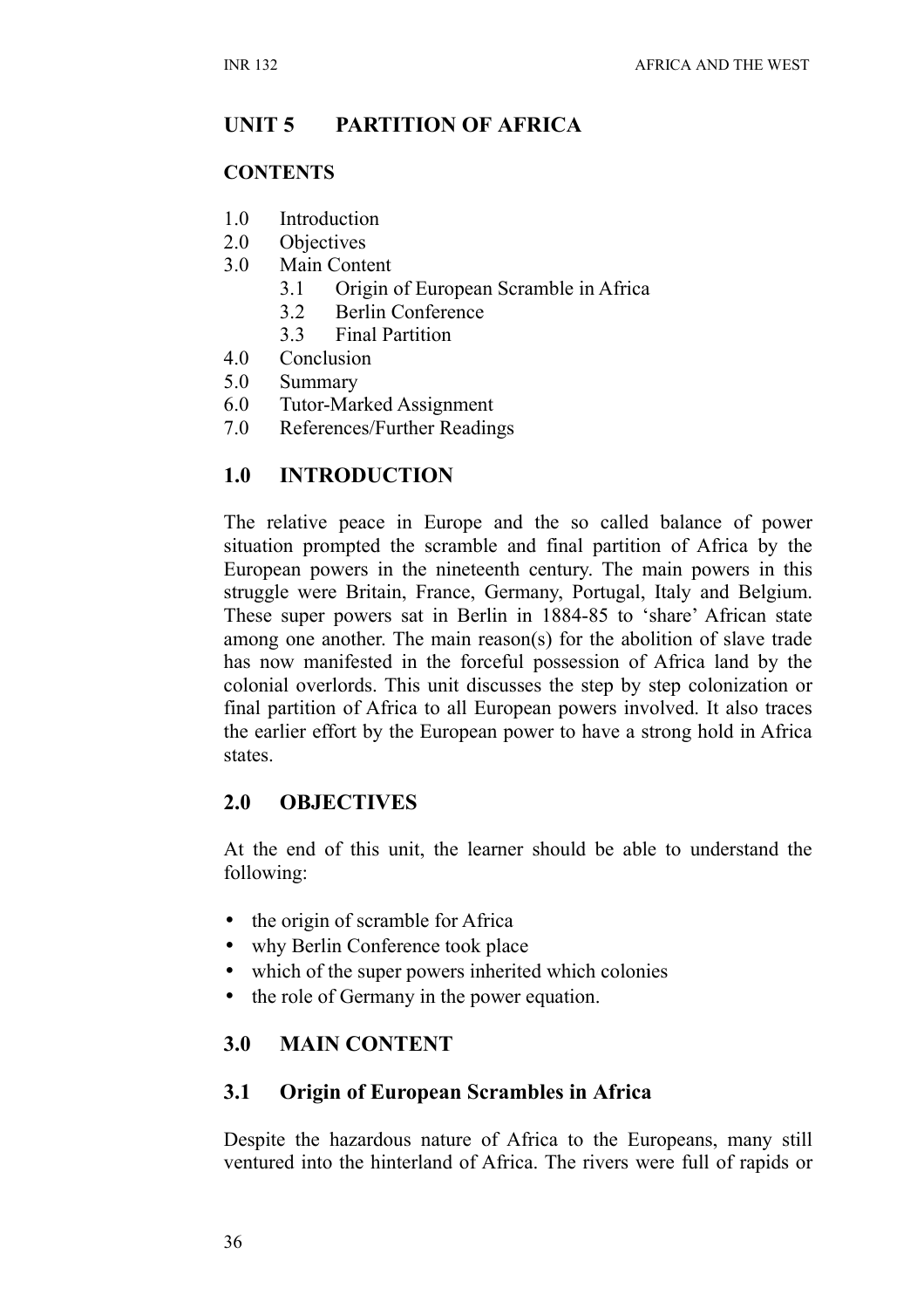water falls at their mouths. Mungo Park died in the water falls of the Niger when he was said to have discovered the River Niger in Nigeria. The French, in her bid to get hold in Africa, attacked Algeria in 1830. The motives behind this invasion were varied. The French Minister, Polignac wanted Mohammed Ali of Egypt to occupy Tripoli and Tunis to punish Algeria. In his calculation, the French was to aid the Egyptian Pasha with a naval fleet and financial assistance. But, Britain had a hidden agenda, imperialistic in nature, warned Mohammed Ali to desist from such military adventurism. Britain then advised the Sultan of Turkey to punish the Pasha if he ventured West wards. The Minister quickly justified the attack on the need for France to open up Algeria for business purposes. Louis Philip who came to Algeria declared that it was France's aim to found an important colony in Algeria.

The countries that make up Magrib are Morocco, Algeria, Tunisia and Libya. At the opening of nineteenth century, two distinct administrations and political system were in the Magrib.

On the one hand is independent Morocco, under Sherifian dynasty founded in 1649, on the other were semi-independent administrations in Algeria, Tunisia and Libya. The Regencies that controlled these areas were under the suzerainty of Sultan of Turkey. Algeria was administered from Turkey since 1518. Tunisia was under the Ottoman administration since the end of the sixteenth century. But in 1705, Husan Ibn Ali Aglia, usurped the supreme authority and founded the Hussein Dynasty. Libya in 1800 was administered by Yusuf, who fought the Turkeys to return to power. For centuries the Barber Corsains maintained the sovereignty from the Europeans powers. They have been able to establish their superiority over Europeans on the Mediterranean waters. They captured Europeans as slaves and compelled them to build their palaces, till their lands and row their galleys. Their relation was master-servant relationship unlike what obtained in the West African states. The sovereignty exercised by the Magrib countries over the nationals of Europe and America was unacceptable to them. From 1800 onwards they began to undermine the sovereignty of Magrib rulers either by refusing to pay 'exaction' or frontally bombarding their ports. They also took in interest the succession to the throne. They employed a subterranean method of supporting a rivalry person to the throne in order to create chaos. This game plan of undermining the sovereignty of Magrib rulers by the European powers was a manifestation of European economic imperialist agenda in Mediterranean Africa. This scenario created a launching pad, manifested itself on a major scale in the attack France unleashed on Algeria in 1830. The French invasion of Algeria had many motives behind the so called justification. This invasion was not made in the open for fear of British reaction. The French Minister, Polignac, wanted Muhammed Ali of Egypt to occupy Tripoli and Tunis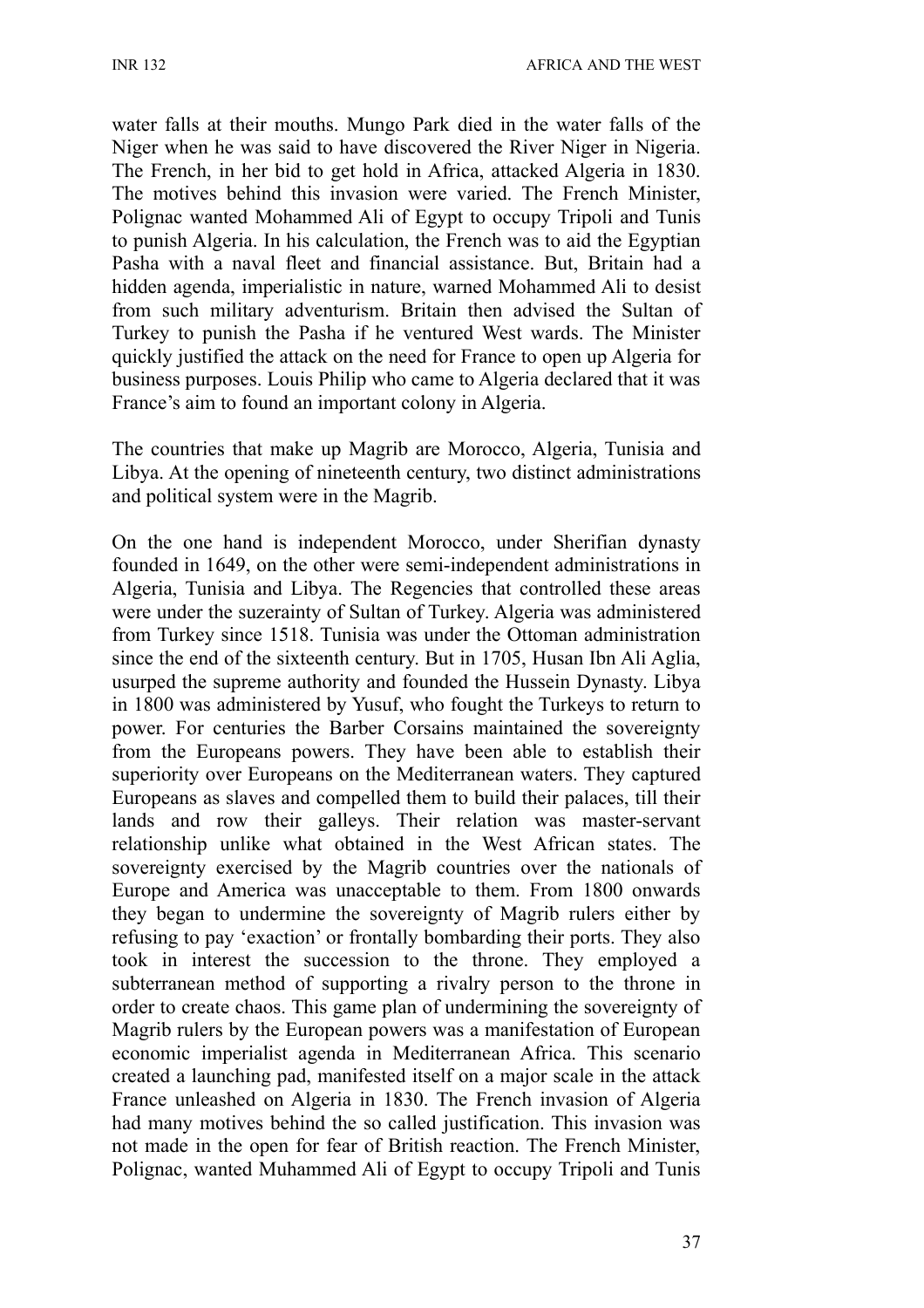and punish Algeria. In this calculation the French were to aid the Egyptian Pasha with a naval fleet and financial assistance. But, Britain who had a hidden agenda, imperialistic in nature, warned Mohammed Ali to refrain from such military adventurism. Britain advised Sultan of Turkey to punish the Pasha if he ventured into the war.

In Morocco the imperial interests of Britain, France and Spain were made manifest. Britain saw that Morocco is strategically located. The straits of Gibraltar guarded the entrance to the Mediterranean where British trade was substantial at the time. British interest in the rise of Muhammed Ali and the occupation of Algeria by France made it more imperative for Britain to conquer Morocco. France also saw Morocco as a first-class interest. She felt that Algerian distant may use Morocco as a launching ground to recapture Algeria. Spain's interest in Morocco dated back to the fifteenth century. This diplomatic maneuvering and rivalries among these nations ensured the independence of Morocco until 1904, when France and Britain agreed to give France the free hand to annex the territory.

Husseinic Dey of Tunisia was delighted when France invaded Algeria, partly because the Dey of Algeria was his traditional enemy and partly because he felt a friendship with France would protect his own interest in his country. By 1835-55, French influence increased tremendously. The Dey went to Paris on official visit in 1846. The British held a concession for an important railway from the city of Tunis to Goletta. In 1870 Italy joined the race of scramble for opportunities and soon began to outbid their British and French rivals. Tunisian friendliness towards Italy, which Tunisia entertained as counterpoise to the unwanted imperialist aspiration of France, made France to occupy Tunisia in 1880. To justify this occupation, France alleged that the Krumirs had provided the Barber rebels with arms and ammunition. She also want to believe that the Pan-Islamic movement in North Africa, including the Colonel Urabi rebellion in Egypt, the Mahdist movement in the Sudan, the massacre of Flaters, a French colonel, in the desert and insurrection of South Oran was more active in Tunisia.

Islamic religious brotherhood had a considerable influence in Libya. Unlike other Magreb nations, she was not easily occupied. The ideology of nationality and feeling of oneness which *Sanusiyya Tariqa* infused into the people of Libya, assumed a more complex dimension in the turn of twentieth century when France attacked the order, and when Italians occupied Libya in 1911.

 South Africa was firmly under European rule, shared between the British and the Afrikaners, who were descendents of the Dutch. European traders in West Africa had traded with the coastal people for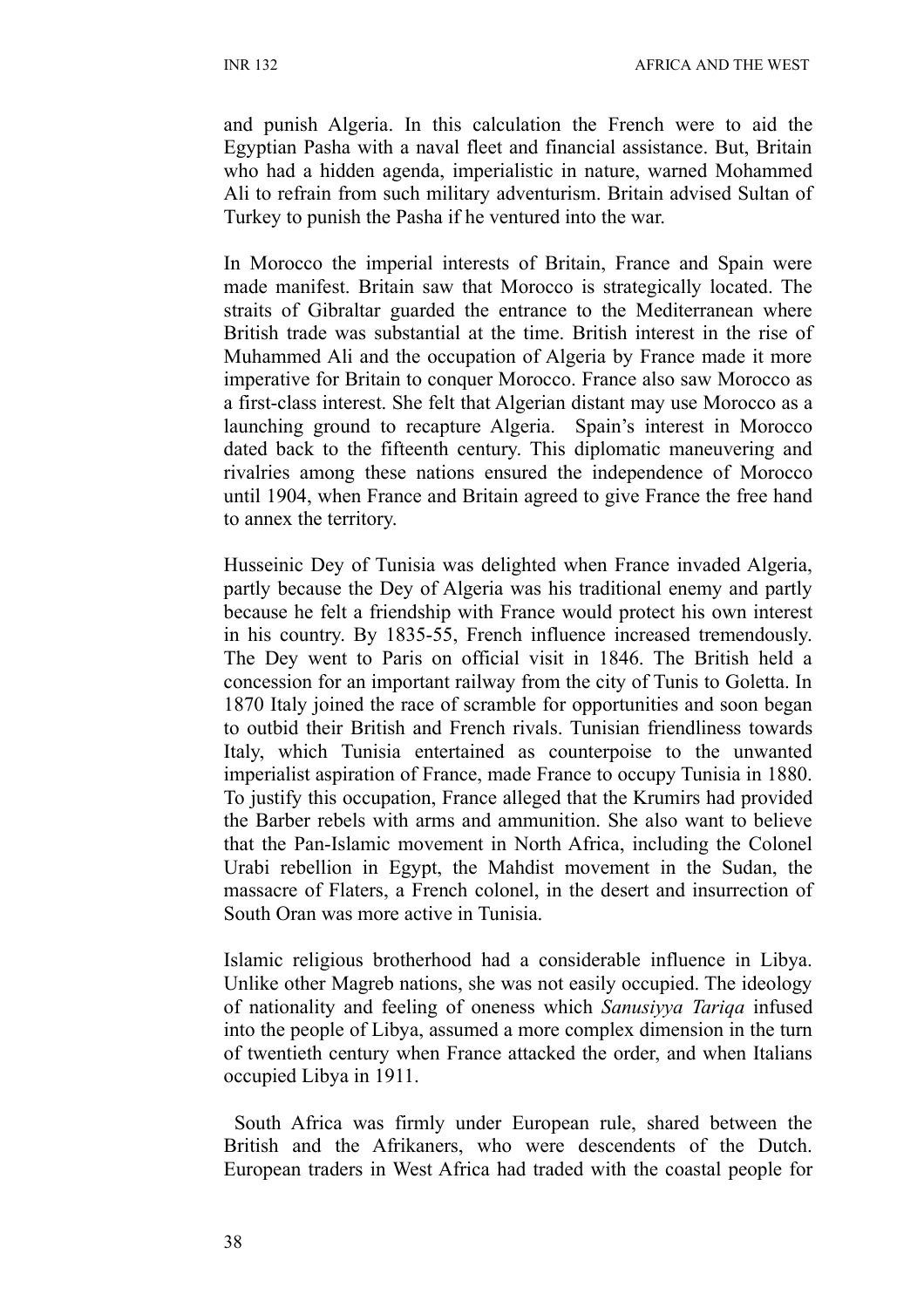INR 132 AFRICA AND THE WEST

four centuries. After the abolition of slave trade the Portuguese, Dutch and Danes gradually left West Africa. Only France and Britain remained behind. British possession of Gold Coast now Ghana was an evidence of British administration in West Africa. Sierra Leone has been a British territory since 1787 for freed slaves and her traders were in Nigerian coast since 1832. In July 1884, Germany proclaimed a protectorate over Togoland. Britain was interested in Dahomey.

Britain sent Joseph Thomson to explore Kenya for the Royal Geographical society in 1884. An earlier suggestion to annex Zanzibar was rejected by Britain. This place was later proclaimed as a British protectorate.

The virtual inevitable race for colonies began in West Africa, not in 1882 or 1884 as supposed, but rather in 1879 when King Leopold of Belgians and France sent out Stanley and de Brazza to conclude treaties with local rulers in Congo Basin. This area was an exclusive preserve of the Portuguese. The sudden directive that the above mentioned powers gave to their men surprised Portugal. Britain also felt threatened in the regions of the Bights of Benin and Biafra. She was threatened by French activities in Porto Novo and on the Niger in the early 1880's. The entry of Germany into the race was as a result of the pressure being brought to bear upon her by the chambers of commerce particularly that of Hamburg, by merchants such as S.C Godeffry and Adolf Woermann, and bankers such as Von Hansemann and Bleichroder. Further calls kept on coming from businessmen and missionaries on the West coast for German protection. Bismarck was waiting for an opportunity to carry along the German public with him in his decision to acquire a colony. British refusal to extend protection to German traders in South West Africa, and her failure even to response to his repeated appeals, gave him this opportunity in March, 1884 to extend protection to German traders and annex the region in April, and in May he sent an envoy, Nachtigal, with instructions to annex the Cameroons.

Because of the increase in the tempo by France, Britain, Germany and Portugal laying claims on West African Coast, the scramble for Africa had reached an advanced stage by July 1884. It was in order to draw rules and regulations that would govern this race and to avoid possibility of an open conflict among the contending forces, that an international conference was held in Berlin from 15 November 1884 to 30 January, 1885, under the chairmanship of Bismarck.

### **3.2 Berlin Conference of 1884-1885**

Some writers' believe that the Berlin Conference was Africa's undoing in more ways than one. The colonial powers used the occasion to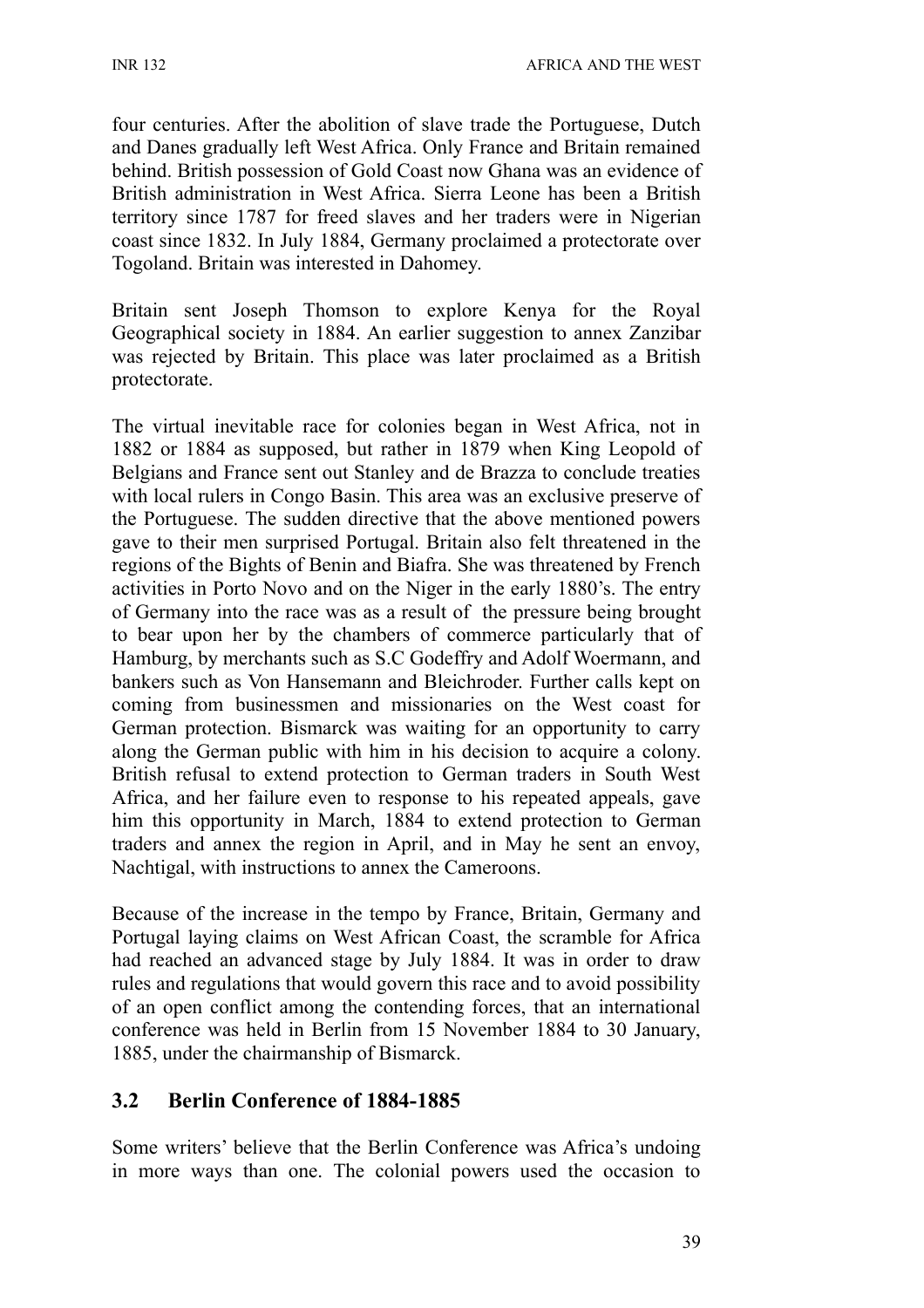superimpose their domain on the African continent. By the time Africa states became independent in 1950s and 1960s, the realm had acquired a legacy of political fragmentation that could neither be eliminated nor made to operate satisfactorily. In 1884 at the request of Portugal, German Chancellor Otto Von Bismarck called together the major Western powers of the world to negotiate questions and end confusion over the control of Africa. Bismarck appreciated the opportunity to expand Germany's sphere of influence over Africa and desire to force Germany's rivals to struggle with one another for territory.

At the time of the conference, 80 percent of Africa remained under traditional or local rulers. Africa at the conference had its boundaries divided into fifty irregular countries. The colonial masters superimposed their cultures and religions over one thousand indigenous cultures and religions of Africa. The new countries lacked cohesion or reason for coexistence. These groups of people merged together by colonial masters were disparate groups who really did not get along.

Fourteen countries were represented by a plethora of Ambassadors when the conference was declared opened in Berlin in November 15, 1884. The countries represented at the conference were, Austria-Hungary, Belgium, Denmark, France, Germany, Great Britain, Italy, the Netherlands, Portugal, Russia, Spain, Sweden-Norway, Turkey and the United States of America of these fourteen nations, France, Germany, Great Britain, and Portugal were the major players in the conference, controlling most of the colonial Africa at that time. It was clear that the commercial interests of Leopold, Portugal, France and Germany conflicted in the Congo region. The initial task of the conference was to agree that the Congo River and Niger River mouths and basins would be considered neutral and open to trade. The Congo Free State was recognized by the powers Britain, France, Russia, United States and Portugal. It was to be run as an international organization on a free-trade basis. Based on the earlier treaties entered into by Stanley and the local chiefs, King Leopold claimed the whole of Congo. This was accepted by the conference.

The following points were also agreed upon:

- (i) The natives of these areas must not be exploited in the interest of European powers.
- (ii) There was to be freedom of navigation on the Congo and Niger rivers.
- (iii)Before an effective claim by European powers to African territories, it had to be effectively occupied.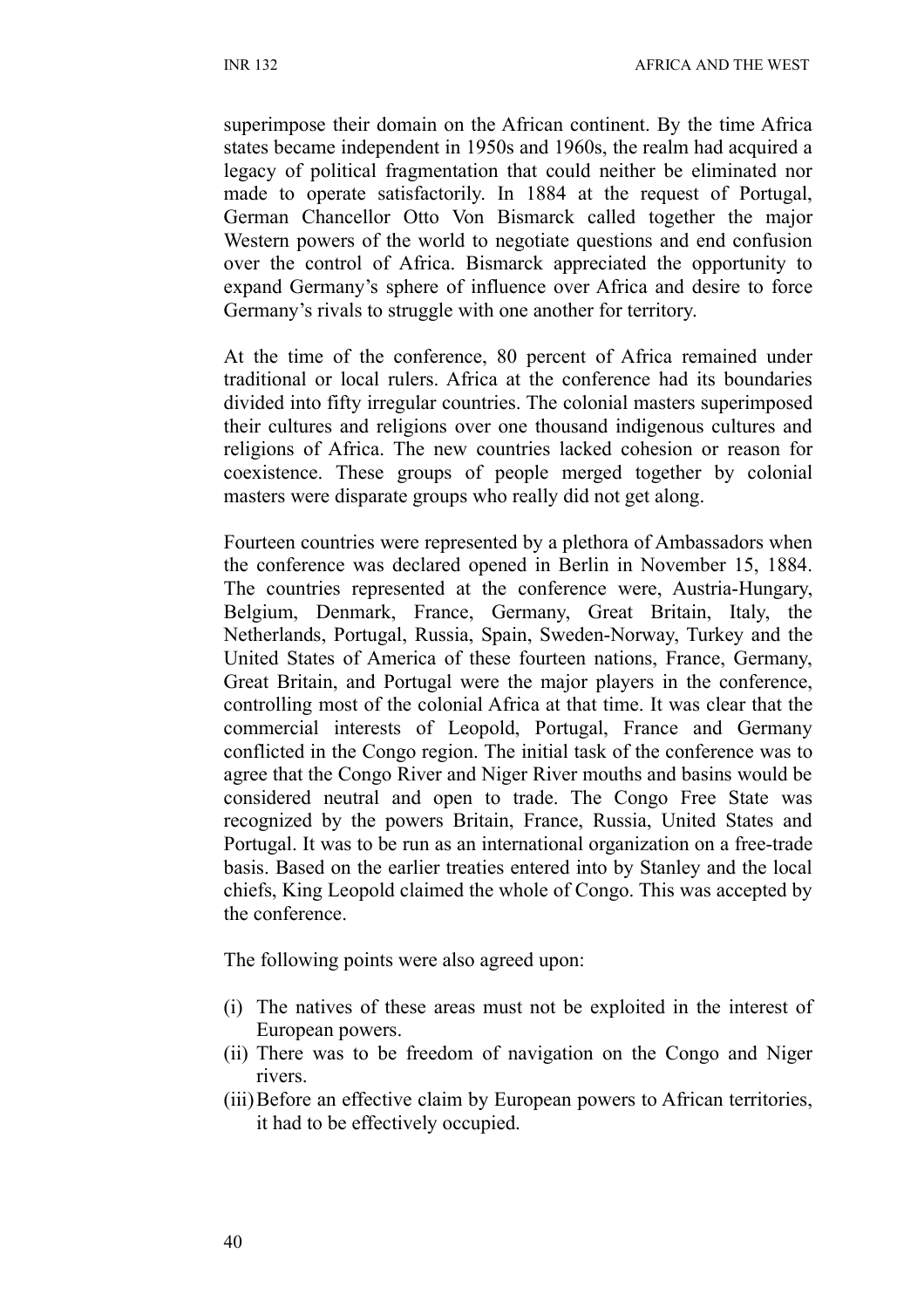As a result of the above rule (II), the conference refused to recognize the claims of the Sultan of Zanzibar to much of East Africa. The claim of Portugal to a vast area between Angola and Mozambique was not admitted by the members of the conference. Bismarck announced at the end of the conference in February, 1885, Germany had established a protectorate over Tanganyika in East Africa.

Following the conference, the give and take continued. By 1914, the conference participants had fully divided Africa among themselves into fifty countries.

Major colonial holdings included:

- Great Britain desired a Cape-to-Cairo collection of colonies and almost succeeded though their control of Egypt, Sudan (Anglo-Egyptian Sudan), Uganda, Kenya (British East Africa), South Africa, and Zambia, Zimbabwe, and Botswana (Rhodesia). The British also controlled Nigeria and Ghana (Gold Coast).
- France took much of Western Africa, from Mauritania to Chad (French West Africa) and Gabon and the Republic of Congo (French Equatorial Africa).
- Belgium and King Leopold II controlled the Democratic Republic of Congo (Belgian Congo).
- Portugal took Mozambique in the east and Angola in the west.
- Italy's holdings were Somalia (Italian Somaliland) and a portion of Ethiopia.
- Germany took Namibia (German Southwest Africa) and Tanzania (German East Africa).
- Spain claimed the smallest territory Equatorial Guinea (Rio Muni).

One of the results of the conference was that it led to an intensification of the scramble for colonies. Owing to the regulation that colonies must be properly occupied before proclamation, other European powers took this as a signal to stake their own claim quickly. The other important point of note was that European powers were able to settle their colonial disputes peacefully.

During and after the conference, the European powers sent out more envoys, administrators and soldiers who, by persuasion or force or bribery, got African rulers to sign agreements, in which they ceded away, in some cases innocently, their territories. When these rulers later realized the import of their actions, they rose up in rebellion against the colonialists. But such rebellion, which were too late, were crushed and the rulers were either killed or exiled. Local leaders like Lat-Dior, Samori Toure, Ba Bemba and Behanzia put up strong resistance right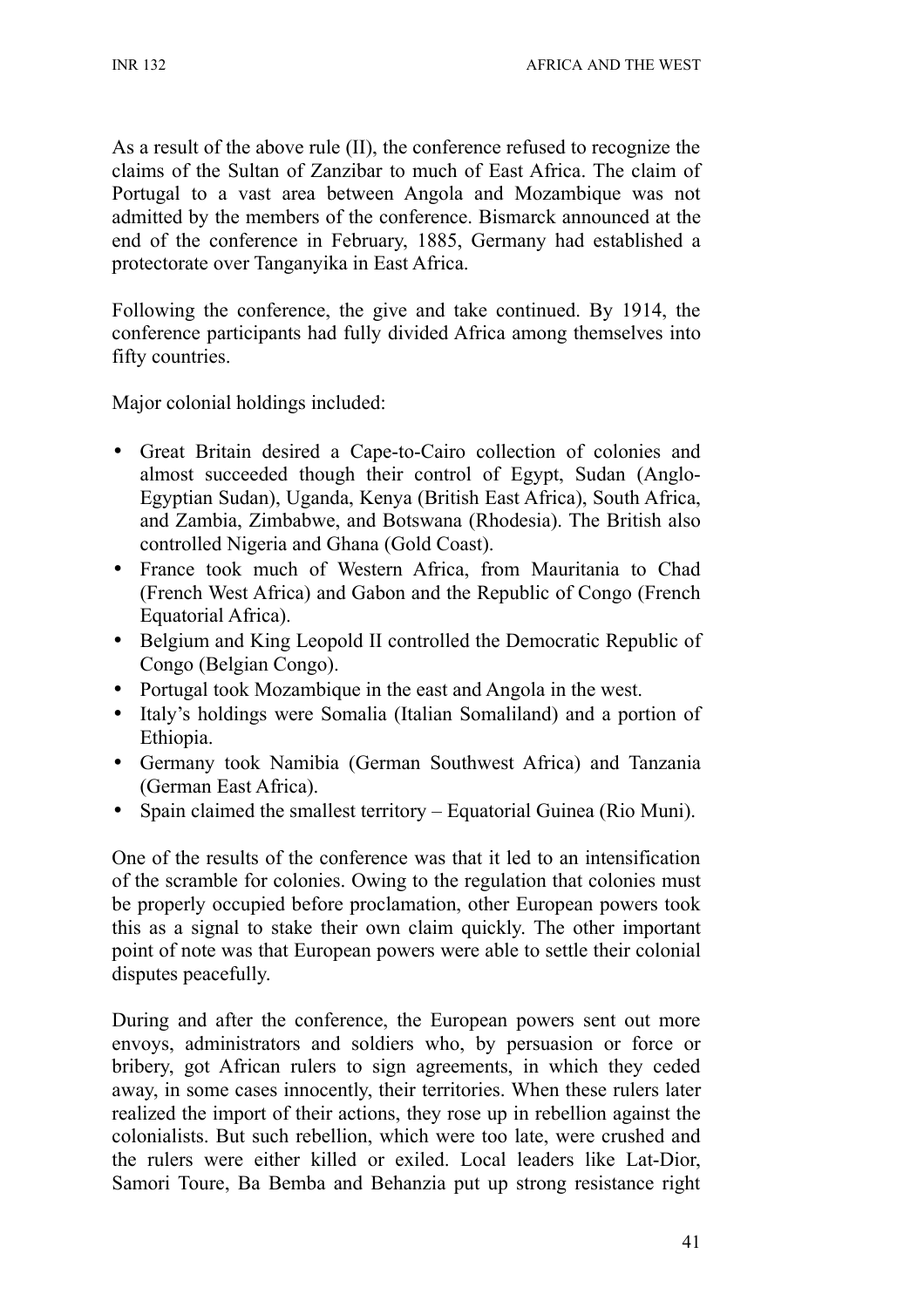from the beginning but they failed to sustain and win the war. They eventually lost their independence. Lat-Dior of Cayor resisted the French till he was killed in 1885. Samori Toure defended his huge empire stretching from Boure to northern Ghana from 1891 until 1898 when he was captured and deported to Gabon where he died in 1900. It took the British a substantial part of the first decade of this century to suppress the resistance in Bornu and the Fulani emirates of Northern Nigeria.

# **3.3 Final Partition**

By 1900 European powers had partitioned among themselves most of the African continent, though Ethiopia managed to preserve its wide independence. After the conference the rivalry between Britain and France intensified. In order to halt French advancement, Britain proclaimed a protectorate over Niger region in 1885 and made Lagos, a separate British colony in 1861 France undertook serious military campaigns, and eventually crushed the power of the Mandingo ruler in the Ivory Coast and the king of Dahomey, by 1890. These two regions were made into a protectorate and colony respectively. Many of her possessions were now separate by those of other countries on the coast; France now worked to join them together in the interior. The unhealthy rivalry continued between France and Britain, in the process, both rushed to sign treaties with local rulers. Britain crushed the Ashanti in a short war in 1896 and made their territory a protectorate. France wanted to connect territories on the upper Niger with Dahomey. In 1897-8 this culminated in a clash in Western Nigeria. The incident in Fashoda, aggravated Anglo-French relations. However it was solved peacefully. In 1899 Nigeria became British protectorate. By 1903 France had gained most of North-West Africa, an area estimated to be about 33/4 million square miles.

In 1885 Germany advanced claims to areas already claimed by Britain and where she had already signed treaties with local rulers. Using the delinitalian commission (composed of Britain, France and Germany) in 1886, the two countries settled their differences. Anglo- German agreement, October, 1886, without consulting the Sultan of Zanzibar, it was agreed that the mainlanot territories of the sultan extended only 10 miles interior. They agreed on the 'sphere of influence' in East Africa. Cecil Rhodes, the Cape premier, was anxious to extend British power northwards. He hoped that the region north of Boer Republic of Transvaal would be rich in natural mineral resources. There was the risk that the route to the north would be closed by possible annexations by Germany or Portugal trying to link her West African colony of Angola with Mozambique on the east. Rhode formed a company which was granted charter by the British government. The region was occupied by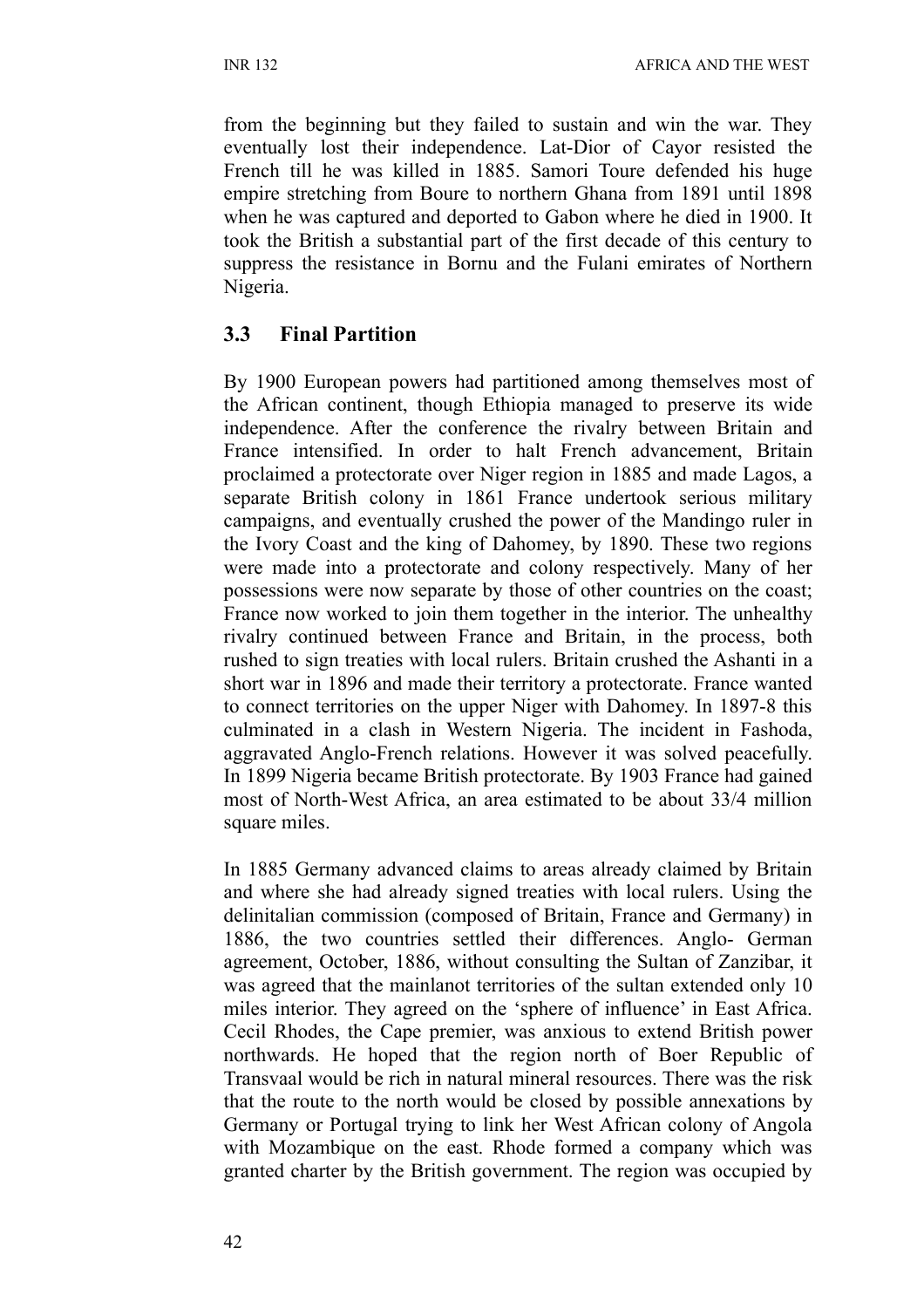a pioneer column in 1890, the local Lobenguela having virtually lost his authority by agreeing to the Rudd Concession in 1888. The region was named Rhodesia in 1895.

# **4.0 CONCLUSION**

The scramble for possession of territories in Africa was fierce and sometimes combative. But this did not result into open conflict among the super powers that engaged in the partition. It could be seen that Britain was in the fore front of the struggle. She succeeded in the control of coastal countries of Africa, and where there were abundant natural resources. France followed with more territories but most of these were in the hinterland. The Berlin Conference of 1884-1885 set the pace for the final onslaught on Africa. The rules of the game of Berlin safeguarded open confrontation among the super powers. The rulers also called to question instances where colonialists laid claim to a territory without effective occupation. The partition kept European powers busy and the balance of power in Europe was stable throughout the period in question.

# **5.0 SUMMARY**

Britain had been in Nigeria long before abolition of slave trade. Many explorers like Mungo Park; and even traders came in to exchange their goods with Nigerian goods.

The attack of Algeria in 1830 by France put the scramble in the fore as highlighted the need of the super power to acquire territories in Africa. The Berlin Conference of 1884-1885 formalized the acquisition of territories in Africa. The final partition or signing of treaties and waging war on local rulers put paid to the ambition of local rulers, who wanted to remain independent of the super powers.

# **6.0 TUTOR-MARKED ASSIGNMENT**

- (1) Describe briefly the extent of European influence in Africa before 1879.
- (2) Why was Berlin Conference convened in 1884-1885?
- (3) Trace the growth of influence of European powers in West Africa after 1882.

# **7.0 REFERENCES/FURTHER READINGS**

Adu Boahen, (1966), *Topics in West African History*, London: Longman.

C.A Leed. (1971). *European History 1789-1914*, London.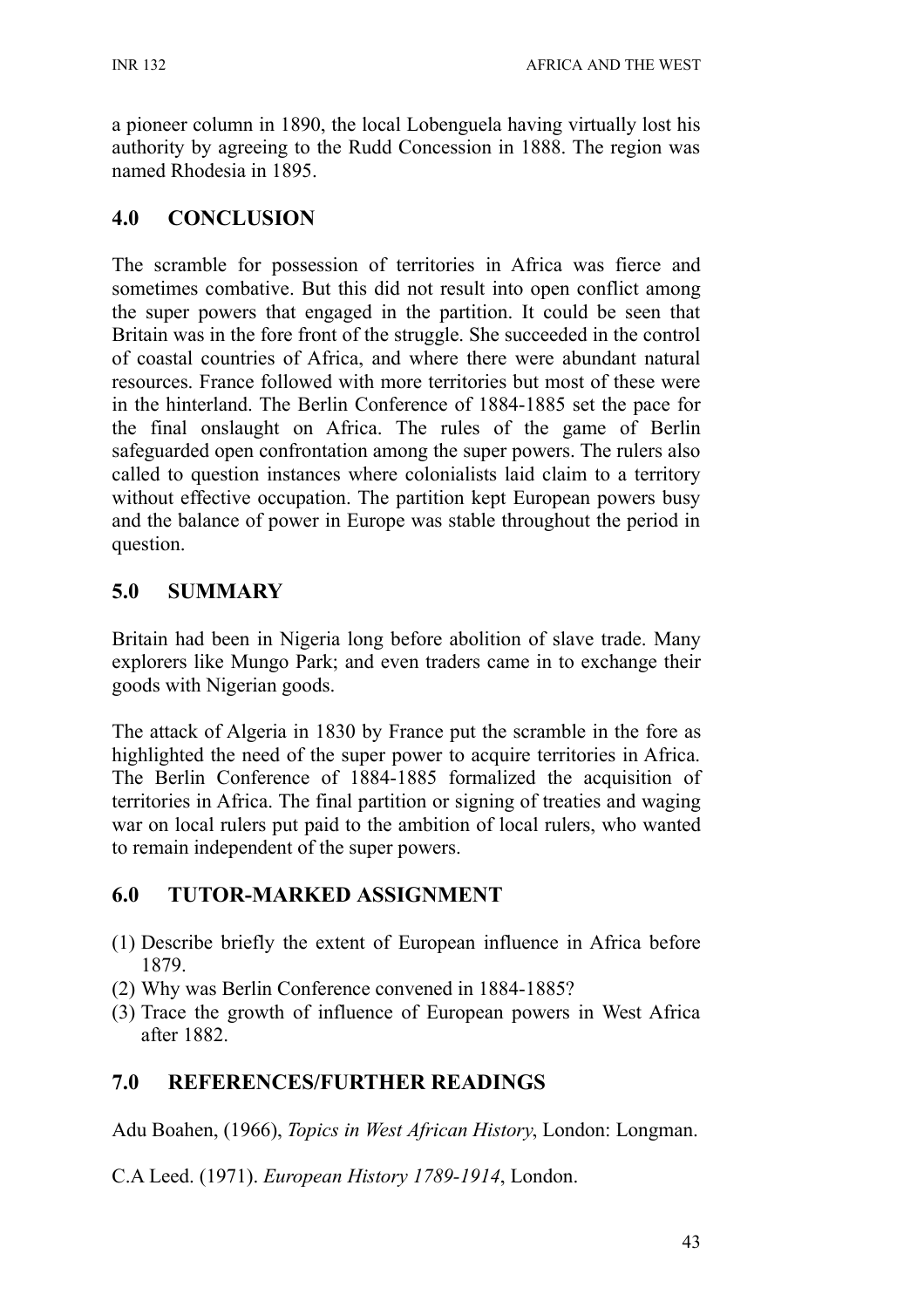#### **MODULE 2 COLONIAL ADMINISTRATION**

| Unit 1 | Colonial System |
|--------|-----------------|
|--------|-----------------|

- Unit 2 Colonial Administration in Nigeria
- Unit 3 French Administration in West Africa
- Unit 4 Colonial Administration in South Africa
- Unit 5 Colonial Rule in North Africa (Magrib)

#### **UNIT 1 COLONIAL SYSTEM**

#### **CONTENTS**

- 1.0 Introduction
- 2.0 Objectives
- 3.0 Main Content
	- 3.1 Colonial System
	- 3.2 Characteristics of Colonialism
	- 3.3 The Beginning of Colonialism
	- 3.4 Problems of Colonial Rule
- 4.0 Conclusion
- 5.0 Summary
- 6.0 Tutor-Marked Assignment
- 7.0 References/Further Readings

### **1.0 INTRODUCTION**

The word colonialism, in the Africa context, raises a lot of emotions among African elite. Another vexing issue is the oversimplification of colonial powers, such as Britain and France. Colonialism can simply be described as the capitalism of African resources by the then superpowers – Britain, France, Italy, Germany, Portugal, etc. It may be wrong to assume that what happened during colonial periods in the colonies was a result of a deliberate policy decision in London or Paris. The truth may be difficult to fathom and far less simple. The colonial influence, in West Africa, started at various periods of the states' history. The colonial period in Sierra Leone colony begun in 1787; it began for the Gold Coast colony in 1874; for Asante in 1902; for Lagos in 1861 and for the Oil Rivers in 1885; for Dahomey (now Benin Republic) in 1892 and for the Ivory Coast in 1893.

In this unit, we shall study what colonialism is all about, its characteristics, its beginning and the problem of colonialism in Africa.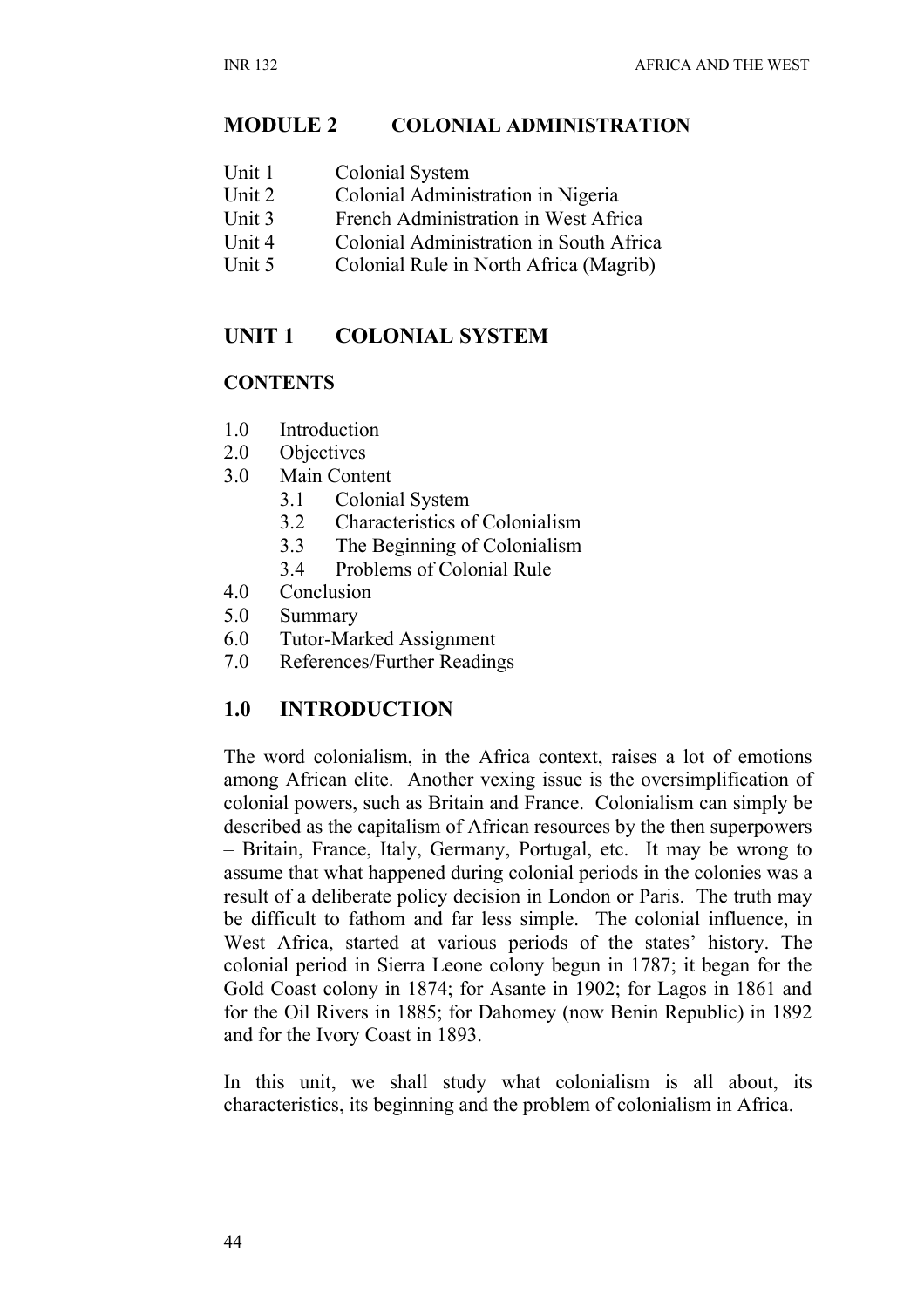# **2.0 OBJECTIVES**

The main purpose of this unit is to enable you understand the meaning of colonialism and its characteristics as it relates to Africa. At the end of the unit, you should be able to discuss the following:

- the meaning of colonialism
- the characteristics of colonialism
- the reasons why Europeans introduced colonial administration in Africa.

# **3.0 MAIN CONTENT**

## **3.1 Colonial System**

The colonial system emerged in the colonies because a number of people in Western Europe holding certain ideas in matters of religion, social policy, politics and economics, came into contact with African peoples that held different ideas about their social, economic and political lives. To properly understand colonialism, it is imperative to appreciate the prevailing ideas in Europe, and what were the circumstances that brought Europe and Africa in contact.

Britain and France were commercial countries, and their traders had for centuries been trying to sell their finished goods all over the world. They had learned from Adam Smith  $(1723 - 90)$  that government should not influence free trade. Government involvement in trade, according to them, would be counterproductive. Every man is his own judge; they should be allowed to act as he thought best for himself. This practice lingered on in Britain that government interference in economic life of the people was wrong. That was why in England, education was left entirely in the hands of the missionaries and also the reason why the governments of other European countries were reluctant to do anything to control international trade and word market prices. They relied on price mechanism to fix prices of commodities.

In the nineteenth century, Western Europe had begun the industrial revolution. In Britain and America, people were thinking more of industrial advancement rather than the slave trade. Development of science took precedent over arts and humanities. Unlike the African extended family system, Western Europe was individualistic and competitive. The struggle for means became more evident at this period.

The Christian Churches also contributed to the colonial system. At the beginning of colonial period, Christians were at the forefront in the fight against slave trade and slavery. These groups of Christians persuaded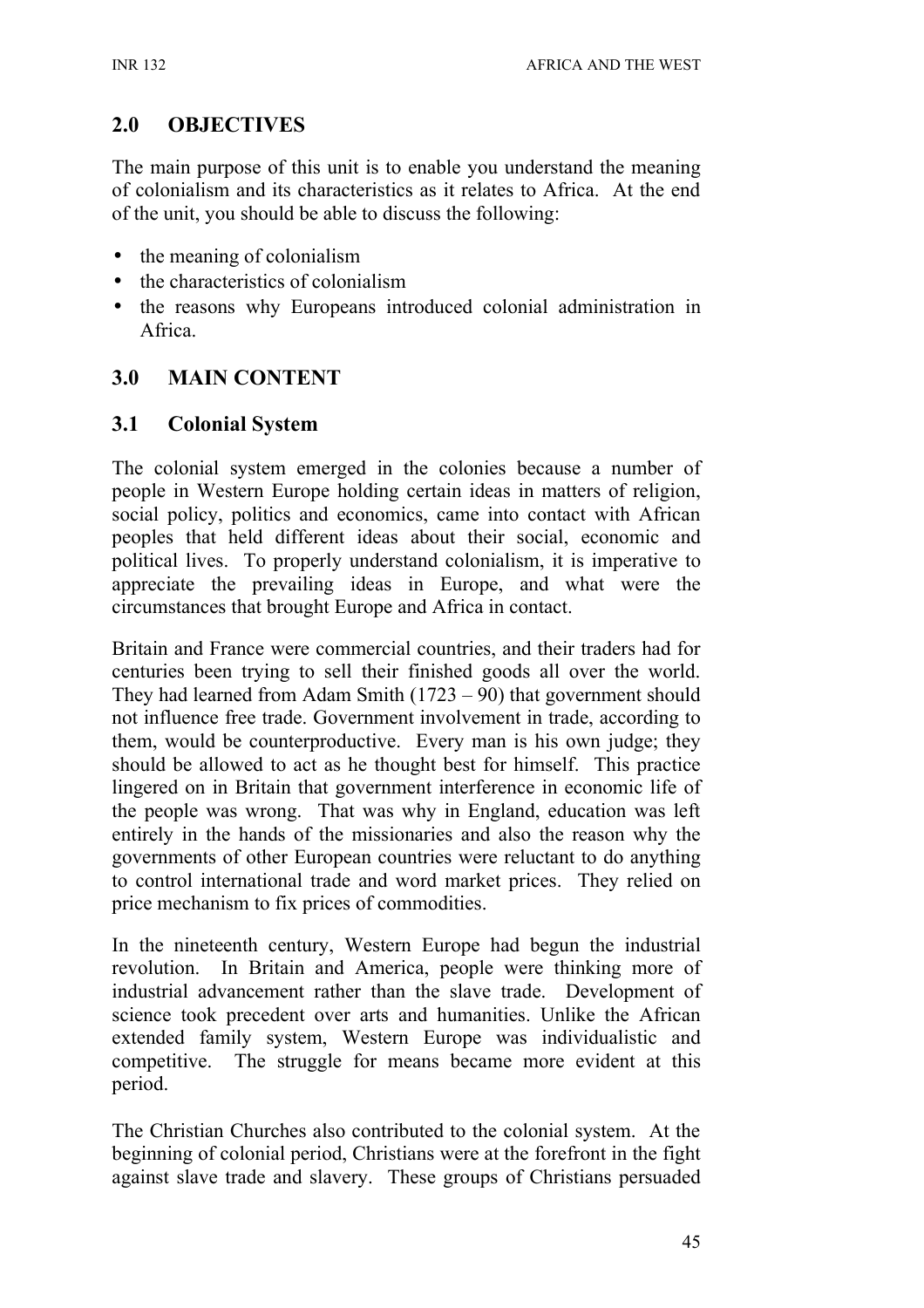their various governments to abolish slave trade because it was evil. Denmark obeyed the callings of the missionary to abolish slave trade in 1792, and Britain followed in 1807. After about fifty years of fruitless efforts, Britain taught that the best way to halt slave trade completely was to annex the island of Lagos in 1861, which she did. Christians also found out that some African practices were 'ungodly'. They agreed that the best way to put a stop to this was to introduce some sanctions, which they did through the colonial masters. But France believed in centralised system of government. A process where the colonies would be ruled from Paris, but Britain did little in this regard.

Economic development in French and British colonies was geared to the needs of the colonial powers. Colonies were expected to buy the manufactured goods from European home countries whilst in return; they were expected to produce raw materials for those industries abroad. Agricultural production was on the increase while industrial revolution was denied the West Africa colonies. Neither economic development nor widespread improvement of social services received sustained attention in French and British West Africa.

The colonial system did not evolve immediately. It took time. When it eventually started, it developed step by step. The Europeans that held this idea had to face a difficult task of integrating the political system in the African setting. But it is probable that colonial system eventually emerged. Politically, the colonies were governed by the decision taken in London or Paris, Brussels or Berlin, Lisbon or Amsterdam. The colonial masters in the colonies established for themselves position of racial superiority and influence. They were primarily concerned with the administering, developing and generally, running the colonies. They acquired the best land, the best house and most of the social amenities were controlled and dominated by them.

### **3.2 Characteristics of Colonialism**

Some of the main features of colonialism were "various forms of exploitation and plunder of colonial peoples, direct fleecing of colonies (through taxes, exaction and confiscations) coupled with economic forms of exploitation, based on export of capital". Forced labour was used freely in the building of roads, and railway lines, feeder roads to the ports from the hinterland. This is alongside capitalist exploitation of wage labour.

In fact, this was a new form of slavery. The exploitation of land and labour is essential for the advancement of human development. This is important so long as the exploitation takes place in the same environment. But in this case, the exploitation was done in the colonies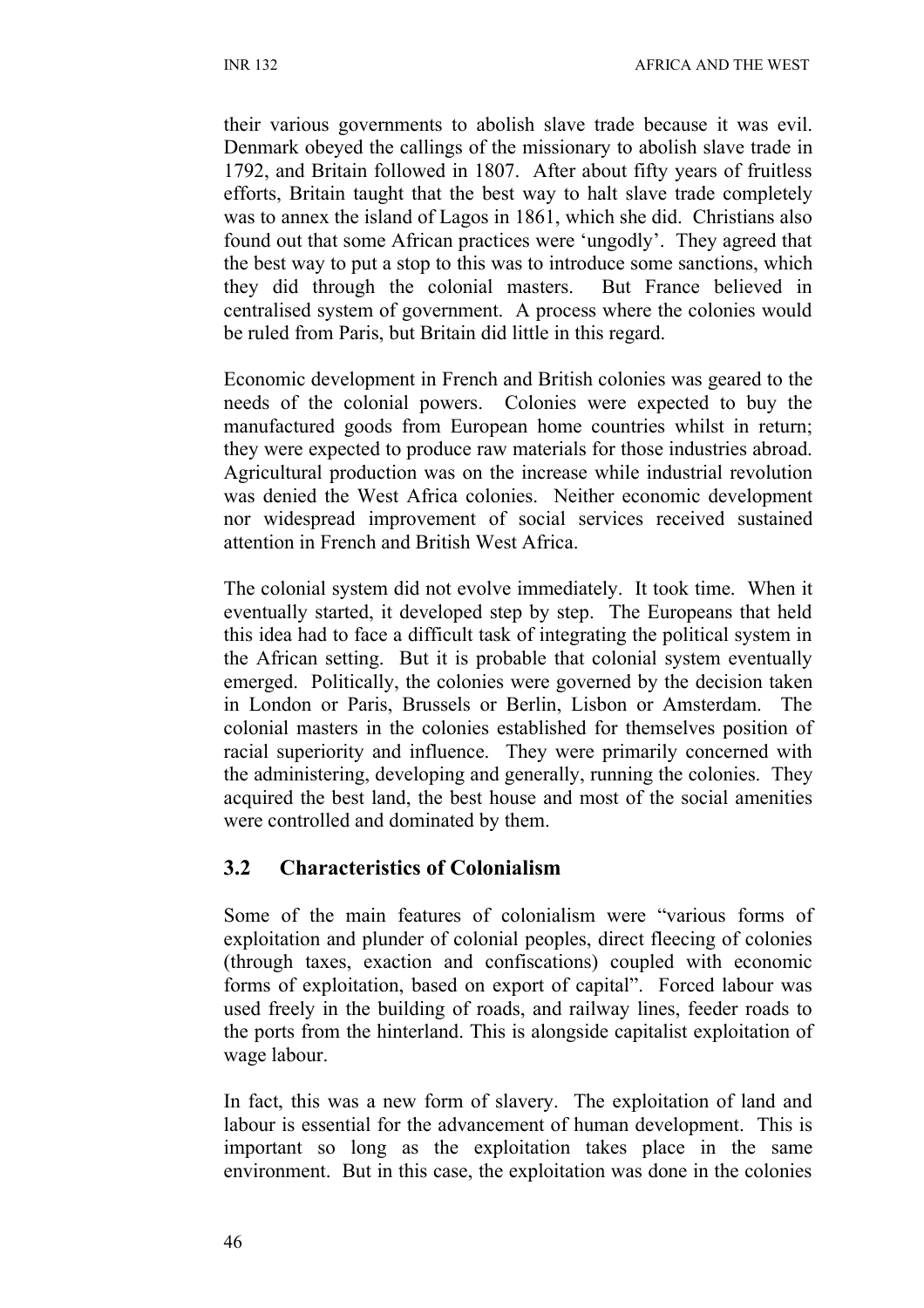and the benefits of this were exported to the metropolitan cities of Europe. The repatriation of profits to Europe was one of the aims of capitalists or European overlords. From an African point of view, that amounted to assisting expatriation of surplus produced by African labour out of African resources. This meant the development of Europe rather than African states which produced the labour and products.

By colonial's view or any standard, labour was cheap in Africa and the amount of surplus labour extracted from African peoples was great. The amount of wages paid to African workers was very small. In fact in some cases, these wages were fixed by the employer, sometimes at a ridiculous rate, only enough to take the worker from home to the workplace and to keep the worker physically alive to perform other functions that might be allocated to him. This scenario was common in plantation agriculture, mines and some urban employment.

Second, the colonial masters combined exploitation of the African people with their subjugation, national and racial yoke. These people were barred from deciding their own future or destiny. This strategy, of ruling Africa was perfected in the metropolitan Europe and put into practice by the overseers of the colonies, who were the colonial overlords.

Third, the development in colonial states and the dependent countries, make their economies abnormally one-sided. The underdevelopment of Africa can be traced to her colonial legacy – the development of raw materials for the metropolitan economies and non-existence of meaningful industrialization programme in place in the exploited colonies.

Military power and organisation were superb. Any rebellion by African people was quickly suppressed. Technical progress made during the industrial revolution in Europe widens the gap between Europe on one hand and Africa on the other. The principles of infant training in both Germany and Britain. During the nineteenth century superior artillery, the mass-produced rifle, the machine gun, and their power use, combined with discipline and organisation of a high standard contributed to European supremacy in Africa. In Nigeria, when there was uprising in Kano against the colonial rule, cannon fire power was used to suppress the rebellion, ditto in coastal region of Nigeria and many other places in Africa. An English poet and opponent of imperialism cynically expressed it:

*Whatever happens we have got The maxim gun and they have not.*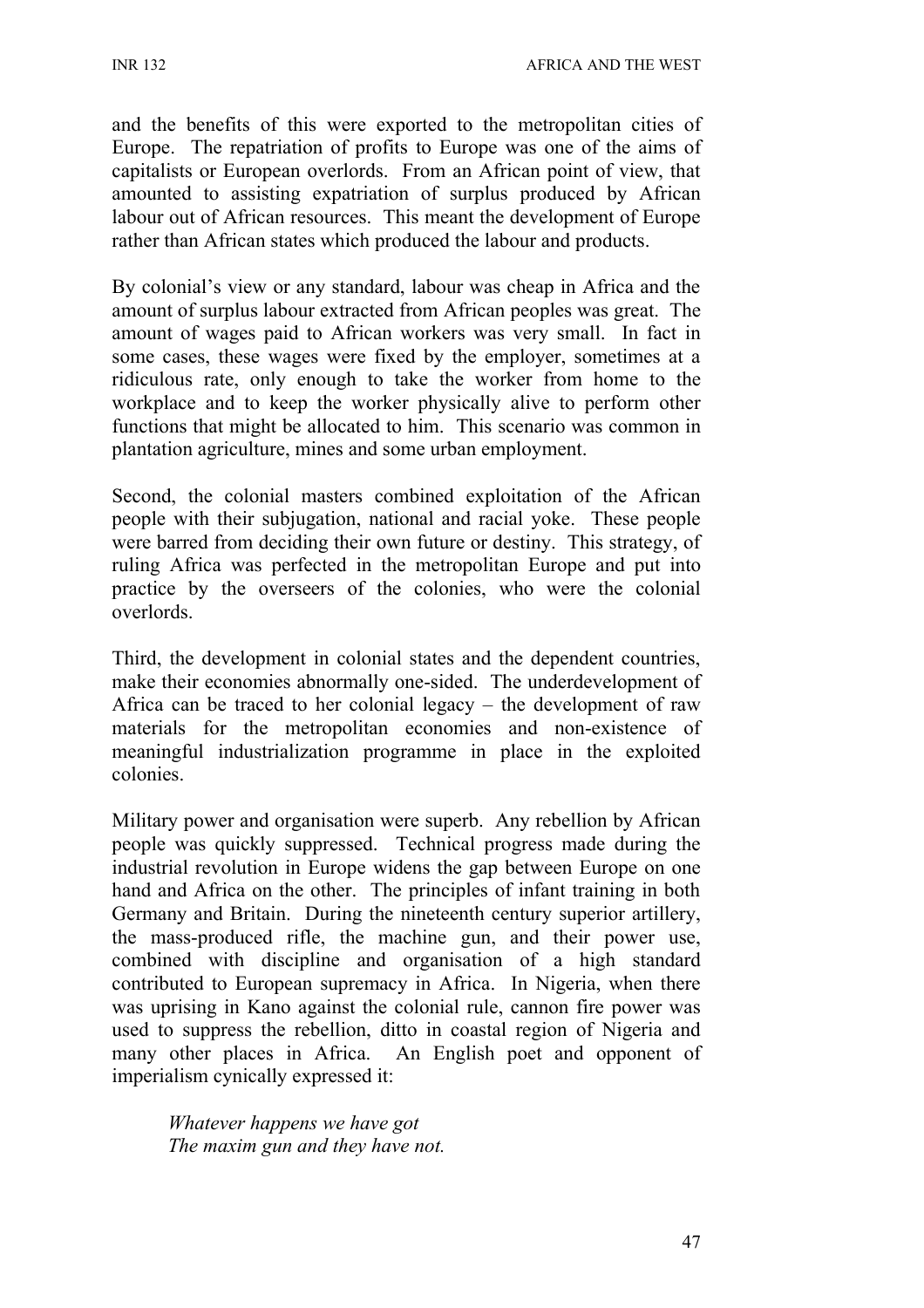#### **3.3 The Beginning of Colonialism**

Freetown, a settlement for freed slaves, was established by Britain before the prohibition of slave trade. A judgement of a British court in 1772 established that no man could be a slave in England. After 1807, captives by British sailors were taken to this town and it increased the population of the settlement. Because the bonafide owner of the land, King Jimmy destroyed the town, it was refounded as a company's colony in 1791 and a Crown colony in 1808: as a Crown colony because the company could no longer afford to keep it going. After the invasion of the Asante in 1806, the Fante people looked up to the Europeans to protect them against their brother the Asante. The short experience of the direct colonial rule from 1821 to 1828 was a failure and Britain wanted to abandon the Gold Coast altogether. But the traders, especially European traders and Fante people did not want Britain to abandon them. After many attempts, the annexation was proclaimed in July 1874.

The careers of Sir George Goldie and the Royal Niger Company and Cecil Rhodes in South Africa laid the foundation of British rule in the various countries. The slogan, "Open up the country, push the trade, hoist the flag; philanthropy is good, especially if it pays five percent dividends". The lukewarm of Britain towards the administration of the colonies changed immediately when Bismarck (much against his own will) decided that Germany must enter the race and obtain 'a place in the sun'. In 1884, a German empire-builder, Karl Peters made treaties in Tanganyika and convinced Bismarck that there must be a follow-up. This was the genesis of the Berlin Conference of 1884 – 1885. Under the Act as explained earlier, any European country which could show that it had a predominant interest in any Africa region would be accepted by the others as the administrator of the said region.

Britain would have made a costly mistake by allowing France and Germany to divide eastern Nigeria between the powers. The missionary and commercial interests of the traders were opposed to this move. Goldie, the businessman and Hewitt, the British Consul on the spot, persuaded the British government to claim the Niger Coast and the lower Niger as a British sphere of influence, had to be converted into protectorates. Lord Lugard, a legendary administrator, formed the bridge between the old humanitarianism and the new imperialism. His tolling career is Nyasaland and Uganda, before he came to Nigeria, had been devoted to putting down the Arab slave trade in the notorious Trans Sahara Trade route and the slave markets in the North African region. He was also instrumental to the stopping of a civil war between Catholics and Protestants among the Baganda. In Nigeria, he was responsible for conquering the North and stopping slave trade in the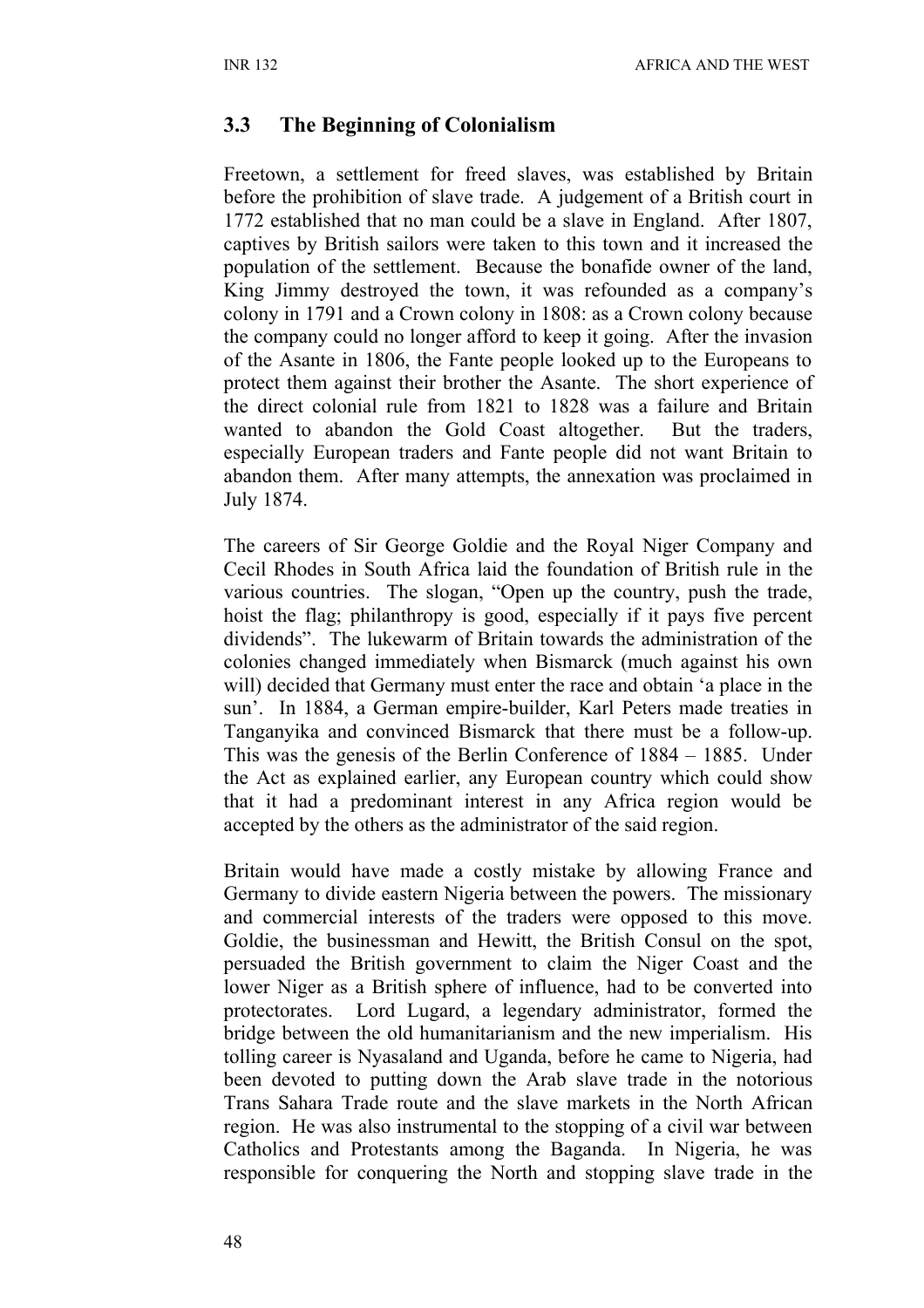region. Before his arrival, Northern Nigeria had experienced the invasion of their region by a Fulani Muslim Cleric, Uthman Dan Fodio. The region under the pretext of Islamization of the region had been organised into a series of Fulani emirates, which raided their pagan neighbours and exported large numbers of slaves across the desert. The three years' campaign against the Fulani oligarchy (the Emirs), who were not supported by their Hausa subjects, was part of the humanitarian tendencies of Lugard. The conquest of the North by Lugard was a welcome development to Chamberlain, the British Colonial Secretary. He (Chamberlain) saw this as a means to forestall the advancement of France in that direction. Lugard's race to hoist British flag in the conquered territory was part of the new imperialistic world.

France, on the other hand, was less reluctant to hoist her flat in Africa unlike Britain. In 1830s, she began the conquest of Algeria. Twenty years later, in 1854, Napoleon III had transformed France from a Republic to an empire. General Faidherbe as Governor of Senegal began pushing inland from the coastal region. In 1881, France occupied Tunis and the region of Guinea. After the Berlin Conference, France expanded her sphere of influence to cover Dahomey in 1892, Ivory Coast the following year, and 1902, she organised all her West African territories into an empire with a Governor General in Dakar.

Britain Mackinnon's Company, faced with threat of bankruptcy, requested assistance from Salisbury in December, 1890. Salisbury again failed to pass a scheme for a Uganda railway survey through the House of Commons and the company decided to withdraw. Because of this unfolding scenarios, Bishop Tucker and CMS supporters gathered ₤15,000 to enable Mackinnon to maintain and keep Lugard in Uganda for another year. When a liberal government succeeded Salisbury, the opposition led by Gladstone and Harcourt, had resolutely refused to sanction any assumption of imperial responsibilities in the interior of East Africa. But in order to strengthen his cabinet, Gladstone appointed Rosebery as Foreign Secretary, a man who thoroughly accepted Salisbury's estimation of vital strategic importance of holding Egypt and the source of Nile. Because of Britain's hesitation to occupy Uganda, missionaries and chambers of commerce and humanitarians, with Lugard support, mobilized public opinion throughout Britain in favour of the retention of Uganda. When Rosebery decided to send Gerald Portal as Imperial Commissioner to report the situation, Rosebery disclosed to him 'that public sentiment here will expect and support the maintenance of British sphere of influence'. British protectorate was declared in 1894.

In German East Africa, the defeat of Abushiri and the change from company to imperial control laid the foundation for the expansion of colonial rule in that region. Swahili became the official lingua franca.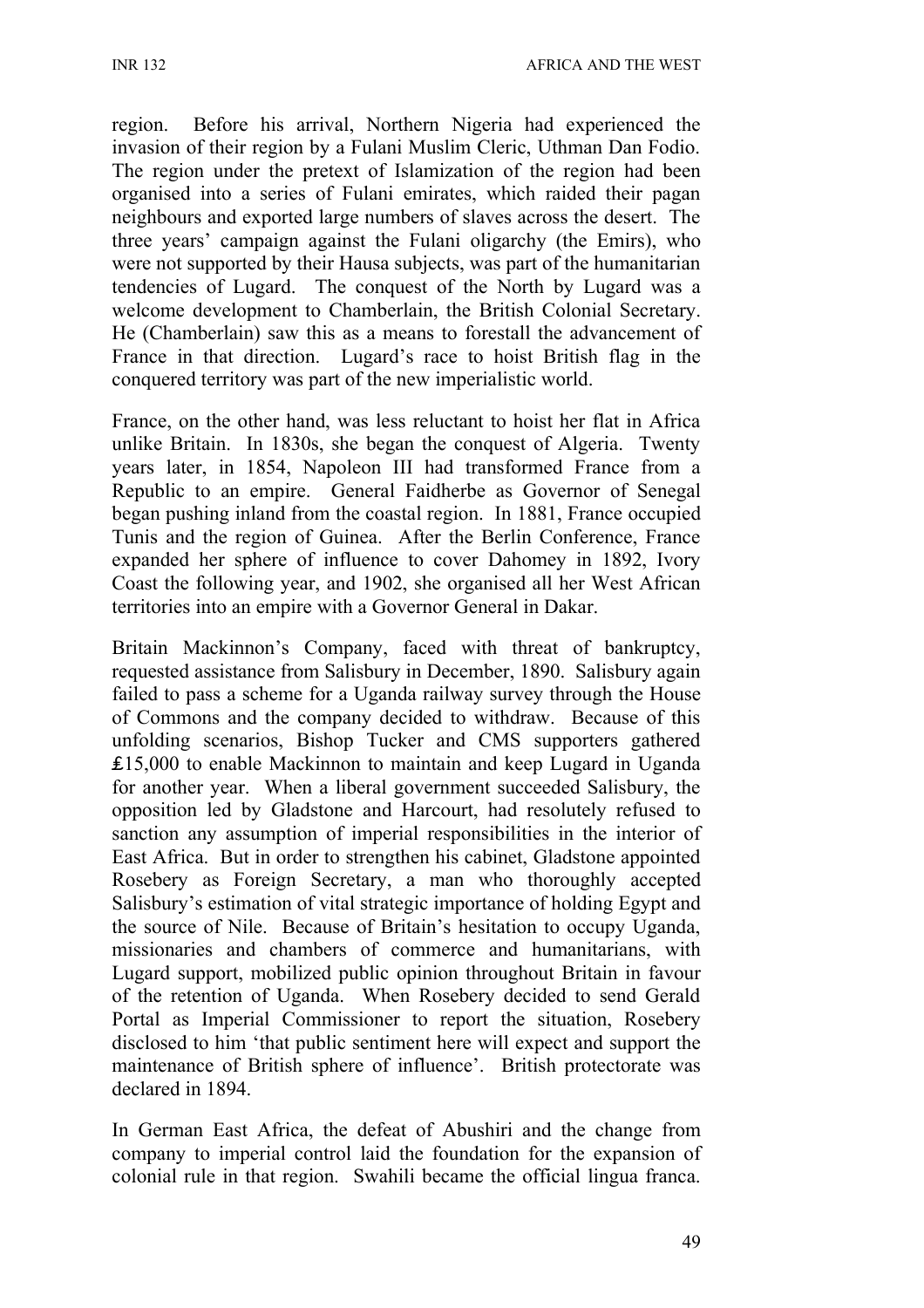Some of these natives became court clerks and other sundry duties were given to them. Some of the leading Arab traders in the interior welcomed German rule; as did the Sukuma tribe in the north.

In South Africa, the Dutch East India Company, bankrupted during the era of transition from merchantile to industrial capitalism, was forced to hand the colony over to British rule in 1806. To consolidate her power, in 1812, the British sent a military force to the base to defend her interest. In the process, 20,000 Xhosa were driven off the southern reaches of their land. British government proclaimed the area as white settlement. In 1820, 5,000 British settlers recruited from unemployed market were settled in Ndlambe land in the Eastern Cape.

British supremacy was being actively extended in Southern Africa at that time. Because of German presence in the region and her challenge in colonial acquisition, Britain extended his rule over Bechuanaland and encouraged Cecil Rhodes – the leading representative of the largest mining company – to occupy the area North of Transvaal. Rhodes was given support to provoke a rebellious war amongst non-Afrikaner white mine workers in Transvaal. Jameson then led an unsuccessful raid into the Boer Republic at Rhodes instigation. This eventually led to the struggle for supremacy between Boer and Britain. The struggle and consequent war ended in favour of Britain. Britain imposed her rule in South Africa in 1902. Following Boer's war, the last war of land dispossession was waged against Bambata, who were savagely crushed. The Union of South Africa was proclaimed in 1910.

Between 1882 and 1914, Britain ruled Egypt represented by British Consuls General. A façade of ministerial government was preserved. The Consul, Sir Evelyn Boring, later Lord Cromer established an economy for Egypt based on the restructuring of the budget. By 1898, colonial rule had extended to the southward of Sudan. At the outbreak of World War One, Britain declared Egypt a protectorate under a High Commissioner while the ruling house provided the pliable puppets.

### **3.4 Problems of Colonial Rule**

The antagonistic posture of African leaders to colonial rule was enormous. By the beginning of twentieth century, all Africa states were in the firm grip of European powers. The colonial powers still found it difficult to complete their task of establishing their authority firmly from end to end of their territories. The French had to fight in Ivory Coast until 1910, the British in Nigeria at least until 1914. The colonial period lasted for about sixty years. But of course, as discussed earlier, the colonial period in some nation states began much earlier.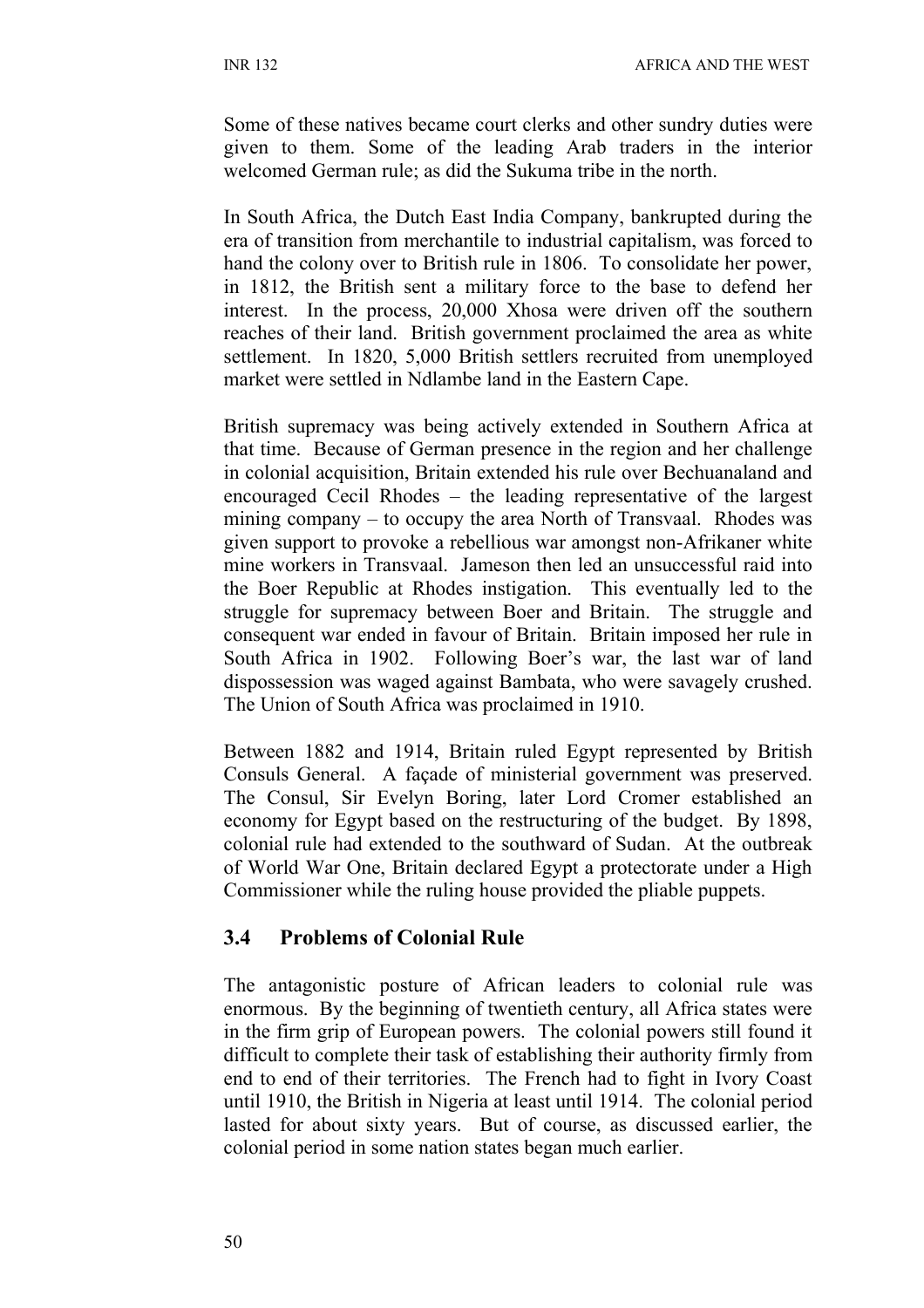INR 132 AFRICA AND THE WEST

The new crop of rulers, Europeans that emerged on African continent were faced with barrage of problems. To them, Africa is an unhealthy continent. The causes of malaria, yellow fever and sleeping sickness were unknown. In fact, many white settlers died of these diseases. Dr. Aggrey was reported to have said that malaria mosquito was West Africa's best friend, because it saved her from European settlements. Most of the natural resources of the African nations were unknown to the Europeans, apart from palm oil of Nigeria, the gold of the Gold Coast and small quantities of Cocoa, pepper and other tropical crops.

The movement of the colonial masters was also difficult. The rivers had sand bars and rapids. The rapids on the Niger cut short the life of Mungo Park at New Bussa when he was exploring the Niger. The tsetse fly in the tropics made animal transportation impossible. Everything had to be carried from the coast by head loads. It took three years to build the first Gold Coast railway line, forty miles from Sekondi to Tarkwa and nearly four years to build the first Nigerian rail line from Lagos to Ibadan. The need for capital investment in this region was obvious, but British investors were ready to invest their money in the colonies.

In Nigeria alone, there are about 200 ethnic groups. Africa has more. These different languages and great differences in customs contributed in no small measure to dearth of adequate staff. Most of them were illiterate persons, who cannot interpret the rules and order of the new dispensation. This posed a serious problem. The European staff to man the administrative cadre were not enough either. Most senior posts reserved for educated Europeans were vacant. All the technical staff that was needed in health, education forestry, public works and so on were absent. There were not enough Africans with corresponding qualification to man these offices. The colonial administration had many things to do at once in order to kick-start the administration but very little resources to do anything.

The outbreak of World War One in 1914, made Britain and France to shift their attention from colonial administration to war proper. Britain and France shifted their attention away from Africa and concentrated their resources on fighting Germany. After the war, a plan of action tagged "ten years of recovery and development" was put in place; then came the great depression from about 1929 to 1937. The prices in the world market slumped and government revenue fell too. West Africa only benefited from the war. Rearmament in Europe brought large demand for tin, manganese and diamonds; then came the World War Two.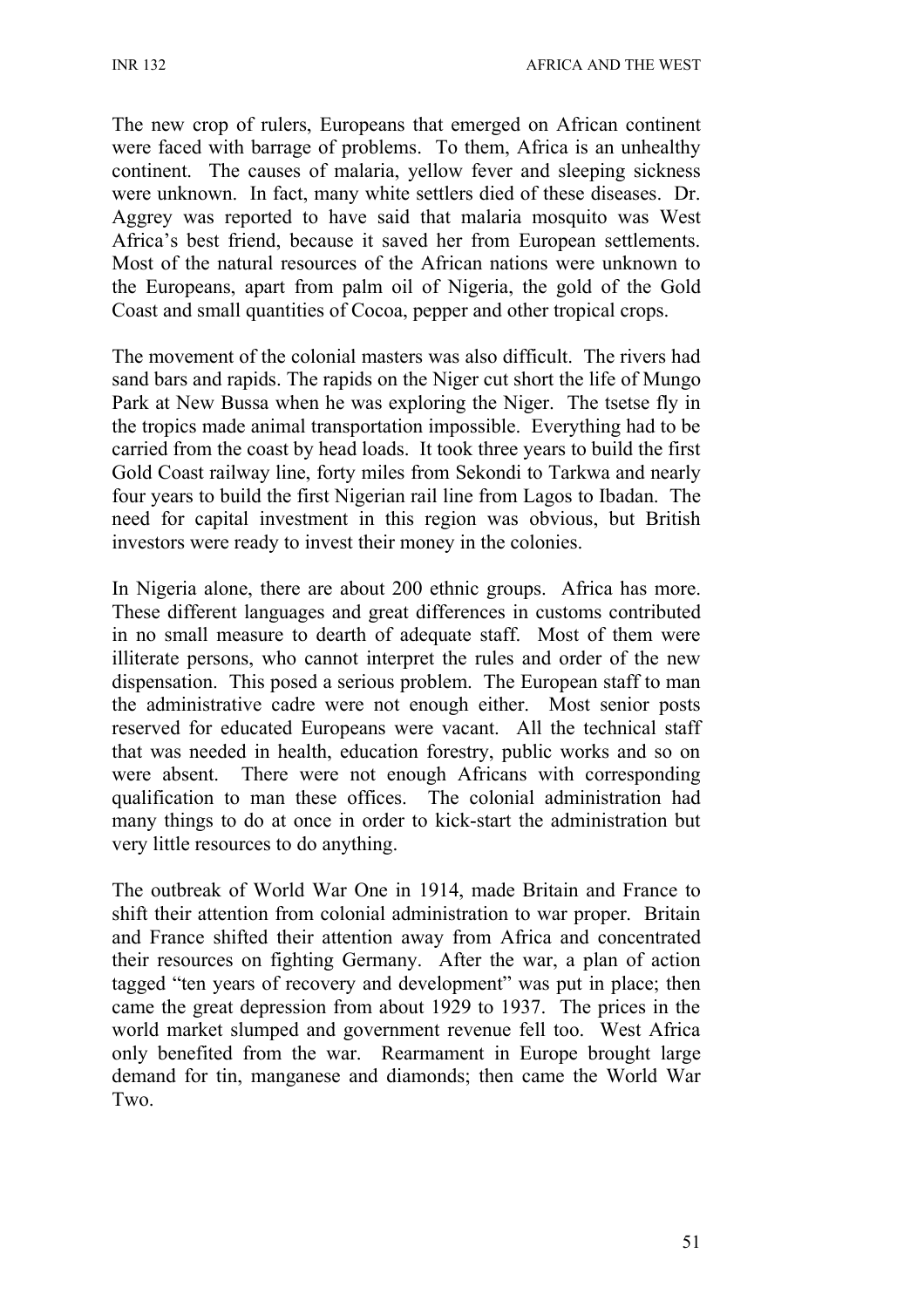## **4.0 CONCLUSION**

Colonial administration in Africa varied from one region of the continent to another. Except Liberia, which was established or founded by ex-slaves or settlers, other African nations underwent colonial administration. The hoisting of flags on the colonies of sphere of influence was not an easy one either. Wars were fought and many regions were destroyed by the cannon fire of the colonial masters' armies. The rebellion or antagonistic posture of African leaders continued until 1914. Finally, the super powers took over the rein of power and established their oligarchies in the various colonies.

## **5.0 SUMMARY**

This unit has looked at the origin of colonial system in Africa, its objectives or aim of colonial administration. It has also discussed the features or characteristics of colonialism. The unit explained in details the problems encountered by the Europeans who established their rule in the continent. The role of World War One and the Great Depression on African or colonial administration were also explained. You need to understand how the issues discussed in this unit are related to the overall objectives of the unit.

## **6.0 TUTOR-MARKED ASSIGNMENT**

- 1. Trace the origin of colonial administration.
- 2. What are the teething problems of colonial administration in Africa?

### **7.0REFERENCES/FURTHER READINGS**

- Walter, Rodney (1976). *How Europe Underdeveloped Africa*, London: Dar es Salam.
- Joseph C. Anene and Godfrey N. Brown (ed.) (1966). *Africa in the Nineteenth and Twentieth Centuries*, Ibadan.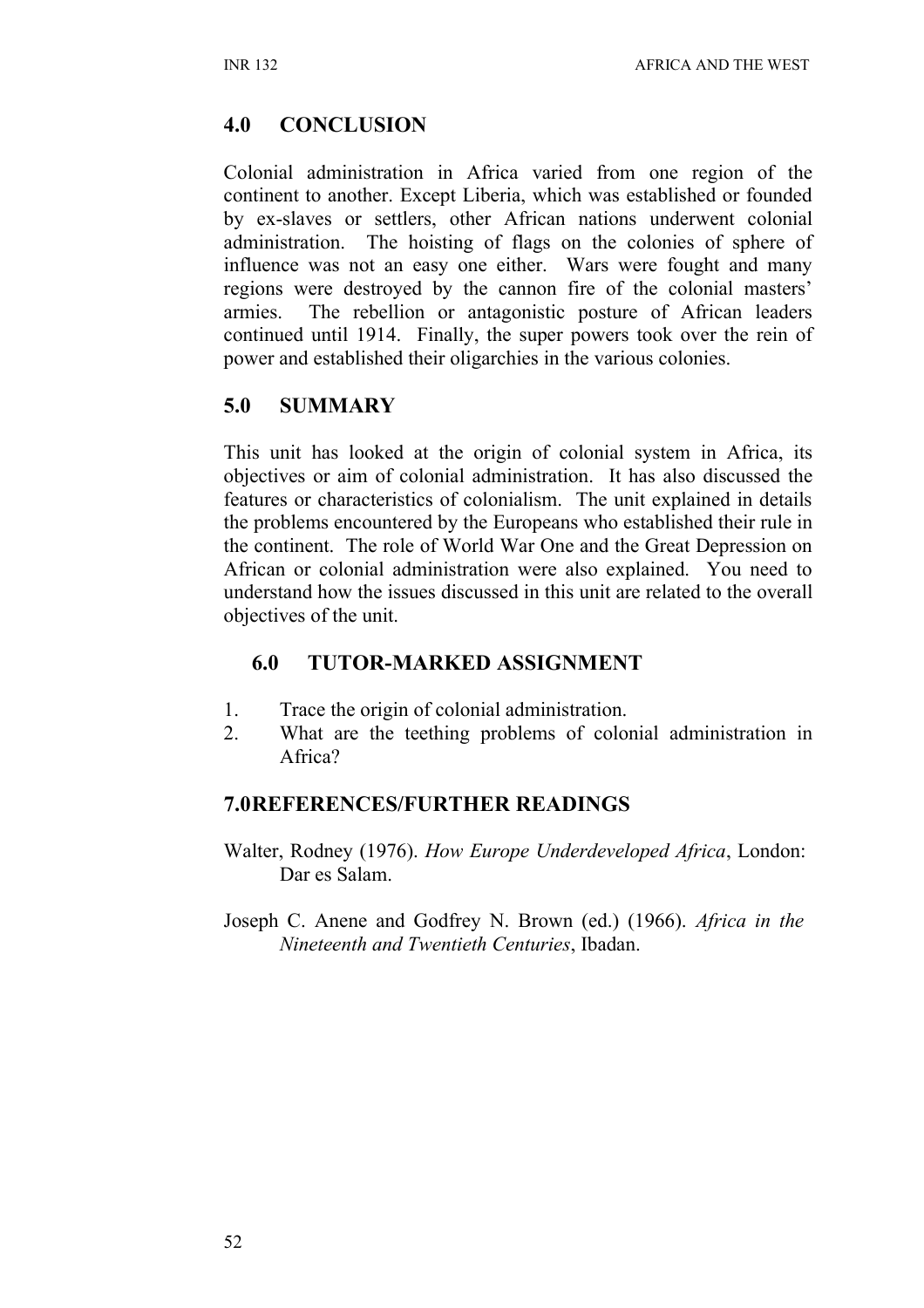# **UNIT 2 COLONIAL ADMINISTRATION IN NIGERIA**

#### **CONTENTS**

- 1.0 Introduction
- 2.0 Objectives
- 3.0 Main Content
	- 3.1 Colonial Administration in the Eastern Provinces
	- 3.2 The Administrative Structure
	- 3.3 Colonial Administration in the Western Provinces
	- 3.4 Colonial Administration in the Northern Provinces
- 4.0 Conclusion
- 5.0 Summary
- 6.0 Tutor-Marked Assignment
- 7.0 References/Further Readings

## **1.0 INTRODUCTION**

 British administration in Africa in general is premised on the removal of all formidable opposition to the imposition, expansion and consolidation of her rule over the territories. By January, 1914, the amalgamation of Northern and Southern Protectorates of Nigeria had taken place. Earlier in May, 1906, Lagos colony was amalgamated with the protectorate of Southern Nigeria.

Though the 1914 amalgamation gave Nigeria a common political identity – common administrative head, no uniform administration evolved in the two provinces.

In this unit, we shall study the different administrations introduced into the three major provinces – southern, western and northern. The unit will also expose the reasons why the amalgamation took place in the first place and the attendant problems that went with it.

Nigeria is used here as an example of British rule in West Africa. Other nations like Gambia, Ghana and Sierra Leone are not treated separately.

### **2.0 OBJECTIVES**

The main thrust of this unit is to enable the learner to understand the following:

- the application of colonial rule in Nigeria
- the introduction of direct rule in the southern Nigeria
- the introduction of indirect rule in the northern Nigeria and why?.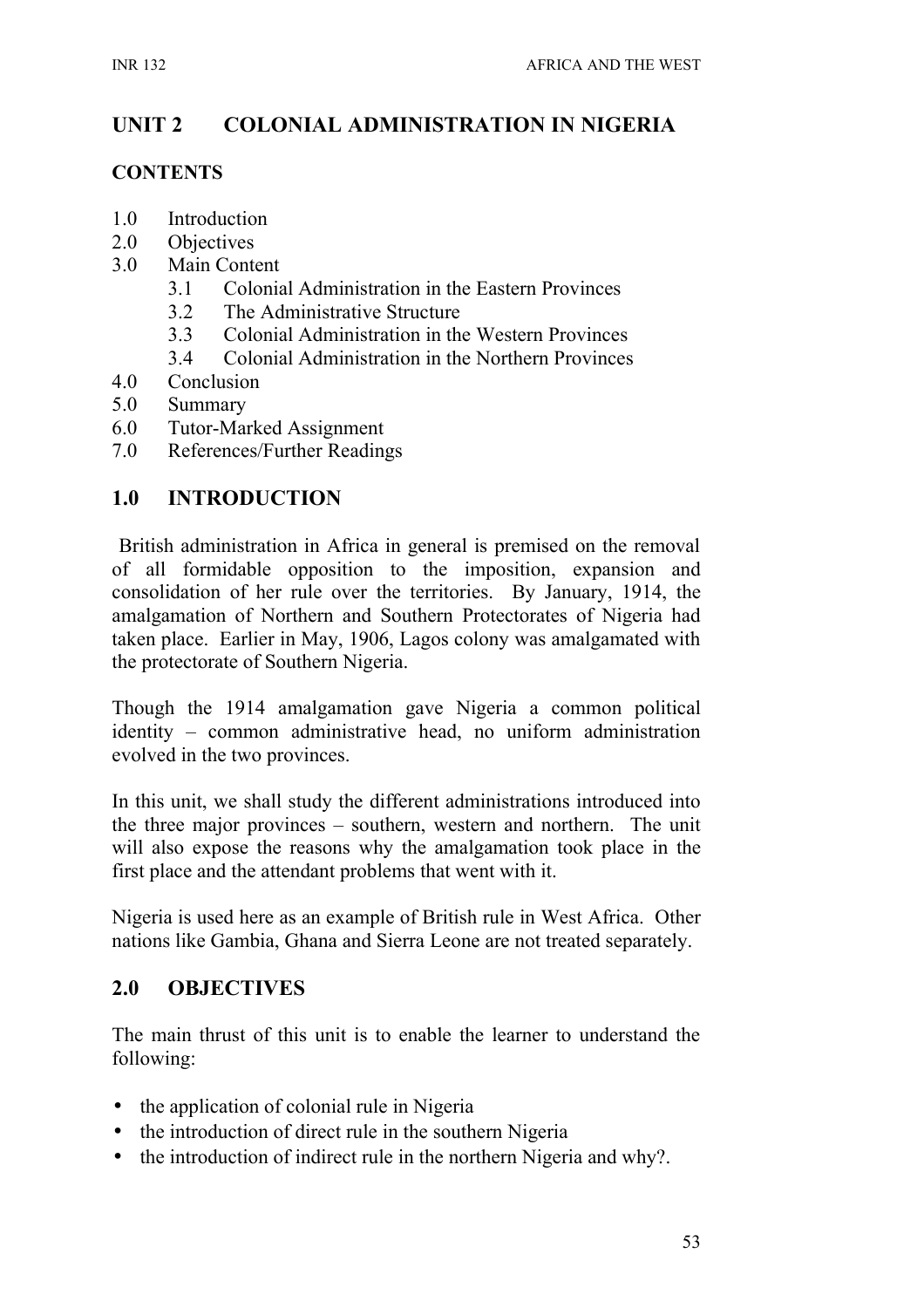It will also bring home to the learners the impact of this in the Nigerian economy, political sphere and social lives of the people of Nigeria.

# **3.0 MAIN CONTENT**

### **3.1 Colonial Administration in the Eastern Provinces**

The amalgamation of Lagos colony in May, 1906, with the protectorate of southern Nigeria to form the new colony and protectorate of Southern Nigeria was a forced marriage of convenience on the part of the British officials. The primary aim was basically economic. To cover the cost of development and expansion of the railway line embarked upon by the Lagos colony, the buoyant southern protectorate was relied upon to solve the problem. Though this amalgamation did not result into administrative fusion, the amalgamation was done without the consent of the people. But again, any rebellion was crushed.

The Akasa crisis of 1895 was suppressed by the British officials. Any uprising and rebellion were mercilessly put off. The other important feature of the military expedition, according to the plan, British rule was to be imposed by negotiation and diplomacy. Local leaders were forced to sign treaties relinquishing powers to the alien rule without option. Force was used where local leaders were repulsive to British rule.

Margery Perham addressed Africans in his book, *Africans and British Rule*, she said that:

"Let it, therefore, be admitted upon both sides that the British Empire, like others, was obtained mainly by force. Even where there was no serious fighting, news of victories nearby, or the fear of stronger weapons was often enough to persuade tribes to accept the rule of the white strangers ..... African tribes, backward, disunited, weak, were helpless before European, especially since the perfection of machine gun".

The political arrangement of the interior did not help matters. The Igbo, Ibibio and Ogoja were fragmented and autonomous societies. Despite the presence of gun power, these autonomous villagers must be reached and treaties must be signed with them in order to bring them into the mainstream of British administration. In order to have a firm control, expeditions were sent out to conquer these areas. By 1901 after the Aro Expedition, all the hinterlands of the Eastern province were firmly under British control by 1914.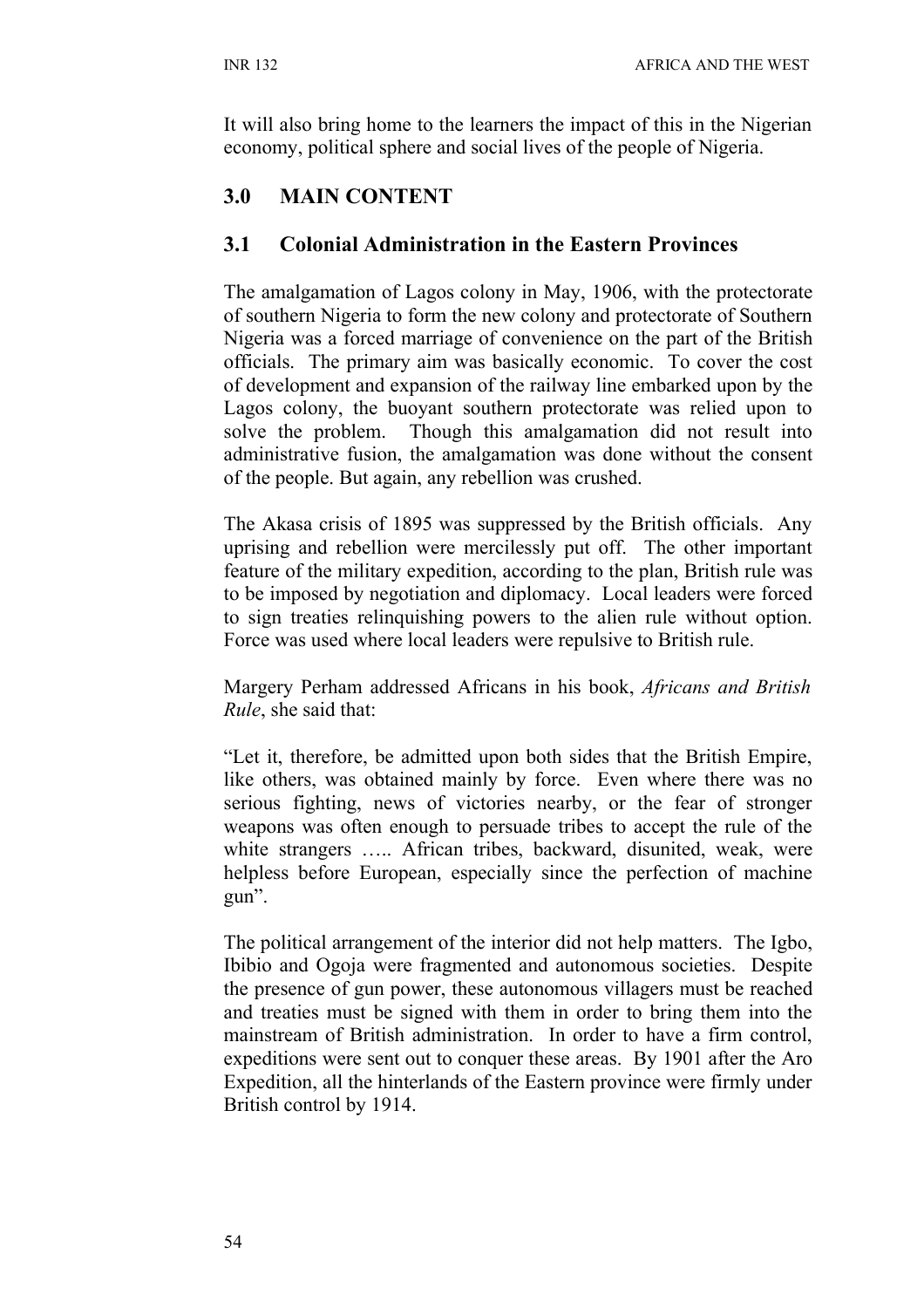### **3.2 The Administrative Structure**

The appointment of Sir Claude Macdonald in 1891 marked the beginning of the administrative set up in the area. He came with six political officials and chose Calabar as his headquarters. Some of his officials were appointed Vice Consuls. He grouped the Oil Rivers Communities into administrative districts called Vice – Consulates. Each of these consulates was centred on one of the rivers for easy communication with the interior. The area consulates were Calabar, Bonny, Opobo and Brass. These areas were regrouped into three major divisions. "Eastern has its headquarters at Calabar, centre, with headquarters at Bonny; and Western, with headquarters at Warri". There were other changes that took place, but this may not be too relevant in this unit.

The Governor was the highest in the hierarchical ordering of the colonial service, followed by Assistant District Commissioner (Officer). There were the District Officers, Assistant District Officers. Later, there was the Resident (formerly called Divisional or Provincial Commissioners). At first, only Calabar and Owerri were the class provinces east of the Niger.

Two major challenges confronted the European administration. One, the shortage of European staff; two, inadequate communication gadgets. Because of these problems, the administration decided to govern the people through their local leaders. The method was cheap and administrative continuity was also expected. And it was assumed that it will act as a shock absorber for the introduction of alien rule on the 'primitive' people. This indirect rule was short-lived because it was visited with grievous mistakes.

The colonial officials assumed that the Igbo people were at a low level of civilization and were incapable of evolving any system of government. They did not know that the system of government in the area before their arrival was centred on the institution of chieftaincy. The issue was even more confounded. When people were consulted to present a chief to represent their interest, the idea was misunderstood. People of no status were pushed forward to represent them. In some cases, because the people believed that people presented would be sold off as slaves, presented the "never-do-wells" to them as their chiefs.

In order to back these people up with authority, certificates were issued to them as 'Warrant Chiefs'. The other recognised chiefs were called minor chiefs or headmen. These minor chiefs were Warrant Chiefs-inwaiting. As soon as any warrant chief misbehaved, he was replaced by minor chief of his area.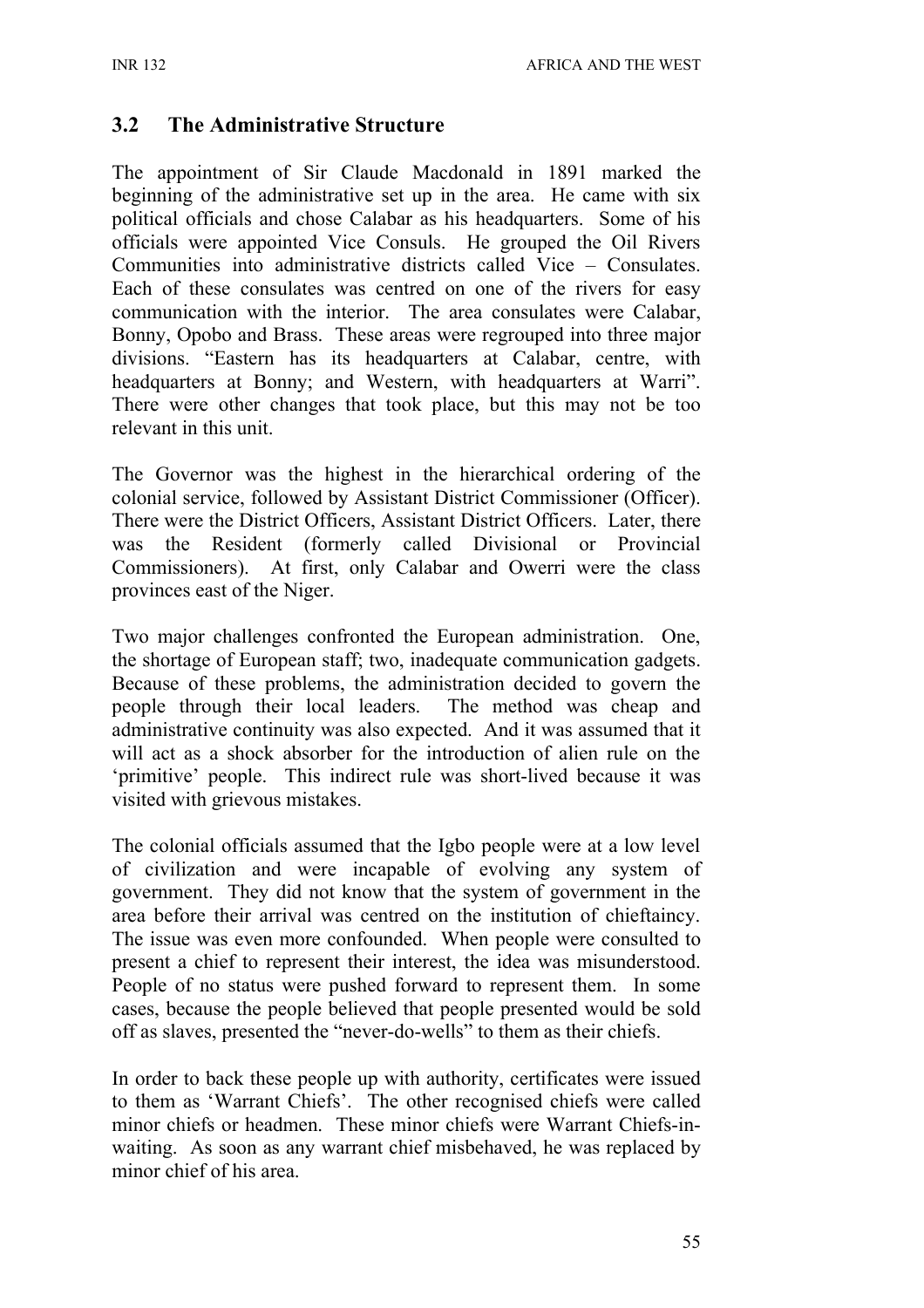When Lugard emerged on the scene of Nigeria, he changed the judicial system of the East. He, abolished the rudimentary system of native treasuries attached to the pre-1914 courts, political officers presiding over Native Courts; curtailed the number of court messengers attached to each court, and introduced the idea of Sole Native Authorities through the creation of paramount chiefs and permanent presidents.

After several reports and massive correspondents, this administrative style was charged. Governor Clifford and Colonel Morehouse, the Lieutenant Governor for the Southern provinces, agreed that the Native Courts were not truly traditional. They therefore recommended that the true traditional ruler of the areas concerned must be found, and necessary traditional boundaries of clans must be mapped out for easy administration.

The increase in import duties which led to increase of goods like calico, tobacco and so on and the fall in the price of palm oil had a far reaching effect on the people. The impact on this by the second year was evident. The rumour that women were going to pay tax led to Women Riot of 1929 – 30, which took the government unawares. This was the end of second phase of British Administrative rule in the southern provinces.

The Native Authority and Native Courts staff – the clerks, the court messengers and others were youths. Most of these people were 'alien' to the areas they were posted, hence they abused the Warrant Chief System entrusted in their care. Most of these people were later retrenched and became redundant.

The need to keep Native Authority System failed by the end of World War Two. Despite the reduction in the membership, the councils and courts remained too cumbersome to cope with ever increasing demand of modern business of government with dispatch. To make the matter worse, there were no preparations for the few indigenous elite, who in reaction to this were forming village and town unions.

This Native Authority System failed dismally in the East for the following reasons: one, because the system was not compatible with the political organisation in place before the arrival of British rule. British officials in their wisdom thought they had the answer to Native Authority System because it was effectively introduced elsewhere. The fragmented societies or stateless societal as the Eastern provinces were, cannot take the introduction of the creation of paramount chiefs and permanent presidents that were alien to their culture. These and other reasons led to the collapse of Native Authority System in 1951.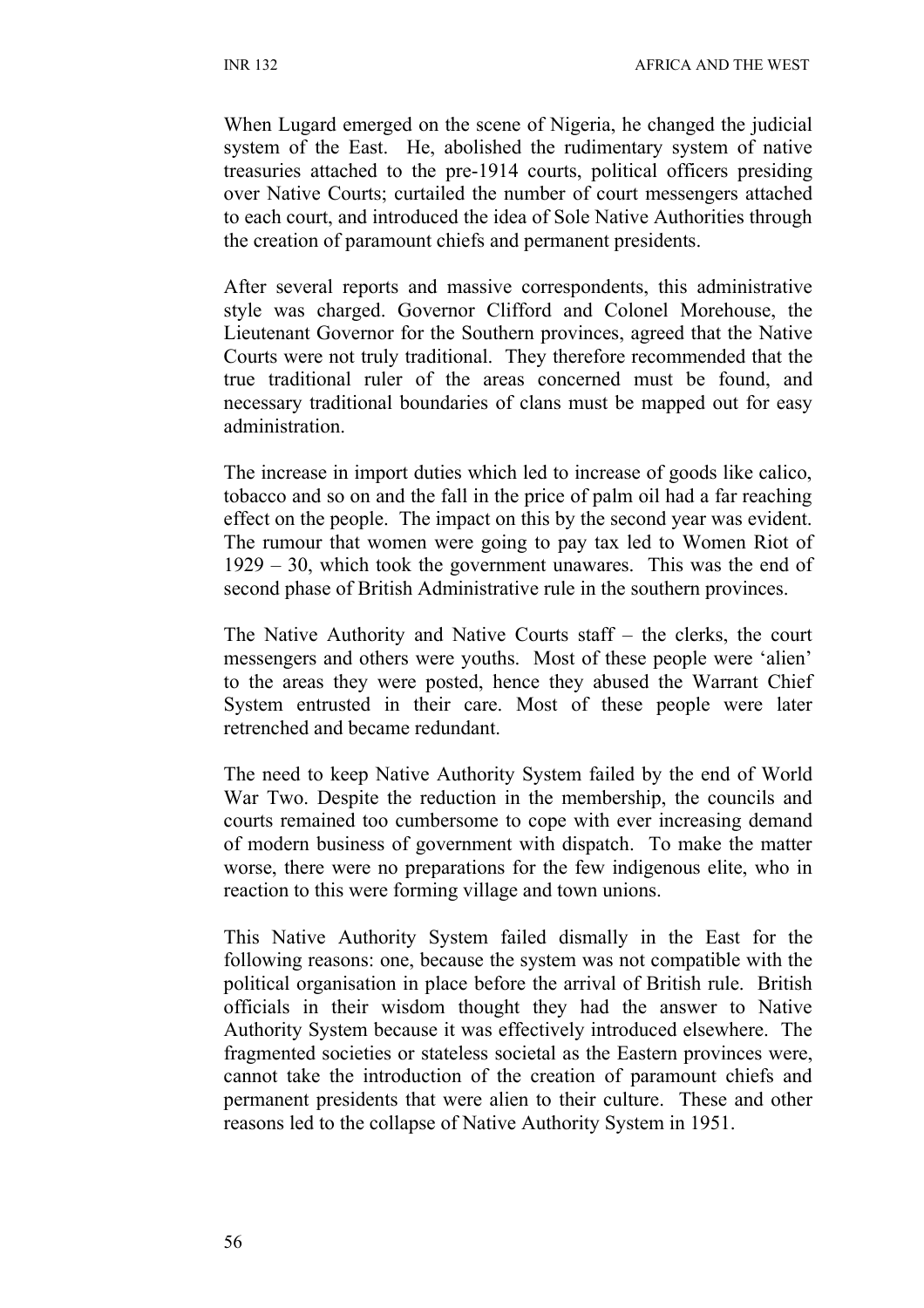### **3.3 Colonial Administration in the Western Provinces**

By 1939, seven provinces existed in the Western Region of Nigeria. They were colonies: (Lagos), Abeokuta, Ijebu, Ibadan, Ondo, Benin and Warri (Delta province in 1952). The Mid-west was created out of this in 1963. The establishment of colonial administration in Yorubaland was as a result of the expansionist policy of Britain. The ambition of Britain assumed a definite dimension when in 1851 charges against the ruling monarch of Lagos under King Kosoko were raised. He was charged with dealing in slave trade through the outlawed Atlantic Slave Trade. Britain bombarded the island and ten years later annexed it. No matter what the argument may be on the part of the British for this onslaught, the reasons were basically commercial interests and the associated hostility against African middlemen who controlled the trade then in the region.

The tools of treaty signings and military conquests as used in other areas were used in the Yorubaland too. Besides the bombing of Lagos in 1861, military expedition was sent to Ijebu in 1892. Governor Freeman, John Glover's predecessor in office, extended the sphere of influence of British sovereignty over the neighbouring free ports of Badagry, Palma and Lekki. This was to avoid the inevitable diversion of trade from Lagos port. This became more paramount because of the presence of France in Port Novo, who had extended her influence to as near as Apa. In order to avoid open confrontation between the two imperialists, Anglo – French Convention was set up whereby the Yewa River was agreed as line of partition between Britain and French. "The chances for effecting occupation by diplomacy were finally offered by the conditions created by the 19th century warfare in Yorubaland". This was assisted in the 1880's by the Ekitiparapo – Ibadan confrontation in the Kiriji war. The tempo of Dahomey invasion of Western Nigeria did not cease either. The hinterland were outrightly conquered or given protection from their brothers.

Lagos protectorate was headed by the British Travelling Commissioner or the Resident as he was later called. He was guided by the Ordinances of Lagos Governor, to whom he rendered the account of stewardship.

British rule in Yorubaland, prior to 1914, was characterised by official domination. The Native Councils and Courts established on the basis of Native Council Ordinances of 1901 were presided by District Commissioners. The indigenous chiefs only participated as nominated members only. The coercion introduced by the British overlords eroded the traditional political authority hitherto enjoyed by Yorubaland rulers. By 1914, Lord Lugard introduced the indirect rule system to Yorubaland, this was based on the success it recorded in the Northern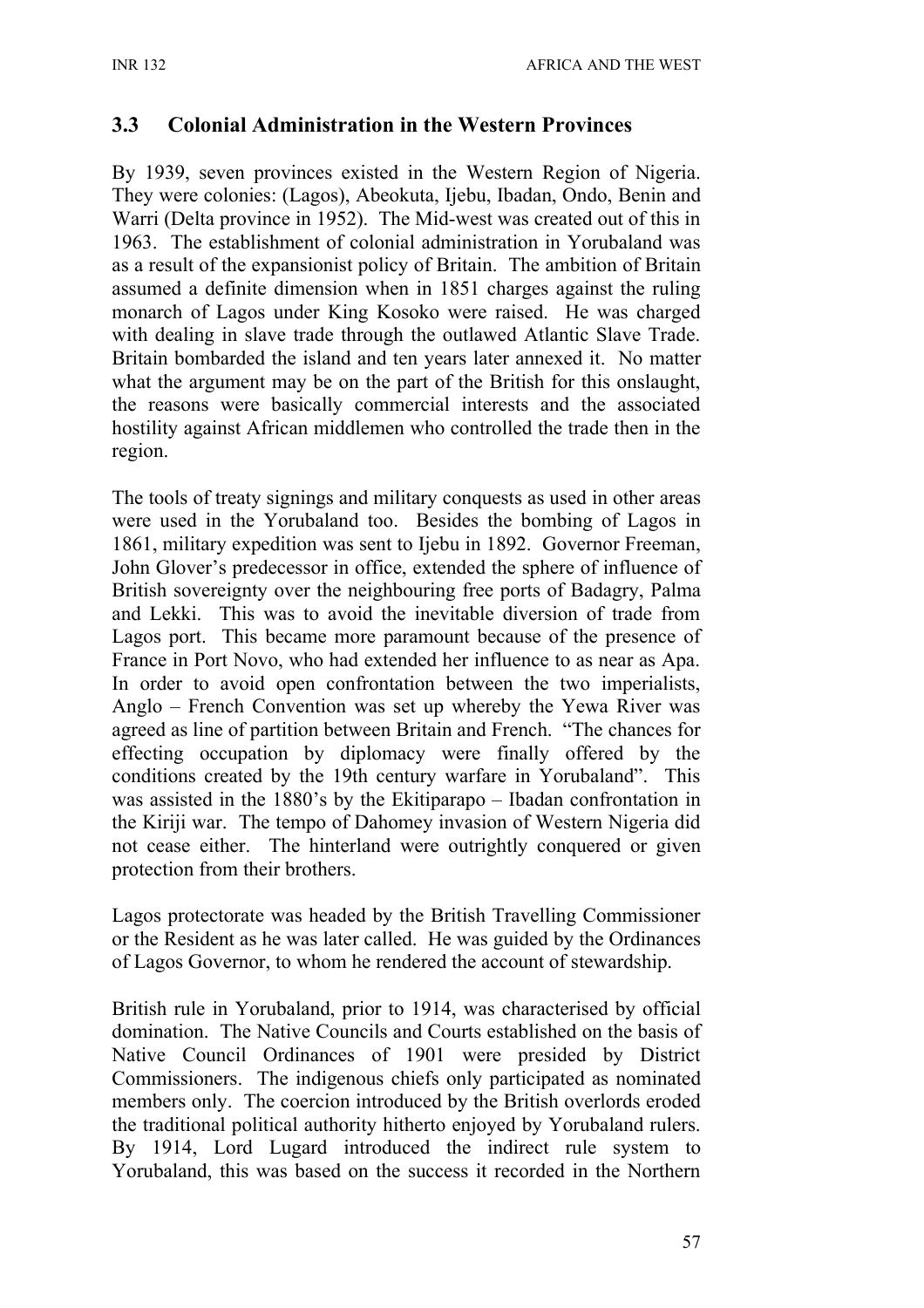provinces. Lugard placed higher administrative and judicial responsibility upon recognised Oba or Baale. The Native Authorities, as Obas were called, replaced the British Commissioners as Presidents of recognised Native Courts and Councils.

The exclusion of the elite in the scheme of things and Oyo province which served as a premier area of Lugardian Indirect Rule in Yorubaland called for total overhauling in 1930s. These further affect all Yorubaland.

British rule in Benin and Delta provinces were coercive. Since British rule in the Niger protectorate were principally based on military conquests, this practice was extended to Benin and the vast interior of the Eastern provinces. Three coercive ordinances designed and passed in Lagos in 1912 were all designed for these regions. The various uprisings against the administration of Britain in these areas, "the Ekumeku unrest in Asaba between 1898 and 1910, the Iseyin-Oke-Eho rising in Oyo division in 1916, the Abeokuta Disturbances in 1918 and Anti-Tax Riots in Warri province in 1927 – 28"; were pointers to British harsh and unacceptable administration by the Western provinces.

### **3.4 Colonial Administration in the Northern Provinces**

The Northern provinces were the creation of British officials which they established by conquest. The main empires before the advent of their rule were Sokoto Caliphate and Borno Empire which had a long history of decentralised system of government before their subjugation by the British officials; but this does not mean that the whole Northern region had a decentralised system of government. (The Sokoto caliphate, headed by a Caliph, was administered on the principle of Tafwid (delegation of authority). He had over 20 Emirs governing the emirates. The Islamic legitimacy which all derived their powers was the binding factor.

Borno Empire was very extensive and had the Shehu of Borno at the apex of the administration. The Shehu was surrounded by advisors headed by a Prime Minister called Waziri. There were other heads of various units that got their appointment through the benevolence of the Shehu.

The Hausa states before the advent of Jihad and European incursions had a centralised system of administration. These states were Kebbi, Yawuri, and Abuja, their heads were called Sarakuna (Kings) surrounded by a class of Masu-sarauta (officials). There are other organised states in the Niger – Benue region like the Jukun, Nupe,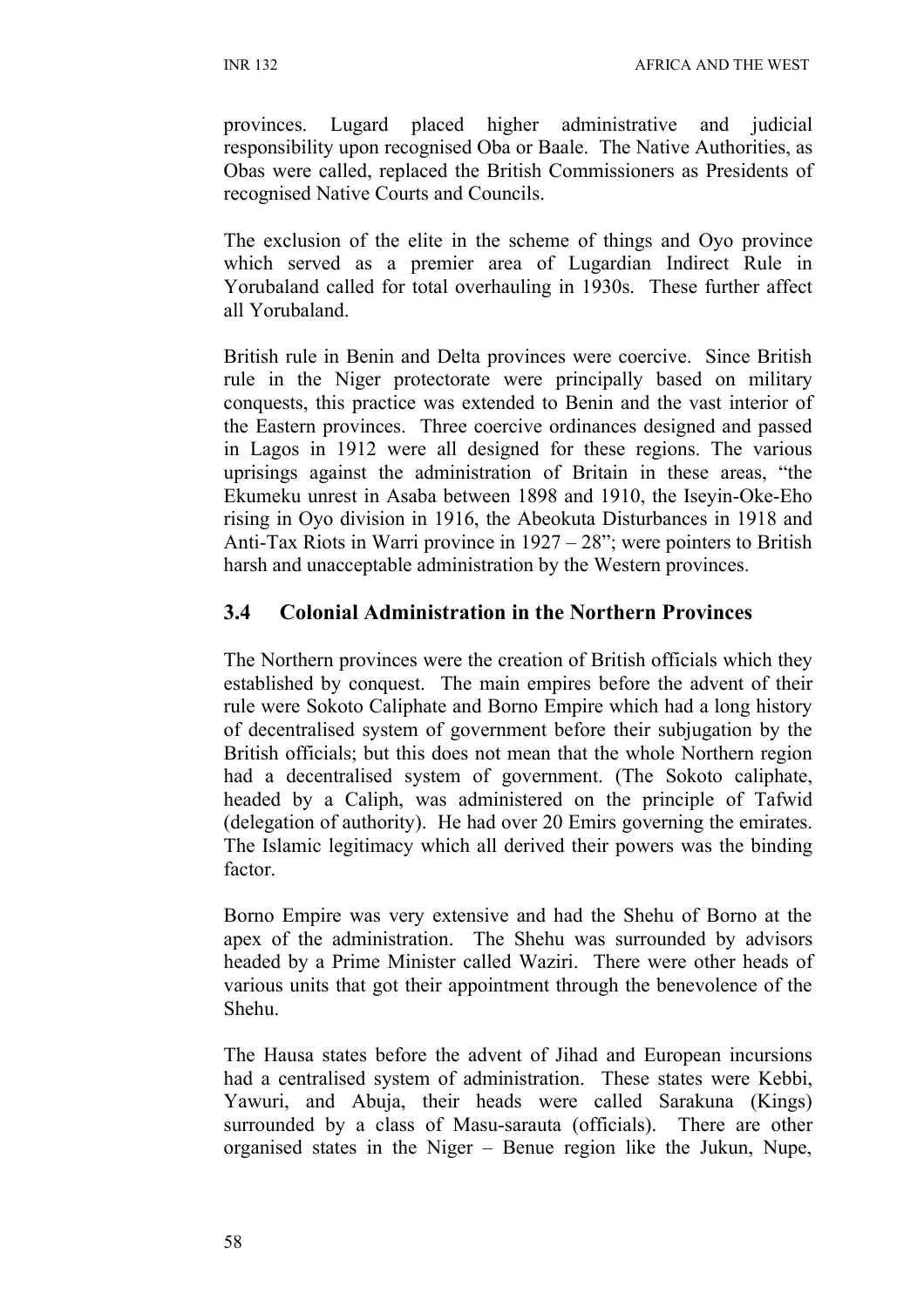Ilorin, Kontagora and many more who were organised and have a centralised system of administration before the coming of the European.

The first contact with the North was by the Royal Niger Company (RNC) in 1886 that attempted to consolidate its position through military activity in order to keep other European invaders at bay. The aim was also to control the economic activities of the numerous communities of the region. This was the beginning of external rule in the region.

The National African Company (NAC) signed a treaty with the Chief of Ibi in 1885, surrendering his land to the company. Ibi became the headquarters of the company. Through diplomacy and force, Donga and Suntai became part of RNC territory. In 1897, almost all the whole of the North was under the control of the RNC. The British Government, realizing that RNC was not able to keep other Europeans away from the Northern region, made the government to revoke the charter of the company in 1900. The government then declared a protectorate over the territory claimed by the company and Captain Lord Lugard was appointed its High Commissioner.

The declaration of a protectorate over this region was merely on paper. To be able to legitimize the control, Captain Lugard had to embark on military campaigns as from 1900 to bring the vast area under British rule. The control of all the states in the North was not easy, the resistant continued in some areas like Borno until First World War. The overthrow of major political powers came at last despite the initial obstacles by the natives the British administration started with trying to overcome of these problems.

To consider the evolution of British administration, it is important to state the policy which Britain guided seriously. The major one was the declaration that their aim was not to disrupt the existing political arrangement, but to make it more humane and democratic. Thus, they claimed, their policy was to support the existing order – the traditional rulers, their councils and their customs, their courts, their customs and traditions in as much as it did not contradict the British ideals of humanity and justice. One of the problems which the British faced in trying to put their administration in place was that of insufficient men and materials with which to govern a vast territory as that of the Northern region. The initial staff comprised the officer corps of the invading army and some skeletal staff of RNC. With this development, it was impossible to introduce direct rule in this vast area of land with the manpower on ground. This problem forced Britain to accept the existing government on the ground with little modification. To justify the conquest move of the emirates by the British soldiers, they had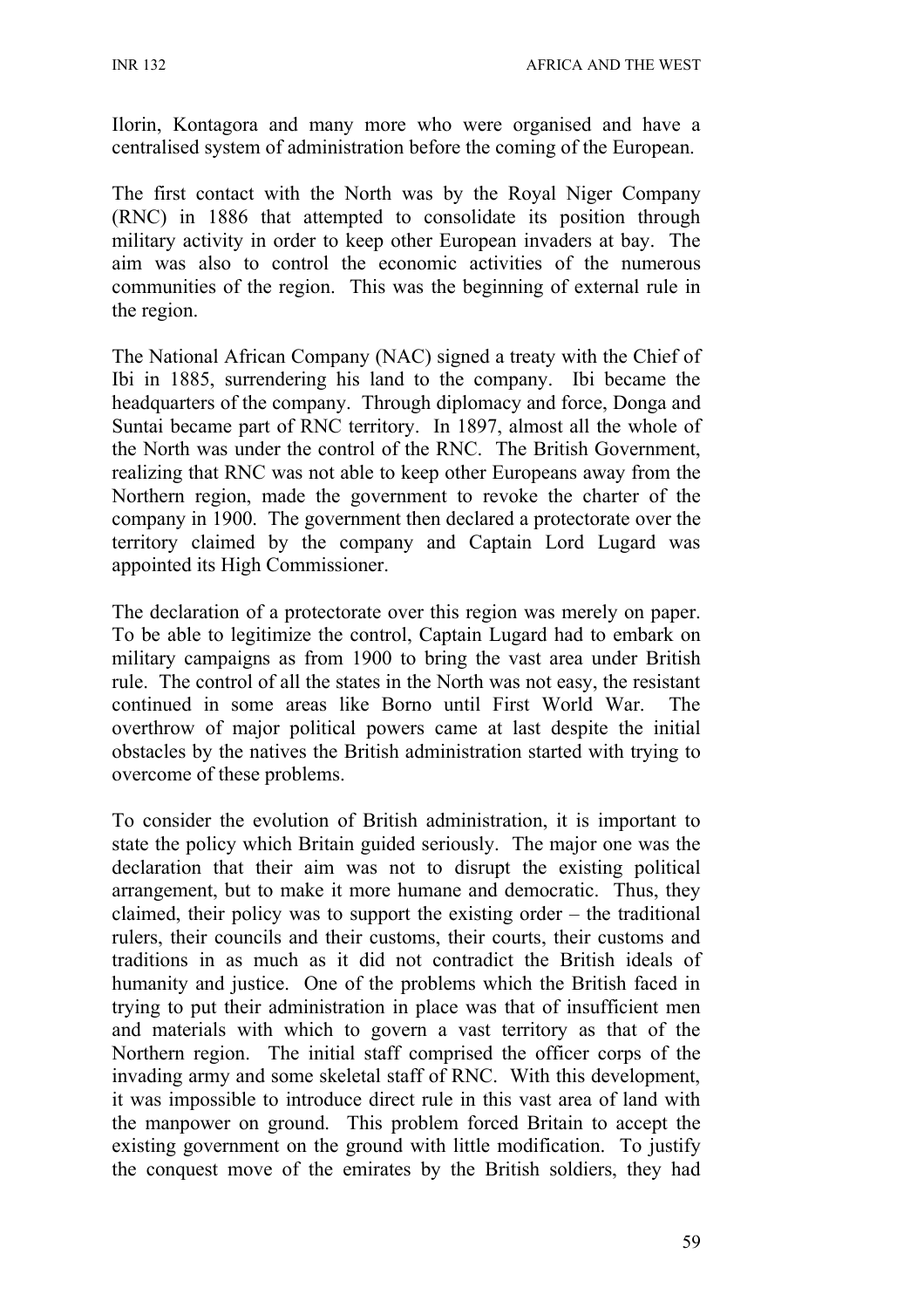earlier condemned the emirate type "of government as corrupt, oppressive and grossly inefficient".

Whenever British colonial rule is mentioned in the Northern region of Nigeria, the indirect rule system comes up for discourse. This is also known as Lugardian system, "it has been defined as an administrative system having two sets of rulers – the British and the natives working either separately or in cooperation, but a single government in which the native chiefs have clearly defined duties and an acknowledged status equally with the British officials". But certainly the status of British officials was far higher than that of native chiefs. There were considerable changes in the emirate system; changes that communicated into transforming the emirs into mere agents of the British.

The 'creation' of the Northern provinces came into existence through barrel of the gun – through conquest. The mere fact of defeat had weakened the existing law and the order that existed hitherto. This had affected the powers of the emirs and chiefs. During the war of conquests, most emirs were deposed or forced to abandon the throne. By 1906, no fewer than ten emirs were deposed and replaced by men chosen and installed by the British High Commissioner.

In the 19th century, most emirs, through defeat, had been forced to swear oath of allegiance in the name of Allah and the Prophet to "will and truly serve his Majesty and his representative the High Commissioner. They must cherish no treachery or disloyalty in their hearts, to obey the laws of the protectorate (not from sharia) and the lawful commands of the High Commissioner and his Residents.

The protectorate was divided into provinces; each was placed under a British Resident who was in turn responsible to the High Commissioner. The provinces were divided into Divisions under the supervision of a British District Officer responsible to the Resident. The District Officer roles were to ensure discipline and educate the people about British policies. He controlled the emir to the messenger on what to do in a particular district, like a master over his houseboy.

The Residents and even the District Officers were superior to the emir. They had the full statutory power to control and command the areas of jurisdiction. The power of the Resident was adequately supported by a military presence in the capitals. On the other hand, the emirs must not have a standing army and was prohibited from bearing arms.

When Caliph Attahiru Ahmadu was killed in 1903 at Burmi, this brought a formal end to caliphate system of administration. The next Sultan Attahiru II installed was not designated Caliph, but styled Sultan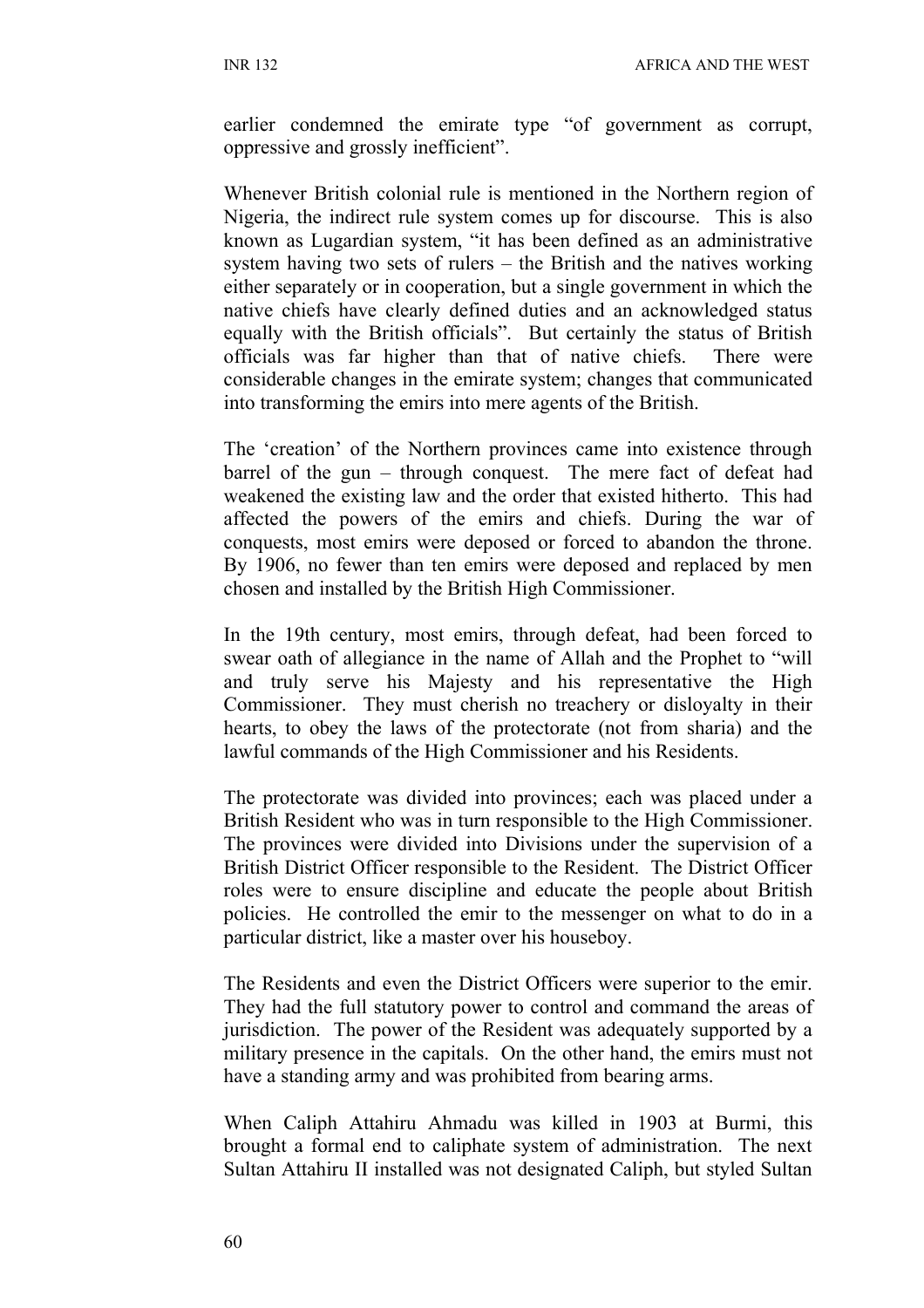by the British. He ceased to have anything to do in terms of control and submission to his command by other emirs. Before now, the Sultan was the political head of the caliphate.

The religious aspect of the Sultan, the supreme judge of sharia whose duties include the appointment and deposition of emirs and the enforcement of Islamic law was also put on hold. The British Government was not unaware of what they did. They were familiar with caliphate system, in the Othman Empire. They were aware that so long as its caliphate system existed, the loyalty of the individual emirs to the British High Commissioner would be limited by their loyalty to their religious leader – the caliph.

This is the end of the caliph power. Communication between Sokoto and other emirates stopped in favour of the British. The isolation created by the British rule led to artificial independent sovereign. This further weakened their will to resist the alien rule. The collective resistance by these emirs was absent. It was not until in the 1930's that the isolation came to an end, when Britain, on her own decided to give the emirs the opportunity to meet and discuss common problems "through periodic meetings – The Annual Chiefs Conferences". The High Commissioner became the new Caliph. He exercised the power of enthronement and dethronement of emirs at will. The Residents became the emirs in the various provinces and the District Officers became the traditional rulers in their districts.

Britain proclaimed new policies in order to arrest the economic power of the emirs and the traditional chiefs. They abolished the slave trade which was a backbone of the economy of the emirate. Slaves were used on the farms. They are needed for communication, for transportation of goods from the interior to the cities. Some slaves who were under very influential masters did not want freedom at all. The farm slaves were denied the opportunity to own farms which they had hitherto enjoyed while serving their masters.

The British did not abolish the Qadis courts which were operating the Maliki law. English courts, in three tiers, were also established. There was also Supreme Court in the protectorate capital. The British officials looked into the records of these courts. Certain "canonical punishments – such as amputation of limbs for theft, stoning to death of fornicators – were not implemented".

The payment of taxes and tributes to the emirs constitute acceptance of political dependences. But the British officials allowed some emirs and Shehu of Borno to retain certain customary taxes. With time, this was abolished. British administration was increasingly in need of financial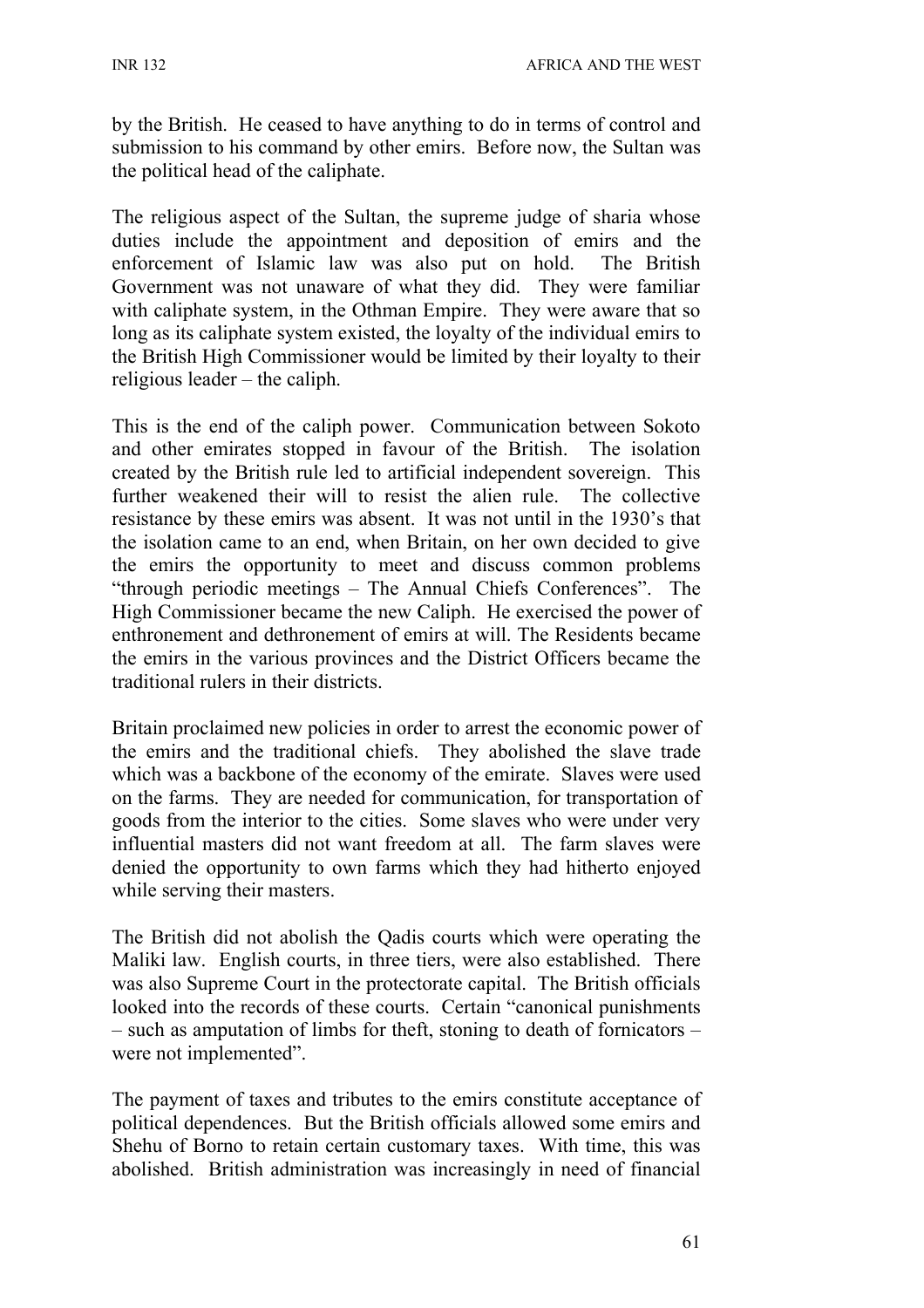backing to pay the salaries of British officers, African soldiers and police and to undertake public works such as offices and roads. Custom duties were not possible in the north since it has no ports. Taxes were introduced in all the provinces and districts in the north by the British administration. By 1911, a new proclamation had created Native Authorities; the taxes paid became budgets for that province. The emirs and their officials became paid employees of Native Authorities.

## **4.0 CONCLUSION**

The new administration of the colonial government had a serious impact on the political structure of Nigerian political system. Because of the alien nature of this administration most leaders charged at it, confronted it and even fought wars with the colonial administration. Some powers of the rulers were reduced in some cases, while others were outrightly dethroned. For example, the power of Caliph was reduced to Sultanate.

## **5.0 SUMMARY**

This unit has focused on imposition of colonial administration in Nigeria. Britain, who was the colonial master, introduced two types of rule in Nigeria. In the south, she introduced direct rule because of the nature of the political arrangement, which was non-central administration. Every small community had its leaders and followers. In the north, because of the existence of Sokoto Caliphate and Kanem Bornu Empire, there was an administration in place on the even of colonial administration. The large land area, coupled with few administrative staff of British origin, forced her to introduce indirect rule in the north.

## **6.0 TUTOR-MARKED ASSIGNMENT**

- (1) Account for British rule in Nigeria.
- (2) Examine the reasons for indirect rule in Nigeria.
- (3) What are the impacts of colonial rule on Nigeria?

## **7.0 REFERENCES/FURTHER READINGS**

- Obaro, Ikime (ed.) (1984). *Groundwork of Nigerian History*, Ibadan: Heinemann.
- Joseph C. Anene and Godfrey N. Brown (ed.) (1966). *Africa in the Nineteenth and Twentieth Centuries*, Ibadan.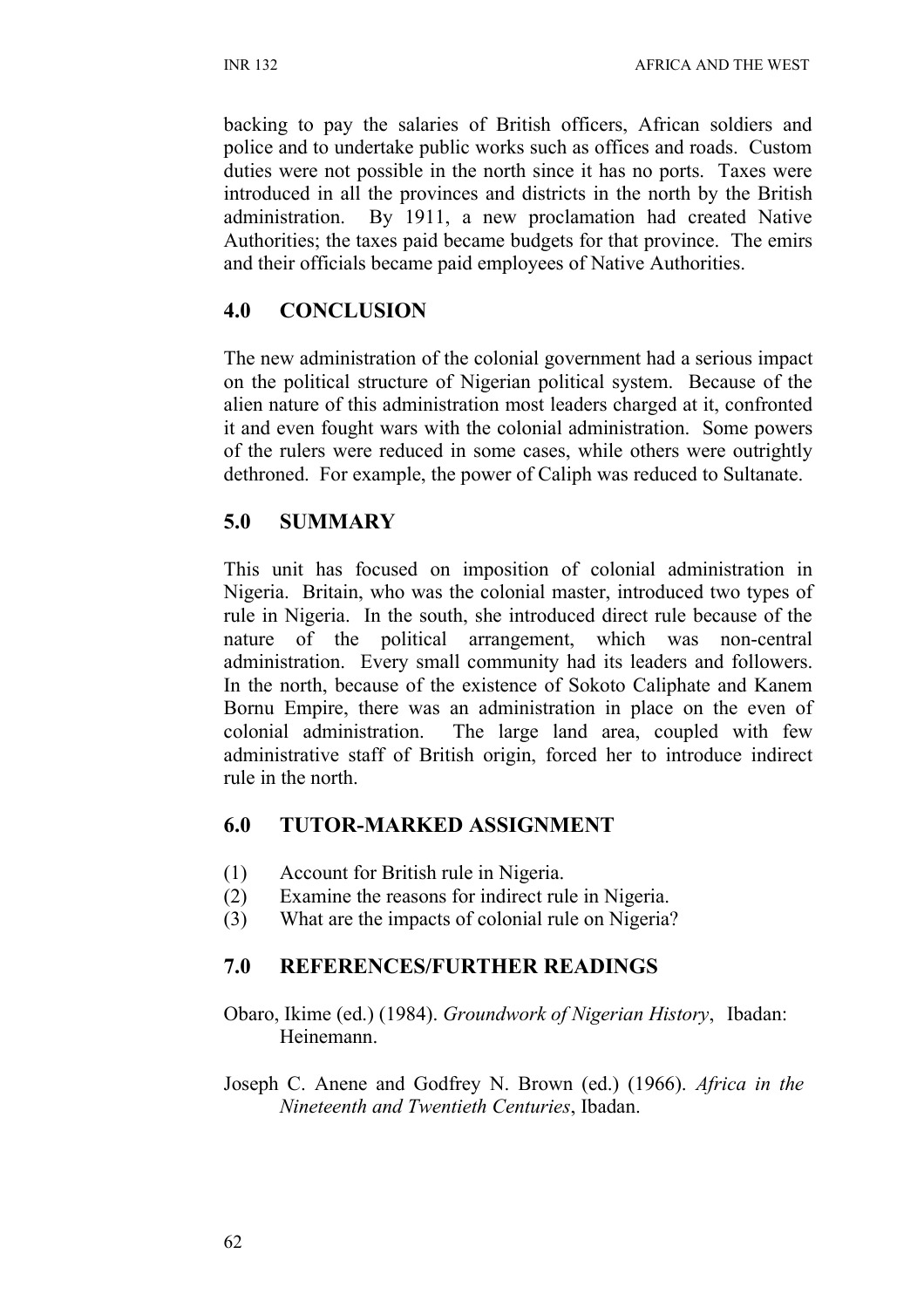### **UNIT 3 FRENCH ADMINISTRATION IN WEST AFRICA**

#### **CONTENTS**

- 1.0 Introduction
- 2.0 Objectives
- 3.0 Main Content
	- 3.1 Early French Administration
	- 3.2 French Administrative Structures
	- 3.3 Problem of French Rule
	- 3.4 The Impact of French Administration on the Colonies
- 4.0 Conclusion
- 5.0 Summary
- 6.0 Tutor-Marked Assignment
- 7.0 References/Further Readings

#### **1.0 INTRODUCTION**

French conquest of colonies in West Africa is not different from other colonial masters, Britain, Portugal and Germany. After Berlin Conference of 1884 – 85, France had begun an aggressive policy of acquiring colonies in West Africa. Although France had contact in other coastal areas of West Africa, their efforts were mostly on the Senegal River area of hinterland. In the process, France colonized modern day Mauritania, Senegal, Mali, Ivory Coast, Upper Volta (Burkina Faso), Guinea, Dahomey (Benin).

Besides these strong powers in West Africa – Britain and France, the others Portugal and Germany held on to one or two colonies. Portugal colonized Portuguese Guinea while Germany held on to Togo and Cameroons, but lost these territories to France and Britain after the First World War.

This unit will expose to the learner what French administration in West Africa is all about. The difference in British and French administration will also be discussed and compared. The characteristics of this administration and its attendant problems and its importance will also be exposed to the learner as he/she reads through this unit.

#### **2.0 OBJECTIVES**

At the end of this unit, learner should be able to:

- understand the early French administration in West Africa
- discuss the problem of French administration in West Africa
- explain the impact of French administration in West Africa.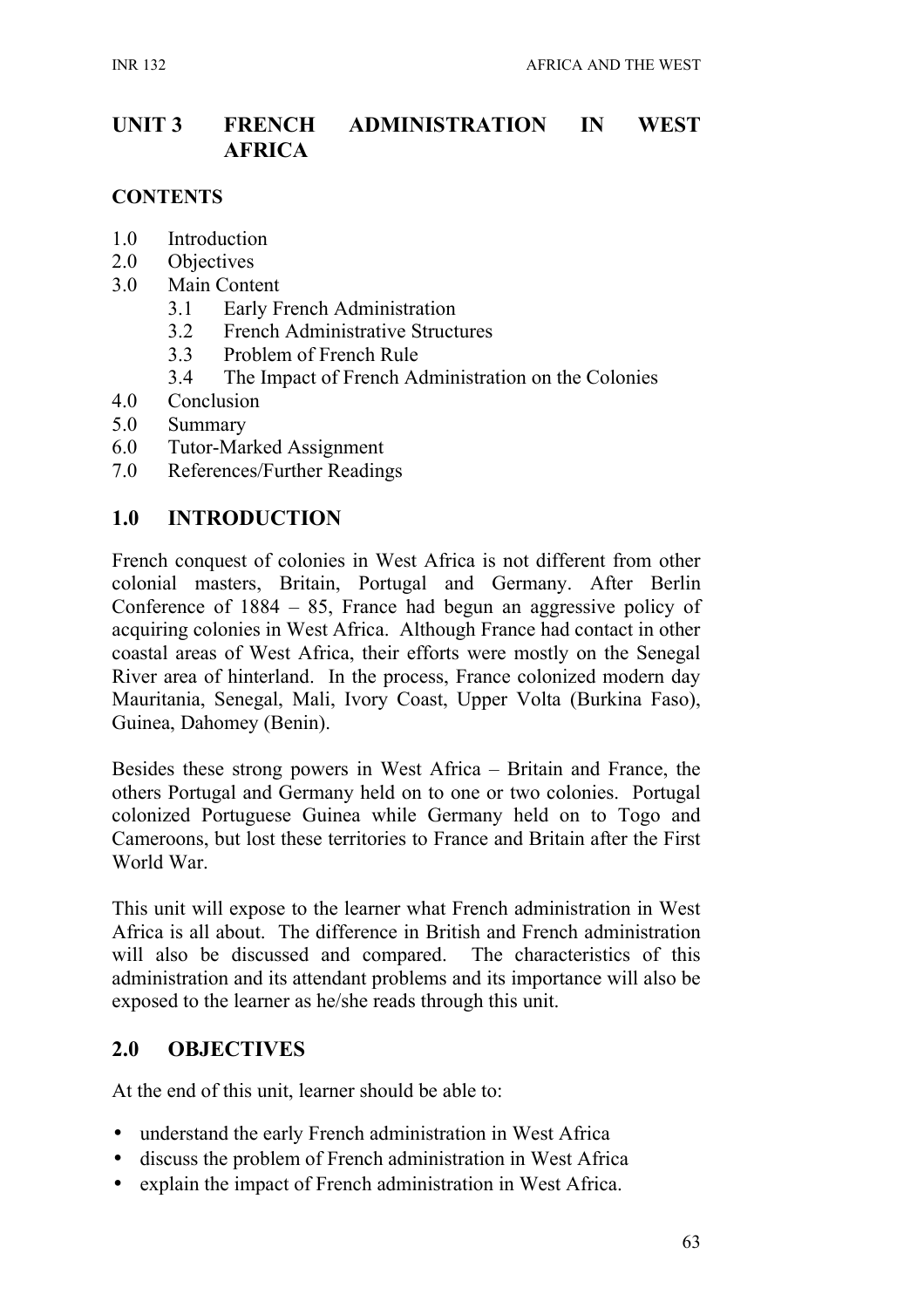### **3.0 MAIN CONTENT**

#### **3.1 Early French Contact and Administration in West Africa**

Using St. Louis as their base or headquarters, the French began the gradual administration of the colonies. French colonialists came to think of their sphere of influence "as mere provinces overseas". This is the basis of 'Assimilation Policy' of French administration in West Africa. By early nineteenth century, an original goal of French settlement in West Africa had been dropped in the light of difficulties encountered by early French settlers. French merchants like their British counterpart wanted an expansion into the interior in order to capture the trade opportunities these might present.

The French began a major eastward movement into the savanna regions under the command of General Louis Faidherbe. He was appointed Governor of Senegal in 1854 and began the expansionist policy soon afterwards. This does not mean that there were no opposition to this policy. The Moors and the Toucoleur Empire under the command of Al-Hajj Umar and the powerful Almamy Samori of Wasulu constituted a cog in the French progressive expansionist policy.

By 1890, the French had signed treaties with many Africa leaders which consequently gave the French the opportunity to annex many colonies in West Africa. The conquest by French soldiers proceeded fort by fort with increasing territory coming under their control.

The French aim of increasing their interest in West Africa was basically influenced by the presence of other European powers in the region, which culminated in the late nineteenth century in the scramble of Africa by these powers. As earlier on stated, the main thrust of the scramble for the continent by the European powers were the industrialization and economic conditions in Europe which required a new approach of economic re-engineering.

By the early years of twentieth century, the French had had a strong hold on the territories now called Senegal, Mali, Burkina Faso, Benin, Guinea, Ivory Coast and Niger. A Governor – General was appointed to administer the federalism and he was based in Senegal. St. Louis is the only place where Africans had a minimal assimilation under the original French plan. A small percentage of Africans in this town were given the opportunity to participate in the ruling of the government. Outside this place, Africans were mere subjects not French citizens. This approach by the French was based on the belief that it was unlikely that the African peoples they were colonizing would be 'suitable' French citizens. When the original of the original federation of the French West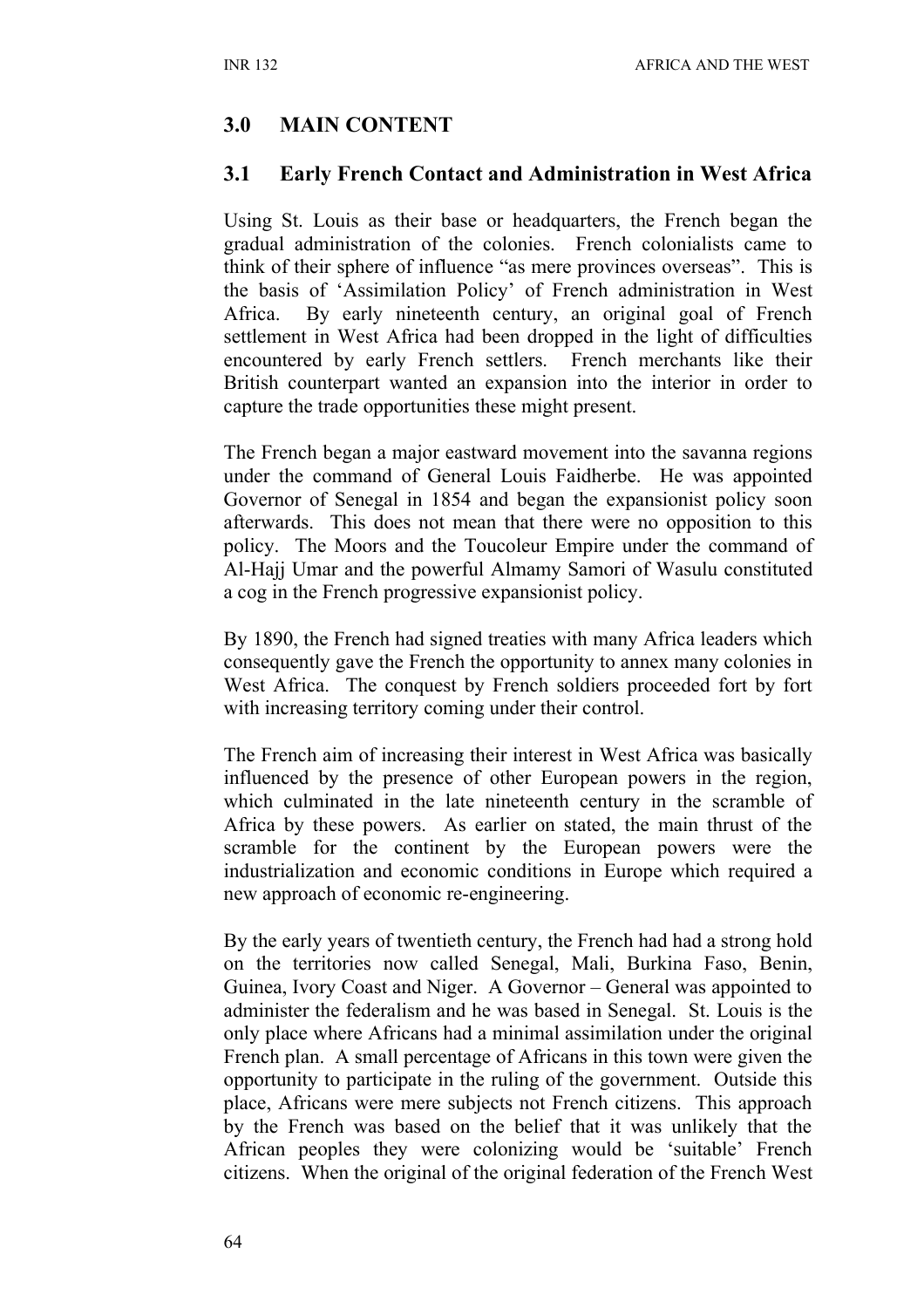INR 132 AFRICA AND THE WEST

Africa colonies was achieved, there was no strong statement of the programme of assimilation. The French authority introduced a centralised federalist administration in their new territory – indirect rule.

France was always conscious of her responsibility of bringing French civilization to West African colonies by the policy of assimilation. This was not an easy task. In order to bring administration to the doorsteps of West Africans, France opened up the country. The plan was to establish a "great system of railways to link the great highway of the River Niger with the seaports all round the coast; Dakar, Conakry, Abidjan, Cotonou". The system was to be completed by a railway across the Sahara but this was impossible at that time. The internal – combustion engine made this expensive construction unnecessary.

The French believed in an efficient administration. In order to achieve this, they considered three necessary things. "The staff must understand the people and be understood by them: The administration must not be hindered by misunderstanding in its own ranks. Thirdly, the system must be uniform, so that whenever an officer was posted, he would find things familiar". To be able to achieve the above objectives, the French staffed their colonies adequately with Frenchmen. A Frenchman can find himself either in Paris or Ouagadougou. The centralised France administration made it possible for officials of any kind to pass backwards and forwards between service in France and service in Africa be it military or civilian.

The problem of communication was overcome easily. French was the official language in the colonies. And it was also the language of commerce and administration all over French Africa. Africans in these colonies were forced to learn France, and communicate in French even to their own tribesmen.

To have a uniform administration system meant that there was no variation or local coloration in the administration at all. The French officials treated the chiefs as mere subordinate government officials. A French district officer was very superior to the African leaders or chiefs. Any disobedience to the French officials was frowned at seriously.

Ward (1966) had in an article described the French administration in West Africa as follows:

"Three things struck me forcibly when I visited the Ivory Coast in 1929. One was that Africans, who, if they had been Gold Coasters, would have been speaking poor English, spoke decent or even good French. The next was that the cocoa farms I saw were in beautiful condition, well-weeded clean, with shade trees at regular intervals: a great contrast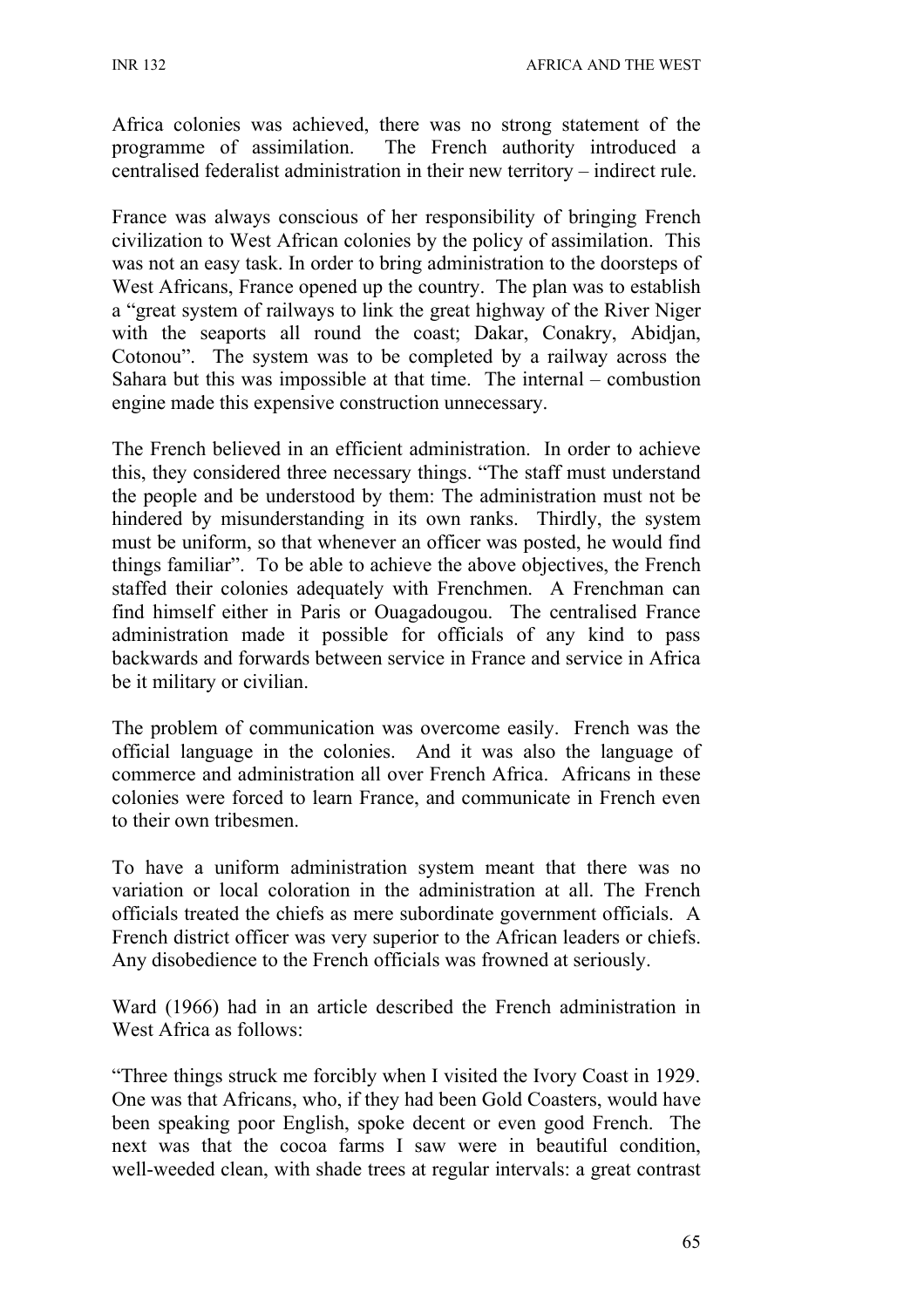to the average Gold Coast cocoa farm of those days. I asked the French how they managed it? They said it was simple: every cocoa farmer knew that if he did not keep his farm in good order, he would be turned out, and there was a waiting list of people wanting to take over from him". (W.E.F. Ward, 1966, page 317).

This statement captured the scene of events in French West Africa.

French administration was different from British system. The French had a deliberate policy of dawing the colonies in West Africa together under a government in Dakar, and drawing his instructions and orders directly from Paris. Some educated West African leaders were given four communes of Senegal to administer. These people were given full French citizenship rights.

#### **3.2 Structure of French Administration**

The hierarchy of administration in French West Africa was headed by Governor – General in Dakar. He was to report to, and take orders from the Minister of Colonies and the government in Paris. In the far interior, French West Africa was headed by Lieutenant – Governors who received their orders and finances through the Governor – General at Paris.

The Senegal administrative structure was a bit different. There were four communes or municipalities which had a conseil-general. These people were the educated West African leaders. Some of these territories elected deputies to French parliament. Some of these renowned leaders were the then President Senghor of Senegal and M. Houphouet – Boigny of Ivory Coast. The constituent territories of France West Africa were subdivided into cercles or administrative units which were administered by commandants de cercel or district commissioners. These sets of leaders were French nationals. Then further, chefs de subdivision at local levels. The French did not utilize African traditional leaders at all. The assimilation policy to them cannot be carried too far. The cost of implementing such a programme and the tenacity of the indigenous population prevented full scale assimilation (Crowder, 1990:77). French placed on the West African colonies to pay for the administration of their colonies by them. This was done by increasing the productivity and extracting valuable resources. They enforced the production of cash crops like groundnuts, cotton and cocoa. Where the land is not suitable for the production of these crops, West Africans were forced to leave their areas to seek waging earning where conditions were favourable for these crops. Though one may say that slavery had been stopped by this period, some form of servitude continued on a large scale especially in the colonies.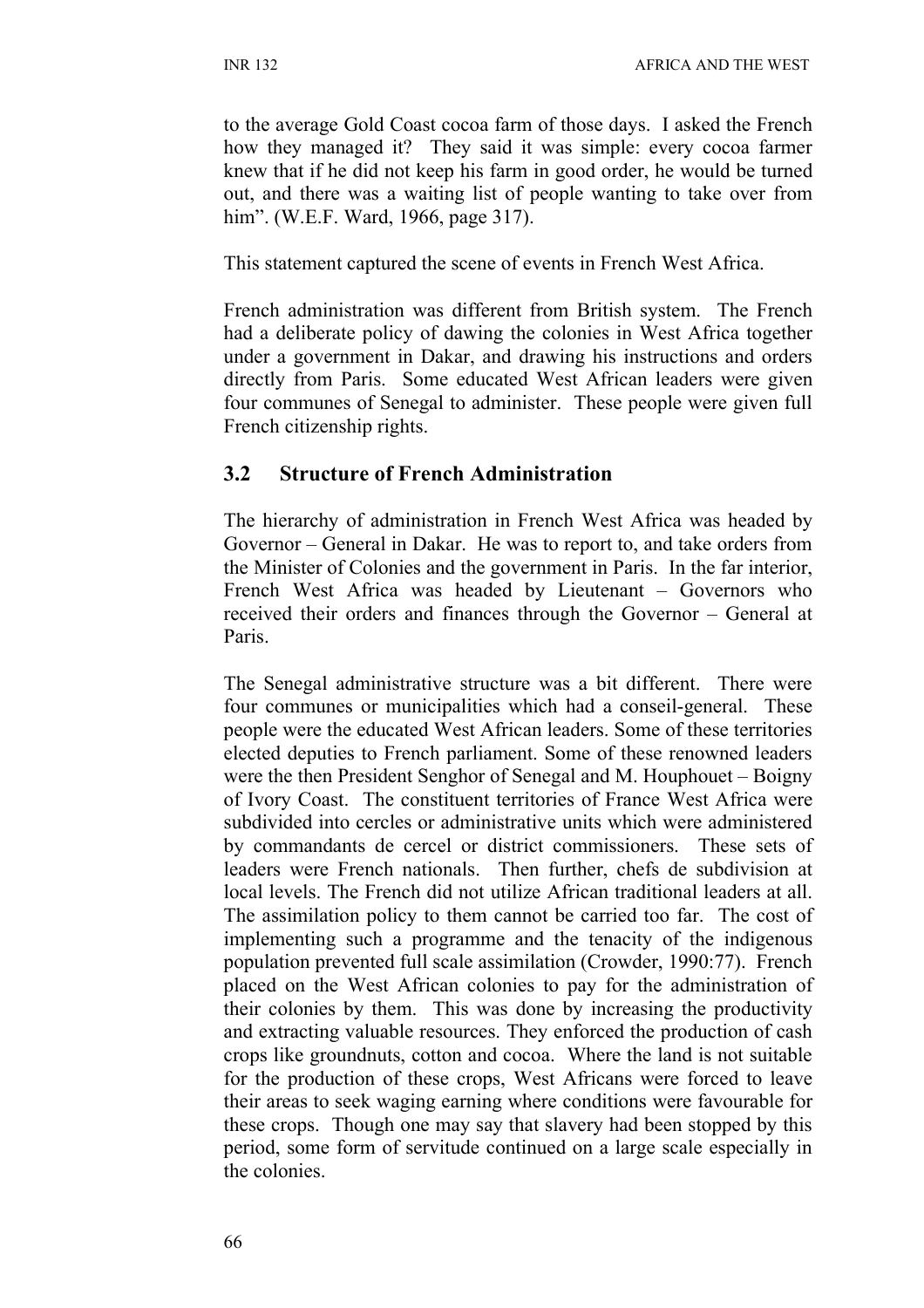### **3.3 Problem of French Rule in West Africa**

People were forced to move from where they were familiar with to places that were not known to them. This movement affected the West Africans seriously and their way of life was also affected. The forced taxation on the people did not go down well with the people, who were forced to accept this with a pinch of salt. One, they have no leaders to lead in any revolution. These so-called leaders are French nationals though West African in origin. They could not provide the type of leadership for them at this time. Second, little was done to improve the lives of West Africans, although attempts were made to provide minimal health and educational services to the people.

The long railway project that would have united the colonies was abandoned halfway because of the expensive nature of the project. This again, did prevent the unifying factor among the West African colonies. Whereas in the British colonies of West Africa some portion of the economic gain accrued to an African middle class, no such dynamic advantage occurred in French West Africa.

The war of 1914 made France to shift attention away from the colonies and concentrate all her resources on fighting Germany who had earlier on annex Alsace-Lorraine, a French territory. After the war, there were about ten years of recovery and development. This was followed by the Great Economic Depression from about 1929 through 1937. The world prices of export commodities fell and world market prices slumped and government revenue dwindled. The Second World War came in 1939. This had a serious effect on the administration of the colonies.

#### **3.4 Impact of French Administration/Rule in West Africa**

French became the official language. Most French West Africans were able to communicate and speak fluent French. The indigenous language suffered. And most West Africans, 'as a way of civilization', prefer to communicate in French. The chief in the French West Africa were appointed by the French colonial overlords. The criteria, unlike the British system of administration, were not based on birth. Indeed, the plan was to destroy the great traditional paramount chieftainships. By 1937, only about fifty of the traditional chiefs existed and they were deprived of all but their religious prestige. All they got were the metropolitan language and familiarity with metropolitan administrative practice. By and large, the chiefs became civil servants and he could be transferred. They were civil servants executing orders and laws emanating from the metropolitan country.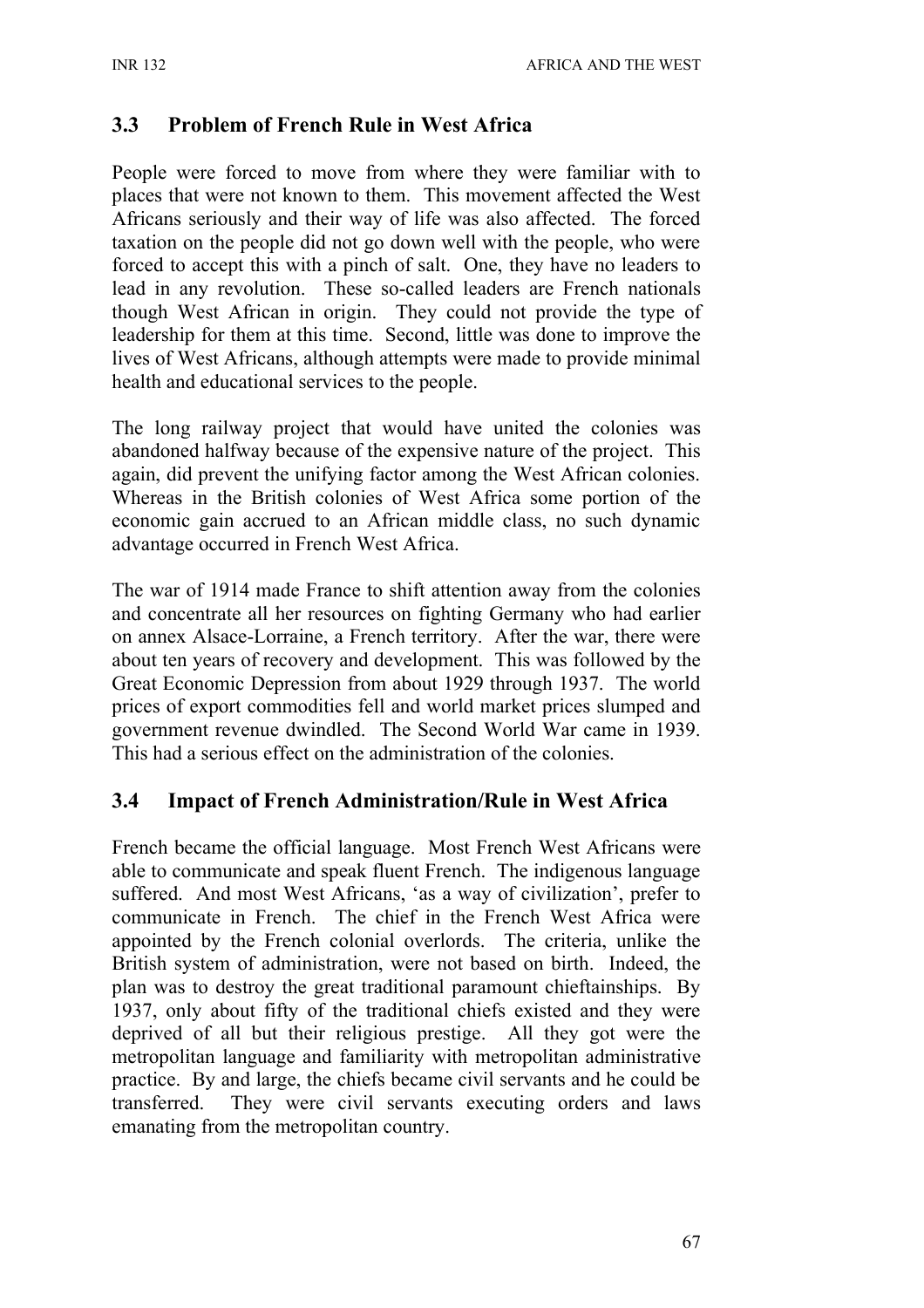In order to become a French citizen, the African must be born in "any of the four communes or municipalities in Senegal (Saint-Louis, Goree, Rufisque, and Dakar), or must have held a merit position in French service for ten years, or must provide evidence of good character and possess a means of existence, or must have been decorated with the Legion of Honour or the Military Award. And once an African became a French citizen, he was subject to French law and order. He had access to French courts, was exempted from the most hated feature of colonial system in French West Africa'. The *indigenat* i.e., the penalty of imprisonment for two years by an administrative officer without trial, could commute compulsory labour which affected the majority of French West Africans, for monetary payment, and could be appointed to any post in both France and the colonies.

The distinguishing features between subjects and citizens in French West Africa were a monumental failure. By 1937, out of a population of 15 million in the colonies, only 80,000 were French citizens, and of these 78,000 were citizens because they were born in the aforementioned communes or municipalities of Senegal.

The French, between 1890 and 1926, constructed railways from Dakar to Bamako in modern day Senegal and Mali, from Conakry to Kankan in Guinea and from Cotonou to Paraku in Dahomey. The African labour was used to construct this rail lines. Forced labour employed by France took its toll in the loss of many lives that were never recorded. The railways were constructed for the evacuation of cash crops from the hinterland to the ports, where they were exported to France.

While the infrastructure of railways, roads and ports was being put in place, the French government increasingly took part in the work hitherto being performed by the trading companies and missionaries. There was a simultaneous increase in the production of cash crops such as groundnuts, palm oil, and kernel, cotton, coffee, rubber, banana, pineapple and cocoa. The increase in production of these cash crops did not translate to an increase in the living wage of the farmers. Though this created employment opportunity for the farmers, it did not improve their well being as it should. The colonial merchants and their collaborators enjoyed the windfall of export earnings. This eventually led to agricultural plantations in West Africa.

The Africans and Europeans were involved in agricultural plantation in Ivory Coast and Guinea. Barter system of transaction in West Africa was changed to coin currency and later paper currency. The introduction of silver coin in 1886 laid to rest the barter and commodity currency such as iron bars, and cowries that are prevalent in West Africa.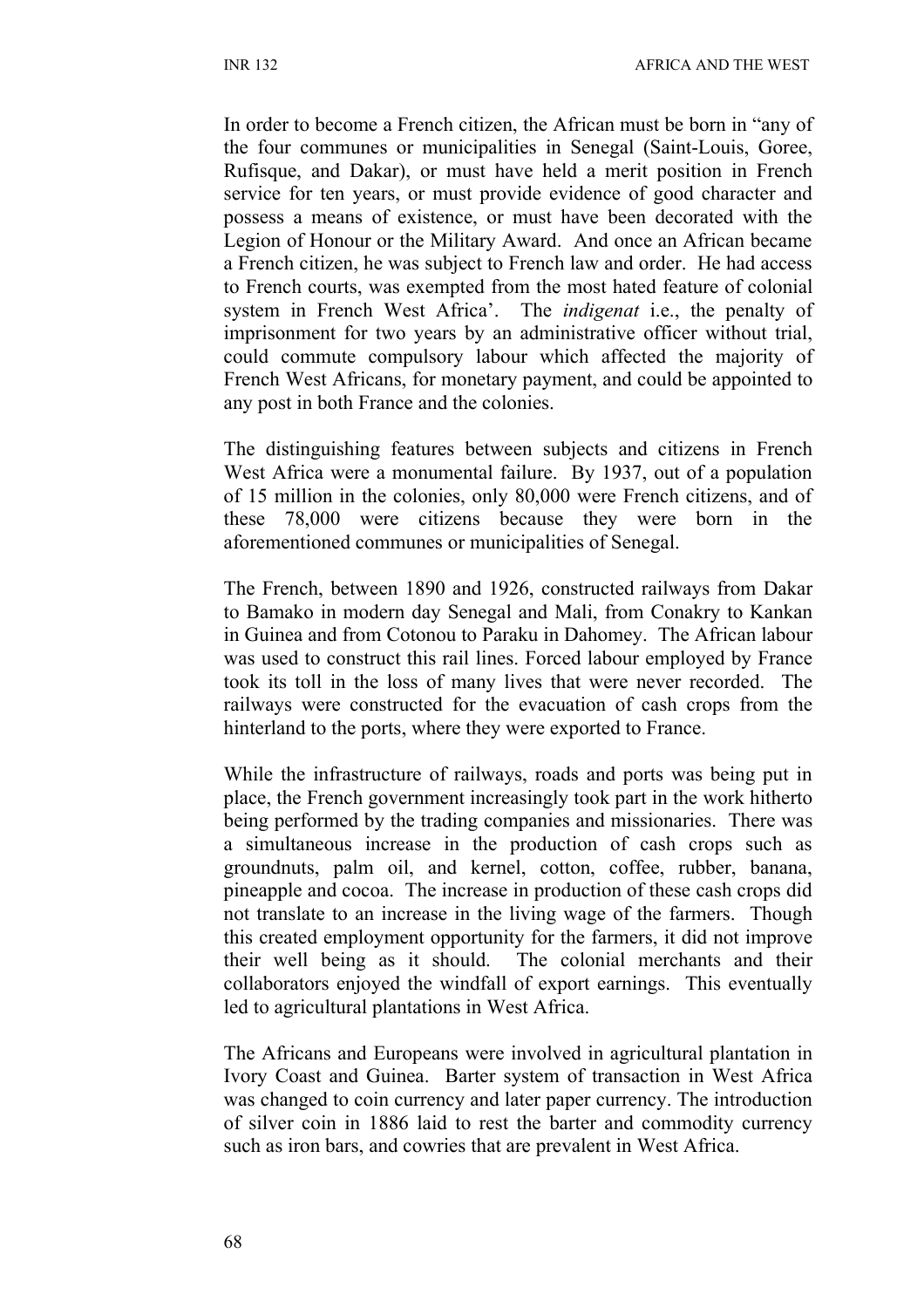The total absence of secondary industries and the processing of agricultural products before exportation was a serious impediment in the wheel of progress of industrial take-off of this region. West Africa became a dumping ground for finished goods from France. Simple items such as matches, candles, cigarettes, soap, shoes, paints, edible oil and chocolate had to be imported into West African colonies. West African states in general were turned into markets for the manufactured goods of their metropolitan countries and the producers of raw materials for their industries abroad.

Either the price of the finished goods or the raw materials were sent abroad, Africans did not determine the prices of these goods. The marketing boards set up by these colonial powers determine the prices of exported goods, while the prices of imported goods to West African colonies were determined by Europeans and Levantine trading companies.

It is absolutely clear that figures of import items increased tremendously. The figures showed that the primary industries were a great success. The value of exports from French West Africa rose from ₤5.3 million to ₤79 million. The value of imports, consisting of mainly cotton goods, cement, flour, sugar, vehicles, cars, bicycles and spirituous liquor in French West Africa rose from £11.9 million to ₤125.2 million.

Most of the mining industries in the sub-region were controlled by the French companies, who pay little rent or nothing to the royal fathers where these minerals existed. The mining companies obtained their concessions for a song from African rulers, and persistently refused to pay any royalties on profits to them (Adu Bohan, 1964:141).

In the social field of education, France assumed direct responsibility for education. For example, the number of school children in French West Africa increased from 11,000 in 1912 to 106,000 in 1951, while in British West Africa 1,295,000 children were in school by 1951. It can be deduced that Britain encouraged schooling more than France. Though French education was free and of better quality than British system of education, this is a product of French assimilation policy introduced to the colonies.

The total absence of tax on profits or of the regulations to compel the companies involved in the cash crops business export to plough back their profits were not in existence. The huge profits realised from these businesses by these companies were enriching only the European and Levantine shareholders and company directors. Like what is done in the metropolitan cities, these profits were usually ploughed back into the system which in turn used the money to set up secondary industries and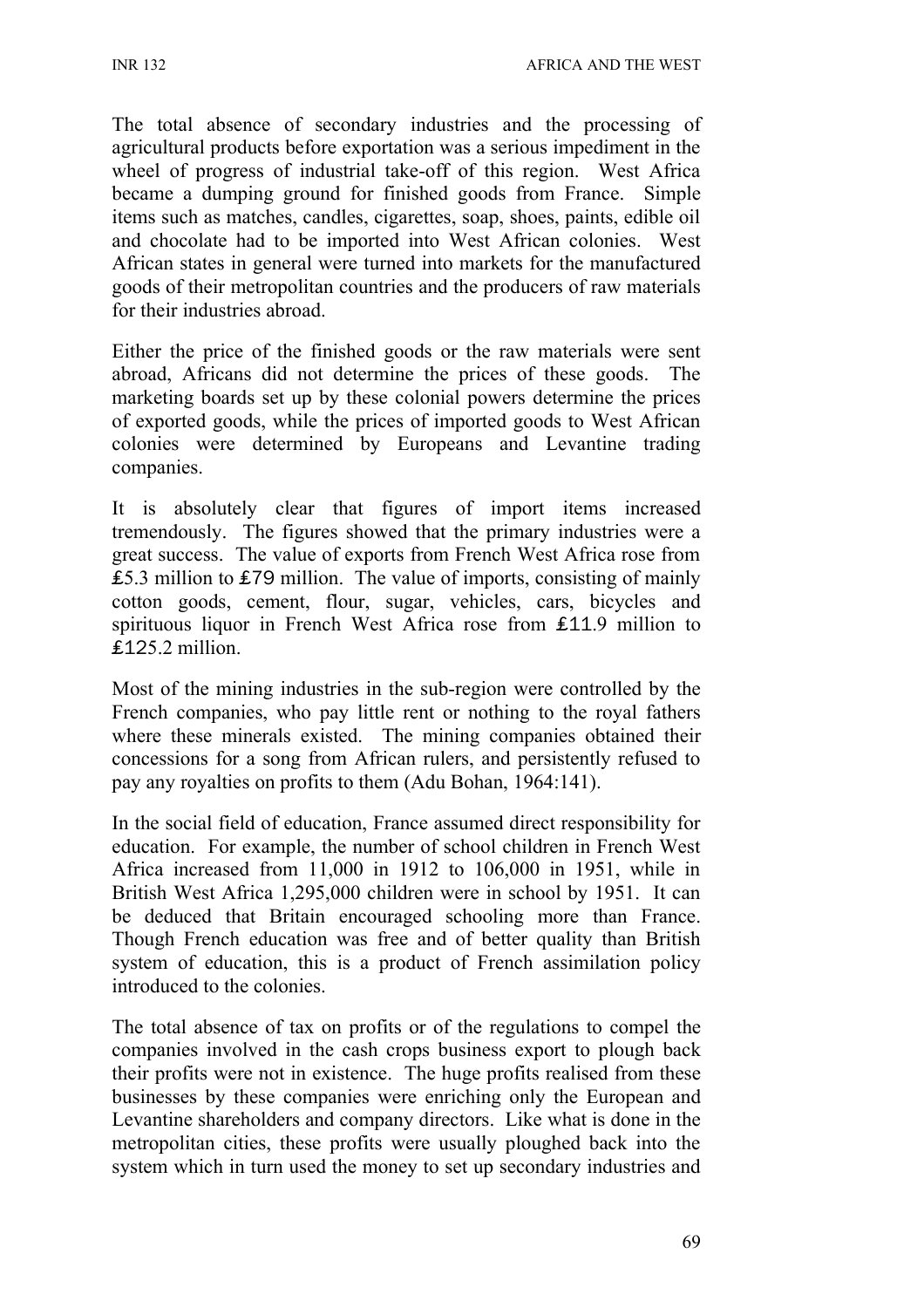training of manpower for secondary industries that were set up. But this was absent in West African colonies. The total neglect of industrial take off in West African states, the absence of control over prices by the Africans even of the goods they produced themselves, the ridiculously low rents paid by even the mining companies to the African chiefs, and the total absence of taxes on profits can be described as the colonial period economic exploitation perpetrated by the colonial masters and their collaborators that included metropolitan industries and their shareholder.

The placing of importance on cash crops production led to what can be described as food insecurity in West Africa today. Though this did not manifest in the colonial period but it did not mean that food was in abundance. The cultivation of food crops were abandoned for cash crops. The inherent danger of this was the malnutrition that is prevalent in most arid region of Africa. Africans were not allowed to tame the environment; instead they were forced to plant crops that were beneficial to the colonial masters. This does not mean that farmers lost out at the end of the day; especially the middlemen among Africans were made rich. This did not translate to improved welfare and well being of Africans.

The mass movement, especially in French colonies, of farmers to cash crop region led to overpopulation in certain towns and villages and under-population in others. The movement and pattern of population today in these regions and districts reflected the past movement.

In another development, because of lack of market for the cash crops in West Africa, all the farmers had to depend on Europe for the sale of their goods. Since there was no internal demand for some of the crops being produced (cash crops), a typical example being cocoa, the West African farmer became even 'more dependent on the world market for his livelihood than the cotton-spinner of Lancashire'. The encouragement of cash crops – such as groundnuts in Gambia and Senegal, Cocoa in Ghana, palm oil in Dahomey and Eastern Nigeria – the economies of these regions became precarious and dangerous. Though this led to the emergence of new towns which acted as entreports for the colonial governments, it did not mean that the infrastructures in these towns were improved. The concentration of few amenities in these towns – Lagos, Dakar, Abidjan, Takoradi, Saint Louis and others undermined the spread of amenities to the rural areas. This is also the genesis of movement to urban areas in the sub-region and neglect of the rural areas. It can be concluded that the civilization of the colonial era was essentially an urban civilization and rural life was neglected. The rural areas remained virtually untouched and unimproved.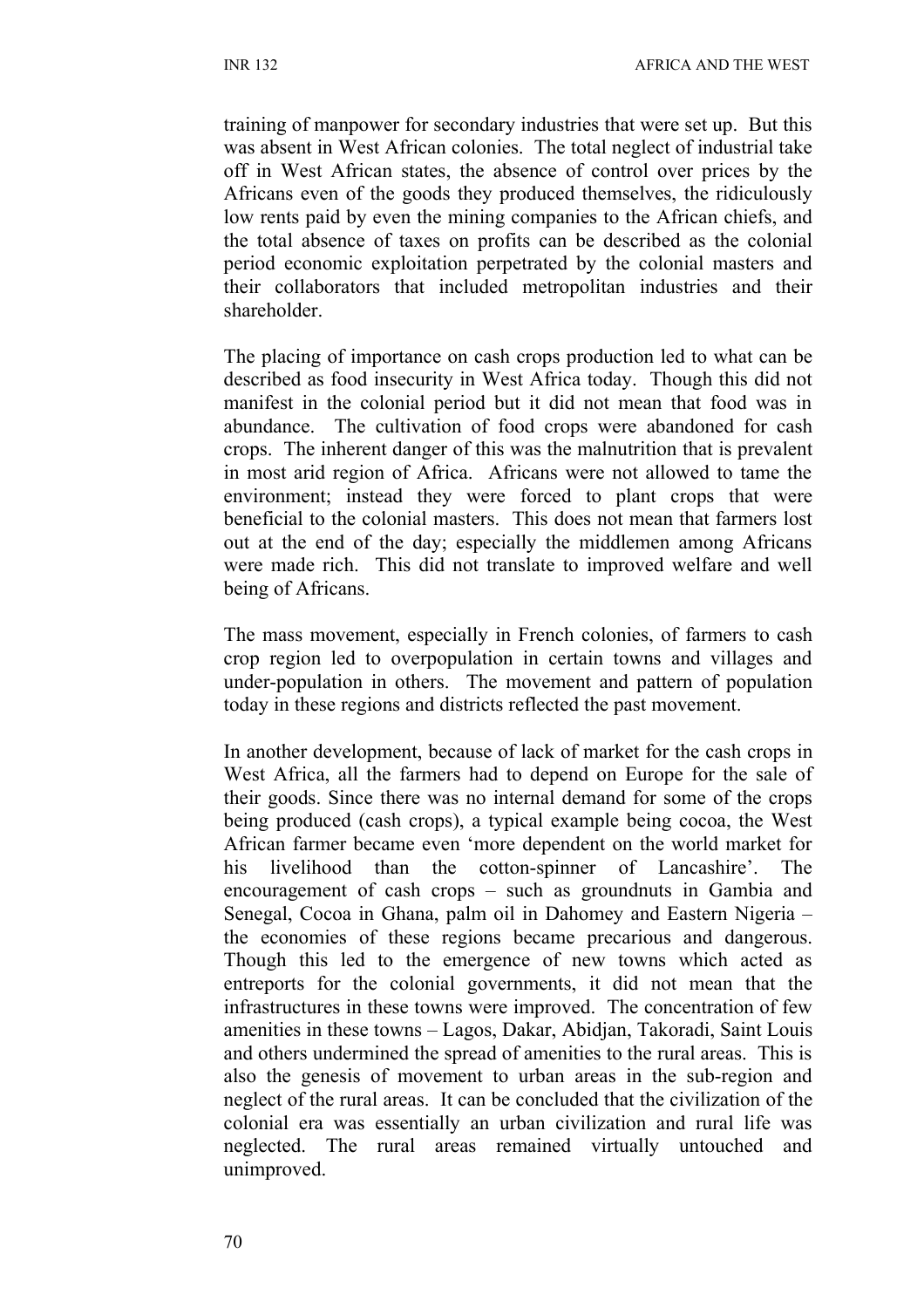# **4.0 CONCLUSION**

The French West African colonies had its structure patterned on the administrative style of France. The need to introduce assimilation policy failed woefully. This was restricted to Dakar and the four communes. Other areas and states did not enjoy this privilege, but one thing came out on the impact of French rule in West African states, the people imbibed the French culture and spoke fluent French more than the British counterparts who did not master English language as French West African people did.

French government did not involve the traditional rulers in governance as British did. The rulers in the French acquired empires and used civil servants who were transferred from one town to the other as occasions demanded.

### **5.0 SUMMARY**

This unit has focused on the administrative structure of France in West African states. It has also talked about the problems of French administration in West Africa. The problem of land area, language communication and others. How France tackled these problems were also highlighted and discussed extensively. The impact of Paris in West Africa, socially, economically, and politically was also explained in details. Economic exploitation, political subjugation and social imperialism were not left out of the discourse in this unit.

## **6.0 TUTOR-MARKED ASSIGNMENT**

- (1) Discuss Paris administrative structure in West African sub-region
- (2) What role did railway system play in the administration of French West Africa?
- (3) Discuss the impact of French Assimilation Policy.

#### **7.0 REFERENCES/FURTHER READINGS**

Adu, Boahen (1966). *Topics in West African History*, London.

Joseph C. Anene and Godfrey N. Brown (ed.) (1966). *Africa in the Nineteenth and Twentieth Centuries*, Ibadan.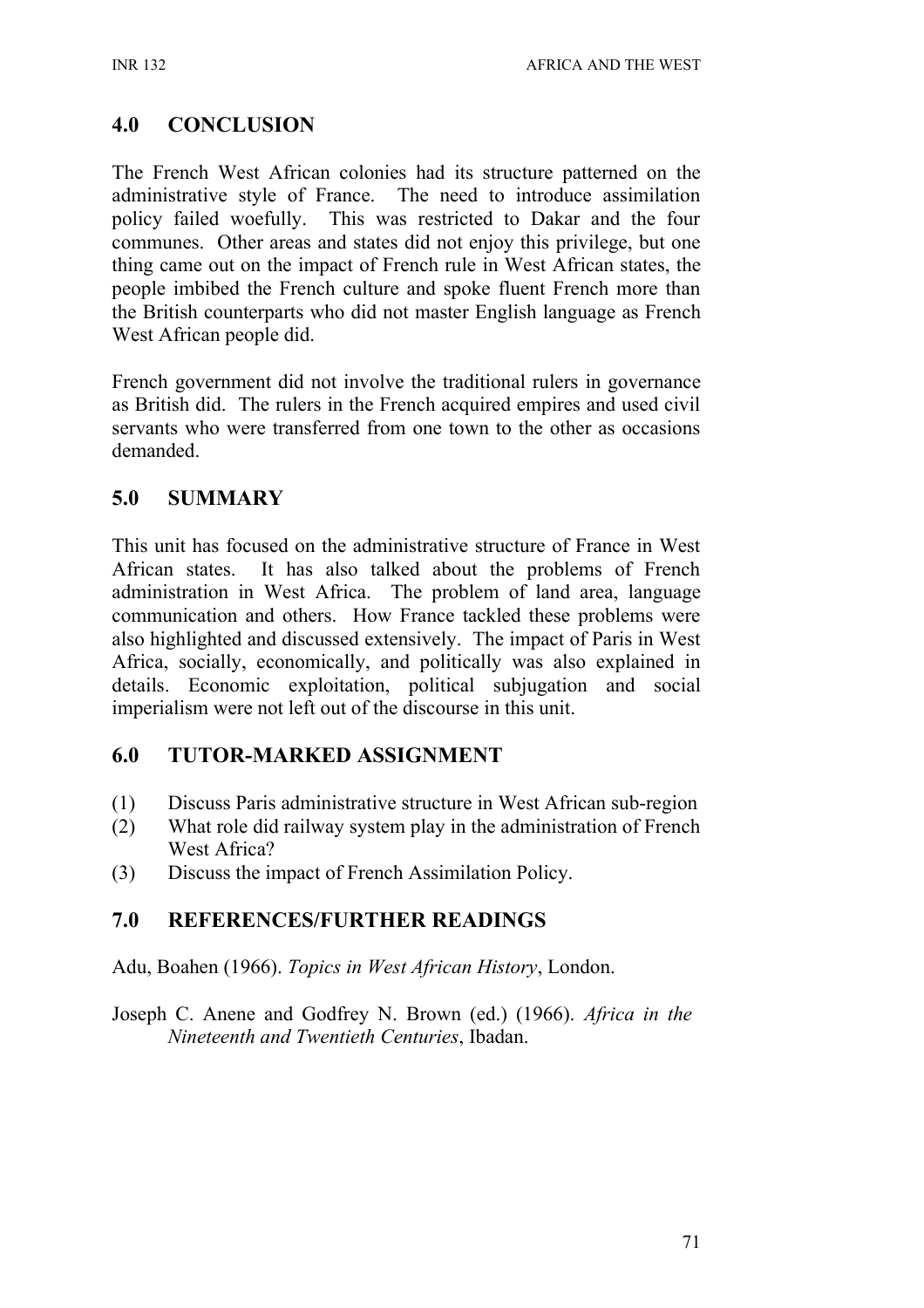# **UNIT 4 COLONIAL RULE IN SOUTH AFRICA**

#### **CONTENTS**

- 1.0 Introduction
- 2.0 Objectives
- 3.0 Main Content
	- 3.1 Early Period of Colonization
	- 3.2 The Colonial Rule
	- 3.3 The Unification under Colonialism
- 4.0 Conclusion
- 5.0 Summary
- 6.0 Tutor-Marked Assignment
- 7.0 References/Further Readings

### **1.0 INTRODUCTION**

The problem of land is the major history of South Africa political arrangement. By 1800, conflict between white settlers and Xhosa people, the Nguni – speaking group of Bantu, had begun in the Zuurved. The Boer, the white cattle rearers, were anxious to secure enough land for the forbearers. The British government had to come in to rationalize the situation by establishing a great division between white and Bantu.

The Great Trek was simply a process of white expansion due to the pressure on land, which had been on from the earliest days of the Cape colony. The Boer left the colony with the main aim of shaking off the British rule forever to establish a community of their own which was to be governed by them.

The Great Trek added a new dimension to the problems of race relations in South Africa and sharpened the racial question more than before. In this unit, we shall take a look at the early period in South Africa and the political, social and economic implications of the Great Trek.

#### **2.0 OBJECTIVES**

At the end of this unit, you should be able to:

- identify the early period of colonial rule in South Africa
- discuss the Great Trek and its implications
- explain the unification process in the region.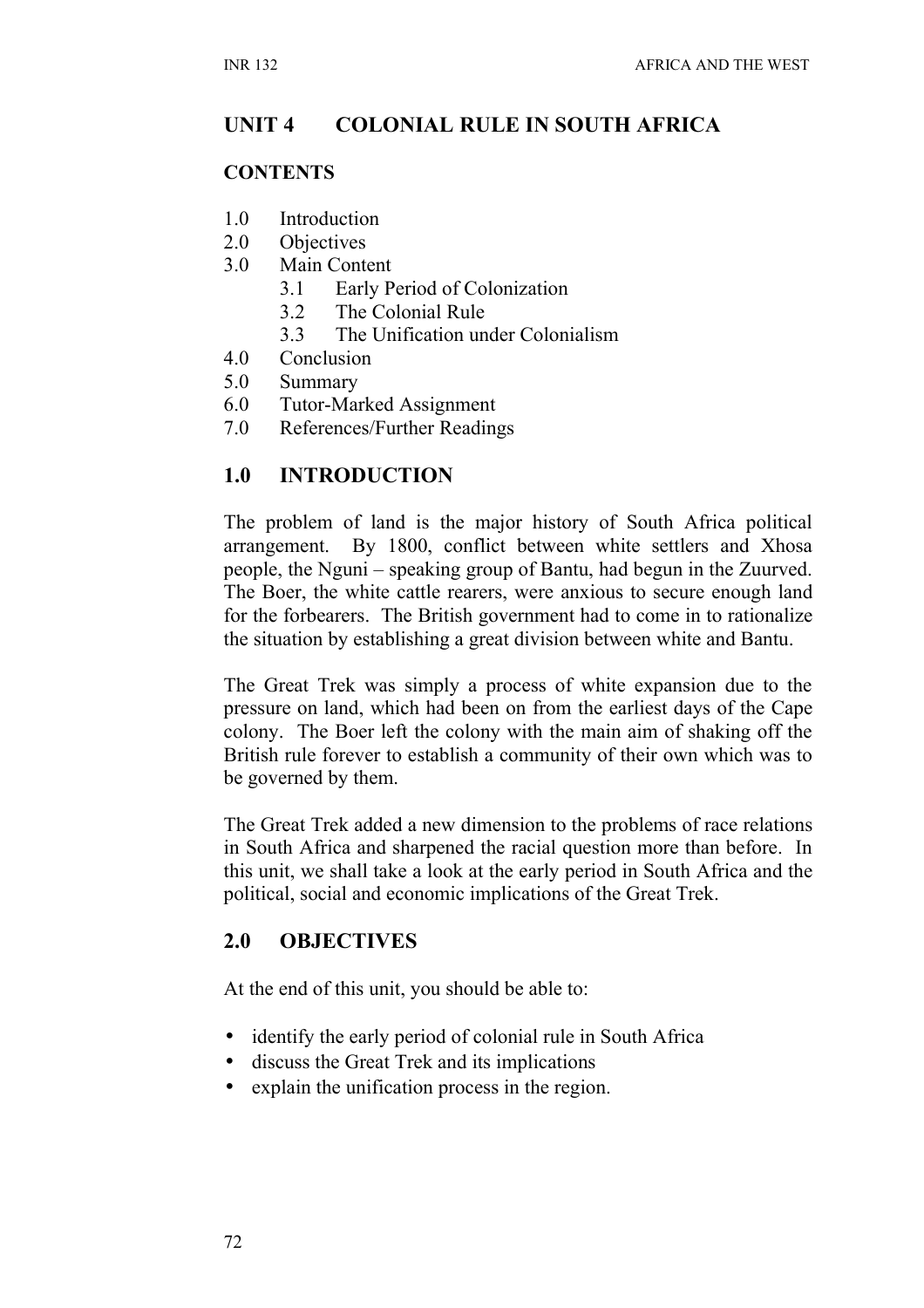### **3.0 MAIN CONTENT**

#### **3.1 Early Period of Colonization**

The conflict between white settlers and Xhosa people begun in 1800. The various governments (colonial governments) at Cape were unable to resolve the problem. The Boer, the cattle rearers were concerned about their cattle and the future of their sons to own cattle ranches. They need more land for this. They forced the Bantu out of Zuuveld and extended the frontier to Koonap.

Because of several conflicts and crises among this people, in 1812, the British government established a clear division between white and Bantu. About 20,000 Ndlambi and Gunumkwebe tribesmen living in Zuurved were forcibly evicted and driven across the Great Fish River. Forts were built to guard this frontier. Zuurved people were not pleased with this arrangement. They planned to go to war. A prophet named Makamna rose and proclaimed that their ancestral land be returned to them. Other crisis aroused. The Ndlambis fought a war with the settlers.

The British government came with the idea that the extensive landholding pattern was responsible for the crisis. In order to curtail constant conflict because of pressure on the land, the government encouraged farmers to acquire permanent property rights in their farms instead of temporary leases; "making provision for the sub-division of farms among theirs; stopping further grants of Crown land and offering it to auction instead". The colonial government started this policy by settling the Englishmen on small farms on the Zuurveld. This was done to defend the frontier area and create a solid block of loyal subjects in the most sensitive part of the colony. This provided a partial solution to unemployment in Britain. The 1820 settlement brought about 5,000 English people to swell the Cape white population. The introduction of Englishmen from England, affected the Cape population. The attempt to introduce a new farming technique by the colonialists failed and within a few years the settlers established on the Zuurved had either abandoned the land for the towns, where they tended to drive out Dutch traders, or were demanding large farms and non-European labour.

This tension continued along the frontier. The pressure of "landhunger" on both sides increased, and upheaval began in the far interior. As the struggle for supremacy continued between tribes and their leaders became more pronounced, three great figures emerged. Each of the leaders began to build a tribal empire because of the constant conflicts among the tribe; many people were forced to leave their settlements to other areas.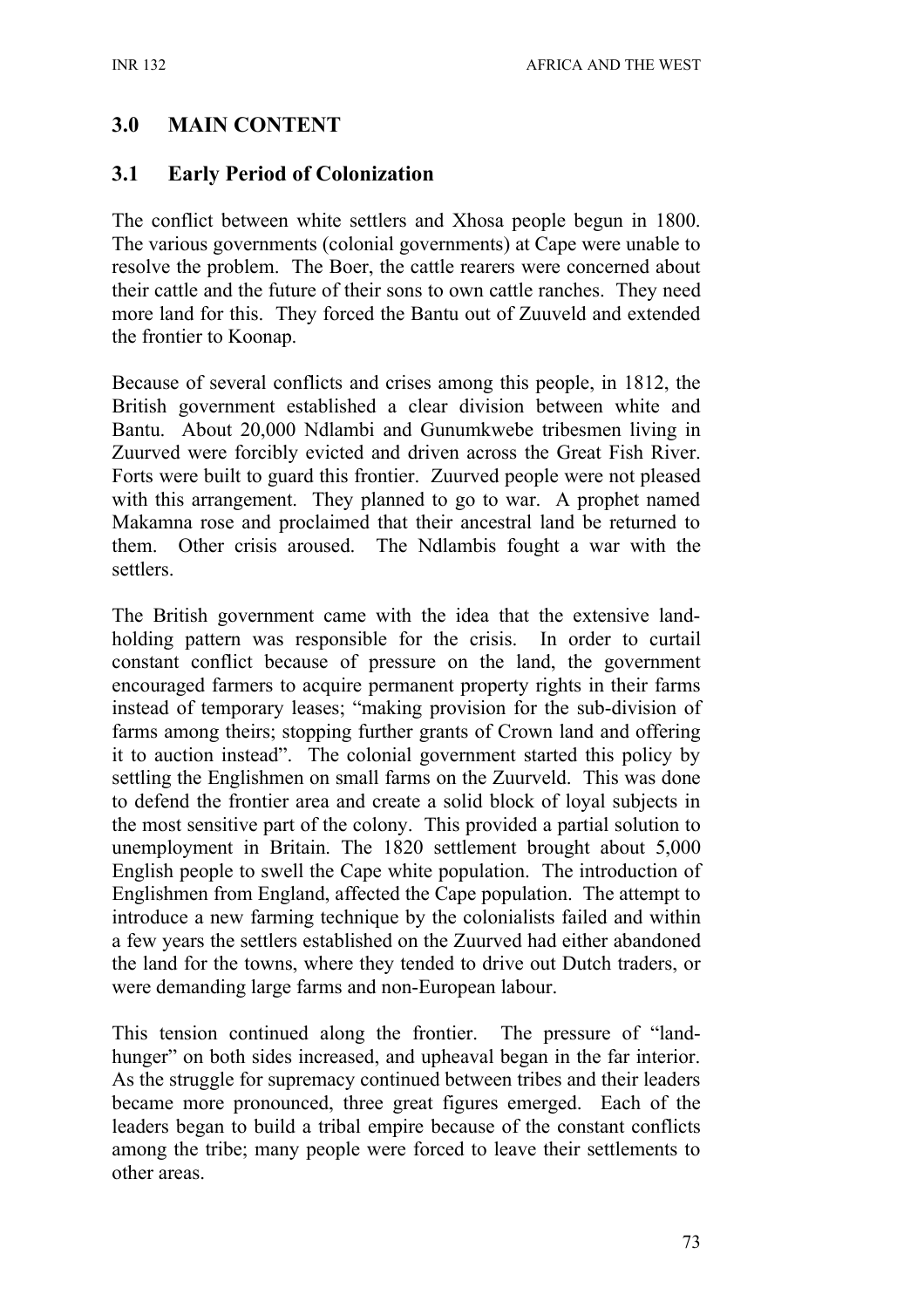By about 1830, the distribution of Bantu population had been greatly affected. Wide areas in Natal, the present Orange Free State and Transvaal were virtually abandoned. Areas like Basutoland, with a very concentrated population had developed. The colonial frontier and Natal had escaped severe devastation, and already had crowded population. This was as a result of refugees driven out of Natal that had taken abode in the area.

Throughout this period, the concentration of the British government in Cape was mainly in the frontier. The interior was controlled by the native. Shaka the king of Zulu ruled and reigned in the interior. Knowing fully well that the British had superior power, he did not attempt to invade the interior. When British traders approached him, he welcomed them for the hitherto unknown material goods which included fire arms that he expected from them. He allowed them to make use of the wide area of Natal. He also recognised the existence of the British in Cape. He sent an emissary to the Cape in 1828. This was how close they were then.

### **3.2 The Colonial Rule**

The pressure of land continued to have impact on Cape, as the frontier on the eastern coastal ship did not advance enough to cater for the ever increasing demand for land. In 1824, because of pressure on the land, the frontier was advanced as far as the Orange River opposite Philippolis. Farmers were taking their cattle to graze outside the colonial boundaries. The government's attempts to introduce new policy on farming increased prices of land. Government under pressure for philanthropic movement was forced to introduce a policy that assisted the employers at the detriment of the employees.

The British government in 1806 sympathized with employers rather than employees. Missionaries, who were sympathetic to the cause of the employees, were out of favour of the government. It regarded the Hottentof stallions as schools of idleness and keeping useful labour off the market. The government was determined to control labour law. In 1809, the position of Hottentofs (labour) was defined in a series of regulations that were very favourable to the white farmers. It states: "Every labourer (employee) must have a fixed address, that means he must reside with the white farmer or on one of the mission stations", he could not travel from one district to another without a pass from the local magistrate; failure to conform to these stipulations would make him liable to arrest on a charge of vagrancy. The white farmer that employed a Hottentof must enter into agreement with him; a copy of the agreement must be dropped with a magistrate. The regulation also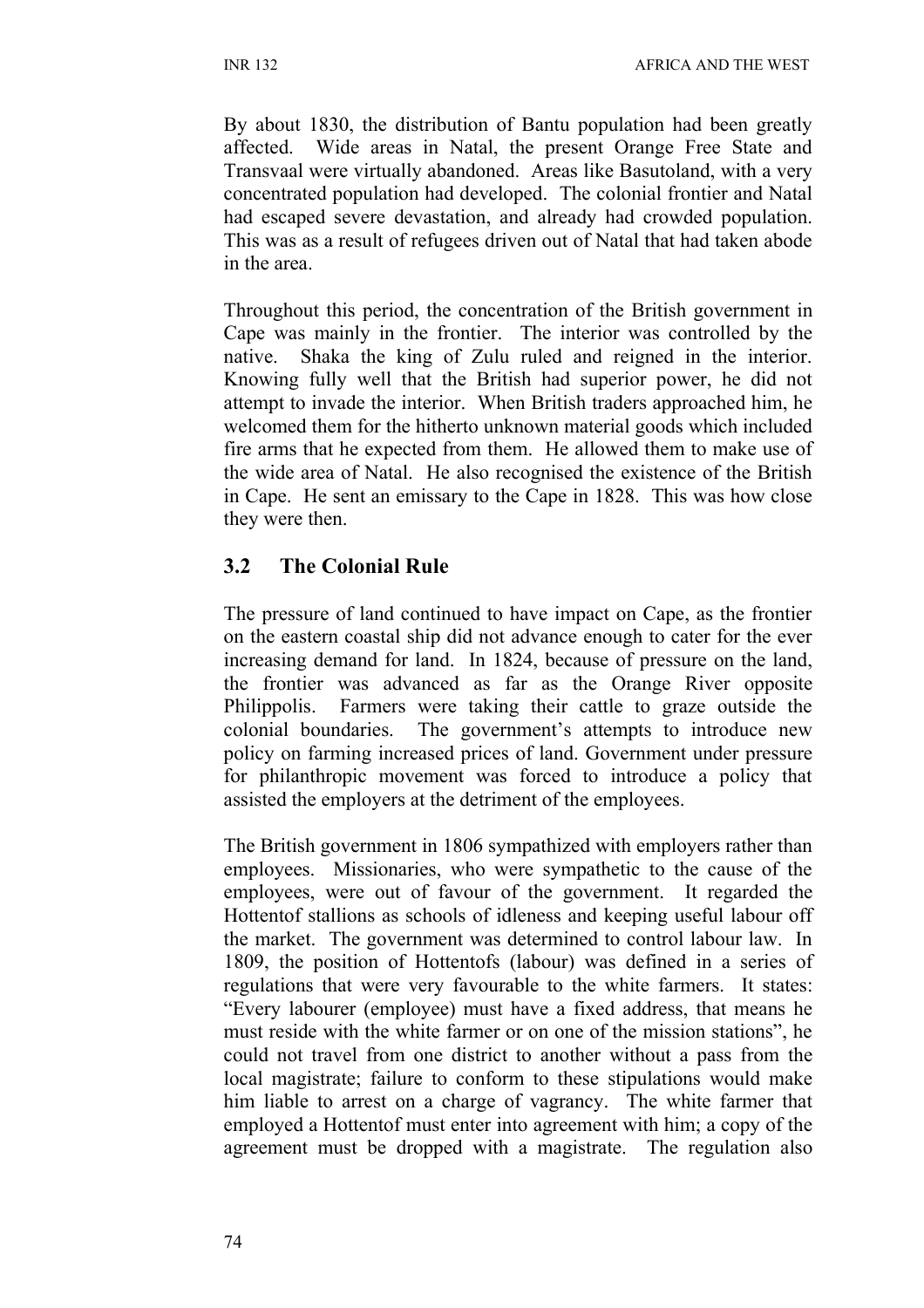stipulates that the farmer had the right to withhold pay from their servants.

What this means is that, the labourer is not mobile. He cannot change job as he wanted. The restriction order also forced the Hottentof to reside permanently with their master, no matter the condition they were subjected to. It is not altogether easy for labourer to take refuge in a mission settlement because of the restriction order. In 1812, a further ordinance was issued giving the white farmers the right to apprentice Hottentof children for ten years if they had grown to the age of eight on their farm.

In 1812, when the government was pleased with the driving of Bantu from Zuurveld, the action of government caught the attention of the missionaries. The indifference of the administration of Lord Charles Somerset to the injustices inflicted on Hottentof made the missionary to protest to the Governor. Somerset instructed the Circuit Court to investigate all such complaints with the utmost sincerity. The court came out with some findings. It said that the missionary accusations had been seriously exaggerated and many complaints turned out to be trivial or malicious and had no bases for protest. But two farmers were convicted for murder. Many farmers, white, were not pleased that they were brought to court to answer charges brought by the labourers (Hottentof). They were also astonished that Hottentofs and white men could be brought before the courts on the basis of equality before the law. A farmer that was summoned to appear on a charge of ill-treating a Hottentof servant, refused to answer the summon. Instead he entrenched himself in a cave on his farm. When the magistrate called for his arrest by sending the police to effect the arrest, he opened fire on the police. He was eventually overpowered and killed. His relative instigated an uprising, government put off the rioters and the ring leaders were captured. Seven of them were publicly hanged.

The Black Circuit grievance was minor, compared to the Philanthropic Movement. This movement was gathering force for the final struggle over emancipation and the missionaries addressed a lot of grievances. The London Missionary Society led by Dr. John Philip believed that blacks were capable of development to the highest level attained by Europeans. He said "the demoralizing conditions of economic servitude in which they were kept in Cape society, however, denied them any possibility of progress. He advocated that the people must be free to live in mission settlements where they should be given enough land to farm and support their families and themselves. They could also by freeing them, without the restriction order, so that they can sell their labour in any place of their choice. In 1826, he published a book called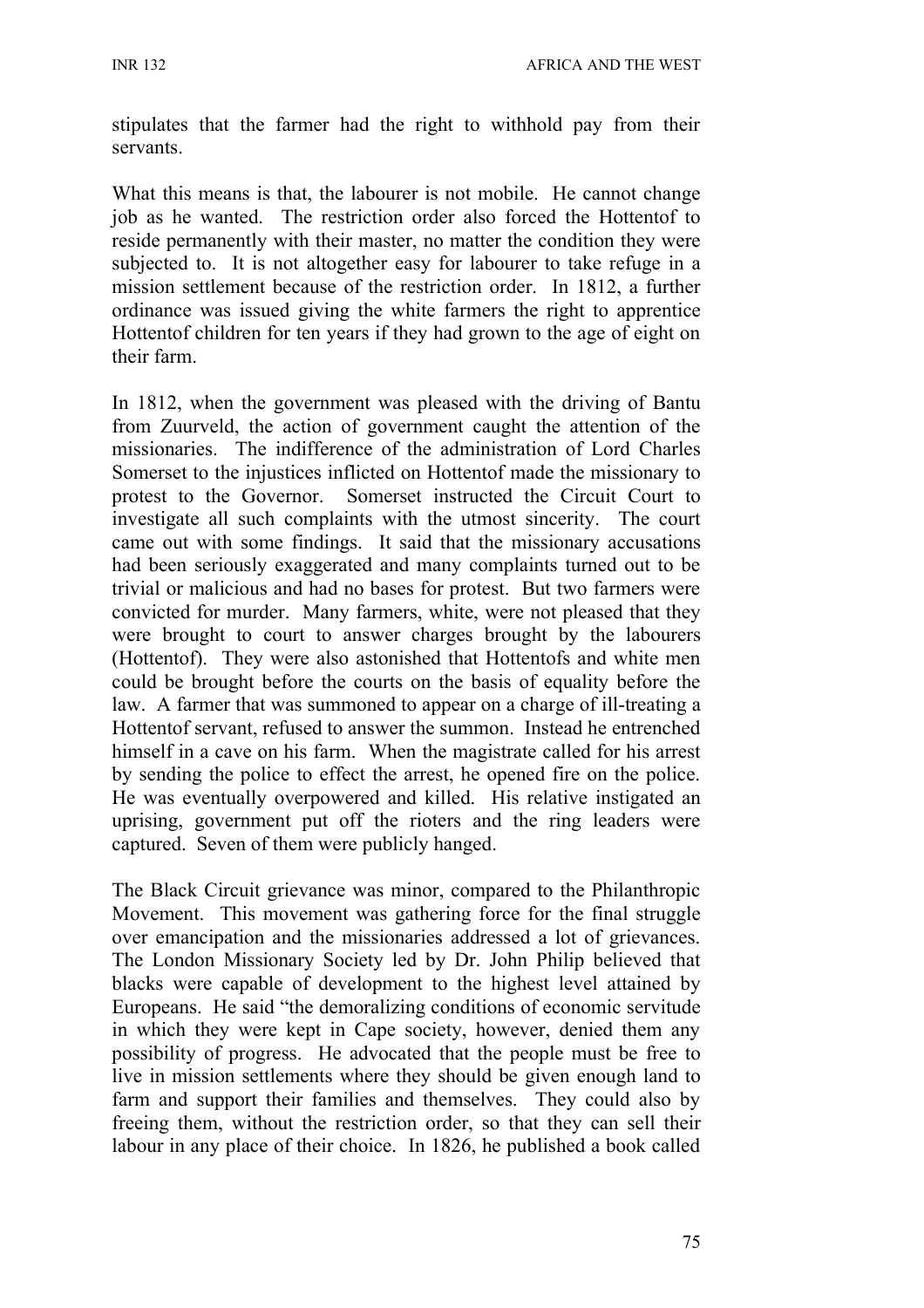"*Researches in South Africa*". Although he was sued for libel in Cape, the book had a serious impact in London.

Deeply impressed by the book, the Parliament in West Minister decided that the Governor should be instructed to draw up legislation removing the odious restrictions on Hottentof freedom. Acting Governor Bourke had already done so. In 1878, the 50th Ordinance was framed. Parliament added a rider that none of the provisions must be altered without reference to the King-in-council. The ordinance removed all the restrictions placed on the Hottetofs and other free coloured persons. They were placed on equal legal equality with the whites.

The effect of this act had serious impact on the economy of the whites. Most of the Hottetofs fled the farms. They found a new life in the towns, villages and mission stations. The wages of those who stayed to serve the whites rose. The farmers' control of them was limited since their labour was now mobile. The abolition of slave trade and slavery also affected the farmers. This amounted to a revolution in the legal ethos of society and constituted a direct affront to the Boer's sense of racial discrimination and superiority.

Because of the situation in the frontiers, the English traders encouraged the farmers to move to the interior. The interior had vast land area where their cattle could graze without hindrance. In fact they had already established themselves there before they pressed the British government to declare the place a colony. The farmers who crossed the Orange River with their herds, the missionaries on their journey to and from these stations spread the information on the condition of the areas to the white farmers.

When D'Urban arrived in January, 1834 as Governor, his aim was to secure the frontier administration. He made an attempt to move inwards. When he saw the devastated land and many farms burnt by the Bantu, he ordered that the Bantu must be driven away. He annexed the whole area between the Great Fish and the Kei rivers as Queen Adelaide Province.

The Bantu resisted the move and the missionaries raised a howl of protest at his 'extermination policy'. Treaties were employed to settle the fracas. Traditional chiefs were selected to represent the interest of the British officials in the interior. Stockenstorm was sent out as Lieutenant Governor of the Eastern Province, and Queen Adelaide Province was handed back to the tribes. With the action of the government, the white farmers saw no hope in the area. They streamed out of the place to the North. 1886 was the year of the Great Trek.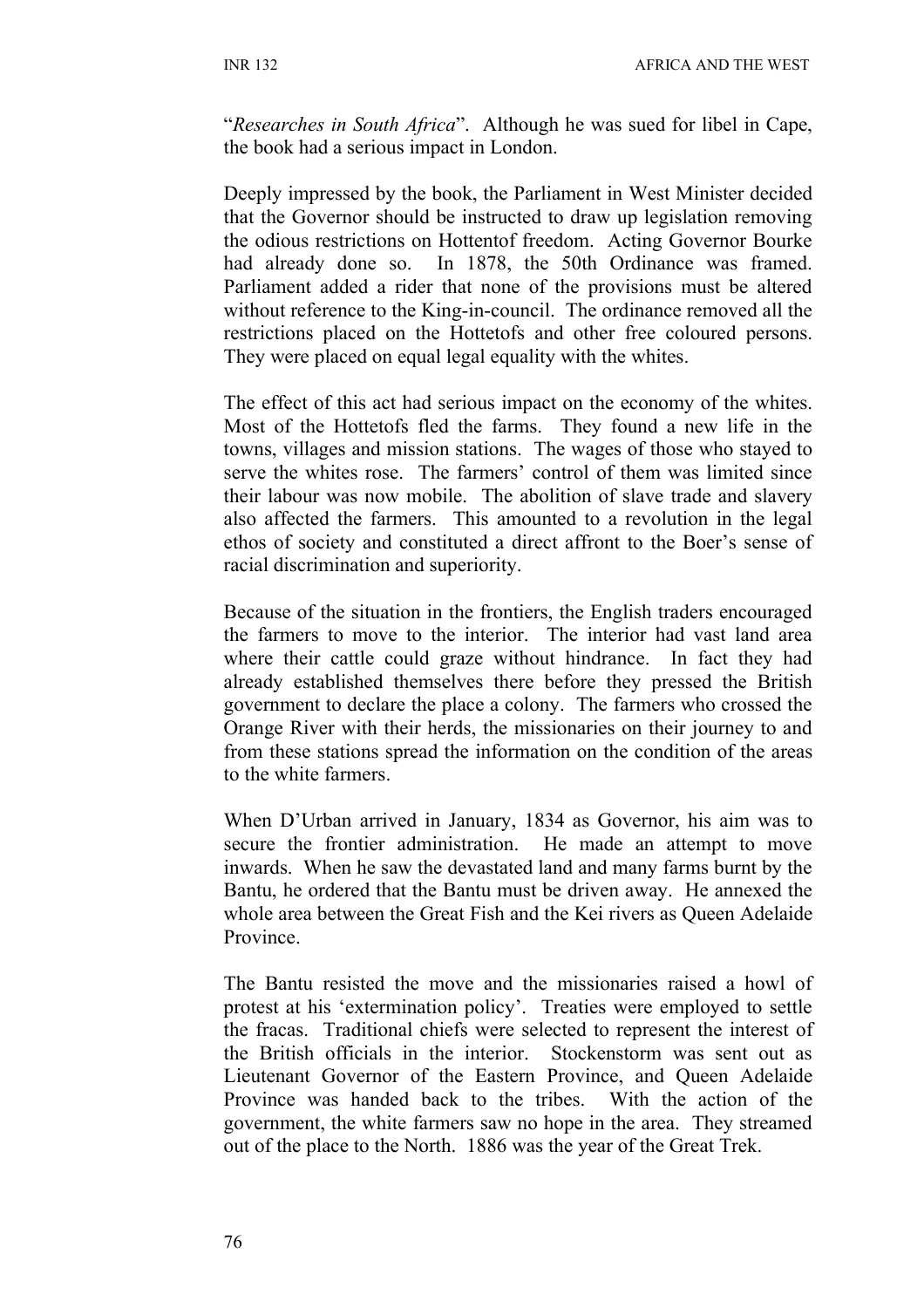The main aim of the Boers was to leave the colony and shake off British rule forever and to establish a community of their own to be governed on their own principles. They had grievances prominent among these was their hatred for the principle of racial equality which the British, through the 50th ordinance and abolition of slavery, seemed to be forcing on them.

The Great Trek added a new dimension to the problems of race relations in South Africa and sharpened the distinctions between peoples of different colour in the country. It also brought them into closer relationships with one another.

The colonial period of South Africa is different from other regions. The colonial masters had many issues to contend with. The issue of the white farmers versus Hottentofs, slaves and the black. The Boers, the white, were seriously bent on forcing other races in South Africa to submit to their rules. But the Hottentofs, the Blacks were struggling in the unionism of shaking off the imperialist tendencies of the Boers.

## **3.3 The Unification under Colonialism**

Changes that took place in the period between the Great Trek and 1910 was very remarkable. The Bantu who had fought the Boers with heroism and made a lot of success were now integrated into the white South African economy. Instead of going to war to preserve their independence and their lands, they became complacent, began to adopt the forms of white dominated society. This example was seen in the Ethiopian Movement that sought to form churches under African control. The growth of Bantus Movement also surfaced in their areas. The main aim of this movement was to secure the greater rights within South African society. The discoveries of mineral and the beginning of industrial revolution which was to transform the South African society from purely agrarian society to industrial one was the vogue then. There was a shift from racial struggle from the land to the towns. Categories of employment replaced territorial borders as sources of conflict fizzled out. The discovery of diamond and the beginning of scramble for Africa changed the tune of events in South Africa.

The unification left the balance of power in the hands of the conservative force. The Cape of Good Hope Parliament Act, passed before the Great Trek, made British subjects amenable to the Cape courts for crimes committed outside the colonial borders. This policy pushed the British government to extend her borders to cover the emigrants abode. But with little resources available, British was not able to cover all these areas. On the other hand, to accept the independent of the Boers posed a serious danger. Britain was also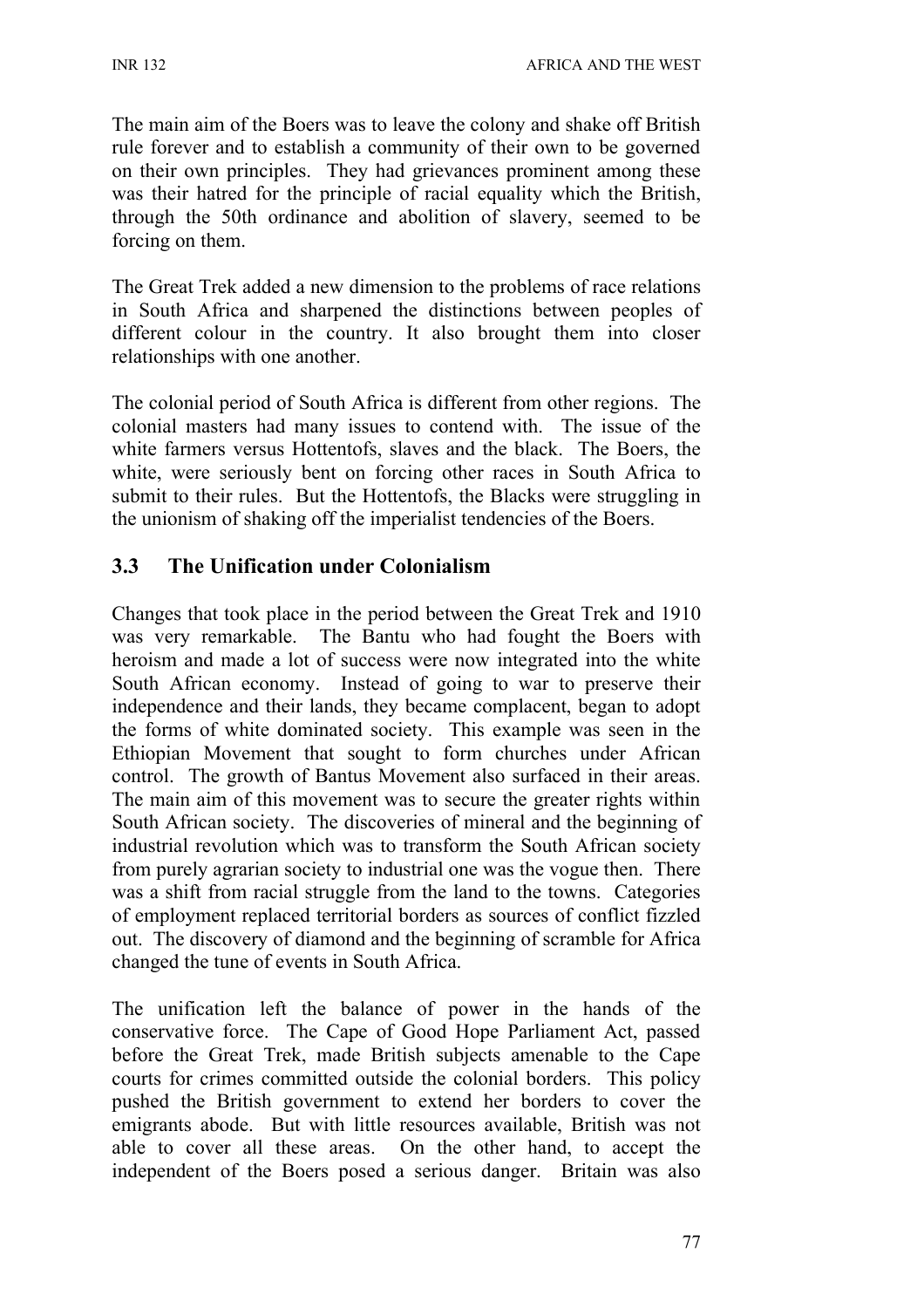conscious of other Europeans taking over some of these areas that were not adequately occupied by her. At the time of unification, there were actually more Europeans with elementary education than the whites. The migrant labour drew Africans from every part of the union and beyond the established boundaries into the economic net of the gold and diamond mines. These people spread the knowledge of industrial life to the remote corners of the country. The change of protest charged from the hitherto civil war to civil protest based on new society of order of an enlightened protest. The short-lived South African Native National Conference was formed to fight oppressive rule.

The importance of the unification effort can be seen in the fact that it occurred at a time when Boer War and its aftermath had greatly strengthened the forces of Afrikaner nationalism. The spirit of frontier overcame the forces of Cape policy. It also showed the weakness of Britain to provide the South African community with legal and political framework to allow the social evolution demanded by economic changes to go ahead without a revolutionary upheaval.

In 1883, the German trader bought a piece of land at Angra Peguena Bay. Then the German government decided to press its claim to South West Africa. Bismardo exploited the international situation to win British official to recognise his annexation of South West Africa. In the First World War, German South West Africa was seized by South African forces. After the war, South Africa was able to obtain a League of Nations mandate to administer the place. The land was taken over by the land – hungry farmers. British control was established in this region, and British rule and policies were enacted.

Under South African administration, the territory was divided into two parts: "a police zone, including the area occupied by white farmers, the mineral deposits and the remaining reserves of the Hereros and Hottentof groups, and the Ovamboland area".

During the rule of Germany, the West South Africa depended largely on its surplus mineral resources. Diamonds were discovered and Orange River much became a spot of the richest and mostly exploited source of mineral in the world. These reserves, when acquired by the British did not translate to increasing the welfare of the blacks in this area. The demand for labour on these fields is a further incentive to the policy of keeping the tribal reserves poor and small to ensure cheap labour.

#### **4.0 CONCLUSION**

The colonial system in South Africa is different from other regions of Africa. The administration of the colonial masters was direct. The administration limited itself to the borders only. The interior ruled by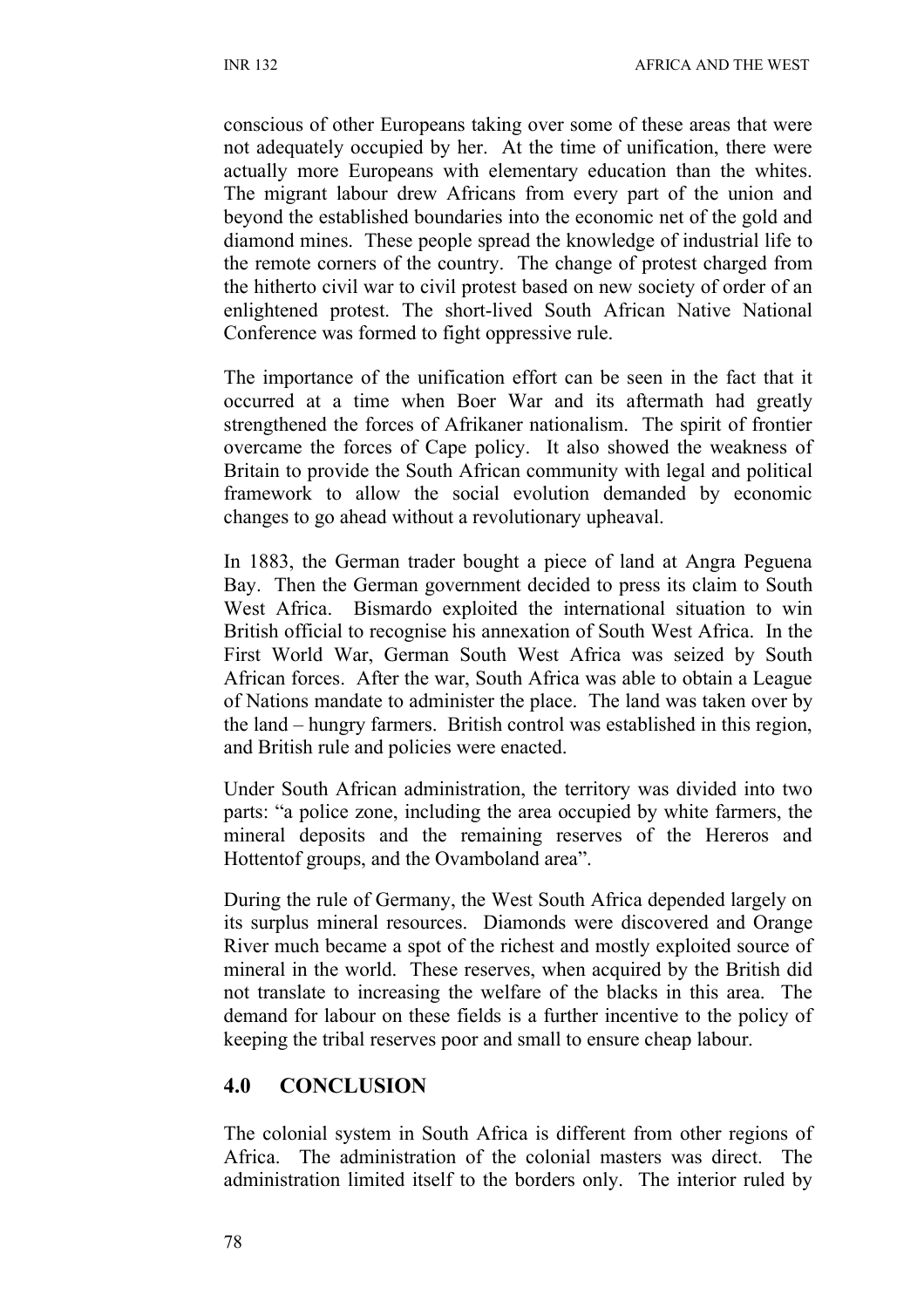Bantu and white farmers – Boers, were ruled by these groups. The uprising and protest by Bantu was sometimes suppressed and the borders were extended to these areas.

The Great Trek added another dimension to the problems of race relations in South Africa. The movement brought direct colours and races together more than before. The struggle of frontier possession by the tribes became a struggle within a unified economic and political framework. The issue of South West Africa added another colour to the political struggle of South Africa. Because of the importance of this area, the British government forced the Germans out of this area. They finally purchased it and established their rule.

### **5.0 SUMMARY**

The colonial rule in South Africa can be said to be a child of circumstance. Because of serious conflict between the white and the Bantu, Britain came in to settle the conflict and established her rule. Various laws were introduced to contain the excesses of the white in acquiring more land than necessary for themselves and for their families.

The introduction of Englishman to the administration of Cape, added a new dimension to the colonial administration at the border towns. New towns developed and the distribution of Bantu population was affected. By 1830, the Natal and present day Orange State were affected. They were abandoned.

The racial war begun, when Boers employed the Hottentofs on their farms with little or no benefits. Though a law that liberated the blacks workers was enacted, it did not last long to give the blacks the right to their land.

German occupation of the West South Africa forced the British government to acquire the place. The strategic location of this area made Britain to force the Germans out of these areas. Though unification brought new social order, it espoused the racial undertone too. While the Bantu and other blacks had obtained the western education, their rights were still denied them. The new unification led to the formation of a new political movement for the emancipation of the blacks in South Africa. The Second World War returnees began this struggle.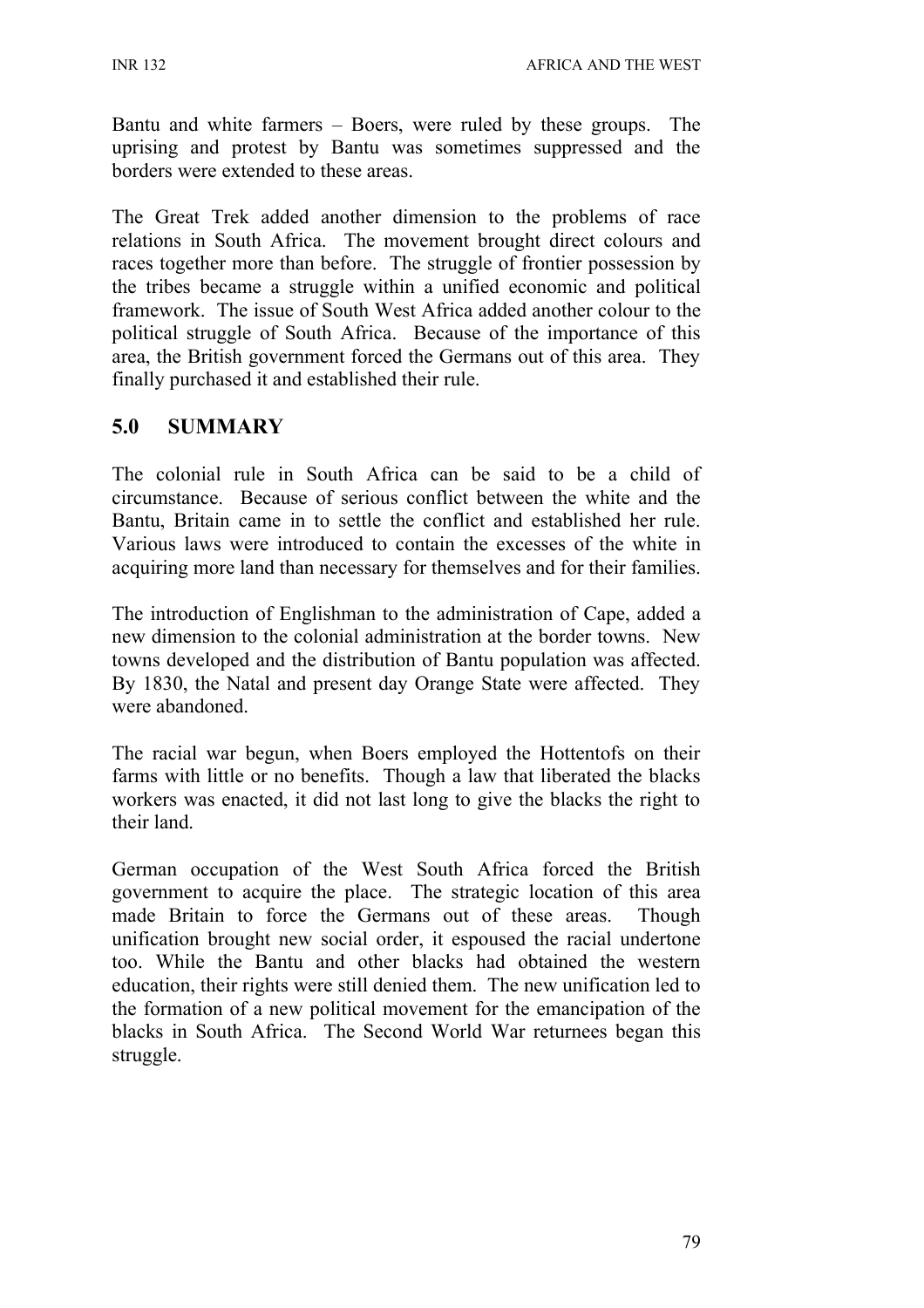#### **6.0 TUTOR-MARKED ASSIGNMENT**

- (1) Why did the British government fail to solve the problem of conflict on the frontier of South Africa in 1800's?
- (2) How would you explain the frequent border wars between the Bantus and the white settlers?
- (3) Examine the British rule in South Africa.

# **7.0 REFERENCES/FURTHER READINGS**

Joseph C. Anene and Godfrey N. Brown (ed.) (1966). *Africa in the Nineteenth and Twentieth Centuries*, Ibadan University Press and Nelson.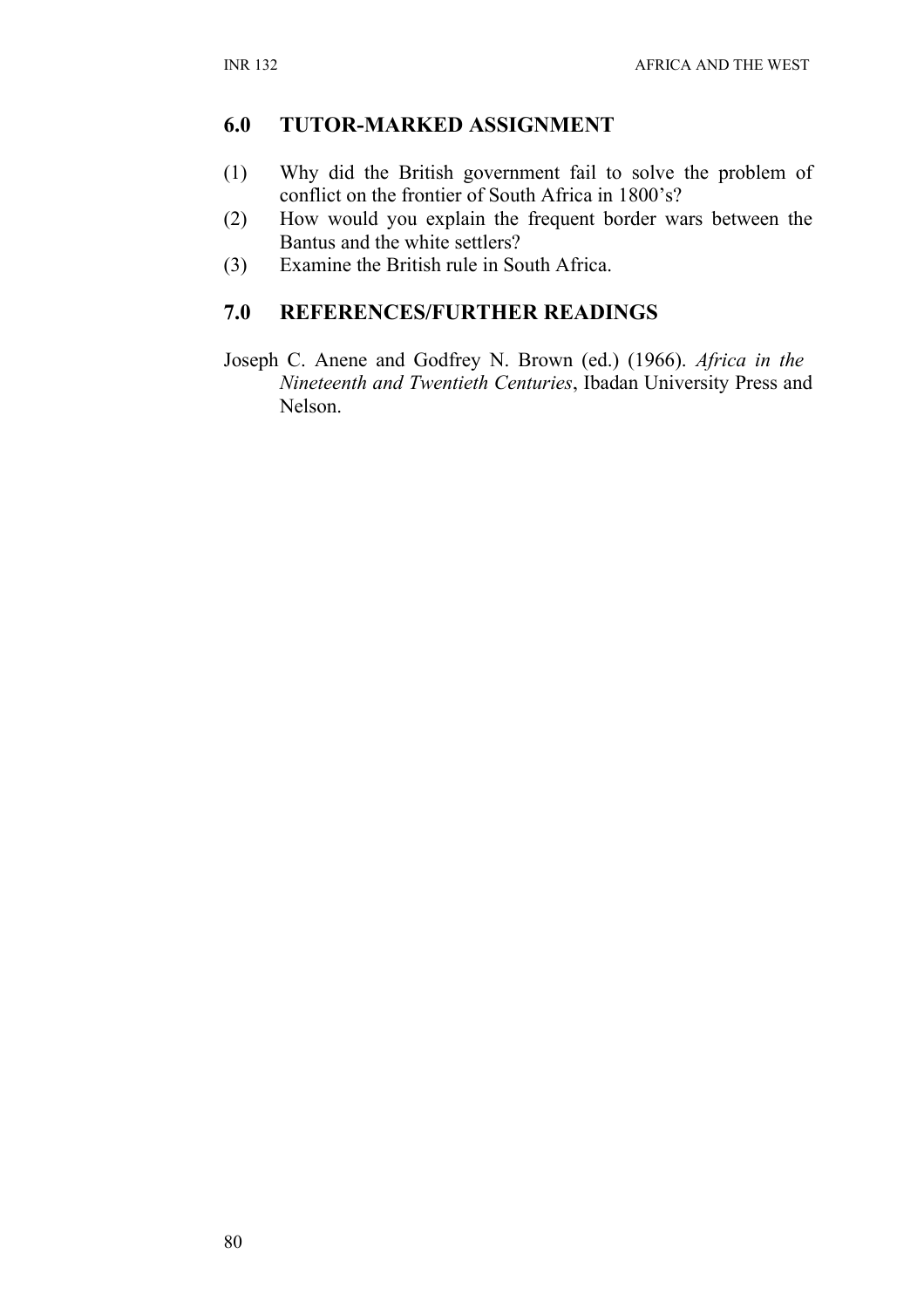# **UNIT 5 COLONIAL RULE IN NORTH AFRICA (MAGRIB)**

#### **CONTENTS**

- 1.0 Introduction
- 2.0 Objectives
- 3.0 Main Content
	- 3.1 Colonial Rule in Algeria
	- 3.2 Colonial Rule in Morocco
	- 3.3 Colonial Rule in Tunisia
	- 3.4 Colonial Rule in Libya
	- 3.5 Colonial Rule in East Africa
	- 3.6 Colonial Rule in Egypt
- 4.0 Conclusion
- 5.0 Summary
- 6.0 Tutor-Marked Assignment
- 7.0 References/Further Readings

#### **1.0 INTRODUCTION**

There were two broad administrative and political systems in North Africa, popularly called the Magrib, in the opening of the nineteenth century. On one hand was the independent Magrib el Aksa (Morocco), under the Sherifian dynasty of the Alawites or Filali. On the other hand, were semi-independent administrations of Regencies of Algeria, Tunisia and Libya, under the effete suzerainty of the Sultan of Turkey. The Berber sentiments of nationalism reign supreme. There was no coherent form of unity among the people. Islam was used as a strong weapon of unity among the people. The connection with prophet Mohammed and the inheritance of *baraka*, the celestial union with the prophet was believed to possess inexhaustible abundance. The Filali Sudan came to be venerated by the Moroccans. He was seen as first among equals, Lord of the Believers, the great Imam (Muslim leader), commander of the faithful and the vicegerent of God on earth.

The divinity that helped the sultan provided him with the spiritual weapon to decide the fate of his followers. This came in the command of the entire Berber-Arab population.

The same cannot be said of other Magrib. Algeria was administered from Turkey. The Dey, who administered the territory and the Turkish Egypt were not cordial. There was an everlasting struggle for power.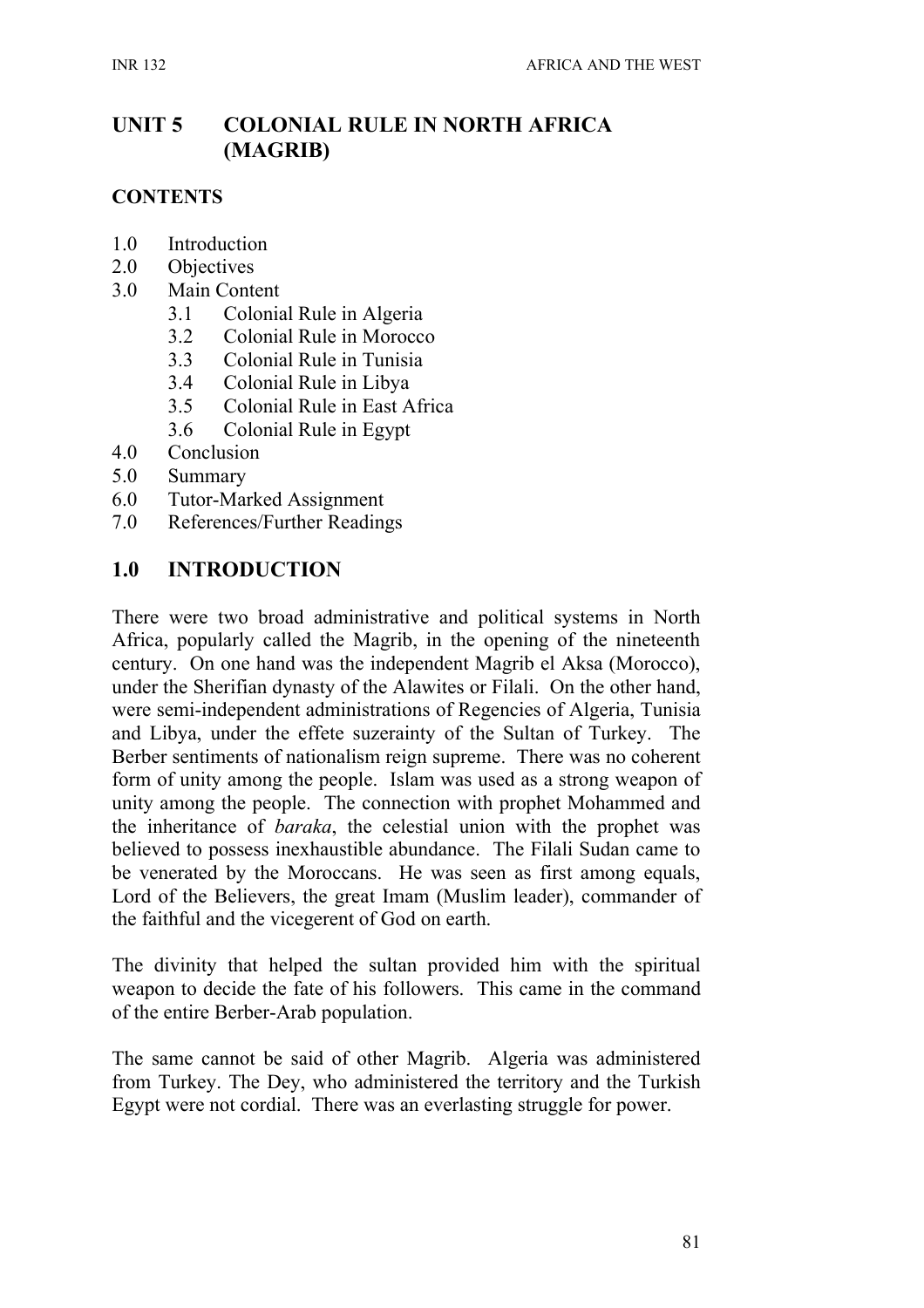Tunisia, like Algeria had been a boylik of the Othman administration since the sixteenth century. A Berber Arab later usurped the administration and created a dynasty which ruled over Tunisia until 1957. The dynasty had no root in Berber nationalism and brotherhood.

Libya was administered by Karamanli dynasty. The dynasty of Coloughis remained on the throne till 1885.

This was the situation in the Magrib before the invasion and consequent introduction of colonial rule. Despite the weak political arrangement by the Magrib, all the governments were sovereign. The presence of the Empress in the Mediterranean waters notwithstanding, the Magrib maintained and established their superior power over the Europeans. As said earlier in this course, they captured Europeans and made them slaves.

## **2.0 OBJECTIVES**

At the end of this unit, learners should be able to:

- discuss the early situation in Magrib
- analyse the independence of the Magrib before invasion by the European
- explain the resistance to Europe invasion of the Magrib
- draw comparison among Algeria, Tunisia, morocco and Libya during colonial rule.

# **3.0 MAIN CONTENT**

## **3.1 Colonial Rule in Algeria**

After the Napoleonic wars (1799 – 1815), the European powers called on the Dey to abandon piracy. In 1816, the British fleet attacked EC – Djezair. In 1830 as earlier on discussed, the French invaded Algeria. The French landed 37,000 troops. The next 30 years were used to extend their conquest along the coast.

The French system of occupation of destructive killing of people was a common thing, burning of property and destroying of crops and orchards were also practiced. The Minister of War in France, General Gerard, justified the conquest of Algeria by the 'need to open up a vast outlet for our surplus population and for our manufactured products in exchange for other products, foreign to our soil and to our climate.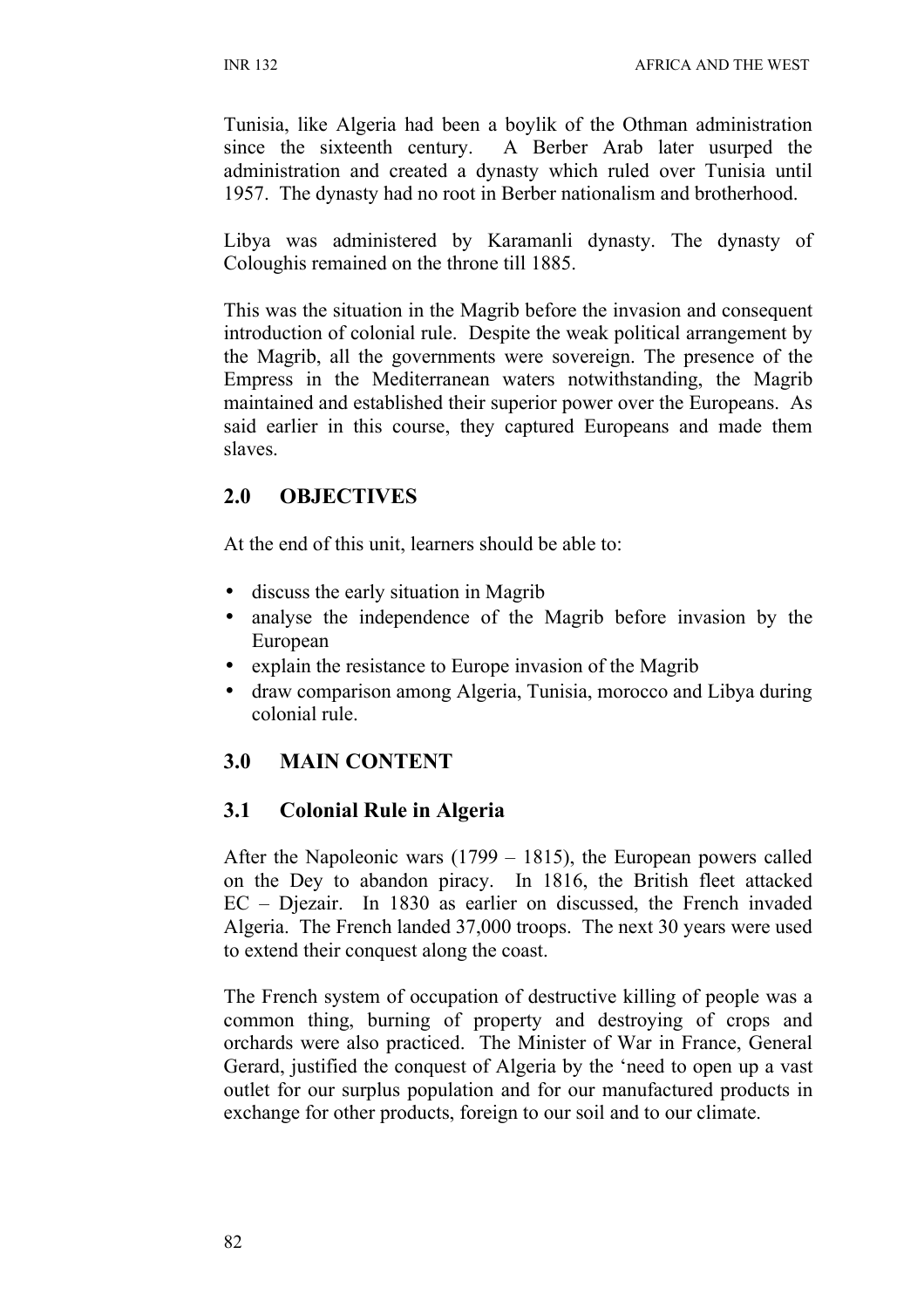The reaction in Algeria was sharp and precise. They refused to see the French as liberator from the oppressive rule of the Turks. They saw them as infidels on whom a jihad must be proclaimed. The hero of this power tussle was Abdel, Kader who championed the course of his people by leading a rebellion against the French rule. The support was massive from 1832 to 1847. Because of his resistant, France was forced to sign two treaties with him in 1834 and 1837. He was forced to surrender after a promise to take him to a Muslim country was struck. The pledge was never honoured.

The invasion and administration of Algeria was a turning point in the history of the country. The Berbers were systemically "deprived of their lands, to the tune of eight to nine million hectares, the equivalent of four-fifths of the area available for cultivation." French laws began to replace the traditional laws. The Berbers were never consulted in matters that relates to them in the day-to-day administration of their country. The repressive policy of frenchification was one of the things that broke the Carmel's back. The policy forced them to be resigned to their fates.

The French occupation and administration of Algeria gave a bad signal to the rest of the countries in the Magrib. It became clear to them that the occupation of the other countries by the European powers was a matter of time.

By 1900, when the settlers acquired administrative and financial autonomy, the country had been transformed. Some 3 million Muslims had been killed and their lands transferred to the settlers. The remaining people were left in abject poverty.

The colonial administration in Algeria was that of plunder and waste to the detriment of Algerians. The colonial masters and their people brought from France enjoyed the fruits of Algerian labour. They transformed Algeria to suit their whims and caprices at the detriment of Algerian sweat and blood.

# **3.2Colonial Rule in Morocco**

There were conflicting interests among the colonial powers in this country. The contending powers were Britain, France and Spain. Britain saw that the strategic position of Morocco and its interest in the Mediterranean could be made possible through the straits of Gibraltar in the northern coast of Morocco. Britain was conscious that her interest could be jeopardized by the rise of Mohammed Ali of Egypt, and French activities in other parts of the Mediterranean. Trade with Morocco then was also substantial, which is an added advantage for Britain. France,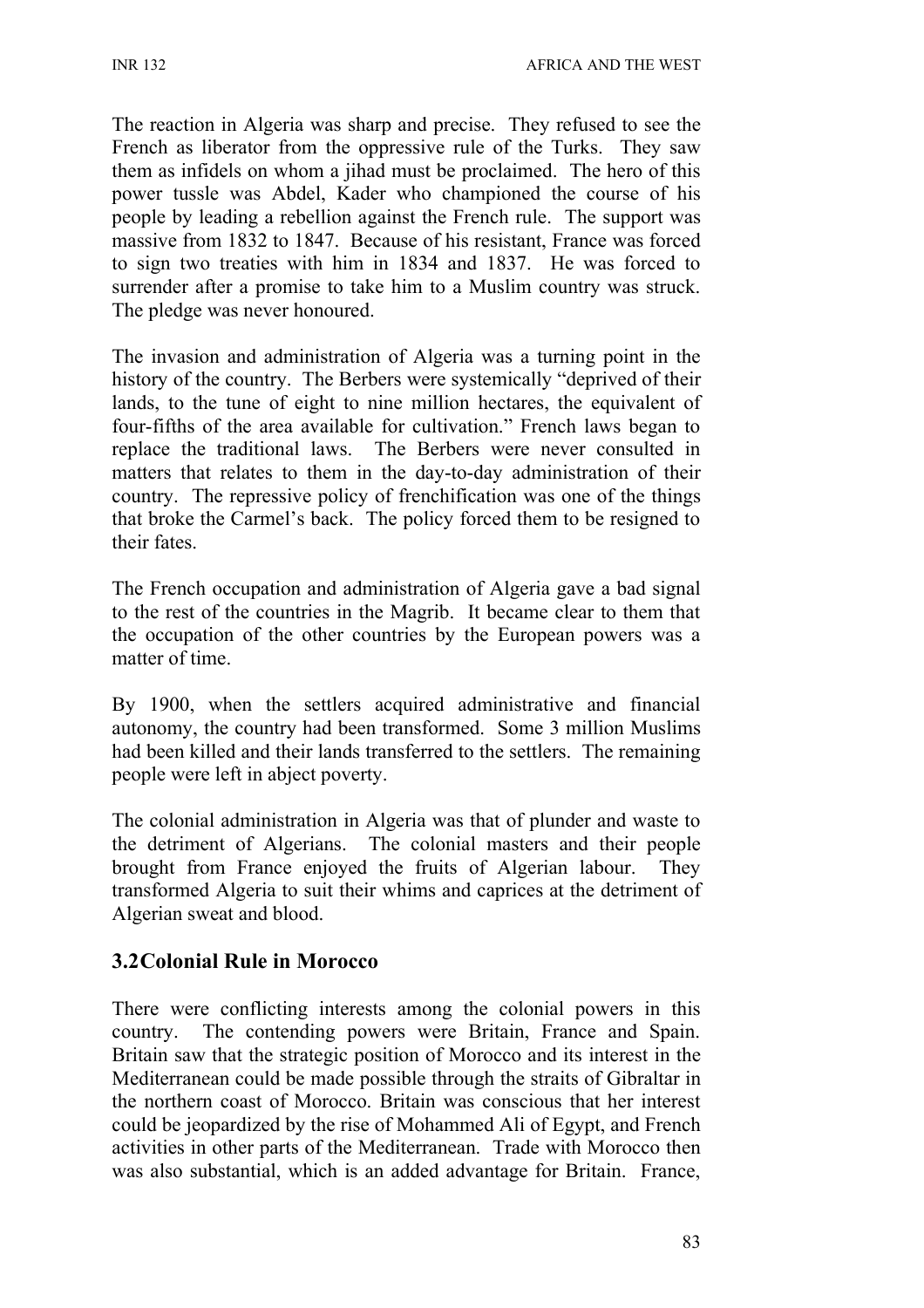too, was interested in Morocco for obvious reasons. She had invaded Algeria and the fear that Algerian rebels may use Morocco as springboard for attack on French soldiers was possible. The possibility that Moslem brotherhood in Morocco may also assist their brothers in Algeria was not unlikely. France also had the fear that other colonial powers that occupied Morocco may push France to the interior of Africa, which France was not ready for. Spain's interest in Morocco dated back to fifteenth century. The rivalries among the colonial powers became the strength of Sultan of Morocco, ensuring the country's independence until France and Britain concluded an agreement in 1904 which gave France a freehand to annex the territory. A Franco – Spanish agreement of 3rd October, 1904 set the borders of the small northern zone that was to be occupied by Spain's colony of Rio de Oro. Germany finally recognised French rights to Morocco in February, 1909.

Until independence, large parts of Morocco were administered not by civil authorities (the contrôleurs civils) but by the military administrators (the officers of affaires indigenes). The Sultan was just a figure head. Theoretically, he retained the right to issue dahirs (decrees). But these decrees were based on the approval of the Governor – General.

The French interests were the forceable acquisition of the mineral deposits and the best farming lands from the Moroccans. The country was opened up to massive investment by French banks that had left funds to Sultan Moulay Abdelaziz in 1904. The banks financed construction projects and invested in mining. The colonial masters made sure that French industries were protected from other foreign investments. The French domination of industries was later consolidated by fixing the phosphate industry to state industry.

Most of the land, cultivatable and mineral deposits were controlled and seized in some cases by the whites. By 1932, 675,000 hectares of Moroccan land had been seized or forcefully acquired. One million hectares was acquired or seized a year later. The inequality between a Moroccan and a white settler's average per capita income was 20 times higher. The colonial administration was that of blunder and destruction of the existing systems in place. It is mere exploitation of the resources of Morocco to France and exportation of finished goods, at exorbitant prices, back to Morocco.

#### **3.3 Colonial Rule in Tunisia**

As discussed in earlier unit, the leader of Tunisia, the Husseinic Dey of Tunisia was delighted when France and the Algerian head became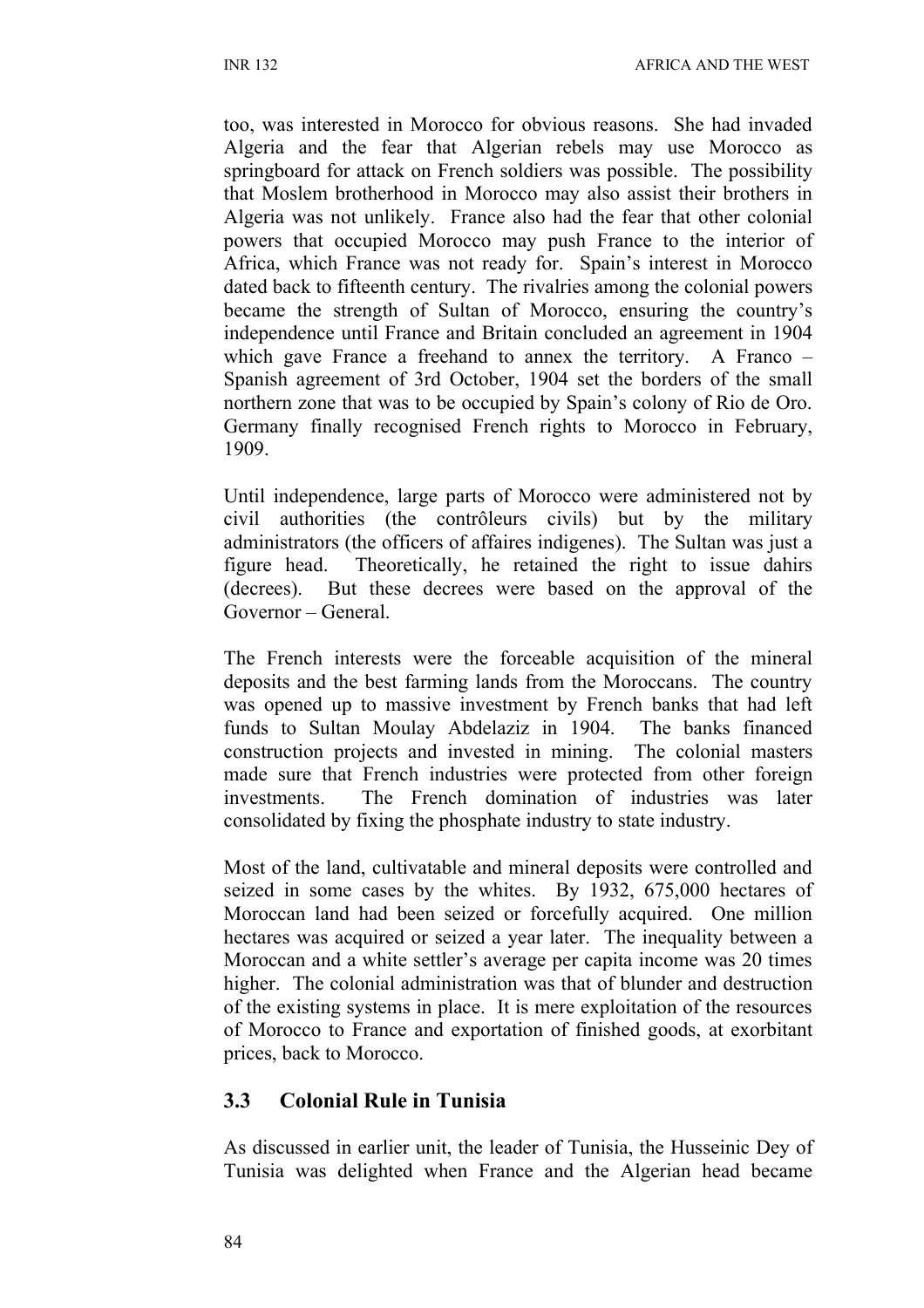INR 132 AFRICA AND THE WEST

traditional enemies. There was cordial relation with France. In fact, France at one time toyed with the idea of handing over the administration of Algeria to Tunisian province. Britain did not buy the idea of the close relation of France and Tunisia.

Ahmed Dey was able to modernize in order to prevent annexation of his country. Like Mohammed Ali of Egypt, Ahmed attempted to modernize the army and the navy. He spent two-thirds of the state resources on this venture. At his death in 1885, he left 120 million francs in the nation's treasury.

His successor Mohammed es Sadek "the Magnificent" was extravagant. He spent the nation's wealth on beautiful Georgian, Turkish and Circassian slave girls. The colonial master seized this opportunity to make him sign the first convention with France in May, 1863. This was after he had emptied the treasury. The aftermath of the signing of the convention was the negotiation for a loan with Messrs Oppenhein and Erlanger. The conditionalities for the loan were so onerous that at the end of the day, Dey only received in cash one-seventh of the sum. By 1869, the financial condition of the country was to worsen. The international finances had to set up a commission. On this commission, British, French and Italian interests were represented, though the greater part of the fund came from French creditors. The commission consolidated the debts and set out an outline for the financing of the debts.

Because of the prevailing economic downturn in Tunisia, European commercial financial interests were gaining more and more currency. The British got a concession for the important railway from the city of Tunis to Golletta. The Italians, in 1870, joined the race or scramble for position in Tunisia. Dey granted an Italian agricultural company an estate in Jedeida.

By 1871, the Dey began to find the relationship with French repulsive. He saw the French as exploiters. Against the interest of France, he started cultivating interest in the goodwill of the Sultan of Constantinople. The Sultan, in his response to this gesture, issued an imperial fireman by the sublime port, proclaiming Mohammed es Sadek Pasha Vizir of Tunisia. He, in addition, conferred upon him 'the right of hereditary succession' renouncing the annual tributes Tunisia had owned the empire. He finally alienated the French by refusing to entertain Ferdinand de Lesseps'.

In 1878, France declared her suzerainty over Tunisia in return of French recognition of British occupation of Cyprus. There was a serious resistance but after a military promanade' the Dey surrendered in May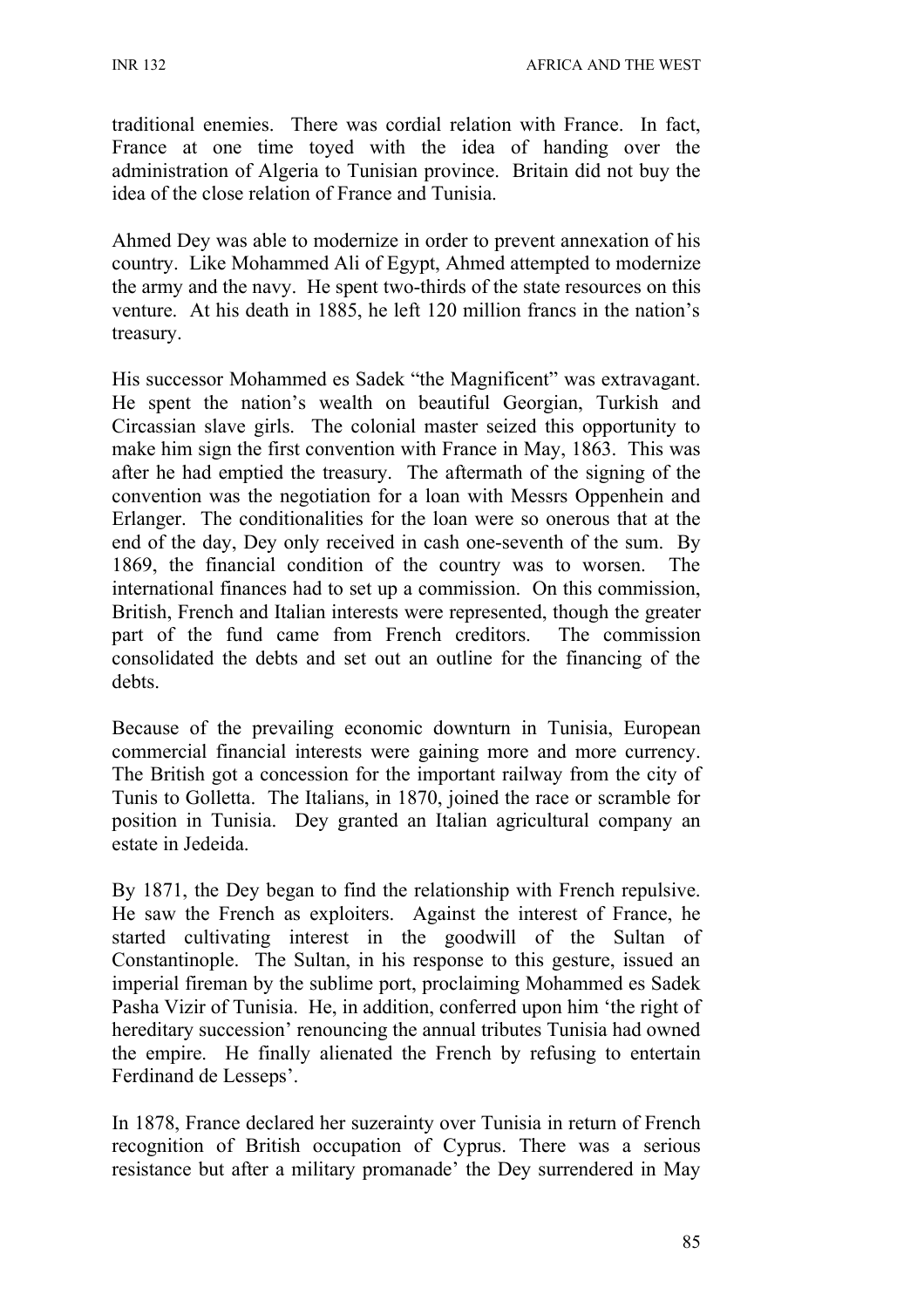and signed the Treaty of Bardo. By this treaty, France was to control all international or foreign policy of Tunisia. By the Treaty of Marza signed in 1883, France controlled the internal affairs of Tunisia.

In the new arrangement, the Dey appointed his ministers who had limited functions, while on the side of French, Resident – General had departments under him, who reported to him on the day to day administration of the country.

Colonization in Tunisia took place both by the whole settlers and by capital. In 1956, 255,000 Europeans were living in Tunisia, one – seventh of the overall population. Capital flowed into the country. About 500 million French francs flowed into the country in the first 20 years. Accommodation network that included 2,000 km of railways, and 9,000 km of hard-surfaced roads served French farms and mines. New cities developed and the colonizers were the owners of the mines and cultivable lands in the country. One – fifth of cultivable lands were under their control. The control and administration of the farms, mines and industries that sprang up were firmly in the hands of the white settlers. Most of the urban indigenes have had lost their customers because of the importation of finished goods from France.

## **3.4 Colonial Rule in Libya**

The Karamanci dynasty ruled Libya for many years. The European powers did not consider Libya as a threat to their ambition in Africa – Magrib. The French and Britain were against the oligarchy of Karamanci. There came an opportunity to turkey, who occupied the nation in 1835. Despite this occupation, there was no serious administrative machinery in place. Thus, a *tariga,* or religious brotherhood, came to exercise administrative central in this region.

The Sanusiya tariga named after its founder, Sayyid Mohammed bin Ali ali-Sanusi, the Grand Sanusi, in the early years did not interfere with politics. The order aimed not only of reviving Islam and infusing it with a spirit, but at bringing Islam within the reach of the people. At the last year of Sanusi's reign, he refused to be drawn into moudy waters of European politics and political calculations. He cooperated with Turks administration of Libya. But the brothers of the order disliked and disapproved this way of life. They refused to give assistance to Turks during their war with Russia  $(1876 - 78)$ . They denied an aid sought for by Urabi in Egypt in 1882 and by the Sudanese, in 1883 against British. It was when France invaded its Saharan territories and destroyed religious houses and when the Italians did the same in Cyrenaica, that the order stood up in arms against the imperialists.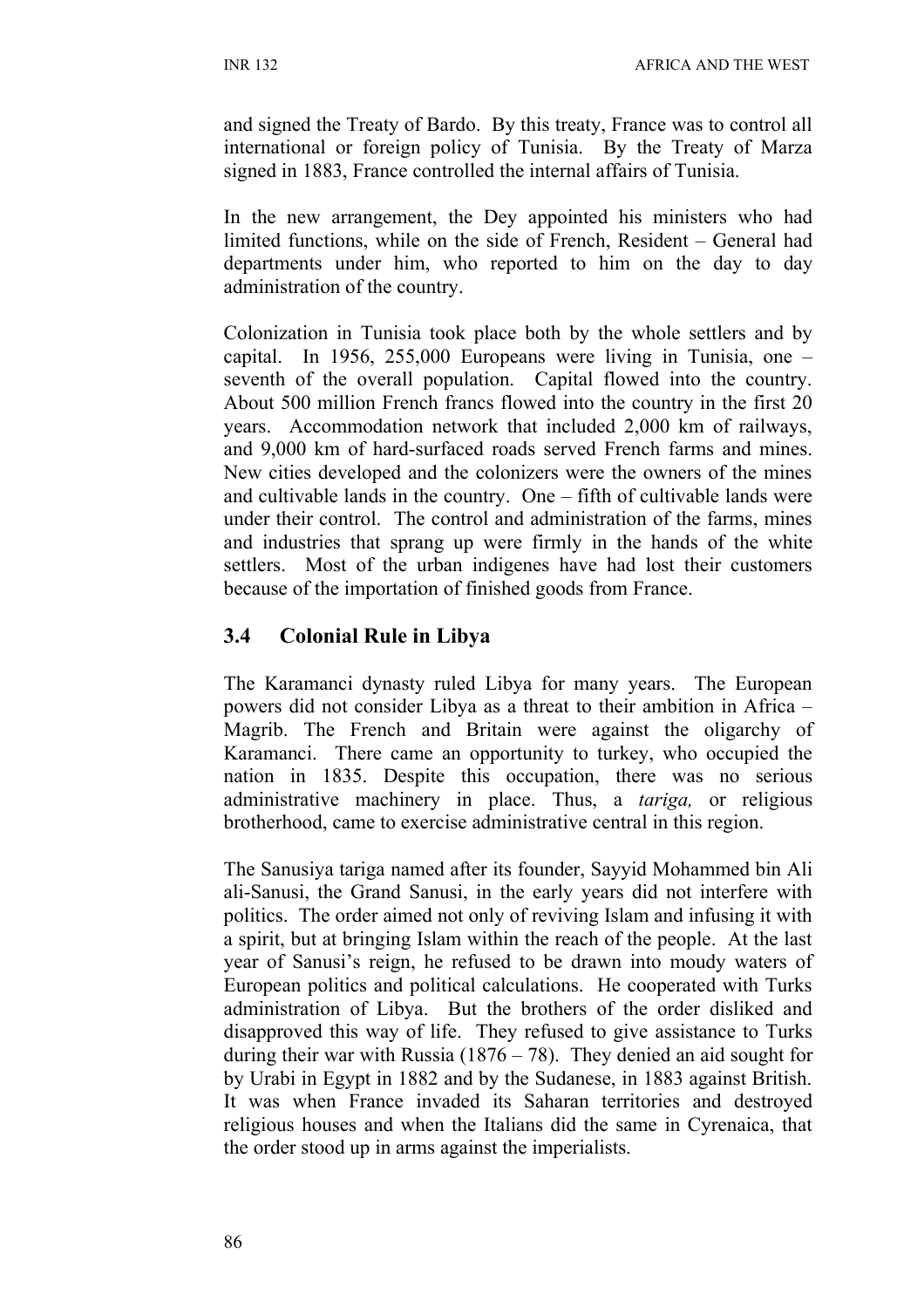The nationalistic instinct imbibed by the brotherhood tariga, made it nearly impossible for an invasion of Libya. Despite this the French attacked the order, and the Habians occupied Libya in 1911. In a bid to get the control of Libya, Italy introduced 'divide and rule' policy. But this did not last. After series of negotiations, the Head of the Order, the Treaty of arm Rajma was concluded in 1920. Ahmad ash-Sharif became the head of state and recognised by his people as their spokesman and ruler. This was acknowledged by two European powers, Italy and **Britain** 

After Italians had destroyed the houses of prayer and zawiyas, they discovered to their dismay that Libyans were attached to their brotherhood. In an attempt to appease to their conscience, they rebuilt most of these destroyed buildings.

Like other nations, the head was the Italian Consul, he was in charge and control the affairs of the nation. The Head of the Order was just a representative of his people in the nation. The resources and day to day administration was controlled by the Italians through the Head of the Order.

### **3.5 Colonial Rule in East Africa**

A British company owned by Mackinnon was faced with bankruptcy. He then turned to Salisbury, a British government agent based in Uganda for assistance. But he was not successful. Salisbury in December 1891 failed to pass a scheme for Uganda railway survey through the House of Commons and the company decided to withdraw. In order to create the presence of Britain in Uganda, Bishop Tucker and CMS supporters contributed  $£15,000$  to enable the company retain the services of Lugard for another one year. Gladstone and Harcourt led the opposition liberal to sanction an assumption of imperialist ambition in East Africa in the House. Gladstone appointed Rosebery as his Foreign Secretary. This is a man who believed in the importance of Egypt and the whites to Britain. Lugard through the British public opinion mobilized the retention of Uganda. Rosemary was able to assure Imperial Commissioner "that public sentiment here will expect and support the maintenance of the British sphere" of influence. Uganda was eventually occupied by Britain.

The Uganda ruler, King of Buganda and the British government signed a treaty in 1900. The British started the gradual process of demilitarizing Ugandans. There were imposed taxes on gun and hut. The gun tax applied to any Ugandan who possessed or made use of "a gun, rifle, pistol, or any weapon discharging a projectile by the aid of gun powder, dynamite, or compressed air". In another development, "the possession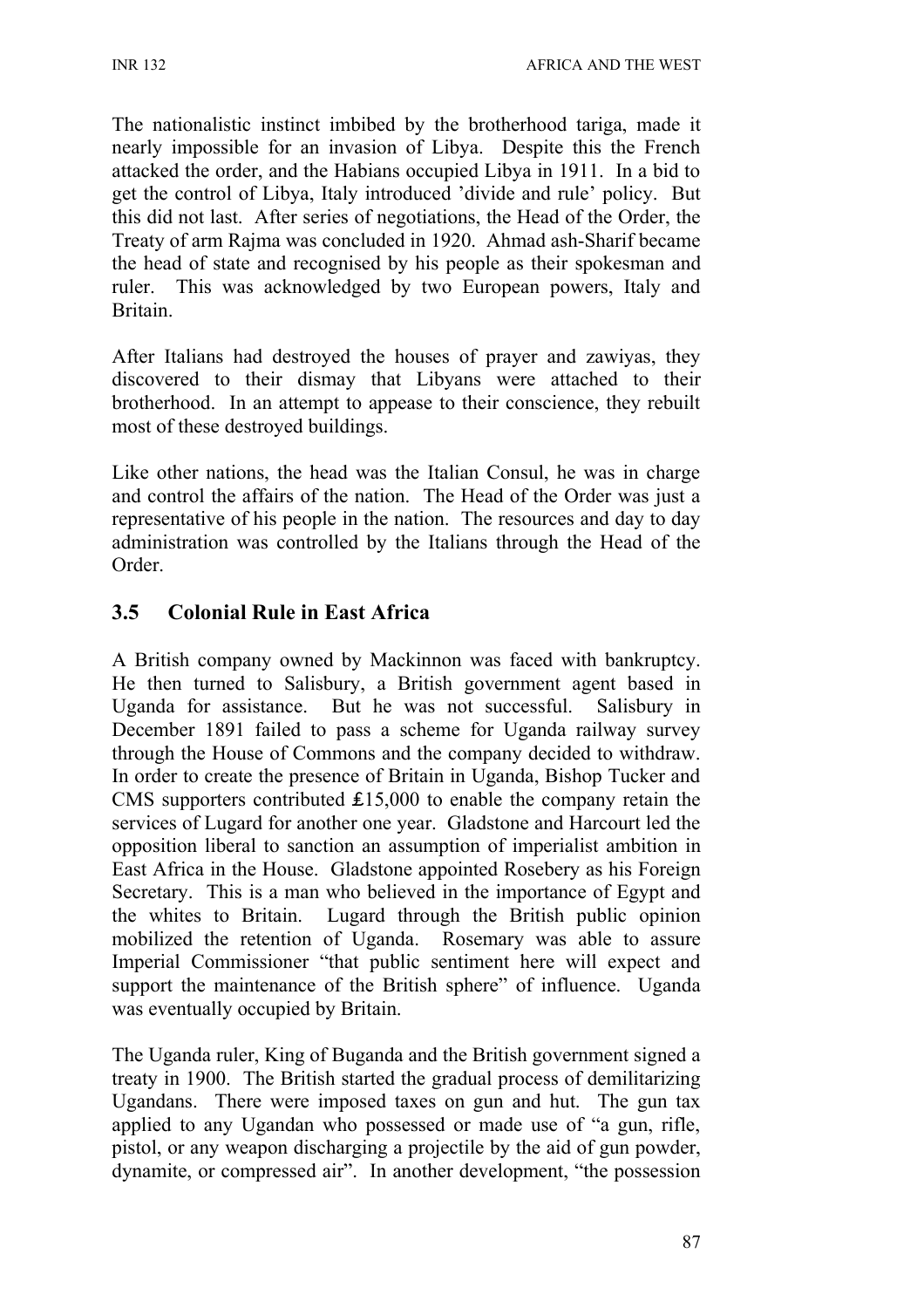of any canon or machine-gun is hereby forbidden to any native of Uganda including the Kings of the country".

To react, an exemption from the gun tax, the following was the provision of the Agreement between the Kabaka (King) of Buganda and the Government of Great Britain.

*"The Kabaka will be credited with 50 gun licenses free by which he may arm as many as 50 of his household. The Queen Mother will, in like manner, be granted 10 free licenses annually by which she may arm as many as 10 persons of her household … Chiefs of counties will be similarly granted 10 annual free gun licenses; all other members of the lukiiko or Native Council, not Chiefs of Counties, three annual gun licenses, and all landed properties in the country, with estates exceeding500 acres in extent, on free annual gun license".*

This is the final subjugation of Uganda under British rule. The control was total and unquestionable.

Omani Empire had a considerable impact of East African states before the coming of the Europeans. Omani themselves were able to eject the Portuguese away from their capital Muscat in 1650. The East African states were mistaken because they thought with the overthrown of the Portuguese; they would be able to exercise authority and independence from the external. Omani ruler begun to claim the rulership of East African states.

The Marzrui rulers in Mombasa employed diplomatic game to seek British protection which failed woefully. Said, the ruler of Omani improved the states by infusing commercial activities. He invited many Indians to his territory and encouraged them to take up active business concerns.

One remarkable aspect of Arab penetration into East Africa was the establishment of Arab colonies in the interior. These colonies sprang up as collecting centres for slaves, ivory and food.

Britain used the anti-slavery tactics to warn the Arabs in East Africa, knowing fully well that without slavery the economic power of the Arabs would be no more. So, in 1833, a treaty was signed prohibiting all external traffic in slaves in his 'dominions' and dependencies. It also approved for the appointment of a British agent at Zanzibar or on African coast to monitor the movement of slave. Said also knew that he had to pay a price for this.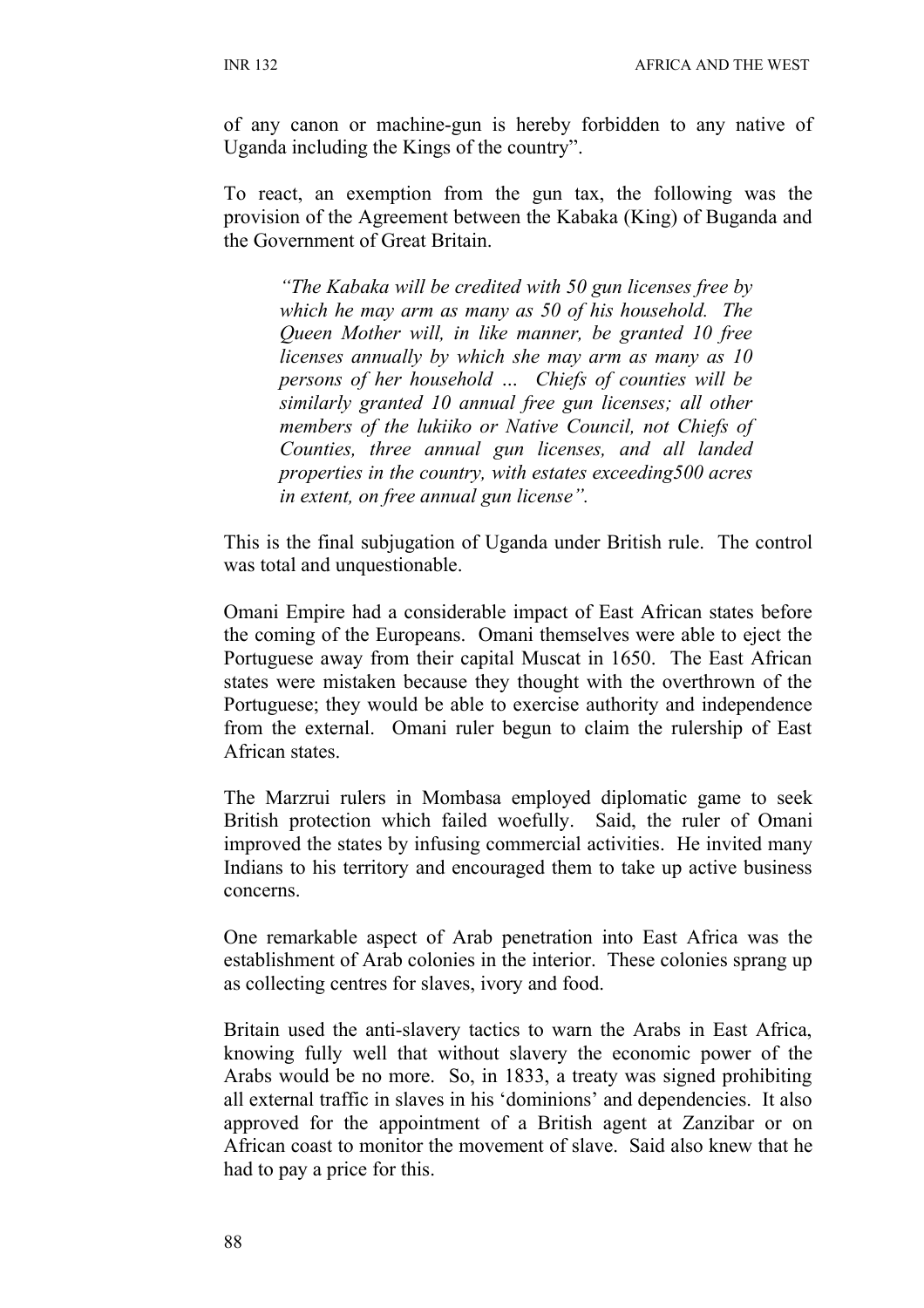In 1873, Barghash issued the following proclamations: 'Know that we have prohibited the transport of slaves by sea in all our harbours and have closed markets for the sale of slaves throughout all our dominions …' Yielding to this order, the Zanzibar ruler was choosing lesser of two evils, because the whole economy depended on slavery. In order to please Britain, he abided by the order and to safeguard his territorial integrity.

The Sultan of Zanzibar who had paid a visit to England fell back to traditional friendship with Britain despite the German's ambition to annex his territory. German's claim was that the sultan was not capable to choose the 'anarchy and savagery' which ravaged the territory. So, he had no right to continue to rule the empire.

By 1890, East African States were partitioned between Britain and Germany, the Arabs who operated in the region of Upper Congo were also crushed by series of military expeditions.

The British East African Company had first of all liberated the slaves, the human traffic which the empire was known for, on the coast as a tidy attempt to break the economic power of the Sultan. After 1888, Britain began to sign various treaties with the local chiefs. In 1893, the British government took over the East African Company in Uganda and declared the area a protectorate, and in 1885 did the same to Kenya. In 1920, it was declared a British colony and Britain established a firm colonial rule.

Colonialists in Tanzania justified their civilizing mission by claiming to bring law and order, economic prosperity and education to a territory devastated by internal warfare and the slave trade business.

## **3.6 Colonial Rule in Egypt**

After the death of Muhammed Ali, one of the foremost leaders in the region, the rivalry of France and Britain resumed. The rivalry centred on a proposal to build a canal through Isthmus of Suez. Work finally started in 1859 by French. From this time too, Egypt continued to contract foreign loans to finance projects, which were most at time ill-planned and wasteful.

Between 1882 and 1914, Egypt was ruled by British Consuls General, while façade ministerial government was preserved. By 1907, Lord Cromer had established the colonial economy in the country. The main thrust of British rule was for tangible and economic rewards to Britain rather than improve the existing infrastructure.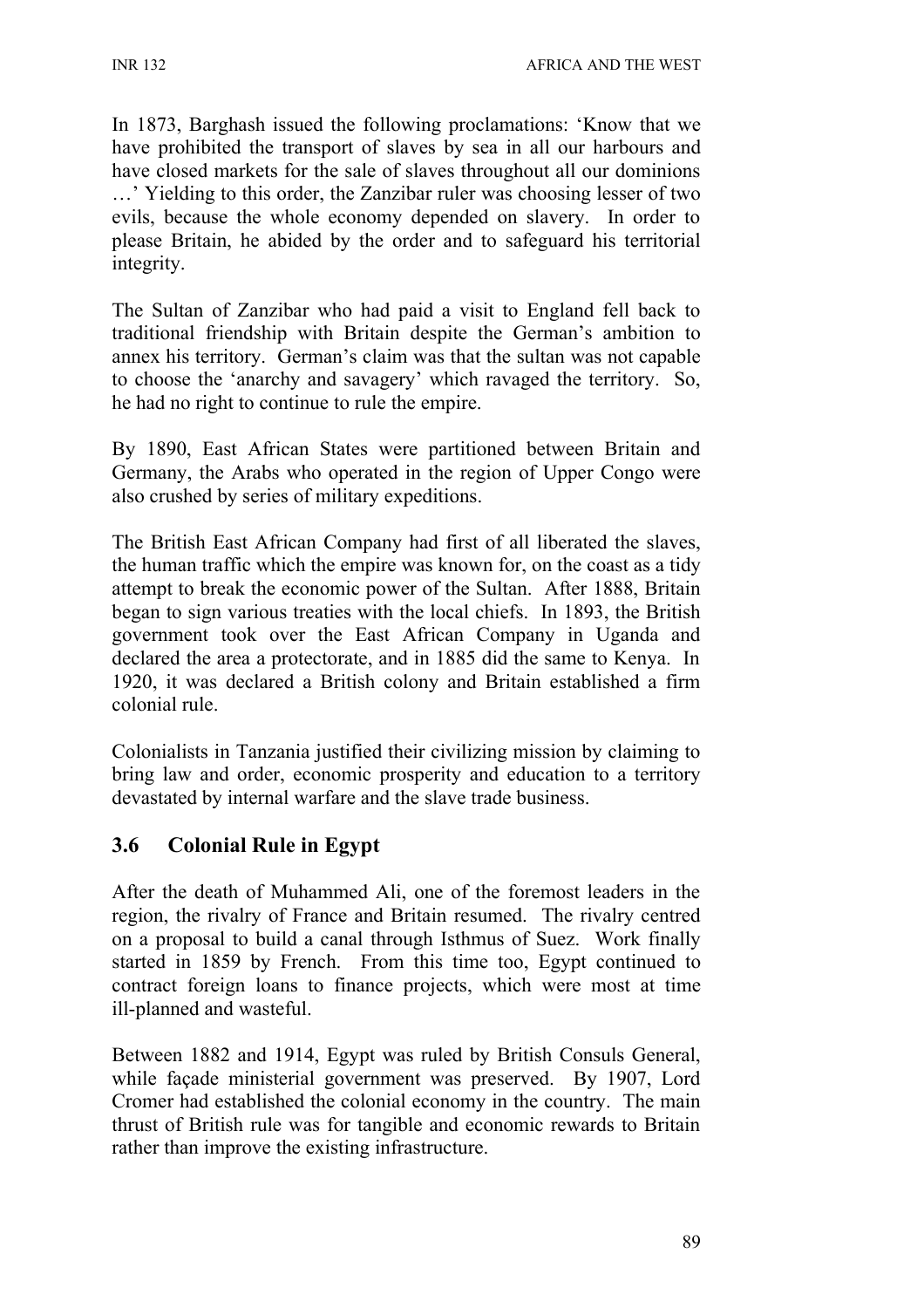At the break of World War I (1919 – 1939), the United Kingdom declared Egypt a protectorate under a High Commissioner, while the ruling house provided a puppet administration.

# **4.0 CONCLUSION**

Between 1875 and 1914, the bulk of the African continent came under white control. Two important related processes produced the astonishing acquisition by force, the African empires. One outstanding process was the treaties entered into by the local leaders. Most of the local leaders did not understand the terms and conditions of these treaties. Second, the superior weapons used by the colonialists made the submission of opposition to the rule unquestionable. The warrior tradition of the African people cannot stand the superior weapon of the overlords.

Another important factor was the Berlin Conference agreement where European powers had problems on who was to acquire what, the agreement and diplomatic tactics were employed to solve the problem. The limits of French acquisition of territories in Africa were not set by Africans but by notable rival, the British, who kept them out of lower Niger below the Bussa rapids in Nigeria. The open confrontation between French and British forces in Borgu in Nigeria and Fashoda in the Nile almost led to warfare between the two European nations.

The colonial administration was the same either Britain, France, Germany, Portuguese, etc. It was mere exploitation and deprivation of the indigenes at Africa. Raw materials were shipped to the independents, and finished goods were shipped to the dependents. The labour was cheap, but finished goods had the dictates of the colonial masters.

## **5.0 SUMMARY**

In this unit, we have discussed various ways and methods employed by the European powers to acquire and established their rules in some parts of Africa. The major European players were France, Britain and Germany. The acquisition of land followed the same pattern with other regions. Britain acquired most of the coastline nations, while France were in the interior. Britain also jostled for economically viable states, while France went for large expanse of land.

Note the importance of Suez Canal issue raised in this unit and the implication for future discussion.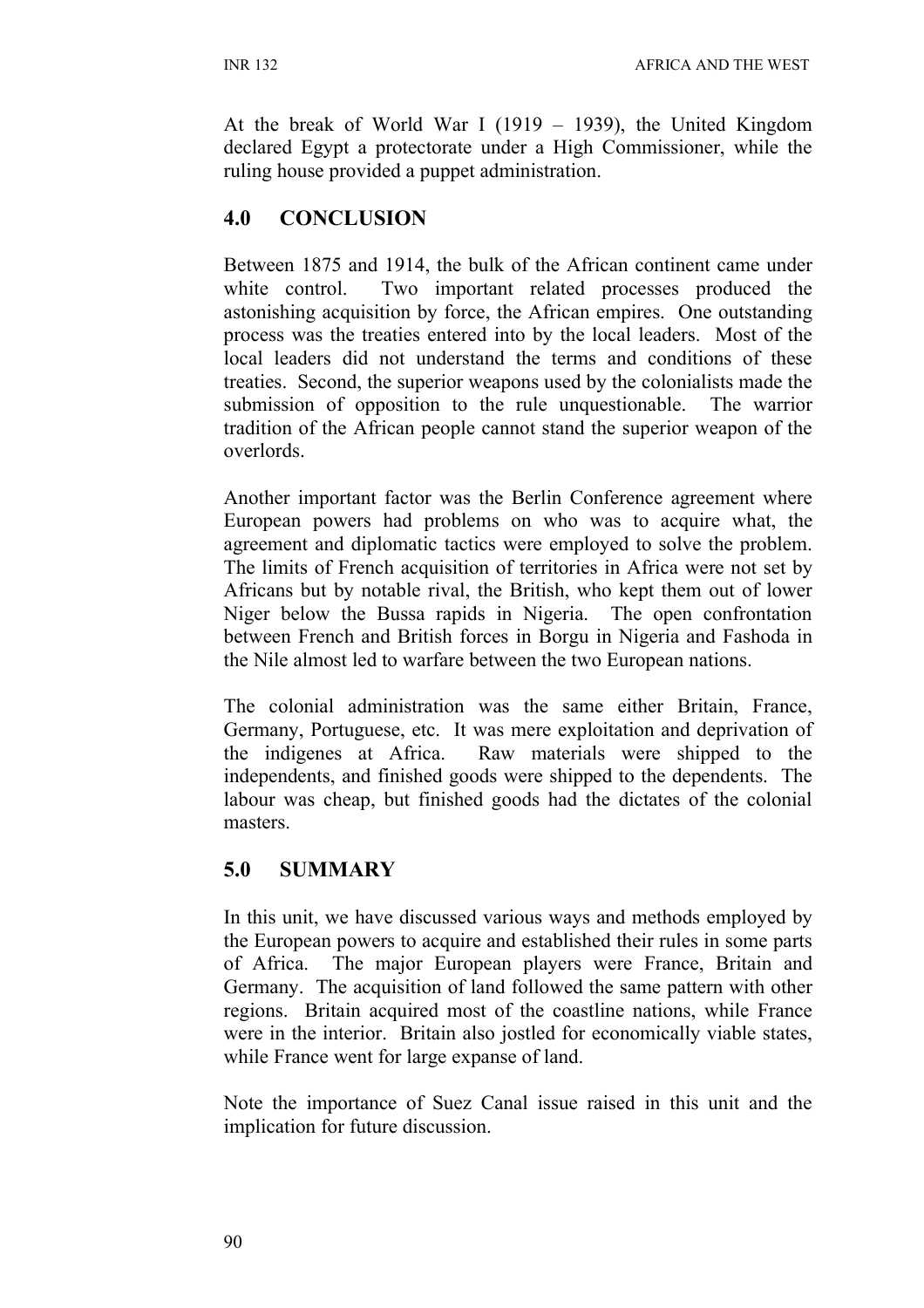### **6.0 TUTOR-MARKED ASSIGNMENT**

- (1) Account for the colonial conquest and administration of the Magrib.
- (2) Why did France attack Algeria in 1830 and with what consequences for Magrib?

#### **7.0 REFERENCES/FURTHER READINGS**

- Joseph C. Anene and Godfrey N. Brown (ed.) (1966). *Africa in the Nineteenth and Twentieth Centurie*s, Ibadan University Press and Nelson.
- Perham, Margery (1941). *Africans and British Rule*, London: Oxford University Press, Oxford.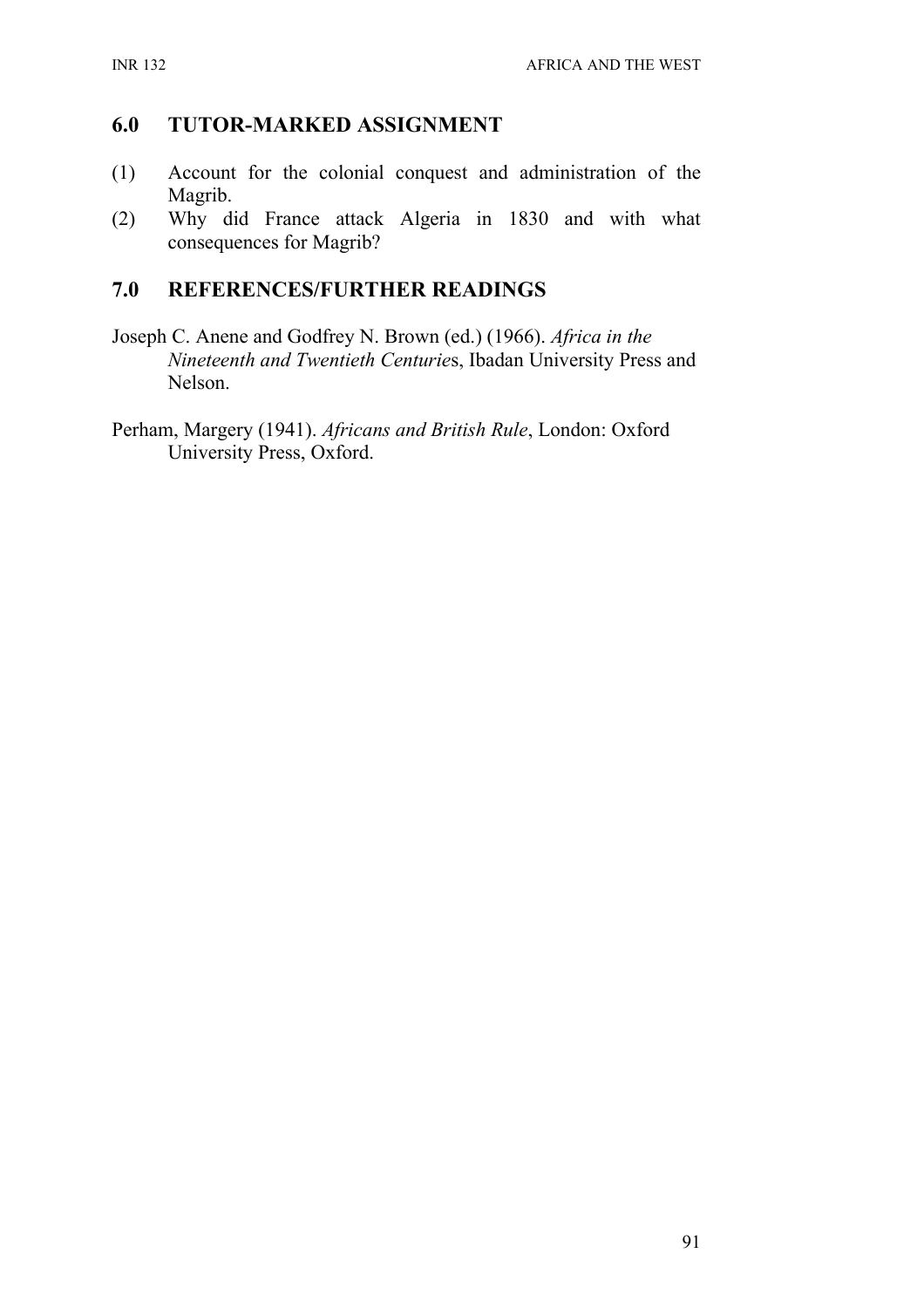### **MODULE 3 IMPACT OF WORLD WAR II ON AFRICA**

- Unit 1 The Impact of Second World War on African Politics
- Unit 2 The Emergence of Elite in Africa
- Unit 3 Nationalist Movement in West Africa
- Unit 4 Road to Independence in North Africa Nations
- Unit 5 Road to Independence in South Africa

### **UNIT 1 THE IMPACT OF SECOND WORLD WAR ON AFRICAN POLITICS**

#### **CONTENTS**

- 1.0 Introduction
- 2.0 Objectives
- 3.0 Main Content
	- 3.1 World War Two and Africa
	- 3.2 Decolonization of Italian Africa
	- 3.3 The Decolonization of British Africa
- 4.0 Conclusion
- 5.0 Summary
- 6.0 Tutor-Marked Assignment
- 7.0 References/Further Readings

## **1.0 INTRODUCTION**

World War Two led to a chain of events which culminated into disintegration of European empires in Africa. During the war, North Africa became the scene of military operations. The British Commonwealth forces ousted the Italians from Ethiopia and fought a ceaseless war against Italian and German forces in Egypt and Libya.

Again, the French and the British recruited thousands of Africans into their forces. Many Africans served in Europe and Asia. The impact of World War Two will be discussed in detail in this unit. Other issues like decolonization of Italian Africa and the decolonization of British Africa will also be treated.

#### **2.0 OBJECTIVES**

At the end of this unit, a learner must be able to discuss the followings:

- the impact of the World War Two on African political system
- the decolonization of African states
- the participants in the decolonization process.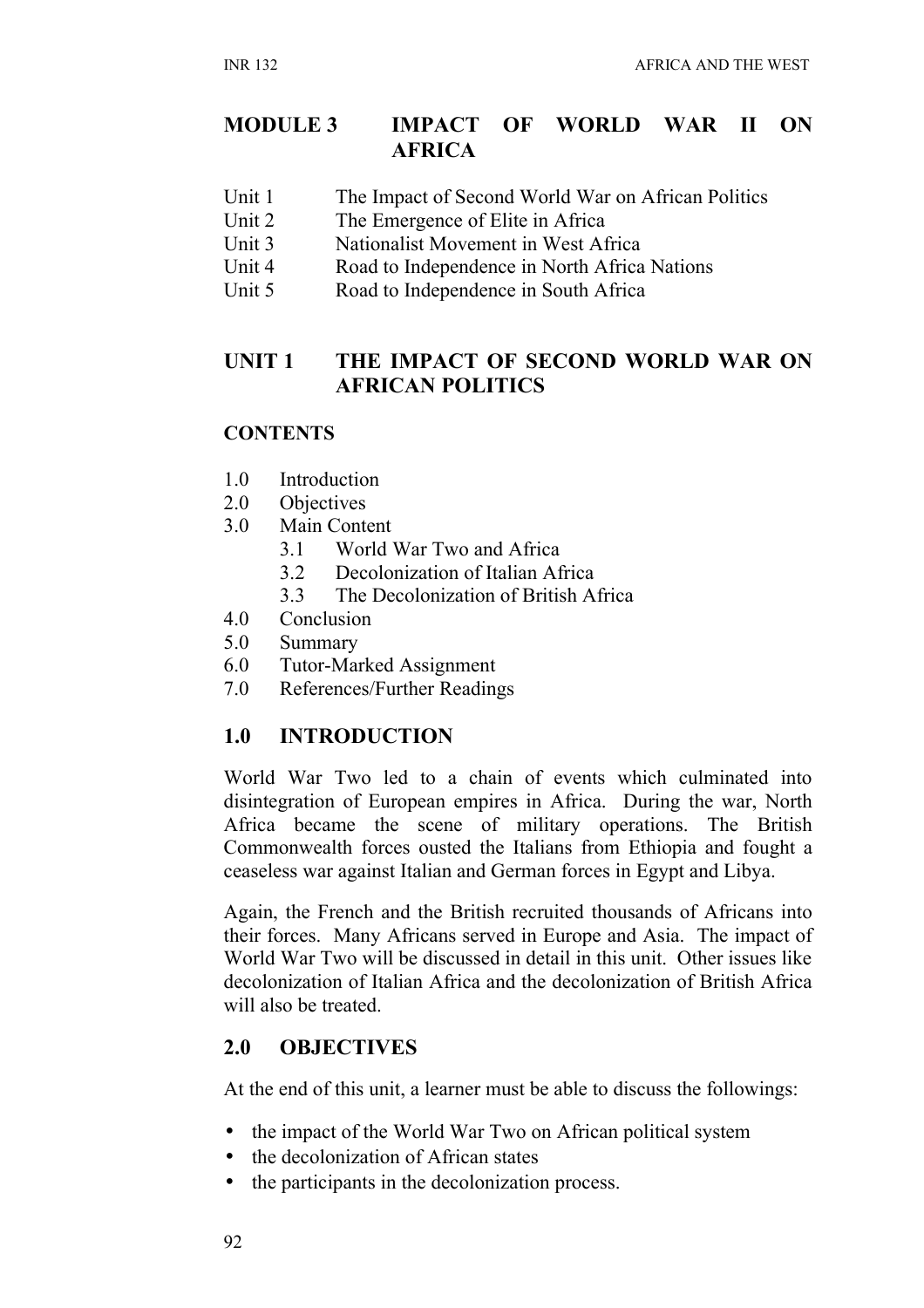## **3.0 MAIN CONTENT**

#### **3.1 World War Two and Africa**

During the war, Africans recruited into the forces were made to serve side by side with their white counterparts; the myth of European superiority was destroyed. They saw the whites as equal and only separated because of the pigment of the skin. Because of the war, African states became more self-supporting than during the previous decades. When Japan overrun South East Asia, Europe became more dependent on Africa rubber more than before.

During the war European powers were forced to make more concessions to their African subjects. They made increased grants for economic development and education. Most of African workers that were not promoted before the war were given accelerated promotion.

The war also undermined the will and capacity of the imperial powers to maintain the empires. The war weakened colonial powers economically and militarily and therefore underpinned the instrument for maintenance of peace and order of the colonies. By this time, the colonial powers had to depend on the colonies for supply of military recruits in order to sustain the war. If the main thrust for colonialism was to protect the Africans from one and another against tribal wars, the argument cannot be sustained any longer, since they (the colonialists) were unable to protect one another. In addition, the brutality which accompanied the war undermined the faith of many of the imperial powers in the "sacred mission". The savagery that accompanied the war, made many African soldiers surprised that what these powers accused them of was what they now practised on a larger scale. This cannot be reconciled with the claim that the whites were civilised nations.

The treatment meted to African soldiers during the war such as discrimination in rates of pay and the treatment between them and Indian and white soldiers did not endear them to colonial rule.

The opposition and war on Nazi Germany and fascist Italy by Britain made the opposition members of resistance movement in Europe to denounce racist policy in the imperial states. The opposition to imperialism gained momentum during this period. In addition to this, by the end of the war, the major players in colonial affairs were physically exhausted and economically impoverished and the leadership in World Affairs had passed on to United States of America (USA) and Russia both of these nations had a tradition of rejection of colonialism when at least it was practised by others.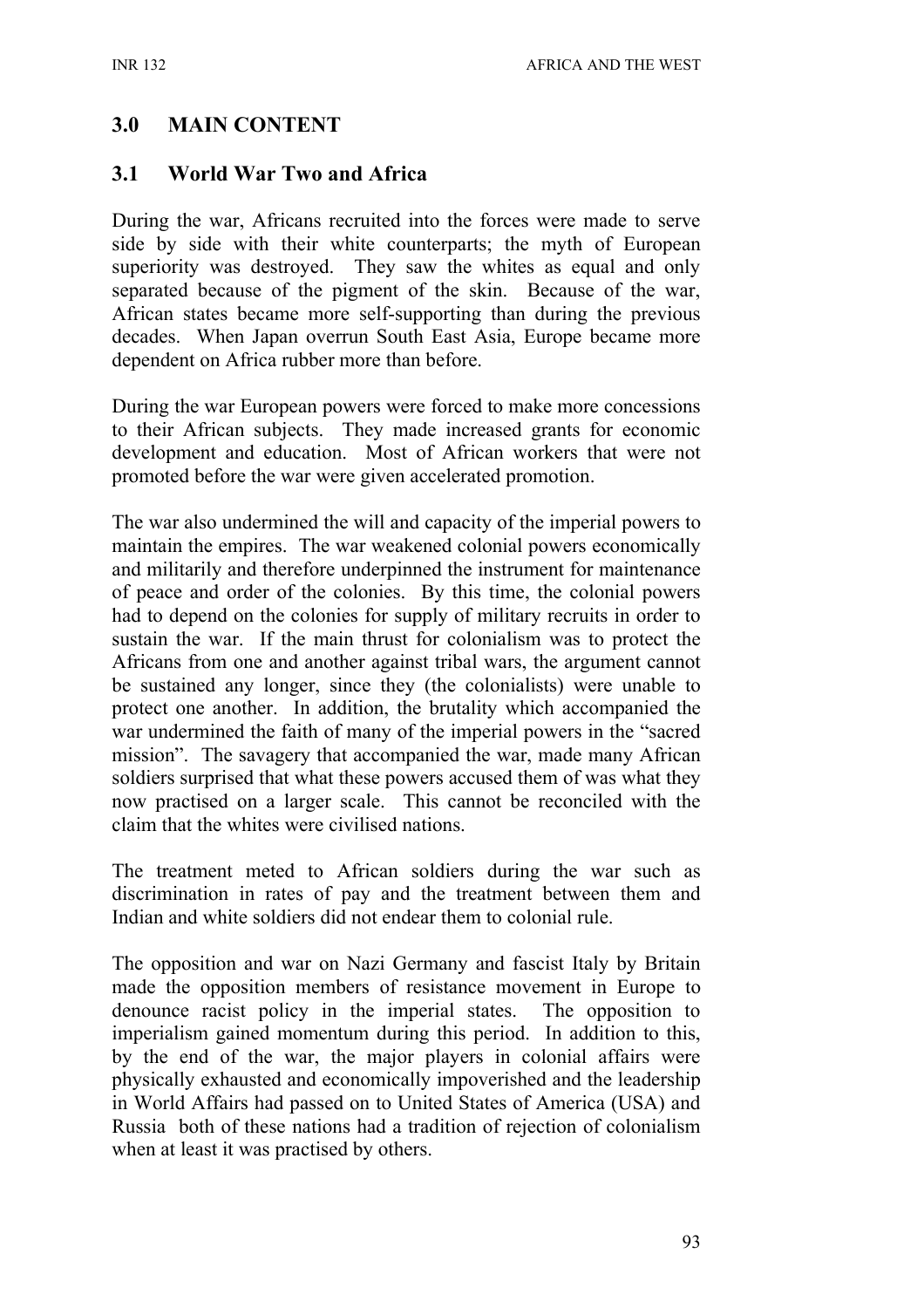By 1945, the full economic impact of the war began to manifest. Prices of goods were rising abnormally without a corresponding increase in wages. The result of this was that many people were subjected to untold hardship. For example in Nigeria, it was this condition that gave rise to the existence of a radical trade union movement. This movement called the Railway Workers Union gave the chairmanship to Michael Imoudu. The movement was instrumental to several strikes of 1945 which almost paralysed the economic life of the nation.

The World War Two brought about a decline in revenue arising from custom duties in the 1939/40 seasons. This was aggravated by the closure of the French, Belgian, Dutch and German markets. This in turn affected the British colonies badly. The loss of the East Asian markets to the German called for a new economic order aimed at ensuring imperial markets for the metropolis. Britain, in her policy, imposed import restrictions on non-sterling zones in a bid to conserve foreign exchange and the supply of currency.

In order to keep the colonies under control, though not as strong as hitherto, the colonies were expected to cooperate with the Allied Forces. The prices of products of exports and imports all over Africa were brought under control. Since the East Asian markets had been lost, the only place to get vegetable oil and other commodities was Africa. This could sustain the allies throughout the war period.

To achieve this objective, the colonial administration embarked on a massive production drive in the colonies. The government even adopted a number of measures designed to increase the collection of palm kernels and extraction of oil. These include an increase in taxation of the citizens. There was also reduction in the prices of commodities bought from the farmers to increase their production in order to pay the tax obligation. But the farmers protested by not producing any more until a stable price was guaranteed by the colonial masters.

However, the plan was abandoned in the end. A definite price policy would ensure a regular supply of the commodity as it was done under the French. The adoption of a definite price policy in 1939 led to the increase by 37 percent between 1939 and 1954.

There was decline in the production of food crops. All over British territories farmers were discouraged from producing food crops. They were put under constant pressure to go to the bush to cut down palm nuts and process the oil, for according to a war propaganda slogan, "each bunch of palm nut that could be cut was equivalent to cutting down a German soldier; and each tin of oil and kernels produced could help to ruining a German gun or aeroplane on the battle field.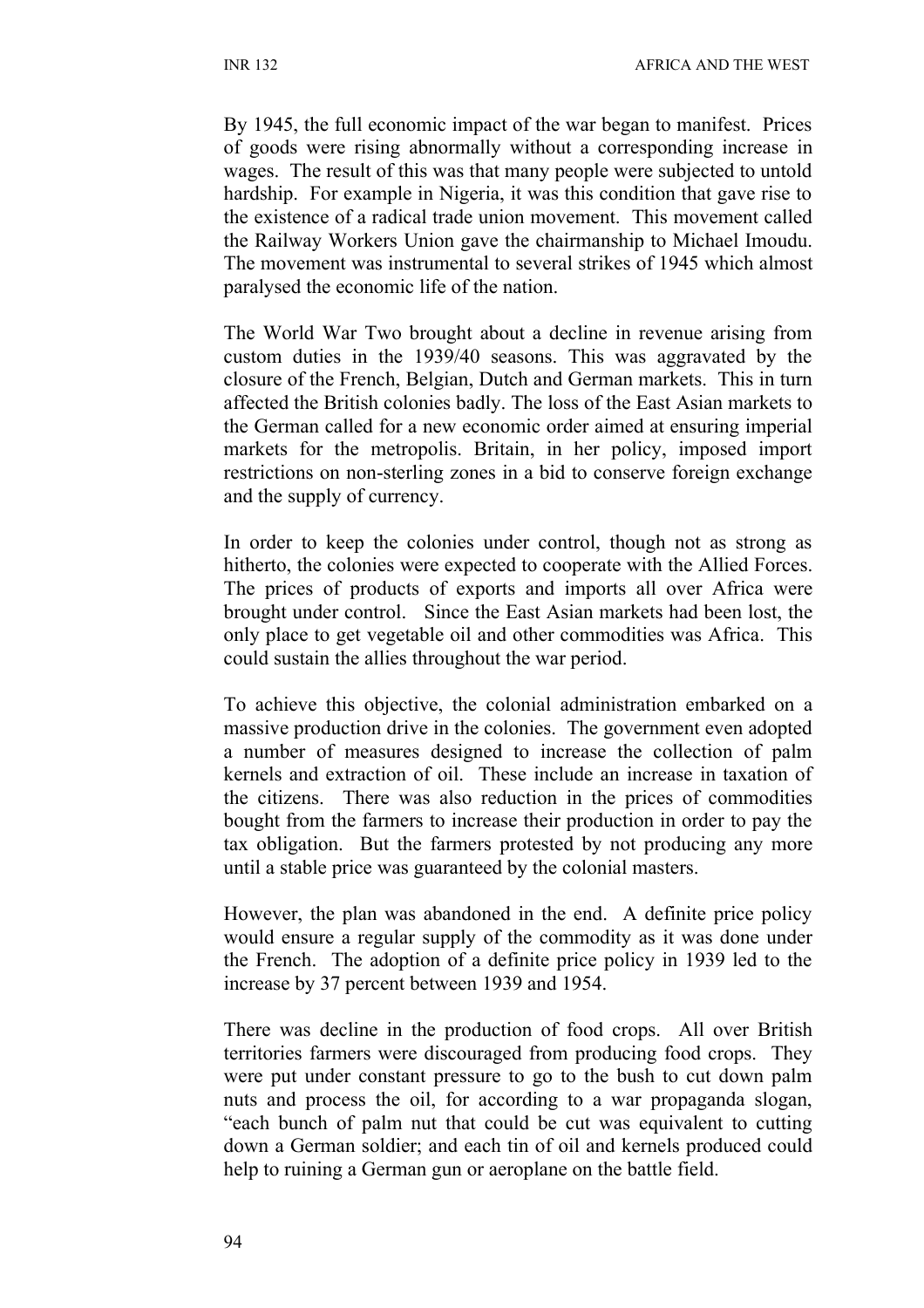One major reason for the fall in revenue during the war was the shipping difficulties. Generally, the colonies depended on Britain, France and Germany for over 50 percent of their imports before the war. The figure fell drastically because of restrictions placed on the movement of ships because of the enemy. The allied forces believe that Germany may destroy any ship on their territorial waters. Products had to wait for many days at the ports awaiting the arrival of ships which never come sometimes. Goods went bad as a result and the revenue to the farmers was adversely affected in the process. Since ships were irregular, little imports reached the colonies at exorbitant prices. Even moving produce from the interior to the hinterland was hampered by little space provided for them in the railways coaches. Most of the coaches were reserved for military wares for the prosecution of the war.

The war time did not only result in the scarcity of essential commodities, but non-existence of most of these commodities. Nigerians who were alive then could not forget in a hurry the absence of salt in the market due to prohibition placed on the movement of ships and imported commodities.

Apart from the contribution of men to prosecute the war, every colony also contributed cash and materials to the war effort. In the British colonies, for example, all the chiefs were expected to mobilize their subjects to contribute to winning the war. For example, in Nigeria, the Native Administration and the emirs donated a sum of ₤98,000 in addition to various foodstuffs. "The contributions during the Second World War include the following: Oyo ₤8,000, Ondo ₤3,000, Abeokuta ₤1,400; Ijebu ₤1,060; and Kano ₤10,272 in 1942, while a further win-the-war fund of ₤11,000 was raised in 1945". In all the contributions made to Britain at this period ₤24,041,945 out of which Nigeria alone contributed ₤409,255.

There was no doubt that the war caused had a serious impact on the economic potentials of African states. The war drained the resources (human, materials and financial) of African states. However, relief eventually came to African states. The importation of commodities which was stopped because of shipping problems led to a shift from imported goods to substitutes available in the colonies. The imperial government started encouraging the manufacture of these commodities within the shores of African states. The lack of imported furniture led to the establishment of carpenter workshop in Lagos where furniture were made for government offices. Roofing tiles were also manufactured locally to replace imported corrugated iron sheets.

The imposition of stringent measures on import stimulated the development of local industries. For example, local industries for the manufacture of milk, sugar and orange juice. This introduction of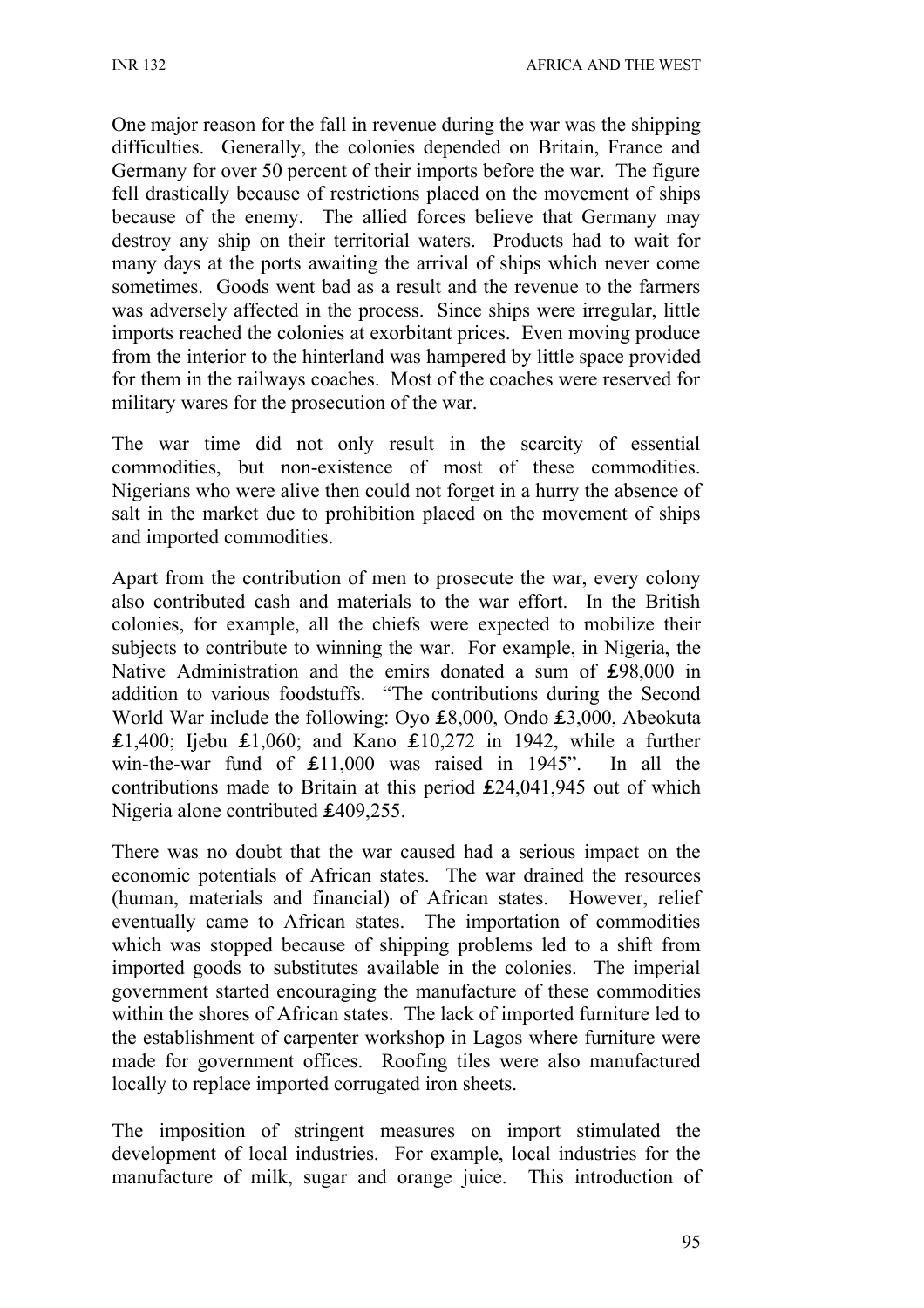import-substitution industries encouraged farmers to produce more to feed these industries and there was an increase in employment rate in the colonies. Some of these industries took off in Lagos, Agege, and Abeokuta in Nigeria as well as Senegal too. It established its first oil mill during this period of war.

Food insecurity or shortages constituted one of the most serious problems, which the British government had to address while the trend almost reached a crisis point in the cities, the food producing rural communities suffered in varying degrees especially from inflation. Because of prevailing condition, the reserved food in anticipation of any emergency was brought out. The government then introduced food rationing in 1941 through a price control system directed by Captain A.P. Pullen. The policy did not only fail abysmally, it triggered off price increases in non-consumable articles.

The recruitment of able-bodied men denied African hands that would produce food crops on the farm. The food shortage was obvious at this time. The primary products also suffered because all these products were diverted to the metropolitan cities. War time shortages besides the deliberate government policy of diverting all available resources to prosecute war, denied the colonies of development. Ongoing projects were halted and new ones were abandoned. The suspension of projects such as railway and other infrastructure had a serious impact on the economic life of the people.

### **3.2 Decolonization of Italian Africa**

The dramatic changes in international scene during and after the World War Two climaxed in the changing of batons in colonial Africa. The climate of change between 1919 and 1945 was demonstrated in the depossession of the vanquished European powers. At the end of World War One, the European powers were divided among one another. So, there was no reversion of empires to Africans. But at the end of World War Two, the short-lived Italian empire was reverted back to African control.

There was doubt that this change would occur in Ethiopia. The people were poor even by African standards. There was no cohesion among the people. The Emperor, Haile Selassie had just returned from exile after the British ousted the Italians in 1941. During the brief period of Italian rule, the powers and privileges of the hereditary aristocracy and Coptic Church had not been ousted. The emperor returned with the intention of reforming the society. Despite the British and later American financial and technical aid, he made no substantial changes in the structure of the society and the equitable distribution of power and privileges.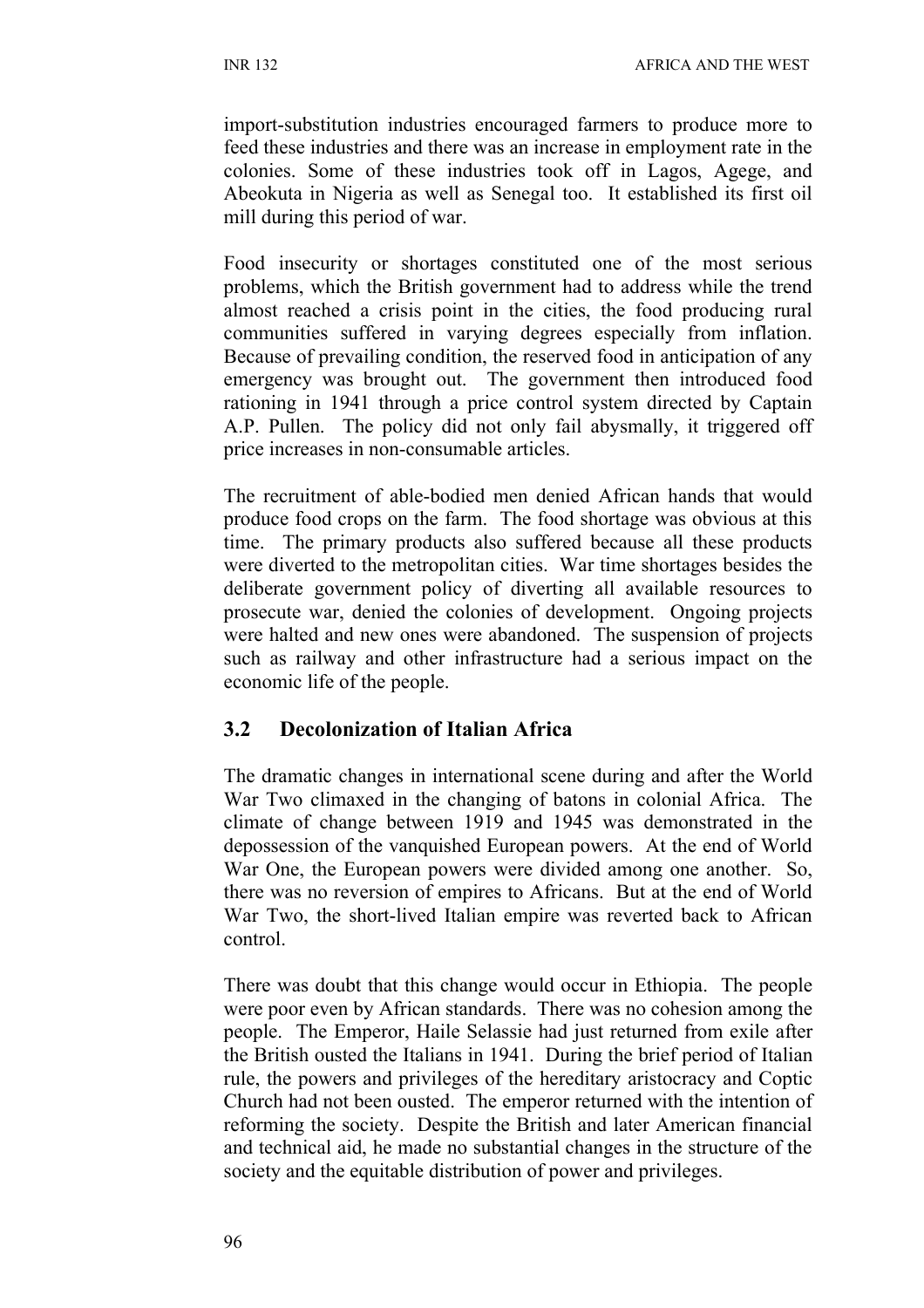He set up an elective legislative body in 1957, but its function was limited to an advisory body. Haile Selassie was respected abroad and he was able to elicit international support for his territorial expansion ambition. In 1952, the ambition of Ethiopia to annex part of the Red Sea coastline was realised; when the former Italian colony of Eritrea, which had been administered by Britain was incorporated into Ethiopia. Though most of the inhabitants of this area were Muslims, they were also opposed to Ethiopian expansion.

During the partition of Africa, the Somaliland was partitioned among the Italian, the British and the French. This area had a common language, culture and religion (Islam), but no centralised government. Kenya and Ethiopia also had shares in Somaliland. By the end of World War Two, young Somalis were beginning to create a popular nationalist movement dedicated to uniting all Somali people in a single independent state. In 1950, the United Nations decided that Italian Somaliland should become a Trust Territory under Italian administration for 10 years at the end of which it became independent. Ten years later, British Somali became independent and joined the Italian Somaliland.

The United Nations was also involved in the decolonization process of Libya. The Italian colony of Libya became an independent state in 1951. This was under a constitutional monarchy under King Idris, the head of the Sannusi set of brotherhood.

# **3.3 The Decolonization of British Africa**

In October, 1945, some eminent Africans gathered in Manchester, England at a Conference organised by W.E.B. du Bois. In attendance were some Africans – Kwame Nkrumah of the Gold Coast and Jomo Kenyatta of Kenya. The conference denounced the 'systematic exploitation' of Africa by the alien colonial powers. It also demanded a forthright independent of colonial empires.

In 1946, the British created a legislative council for the South and Ashanti in Gold Coast, with eight civil service members, six private members nominated by the Governor. Thirteen elected by representation of the traditional authorities and five members directly elected by urban votes. This eventually led to election in 1957. On March 6, 1957, the Gold Coast became a sovereign state, with a parliament and a cabinet based on British model and with Nkrumah as Prime Minister. The name Gold Coast changed to Ghana and it became a republic in 1960.

Nigeria was advancing like Ghana towards independence, but the fast tracking of independence for Nigeria was delayed because of its ethnic rivalries which led to disagreement upon an independence constitution.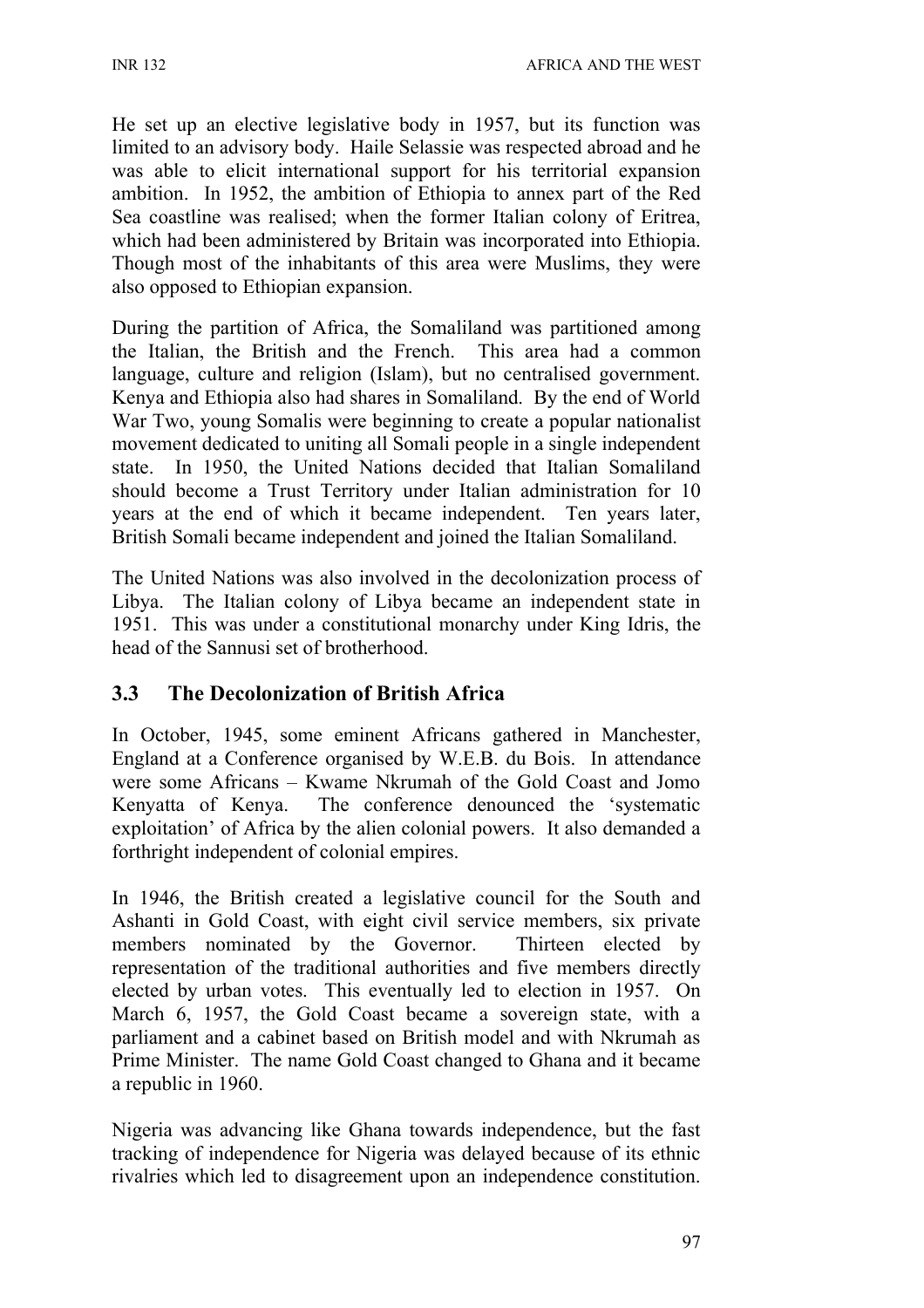However, Nigeria became an independent state in 1960. Each of the three regions were controlled by its majority ethnic leaders – Yoruba, Ibo and Hausa. The Federal Government was a coalition of the party of the Muslim Hausa and the party of predominantly Christian Ibos.

When Nigeria became independent, the Sierra Leone followed and the Gambia was delayed because of its alliance with Senegal. The British territories in East Africa posed a serious problem because they had been less exposed to western influence than West African states. Their level of education was low. In addition, unlike British West Africa, these territories included communities of white settlers who, though they formed a small portion of the population, had influence in London and footholds in the political institution in Nairobi, Kampala and Dar-essalaam. They also owned valuable parcels of lands in Kenya and Tanzania and, with the Asia communities controlling the export and import trades. Britain treated the three East African states as multiracial societies. It set up separate European, Asian and African electoral bodies and gave the European minorities as many seats in the legislative and executive councils as African majorities. The Kenyan situation led to prolonged struggle and violence accompanied the decolonization process at last. After serious struggle which led to the imprisonment of Jomo Kenyatta, he later became the Prime Minister of Kenya in 1963. Tanzania and Uganda also became independent in the 1960's.

In British Central Africa, the question of who to transfer power to during the decolonization process became a problem. In 1953, Britain superimposed a multiracial federal government over the territories of Nyasaland and Northern Rhodesia. These areas have been self governing areas under the white settlers. The Nationalist Party led by Dr. Hastings Kamuzu Banda won the general election in 1961. He became the Prime Minister of Nyasaland. It became independent in 1963 as Malawi.

The Rhodesian government also entered into long negotiation with Britain but no agreement was reached. In November, 1965, Prime Minister Ian Smith made a unilateral declaration of independence. Britain saw this as an affront, she regarded the territory, Rhodesia as a rebellious colony and not a single sovereign state was accorded it. Finally, in 1976, Smith acceded to US pressure and agreed to transfer power to the black majority in two years. In 1979, when Smith acceded, the country was renamed Zimbabwe and granted independence in 1980, under Robert Mugabe.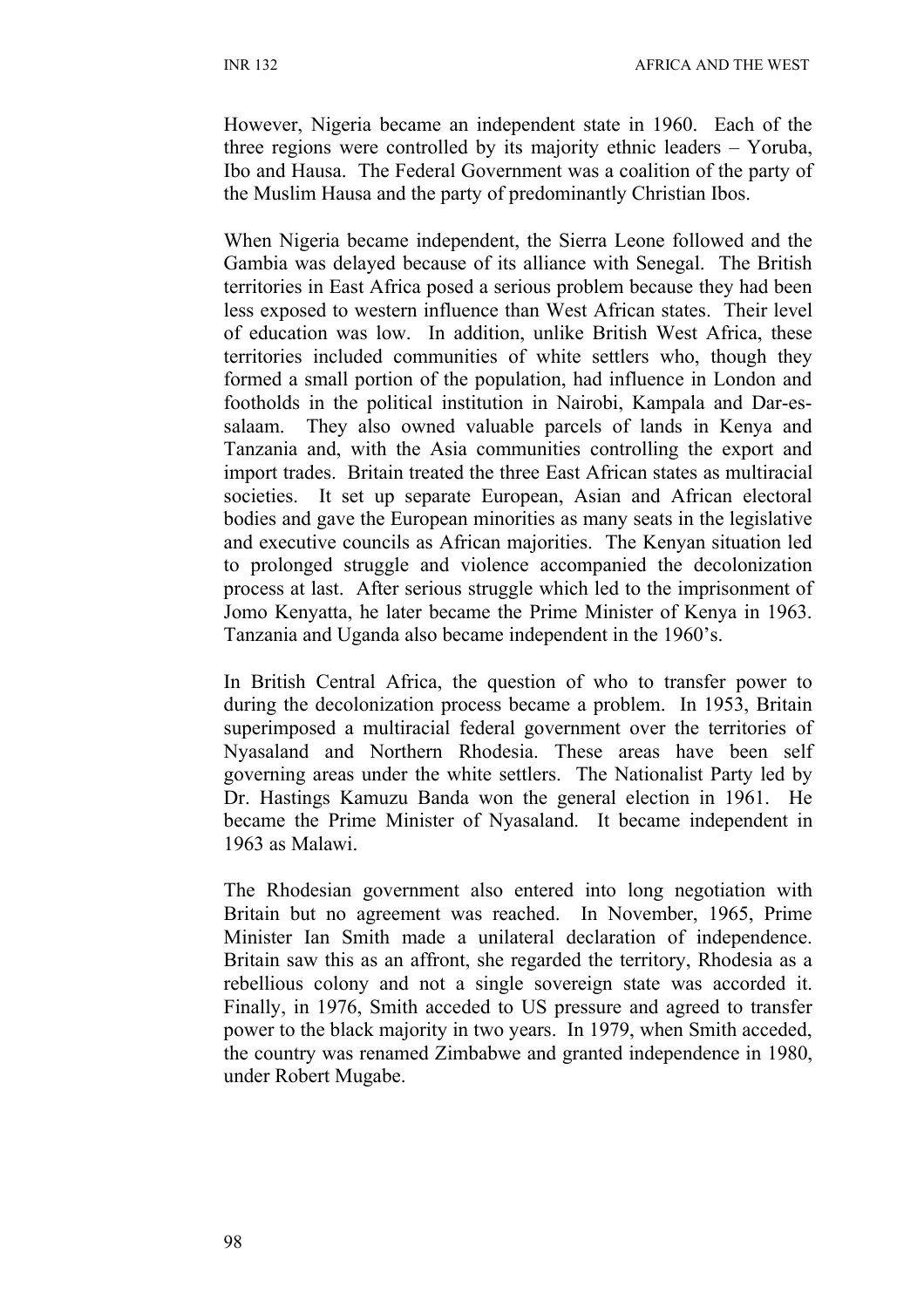# **4.0 CONCLUSION**

The colonial masters exposed Africans to their system of government. The assistance, though forced on the colonial citizens, make the returnees after World War Two to begin to agitate for independence. Another important impact of this war was the creation of local industries in Africa at that time. In 1941, the United States President, Franklin D. Roosevelt and British Prime Minister Winston Churchill met to discuss the post-war World. The result of the meeting was the Atlantic Charter. One of the provisions of this charter was the decolonization of Africa.

After the war, parliamentarians and civil societies in Britain were drumming it loud that Britain must grant independent to the colonial territories. By 1930's, the colonial masters through the introduction of schools had cultivated elite who became promising leaders in their countries. These leaders include Jomo Kenyatta of Kenya, Nkrumah of Gold Coast (Ghana), Senghor of Senegal and Houphouet-Boigny of Cote d'Ivoire. The role of these people will be discussed in later units.

### **5.0 SUMMARY**

In this unit, we have discussed some salient points on the impact of World War Two on Africa. The war acted as reference point of action for the colonies. The returnees from the warfront discovered to their dismay that the whites were not different from them. The myth of white superiority was uncovered. Food shortage during the war was a common place but export and small scale industries were set up by the colonial powers in the territories.

The Atlantic charter entered into after the war made it mandatory for Britain to accept the decolonization process in her territories. It was not only Britain, but France, Germany, Spain, Italy, Belgium and Portugal followed British steps in the decolonization process.

# **6.0 TUTOR-MARKED ASSIGNMENT**

- 1. Discuss the role of World War Two on the decolonization process in West Africa.
- 2. How do you account for the impact on World War Two on African economy?
- 3. African states bore the white man's burden during World War Two. Discuss.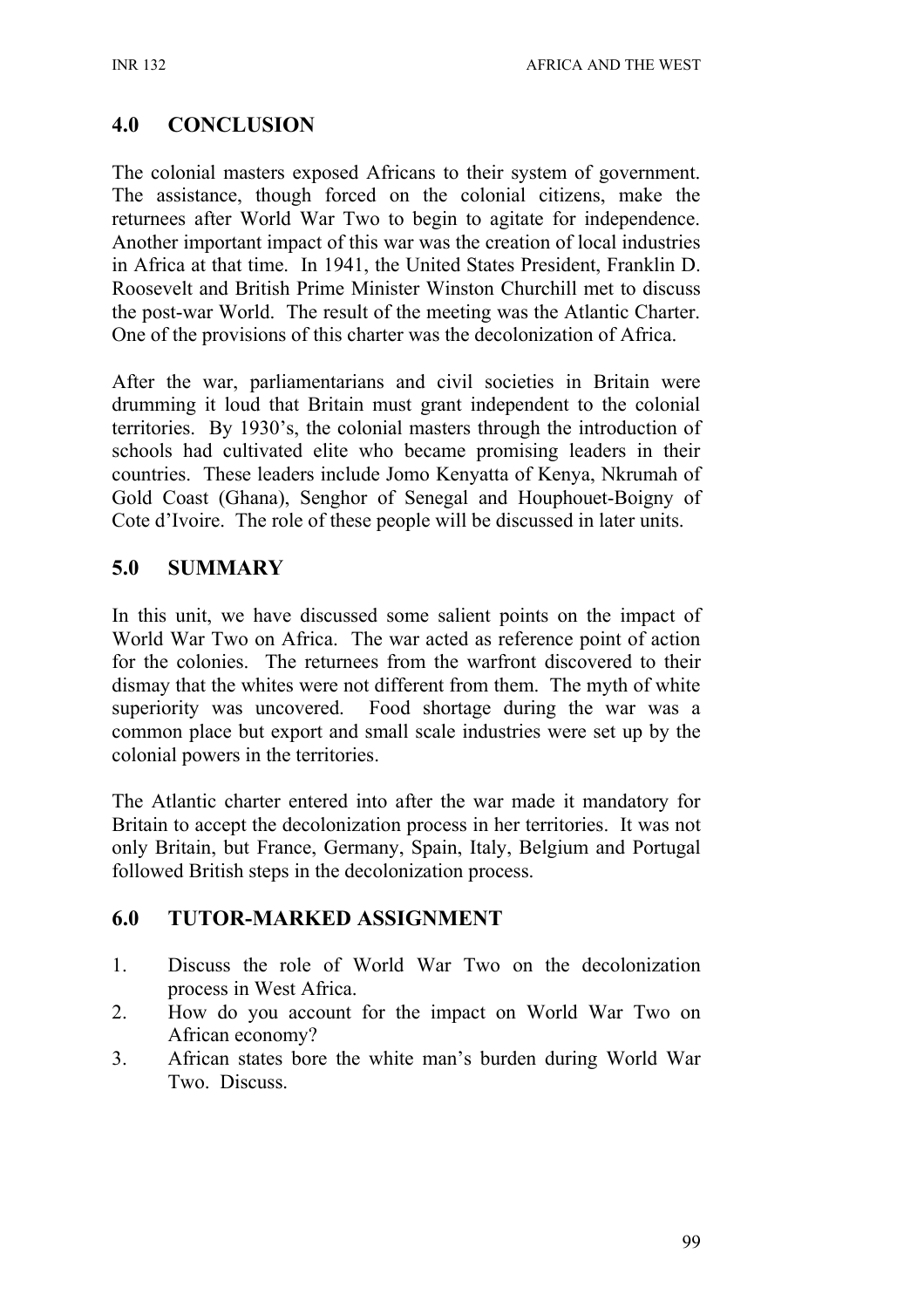#### **7.0 REFERENCES/FURTHER READINGS**

- John Whitney Hall and John Grayson Kirk (ed) (2005). *History of the World, Earliest Time to the Present Day*, North Brighton: World Publication Group Inc.
- Obaro Ikime (ed) (1984). *Groundwork of Nigerian History,* Ibadan: Heinemann Educational Books Nigeria Limited.
- Ogunremi, G.O. & E.K. Faluyi (ed) (1996). *An Economic History of West Africa since 1750*, Ibadan: Rex Charles Publication.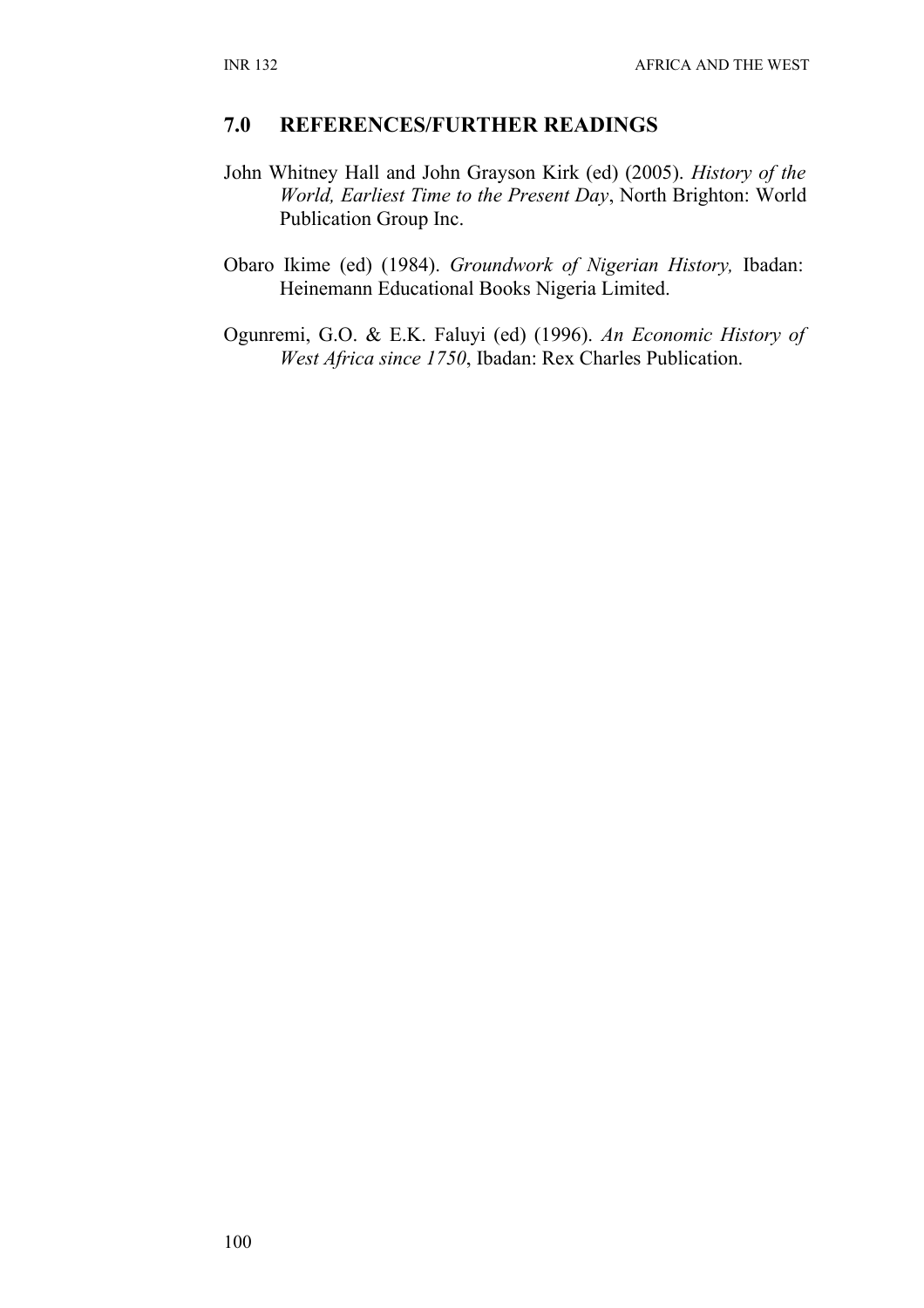# **UNIT 2 THE EMERGENCE OF THE ELITE IN AFRICA**

#### **CONTENTS**

- 1.0 Introduction
- 2.0 Objectives
- 3.0 Main Content
	- 3.1 The Early Elite
	- 3.2 Colonial Policies and New Elite
	- 3.3 New Elite after World War Two
- 4.0 Conclusion
- 5.0 Summary
- 6.0 Tutor-Marked Assignment
- 7.0 References/Further Readings

#### **1.0 INTRODUCTION**

Before the coming of the Europeans to Africa, there were different elite classes in various societies. Some communities grouped certain class of people into the elite class. The ruling class that possessed special status and political, military, economic or religious functions acted as the elite of such society. In some areas, the ruling classes are the elite. In predominantly Islamic society, the Chief Imam, Sheikhs, the Emirs and the Ulamas were grouped as elite.

The coming of Europeans into Africa changed the status of elitism. The class of people who had contact with the Europeans imbibed their culture, their values and their education. This people became the new elite. The missionary activities changed the status quo of the elite class. The missionary introduced education to the territories they lived. In some areas, the idea of modern education was established in order to train new recruits for the imperialist army.

The introduction of colonial rule made education an issue. The introduction of education by the missionaries was reinforced by the colonialists. This gave impetus, after the World War Two, to agitation by the elite for independence in the various states or nations.

#### **2.0 OBJECTIVES**

At the end of this unit, learners must be able to discuss the following:

- the early elite
- the new elite
- the role of the elite in the emerging nations in Africa.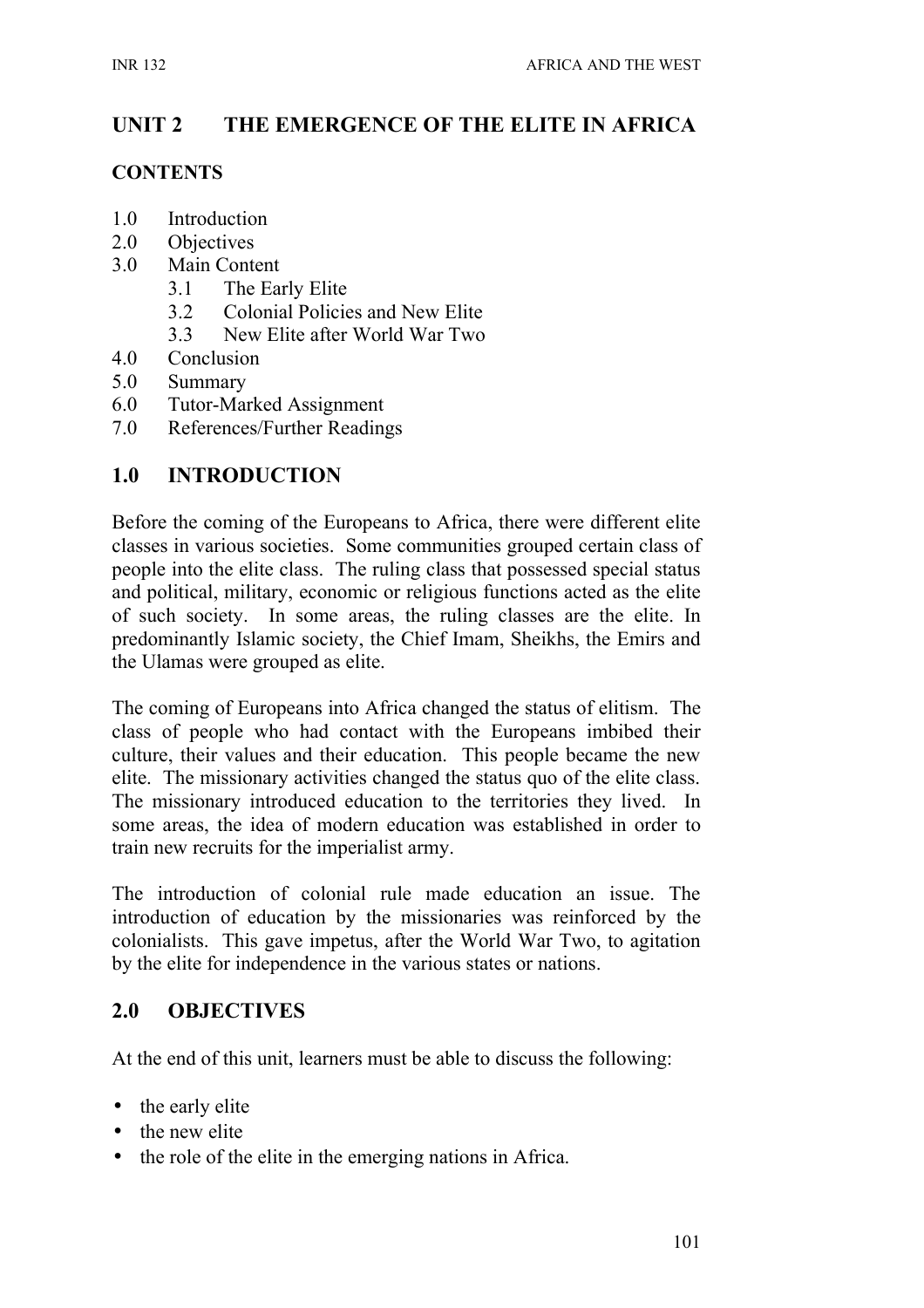# **3.0 MAIN CONTENT**

### **3.1 The Early Elite**

During the early states in western Sudan for example, the elite then besides the local ruling class were the Islamic writers and geographers. These sets were seen as early custodians of historical facts, writers or reference point in the history of Western Sudan. Before the colonization of Africa, European activities were concentrated in the coastal lines of West Africa, South Africa and the North African states. The Europeans came with the slogan of the 3C – Christianity, Commerce and Civilization. Hence, they were ready to cooperate with missionaries and anti-slavery movement, explorers, traders and government officials.

The missionaries operated on the assumption that if they must have a stronghold on Africa by introducing Christianity, "it had to be accompanied by thorough – going modernization of traditional Africa society". By this, they meant encouraging the abolition of slave trade and eventually stopping the internal slave trade. They intended to introduce cash crop economy, introducing some of the new technology in Europe and above all, creating a new class of elite that will manage these revolutionary changes. Besides the above stated objective, the high rates of mortality and repatriation of Europeans through illness reinforced the earlier statement that there must be urgent need to train African missionaries, schoolmasters and other agents to replace the Europeans that have left Africa. To be able to cope, missionaries put a liberal policy on education very high on their agenda.

Besides, Sierra Leone and Liberia that offered training facilities to Africans, the old centres of European trade in Senegal, Ghana and Southern Nigeria also offered some opportunities since there was a growing demand by the local people for formal education and commerce.

South Africa offered some opportunities in this regard. The replacement of Boer (Dutch) rule by British government, made in-roads for the missionary activities in this region. The missionaries enforced the doctrine of equality and denounced the racial policies of the Dutch. The work of French and American missionaries in the new Bantu states was also significant.

### **3.2 Colonial Policies and New Elite**

The policies of various colonial powers affected the emergence of the elite in the various states. These variations concerned the introduction of western education, the role provided for an educated African in the new administration introduced by the colonial powers.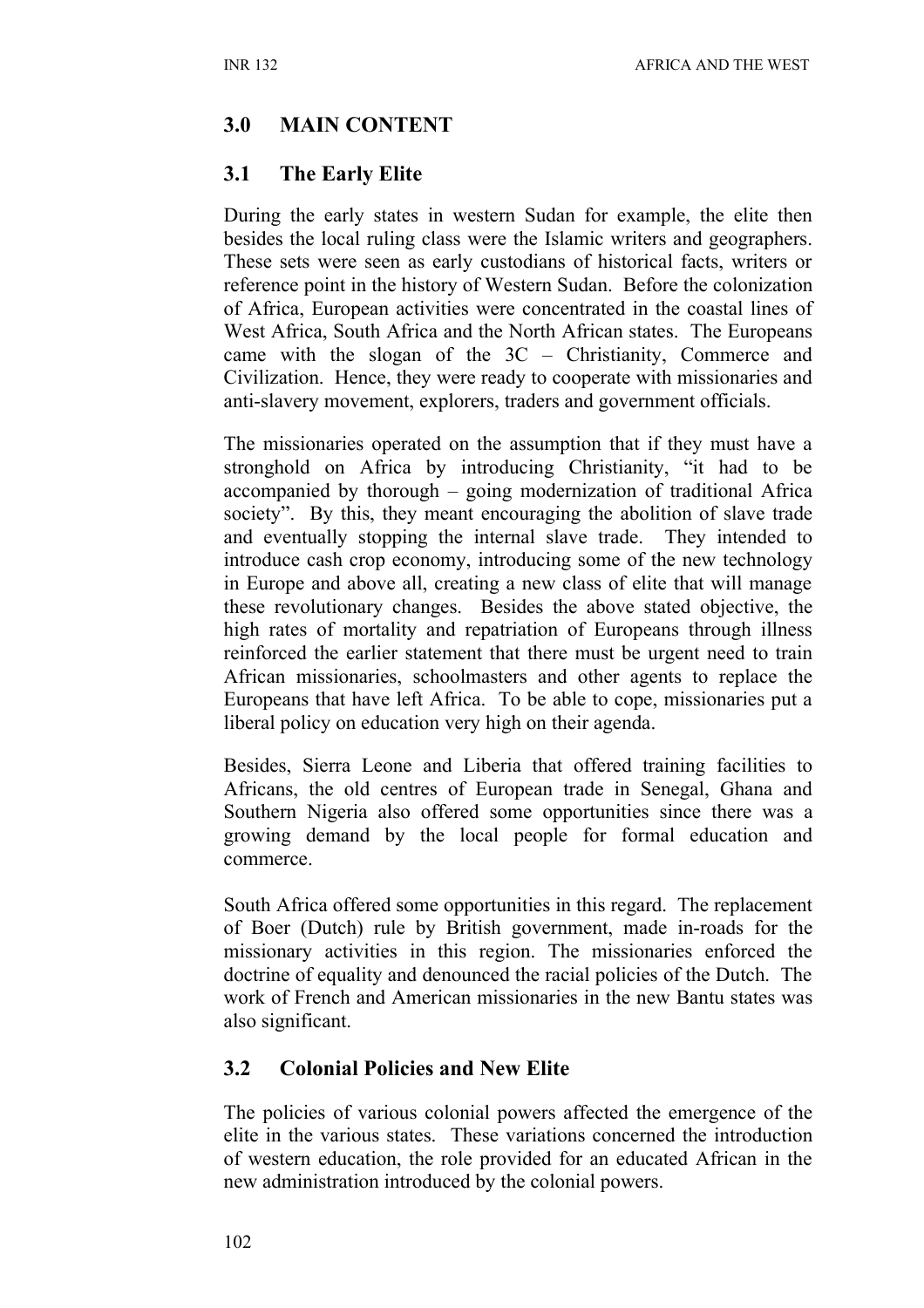French and Portuguese colonial policy towards their colonies was similar. Both superpowers tried to create "a highly polished elite, a few shining stars, thoroughly conditioned by French or Portuguese culture". They encouraged state financing of education in these colonies and they persuaded few citizens from the colonies to pursue further education in the Metropolitan countries. There was provision for the employment of African elite – *evolues* and *assimilados* in the colonial administration. In order to create a class for these new elite, they were encouraged to work in France or Portugal. Missionaries were also cautioned. Only missionaries that originate from metropolitan centres and sharing their colonial ideas should be allowed to operate.

Belgian policy towards its colonies was a marked contrast to the French and Portuguese. In French and Portuguese colonies, the masses remained illiterate persons, a middle class hardly existed. Much of the resources were spent on top the elite. Belgians in Congo created the most technologically advanced colony in Africa based upon a solid lower middle class employed in the skill and semi-skilled trades. Belgian policy was anti-elite emergence. Though missionaries were allowed to operate, their activities were strictly controlled to conform to official goals. Overseas travel by Africans was discouraged. Thus, there was no elite programme, the few that eventually emerged worked exclusively within the church, and later trade unionism.

Britain, compared to other colonial powers, had no consistent policy for educated class. The missionary societies were given a free hand to operate and were given assistance more than anywhere in Africa. This gave rise to the highest number of elite in the whole of Africa. British Africa on the other hand, refused to employ the elite produced by these missionaries. Lord Lugard's theory of indirect rule which dominated the thinking of British officials up till World War Two led to the evolution of traditional African political system built upon the principle of hereditary chieftaincy. It provided no place for western elite in the super structure maintained by Lugard administrative structure. Some decided to find a place for the elite in the indirect system. Traditional arrangement as said earlier had no place for elite. Some officials, who were not at peace with the evolution of elite, could not stop their production because of the unhindered missionary activities. The contradictory policy of the British produced the paradox that Nigeria witnessed. The policy of indirect rule produced the largest western educated elite.

The Northern part of Nigeria remained conservative. The British government was conscious of the Islamic states of the North. So, western education was not encouraged, besides there was the shifting of Islamic education. The policy was to discourage missionary activities in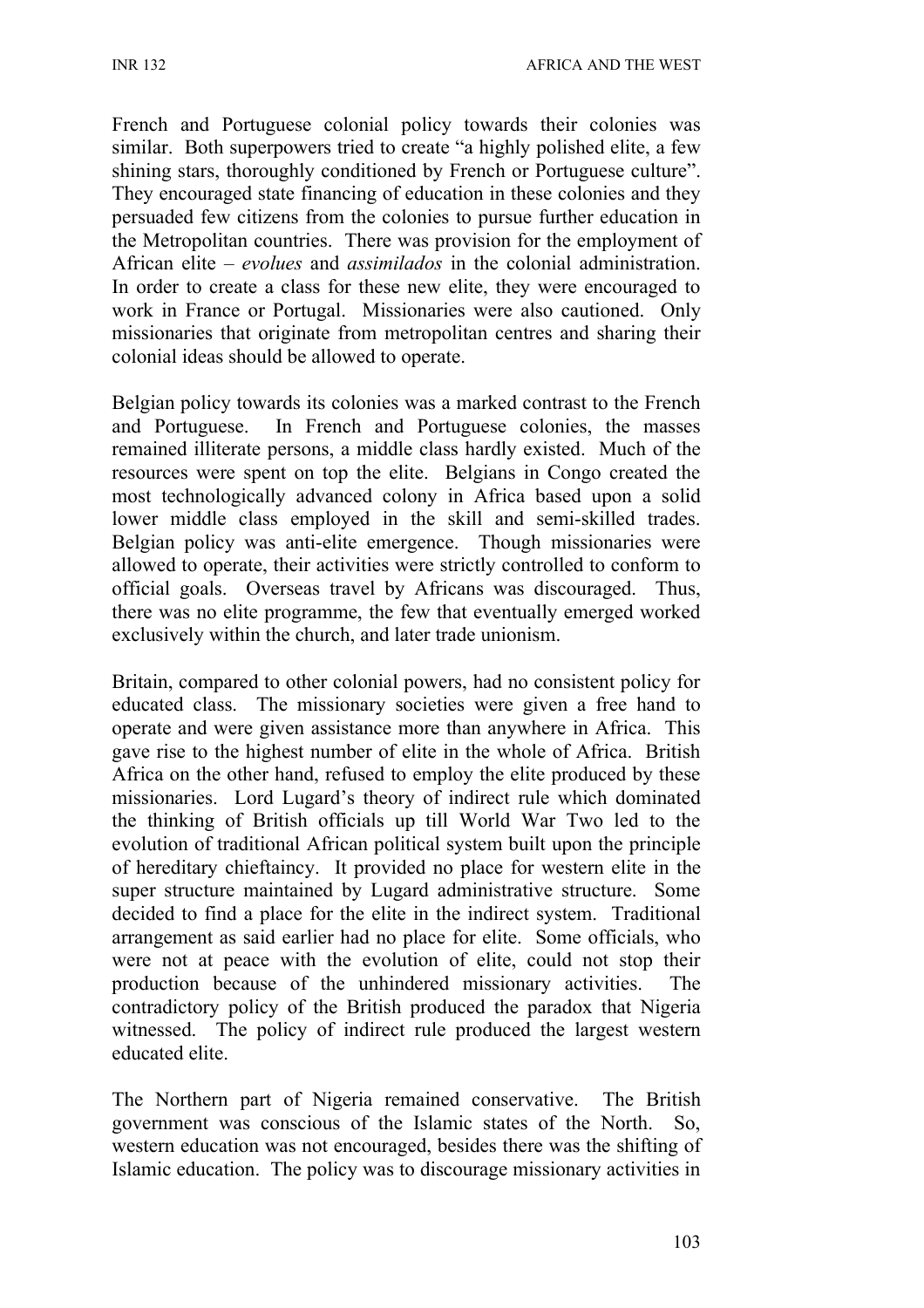this area. The reason normally advanced is that Lugard was keeping his pledge with the emirs that their subjects would not be forced to accept Christianity. Thus, the ideas of westernization and Christianity were controlled. Despite the fact that the North were mainly Muslims, one suspects that Islamic education would be encouraged and even assisted. Not only was the western education denied, Islamic education received no encouragement from the government yet the few missionaries schools in the North produced elite too.

The British in the Northern Protectorate were not totally opposed to conversion of the people to Christianity, but they were mainly concerned with avoiding open confrontation from the Muslim rulers if the missionaries were allowed freely in the protectorate. In keeping with this policy, the colonial government took over the control of western education and outlined the reasons for its introduction. They hoped that through western education, the sons of the emirs would be trained in order to bring them up in an "atmosphere of loyalty to the king (British)". From this set of people trained abroad, the British hoped that the next generation of native rulers may be enlightened and loyal without necessarily foregoing their own religion and imbibing ideas of Europeans. This, the British government did and unknowingly produced the elite in the North, who had Islamic education background.

The other aim was to give general primary education on a secular basis and lastly, for the teaching of the children of non-native employees of the government. It can be seen that the introduction of western education in the North was guarded in order to maintain the status quo, to ensure development on 'native line' and to prevent the bringing up of a generation of agitators as in the South.

Unlike the North, in the Southern Protectorate, western education was more freely pursued. The highly educated elements, both professional and academic, had emerged. By 1930's, they had started struggling not only equal with the British officials, they were also seeking employment on equal basis with British officials and demanding treatment as civilised men of dignity.

The French who sought elite as a fulfillment of their policy of assimilation and also spent a lot of money to achieve same. But she was not successful than British who frowned on an elite as an embarrassment to indirect rule system. France who turned her back to the evolution of *evolue* class of educated Africans, through suspicion and unwillingness to encourage missionary activities, gained the same class less than Britain that discouraged the practice.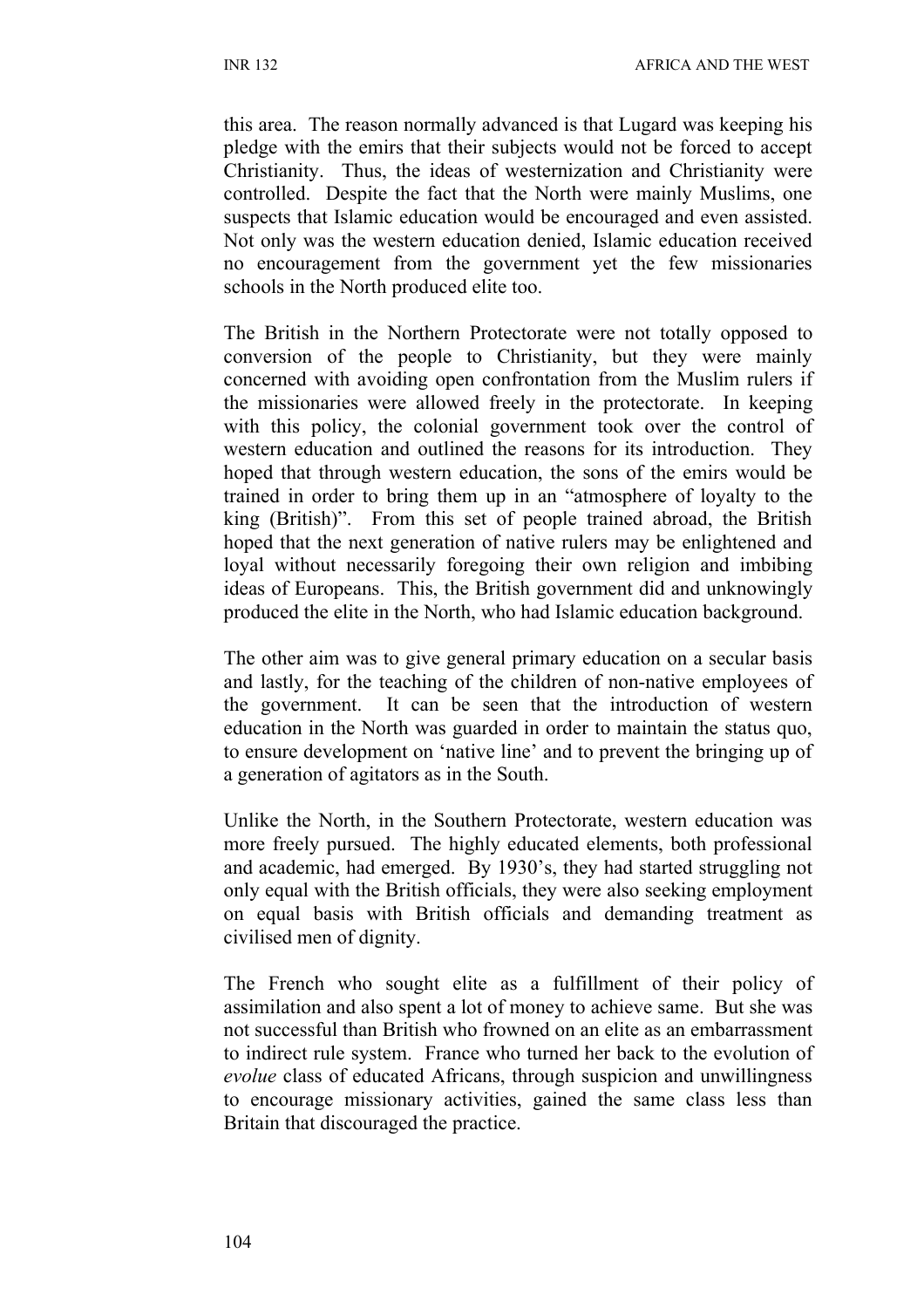In poorer Equatorial African territories, little individual elite class emerged. In Togoland and Cameroons where missionaries were protected from extending their activities given by the mandate which France held from League of Nations, there was a remarkable missionary activities. In Cameroons, the state was educating 1,000 in 1913 and 12,000 in 1953 while the missionaries in the same years were educating African citizens of 43,000 and 113,000 respectively. This is a reverse of anywhere in France West African colonies.

In West Africa, the level and pace of economic development acted as a factor to determine the number of elite that emerged from any colony. Ghana, though small in size, has the largest elite at this time – twentieth century, followed by Western Nigeria with Sierra Leone and Eastern Nigeria trailing. The poorer French countries were far behind.

In East and Central Africa, however, the level of economic development was not indicative of the size of elite in the said region. The reverse can be deduced from these colonies that the greater the economic development, the lesser the number of African elite. Katanga had no African elite; the Rhodesia (now Zimbabwe) almost none; Kenya, Tanganyika (Tanzania) and Nyasaland very few. The rapid economic development in these regions contributed to the growth of the settlers who were the elite in colonial Africa.

When the expatriates were moving back to Europe, the white settlers took over from them. The Africa skilled labourers were not qualified to take over these posts. In the process of becoming an elite, most African middle class were constantly destroyed by the white settlers and that accounted for non-elite in these regions.

In South Africa, the railway and postal services were almost exclusively manned by Africans in 1920's. Twenty years later, almost all Africans were displaced by the white settlers. The world economic depression of 1930's hastened the process. The growing number of whites in civil service made it more difficult to change the course of events. Most of the advisers of the government were whites.

# **3.3 New Elite after World War Two**

Two hundred English speaking Africans and Afro-Americans attended a conference in Manchester, England, in October, 1945. The aging W.E.B. du Bois headed or chaired the conference. The conference was organised by younger men – George Padmore a West Indian, Kwame Nkrumah of Ghana (then Gold Coast), and Jomo Kenyatta from Kenya. The resolution adopted by the fifth Pan African Congress was different in tones and substance from previous conferences. These included a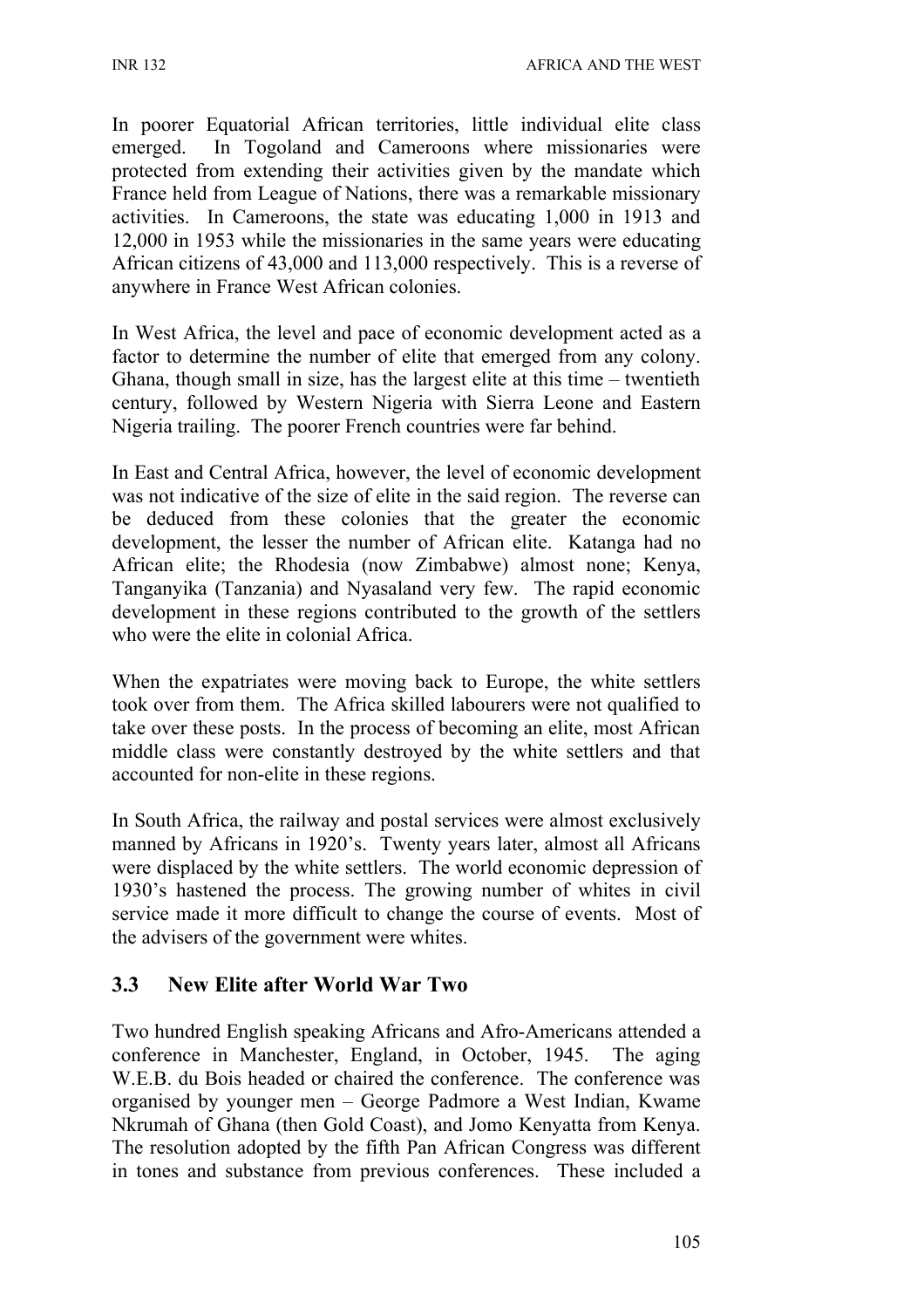detailed denunciation of exploitative tendencies of the colonial rulers – "the systematic exploitation of Africa by the alien imperialist powers, a forthright demand for independence for black Africa and a ringing declaration to the colonial peoples of the world to unite".

In Britain, the 1945 conference attracted little attention from the members of the public. But the fifth Pan African Congress marked the beginning of a new dawn in African politics. Laying down ideological guidelines with populist, socialist and international overtones, it stimulated the African elite to take advantage of the new international order of anti-colonial international climate. The prevailing condition at that time made the elite to seize the opportunity to ask for independence from their white overlords.

Events that were to become crucial in British West Africa, took place in Ghana. Ghana then had the highest number of elite. The transformation was also assisted by the booming trade in cocoa, which the British government had the overriding share. On the other hand, in 1945, the rate of social change in Ghana was enormous.

In December, 1947, when Nkrumah arrived Ghana, he began to build or lay the foundation of a political party. He contacted young men who were literate to form the Volunteer Group. He established a line of protest with the government by holding the government responsible for all the hardship in the country – the high food prices, shortage of food items, and the unemployment rate was on the high side. He denounced the destruction of cocoa farm with swollen shoot disease. The farmers protested, the colonial government opened fire on them and two were killed. The farmers began serious protest where European shops were looted.

Cashing in on this opportunity, Nkrumah and Danquah sent cables to the British government, the United Nations and the World Press denouncing the colonial rule and asking for self-determination-independence. An investigative panel was set up by a Commissioner. Britain then named an African judge, Henky Coussey as Chairman of the Committee. All the members of the committee were African elite. The British government accepted the recommendation of the committee and introduced a new constitution in 1951.

The full impact of Second World War was beginning to be felt on Nigerian people. Prices of goods were rising astronomically without corresponding increase in wages of workers. The result was that people who are lettered or literate began to organise themselves into protesting unions. The existence of such union as Railway Workers Union led by Michael Imoudu provided a rallying point for the agitators for equal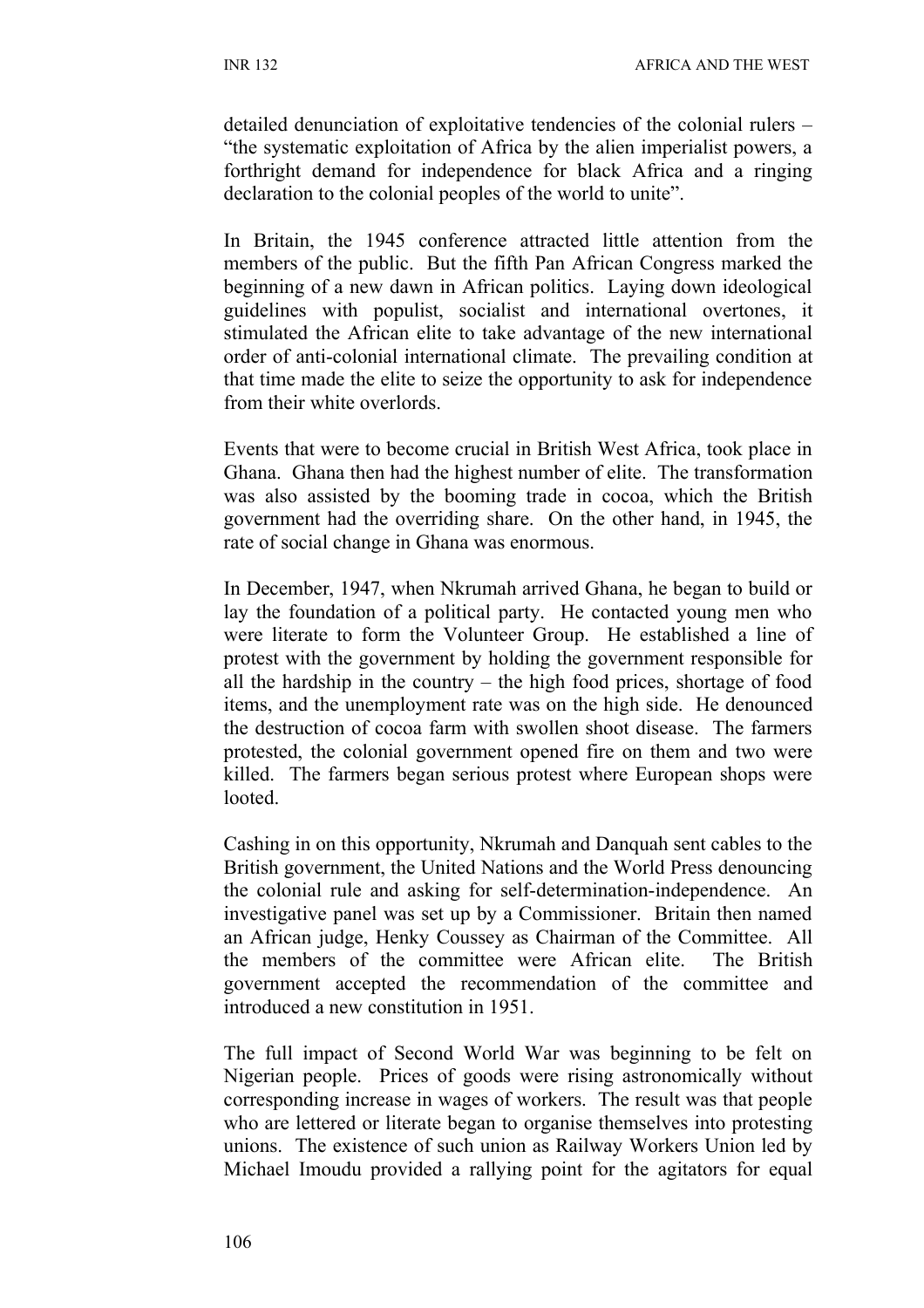opportunities with the Europeans. The workers constituted the elite, who in turn inform and educate the illiterate masses on the need to agitate for reform. Well-informed politicians and the workers combined to word off the oppressive tendencies of the white rule.

Another important factor which made agitation by elite significant was the 1922 constitution which had remained unchanged except for the appointment of two non-officials into Executive Council in 1942. The newspaper *West African Pilot* was also used as a rallying point for the elite; besides whipping up political consciousness of the people, the paper, owned by Nigerian elite focused attention on the ills of the society. It highlighted the news of racial discrimination in Britain, United States of America and South Africa. The agitation of writings of the elite in the press forced the British journalist that visited in 1945, when he wrote of "a revolutionary native press which quite serious threatens the stability of this part of the empire".

The local administration of the colonialists was much concerned about the local press. The Governor in Legislative Council said:

*"Our press is free – free to abuse, to sabotage, effect, to kill enthusiasm to impute bad motives and dishonesty to poison the springs of goodwill and foul the will of trust to impregnate the body politic with envy, hatred and malice – in short, free to do the devil work"*.

Despite the evolving scenario of the elite and their strategy, there was no political platform to realise their dream of independent Nigeria. The young students were forced to take the first step by forming Nigerian Union of Students. This was the beginning of forming political parties which would be discussed in the next chapter.

# **4.0 CONCLUSION**

The emergence of elite in Africa can be traced to the traditional society where classes of people existed before the coming of the white people – colonialists. You must bear this in mind that elitist class was never restricted to the western world alone. The role of the missionary and the colonial masters in the evolution of the elite must not be wished away either. A complementary of the two and the last stage of evolution of new elite after the Second World War is also important.

The plan of the colonial masters was not to create elite in some instances, but the evolution came in some cases, and it became unmanageable in British West African states whose early elite forced the colonial masters to grant independence to the various nations.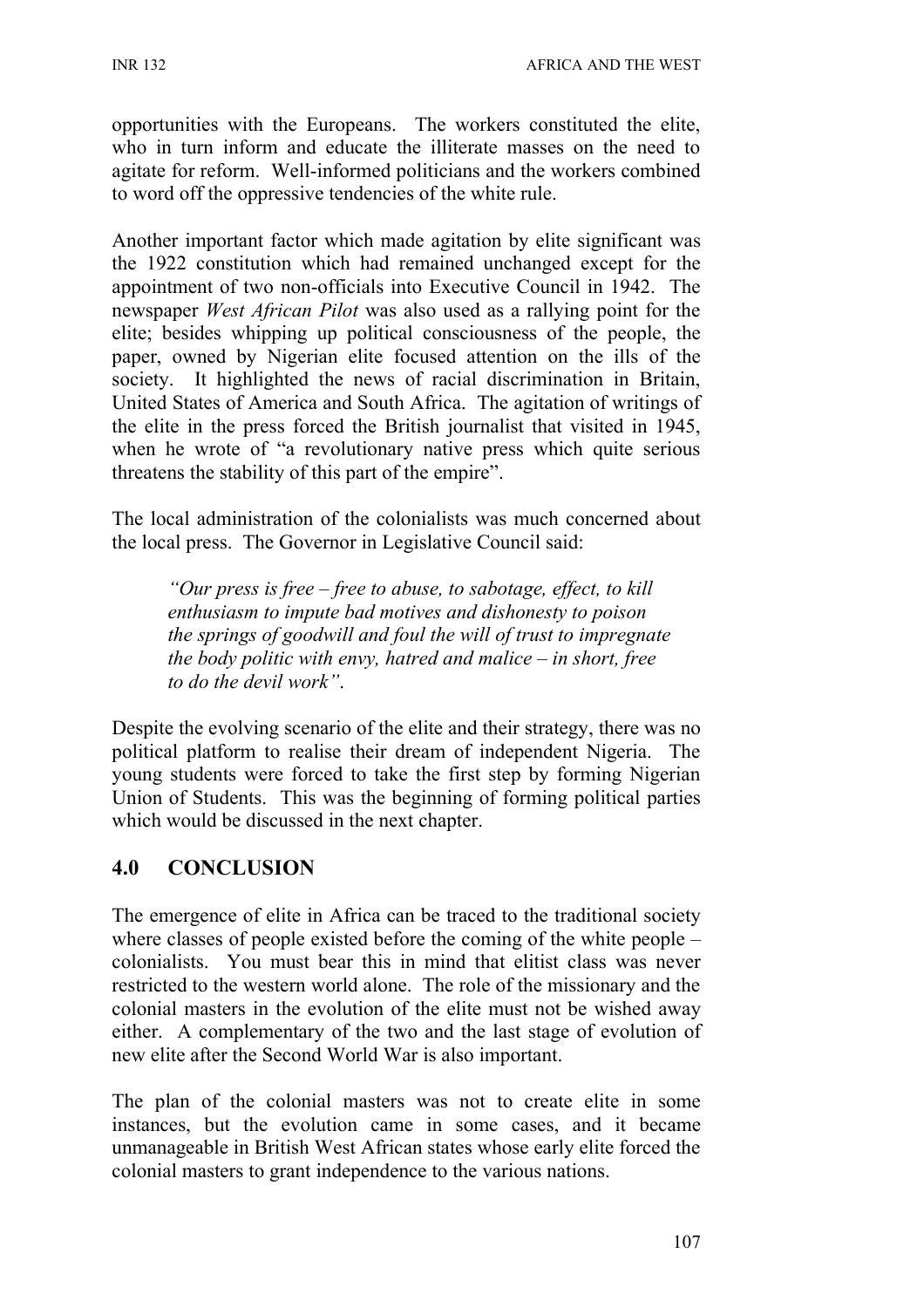## **5.0 SUMMARY**

In this unit, we discussed the early elite in African societies. They were the ruling class, the advisers of kings and later the Qur'anic or Islamic leaders. We also discussed the coming of Arabian writers, geographers and Islamic clerics, who wrote the history of western Sudan. The emergence of elite after Second World War was also highlighted. The impact of this people in forming opinions and unions were not left out.

The policies of colonial masters in shaping and molding the evolution of elite was also listed and discussed. The discussion in this unit will enable the learner to be familiar with the evolution of the elite in Africa and the role they played in agitation for African nations' independence.

### **6.0 TUTOR-MARKED ASSIGNMENT**

- 1. Examine the role of elite in shaping the modern day African nations.
- 2. How will you account for emerging elite in Africa?

#### **7.0 REFERENCES/FURTHER READINGS**

- John Whitney Hall, John Grayson Kirk (ed), (2005). *History of the World, Earliest Time to the Present Day*, North Brighton: World Publication Group Inc.
- Obaro Ikime (ed), (1984). *Groundwork of Nigerian History*, Ibadan: Heinemann Educational Books Nigeria Limited.
- Ogunremi, G.O. & E.K. Faluyi (ed), (1996). *An Economic History of West Africa since 1750*, Ibadan: Rex Charles Publication.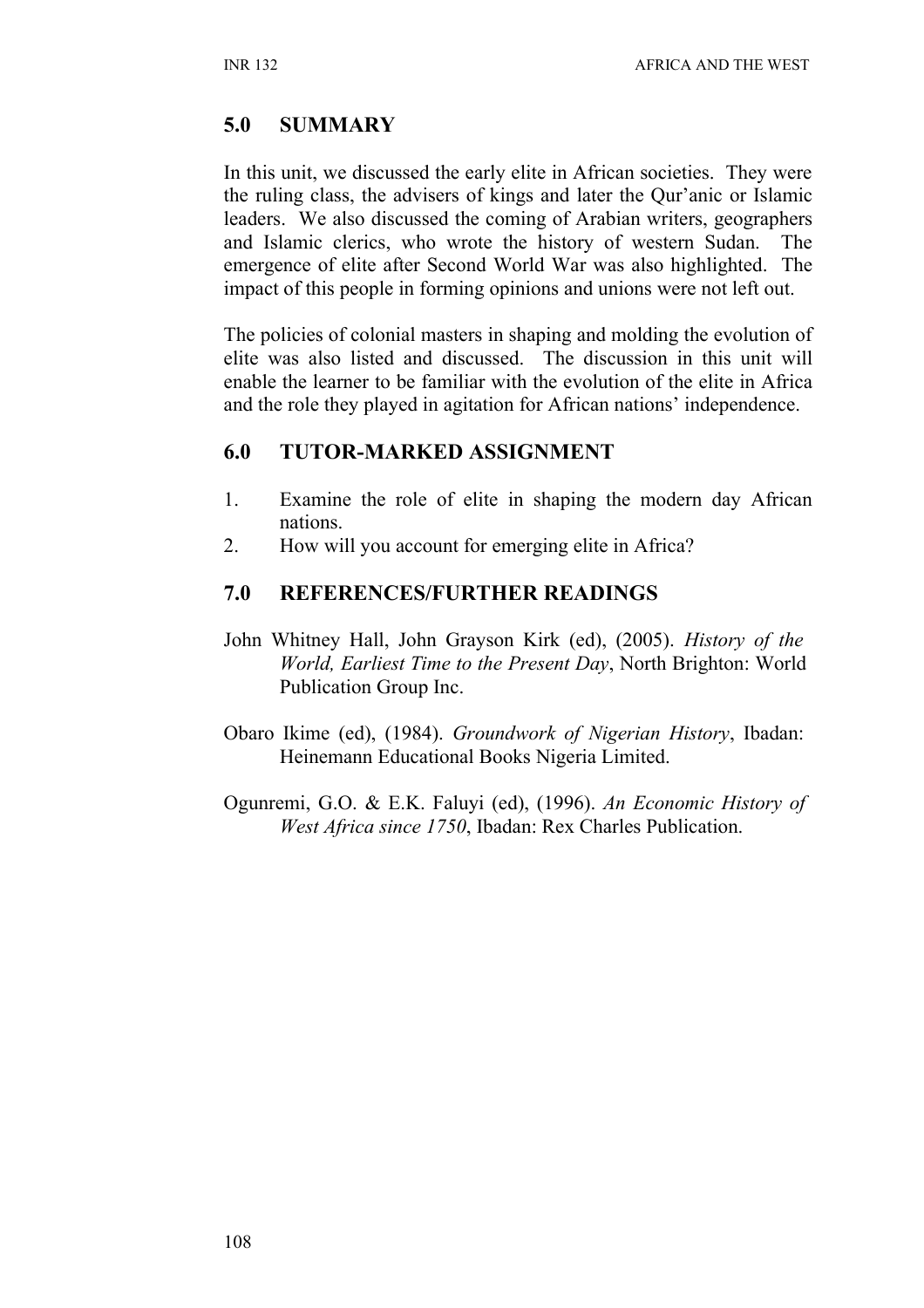## **UNIT 3 NATIONALIST MOVEMENT IN WEST AFRICA**

#### **CONTENTS**

- 1.0 Introduction
- 2.0 Objectives
- 3.0 Main Content
	- 3.1 Nationalist Movement in British West Africa
	- 3.2 Nationalist Movement in French West Africa
- 4.0 Conclusion
- 5.0 Summary
- 6.0 Tutor-Marked Assignment
- 7.0 References/Further Readings

### **1.0 INTRODUCTION**

Nationalist movement in this unit explains the coming together of various ethnic groups to force colonial government to grant independence to the empires. Though various culture groups had diverse beliefs and customs, but they were able to combine forces to fight the colonial powers using the elite as front. The elite did not only provide the leadership, they coordinated, organised, and sometimes confronted the colonial masters with genuine reasons why they should be given independence.

After Second World War as discussed earlier, the demand for independence from the colonial masters became more vigorous. What made these movements more pronounced were the weakening of traditional authorities by the colonial masters, which acted as check and balance hitherto that were no longer there. The attack on old beliefs by the imperialists; especially the Christian missionaries, the introduction of cash crops cultivation for European market, the imposition of taxation; the opening of schools which provided training for the elite, communication network in the colonies; all these had a profound effect on the emergence of nationalism.

### **2.0 OBJECTIVES**

At the end of this unit, learners should be able to discuss the following:

- the origin of Nationalist movements and why there was movement for independence
- Nationalist Movements in British West Africa
- Nationalist Movements in French West Africa.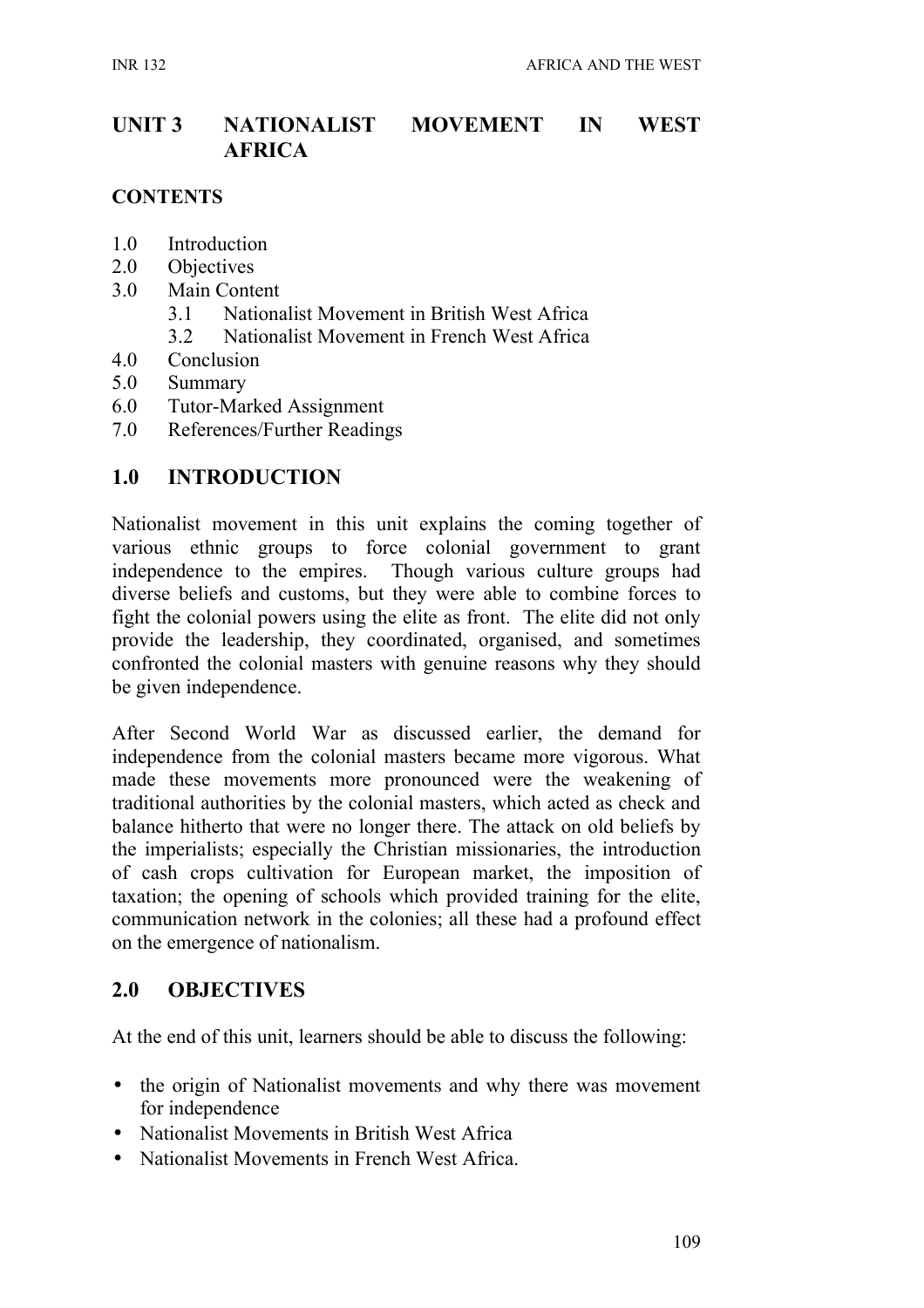## **3.0 MAIN CONTENT**

#### **3.1 Nationalist Movement in British West Africa**

To act as a reminder, the effect of Second World War provided a platform for the emergence of the Nationalist Movements in West Africa. From the mid-1940's, the British West African states began to witness the emergence of the elite. In the Gold Coast now Ghana, a militant and radical minded independence movement – the Convention Peoples Party (CPP) led by Kwame Nkrumah emerged. This replaced the less radical group, the United Gold Coast Convention (UGCC) which was formed in 1947. UGCC was led by a moderate leader. The objective of this party, which was not nationally based, was "selfgovernment in the shortest possible time". Ashanti was barely represented in the party, while Northern territories remained altogether outside the orbit of UGCC activities. The working class in the cities was also left out too.

When Nkrumah had the opportunity in 1948, he broke away and formed his own party, CPP. This party 'par excellence' was the party of the masses. The party gave the North the first opportunity to take a shot into the vortex of national politics. CPP demanded 'self-government now'. This was a departure from UGCC, which asked for independence "at the shortest possible time".

With the emergence of the CPP, the political permutation changed. This also accelerated independence for Ghana. Nkrumah became impatient with the slow pace of the colonial masters; he then called for 'positive action' and a general strike in 1949. The colonial masters called for his arrest and subsequent trial. He admitted, in his submission, to have organised the strike. He was sentenced. While he was in prison, his party won in a general election of February, 1951. He was released and was asked to form a government. The Gold Coast became independent under the leadership of Kwame Nkrumah on 6th March, 1957. The name Gold Coast was changed to Ghana the same year.

Nigeria's political scenario presented a very different picture. In the country, the modern independence movement, the National Council of Nigeria and the Cameroons (NCNC) was formed in 1944. This movement was not as militant as CPP of Ghana; in its demand for independence the objectives were not well articulated. The only prominent factor in Nigeria that time was the emergence in 1948 – 1951 of regional rivalries and parties expressing them. As a result of this situation, the period of 1951 – 1958 became a period of adjustment of interests among three major parties; the dominant party in the North and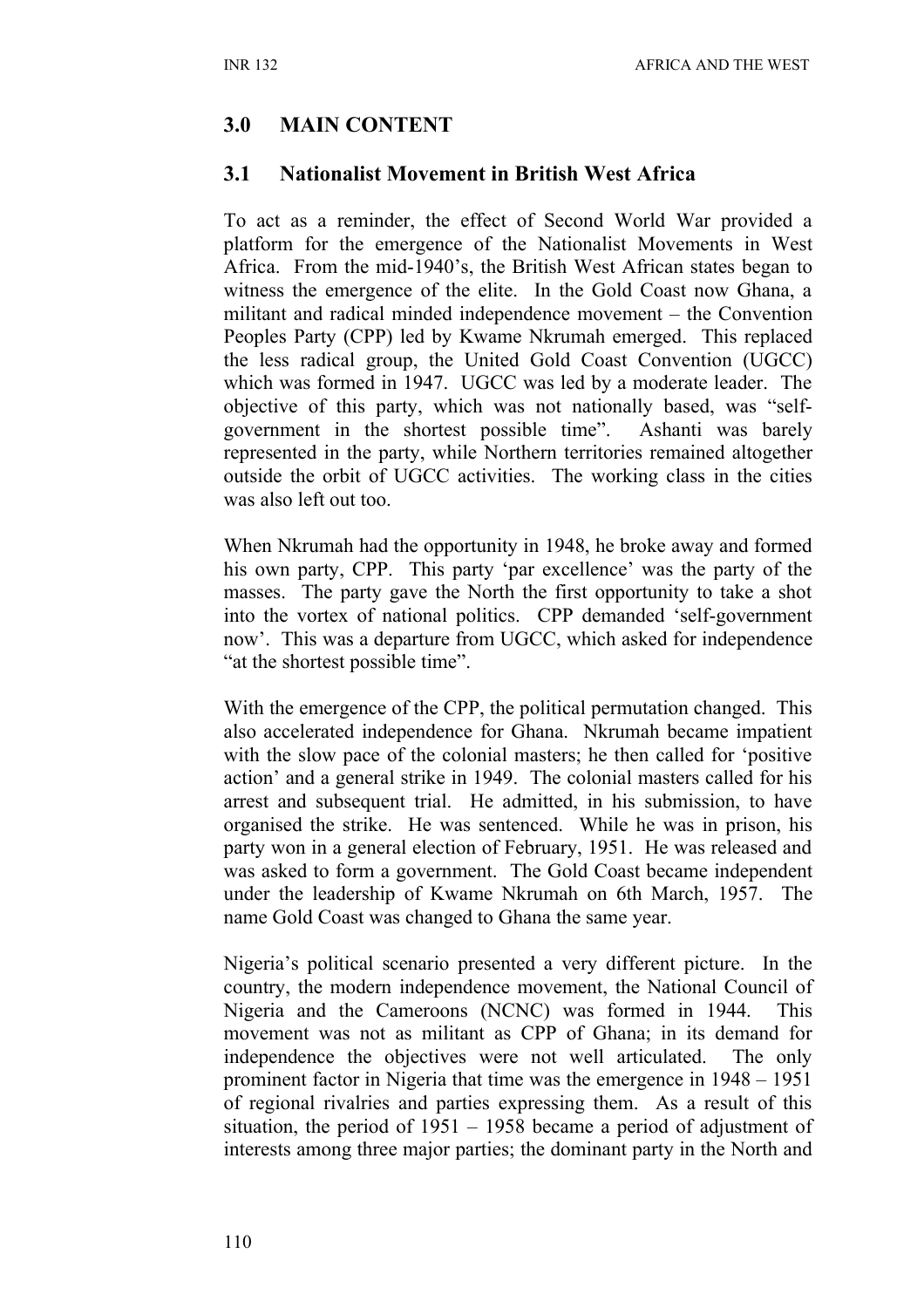two Southern regional parties. There was also conflict of interest between the minorities and majorities.

Demand for independence from colonial rule began in the second and third decades of the 20th century, although demands at first were for mere participation in the existing political arrangement rather than selfgovernment. The effect of Second World War accelerated the demand for self-government. Before the formation of NCNC, the National Union of Students (NUS) organised a rally at Ojokoro in 1943, to which all existing political groups were invited. The series of meetings by these youths led to the formation of NCNC, which later changed to National Council for Nigerians Citizens when Cameroon was detached from Nigeria in August, 1944. Herbert Macaulay became the President while Nnamdi Azikiwe was the General Secretary.

In 1951, two parties emerged – the Action Group (AG) led by Chief Obafemi Awolowo and Northern People's Congress (NPC) which was based in the North. The issue the new parties devoted themselves to was the constitutional proposals published in December of 1944 by the new Governor, Sir Arthur Richards. The proposal's main aim was designed "to keep one step before public opinion". This was received with hostility by NCNC.

The constitution was rejected because of the following reasons: There were no consultation with the people before the drafting of the proposals, "the retention of the principle of nomination, the nonexistence of the principle of election, the failure of the constitution to accord Nigerians greater participation in the whole process of government and administration and the accusation (difficult to substantiate) that the constitution was designed to foster the policy of *divide et impera*".

The NCNC led the opposition against the constitution. It was able to use the time lag between its publication and the date fixed for its coming into operation to send a delegation to the United Kingdom to demand for a review of the constitution, but it failed to achieve its aim. But the constitution was able to achieve a landmark. It, for the first time, created Houses of Assembly for the three regions – the North, mainly Muslims and ethnically strong Hausa – Fulani, the East, Catholic and mainly Igbo, and West, partly Anglican, Muslims and mainly Yoruba. The importance of this creation was that it discouraged a unified government, which was necessary at that time. It also gave encouragement to ethnic politics. This could be seen as the beginning of ethnic politics in Nigeria. The North saw the constitution as misrepresenting their interest, since in terms of size it controlled at least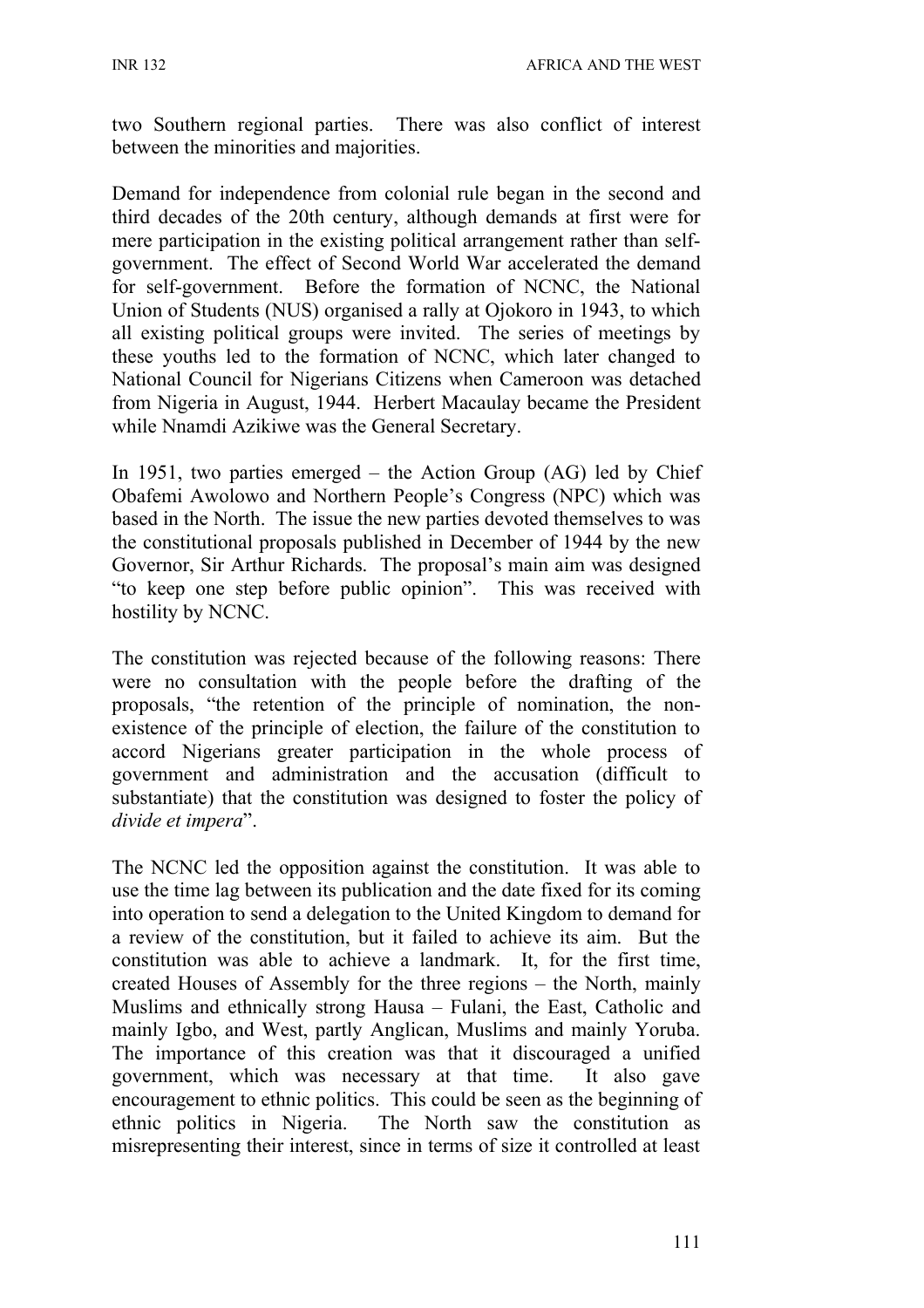50 percent of the population. It demanded for 50 percent representation in any central government that might be formed.

But the South were united in their approach to the criticism of the constitution. They were not happy that they were not consulted before the announcement of the constitution, and that they had no input in the drafting of the various items in the constitution. Because of the rising protest in Ghana which the local administration feared may extend to Nigeria, in 1948 the British government granted another constitution to Nigeria.

The Macpherson Constitution of 1951 attempted a compromise between the apparently irreconcilable views of the northerners and the southerners. This was apparent because of a sharp gap between the regions in terms of education and level of development. The British policy of indirect rule introduced in the North made the north to be 'overprotected' from external influence. The fear that because the southerners may dominate Northerners because of the early western education of former, the North was less concerned about selfdetermination or independence. These conflicting views must be harmonised if the country was to achieve independence as a single entity. But again, the constitution was heavily criticised by Azikiwe and Awolowo. Awolowo described it as "a wretched compromise between Federalism and Unitarianism".

The weakness of the constitution notwithstanding, it was the first constitution that Nigerians participated in its drafting and submissions. It then provided Nigerians the opportunity to draft and submit to constitution making in the future. Thus, the exercise provided Nigerians practical training in the art of constitution making. It also led to the formation of more political parties and it also granted Nigeria, a semiresponsible government. Action Group was formed and launched in Owo in April, 1951. It was openly declared a regional party. "One of its aims was to bring and organise within its fold all nationalists in the Western Region, so that they might work together as a united group, and submit themselves to party loyalty and discipline". A year after AG was formed; Northern People's Congress (NPC) was formed. It did not differ from the above regional party, AG. The motto of the party was "One North, One People, irrespective of religion, rank or tribe". One of its objectives was regional autonomy within Nigeria.

The constitution, which replaced Richards Constitution, set up a House of Representatives and a Council of Ministers at the Centre. But it gave considerable powers to the regional assemblies. The first nationwide elections were held in 1952. The Action Group won in the West, the NCNC in the East, and NPC in the North. The major setback to the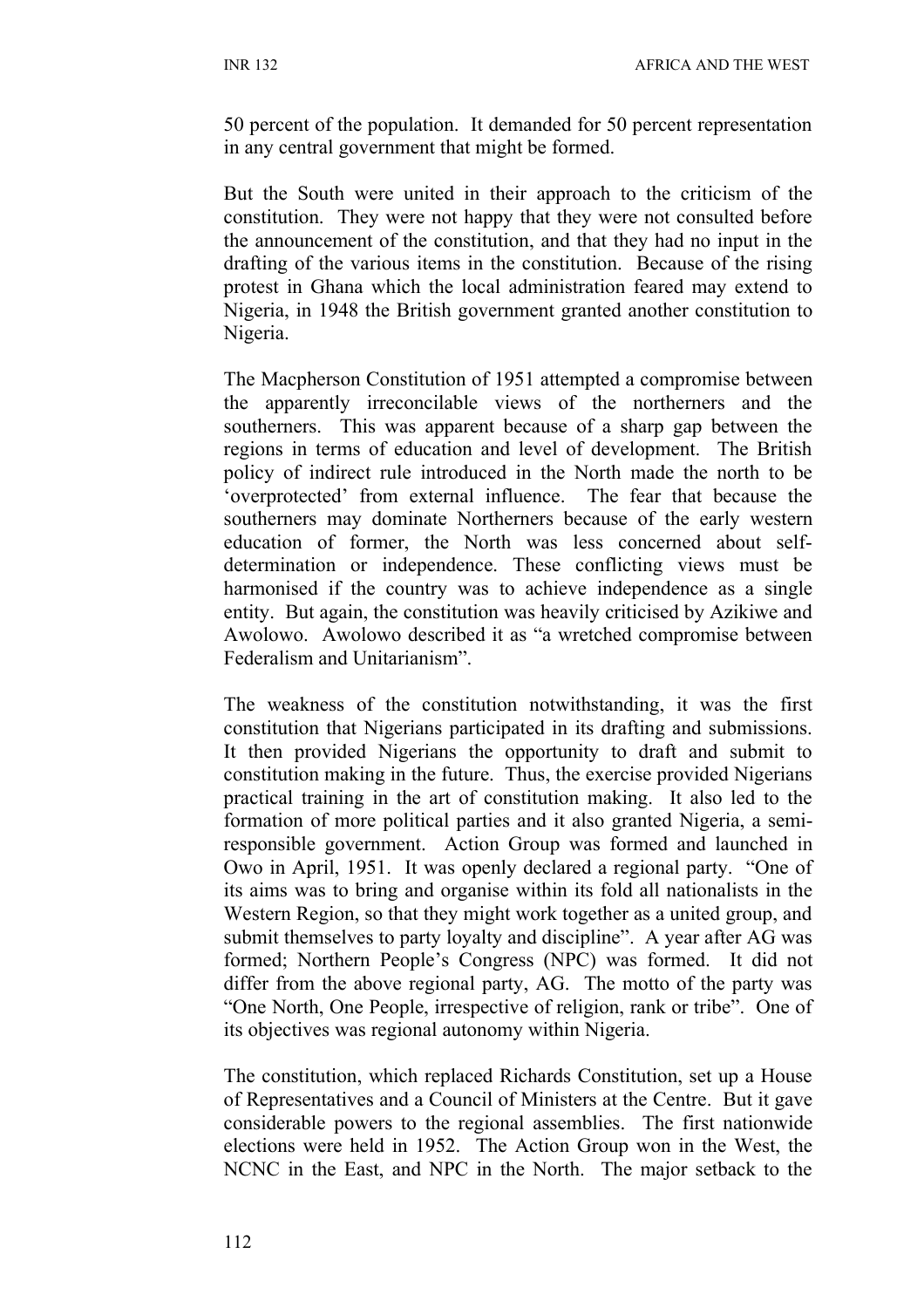Macpherson Constitution was the refusal of the NPC to accept the principle of self-government by 1956. The NPC feared that with the departure of British personnel, the southerners who were well advanced in education would dominate the North. And this was unacceptable to the Northern ruling class. The fear of economic and political domination by the southerners stalled political independence for Nigeria in 1956.

Britain introduced a policy to assuage the Northern fears by giving them greater regional autonomy, and by assuring them of adequate northern representation in a federal legislative body. But the British were also gladdened by the conservatism of the northern ruling class, who can be manipulated at the slightest opportunity. After series of constitutional conferences, it was agreed that the civil service, the judiciary and the marketing boards (the main earners of foreign exchange for the British) be regionalized. The result of this serious divide, engineered by Britain made Nigeria, at independence on October 1, 1960, three nations rolled into one country.

The unity that was afar off was responsible for the delay in granting independence to Nigeria. Britain was ready to withdraw from Nigeria, so it could not be said that it was the pressure of Nationalists alone that forced them to retreat and grant independence to Nigeria. Azikiwe's statement that Nigeria was granted independence "on a platter of gold cannot be far from the truth".

In Ghana, a strike was called and the upheaval that followed led to several deaths and Nkrumah was ever imprisoned before he was released to lead his people to independence, which he did. The case did not happen in Nigeria. W.E.F. Ward described Nigeria's independence as, "an uneasy coalition of very disparate interests".

Sierra Leone and the Gambia, British colonies in West Africa presented a rather similar scenario. The factors that inhabit progressive move towards independence were the same. There were internal division among the people and also lack of economic and social development compared to Nigeria and Ghana. In Sierra Leone, rivalry between the colony and the protectorate delayed constitutional change in 1945 – 1951. The difference in population between the protectorate and the colony was a major factor too. This meant that any party that gained the support of the protectorate, and kept it, would be the party that would lead the country to independence.

During the 1930's, a movement for independence was formed. This was led by Wallace Johnson, a creole journalist and active trade unionist. His aim was to unite the country and ask for self-determination. The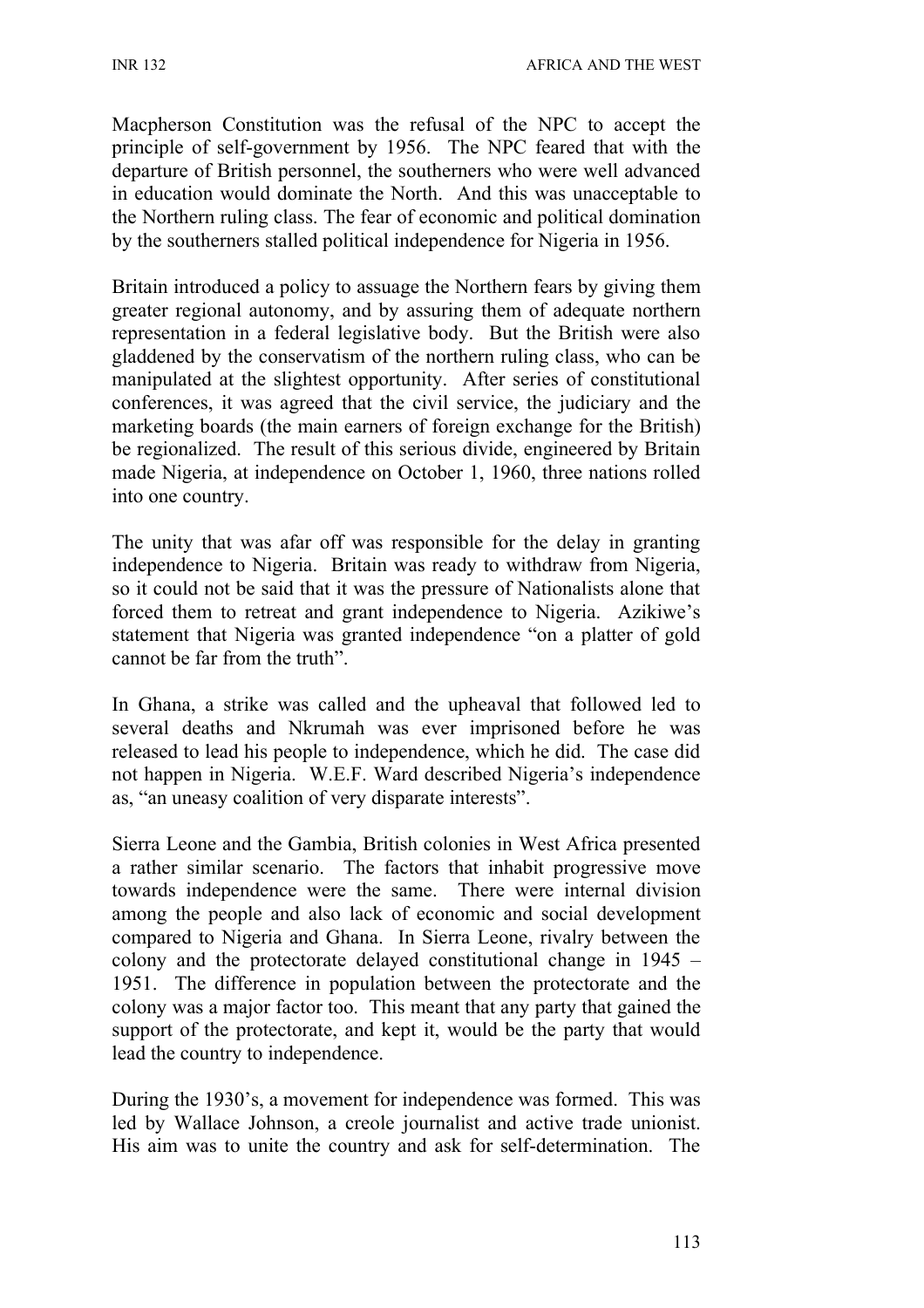colonial government used the excuses of Second World War to pass eight pieces of repressive legislations in 1939 to crush the movement.

Eventually, preparation for independence began by the British government. A unitary constitution was introduced and political parties emerged. But the conflict of interest between creole and indigenes were still on. The creoles were not more than two percent of the population. After a serious and several resolutions, independence was granted on 27th April, 1961.

In the Gambia, the rivalry between the colony and the protectorate was on. The first Gambian elected parliament took his seat in 1948. For a long time franchise was limited to Banjul. The formation of political parties started in 1960. This was when People's Progressive Party (PPP) led by Dawda K. Jawara was formed. The party secured 12 – elected seats in the year's general elections. For the next years ahead, the issue in contention was whether or not the Gambia would become independent itself or would enter into agreement to form a union with Senegal. However, the last option was not practicable, so the Gambia was granted independence in February, 1965.

# **3.2 Nationalist Movement in French West Africa**

The course of events in French West Africa did not take the line of the British, especially after the Second World War. The pattern was very different. In this zone, it is difficult to discuss or talk about 'independence movements' at all. Unlike the British policy towards the West African states, the French attitude to their overseas states did not envisage ultimate independence for them, but rather find a form of association between them and France itself. This attitude was shared by al French citizens who were Africans. The African leaders, who had become assimilated (French) were very conscious of this.

The Ressemblement Democratique Africaine (RDA), formed in 1946 primarily on the initiative of Felix Houphouet-Boigny of Ivory Coast was not militant at all. Even if it was, it had a close link with France. France, again, by 1950's was no longer devoted to colonial exploitation. These changes in France was cashed in on by French Communist Party (FCP), but Houphouet-Boigny had decided that his party's alliance with FCP was more of a liability rather than an assert. From 1950's upward, he sought to make his party respectable in the eye of France, and he was ready to form an association with the colonial powers acceptable to both sides.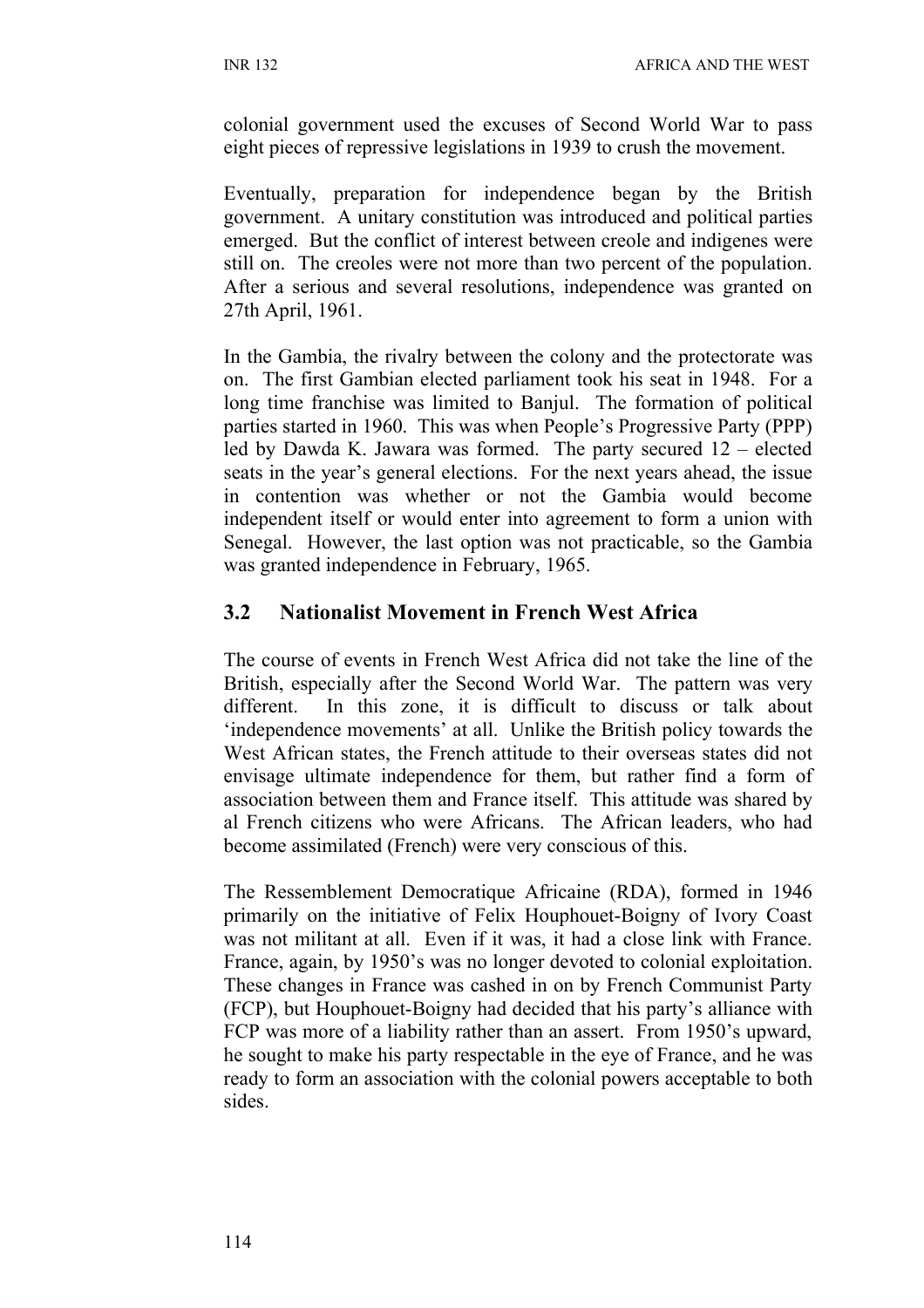The RDA was originally formed to act as a platform for all French West and Equatorial Africa. Increasingly, however, the various territories started forming their own parties. After *Loi Cadre* (Outline Law) reforms of 1956 – 1957, government of the territories was given limited powers to be set up by African leaders in each territory. French West Africa had hitherto operated one federal unit. From 1957 onwards, each territory developed along its own lines.

Since developments and educational advancement were not the same, the clamour for independence differs from one territory to another. Future relations with France were also determined by various leaders. Houphouet-Boigny liked a close link between each territory and France, but Sekou Toure of Guinea, much more radical in his approach to such issue favoured collective bargaining between the territories and France.

The coming to power of General Charles De Gaulle of France in May, 1958, led to many changes in the colonies. The General favoured the formation of a new unity, the Franco – African community. But he gave African leaders the option of either accepting or rejecting it in referendum of September, 1958. Sekou Toure and his Guinean section of RDA rejected the idea of Franco – African community. They regarded it as a disguise for continued French rule. To be able to take full independence, De Gaulle had made clear that was the alternative to community membership.

In the referendum of September, 1958, Sekou Toure led a campaign for total independence from France. He polled 1,134,324 as against the 56,981 votes for community. Guinea was the first to breakaway from French colonial empires. France introduced a retaliatory measure aimed at isolating Guinea. Financial assistance was withdrawn, investment in the mining fields' ceased, military equipment and civil archives were destroyed, and capital fled the country until 1960 when a new currency was introduced. Sekou Toure established fresh relations with East and West. He introduced a policy of 'positive neutralism'. Thus, Guinea became independent on 1st October, 1958, while all other territories voted to become members of the community. However, Guinea independence dealt a serious blow to attempts by France to preserve any integral unity between her and the African countries. The example set by Toure was 'contagious', and by the close of 1960, all colonies under France had secured self-determination or independence. The Franco – African community policy was abandoned.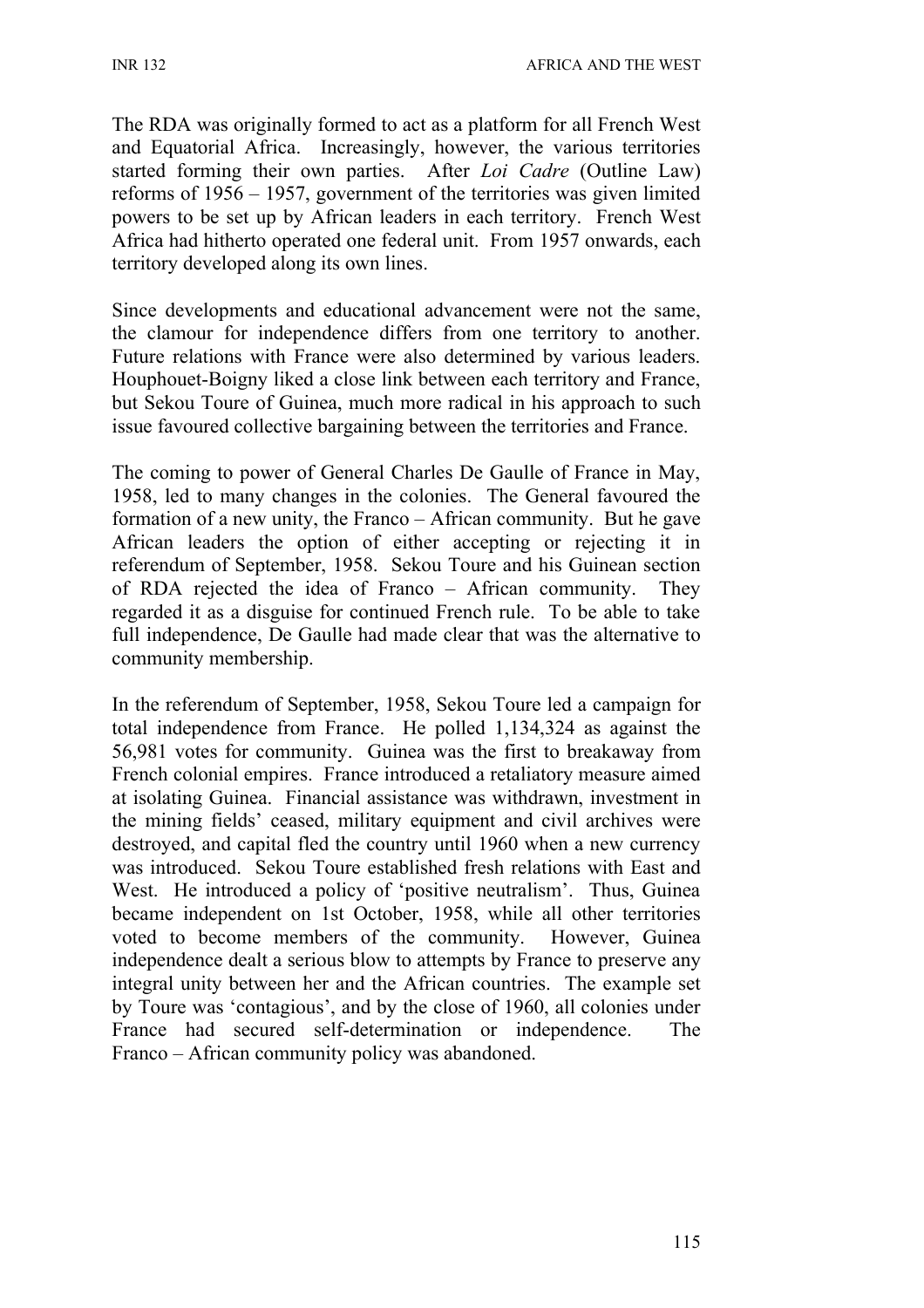## **4.0 CONCLUSION**

The emergence of independence in British West African nations – Nigeria, Ghana, Sierra Leone and the Gambia was as a result of the determination of the elite to secure self-determination. Though in the British colonies it was accompanied by militant forces, in the French West Africa, it was achieved by persuasion, diplomacy and the determination of France to let-go the colonies. The emergence of De Gaulle in the political arena in France changed the course of history of the colonies. It was no longer the vogue to own colonies.

In all, the prevailing situation in Europe at this time did not favour colonial rule. The cost of this was telling on the economic fortunes of these colonial powers. The effect of Second World War on the colonial powers had a devastating effect on them. It also had a catalytic effect as it sped up two processes: one, the evolvement of new, more radical leadership that championed the colonies to independence; two, it provided a large group of potential followers, who were themselves informed about the need to be independent. These were the veritable instruments that led to independence in West African colonies.

## **5.0 SUMMARY**

In this unit, we have discussed the emergence of Nationalist Movements in British West Africa and French West Africa. The formation of parties in the region was also highlighted and discussed in detail. The importance of a formidable leadership for these movements and subsequent parties were also disclosed in details.

The discussion in this unit should enable the learner to be abreast with independence of various nations of West Africa. The key leaders like Dr. Nnamdi Azikiwe, Dr. Kwame Nkrumah, Felix Houphouet-Boigny, Sekou Toure, and a host of others were also discussed.

# **6.0 TUTOR-MARK ASSIGNMENT**

- 1. What were the effects of Second World War on the emergence of Nationalist Movements in West Africa?
- 2. Discuss the attainment of independence in Nigeria.
- 3. What were the contributions of the following nationalists to the independence of their countries?
- (a) Nnamdi Azikiwe
- (b) Kwame Nkrumah
- (c) Sekou Toure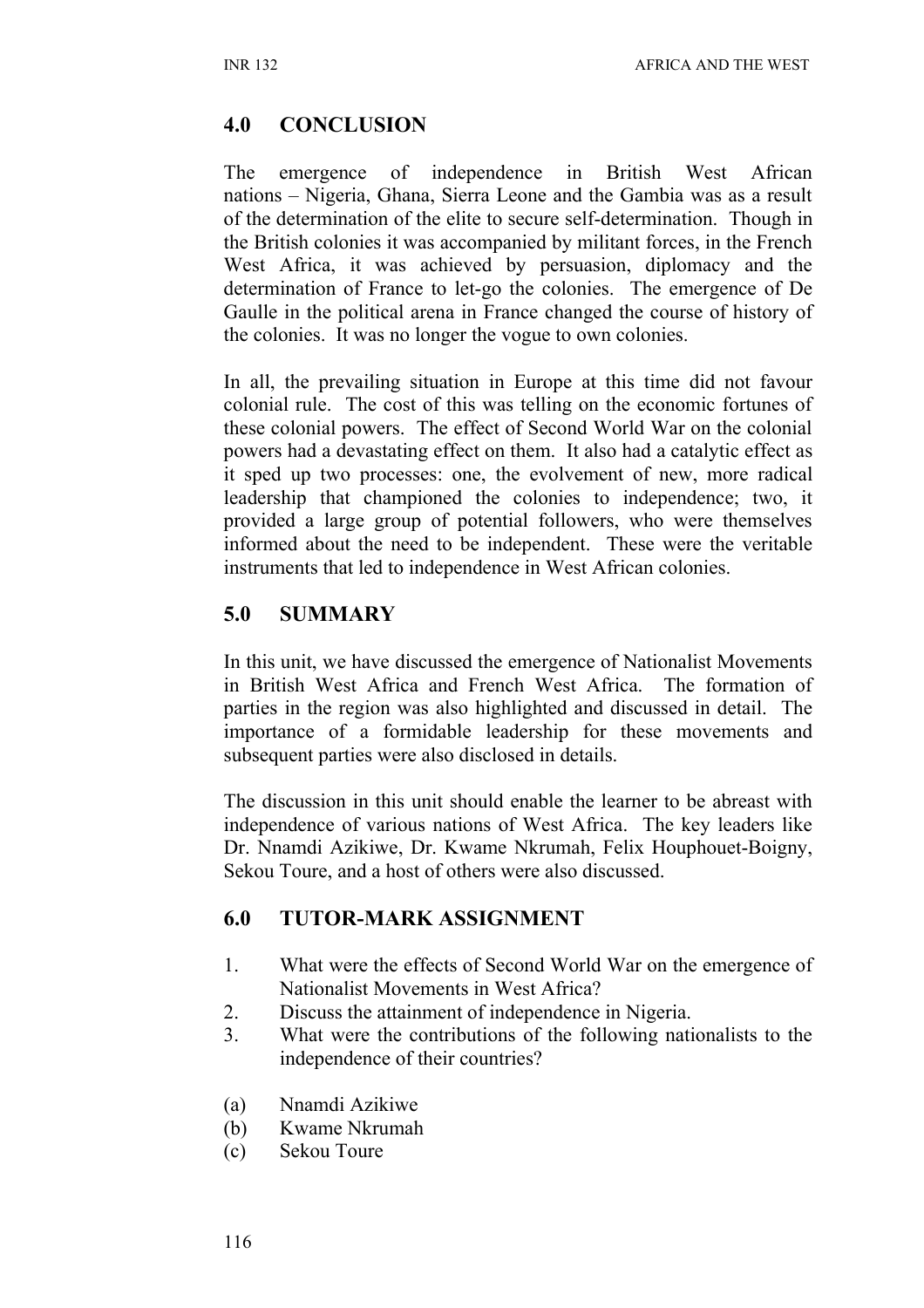## **7.0 REFERENCES/FURTHER READINGS**

- Alan Rake (ed.) (1996). *New African Year Book 1997* 1998, United Kingdom: IC Publications Limited, Surrey.
- John C. Anene & Godfrey M. Brown (ed.) (1966). *Africa in the Nineteenth and Twenty* Centuries, Ibadan: University Press.
- Obaro Ikime (ed) (1984). *Groundwork of Nigerian History*, Ibadan: Heinemann Educational Books Nigeria Limited.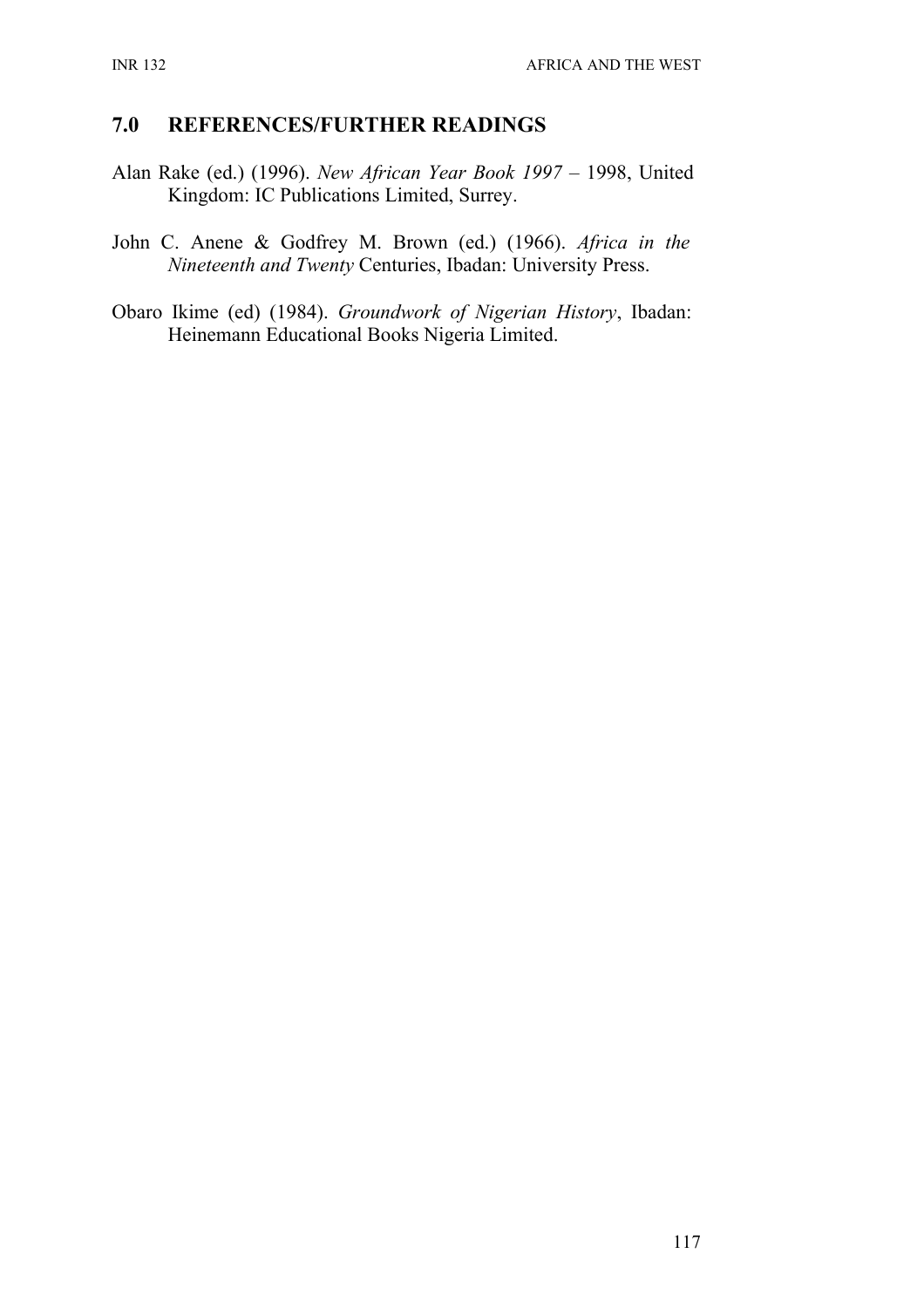# **UNIT 4 ROAD TO INDEPENDENCE IN NORTHERN AFRICA NATIONS**

#### **CONTENTS**

- 1.0 Introduction
- 2.0 Objectives
- 3.0 Main Content
	- 3.1 Road to Independence in Egypt and Sudan
	- 3.2 Road to Independence in Tunisia
	- 3.3 Road to Independence in Morocco
	- 3.4 Road to Independence in Algeria
- 4.0 Conclusion
- 5.0 Summary
- 6.0 Tutor-Marked Assignment
- 7.0 References/Further Readings

## **1.0 INTRODUCTION**

The emergence of nationalist movements in North Africa is longer than other African countries. The Berbers of the Magrib had been for centuries an intensely fierce people, who were aware of racial and national identity. This was why they refused to embrace Roman Catholic faith during the period of Roman rule, but accepted the faith when a Berber brand of Christianity, Donatism emerged.

Throughout the nineteenth century, Egypt was the centre of nationalism in Mediterranean Africa, a status which it retained by being the first to achieve independence and become, until a few years ago, 'the Sanctuary and inspiration of nationalist leaders in the rest of North Africa'. With this precedent set by Egypt, yet North African countries attained their independence forty years later, after all West Africa and most of Eastern Africa had become independent. The final emancipation of this region came when France finally withdrew from Algeria. Note that of all North African nations are not discussed in this unit.

### **2.0 OBJECTIVES**

The unit is aimed at presenting the following:

- the emergence of Egypt and Sudan as independent nations
- the struggle and final independence of Tunisia, Morocco and Algeria
- the role of various nations, European powers and subsequent independence of these nations.

# **3.0 MAIN CONTENT**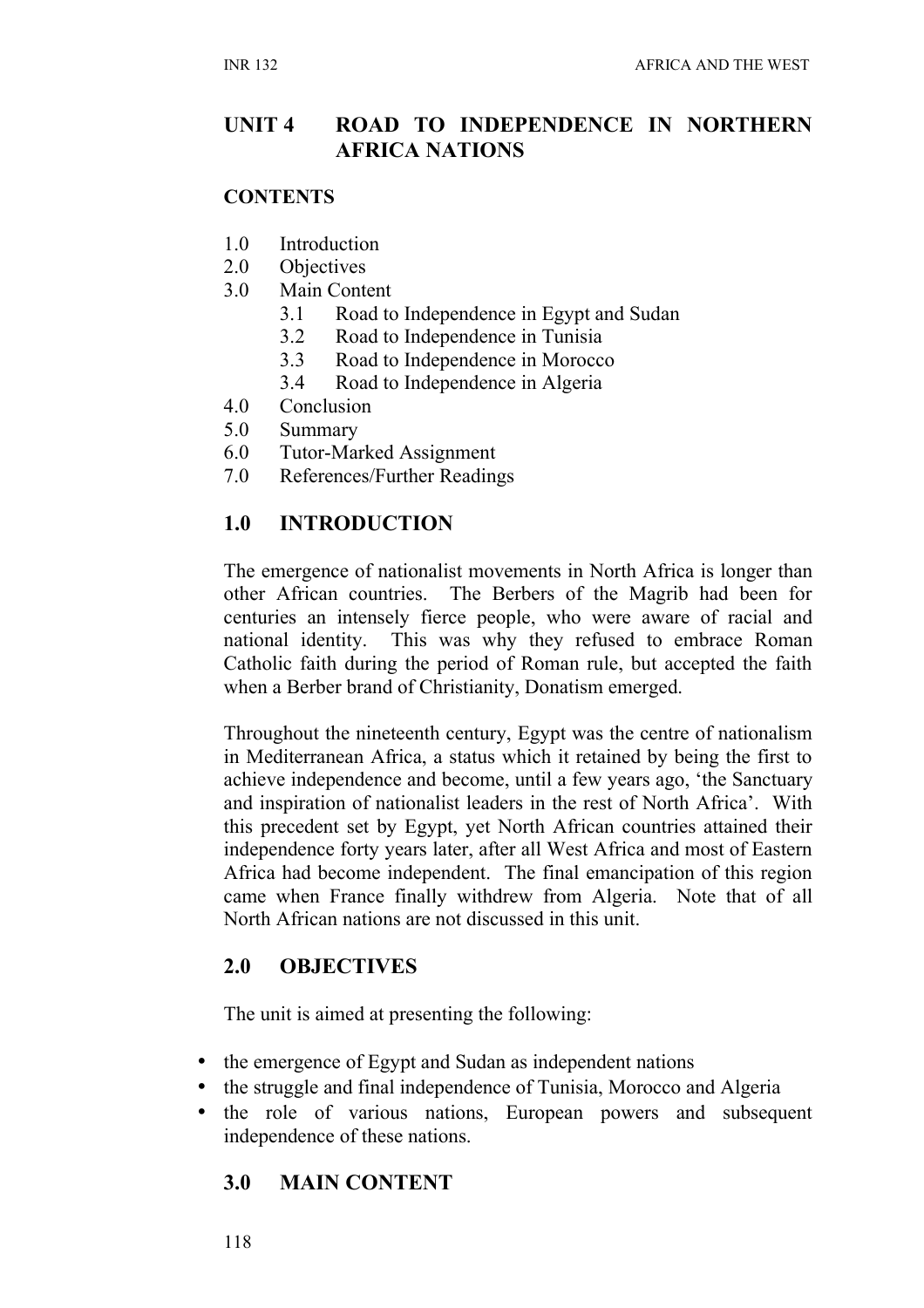## **3.1 Road to Independence in Egypt and Sudan**

Egypt attained the centre of nationalism in the nineteenth century because of the following reasons: She attained independence before other neighbouring nations; she was able to lead the way for others to agitate for independence in their various countries. Her geographical position and rapid economic pursuits by it made it easier for it to emerge as the strongest power in the region. This also led to the concentration of European merchants in Egypt and the earlier manifestations of European technology added impetus to it growth. The role of its foremost leaders, Muhammed Ali and Ismail Pasha led to the granting of independence early to Egypt.

The first mark of Egyptian nationalism was the establishment of a parliamentary system of government by Khedive Ismail in 1866, when he created the Assembly of Delegates. The early struggle by nationalist was witnessed by other factors, which geared the nationalist to take control of the conscience of the people, by drumming it home to them that they must seek for independence from the British rule. Djamal al-Din al-Afghani and Muhammad Abdul provided the platform for intellectual credentials for change. These two leaders can be credited with the origin of Pan – Islamism, in the modern sense. The substance of their teachings found reception among all North African nationalists. They preached the acceptance of science and technology for the emancipation of their countries, but it must not compromise the tenets of Islam. The infidels' way of life that cause degeneration of moral values must be rejected. These teachings and the idea that they can be incorporated and implemented within the framework of the parliamentary system of government was accepted in the Salafiya movement in Morocco and al-Hadiath group in Tunisia. It is important to note that the "return-to-pure-Islam doctrine" put side by side with modernization, was used as basis upon which nationalists had to build their ideology. All nationalists rejected a secular state.

The nationalists' movement in Egypt gathered momentum because of these factors: there was the Urabi movement that was against the alien Turks and the invading Europeans. The nationalist movement led by Col. Urabi was the first nationalist leader of note. Col. Urabi advocated for republicanism as the best form of constitution for Egypt. The prolonged stay of Britain was totally unacceptable to Egyptians, Col. Urabi then burged the service of the oppressors' alien – Turkish and the Circassian, but Britain reinstated them. This was seen as disservice to Egypt.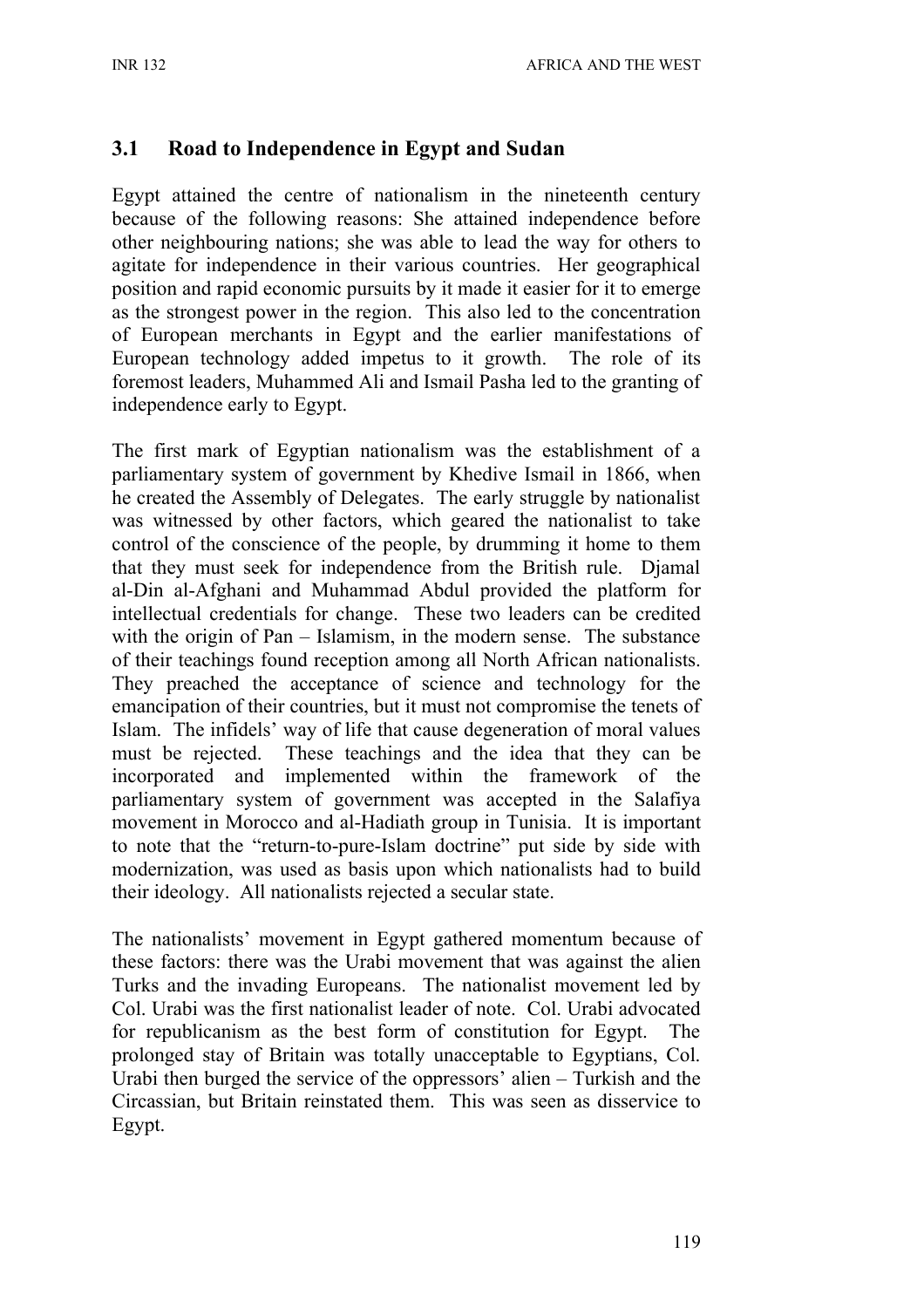After the First World War, Egyptians started to revolt. Their country was used as a base during the war, they were conscripted to the army, their food and camels were commandeered, food was curtailed by the martial law under which they were governed throughout the wartime. The riot forced Britain to grant a measure of independence to Egypt. In the swift declaration of independence by Britain in 1922, the nationalist broke off negotiation on British terms. "Britain reserved for herself, pending treaty negotiations, defence and foreign policy, defence of the Suez Canal, protection of minority communities and their interests and a share in the administration of the Sudan. This cannot be said to be a good agreement or negotiation in favour of Egypt. The struggle for total independence continued.

By 1946, Egypt was a land of immense social inequalities and alarming economic contrast in the midst of plenty. Nearly 20 million people were crowded into the Nile Valley and Delta and the Suez Canal zone. In these areas, the population density was among the highest in the world, with 2,650 people to a square mile. Cairo, the capital city, had a population of 2 million people, the largest city at that time, in Africa. The farmers were small and they pay rents to landowners in the cities. More than one-third of cultivable land was owned by Pashas, many of them descendants of Mamcuks and Circassians of Ottoman. Most of the economic activities were not in the hands of Egyptians. King Farouk, a descendant of Mohammad Ali, was an 'extravagant play-boy'.

Already in 1944, Egypt had joined the League of Arab Nations. The main objective of the league was to prevent Israel from establishing Jewish State in Palestine. United Nations decreed the partition of the Palestine between Israel and Jordan. War started between the League and Israel in 1948, but the league was defeated. This defeat exposed the weakness of its members of which Egypt was one. The attention of Egyptian politicians was now focused on the British rule in their country.

In defiance of 1936 treaty, Egyptian bandits were ordered to attack British troops and installations. Then, in 1951, the Egyptian government declared the 1936 treaty to be at an end. In 1952, a young man staged a coup and took over the rein of governance. The leader, Col. Gamal Abdel Nasser set up a Revolutionary Command Council.

The main disagreement between Britain and Egypt had been the issue of rapid independence for Sudan. The Anglo-Egyptian relations were deteriorating by the day. Egypt was afraid that non recognition of Sudan as independent nation would drive the very real forces of Sudanese nationalism into the arms of the Egyptian. But from the view point of Britain, a hostile Egypt can be checkmated by Sudan. Nasser,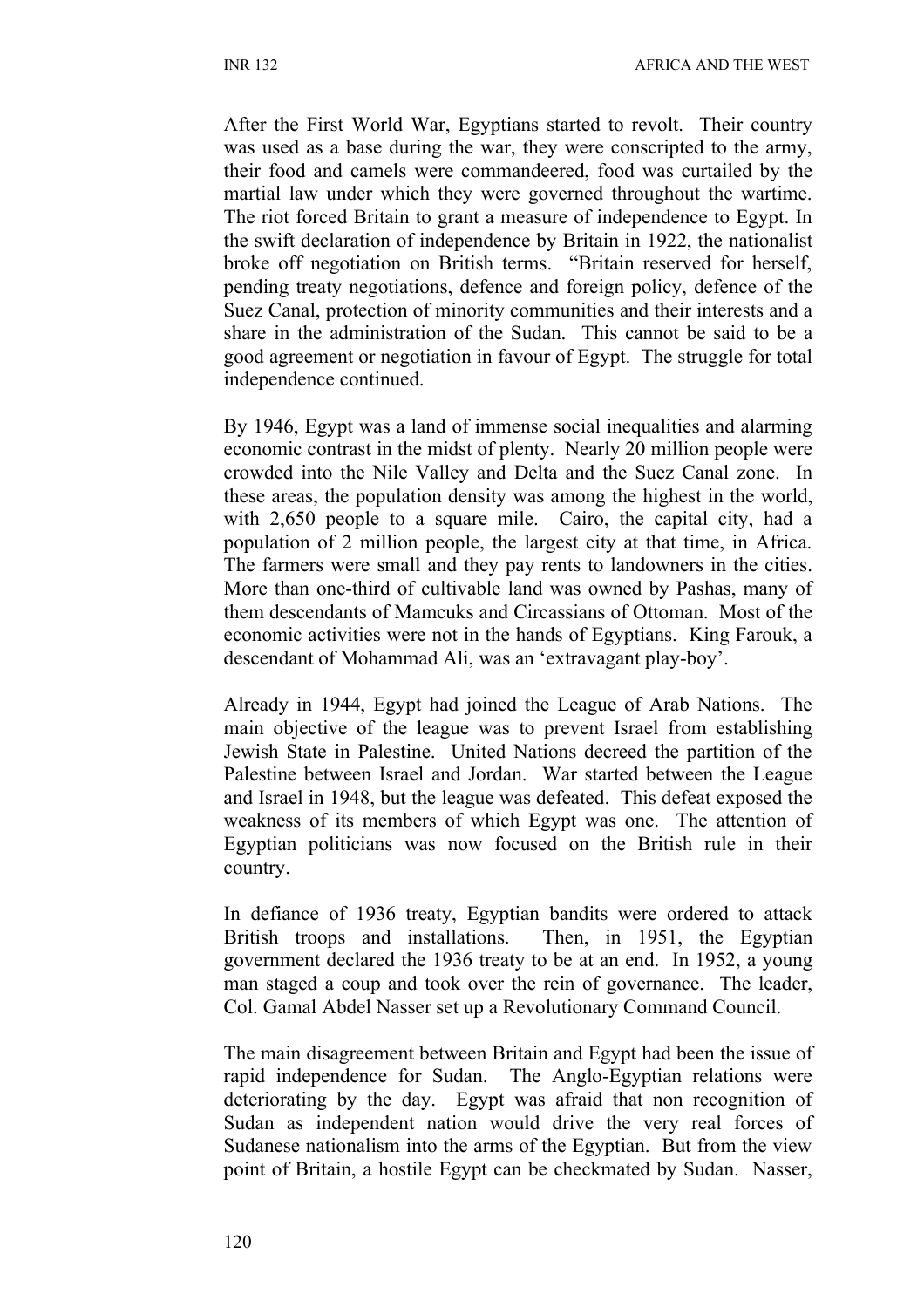INR 132 AFRICA AND THE WEST

who had served in Sudan, preferred a friendly Sudan, even if independent of Egypt to a hostile dependency. He therefore accepted British proposals, made in 1952, that the Sudanese people should hold elections under a constitution providing internal self-government for a period of three years before complete independence or union with Egypt. When the time came, Sudan voted to become independent republic outside even the Commonwealth in 1956.

Nasser continued to identify with nationalist movements in Africa. In 1955, he attended a conference of non-aligned nations of Bandung which issued a manifesto against colonialism in all its ramifications. Nasser was the first African leader to introduce radical socialist policies into practice. He limited the amount of land that landowners could own and distributed the rest to the poor landless peasants. He succeeded in erasing the last traces of European domination in Egypt. Britain agreed to remove her troops from Canal Zone, leaving the control in the hands of Anglo-French company that built the Canal.

Attempt by his government to build a dam in Aswan was frustrated by America, as America cannot accommodate the posture of non-aligned nation of Egypt. She withdrew her financial assistance. Nasser responded by nationalizing the Suez Canal. He intended to finance the dam from proceeds of the Suez Canal.

Britain and France were not pleased with this move. Not minding the consequences, Britain and France, without the approval of American financiers and the super powers, ordered Israel to invade Egypt without genuine cause. Through this plan, British and France troops landed in the Canal and reoccupied it. But this action was condemned by 'America, United Nations, and the Soviet Union'. Under an intense pressure, the two countries were forced to withdraw from Egypt after serious humiliation in their home countries. This affair provided a sweeping victory for Nasser. One important point to note was the intervention of Soviet Union in African politics. The Soviet Union provided the finances for the Aswan, a strategic foothold in Egypt and Africa in general.

Meanwhile, Sudan who had achieved its independence from both the British and Egypt in the year of Suez Canal crisis, was witnessing a rough start in its embryonic stage. The Muslims and Arab speaking populations of the North, which dominated the country both politically and economically, was itself divided into a number of religions, tribal and class interests which did not belief in the western parliamentary government installed by the British. The relief of the new government came only when in 1958 the army officers led by General Abdoud seized power from the politicians. The new military regime did nothing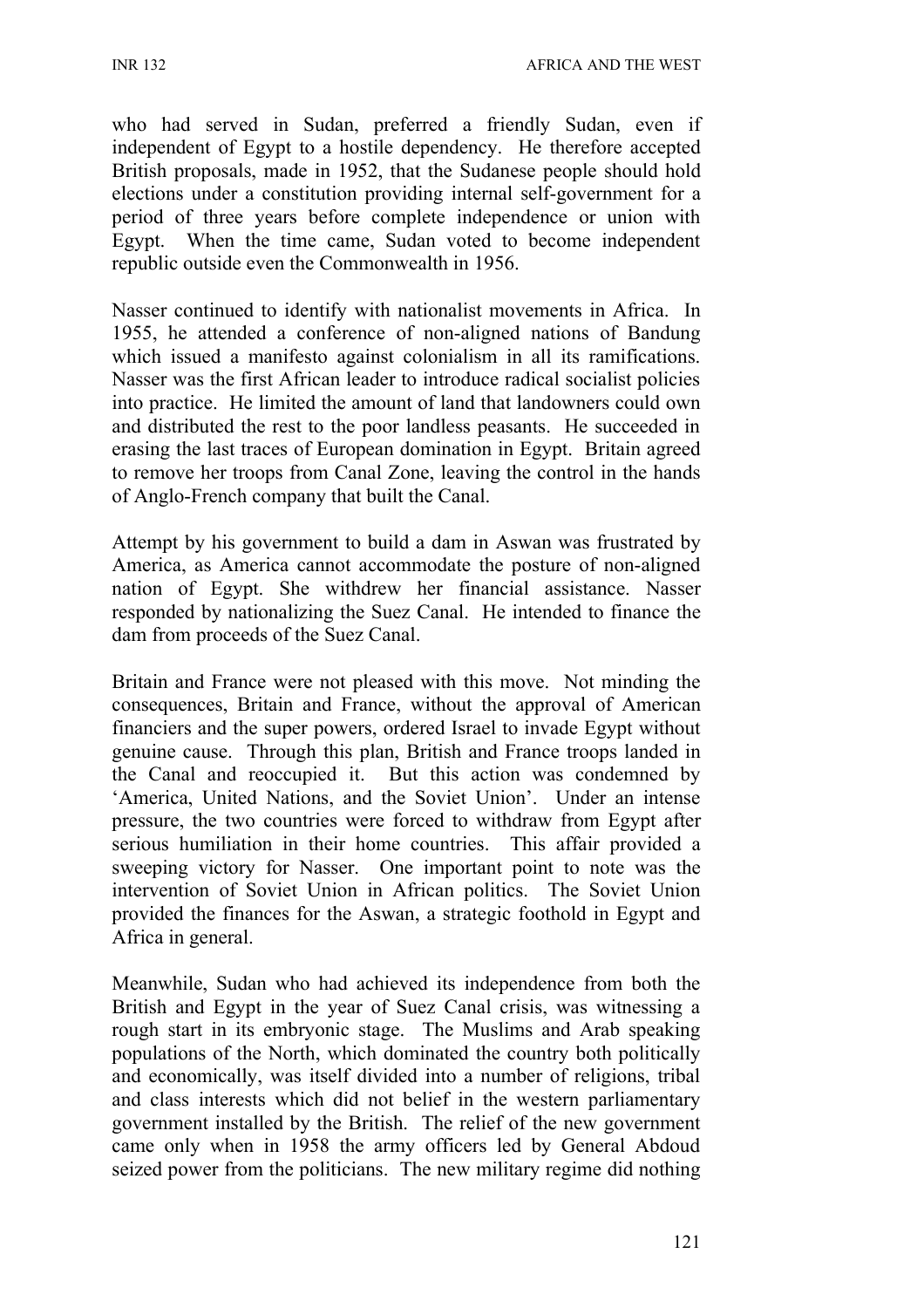to solve the problem of North – South dichotomy which prevailed before its existence. Britain did not solve this problem either. She administered the north and south in separate compartments, and concentrating the economic development only in the North. Though this policy was reversed only in 1949, it was too late to have any appreciable impact on the country.

When the British government was leaving, out of 800 senior posts, only 6 were filled by southerners. The first conflict was witnessed when the government was trying to transfer northern soldiers to the south and vice versa. The southern soldiers mutinied and it was suppressed. The problem of north and south divide still exist at the time of writing this unit. The country had been at war for more than twenty years ago.

## **3.2 Road to Independence in Tunisia**

During the First World War, 60,000 Tunisians served in the French army. After the war, some of them were involved in Constitutional Party (Destour) and in the first representative of the organised labour movement. This gave impetus to Nationalist Movement. It was not until 1932, three years after that a radical lawyer, Habib Rugayba (Frenchified as Bourguiba) in the nationalist movement that the Destour party was formed. The party came into open to demand for democratic institution and equal rights among citizens no matter the nationalities. It was involved in the organisation of demonstration all over Tunisia. The party supported the union leaders and members, but tactically withdrew its support when the leaders of the trade unions were arrested and its activities suppressed.

Neo Destour Party as Bourgaiba's party came to be known was associated with the people. Its organisation perhaps, remained the most efficient political machine in Africa; and had a tint of communist party organisation in many respects. The smaller units were called local cell; "these were then grouped into regional federations, composed of the regional federations' elected representatives to the National Congress" from which the board of twelve party directors known as the Political Bureau was elected. Because of the organisation of the party, nationalism became rooted in the minds of the people.

A test of force by this Nationalist with France troops in 1938 left dozens killed and hundreds injured and 900 leaders of the movement were arrested. Bourguiba and his colleagues were not released until 1943.

During the Second World War, when France was occupied by Germany, Tunisian radicals used the opportunity to support France. The main aim was that after the war, France may grant them independence as they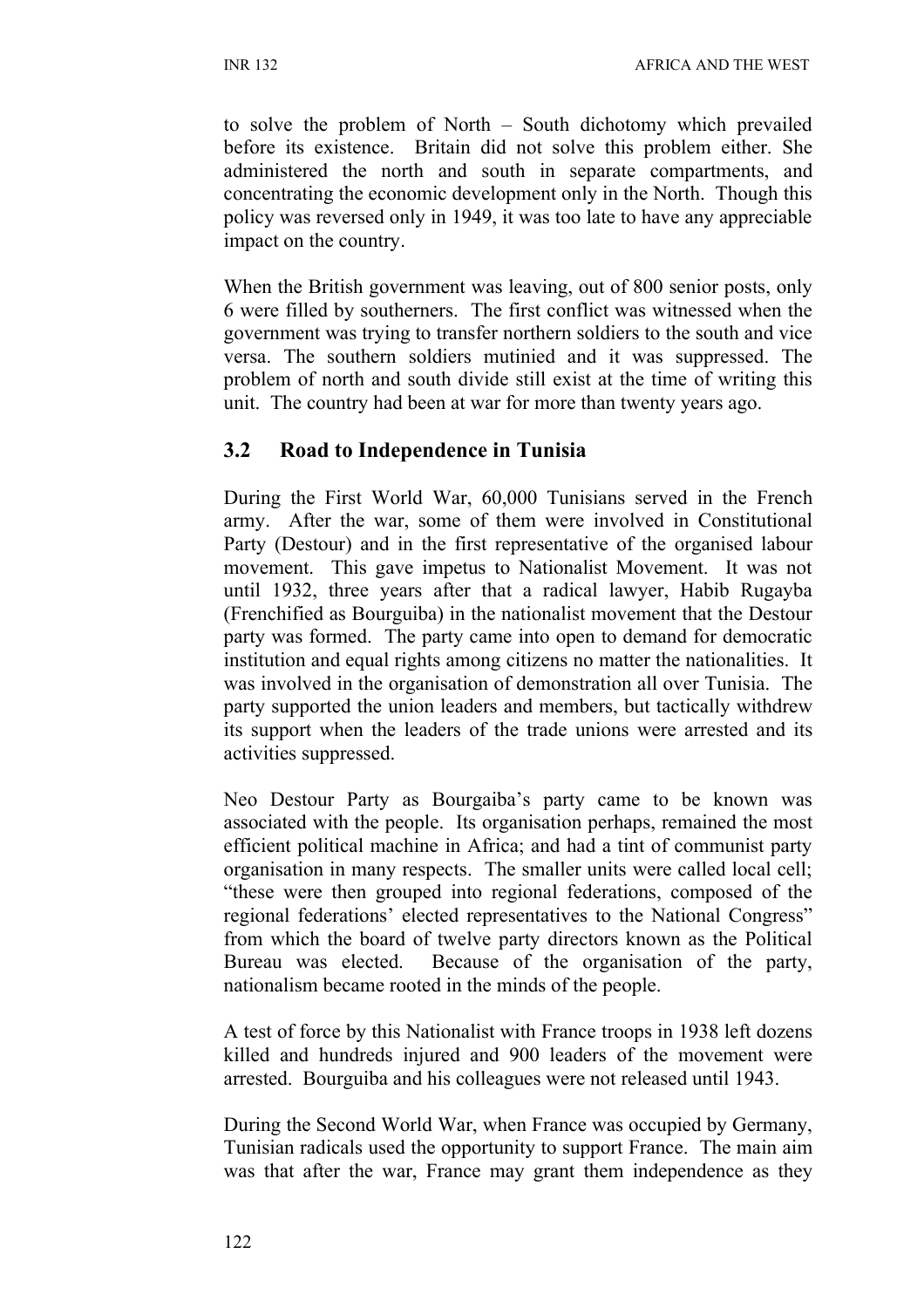were clamouring before the outbreak of the war. But their hope was dashed after the war. In 1944, Bourguiba sought for self-government from France but had to escape to Egypt before he was arrested. He used the opportunity of his escape into exile to rally support for his struggle for self-determination. He established links with leaders like Ferhat Abbas and Alal al Fassi, and his extensive travels to Syria, Iraq, Saudi Arabia and United States had impact on World opinion about the Tunisian question.

France, aware of these movements of Bourguiba, gradually relaxed control in Tunisia. In 1945, legislative assembly was set up, where Tunisians and French settlers were adequately represented. But this did not meet the yearnings and aspirations of the nationalists. They, therefore, boycotted the election. Strikes and demonstrations forced the French government to continually grant concessions upon concessions to Tunisia until in 1954, when French statesman, Mendes – France presided over the liquidation of French empire. In 1974, Hedi Nouira became the Prime Minister of Tunisia and President Bourguiba heir apparent.

# **3.3 Road to Independence in Morocco**

Morocco had been under the French rule since 1912. A nationalist movement of the effendiya cooperated with Abdel Karim resistance movement against the Spaniards in the Rif area from 1924 to 1926. Later, Morocco league emerged as a result of fusion of two organisations. By 1932, the movement had gained a lot of support in France. They were able to publish a French review, Maghred, edited by Balafrej. The contact enabled them to form the idea of trade unionism and socialism. Hitherto, nationalism had been restricted to a few intellectuals, students and a few of urban dwellers. Fresh policy offer was the introduction of suppressive policy towards the nationalists. By 1937, Morocco League was proscribed.

Because of the introduction of this draconian measure, nationalism sentiments were driven underground. The open declaration and support by Sultan Mohammad V. Sidi did not wane. Eh was a lover of modernization and highly educated king unlike the other potentates in North Africa. The Moroccans had thought earlier that he was a docile instrument of the French administration. In fact, he had been selected in 1927 by France as Sultan because he looked pensive and controllable and never gave a picture of someone who could stand his grounds on matters of politics. During the Second World War, he was never seen in the side of the nationalists, in fact, he cooperated with French administration.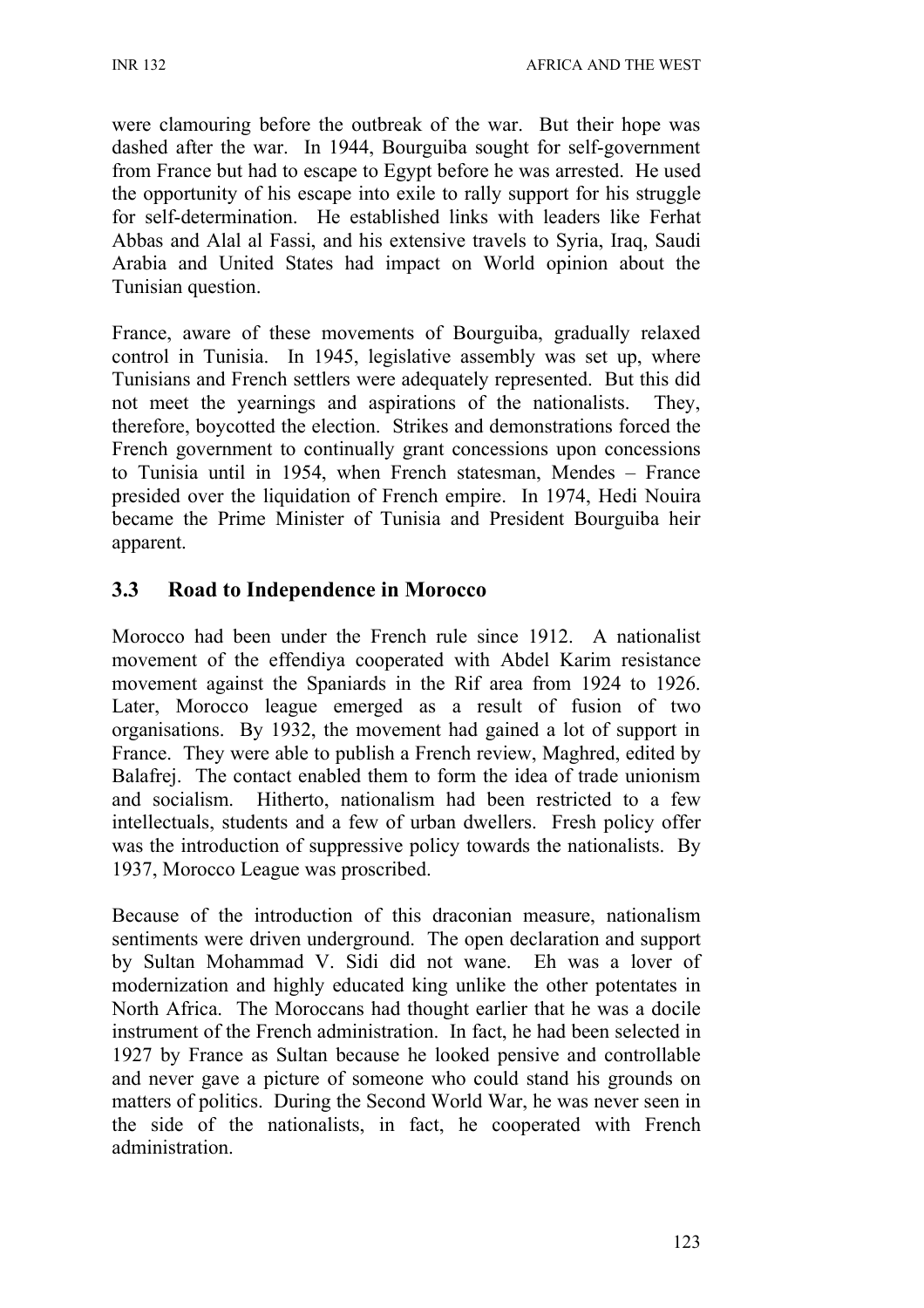Mohammed V had studied his country, knew its weakness and strength and attempted to remedy these by a thorough modernization of his country. He agitated for combined education of the west and traditional Islamic education at infancy. His children also benefited from this education and most Moroccans.

By 1952, the differences which had begun to occur between the French administration and the Sultan had begun to surface. To France, the Sultan was guilty because he had made speeches on the need for sovereignty for Morocco; he had views that identify with nationalists movements, who had formed another party called Istiqlal in 1943; he had refused to sign decrees offensive to the movement which was a design to strengthen French control on Morocco; "he had been acclaimed by Abdel Karim, the nationalist of the Rif area, he had appealed several times to Paris above the Resident-General's heads; he had refused to denounce the nationalists". Sidi Mohammad was eventually deposed and banished to Corsia. An old man who couldn't read or write French was imposed as the sultan.

By deposing Mohammad, France thought that it had weakened the strength of the nationalist movement, but they were wrong. Muhammad V, in exile became more popular than the puppet Sultan. Some Moroccans thought that he had been "immortalized and had become part of the moon, and that God has now placed him in the moon to watch over us". This provided an excellent platform for violent revolts. Unrest broke out within the formation of Army of Liberation by the nationalist movements. The French were forced to admit defeat and to agree to the independence of Morocco. In November, 1955, Mohammad V returned to his country and he was reinstated as the sultan. A representative based on broad selection was formed with Istiqlal to negotiate independence with France. Morocco was granted independence in March, 1956.

# **3.4 Road to Independence in Algeria**

Effendiya, nationalist movement in North Africa, was more in Algeria than any nation. This was because the French policy of assimilation was well rooted there. French power was built on a large number of colons, about over a million in 1960. They controlled the administration and economy of the nation. In their view, Arab – Berbers could not nurse the ambition of self-rule or independence in the nearer future. This was their belief. They pursued the policies of Frenchification and integration of Algeria with France in full force.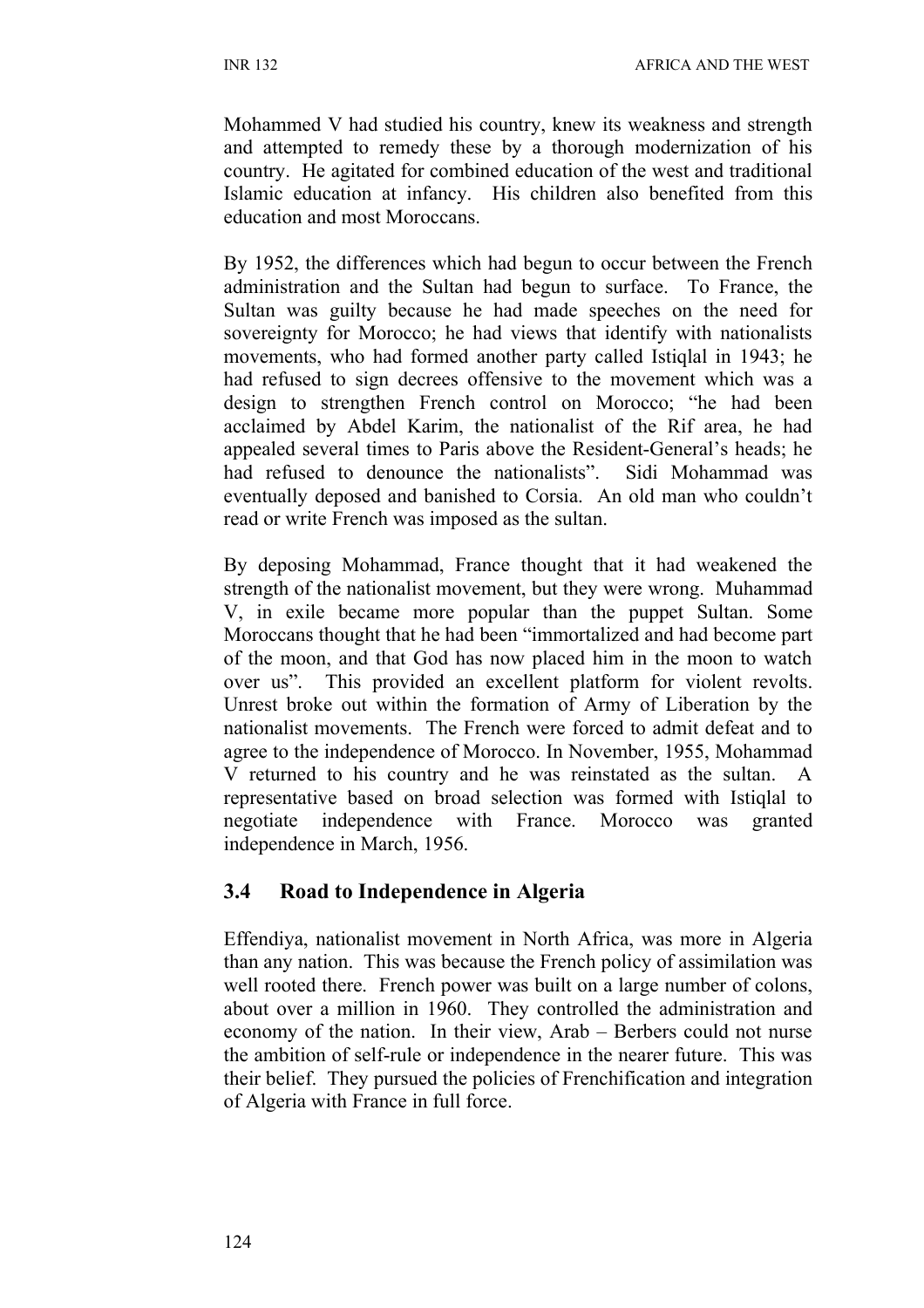The founder of Algerian nationalist movement was Hadj Messali, who had worked in Paris for many years. He forced L'Etoile Nord Africaine, a social organisation for North African workers, which was later turned into a political movement by Messali. His aim or objective was at variance with those of the Frenchified effendiya. He saw this group as consisting of yes men. They wanted independence from France no more no less. Because of the unseriousness of the group later on, Messali broke away, and formed the Parti Populaire Algerien (PPA). Two years later the party was disbanned and leaders thrown into jail. In 1941, Messali was sentenced to 16 years in jail by Vichy regime.

In 1943, Ferhat Abbas issued a *Manifeste au Peuple Algerien* (Manifesto to the Algerian People) in which he demanded a separate Algerian constitution. He also asked for equal political rights regardless of religion or race, the recognition of Arabic as the official language, land reform and measures of social improvement. He also demands for press freedom and the right to form political parties and trade unions, and free a compulsory education.

In order to appease the Algerians, to the attention of the Nationalists, General de Gaulle, have suffered in Algeria. He announced that Algerians could become French citizens without losing their identity as a Muslim faithful. Voting rights were also accorded to the majority of Algerians who were not French citizens, but they have to vote at a separate college. The proportion of Muslims in the assembly would be increased, but they would still remain the minority. The reforms were embodied in the 7th of March, 1944 Ordinance. Since most citizens were excluded from this reform, the agitation was on. The nationalists were at war with the policy, which encouraged assimilation. In fact, the proposal led to the coming together of the three nationalist movements – Abbas, Friends of the Manifesto, the Reformist Ulema and the Messalists. They latter forced the Manifeste et de la Liberte (Friends of the Manifesto and Liberty). They spread the idea of an Algerian nation; and spread the desire for a constitution in Algeria, a new autonomous republic.

The Algerian nationalists formed themselves into an organisation known as *Front de la Liberation Nationale* (FLN). They launched a revolt in 1954, the year of their formation. The revolt was launched on November 1, 1954, to coincide with All Saints Day of the Catholic pieds noirs. The war lasted about eight years. There were heavy casualties on both sides. The FLN fighters never number 40,000, but they were supported by Russia and China.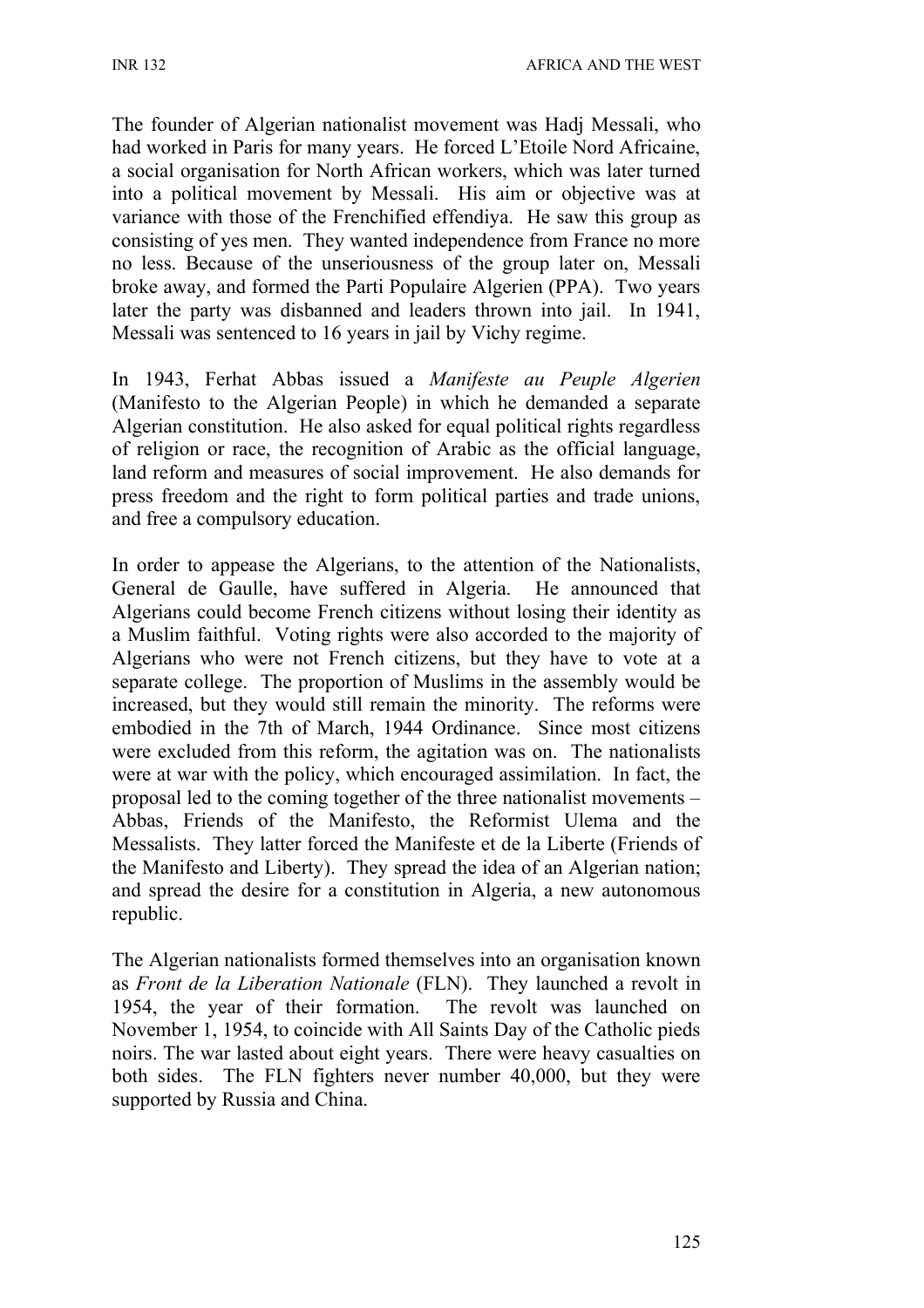After a short period of civil war, during which about one million settlers left the country. Muhammad Ben Bella emerged as the strongest man, and later became the President.

# **4.0 CONCLUSION**

The common denomination in the struggle for independence in North Africa was violence. Though Egypt attained her independence earlier than others, there was peace and total independence in the Egypt until the early 1980's. Morocco came next, followed by Tunisia and the bloody war fought in Algeria made the independence a reality.

The type of violence organised by Morocco was not what France expected. The setback suffered by French army in Indo – China made her not to grant concessions to her territories in North Africa.

Independent Morocco, Tunisia and Algeria have put on the surface the struggle of Africans to shake off the colonial rule and establish self-rule in their nations. Although independence have been won not on the platter of gold like Nigeria, but with 'blood and iron'. French presence in these territories continued to cast back the bad dream of their rule. They held on to the economic nerves of these nations. Dislodging them would spell doom for them, so they remained there. Until today, the assistance of France is sought on issues that relate to technology and science in particular; after independence of these nations.

# **5.0 SUMMARY**

The emergence of Nationalist Movements saved the day for the independence of the nations earlier discussed. In Algeria, it was a fiercest battle and civil war before independence was granted. Egypt though was granted independence in 1922, the proposals drawn and signed by Egyptian leaders gave the real autonomy to Britain. She gave several conditions for the proper independence. The nationalization of the Suez Canal opened up a Pandora box of crisis for Egypt. This led to Russian – Egyptian pact, which favoured Egypt. The condemnation of Britain and France attack, paved way for Egypt sovereignty.

The coming into the scene of General De Gaulle did not change matters either. Instead it fuelled the oil of nationalists to fight more for independence. A firm believer of plebiscites, agreed when pushed to the wall to introduce it. The people expressed their views on this referendum. They voted for independence, which they won on the platter of 'blood and iron'.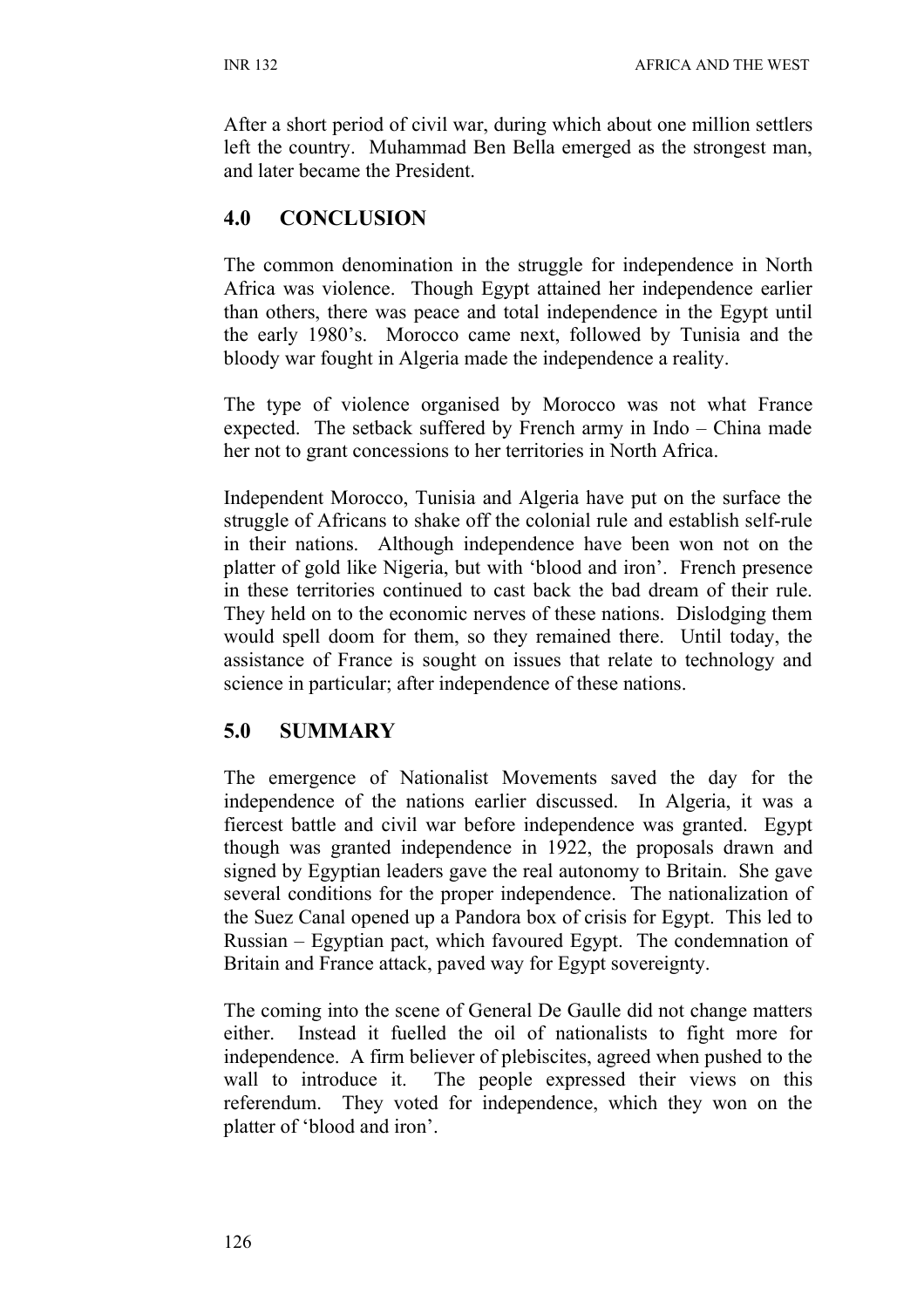## **6.0 TUTOR-MARKED ASSIGNMENT**

- 1. What part did Islam play in the Nationalist Movements in Algeria?
- 2. Account for the evolution of Nationalist Movements in North Africa.
- 3. Describe the role played by any Nationalist leader in any North African country.

## **7.0 REFERENCES/FURTHER READINGS**

- Joseph C. Anene and Godfrey N. Brown (ed.) (1966). *Africa in the Nineteenth and Twentieth Centuries*, Ibadan: University Press and Nelson.
- Roland Oliver and Anthony Atmore (ed.) (1994). *Africa since 1800*, New York: Cambridge University Press.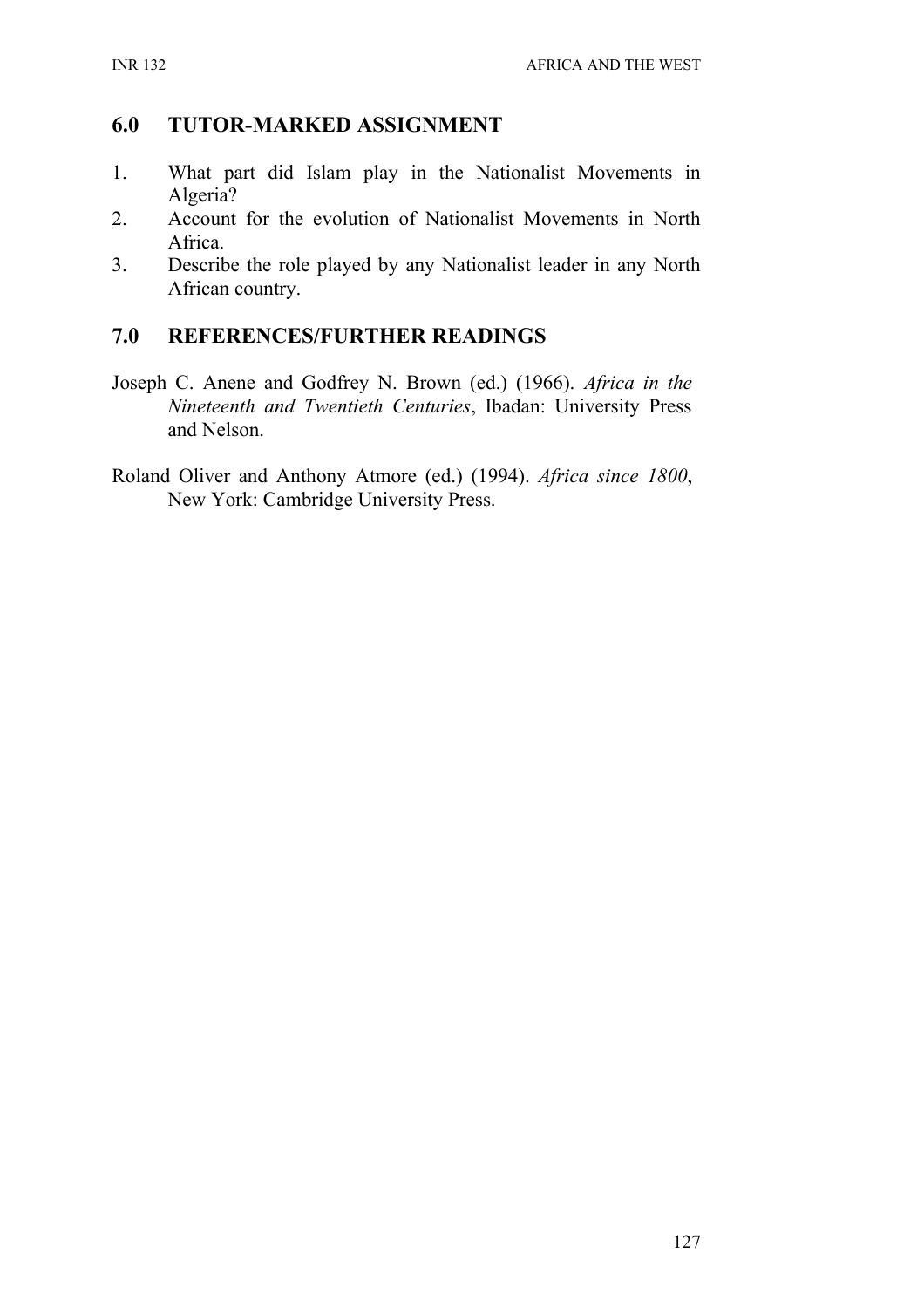## **UNIT 5 ROAD TO INDEPENDENCE IN SOUTH AFRICA**

#### **CONTENTS**

- 1.0 Introduction
- 2.0 Objectives
- 3.0 Main Content
	- 3.1 The Rise of White Aristocracy and Their Policies
	- 3.2 The African Nationalism
	- 3.3 The Impact of Second World War on South Africa
	- 3.4 Apartheid Regime in South Africa
	- 3.5 South Africa Black Nationalist Movement and Independence
- 4.0 Conclusion
- 5.0 Summary
- 6.0 Tutor-Marked Assignment
- 7.0 References/Further Readings

# **1.0 INTRODUCTION**

After the Second World War, when most African countries attained independence, South Africa was still in the firm grip of racist leader Fredrick W. de Klerk. Because of its complex nature, South African nationalist movements were not restricted to black Africans alone. The English speaking people of South Africa wanted a union in 1910; the idea was to bring together all white South Africans under a nation. The Afrikaner, the descendants of the Dutch farmer called Boers, wanted autonomy from the whites and black Africans. African nationalists comprised the Bantu tribes who fought independently to have a separate state. The whites in South Africa continued to enjoy unrestricted freedom and privileges under the apartheid enclave.

The road to independence was not smooth, but the Black Nationalist movement led the way to an independent South Africa after persistent global sanctions and pressures. In the process, many died including the leader of African Nationalist Congress, Albert Luthuli in 1967and Steve Biko.

### **2.0 OBJECTIVES**

At the end of this unit, a learner must be able to discuss the following:

- the rise of Nationalist Movements in South Africa
- the role of ANC in the independence of South Africa
- the role of the international communities on the independence of South Africa.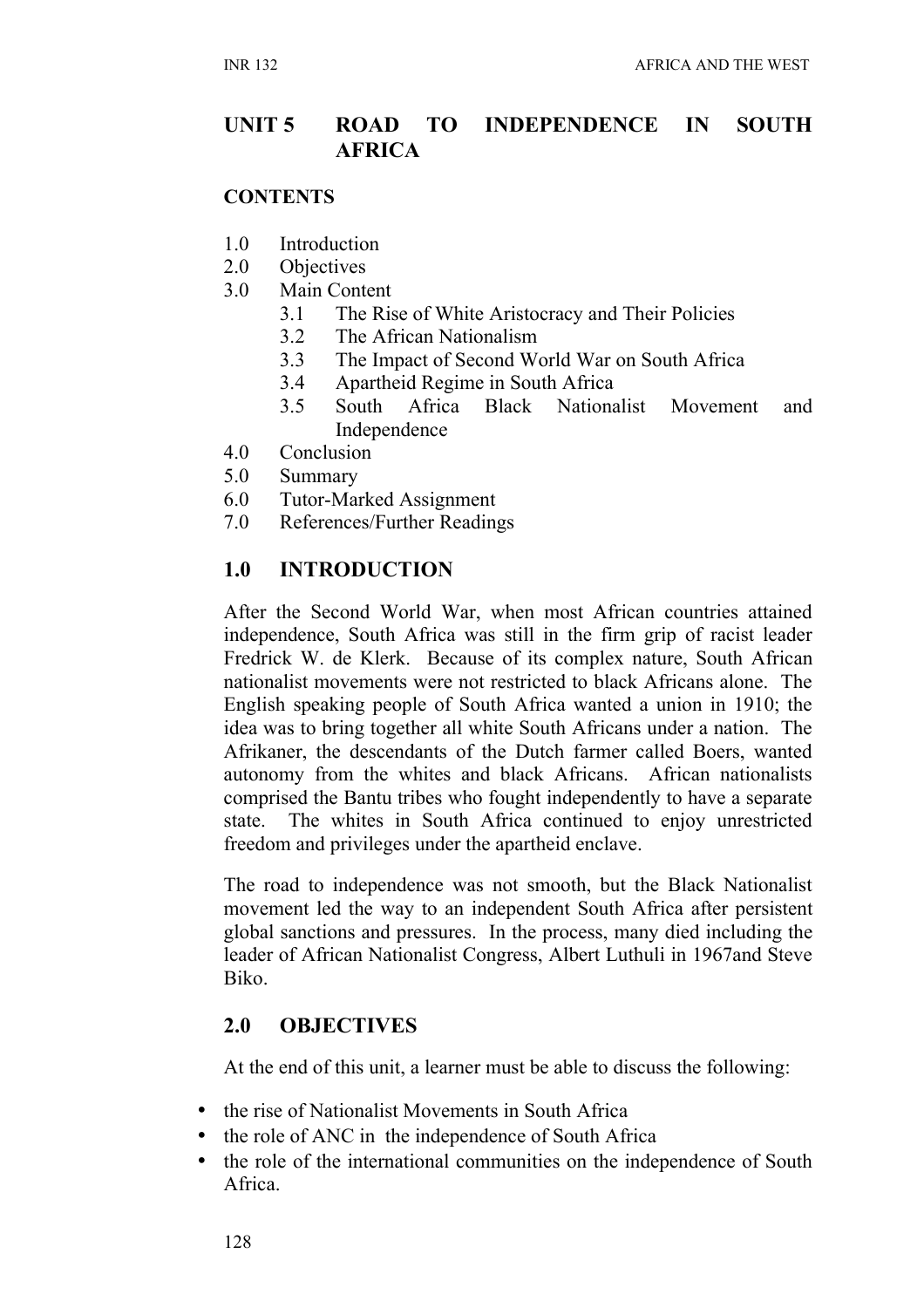## **3.0 MAIN CONTENT**

### **3.1 The Rise of White Aristocracy and Their Policies**

The establishment of an aristocratic status of the white minority rule has been the bane of South African apartheid system. This system allowed the white minority, irrespective of origin, religion or accomplishment, an immeasurable access to assets of the nation; while non-white were denied the same opportunities and privileges. In Churches, this line was drawn between the Christians and barbarians, while Van Riebueck said the proper distinction should be the civilised and uncivilized.

The aristocratic society was originally adopted as a way of life of Frontiersmen, but later taken over and repackaged to meet the circumstance of the white minority rule. The Master and Servants Act regulated these relationships. The whites even revolted in 1922 to uphold the 'Civilised Labour Policy'. Four-fifths of the members supported the move to maintain the aristocracy, whether they were poor or rich, and whether they can speak English or not. Professor P.V. Pistorius summed up the conflict in modern terms: "The bare and unshamed fact is that the European needs the Native as a labourer, but that he is not prepared to allow him to cross the economic colour bar nor to give him political equality".

The white minority acquired and commandeered land meant for the natives. The dismantling of the frontier policy created more opportunities for the white to acquire more land and throw the natives to few acreage available. The non-availability of land forced the Africans to become labourers on their own land.

### **3.2 The African Nationalism**

There was no marked nationalist movement among the whites. What they did instead of forming a formidable nationalist movement was to form a union. The union was based on speakers of English and Afrikaans. This did not make a meaningful impact on the agitation for independence. In fact, it was not set up for independence but instead it was set up to achieve a single white nation.

The emergence of Afrikaner nationalist movement was remarkable. Its two traditional enemies were British and the Africans. In the first phase of the movement, it did not only reject Dutch rule, but its culture as of their own. Though rooted in Dutch, they have their own literature and language. Their belief was to bring civilization to the barbarians. They developed in the Afrikaners nationalism, 'a sense of having been called and chosen … a belief in a kind of supernatural or mystic creation of the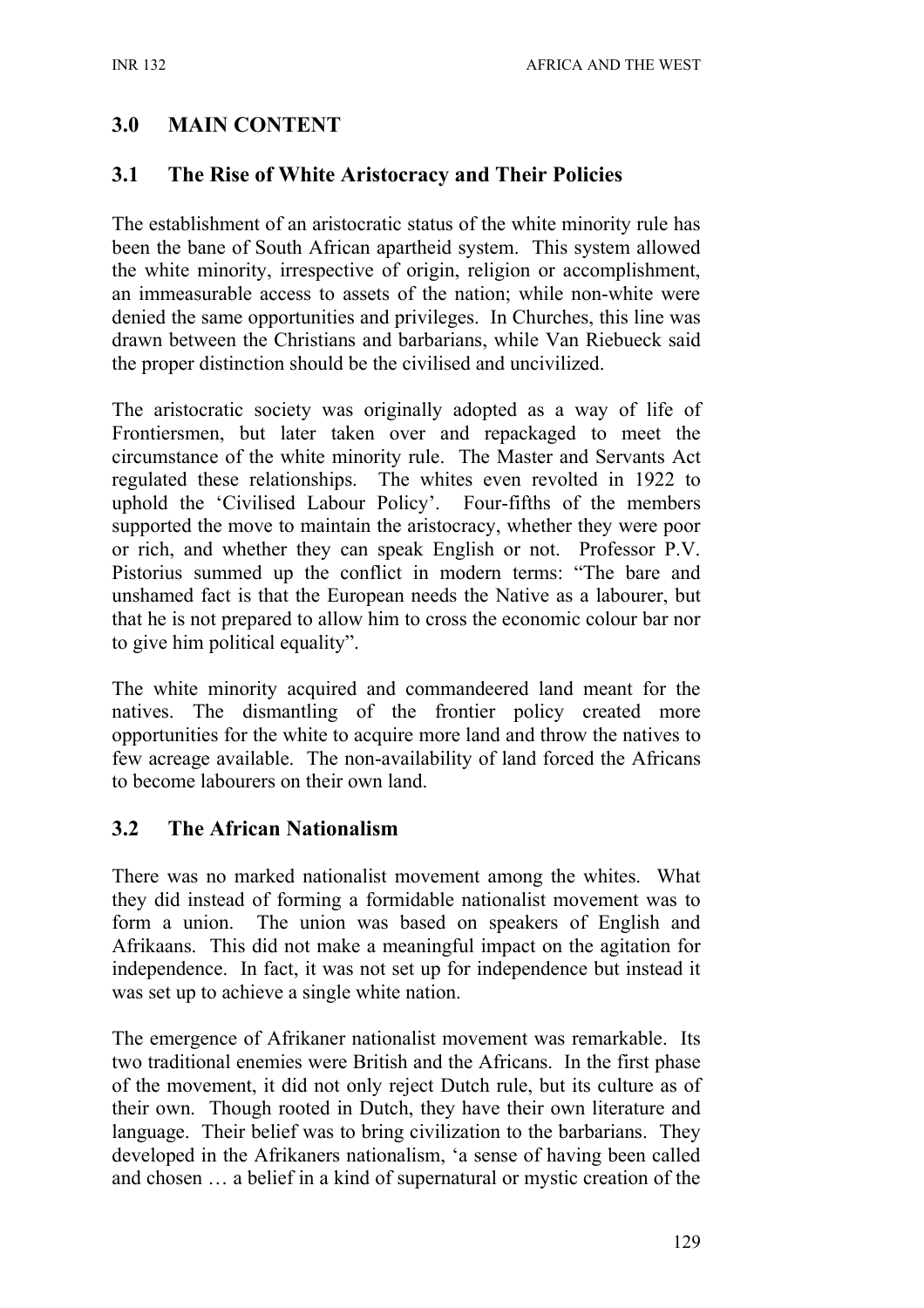Afrikaner nation'. The Afrikaner nationalist movement was parochial in its aim. Though it fought the British overlords, it was not successful at changing the status quo of members.

### **3.3 The Impact of Second World War on South Africa**

After the Second World War, most nations were thinking of relinquishing their colonial empires and granting them self-autonomy. But, when Britain announced her intention of withdrawing from its colonial empires in India, West African nations were gearing up for independence. White Africans were aware that the signal for change was there and it might take place anytime. But instead of voting for change, they voted for more coercion.

Internally, the war had brought remarkable changes in the social, economic and political landscape of South Africa. During the war, most South African nationals worked in various departments of the allied army. Most of the jobs in the cities were taken over by poor black Africans or Afrikaners. Afrikaners consolidated the economic position available, and Africans moved into the skilled and unskilled positions left for them. The war years witnessed growth in the mining industries and manufacturing in general. In fact, South Africa became the major supplier of allied arms and ammunition. Urban centres sprung up and satellite towns were not left behind. Johannesburg population increased, and towns like Cape Town, Port Elizabeth and Durban witnessed a tremendous growth.

The economy of South Africa was affected by the war, which the country participated in and it incurred human and material losses. As earlier on discussed, the meeting of United States President Franklin D. Roosevelt and British Prime Minister Winston Churchill gave hope to Africans. The meeting was centred on the need to grant African nations independence after the Second World War. The meeting resulted in the Atlantic Charter, which encouraged Britain to grant independence to her colonies.

The colonial masters by 1930s, willingly or unwillingly, cultivated small elite of leaders, educated in the western universities who were desirous of the need for self-determination. The leaders include some of the frontline agitators for independence in South Africa.

## **3.4 Apartheid Regime in South Africa**

After 1945, Jan Smuts, the leader of South Africa, was uncertain in the presence of pressures to change the political and economic policy of South Africa. There was no clear-cut policy then, but he realised that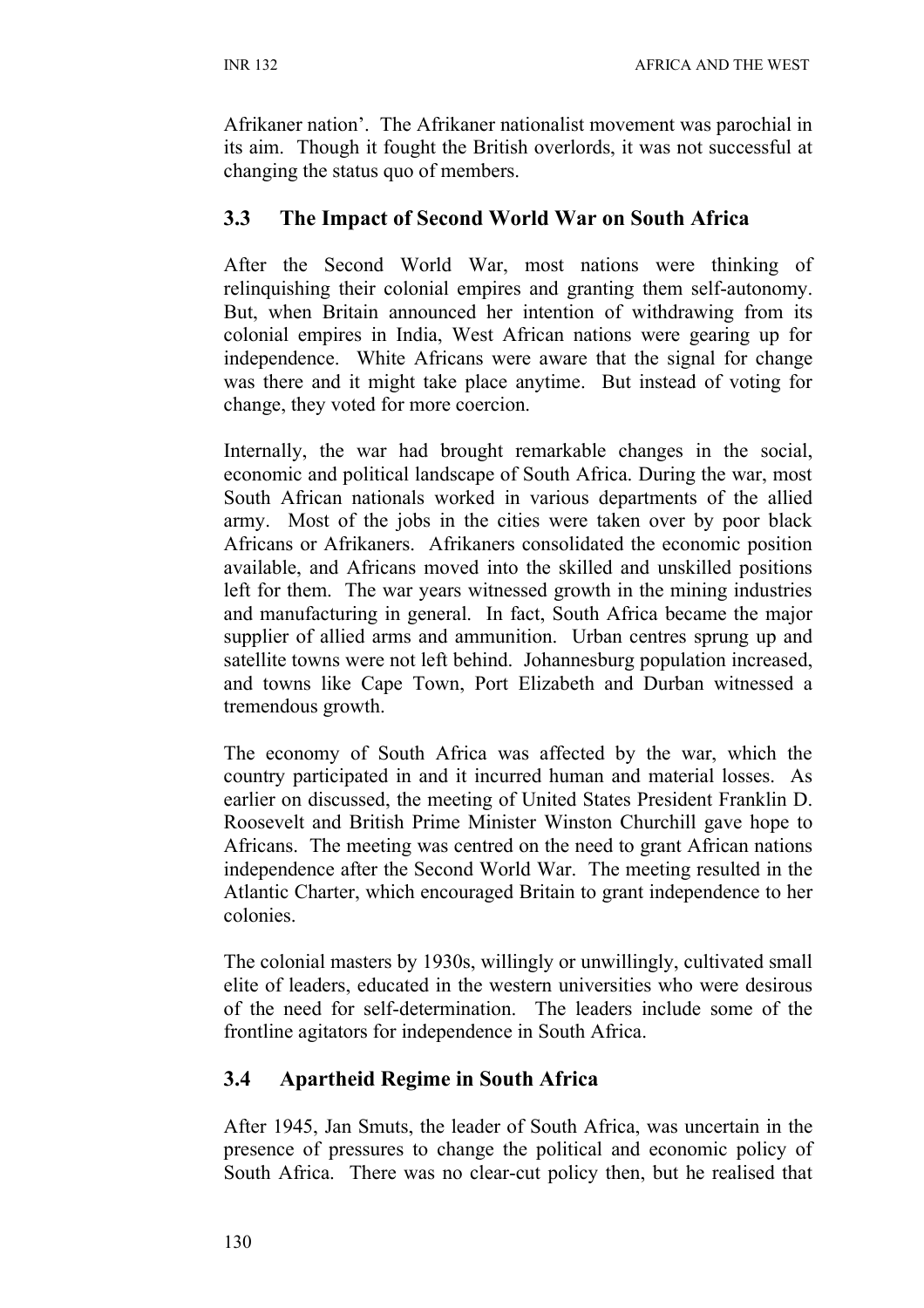some urgent measures must be taken to alleviate the suffering of the majority blacks in the South Africa. In 1948, Smut party, United Party, was narrowly defeated by the National Party led by D. F. Malan. Some supporters of Malan had threatened the white voters that Smut was about introducing full political equality with the blacks which would result in a 'coffee-coloured race'.

Between 1930s and 1940s, apartheid was introduced in full swing into South Africa. South African British Minister Strijdom has summarised it, "*call it paramountcy, baaskap or what you will, it is still domination. I am being blunt as I can. I am making no excuses. Either the white man dominates or the Blackman takes over*". The political rights of the Cape Africans were denied them and those of the coloured people, amidst a long bitter constitutional conflict between 1951 and 1956 and those of the Cape Africans in 1959 their rights were also removed.

Every aspect of the lives of Africans coloured and Indians were affected by various legislation promolgated to accomplish this aim. The Prohibition of Mixed Marriages Act 1949 and the Immorality Act 1950, debar any cross marriages between the white and other races. The Population Registration Act 1950 made race a biological concept for registration. Abolition of Passes and Coordination of Documents Act 1952 made it mandatory for all African men and women to carry a 'reference book', a new term for a pass. This was established to restrict blacks to the rural areas. The introduction of Separate Amenities Act 1953, attempted a physical separation of whites from blacks. Indians and Coloured Conciliation Act 1965, legalized job reservation for the whites. The Bantu Education Act 1953 and the Extension of University Education Act 1959 took African primary and secondary education out of the missionary control. The aim of the last Act was to have a control of the mind of Africans. H. Verwoerd, then Minister of Native Affairs said of the 1953 Act:

*Racial relations cannot improve if the wrong type of education is given to the Natives. They cannot improve if the result of Native education is the creation of frustrated people who, as a result of the education they receive, have expectation in life which circumstances in South Africa do not allow to be fulfilled immediately, when it creates people who are trained to professions not open to them.*

The long succession of National Party governments did not shape the Westminster model of parliamentary democracy. Elections were held regularly among the white minority and oppositions were allowed to function within the confine or framework of all white electorate and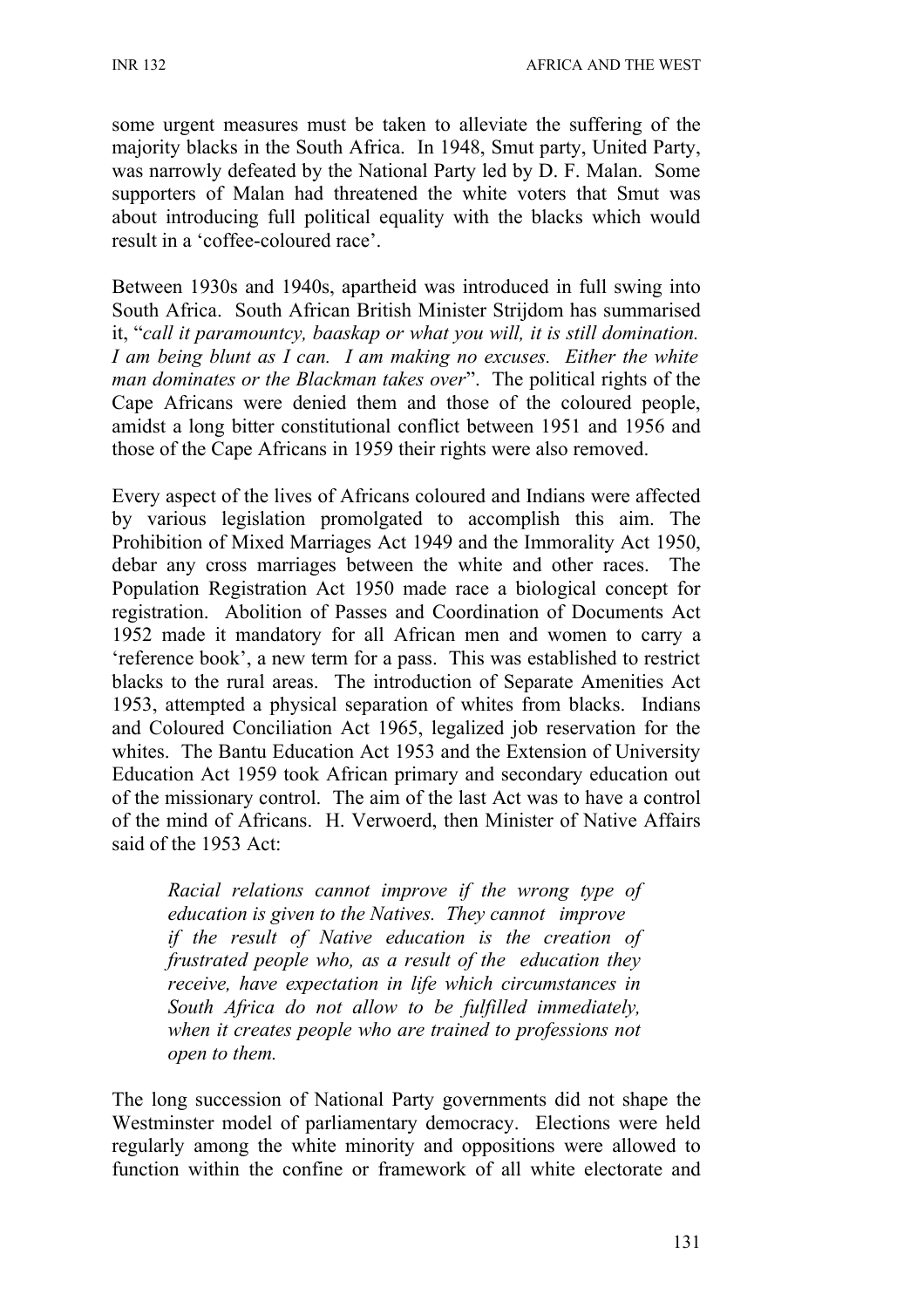officials. The steady growth of the party was an indication of the support it garnered among some English speaking electors as well as the greater majority of Afrikaners. The Liberal Party was more outspoken in its criticism of the regime. In 1965, the government introduced Prohibition of Political Interference Act, which made it illegal for anyone to belong to a racially mixed political movement.

## **3.5 South African Black Nationalist Movement and Independence**

There were various nationalist movements in South Africa. As early as seventeenth century, the Bantu tribe had fought various wars to create a 'Black front' for common defence. Shaka, King of Zulu also fought war with the Boer. Another important nationalist was John Tengo, who had equal opportunity to go to school. He was a degree holder. He was a force to be reckoned with in the Cape Province.

The idea of Nationalist movement emerged on the scene based on the fear that the British may disengage in the colonies and that South Africa would be handed over to the minority whites without the rights of the Africans in the transaction. The Blacks were also happy when they heard that Union of South Africa may be formed by the British High Commissioner, Lord Milner in 1908. But they were surprised that it was going to be self-government of the white community supported by "well treated and justly-governed black labour". The exclusion of Africans from the deliberation angered the Black Nationalist Movements. The methods used by the Nationalist Movements were constitutional and peaceful. They presented petitions, sent representatives to the authorities and made representation through the Native Authority. Periodically, they organised non-violence protest to drum home their grievances. None of these methods were successful.

The African National Congress (ANC), led by Albert Luthuli, Oliver Thambo, Nelson Mandela and Walter Sisulu emerged onto the political scene. They made a concerted campaign of passive resistance to various discriminatory rules and regulations, including the obvious Pass Act. Already in 1951, the Minister had proscribed the communist movement by an act. In 1953, it enacted an Act that gave the government the power to declare a state of emergency in any province. This gave the government powers to arrest, detain and even jail any radical group or persons. This inspired many white radicals who took side with the Black or Africans. The coloured and Indians also supported the ANC. They formed a Congress Alliance, which in 1953 held a congress of the People at Kliptown near Johannesburg. There and then, a free charter was adopted. It starts with: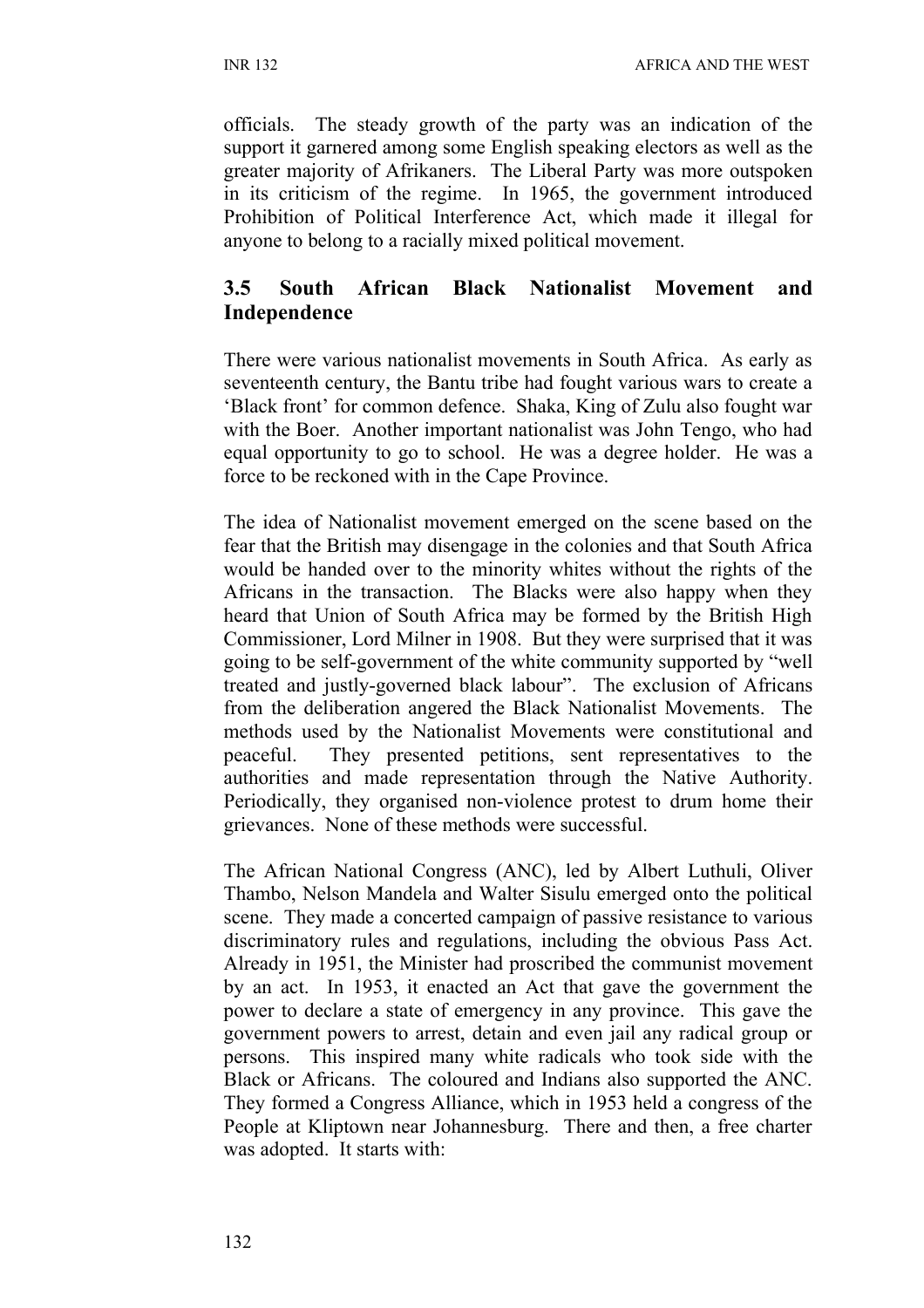*We, the people of South Africa belong to all who live in it, and that no government can justly claim authority unless it is based on the will of all the people.*

The government reacted immediately and charged 156 leaders with high treason. However, the trial was bungled and after about few years, the leaders were discharged and acquitted.

Meanwhile, important changes were introduced into ANC. It subsequently split into two. The latter group was led by Robert Sobukwe, who formed the Pan Africanist Congress (PAC) in 1959. The mass demonstration was going on despite the arrest of the frontline leaders. The most successful was a bus boycott at Alexandria in the Transvaal. In 1960, PAC launched a peaceful protest on March 21. Police opened fire on defenceless civilians, and by the last count, seventy-two were murdered by the Police at Sharpville. A few days later, 30,000 Africans marched into the centre of Cape Town; some of them were also murdered by the Police.

The Sharpville massacre became a signal in condemnation of South African government. Because of the confusion in South Africa, a state of emergency was declared, most of the leading opposition leaders were arrested and ANC and PAC were proclaimed illegal and proscribed. The ANC and PAC were left with no other option than resort to violent demonstrations and riots. The ANC was engaged in the sabotage of installation, while PAC was involved in Pogo, which aim to terrorise whites. Albert Luthuli wrote before he died in 1967:

*Who will deny that thirty years of my life have been spent knocking in vain, patiently, moderately and modestly, at a closed and barred door? What have been the fruits of modernization? The past thirty years have seen the greatest number of laws restricting our rights and progress, until today we have reached a stage where we have almost no rights at all.*

The crushing of open confrontation in Pondoland, together with the massacre at Sharpville, marked the beginning of violent demonstration in South Africa. Nelson Mandela, who had been operating underground, was arrested in 1962, and in July, 1963, ANC *Umkonto Wizwe* leadership was also arrested. Mandela and eight others received life sentences

Because of the intransigence of South Africa white apartheid regime on a call to negotiate with ANC, the world imposed many of sanctions on it. The first united move to impose sanctions was made in August, 1986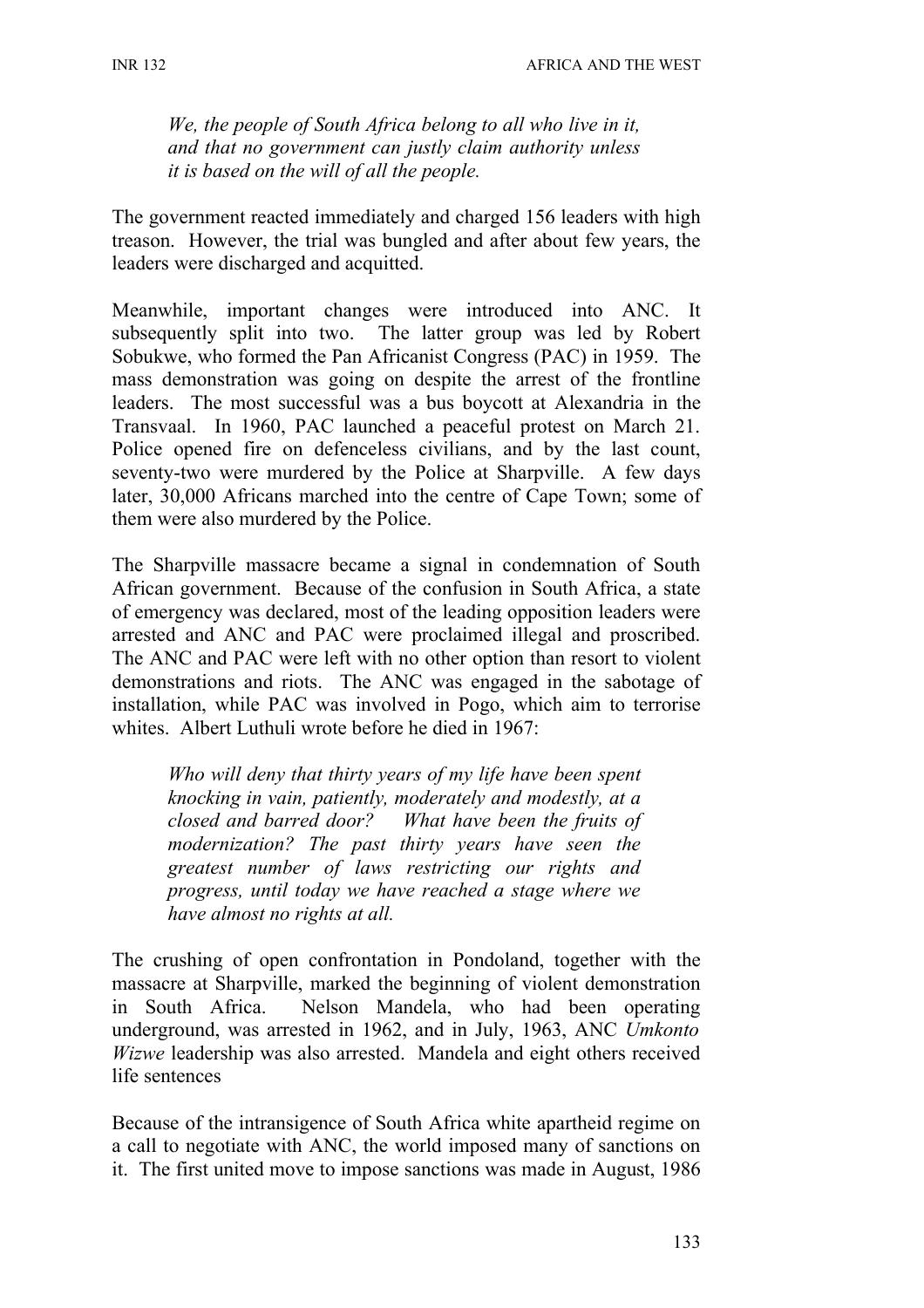by the Commonwealth of Nations (British ex-colonies). All commonwealth countries complied except Britain. The sanctions included among others: banning of air link with South Africa, banning new investment in the country, banning the import of South African food, uranium, coal, iron and steel and banning new banks loan. On the 10th September, the European Economic Community (EEC), latter European Community (EC) and now Europe Union (EU) agreed on a package of sanctions against South Africa. It halted new investments into the country, banned exports of iron, steel and gold coins. The measure was estimated to reduce export earning of South Africa by about \$1.2 billion per year. Japan imposed a ban on South African exports of iron and steel and imposed travel sanction. United States Congress overruled the Presidential objections and banned imports of South Africa. It banned fresh investment in South Africa, and most of her investors left South Africa. The package reduced South African exports to USA by over \$700 million.

The South African government under Frederick de Klerk and his white minority leaders were forced to introduce a white referendum on reform. President de Kerk visited Nigeria, Kenya and other African countries. There was a new fact emerging which attracted the attention of the cabinet of P. W. Botha. The tendencies were that the growing economy of South Africa may grind to a halt because of the dearth of skilled and unskilled manpower in the industrial sector. There was the need to continue to recruit among the overgrowing population of the blacks. The population of the blacks at this time was put at 29 million. F. W. de Klerk said in the 1980's that, it would be impossible to maintain economic growth on the one hand, and to succeed with the implementation of the homeland policy on the other. I firmly believe, he says, that "economic growth was far more powerful agent of change than any of the other factors – including sanctions and international pressure". He added that a new secret policy formation was going on among the cabinet members, which constituted 180 degree change in the policy far away from apartheid.

By March, 1982, Mandela and three of his fellow prisoners had been transferred to a prison in new Cape Town; where they had access to newspapers and radio broadcasts. In 1985, he contacted the government that it should not hesitate to negotiate with ANC on a new constitution. 'We had been fighting against white minority rule for three quarters of a century. We had been engaged in the armed struggle for two decades. Many people on both sides had already die….. It was clear to me that a military victory was a distant if not impossible dream. It simply did not make sense for both sides to lose thousands if not millions of lives in a conflict that was unnecessary. It was time to talk". By 1988, Mandela was moved to a good accommodation and government was ready to talk.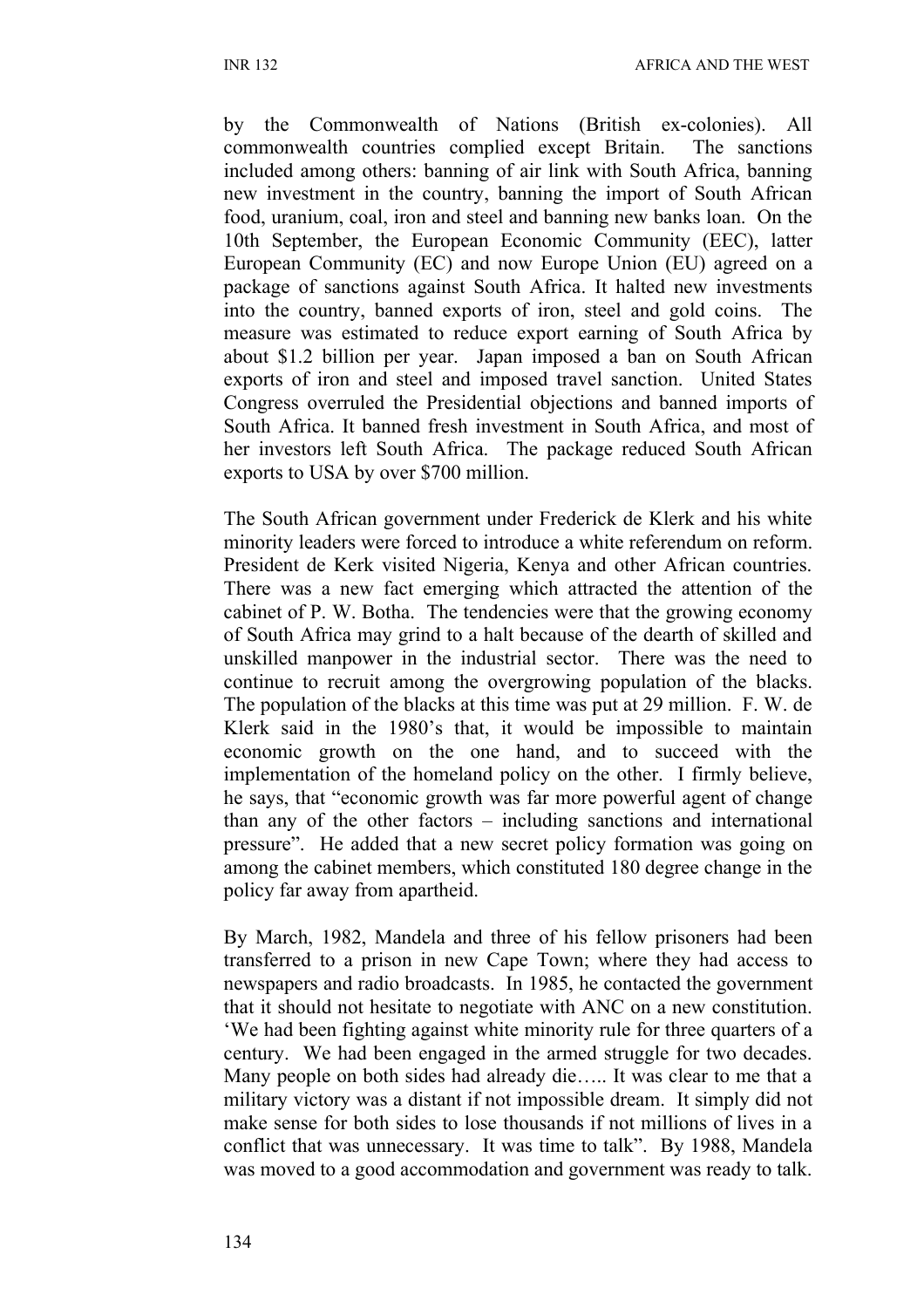Two important things were delaying the actual and final freedom of Mandela. The South African authorities were afraid of the Cuban mercenaries in Angola, but this was solved when they left. Another important factor was the personal reluctance of the aging President Botha to accept change, but this was solved by his suffering a stroke attack in January, 1989. This was followed by his resignation in August of the same year. His successor, de Klerk announced on 2 February, 1990 to the world that the time has come for reconciliation and reconstruction. He then unbanned the ANC and South African Communist Party. He then released Mandela unconditionally.

Economic activities of South Africa began to pick up again from 1993. This was marked by increase in agricultural production. The government did not nationalise the mobile industry. The petrol price was reduced in October. South Africa joined GATT in December. This was to benefit South Africa after a long ban. The political situation was getting worrisome but election was called in April. ANC won the election and Mandela became the first black President of South Africa.

On May 16, 1994, at Union Building in Pretoria, de Klerk was sworn in as the Second Vice-President, Thabo Mbeki as the first Vice-President and Nelson Mandela mounted the podium as the first Black President of South Africa. He said:

*Today, all of us do, by our presence here. .. confer glory and hope to new born liberty. Out of experience of an extra-ordinary human disaster that lasted too long, must be born a society of which all humanity will be proud.*

*…. We, who were outlaws not so long, have today been given the rare privilege to be host to the nations of the world on our own soil. We thank all of our distinguished international guests for having come to take possession with people of our country of what is, after all, a common victory for justice, for peace, for human dignity.*

*We have, at last, achieved our political emancipation. We ….. The sun shall never set on so glorious a human achievement.*

*Let freedom reign. God bless Africa!*

With this speech, South Africa attained independence after a fiercest struggle and battles.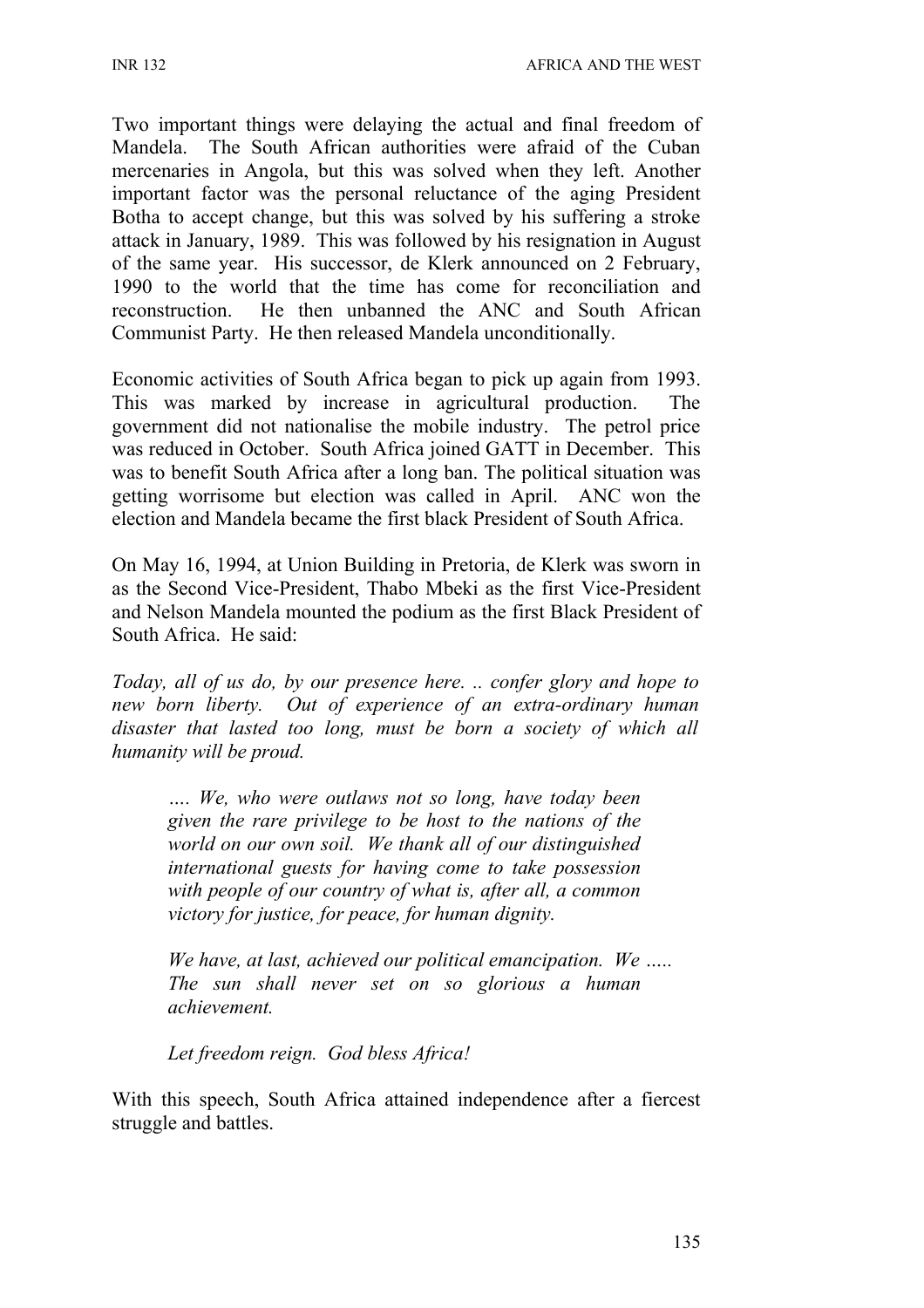### **4.0 CONCLUSION**

The independence of South Africa was not attained on the platter of gold. The struggle for political independence in South Africa did not take the same line as other African nations. Because of the plural nature of the country, the agitation followed various dimensions. The whites wanted to form a union of only the whites, excluding the black Africans, the Boers and the Indians. The Boers, on the other hand, wanted a unit or union within its orbit – the Afrikaners population. Finally, the black majority wanted independence from the apartheid regime of the white. So, every nation within South Africa formed their own nationalist movements.

The final independence won by ANC, at last, was seen as a collective independence for all citizens of South Africa. The broad-based government forced at the inception attested to this claim.

#### **5.0 SUMMARY**

The unit has traced the journey to independence of South Africa. The various roles of the nationalist movements were also discussed. The role of individuals in the struggle for independence was also explained in the course of this unit. The roles of de Klerk, Nelson Mandela, Albert Luthuli, Thabo Mbeki and a host of others were discussed. The roles of the international communities in imposing sanctions on South Africa cannot be overemphasized in the long journey to the independence of South Africa. See the table below showing various countries in Africa and important details concerning their decolonization.

#### **6.0 TUTOR-MARKED ASSIGNMENT**

- 1. Describe the reasons for the growth of Nationalism in South Africa.
- 2. What role did ANC play in the liberation struggles in South Africa?
- 3. How do you assess the roles of de Klerk and Nelson Mandela in independent struggle in South Africa?

### **7.0 REFERENCES/FURTHER READINGS**

Nelson, Mandela (1995). *Long Walk to Freedom*, New York: Little, Brow and Company, Boston.

- Joseph C. Anene and Godfrey N. Brown (ed.) (1966). *Africa in the Nineteenth and Twentieth Centurie*s, Ibadan: University Press and Nelson.
- Roland Oliver and Anthony Atmore (ed.) (1994). *Africa since 1800*, New York: Cambridge University Press.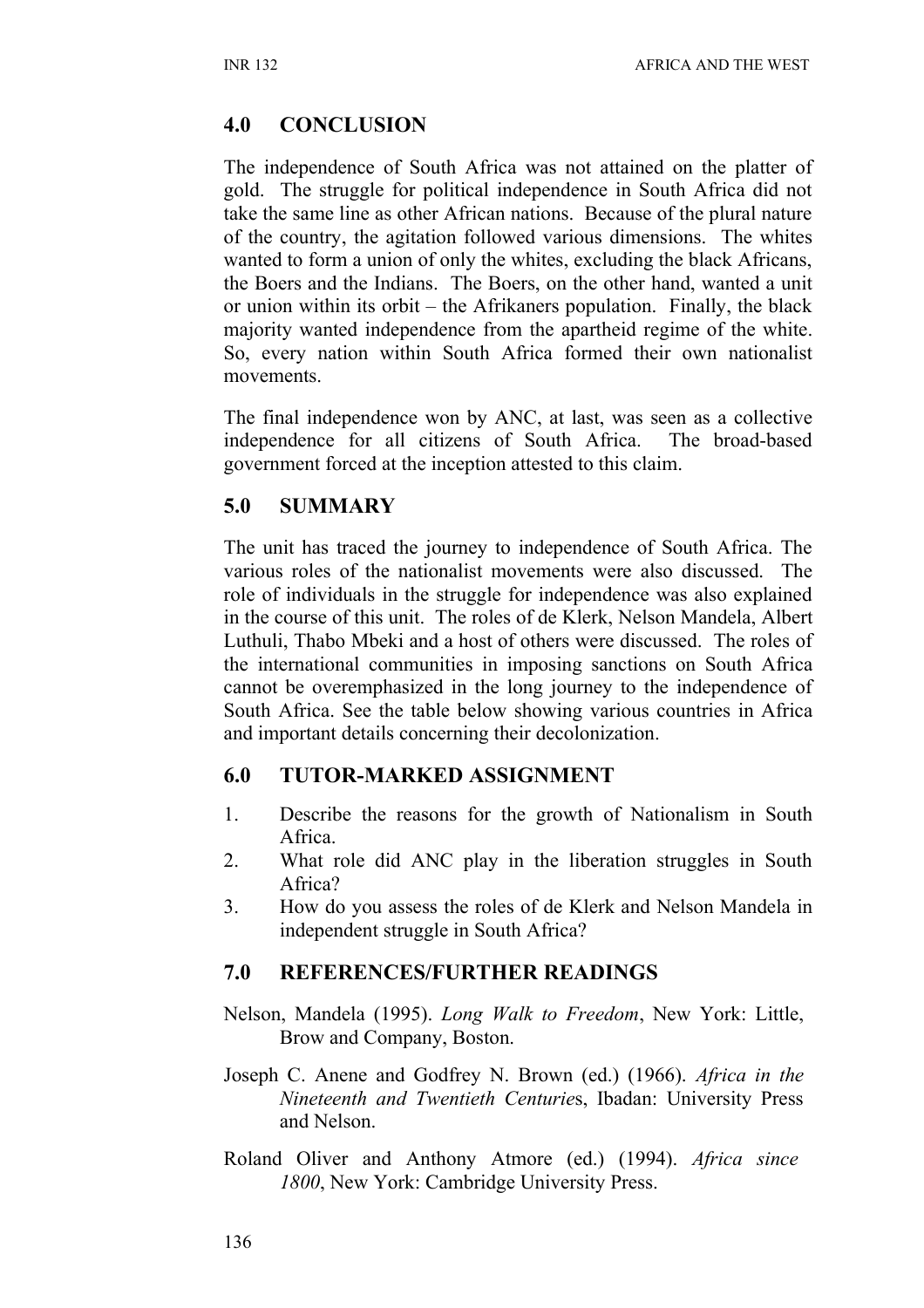|                    |                                       |                | Date of           | Leader at Independence   |                 |
|--------------------|---------------------------------------|----------------|-------------------|--------------------------|-----------------|
| Country            | <b>Name of Country Then</b>           | Colonizer      | Independence      |                          | <b>CRISIS</b>   |
| Senegal            | Sene – Gambia                         | France         | June 20, 1960     | Sedar Senghor            |                 |
| Madagascar         | <b>Malagasy Protectorate</b>          | France         | June 26, 1960     | Philibert Tsiranana      | Malagasy        |
|                    |                                       |                |                   |                          | uprising        |
| DR Congo           | Belgian Congo                         | Belgium        | June 30, 1960     | Joseph Kasa-Vubu         | Congo crisis    |
| Somalia            | <b>British</b><br>Italian Somaliland, | Italy, Britain | July 1, 1960      | Aden Abdullah Osman Daar |                 |
|                    | Somaliland                            |                |                   |                          |                 |
| Benin              | French West Africa                    | France         | August 1, 1960    | Hubert Maga              |                 |
| Niger              | French West Africa                    | France         | August 3, 1960    | Hamani Diori             |                 |
| Burkina Faso       | French West Africa                    | France         | August 5, 1960    | Maurice Yameogo          | $\overline{a}$  |
| Cote d'Ivoire      | <b>Ivory Coast</b>                    | France         | August 7, 1960    | Felix Houphouet-Boigny   | $\overline{a}$  |
| Chad               | French Equatorial Africa -            | France         | August 11, 1960   | Fracois Tombalbaye       | $\blacksquare$  |
|                    | Tchad                                 |                |                   |                          |                 |
| African<br>Central | French Equatorial Africa              | France         | August 13, 1960   | David Dacko              | $\blacksquare$  |
| Republic           |                                       |                |                   |                          |                 |
| Congo              | French Equatorial Africa              | France         | August 15, 1960   | Filbert Youlou           | $\overline{a}$  |
| Gabon              | French Equatorial Africa              | France         | August 17, 1960   | Leon M'ba                |                 |
| Ghana              | Gold Coast                            | <b>Britain</b> | March 6, 1957     | Kwame Nkrumah            | $\blacksquare$  |
| Nigeria            | Nigeria                               | <b>Britain</b> | October 1, 1960   | Nnamdi Azikiwe           |                 |
| Mauritania         | French West Africa                    | France         | November 28, 1960 | Moktar Ould Daddah       | $\overline{a}$  |
| Sierra Leone       | Sierra Leone                          | <b>Britain</b> | April 27, 1961    | Milton Margai            |                 |
| Tanzania           | Tanganyika                            | <b>Britain</b> | December 9, 1961  | Julius Nyerere           | $\blacksquare$  |
| Rwanda             | Ruanda-Urundi                         | Belgium        | July 1, 1962      | Gregoire Kayibanda       | L,              |
| Burundi            | Ruanda-Urundi                         | Belgium        | July 1, 1962      | Mwambutsa IV             |                 |
| Algeria            | Algeria                               | France         | July 3, 1962      | Ahmed Ben Bella          | Algerian War of |
|                    |                                       |                |                   |                          | Independence    |
| Uganda             | <b>British East Africa</b>            | <b>Britain</b> | October 9, 1962   | Milton Obote             |                 |
| Kenya              | <b>British East Africa</b>            | <b>Britain</b> | December 12, 1963 | Jomo Kenyatta            | Mau<br>Mau      |
|                    |                                       |                |                   |                          | uprising        |

# **Decolonisation of Africa –Wikipedia, the Free Encyclopedia**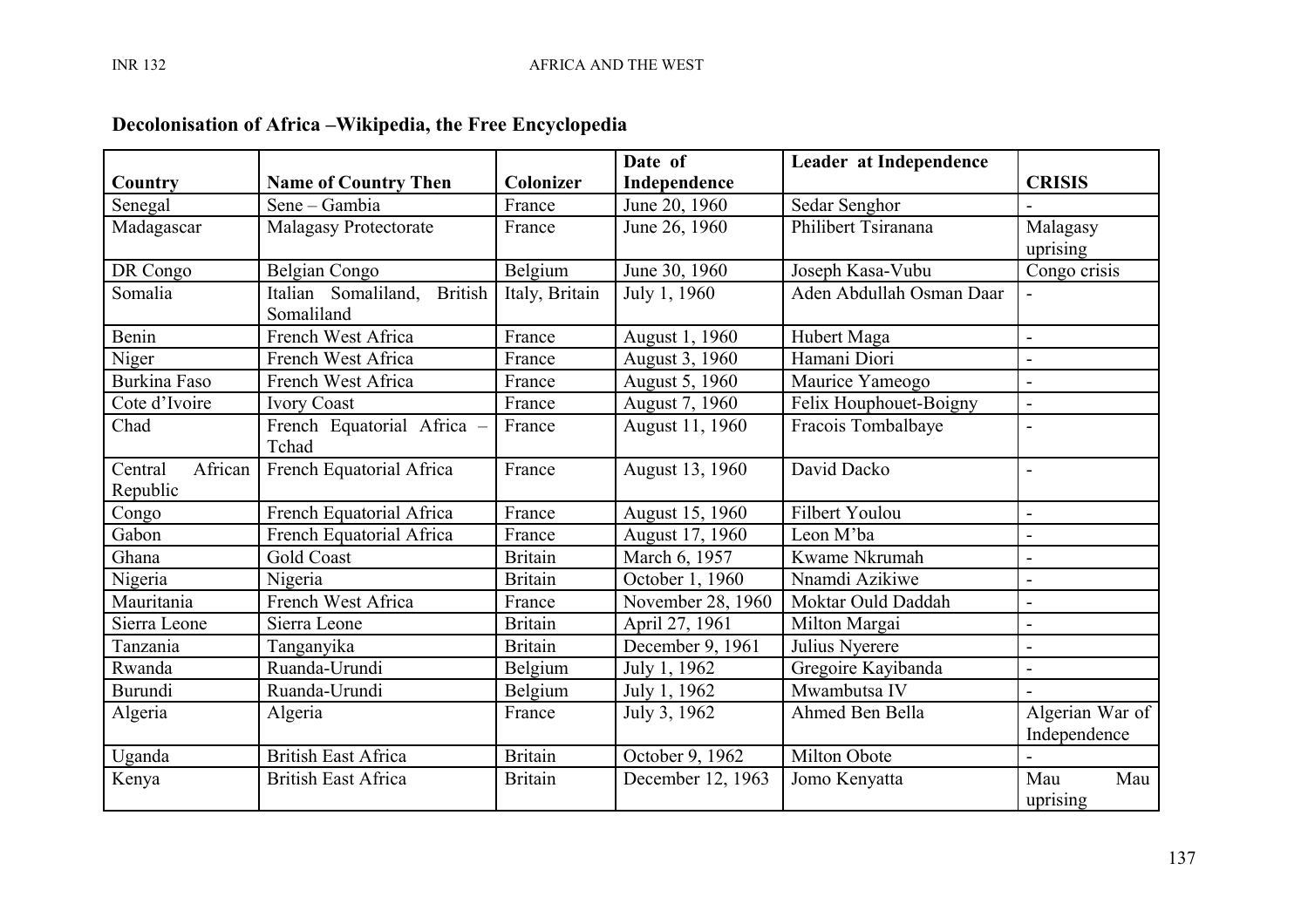| Malawi                   | Nyasaland              | <b>Britain</b> | July 6, 1964       | Hastins Kamuzu Banda    | $\blacksquare$  |
|--------------------------|------------------------|----------------|--------------------|-------------------------|-----------------|
| Zambia                   | Northern Rhodesia      | <b>Britain</b> | October 24, 1964   | Kenneth Kaunda          |                 |
| The Gambia               | Gambia                 | <b>Britain</b> | February 18, 1965  | Dawda Kairaba Jawara    |                 |
| <b>Botswana</b>          | Bechuanaland           | <b>Britain</b> | September 30, 1966 | Seretse Khama           |                 |
| Lesotho                  | Basutoland             | <b>Britain</b> | October 4, 1966    | Leabua Jonathan         |                 |
| Mauritius                |                        | <b>Britain</b> | March 12, 1968     |                         |                 |
| Swaziland                | Swaziland              | <b>Britain</b> | September 6, 1968  | Sobhuza II              |                 |
| <b>Equatorial Guinea</b> | Spanish Guinea         | Spain          | October 12, 1968   | Francisco Macias Nguema |                 |
| Guinea-Bissau            | Portuguese Guinea      | Portugal       | September 24, 1973 | Luis Cabral             | Guinea-Bissau   |
|                          |                        |                |                    |                         | War<br>of       |
|                          |                        |                |                    |                         | Independence    |
| Mozambique               | Portuguese East Africa | Portugal       | June 25, 1975      | Samora Machel           | Mozambican      |
|                          |                        |                |                    |                         | of<br>war       |
|                          |                        |                |                    |                         | Independence    |
| Cape Verde               | Portuguese             | Portugal       | July 5, 1975       |                         | $\overline{a}$  |
| Comoros                  |                        | France         | July 6, 1975       |                         |                 |
| Sao Tome<br>and          |                        | Portugal       | July 12, 1975      |                         |                 |
| Principe                 |                        |                |                    |                         |                 |
| Angola                   | Angola                 | Portugal       | November 11, 1975  | Agostinho Neto          | Angolan war of  |
|                          |                        |                |                    |                         | independence    |
| Seychelles               |                        | <b>Britain</b> | June 29, 1976      |                         |                 |
| Djibouti                 | French Somaliland      | France         | June 27, 1977      | Hassan Gouled Aptidon   |                 |
| Zimbabwe                 | Southern Rhodesia      | <b>Britain</b> | April 18, 1980     | Robert Mugabe           | Rhodesian Bush  |
|                          |                        |                |                    |                         | War             |
| Namibia                  | South West Africa      | South Africa   | March 21, 1990     | Sam Nujoma              | War<br>of       |
|                          |                        |                |                    |                         | independence    |
| Eritrea                  | Eritrea                | Ethopia        | May 24, 1993       | Isaias Afewerki         | Eritrean war of |
|                          |                        |                |                    |                         | independence    |
| Sahrawi Republic         | Spanish Sahara         | Spain          | February 27, 1976  | El-Ouali Mustapha Sayed | West<br>Saharan |
|                          |                        |                |                    |                         | War             |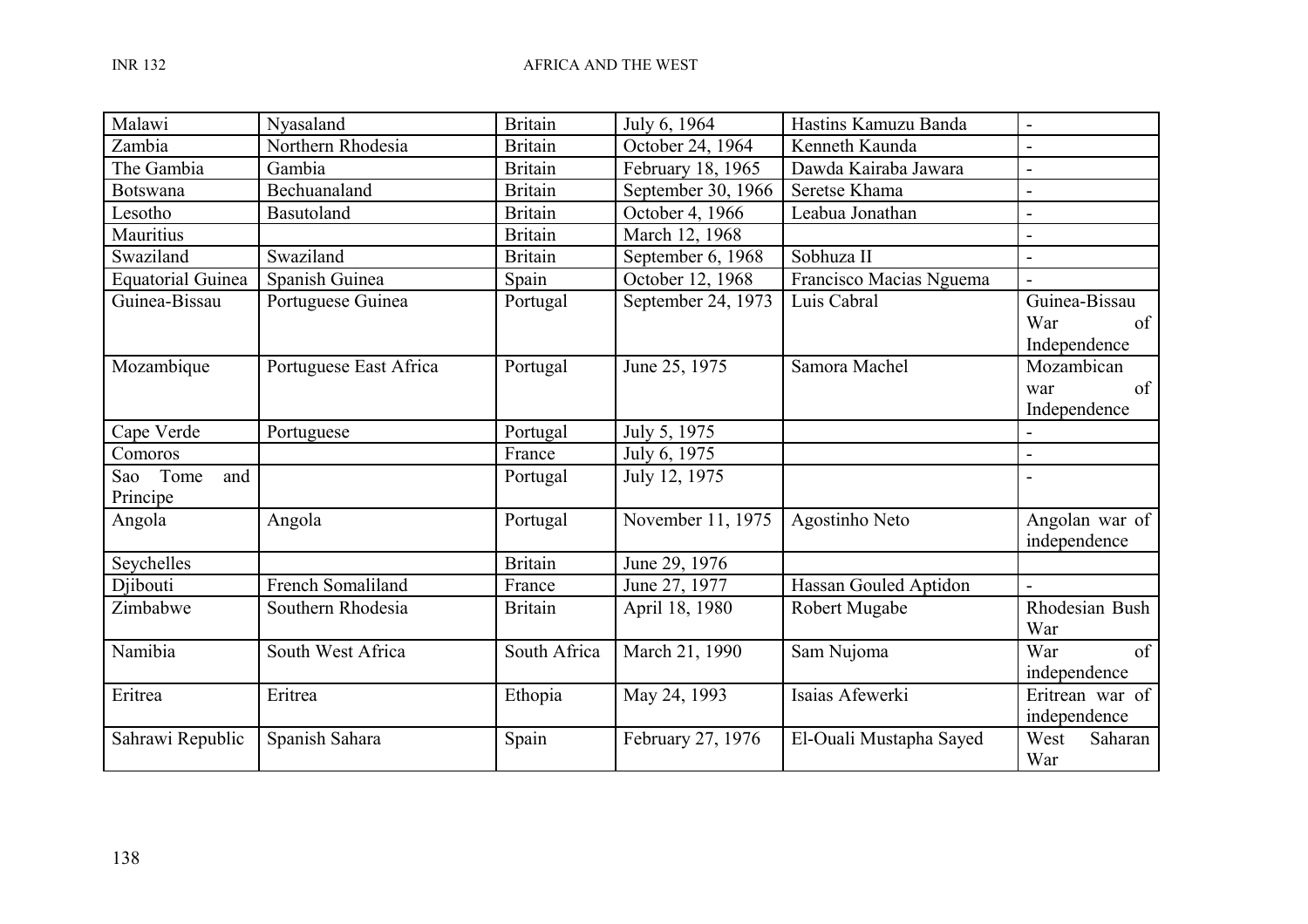## **MODULE 4 EAST, WEST RIVALRY AND AFRICA**

- Unit 1 Cold War Era
- Unit 2 United Nations Organisations and Africa
- Unit 3 International Relations after 1945 and Establishment of Organisation of African Unity (OAU) and Later African Union (AU)
- Unit 4 Coups and Civil Wars in Africa
- Unit 5 Globalisation and Africa

## **UNIT 1 COLD WAR ERA**

#### **CONTENTS**

- 1.0 Introduction
- 2.0 Objectives
- 3.0 Main Content
	- 3.1 The Beginning of Cold War
	- 3.2 Aftermath of Cold War
	- 3.3 Africa and Cold War
	- 3.4 Nigeria's Role in International Relations
- 4.0 Conclusion
- 5.0 Summary
- 6.0 Tutor-Marked Assignment
- 7.0 References/Further Readings

### **1.0 INTRODUCTION**

The emergence of the Soviet Union and United States of America (USA) as superpowers, with a faithful of European supporters led to the escalation of hostility, tension, arms race and sometimes indirect confrontations. The unhealthy rivalry started in the 1940s and did not come to an end until the early 1990s. Throughout this period, the rivalry between the superpowers was played out in multi-scenarios: military coalition, ideology, psychology and espionage: sports, industrial and technological development, this also includes the space race, nuclear arms race, and many proxy wars.

During this period, Africa was affected in the bid to gain more allies, apart from Europe. Most African nations experimented with socialism, communism and Nigeria voted for Non-aligned policy. Like the Second World War, Africa did not lose lands and territory, but they also suffered a setback in that experimentation. This will be discussed in full.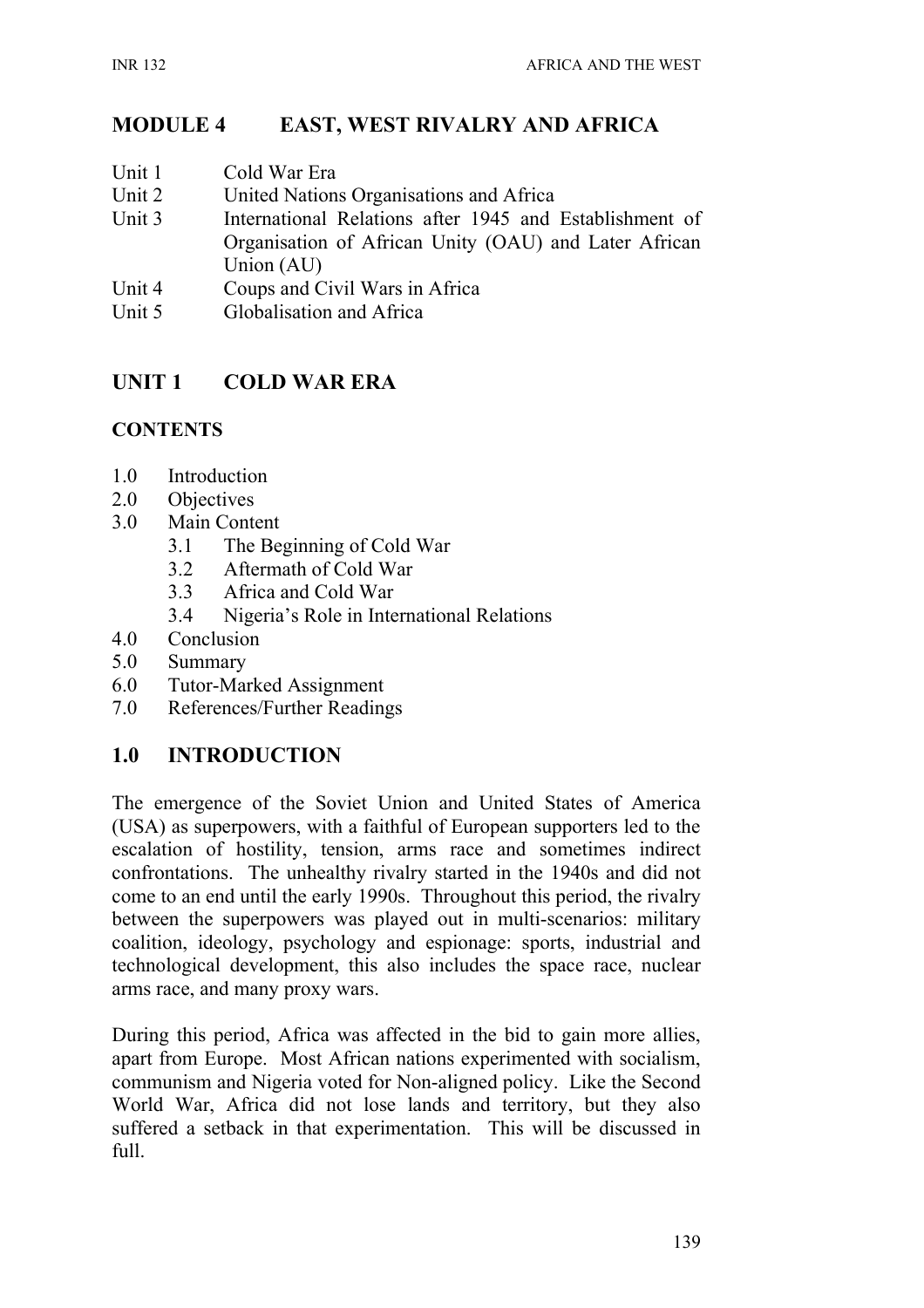### **2.0 OBJECTIVES**

At the end of this unit, learners should be able to discuss the following:

- the meaning of cold war
- the players in the cold war
- the impact of cold war on Africa
- the role of Nigeria in African relations with the superpower.

## **3.0 MAIN CONTENT**

### **3.1 The Beginning of Cold War**

The tension of Cold War vibrated throughout all Europe and the World in general. The frontier between the two superpowers though uneasy, no territorial gains were made by the two super powers. There was 'containment' of each other. There was the 'balance of terror' or balance of power in the world. This was achieved because both knew the destruction that nuclear bomb could do to both sides. USA sought the containment of communism and forged numerous alliances, particularly in West Europe, the Middle East, and Southeast Asia. There were repeated crises that nearly led to confrontation of the superpowers, notably the Berlin Blockade (`1948 – 1949), the Korean War (1950 – 1953), the Vietnam War (1959 – 1975), the Cuban Missile Crisis (1962) and the Soviet – Afghan War (1979 – 1989).

The West argued that the Cold War began when Stalin imposed Soviet ideological and economic control in Eastern Europe. When Britain and U.S.A. tried to consolidate capitalism and democratic principles in Western Europe, Stalin accused them of blocking an anti-Soviet bloc. The two met in Germany and the issue of the German question became one of the bones of contention between them.

The first pitched battle between the two camps was the Greek civil war which broke out again in 1947. This was the height of battle in Europe. War broke out in Germany in 1948 and the war in Korea assumed a global proportion in 1950. Therefore, the decade of the 1950s witnessed repeated tussles and the ever present rivalry of the East and West; it also rallied the uncommitted peoples of Asia and the new insurgent nationalists of Africa to their support. The Peace Treaties of 1946 led to the eventual settlement made by the five treaties of 1946 which were determined by the Big Three, 'They were J.F. Byrnes of United States, Ernest Bevin of the United Kingdom and V.M. Molotou of the Soviet Union". These three men dominated the international scene for sometime. David Thomson wrote, "The patient, shrewd and skillful negotiator Byrnes was usually backed by the more truculent, hard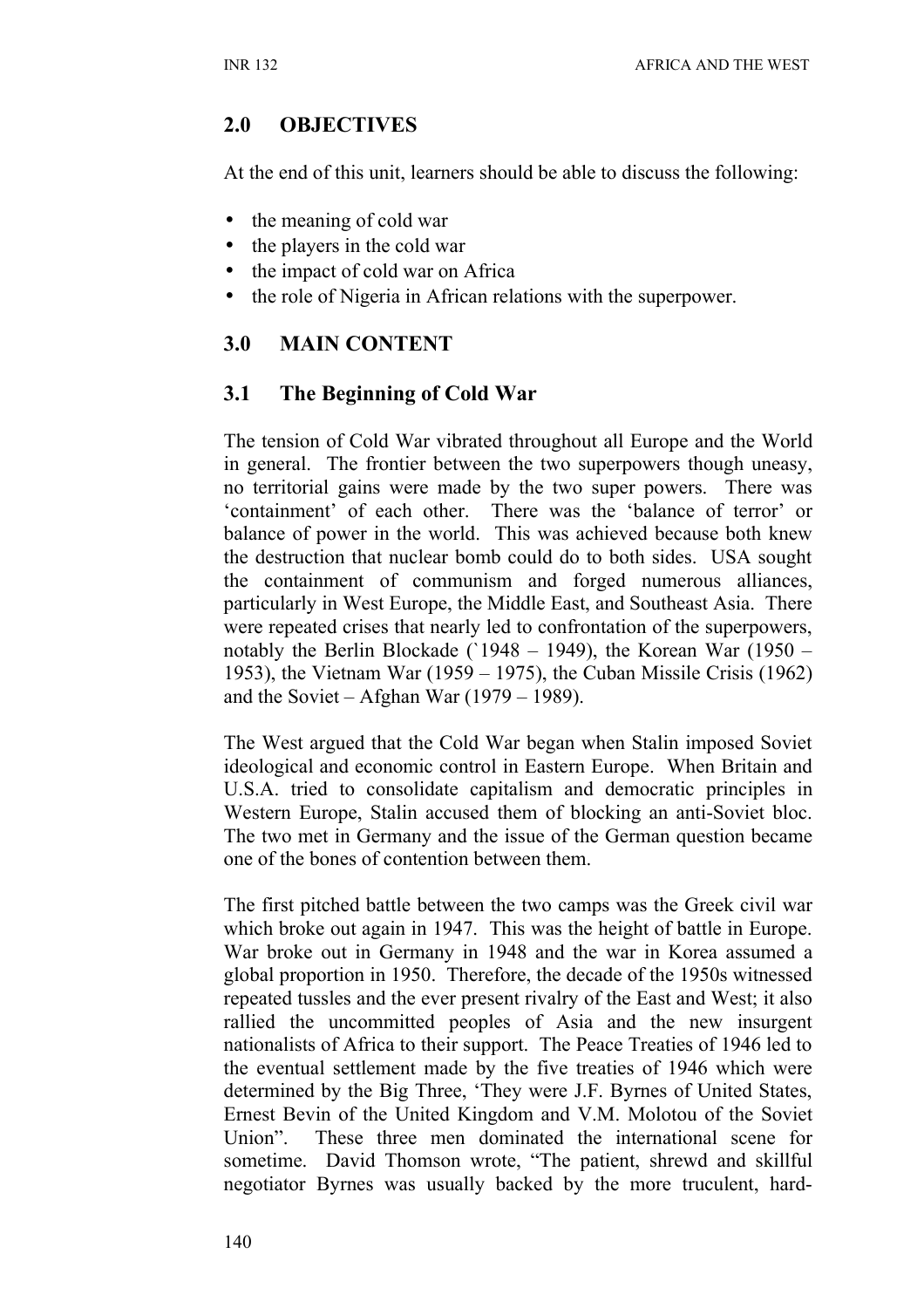hitting labour organiser Bevin against the inscrutable and unpredictable Molotou".

At the first meeting held in London in September, 1945, they spent three weeks to jaw-jaw but it ended in deadlock. The larger meeting was held in Paris in July, 1946. The Foreign Minister of France was admitted. There was prolonged meeting after several negotiations, it produced draft treaties for the settlements with Italy, Finland, Hungary, Romania and Bulgaria.

The Cold War drew to an end in the late 1980s following Soviet Leader Mikhail Gorbachev's summit conference with United States of America President Ronald Reagan. The Soviet leader launched the reform programme called *Perestroika and Glasnot.*

## **3.2 The Aftermath of Cold War**

Communist successes in Cambodia and Laos as well as Vietnam was seen in America as the domination of Soviet Union. France withdrew from Southeast Asia in 1974.

The defeated states were required to pay heavy indemnities. Italy claimed from Russia, Yugoslavia and Greece a total of \$300m; Bulgaria claimed from Greece and Yugoslavia sums amounting to \$70m, Finland demanded from Russia, \$300m.

Russia became Soviet Union, Federal Republic of Yugoslavia became Socialist Yugoslavia, Czech Republic as State of Czechoslovakia, Ethiopia at the end of Eritrean war of independence and South Africa had to transfer Walvis Bay to Namibia at the end of Apartheid.

## **3.3 Africa and Cold War**

The period saw the spread of communist ideology to Africa. The white minority rule in South Africa was afraid of communism. The collapse of single party rule in Eastern Europe created more fear in the minds of the apartheid regime. South Africa and Egypt were the first to embrace communism. The two countries had communist parties as early as 1920s.

After 1945, Africa was caught between the crossfire of East and West confrontation – Cold War. Anti-Communism informed every aspect of South African government's foreign policy and much of the domestic policy.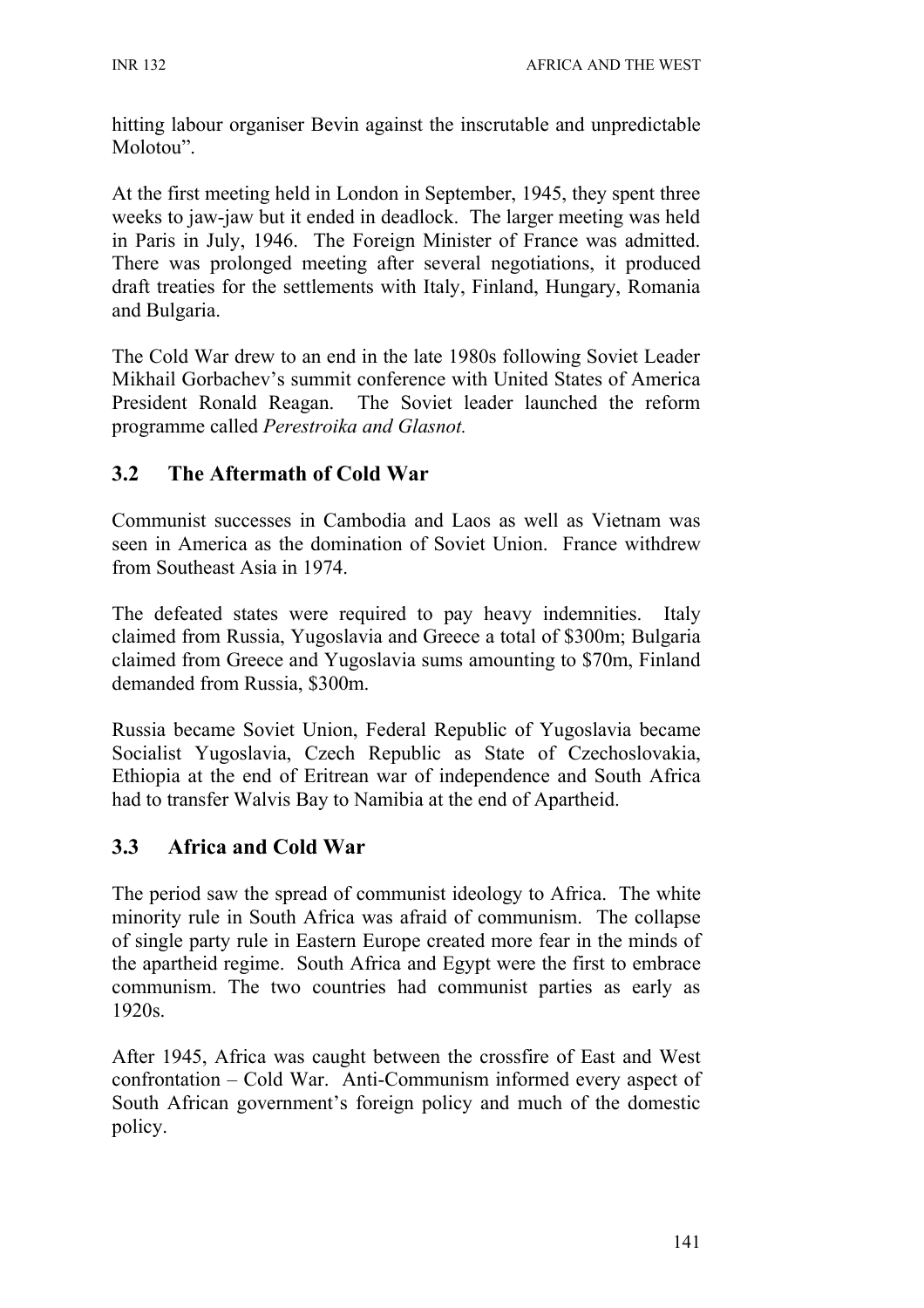The stand of the South African government found support in the Portuguese colonial regimes of Angola and Mozambique, which hung on until 1975, and the white government of Ian Smith in Rhodesia (modern Zimbabwe), which only yielded to majority rule in 1980. The rule which Robert Mugabe took over was still there until the time of writing this unit.

These regimes planned to overthrow capitalism and install communism or the nationalization of state property as done in Zimbabwe. Robert Mugabe redistributed the land, hitherto owned by the white minority and distributed same to the black majority. The West was not bothered about institutionalized racism and minority rule government, if that meant keeping commercial and mining investments safe from nationalization.

The level of ideological commitment or interest in socialist doctrine varied among the different governments and African leaders. Some leaders received Soviet aid in order to combat the ruling power. The idea of communism was more pronounced in the areas where mineral and human resources that, "had been so ruthlessly exploited for the sake of profit for the few". But for other African leaders, the adaptation of this idea to the local scene was their aim.

The emergence of Marxist regimes in Africa by 1970s changed the political landscape. Portuguese Africa and Ethiopia were the first to embrace this doctrine. The irony of it was that Ethiopia had just emerged from 'archaic feudalism,' and this was happily embraced by the former colonies of Portugal, the most backward of all European powers that colonized Africa. It looked as if the most backward colonies embraced the idea of Marxism. Despite the large and high resourced areas of British colonial sphere of influence, the colonies did not embrace Marxism as a doctrine at the early stage.

The most radical of these colonies was Nyerere's Tanzania which introduced *Ujamaa* (socialism based on African concepts of family hood). The former British colonies remained relatively bourgeois about two decades after independence. The former Portuguese colonies were caught between the web of Portugal political retardation and the length sway of Portuguese fascism. The British colonies over the years then accepted and embraced Marxism. France as colonial master was closer to Britain in capitalist and sophistication, though below Britain, her colonies did not accept Marxism either. But the most radical of these colonies, Sekou Toure's Guinea adopted Leninist principle of "democratic centralism". He proceeded by constructing what was known as Stalinist regime.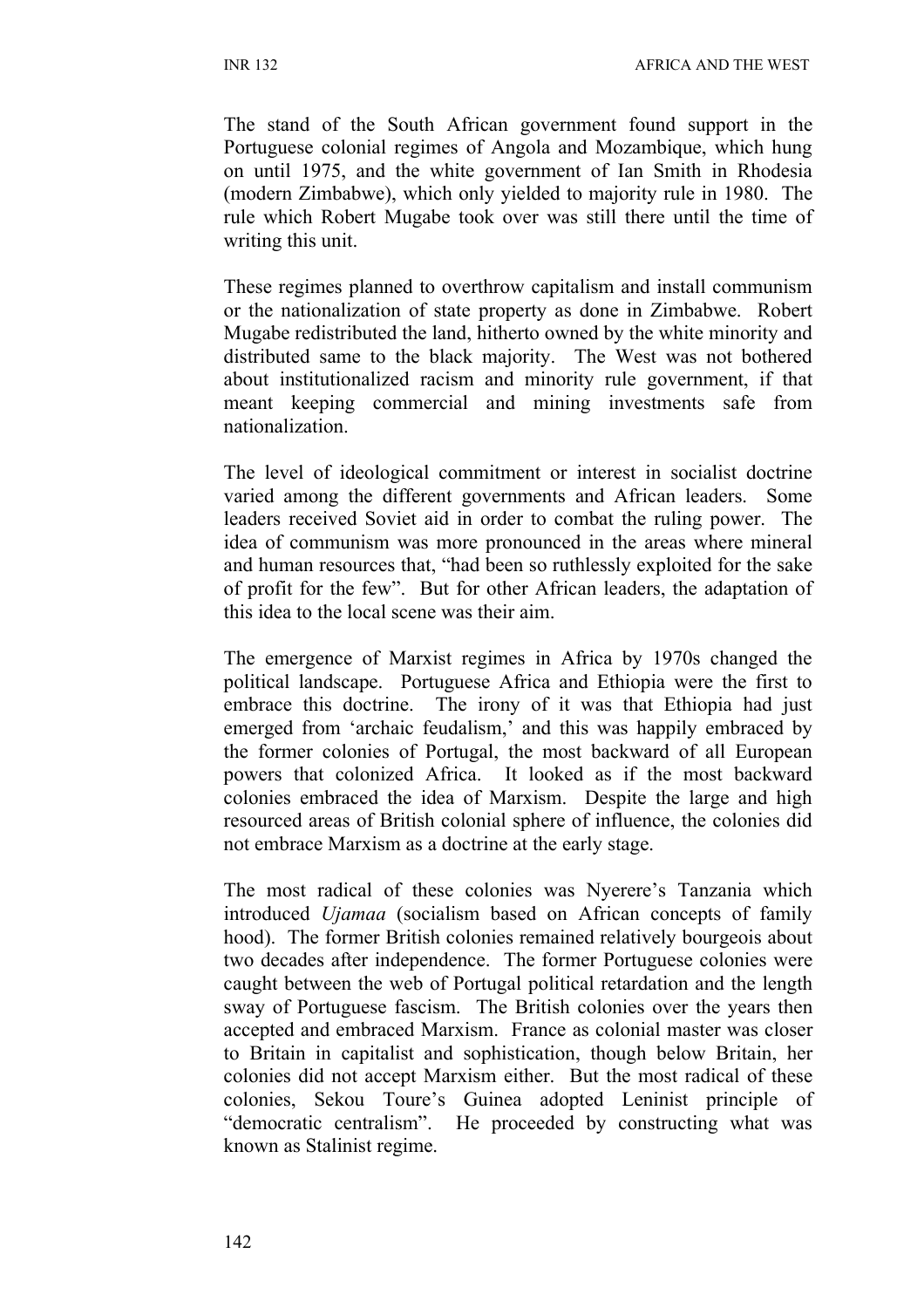It must be remembered that Britain bequeathed to her colonies the Westminster model. But this system collapsed one after the other. The liberal democratic model of more than one party system, with competition among varying political parties, civil liberties in terms of freedom of expression and organisation, an independent judiciary, fell victim to two African trends in the 1960s. Movement towards one party system, attraction to centralization of administration and the intervention of the military put paid to this approach.

Liberal democracy did not die finally in Africa either under the despotic military regime or worst days of civilian regime. In former British Africa, the Gambia maintained an uninterrupted tradition of open government policy and pluralism.

#### **Belief in Socialism**

The level of ideological commitment or interest in socialist doctrine varied among all the different governments and movements which received Soviet military aid. Their main aim was not socialist revolution, but to be free of military aggression from South Africa and see independence with the majority rule throughout the continent. Had the West offered assistance, there would have been much less need to look to Moscow.

At another level the anti-capitalist, socialist outlook at the heart of communism was very attractive to people in a region where mineral and human resources had been so ruthlessly exploited for the sake of profit for the very few. But for many leaders, it made more sense to evolve an African form of socialism, drawing on African traditions than following the footsteps of the Soviet Union. See table below.

| <b>AFRICAN GOVERNMENTS WHICH RECEIVED DIPLOMATIC OR</b>           |                                                        |  |  |  |  |  |
|-------------------------------------------------------------------|--------------------------------------------------------|--|--|--|--|--|
| <b>MILITARY SUPPORT FROM THE SOVIET UNION</b>                     |                                                        |  |  |  |  |  |
| Angola                                                            | Under Agostinho Neto and Eduardo dos Santos            |  |  |  |  |  |
| Mozambique                                                        | Under Samora Machel                                    |  |  |  |  |  |
| Guinea Bissau                                                     | Under Amilcar Cabral                                   |  |  |  |  |  |
| Congo (Conakry)                                                   | Became a Marxist Leninist state in 1970, under Major   |  |  |  |  |  |
|                                                                   | Ngouabi                                                |  |  |  |  |  |
| Egypt                                                             | Under Gamel Abdel Nasser in 1954 – 69                  |  |  |  |  |  |
| Somalia                                                           | Under Siad Barre. Allied in 1969, but soon changed     |  |  |  |  |  |
|                                                                   | sides to become violently anti-Soviet. During the Cold |  |  |  |  |  |
|                                                                   | War period, it was the only government to do so under  |  |  |  |  |  |
|                                                                   | the same leader in Africa.                             |  |  |  |  |  |
| Ethiopia                                                          | Under Mengistu Haile Mariam, following the revolution  |  |  |  |  |  |
|                                                                   | in 1974.                                               |  |  |  |  |  |
| Uganda                                                            | Briefly under Milton Obote in 1969.                    |  |  |  |  |  |
| Declared a Marxist Leninist state in 1974, under Mathieu<br>Benin |                                                        |  |  |  |  |  |
|                                                                   | Kerekou.                                               |  |  |  |  |  |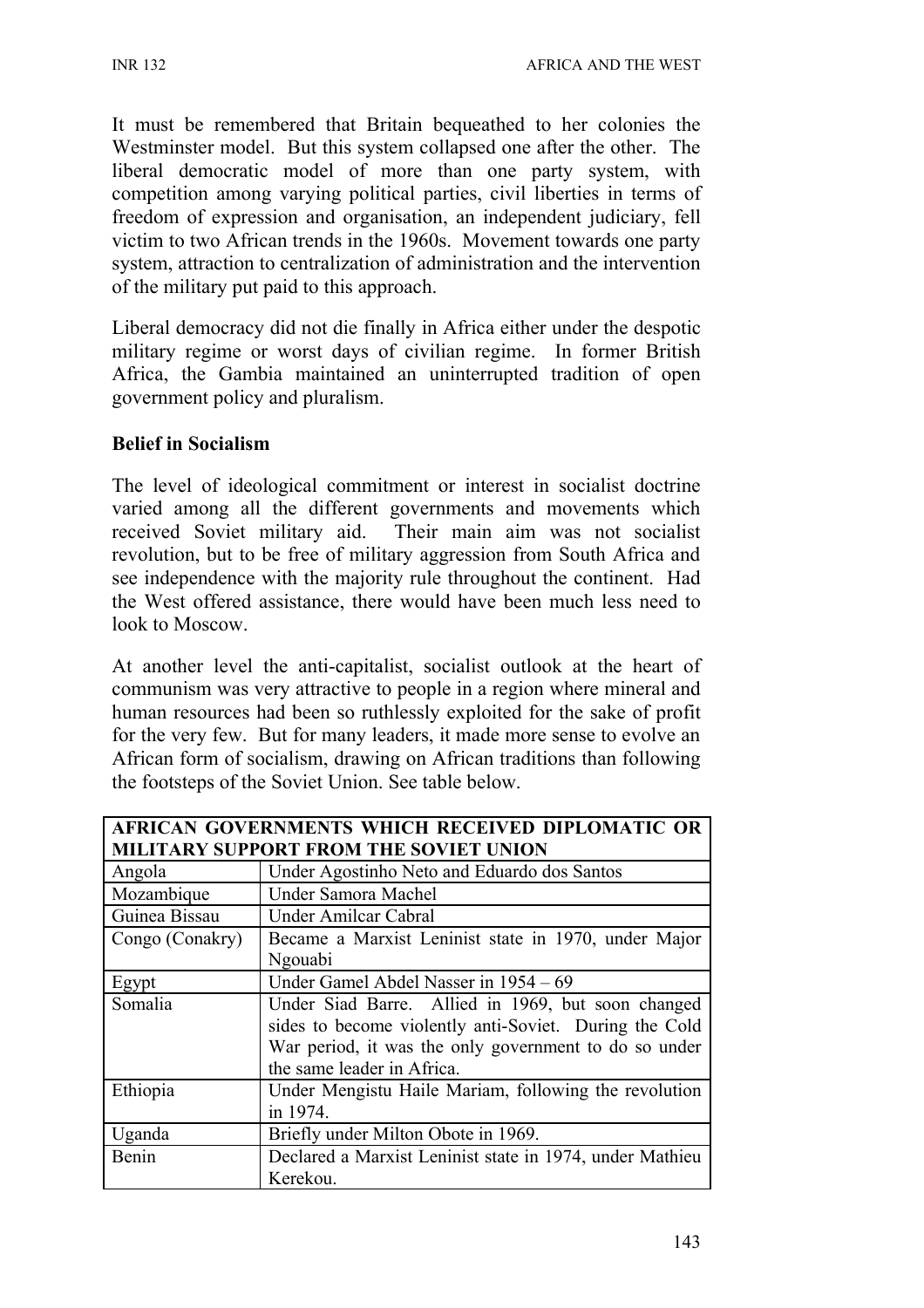#### **Cold War**

#### **Fear of Communism**

Fear of communism haunted the white minority government of South Africa from the 1950s to the collapse of single party rule in Eastern Europe in 1989. South Africa, along with Egypt, were the first two countries on the continent to give rise to Communist parties – both in the 1920s. But the significance of this in domestic politics was only felt after the Second World War.

After 1945, Africa became caught up in the confrontation between America and the Soviet Union, the so-called Cold War. Anti-Communism informed almost every aspect of the South African government's foreign policy and much of its domestic policy.

#### **Support from West**

All these regimes equated political opposition with a desire to overthrow capitalism and nationalize the private sector. In this, they were discreetly supported by most of Western Europe and America. The West was willing to turn a blind eye to institutionalized racism and minority rule government, if that meant keeping commercial and mining investments safe from nationalization.

The Zairean leader, President Joseph Mobutu Seseseko was similarly supported by the West for making a public stand against Communism, while at the same time he systematically stripped his country of its wealth and resources.

#### **Soviet Support**

For its part, the Soviet Union was happy to give military support to the governments of Angola and Mozambique and to the ANC. They had tried to achieve their goals of majority rule through peaceful means and failed. Now they had to contemplate using violent means.

Aside from military aid, the Soviet Union also offered a number of educational scholarships to young people, mainly in the former English and Portuguese territories. But the Soviet Union gave little in the way of aid or trade. There was no great Soviet strategy for taking over Africa, and generally the Soviet Union was under informed about history, political structures and the needs of the countries it supported.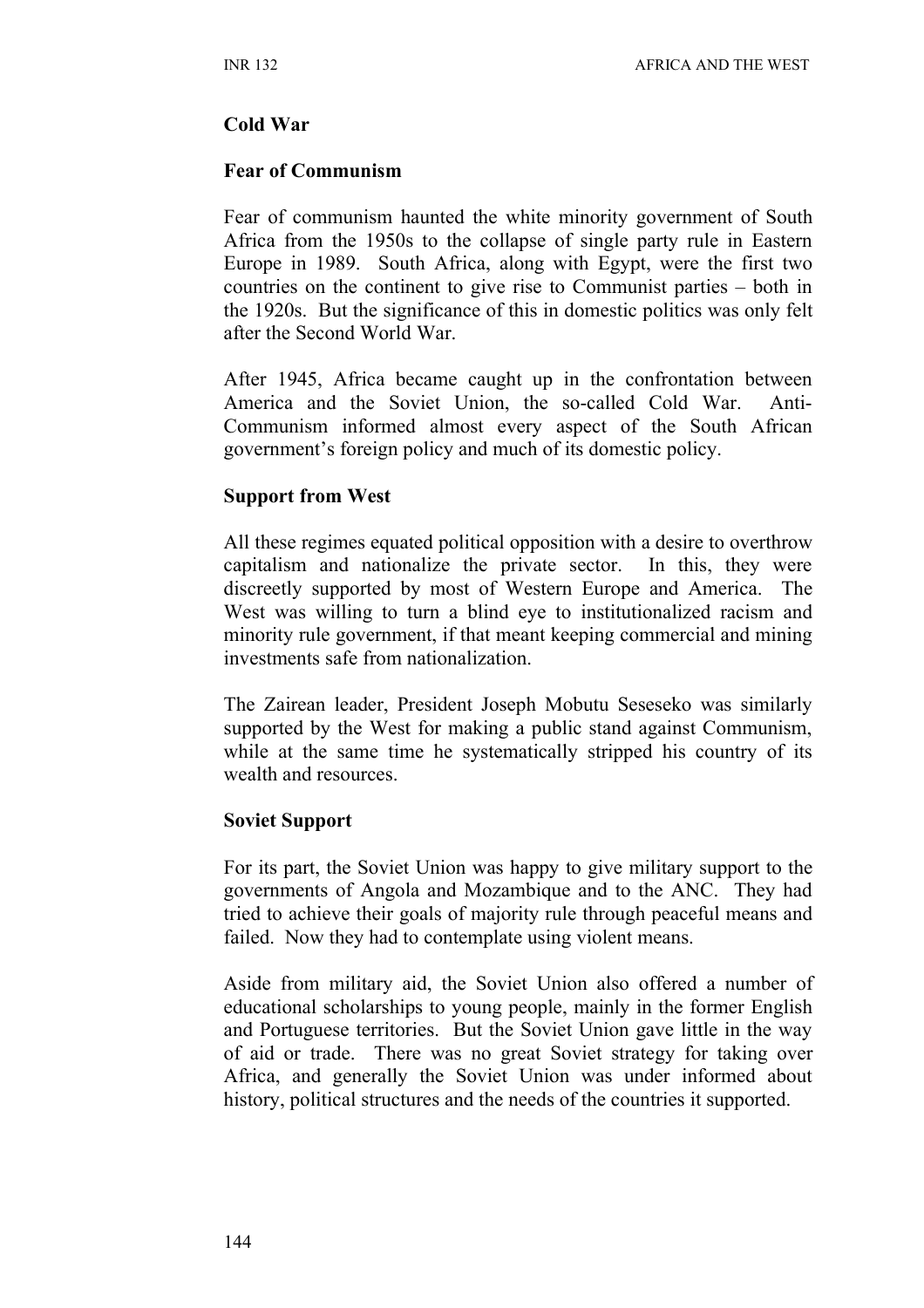### **3.4 Nigeria's Role in International Relations**

Nigeria being the largest black nation in the world, shares the same heritage with United States of America, in the sense that it has the second largest concentration of blacks in the world. Both countries would have to deal with heterogeneous societies.

Since Nigeria gained independence, relations between the two countries were not so cordial. In the early period after independence, Nigeria proclaimed a policy of non-alignment. Because of her close relation with Britain, her colonial master, Nigeria was de facto western oriented. The opening of diplomatic mission in Washington DC was the first step Nigeria made to establish relations with USA. There were little trade between Nigeria and USA.

The largest United States Agency for International Development (USAID) was set up in Lagos, Nigeria's administrative capital then. The agency promised to assist Nigeria in developing manpower, agriculture, transportation and industries. During the civil war year period, America refused to sell arms to the Federal Government. It did not authorize the sale of ammunition for the few anti-tank weapons, which Nigerian government bought instead of British version. Nixon and Ford administrations were bent on ignoring Nigeria and her leading role in Africa. In 1973, because of Arab oil embargo, Nigeria emerged as the second leading oil supplier to USA after Canada. This led to deficits of 11 billion dollars, second only to that of Japan.

In spite of growing relations between USA and Nigeria, USA did not recognise the role of Nigeria in African affairs. The USA and Kissinger were as usual, underplaying the role Nigeria could play in the Angolan crisis. USA did not understand or refuses to understand that colonialism could stand the test of time then. The USA who had fought a war of national liberation or war of independence did not see why Nigeria should lead the war of independence for all other African nations.

The commitment of Nigerian Head of State, General Murtala Muhammed, then, radical approach to the independence of Angola when he insisted at the OAU summit that USA would not dictate the role of African leaders in the recognition of MPLA. President Ford of United States had wanted African leaders not to recognise MPLA government of Angola. He gave conditions for the recognition. He said that Soviet and Cuban troops must withdraw from Angola before any contemplation of the withdrawal of apartheid South African forces which had invaded Angola. Nigeria was able to provide leadership for the rest of African nations in ensuring the recognition of MPLA government in Angola. He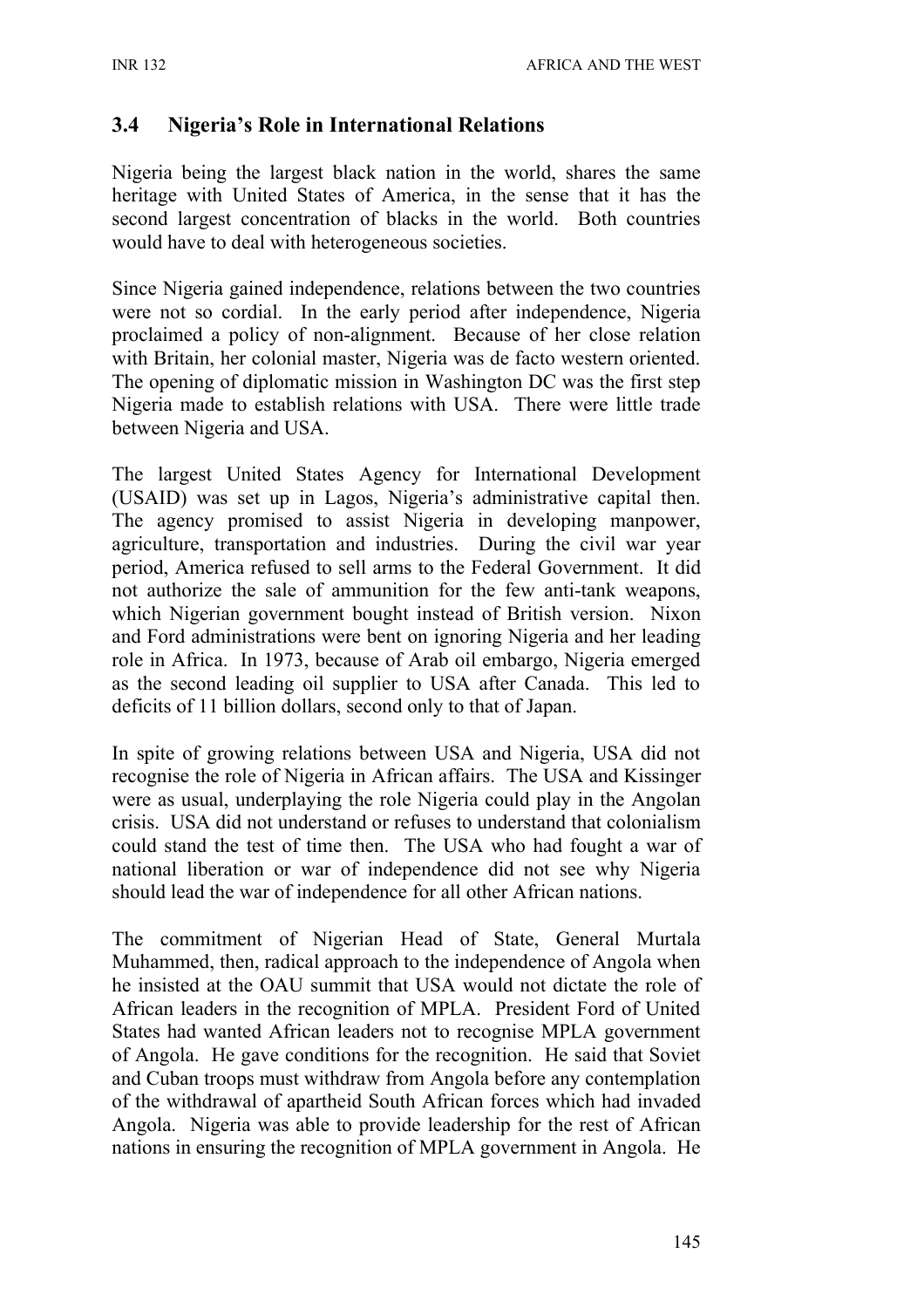insisted that African problems should not be seen from Cold War perspective in Europe.

The establishment of Economic Community of West African Sates (ECOWAS) provided an opportunity for Nigeria's leadership role. Aside from providing the financial and logistic support to the regional body, Gowon administration, more or less, dictated the pace for other 15 West African states. Nigeria was able to do this because of its population, which was more than all other countries put together and its enormous crude oil resources. It has continued to energise the integration efforts of the region. Nigeria was foremost in the intervening efforts in resolving the conflict and subsequent wars in Liberia and Sierra-Leone. The intervening force, ECOWAS Monitoring Group (ECOMOG) was responsible for peacekeeping and peacemaking effort in the sub-region. With the assistance of external support, Nigeria was able to lead the way for elections and the subsequent installation of a Head of State in Liberia, after many years of fratricidal war.

By the mid-1970s, Nigeria was a leading player in the emancipation from colonial rule, of African states. Apart from the intervention in Angolan crisis, it was the takeover of British Petroleum (BP) and the nationalization that forced British Government to call the Lancaster House Conference in 1979. This action paved the way towards the ending of the white minority regime in Zimbabwe and the emergence of a black ZANU-PF government. Nigeria also played a pivotal role in support of SWAPO's war of liberation against South Africa's illegal occupation of Namibia. The bulk of the financial and military support came from Nigeria.

Nigeria's success in its anti-colonial and anti-apartheid foreign policy earned the country the position of a frontline state, despite the fact that, it was far away from these nations. Evidence of a successful foreign policy initiative was the recognition accorded Nigeria at United Nations.

Emeka Anyaoku said, "Evidence of the success and recognition included Nigeria's virtually permanent chairmanship of the United Nations Special Committee on Apartheid from the late 1960s to the end of apartheid regime in 1994. During this period, Nigeria was easily elected as a credible representative of Africa to the Security Council and several other UN organs, and regular visits to Nigeria by envoys from Security Council permanent members involved in attempts to deal with the liberation struggle in Namibia, Angola and Zimbabwe".

Nigeria was also in the forefront of dismantling of apartheid regime in South Africa. At the opening of a World Conference for Action against Apartheid in August, 1977, Olusegun Obasanjo, the head of state said on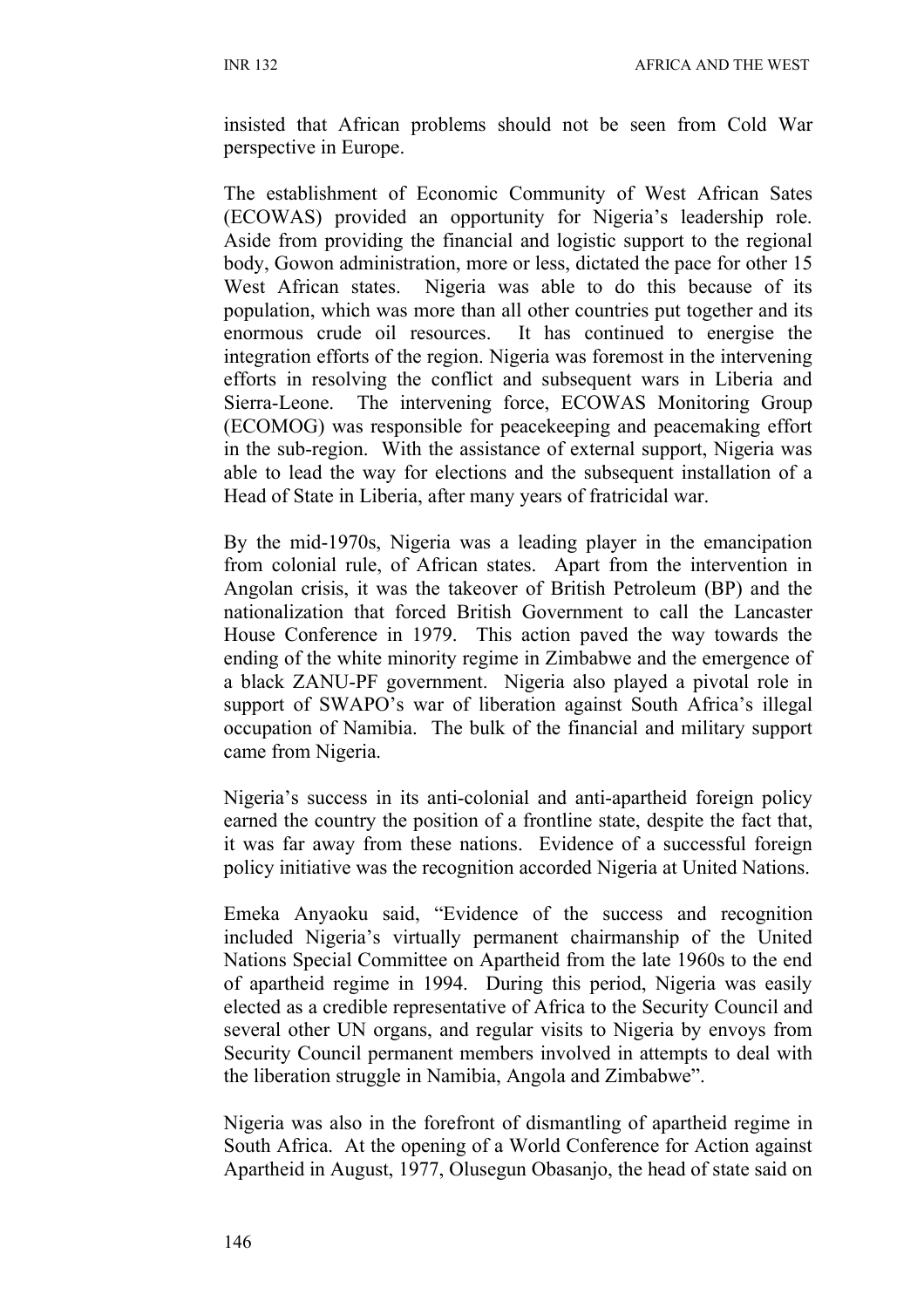the occasion, "foreign contractors who are known to have links or connection with South Africa are already barred from taking part in any tenders of any kind or nature, for any transactions of construction work in Nigeria. An economic intelligence unit has been set up to ensure successful implementation of this policy directive".

The African liberation movements were represented by Joshua Nkomo and Robert Mugabe of Southern Rhodesia and Zimbabwe and Oliver Tambo of ANC of South Africa in its bid to attain self-rule was in tandem with the thinking and aspiration of Nigeria. On several occasions, Soviet Ambassador in Nigeria gave press releases sent to him from Moscow to the Nigerian government. The Ambassadors of both countries continued to work at close quarters at the UN to achieve total liberation in Africa.

The only time when Russia and Nigeria differed in opinion on African issue was when the war broke between Somalia and Ethiopia over Ogaden. Though the Soviet Union shifted its stand from Somalia to Ethiopia, they still had substantial presence in Mogadishu.

The most important outcome of deliberations of this conference was the recommendation to set up the World Campaign against Military and Nuclear collaboration with South Africa. The conference also accepted that foreign investment in South Africa was sustaining the apartheid regime. The foreign investment into South Africa total seven billion dollars annually. Of this, Britain had over four hundred companies with nearly 1,000 subsidiaries operating in South Africa and US had 17 percent of total foreign investment in the apartheid enclave. With the pressure mounted by African leaders led by Nigeria, South Africa gained independence.

The relation with Russia was cordial. When Nigeria's supposed allies turned down her request for ammunition during the civil war, Russia came to the aid of Nigeria and supplied the arms and ammunition in order to prosecute the war. When the Russian Ambassador was returning home after service in Nigeria, he was decorated with a high nation honour.

In 1973, General Yakubu Gowon paid a state visit to the Soviet Union and on his return announced that Russia was ready to partner with Nigeria in the iron and steel complex at Ajaokuta. Hundreds of Nigerian engineers were sent to Russia to be trained in steel technology.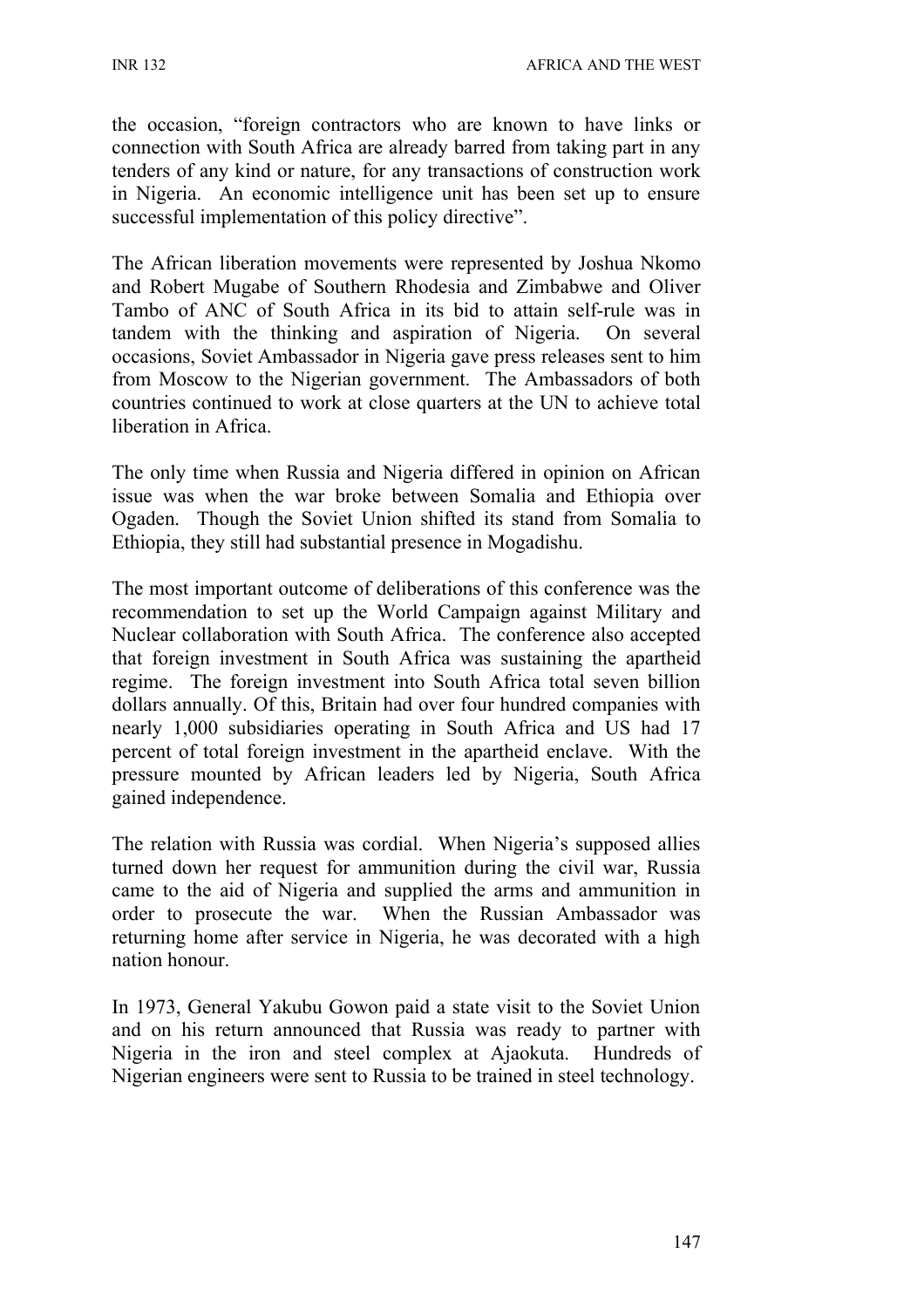### **4.0 CONCLUSION**

During the cold war in Europe and Russia, African nations were not directly involved in the piling up of arms and ammunition. But it benefited from the cold war. Angola, Mozambique, Guinea Bissau, Congo, Egypt, Somalia, Ethiopia, Uganda and Benin benefited militarily from Soviet Union.

The cold war years, gave birth to Nigeria, as a leading force in Africa. Through its non-aligned posture of not belonging to the two superpower ideological camps it was able to forge ahead a new African order. In Angola, with a defined line of action, Nigeria secured independence for the country, ditto, South Africa which it dislodged from apartheid regime, to independence.

Nigeria's view in 1975 about African liberation was accepted by Soviet Union. The support of Russia to liberation movements in Africa is well documented. Their support for MPLA of Angola was worthy of note.

The nations like Portuguese colonies embraced Marxism, but without a resultant effect on its way to independence. British and French colonies were more sophisticated and developed than others hence they did not accept Marxism ideology.

## **5.0 SUMMARY**

This unit has focused on what the cold war was all about and the players in the war. It also explained the role of Soviet Union and United States of America in bipolar foreign policy of the two superpowers.

The importance and impact of this war on Africa was also explained in details. While the Portuguese colonies had a dose of Marxism, the French and British colonies did not embrace this; instead they opted for parliamentary democracy and capitalism was adopted.

The role of Nigeria in Africa was discussed. The important role Nigeria played in the attainment of independence in Zimbabwe, Angola and South Africa was discussed in detail. The Non-aligned posture of Nigeria enabled it to intercede from a neutral position many conflicts in Africa.

The role of Nigeria in the sub-region and ECOWAS was also highlighted. The formation of ECOMOG, a peace monitoring military outfit and subsequent monitoring of elections in Liberia, Sierra Leone and others were explained in the course of this unit.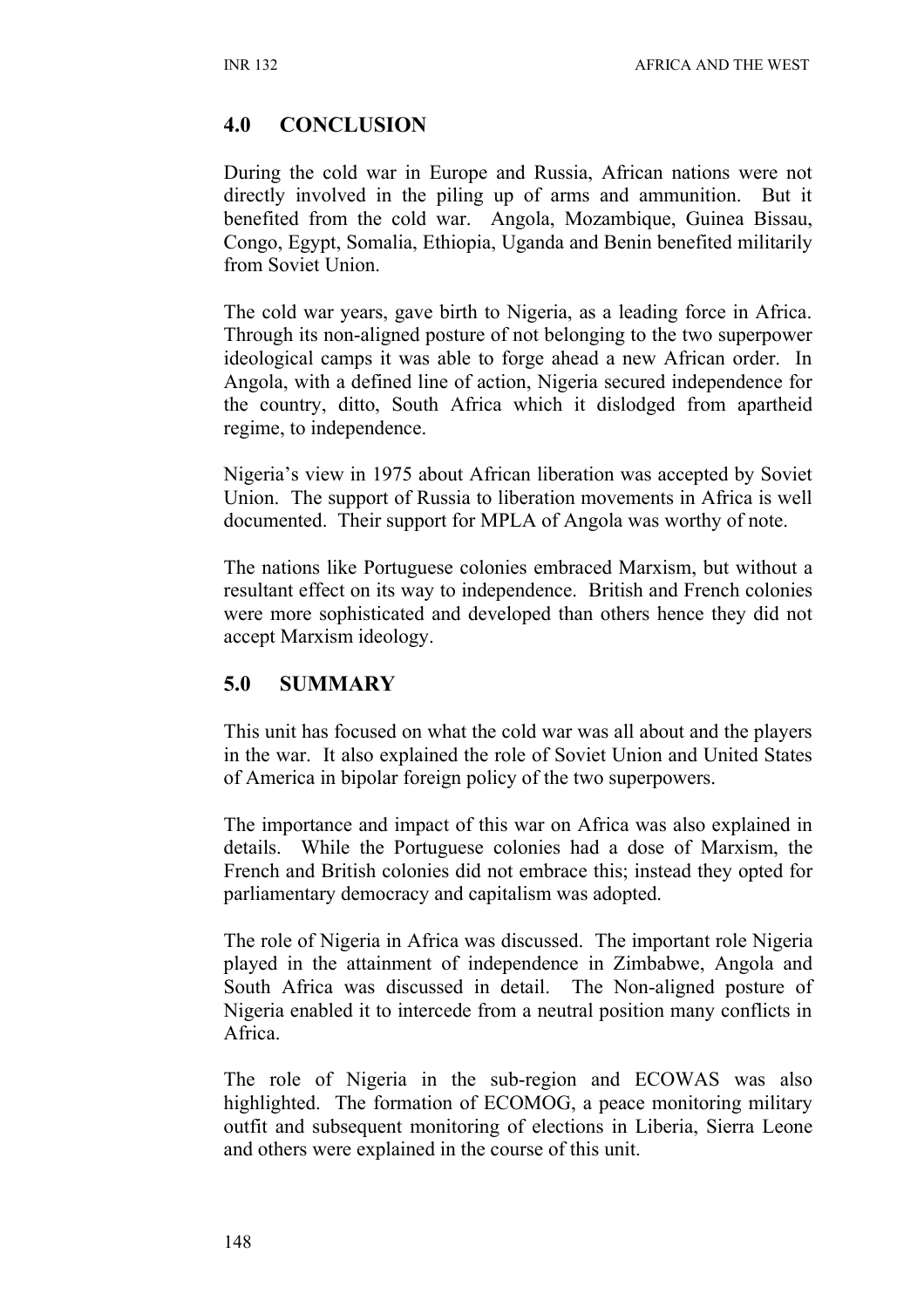### **6.0 TUTOR-MARKED ASSIGNMENT**

- 1. Define the Cold War. How relevant was this war to Africa?
- 2. Discuss the ideological camps in Africa during the Cold War years.
- 3. What is the role of Nigeria in Africa during and after the Cold War years?

## **7.0 REFERENCES/FURTHER READINGS**

Anyaoku, Emeka (2008). "*50 Years of the Nigerian Foreign Service*"*;* 

*The Guardian*, Tuesday, April 15, page 17, *The Guardian*,

Wednesday, April 16, page 70.

Garba, Joe (1987). *Diplomatic Soldiering*, Ibadan: Spectrum Books

Limited.

Fafowora, Oladapo (2001). *Selected Essays and Speeches on Nigerian* 

*Diplomacy, Politics and Economics*, Ibadan.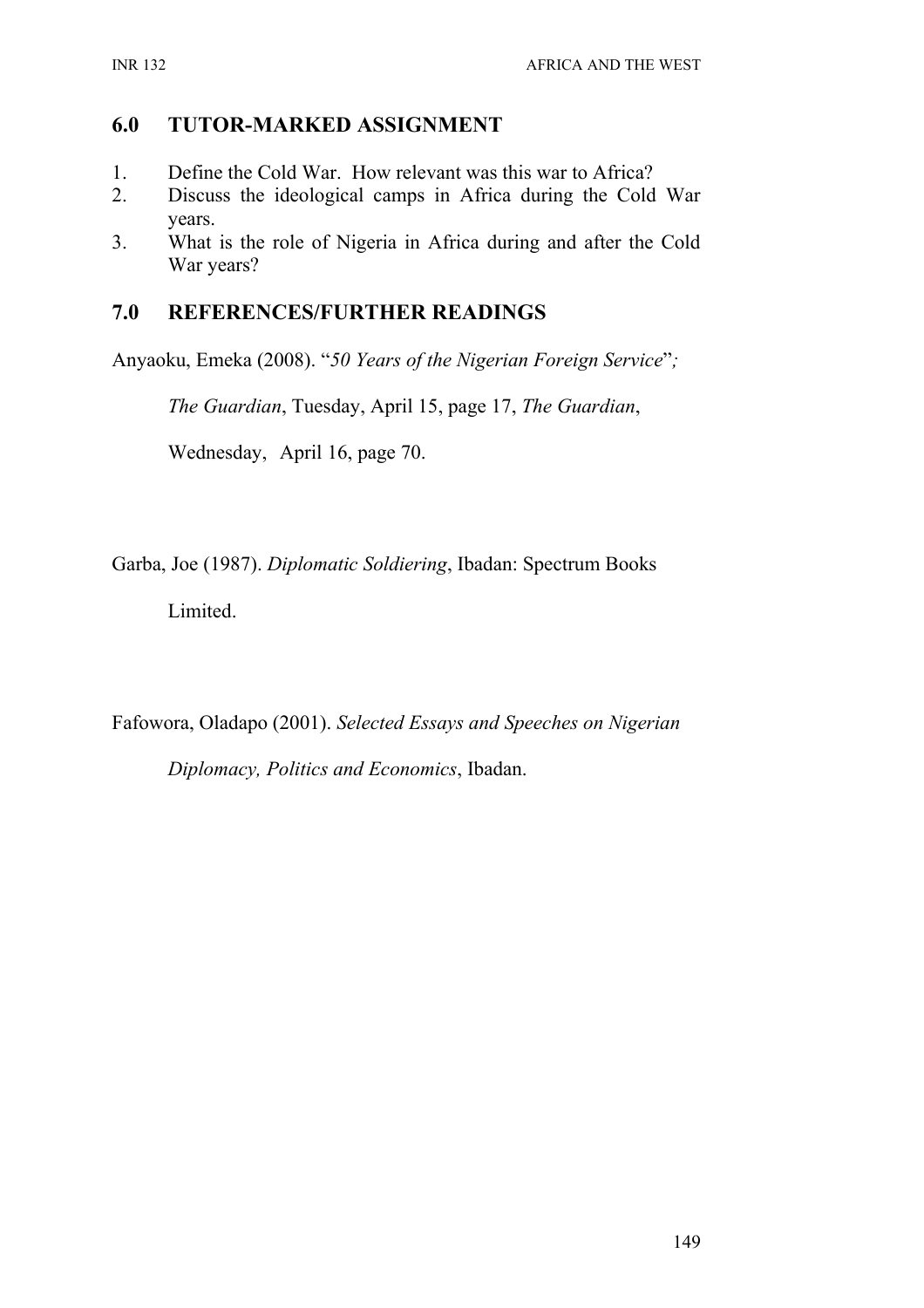### **UNIT 2 UNITED NATIONS ORGANISATION AND AFRICA**

#### **CONTENTS**

- 1.0 Introduction
- 2.0 Objectives
- 3.0 Main Content
	- 3.1 The Origin of the United Nations
	- 3.2 United Nations Agencies and Functions
	- 3.3 The Impact of United Nations on Africa
	- 3.4 IMF, World Bank and Africa
	- 3.5 The Role of Nigeria in the United Nations
- 4.0 Conclusion
- 5.0 Summary
- 6.0 Tutor-Marked Assignment
- 7.0 References/Further Readings

### **1.0 INTRODUCTION**

The United Nations Organisation (UNO) is the highest body in the world. It has members across the world with headquarters in New York. UN has many organs, among these are: Food Agriculture Organisation (FAO), World Health Organisation (WHO), United Nations International Children's Emergency Fund (UNICEF), United Nations Educational, Scientific and Cultural Organisations (UNESCO), International Monetary Fund (IMF) and others.

The secretariat is headed by the Secretary-General, the number one civil servant of the world. There are many deputy secretaries and various committees. Secretariat staff are supposed to be recruited on as wide geographical basis as possible. The Secretary-General is appointed by the General Assembly on the recommendation of the Security Council. The first Secretary-General of UN was the Norwegian Foreign Minister, Trygre Lie.

The Security Council, which consists of fifteen member countries, is to see to peace and tranquility of the world. But the permanent member of Security Council had the power of veto. This violates the principle of equality among member nations. The power of veto was used, not sparing sometimes, but boldly by United States of America and other members. The unit will discuss the agencies, organs and other activities of UN in the course of this unit.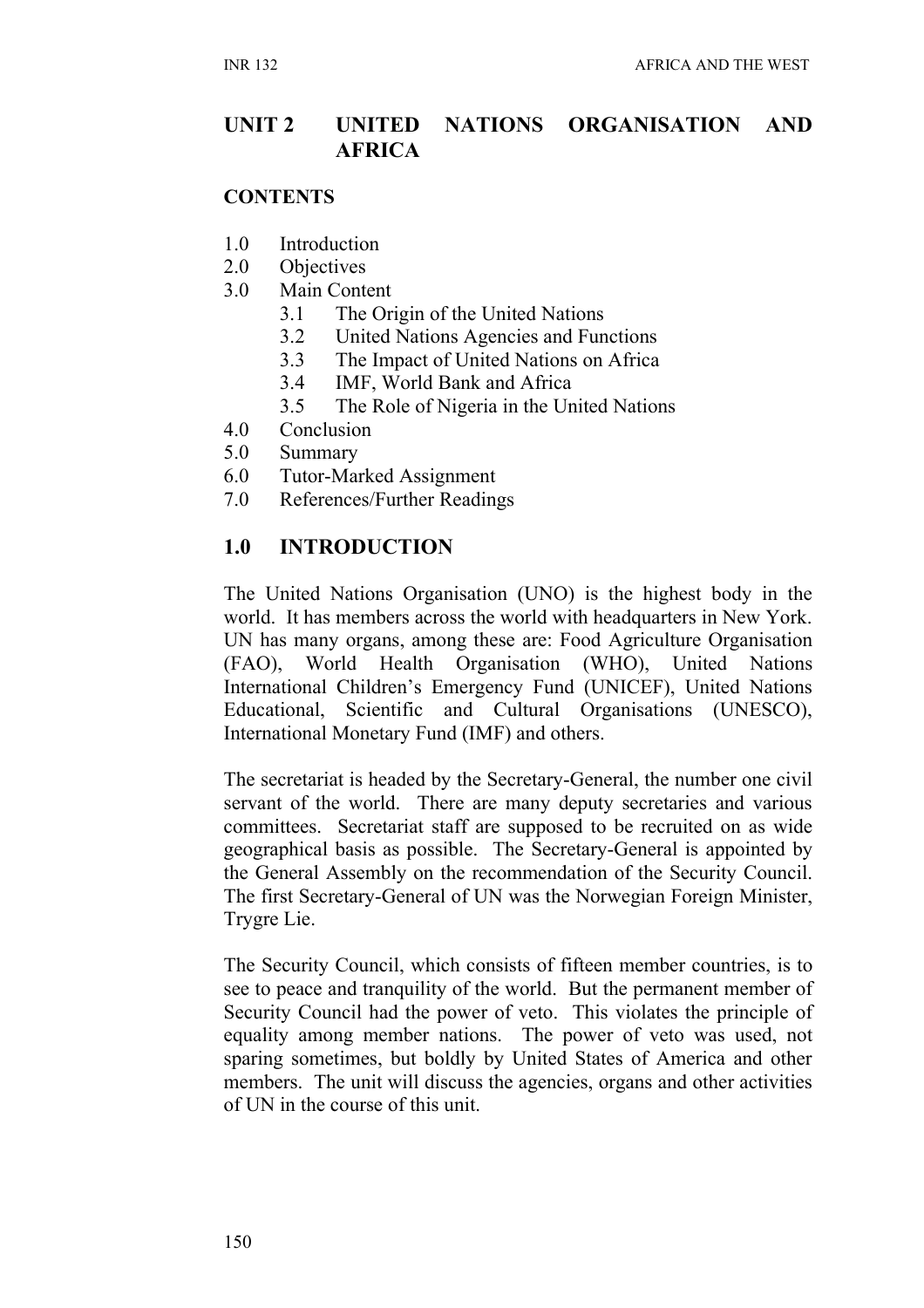## **2.0 OBJECTIVES**

The main thrust of this unit is to get the learners familiar with UN and its agencies and organs. At the end of the unit, learners should be able to discuss the following:

- UN and its organs
- the impact of UN on Africa
- the role of Nigeria in UN.

## **3.0 MAIN CONTENT**

### **3.1 The Origin of the United Nations**

After the fall of League of Nations, the United Nations Organisation began as a grand alliance for fighting the Axis and Japan. principles of the Atlantic Charter were reasserted by the twenty-six allied nations on 1st January, 1942 in the Declaration by United Nations. The draft proposals for the new UN were prepared by the 'four sponsoring powers: the United Kingdom, United States, Soviet Union and China. This was at a conference held at Dumbarton Oaks near Washington DC, USA in 1944. An agreement was reached, except voting procedures, but this was resolved by the Big Three, US, UK and Soviet Union in February, 1945, at a latter conference. The draft charter was then discussed, modified, improved and finally signed by representatives of fifty states at San Francisco Conference in April – June, 1945. There, the United Nations was turned from war alliance to a permanent peacetime organisation for international cooperation. This came into force on 24 October, 1945.

The picture portrayed by UN is one widely representative of interests of all members. Since it is a voluntary organisation of independent states, the inside mechanisms of the organisation does not give equal opportunities and privileges to all members. It represents states not people. The axiom that without the collective concert of the great powers, peace may again elude the world cannot be ruled out. Punishment of great powers meted out on smaller nations, took place outside the UN. The organization would remain so, according to Thompson, "…. Only to the extent to which its most powerful members can reach agreement among themselves".

Article 47 of the Charter set up a military staff committee consisting of the Chief of Staff of the permanent members of the Security Council. The Security Council made it mandatory that strategic direction of the armed forces of UN were controlled by this committee. Though UN did not have a standing force it relied on sanctioning of erring nation.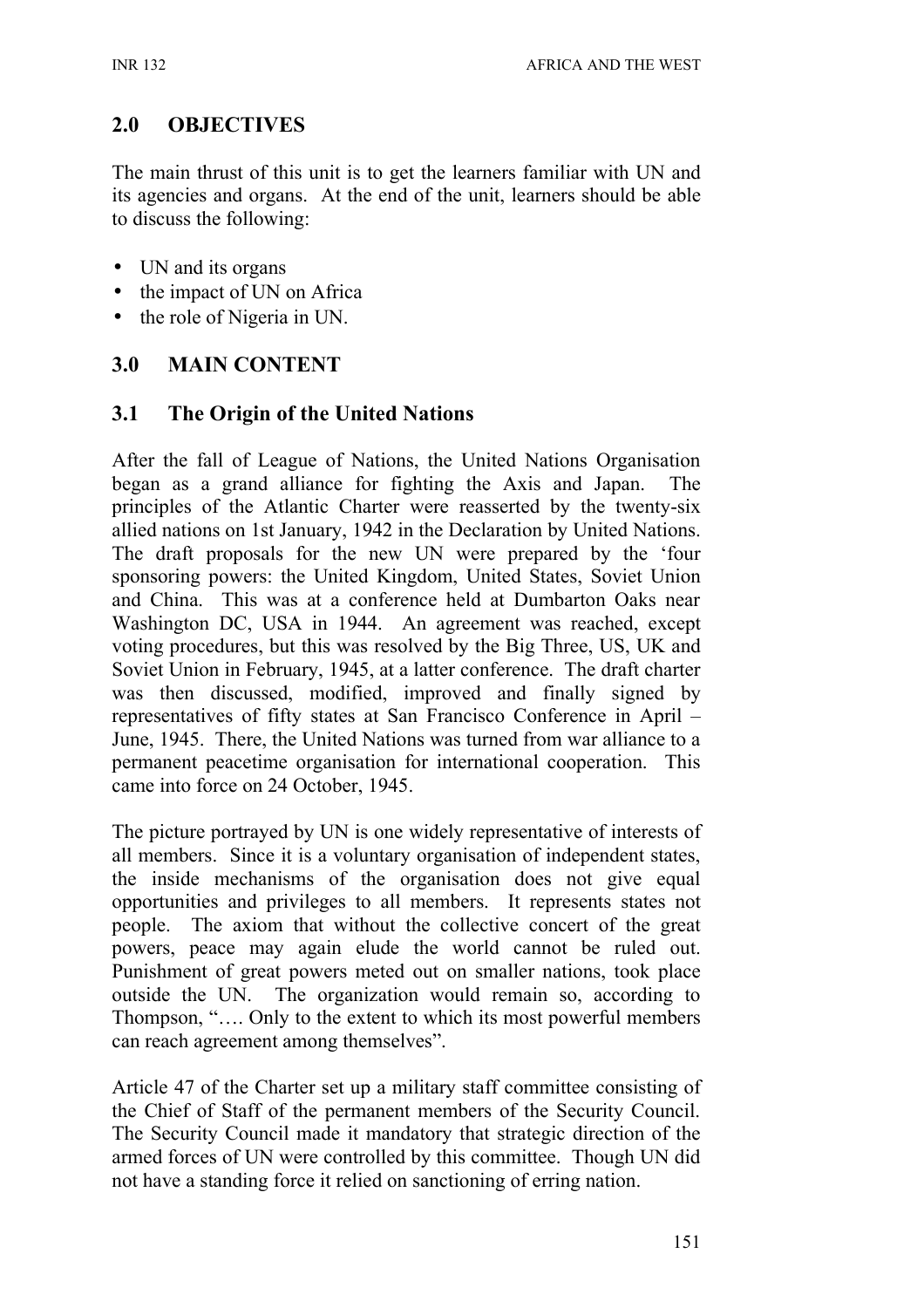The voluntarist character runs through other agencies of UN. A new charter provided for a new body charged with the responsibility of economic and social council. This council was charged with the responsibility of international economic, social, cultural, educational, health and related matters. The permanent court of international justice was setup in the covenant of the league. This was continued by UN charter but charged to International Court of Justice now at The Hague, Netherlands, UN undertook Article 94, 'to comply with the decision of International Court of Justice in any case to which it is a party'.

The UN's second article "is based on the principle of the sovereign equality of all its members". It can be argued that this article did not and does not work in reality. A subsection of the article states that 'Nothing contained in the present charter shall authorize the UN to intervene in matters which are essentially within the domestic jurisdiction of any state or shall require the members to submit such matters to settlement under the present charter". On this ground, France refused to discuss Algerian issue at UN. The power and privileges given to permanent members of the Security Council by the veto power violate the principle of equality, if not the sovereignty of other nations. The great powers were also taken care of in other ways to safeguard their separate sovereignty even at the expense of equality of member states.

The United States of America, a member of Permanent Security Council, insisted upon the Pacific Islands (Mariana, Caroline and Marshall Islands, for which she made trusteeship agreements) be classified as a 'strategic area'. This should be brought under the supervision, not of the General Assembly, but of the Security Council. By doing this, she was sure that an untowards decision can be checkmated by her veto at the Council.

There has been various interventions of UN in some local wars. Suez Canal nationalization by Col. Nasser drew the anger of the big powers. The Suez Canal campaign started in 1956. There was a renewal of Israeli-Arab war of 1948, but this involved two major powers, Britain and France. The UN intervention forced France and Britain to accept to a ceasefire agreement, and it also gave a credit to UN as participating armies in the withdrawal process of the invading armies. On the other hand, it was a support for Col. Nasser's refusal not to renounce the earlier nationalization of the Suez Canal. The 'double standard' diplomacy of the UN came to the fore in the Egyptian crisis. The other powers did not want either France or Britain to have upper hand in the crisis, so the UN had the day not the two powers.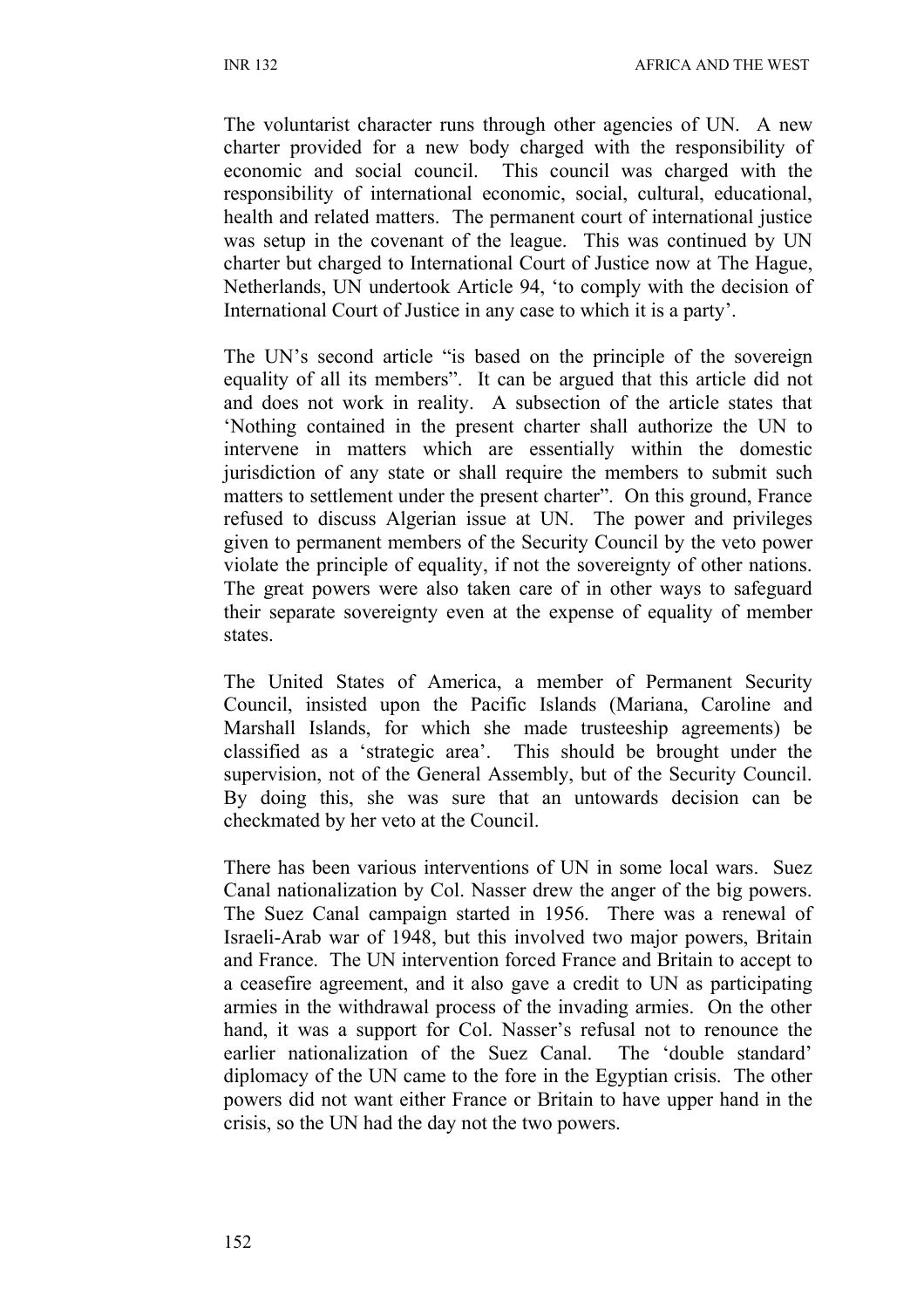### **3.2 United Nations Agencies and Functions**

The origin of International Monetary Fund and International Bank for Reconstruction and Development (IBRD) known as World Bank were created to perform central bank functions for United Nations. By December, 1945, the required number of governments had ratified the treaties establishing the two as public international organisations, and by the latter part of 1946, they had begun operation.

The aim of Bretton Woods conference was conceived as a system of monetary arrangement that could ensure the valuation of monetary arrangement of the world. World currency, according to the arrangement, must be in relation to gold and American dollars per ounce of gold. The American dollars took over from the British pound as the world's central currency. The way it was set up, US controlled the affairs of the organisation. All currencies of the world were expected to establish the parity of their currencies in terms of gold and US dollar.

The IBRD, on the other hand, was specifically set up to facilitate the reconstruction work that was needed after the devastation of the Second World War. The IBRD commonly referred to as the World Bank, was given an initial take off grant of 10 billion American dollars. This organisation was given power to grant loans and underwrite private loans as well as issue security to raise funds in order to achieve repayment recovery in European nations affected by the war.

Several 'specialised agencies' that already existed before UN were later incorporated into UN agencies. Some of them had existed since the nineteenth century and others were recent creations by UN. The International Telecommunications Union of 1865 and the Universal Postal Union of 1875 both were co-opted into UN.

In 1945, the Food and Agricultural Organisation (FAO) was formed. The functions of FAO were advisory and consultative. It also involved the furnishing of technical knowledge to willing states or nations. The World Health Organisation (WHO) was created in July, 1946 and by 1960, 101 nations had accepted it. The functions of the agency are to combat "epidemic diseases, to improve nutrition, sanitation, housing and labour conditions, to promote material and child welfare, and even mental health, as affecting the harmony of human relations".

The United Nations International Children's Emergency Fund (UNICEF) was set up to raise funds from government and members of the public to feed millions of children in the Europe, Asia, Africa and other parts of the world. The organisation was set up to be an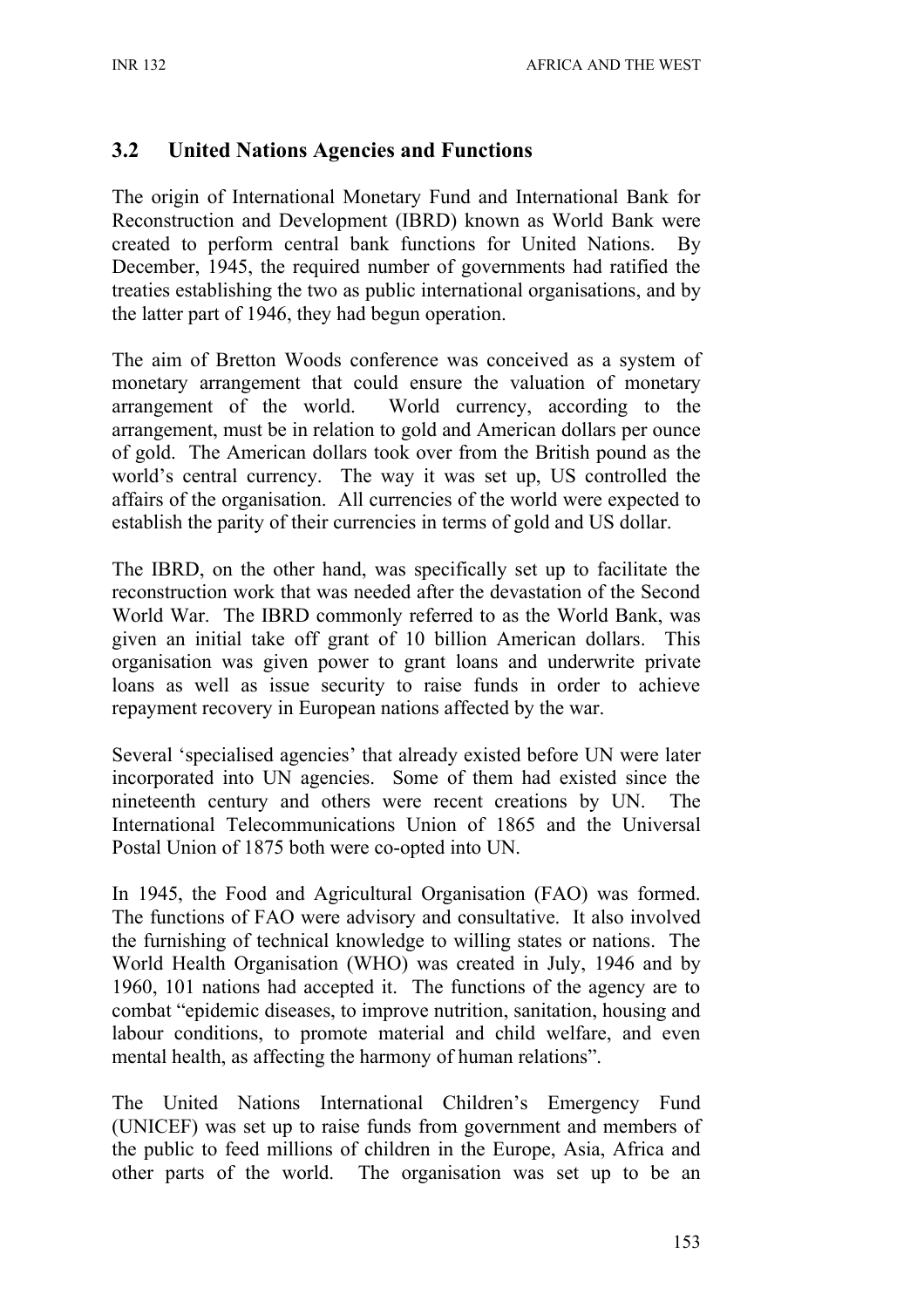emergency organ, but with the prevailing situation in the world, the agency survived till today. The United Nations Educational, Scientific and Cultural Organisation (UNESCO) was established in 1946. The initiators were Britain and France. It is listed in UN Charter – 'respect for human rights and for fundamental freedom for al without distinction as to race, sex, language or religion'. It functions to diffuse knowledge, culture and international understanding among races of the world. Like other bodies, it remains a consultative body; it could not be established in any country without the state's concert.

Other agencies are United National Conference on Trade and Development (UNCTAD), General Agreement on Trade and Tariffs (GATT), United Nations Industrial Development Organisation (UNIDO), the United Nations Development Programme (UNDP), and a host of others.

### **3.3 The Impact of United Nations on Africa**

Because of economic disparity between the advanced countries of the world and Africa, the gains from United Nations are not much. This is despite the influx of specialised agencies to Africa in order to assist her to achieve greatness.

The UN and its multilateral agencies are of critical importance to Africa as the mechanism for ensuring a balanced or even distribution of economic benefits. During the creation of these agencies, most African nations were under colonial rule. The indices were abject poverty and traces of underdevelopment. These conditions were what the UN saw as capable of undermining international peace and security.

The Bretton Woods Conference which established the IMF and World Bank for a new economic order has failed. The institutions have not been able to address the inequality in the economic order. The global pattern of production and consumption is marked by high degree of inequality. In the UN Development Decade (1970 – 1980), this was a period in which the world community had implicitly undertaken the responsibility of bridging the economic gap between the rich and poor nations, the growth rate of the rich nations was six times greater than that of the poor nations. Although this does not mean that some countries in Africa are not doing better than others.

As earlier explained in this unit, the initiator of Bretton Woods institutions were United States and Britain; so, they had large influence in the establishment, management and control. In the board of IMF, US had a voting veto. It could veto any decision that did not favour US.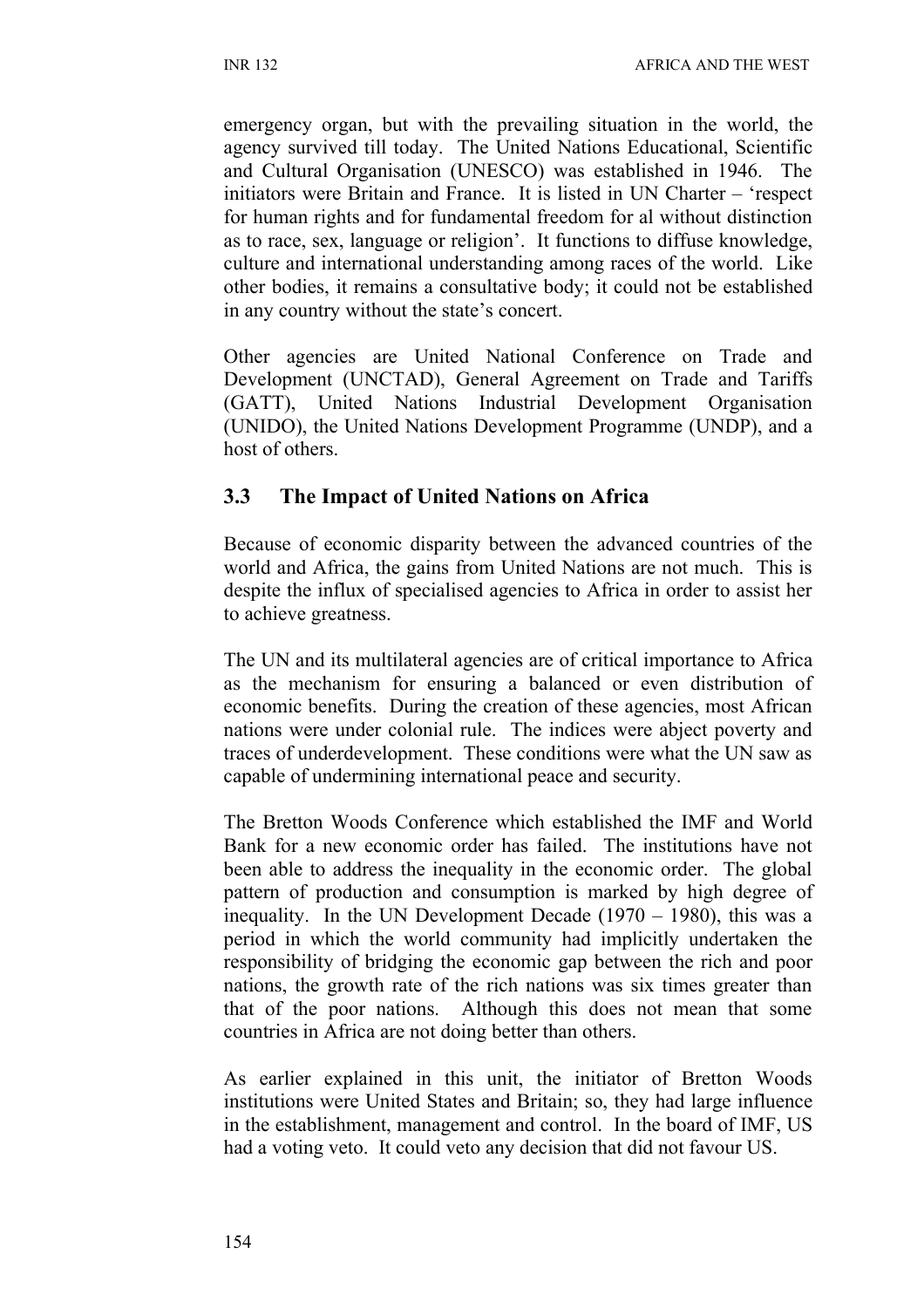One major consequence of IMF and the world monetary policy in general had been the balance of payment disequilibrium. This had been experienced by most African nations, including Nigeria. Under Article 114 of the IMF, this institution is required "to give confidence to members by making its resources available to them under adequate safeguards, thus providing them with the opportunity to correct maladjustments in the balance of payments without resorting to measures destructive to national or international prosperity". The conditionality of IMF did not only guide borrowing nations, but more importantly, the policy required countries borrowing to pursue a prescribed plan set by the bodies. The imposition of conditionality did not only affect the African nations, but some advanced countries like Italy and even UK have been critical of the IMF conditionalities. Because of this practice, Tanzanian President, Julius Nyerere once described IMF as International Ministry of Finance. Most African nations that got this loan became beggar nations.

Trade had been on since colonial days between Africa and Europe. The foreign earnings got were mainly from this trade. The law of comparative advantage had assisted Africa to continue to dominate raw material trade to Europe. In the trade business, UN introduced two bodies, the United Nations Conference on Trade and Tariffs (UNCTAD) and the General Agreement on Trade and Tariffs (GATT). These bodies are to enhance international economic cooperation through the promotion of international trade among nations of the world. The African nations did not find equal access to the developed nations' markets. The developed nations have closed their doors to manufacturing goods from Africa and other third world countries. The UNCTAD Secretary General, Mr. Ken Dadzie of Ghana in his report to UN said:

*A potentially serious problem of incoherence between trade policies in developed and developing countries is emerging. While an increasing numbers of developing countries are liberalizing their trade regimes in pursuit of their development objectives, the drift of trade policies in developed countries is towards greater protectionism. If the greater export efforts in the development strategies of these (third world) countries are to pay off, developed countries must honour their commitment to roll-back existing non-tariff barriers.*

Several studies of UN specialised agencies, particularly the World Bank and UNDP have played up the profound economic crisis facing Africa and the rest of the developing nations. With this problem, the UN had not been able to solve these problems. Despite the universality of UN it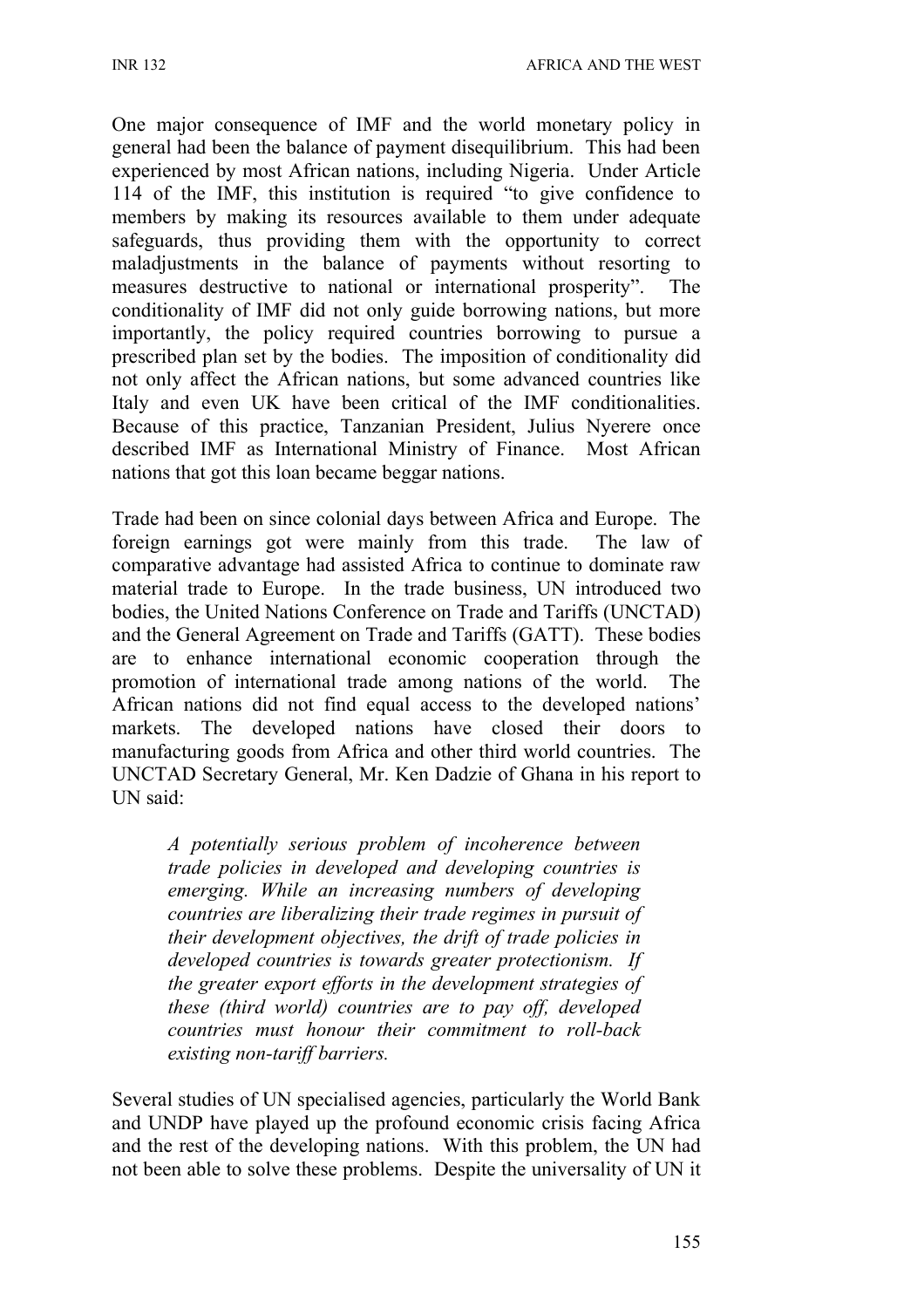is still undemocratic. The developed world dominates the organisation and also dictates the pace.

## **3.4 IMF, World Bank and Africa**

In this unit, the genesis of the two Bretton Woods institutions have been discussed and its influence on world economic order. But this sub-unit will discuss the impact of these institutions on African economy. The two institutions introduced in the 1970s an attempt to 'accelerate development' according to World Bank document, known as Berg Report published in 1981.

The main intention was to solve the debt crisis that hit African countries in the late 1970s, following the combination of internal and external shocks, the sharp fluctuation in commodity prices sent to the advanced countries and skyrocketing interest rates imposed on loans given to African countries. The remedy proposed was the introduction of Structural Adjustment Programme (SAP). This was hotly debated in Nigeria in the 1980s. The government of the day later accepted the dose of SAP. In the 1980, at the onset of the introduction of SAP, the ratios of debt to gross domestic product (GDP) and exports of goods and services were 23.4 percent and 65.2 percent respectively. Ten years later, they had deteriorated to 63 percent and 210 percent. In 2000, the debt to GDP ratio stood at 71.0 percent while the ratio of debt to exports of goods and services reached 80.2 percent, according to the World Bank's Global Development Finance. Because most African nations were unable to service their debt, the accumulated arrears on principal and interests have become a growing share of the outstanding debt. Between 1980 and 2000, Sub-Saharan African countries had paid more than \$240 million as debt service, that is equivalent to four times the amount of the total debt. An example is the Nigerian debt. "In 1978, the country had borrowed \$5 billion. By 2000, it had reimbursed \$16 billion, but still owed \$31 billion, according to President Olusegun Obasanjo.

The IMF and World Bank did not reduce poverty in Africa, but added more obstacles in the wheel of progress of African nations. They are mere instruments of neocolonialism; whose long objective is to perpetuate the plunder of the resources of Africa. The bodies were there to promote and protect the interests of global capitalism. But in fairness to these institutions, African leaders have not been able to manage their countries' resources well. Many nations are ruled by leaders who, besides staying long in government houses, are very corrupt. The developed nations must encourage balance of trade between the developed and developing nations. The conditionalities of these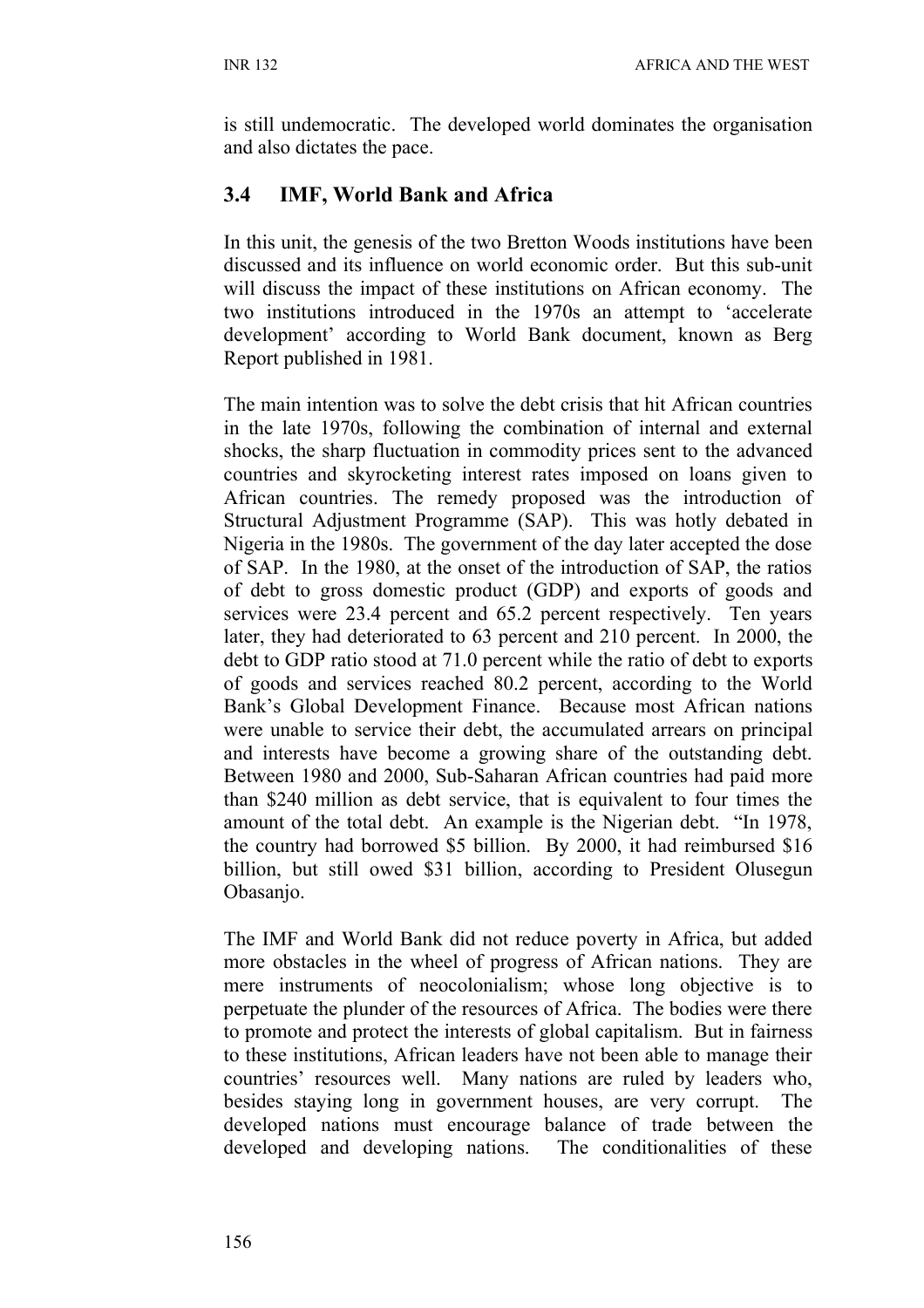institutions must be more patronizing rather than difficult for the developing nations.

### **3.5 The Role of Nigeria in United Nations**

After independence, Nigeria joined the UN as the 99th member of the organisation. The then Prime Minister of Nigeria, Sir Abubakar Tafawa Balewa underlined the great importance Nigeria attached to UN. He stated emphatically that Nigeria was "committed to upholding the principles upon which UN was founded".

Nigeria made this explicit as a Non-aligned nation. This was a bold way of defining its role in the bipolar world of East and West political divide. It may be akin to say that it really gave Nigeria an identity during the cold-war years. Under the umbrella of non-aligned membership, Nigeria, over the years, has been able to contribute to defusing tension in the cold war era. According to Emeka Anyaoku:

*"….. in 1964 when United Nations General Assembly was threatened with total incapacitation by the disagreement over the application of Article 19 of UN Charter between United States with its western allies and the Soviet Union and its own allies, Nigeria was one of the three non-aligned countries whose intervention helped to resolve the serious crisis".*

Earlier in 1966, Nigeria dispatched troops to Congo to join the UN forces there largely because of its basic belief in international approach to peace settlement. Through its membership of the UN Conciliation Committee in the Congo, Nigeria thought it could influence the UN operations and secure a 'moderate' Congolese central government. Though this was an unpopular move, because it negates African interest.

Nigeria has stood by the principle of multilateralism; and this idea was supported by various governments in Nigeria. Because of the commitment to this principle, Nigeria's Head of Government in March 20, 2003 led by President Obasanjo, along with Thabo Mbeki of South Africa and Abdoulaye Wade of Senegal frowned seriously at any military action against Iraq because this did not have the approval or authorization of the UN Security Council. Nigeria has been among the strongest supporters of UN in peace operations all over the world. It has continued to contribute to UN peacekeeping forces not only in Africa; but also around the world, like in Sudan, the Middle East and Europe (in the Balkans).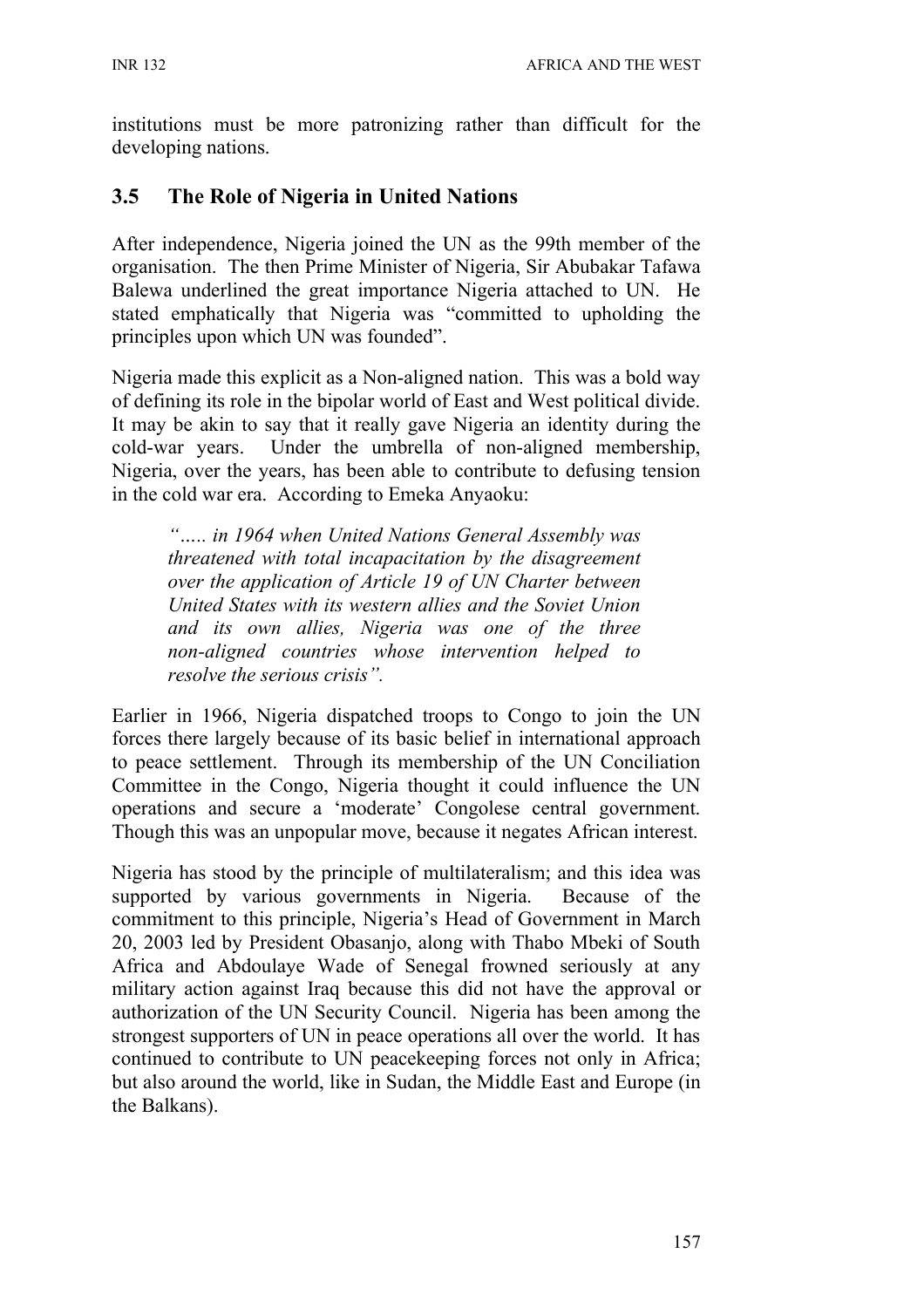### **4.0 CONCLUSION**

The UN was able to put in check the rising conflicts in the world, when it was set up. It did this by checkmating uncompromising members' agitation or protest that may lead to war. Since its creation, it can be said there was no world war, though the world experienced a long prolonged 'cold-war'. At least the UN, though sometimes a toothless bulldog, is able to check the excesses of the big powers that control it. It is able to tame, warn and sometimes, caution the big powers in the use of veto to change the turn of events.

## **5.0 SUMMARY**

The unit has traced the formation of the UN after the Second World War to the present day. It has explained the functions of the agencies of UN. You were also told of the role of IMF and World Bank in African economy. You need to get yourself familiar with the impact of these institutions on the monetary policies of African nations. An example was also given in the course of the unit, of the role of Bretton Woods institutions on Nigerian economy. This will make you to be more familiar with these institutions. The role of Nigeria in peace mission around the world was also discussed in the unit.

### **6.0 TUTOR-MARKED ASSIGNMENT**

- 1. What is the role of the UN in maintaining peace and tranquility in the world?
- 2. Discuss the role of the Bretton Wood's institutions on the economies of African nations.
- 3. Analyse the role of UN agencies in the transformation of African society.

### **7.0 REFERENCES/FURTHER READINGS**

Anyaoku, Emeka (2008). "*50 Years of the Nigerian Foreign Service*";

*The Guardian*, Tuesday, April 15, page 17, *The Guardian*,

Wednesday, April 16, page 70.

Garba, Joe (1987). *Diplomatic Soldiering*, Ibadan.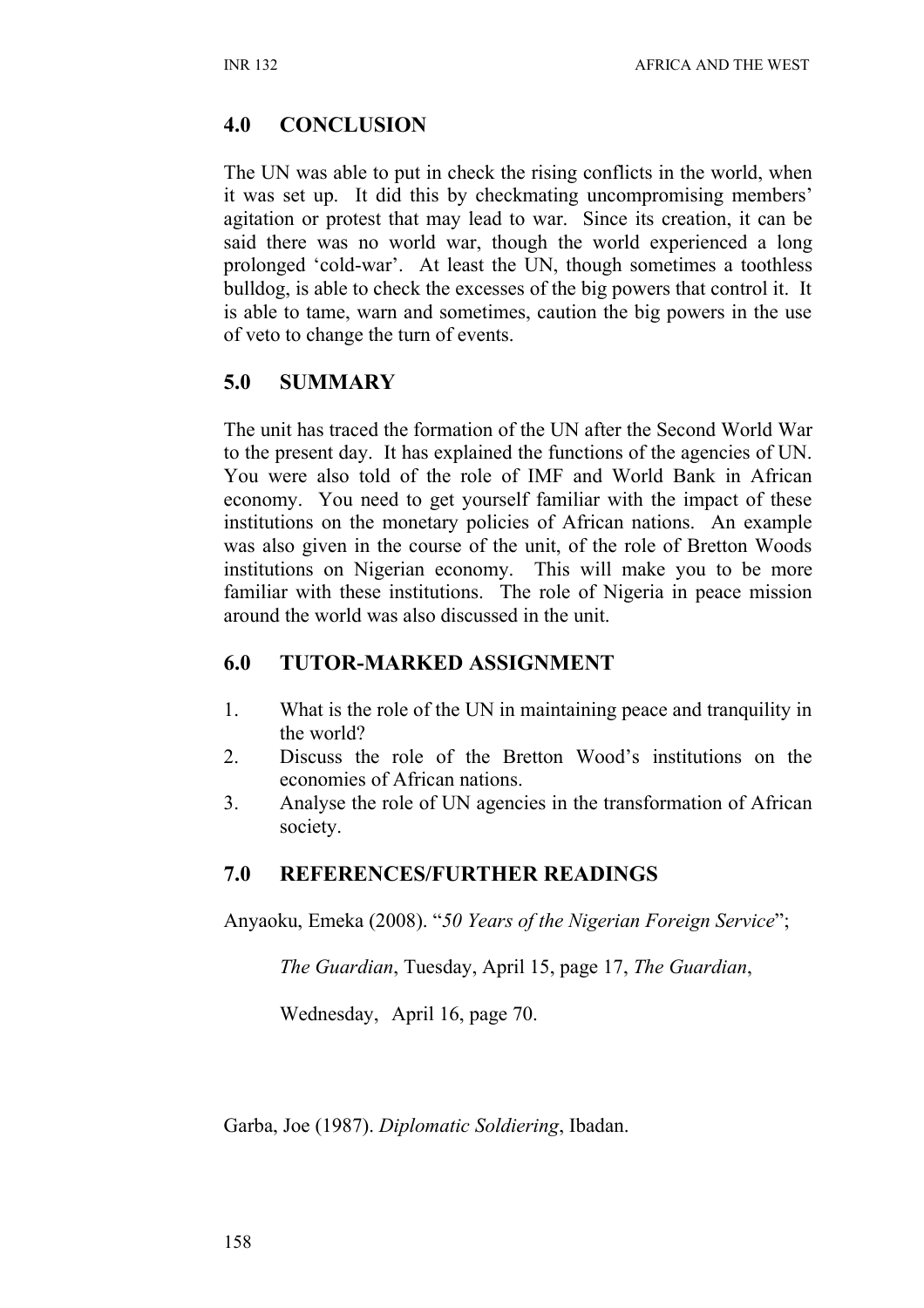Fafowora, Oladapo (2001). *Selected Essays and Speeches on Nigerian* 

*Diplomacy, Politics and Economics*, Ibadan.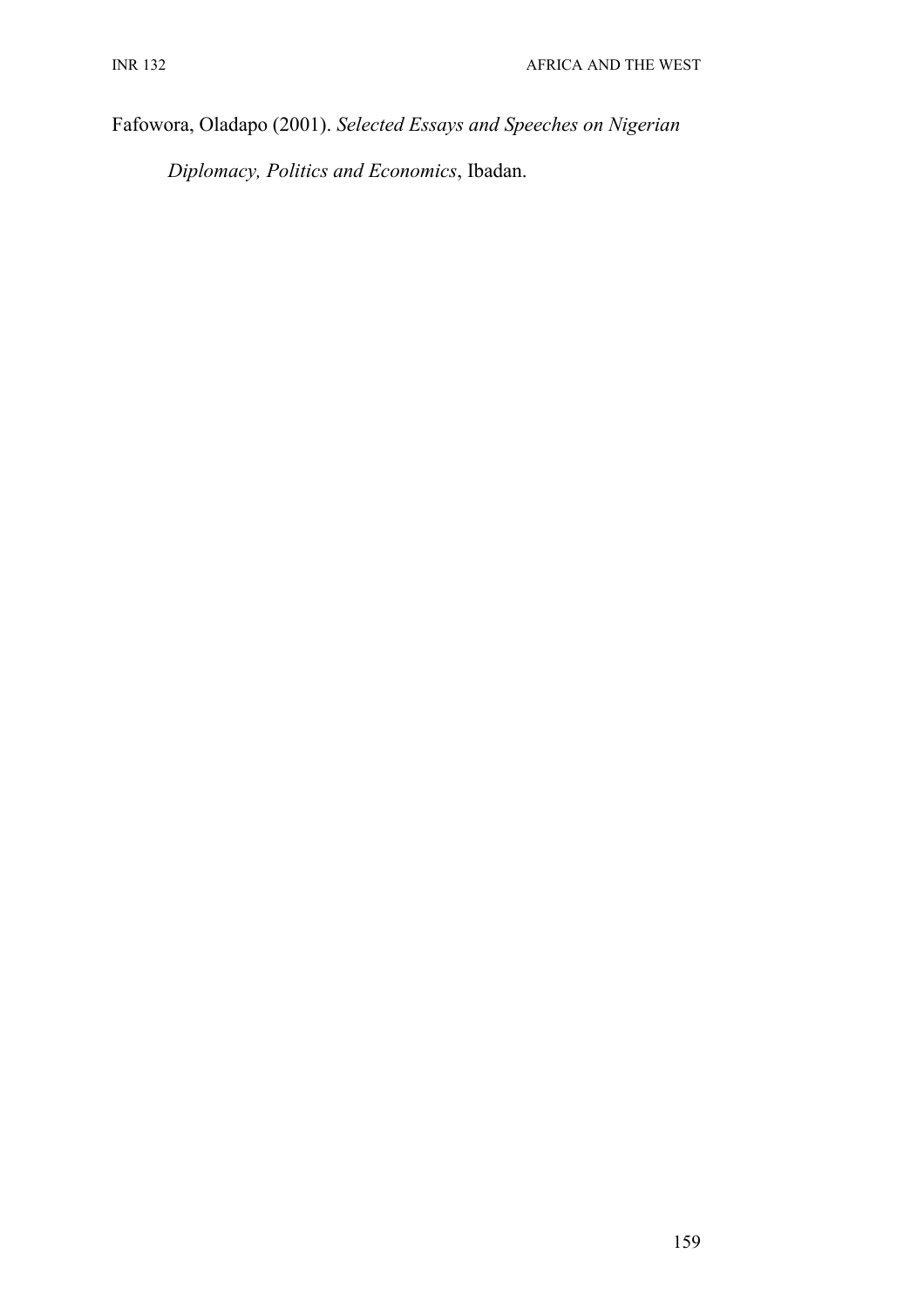### **UNIT 3 INTERNATIONAL RELATIONS AFTER 1945 AND THE ESTABLISHMENT OF ORGANISATION OF AFRICAN UNITY (O.A.U)**

#### **CONTENTS**

- 1.0 Introduction
- 2.0 Objectives
- 3.0 Main Content
	- 3.1 International Trade
	- 3.2 New Economic Problems
	- 3.3 The World Economic Order
	- 3.4 The Formation of Organisation of African Unity (O.A.U)
	- 3.5 Pattern of Political Groups in Africa
	- 3.6 Problems of Organisation of African Unity (O.A.U)
	- 3.7 The African Union (AU) (Transition to the AU)
- 4.0 Conclusion
- 5.0 Summary
- 6.0 Tutor-Marked Assignment
- 7.0 References/Further Readings

## **1.0 INTRODUCTION**

The great depression of 1930s affected the whole of Europe and Africa. The need for international trade after 1945 became more important. No single country can survive without the complementarities of other nations. It was discovered that the high tariff of 1930s hindered, to some extent, trade among nations. This had also affected economic recovery. During this period, the role of GAT in reducing tariff came to the fore. United Nations Conference on Trade and Development (UNCTAD) and International Trade Centre were formed to increase exports with a view of obtaining wealth with which the poorer nations, mainly in Africa, could finance their development.

This unit will in addition discuss the formation of economic blocs which eventually led to the establishment of Organisation of African Unity (OAU) that later metamorphosed into African Union (AU) in the 2000s. The problem of OAU will also be discussed. The issue of aid to Africa and the world in general, especially the developing world will be stressed.

## **2.0 OBJECTIVES**

By the time a learner goes through this unit, he / she must be familiar with the emergency of economic blocs in the world. Again, the learner must be able to discuss the followings: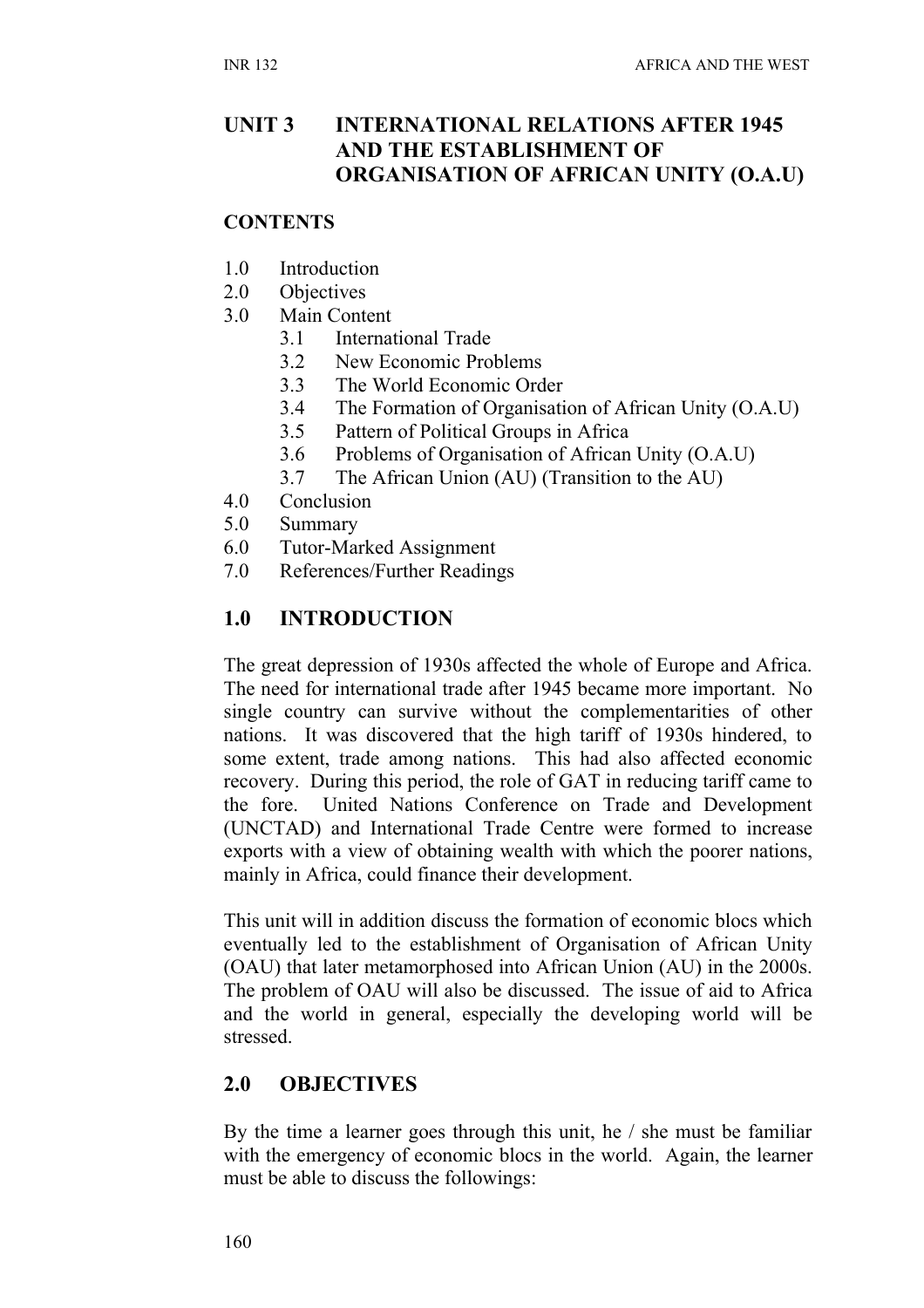- the World Economic Order Aid
- the establishment of OAU
- the problems of OAU
- the success of OAU.

### **3.0 MAIN CONTENT**

#### **3.1 International Trade**

Trade among nations has some underlining rules and regulations. Most nations would like to trade with another nation if they have comparative advantage over those nations they trade with. For example, African nations have comparative advantage of producing raw materials like cocoa, coffee, hide and skin and others over European countries. These products cannot be produced in advanced countries.

Another important point is that there must be international agreements on commodity prices. But most countries in Africa do not enjoy guaranteed minimum prices for the commodities on whose export they depend on. The importing countries dictate the price of the commodities they import from Africa. Some of these products compete with synthetics, manufactured by the developed nations and prices for commodities produced by poorer African nations, such as tea, cocoa, copper, rubber and oil palm, often fall drastically. On the other hand, oil producing African nations joined the cartel of Organisation of Petroleum Exporting Countries (OPEC), founded in 1961. Despite desperate move by the advanced countries of the world to break their ranks, it has not been possible. In fact until today, OPEC has been able to dictate the price and quantity of supply of member nations.

Coffee producing nations followed the footsteps of OPEC. Brazil and Ivory Coast began to think about holding back their produce to bring about a better price. Similarly, the copper producing nations like Zambia, Zaire and others began to discuss joint policy when in 1972 the USA tried to seize Chilean copper shipments in protest at the nationalization of that nation's copper production. But most agricultural produce suffered a continuous setback. When produce boards were set up in most West African nations to regulate prices of agricultural produce, they did not last. The produce continued to be dominated by European merchants and they dictated the price.

The domination of the rich nations is an ongoing process. Lady Jackson, a British speaker at UNCTAD III said, "*The profound, even heart-rending difficulties of the rich … are their excuse for doing next to nothing about infinitely more real and heart-rending problems of the poor".*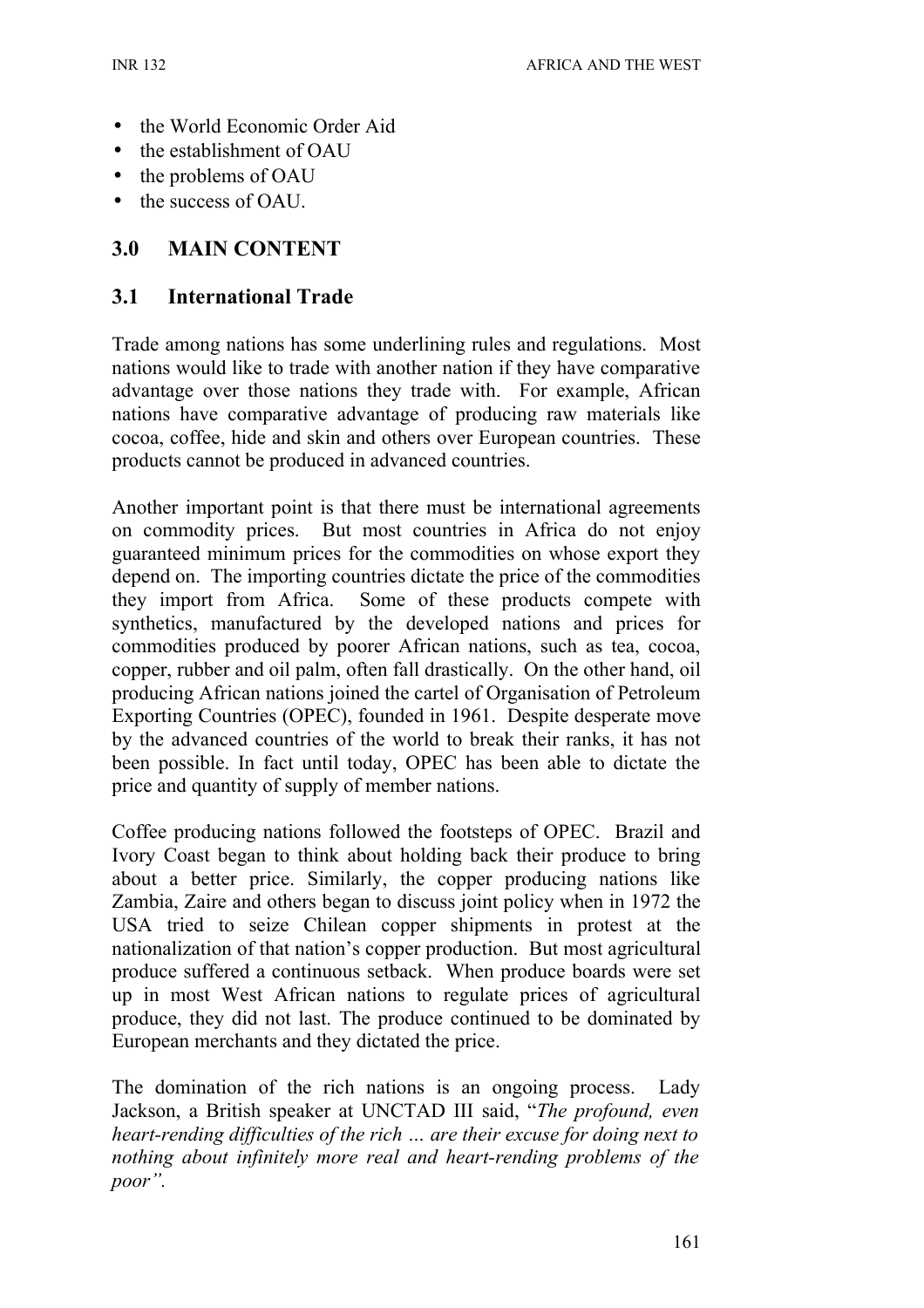### **3.2 New Economic Problems**

Economic activities were badly affected in 1970s all over the world. Though the rich nations or the developed world had grown steadily richer after the Second World War, the southern part of these nations had also shared in this affluence. Before the close of the decade, twentieth century, West Germany and Japan who had previously been highly successful were badly affected too.

The major problems of all nations were the combination of inflation and economic recession. The increase in oil price by OPEC in 1974 was spotted as the root cause of the events. OPEC requested for higher prices for its members, and there was a growing awareness that oil reserves were fast being used up. At the same time, Arab nations hit back at the West for the support they gave to Israel in the Yom Kippar war of 1973. They withdrew the supplies the west depended on. This really affected the world economic order. Prices of goods and services rose generally. This forced the developing and developed nations not only to pay for increases in oil prices, but for foodstuffs, raw materials and manufactured goods. The purchasing power of individuals all over the world fell, production slowed down drastically and unemployment level grew.

One result of the energy crisis was spontaneous search for new oil supplies. Britain and other nations intensified the effort in the drilling operations in the North Sea. The problem of inflation and unemployment persisted. But oil producing nations in Africa, for example, Nigeria fared better than most countries in West Africa. However, the oil industry did not provide the necessary employment opportunities that was the dearly needed by oil producing nations.

### **3.3 The World Economic Order**

The developing nations, Africa, lacked capital, expertise and many African nations lack the basic infrastructure that could propel the development of their various areas. While the developed countries moved comfortably to the computer age and space technology, the poor nations continued to struggle to rid themselves of poverty, famine, diseases and corruption of their leaders.

| $\mathbf{r}$ , and $\mathbf{r}$ is the same $\mathbf{r}$ and $\mathbf{r}$ and $\mathbf{r}$ and $\mathbf{r}$ and $\mathbf{r}$ and $\mathbf{r}$ and $\mathbf{r}$ |      |  |  |  |
|----------------------------------------------------------------------------------------------------------------------------------------------------------------|------|--|--|--|
| North America                                                                                                                                                  | 1600 |  |  |  |
| Europe                                                                                                                                                         | 880  |  |  |  |
| Latin America                                                                                                                                                  | 220  |  |  |  |
| Middle East                                                                                                                                                    | 160  |  |  |  |
| Africa                                                                                                                                                         | 80   |  |  |  |
| Asia, other than Japan                                                                                                                                         | 50   |  |  |  |

#### **Average Income (Approx) per head of the Population (₤s p.a.)**

**Source:** New African Year Book (1997 – 1998)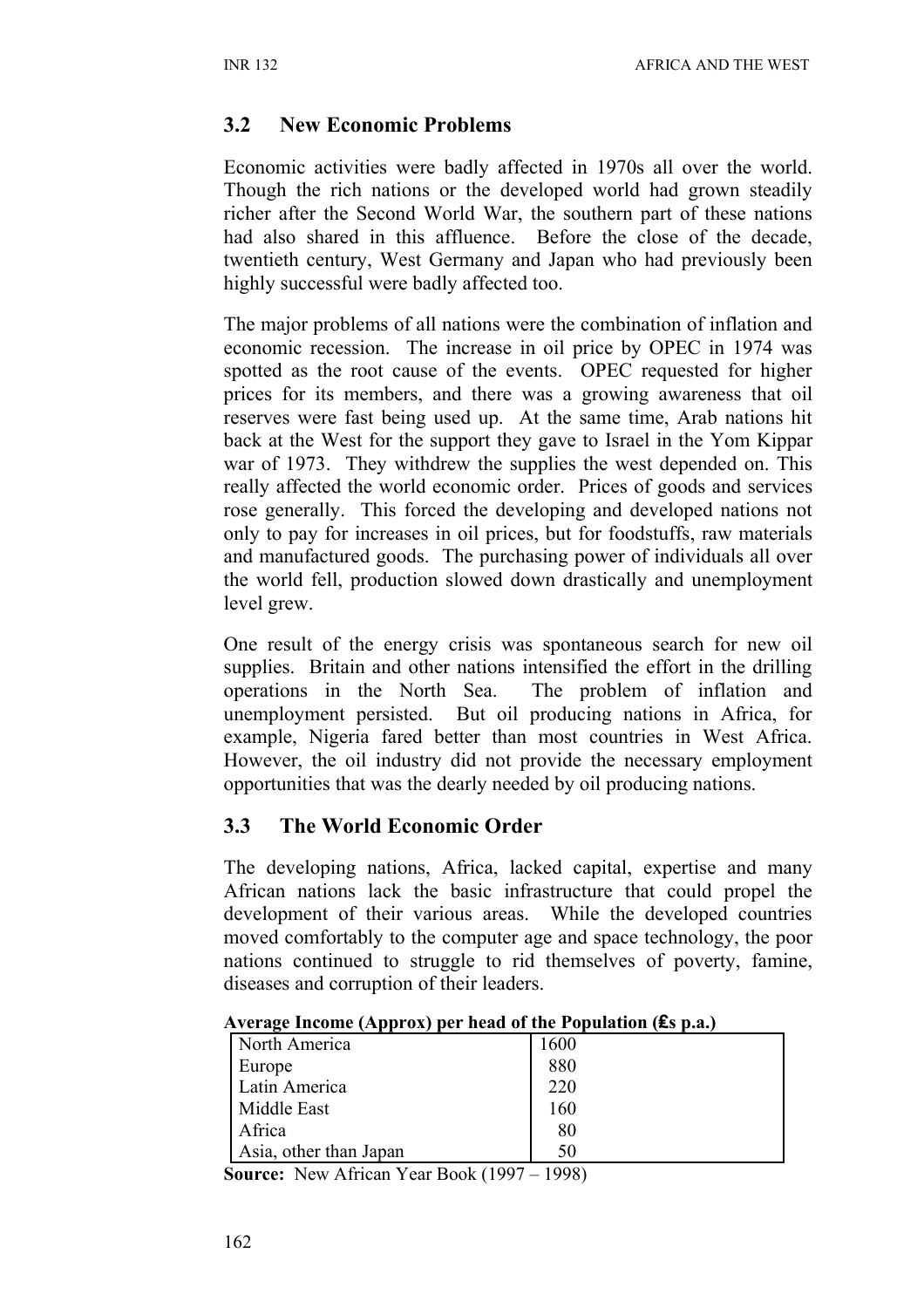The problem was not simply one of lack of capital, equipment and expertise in the African nations, in some African nations like Tanzania, the environment or political instability brought about the installation of people like Julius Nyerere. The leader fought relentlessly to develop his country. Some nations still suffer from overpopulation. Nigeria today has a population of 140 million people. The resources are there, but the leadership qualities to harness these resources are not available. Again, the country depended on oil exportation while agricultural produce and production had long been abandoned during the 1970s and all energies are now concentrated in the exportation of crude oil. With these problems on hand, oil-producing African nations had to contend with poverty and rely mainly on the exportation of crude oil. They needed exportation in order to buy machinery for their industries. Too often, the prices they get from the raw materials exported, for instance, are very low. Those countries that depend mainly on one export, as Ghana was dependent on cocoa, Zambia on copper, Ivory Coast on coffee and others, found it impossible to rely on consistent prices or even on a fair one.

Because of this prevailing condition in the third world, the United Nations called on advanced nations of the world in 1960 to provide 1 percent of their national income to cushion the effect of the economic decline on the third world countries. By the end of the 1960s, only Switzerland, France and West Germany exceeded the target. Britain did not meet the target, but donated. Loans were given to African nations interest-free. Ghana and Nigeria were trapped in the loan saga in 1970s and 1980s respectively.

Aid or assistance to Africa took many forms – gifts and loans to the skilled advice of teachers, engineers and agriculturists. The advanced world was very careful to draw a line between aids to Africa from foreign policy. When USA withdrew support from the building of Aswar Dam in Egypt, the Soviet Union quickly stepped in. The aim was to win a new ally and influence the Arab world with the action. The UN agencies are also involved in various aids to African nations.

The colonial masters have vested interest in their former colonies. Most of the assistance given by the European Community as a result of Lome Convention of 1975 went to nations formerly ruled by France and Britain. In fact, Britain directed its assistance to commonwealth nation's countries formerly ruled by Britain.

Global aid to Africa dropped from \$18 billion in 1990 to \$11 billion in 1998. The same period western leaders called for an "African Renaissance".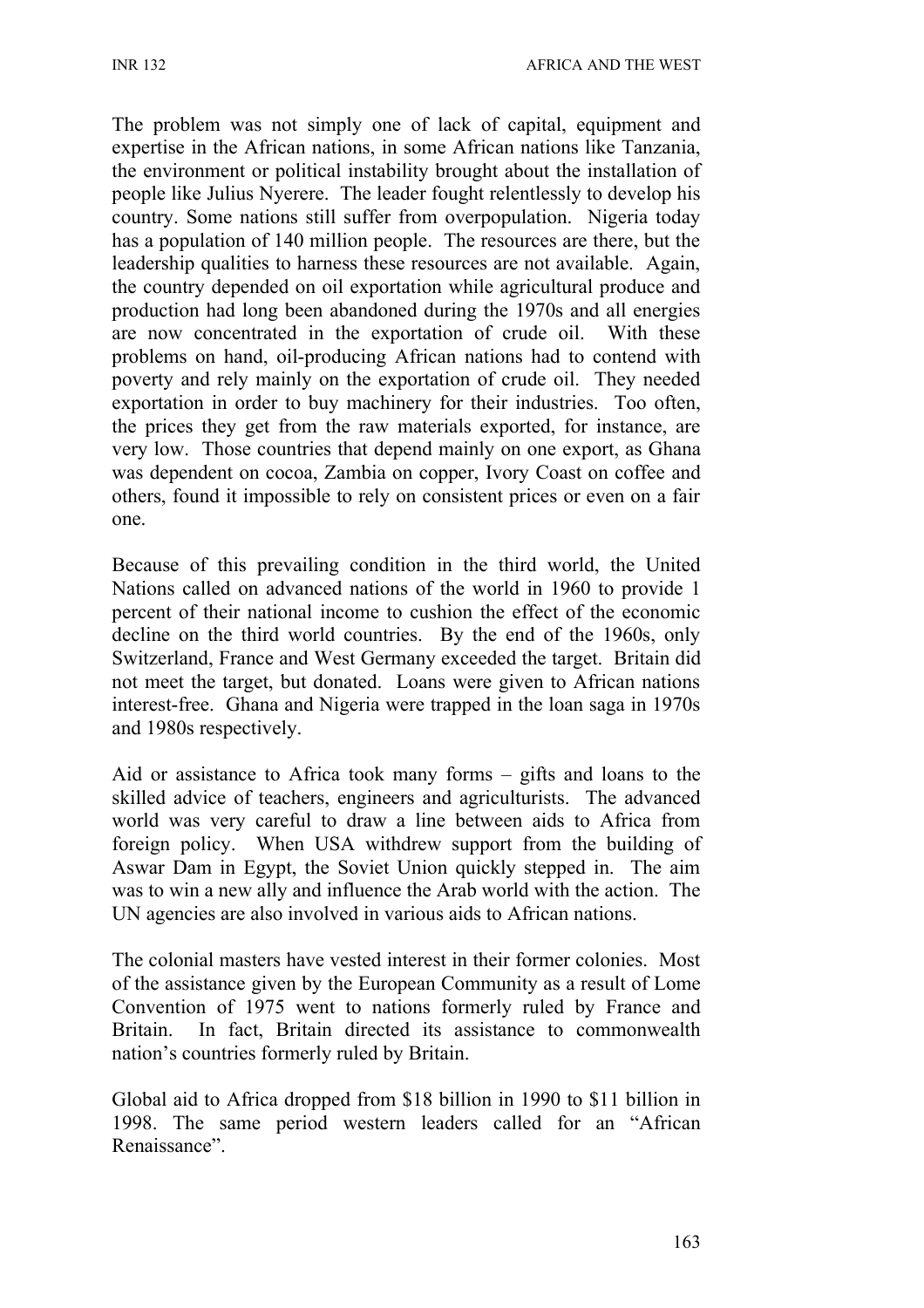## **3.4 The Formation of OAU**

The formation of Organisation of African Unity (OAU) started with the Monrovia powers. This group consisted of former French colonies in Africa. They met with Ethiopia and other African countries, the Casablanca powers, the British former colonies and others, to form the OAU in 1963, in Addis Ababa. But earlier meeting of the Monrovia powers had taken place in Monrovia in 1961. The OAU first aim was to end colonialism where it still existed and ensure self determination. Besides, it aimed to develop cooperation among member nations and promote a sense of unity throughout African continent.

On May 26, 1963, 30 Heads of State signed the Charter of OAU. The remaining two independent states Togoland and Morocco signed the treaty later. The charter was modified from earlier charter presented in Lagos earlier on in 1962. It incorporated five principles laid down at Monrovia. They were absolute equality of all states, non-interference in internal affairs, respect for the sovereignty of each state, condemnation of subversive action by neighbouring states and promotion of cooperation based on tolerance and the non-acceptance of personal leadership.

The establishment of OAU led to the dismantling of Casablanca and Monrovia groups. The English speaking group disbanded their group, but French speaking group continued to maintain the Afro-Malagasy group. Today, about 54 countries are members of OAU, which has now transited from OAU to the African Union (AU).

### **3.5 Pattern of Political Groups in Africa**

The emergence of regional groups at the detriment of the larger OAU came to the fore. Most regional bodies like Economic Community of West African States (ECOWAS) was formed by 16 countries of the region. The idea of this regional body goes back to President William Tubman of Liberia, who made the call for the formation of the body in 1964.

In April, 1972, General Gowon of Nigeria and General Eyadema of Togo re-launched the idea, drew up a proposal and solicited support for its formation. The final protocol for the launching of the body was signed on November 5, 1976. The body had taken serious role in restoring peace and tranquility in the region. The formation of ECOMOG, the military wing, had intervened and restored peace in Cote – d'Ivoire and Liberia.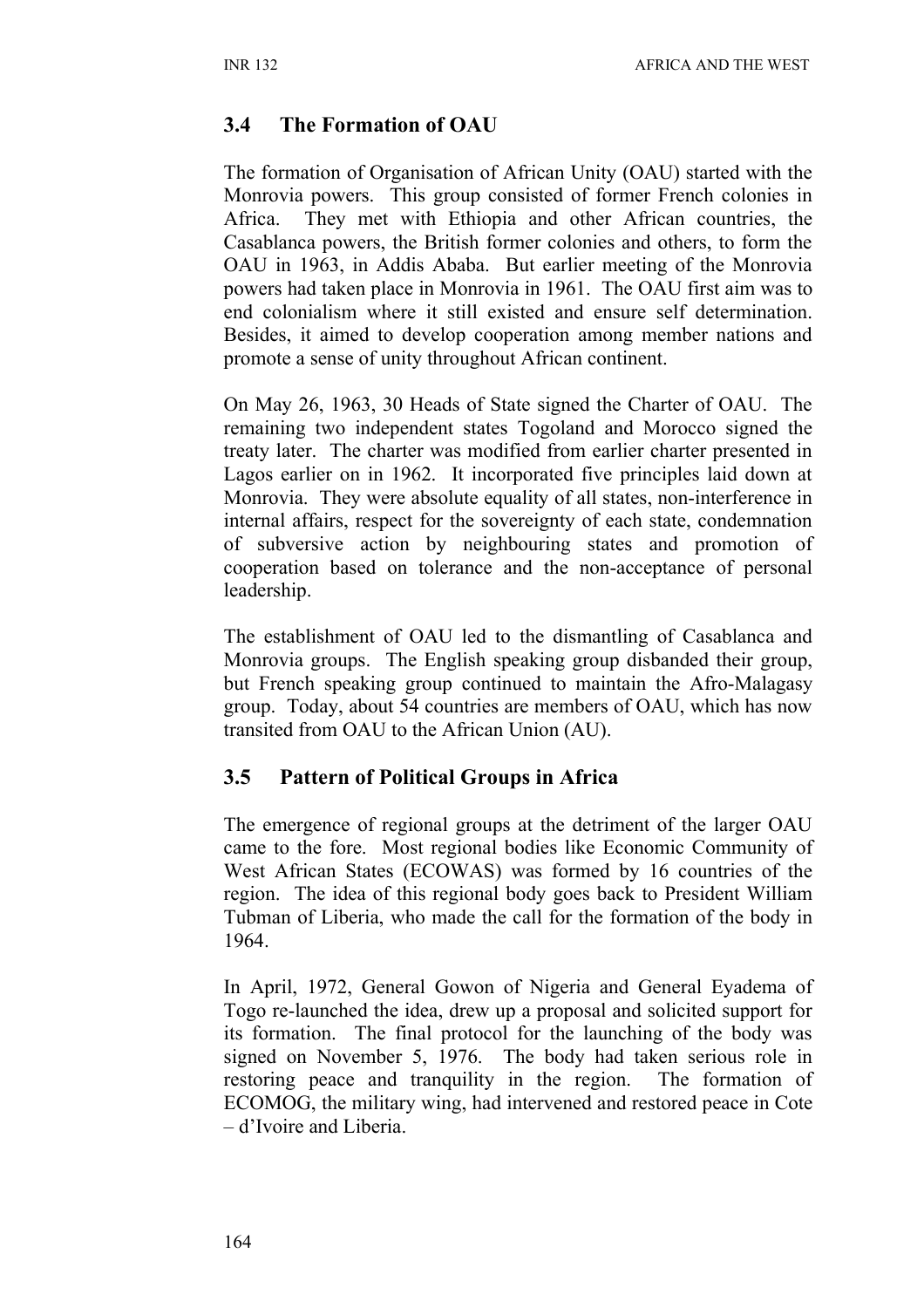The Economic Community of the Great Lakes Countries (ECGLC) was formed in 1976. This body has Zaire, Burundi and Rwanda as members. Common market for Eastern and Southern Africa (COMESA) was formed in 1993. Today, COMESA has 23 members including states in East and Central Africa.

Britain, a former colonial master, had once considered the formation of an East African Federation. After independence of the three British states in East Africa – Kenya, Tanzania and Uganda, returned to the idea of forming an economic federation. In 1967, they set up the East African Community. Their aim was to set up a common tariff and mutual economic assistance among member nations.

# **3.6 Problems of OAU**

Sometimes members were involved in the interference in other nations' affairs. There was a time when Mwalimu Nyerere wanted to influence the destiny of Nigeria. He recognised in April, 1968 Biafra's self-determination efforts. In Seychelles from 1977, the same Nyerere took side with the rebels against the founding fathers of independence.

There was also Tanzania's decision to close the border with Kenya; to create enough stability to force a change in government in the country, some people believe. This is an indirect interference in the internal affairs of other nations.

The invasion by Tanzania's soldiers into Uganda during Idi Amin's regime was a direct assault on the independence of Ugandan people. Tanzania's invasion of Uganda was unprecedented in the annals of African history since independence of most nations including Uganda.

African nations under OAU only frowned at the practice, but there was no sanction imposed on Tanzania for violating OAU Charter. OAU was not able to set up a strong African Command that could counter such moves in the future. The idea of setting up an African High Command or police force under OAU had been proposed in the past. A number of French-speaking countries had proposed such move, especially since 1977 invasion of Shaba province of Zaire by the opponents of President Mobutu Seseseko operating from Angola.

The King of Morocco and President of Senegal among others felt that there was a need to establish such High Command in OAU. But President of Tanzania, Mwalimu Julius Nyerere opposed the move. Nyerere had his reasons for opposing the move. These reasons include his suspicion of France as an invisible prompter behind the Francophone stage.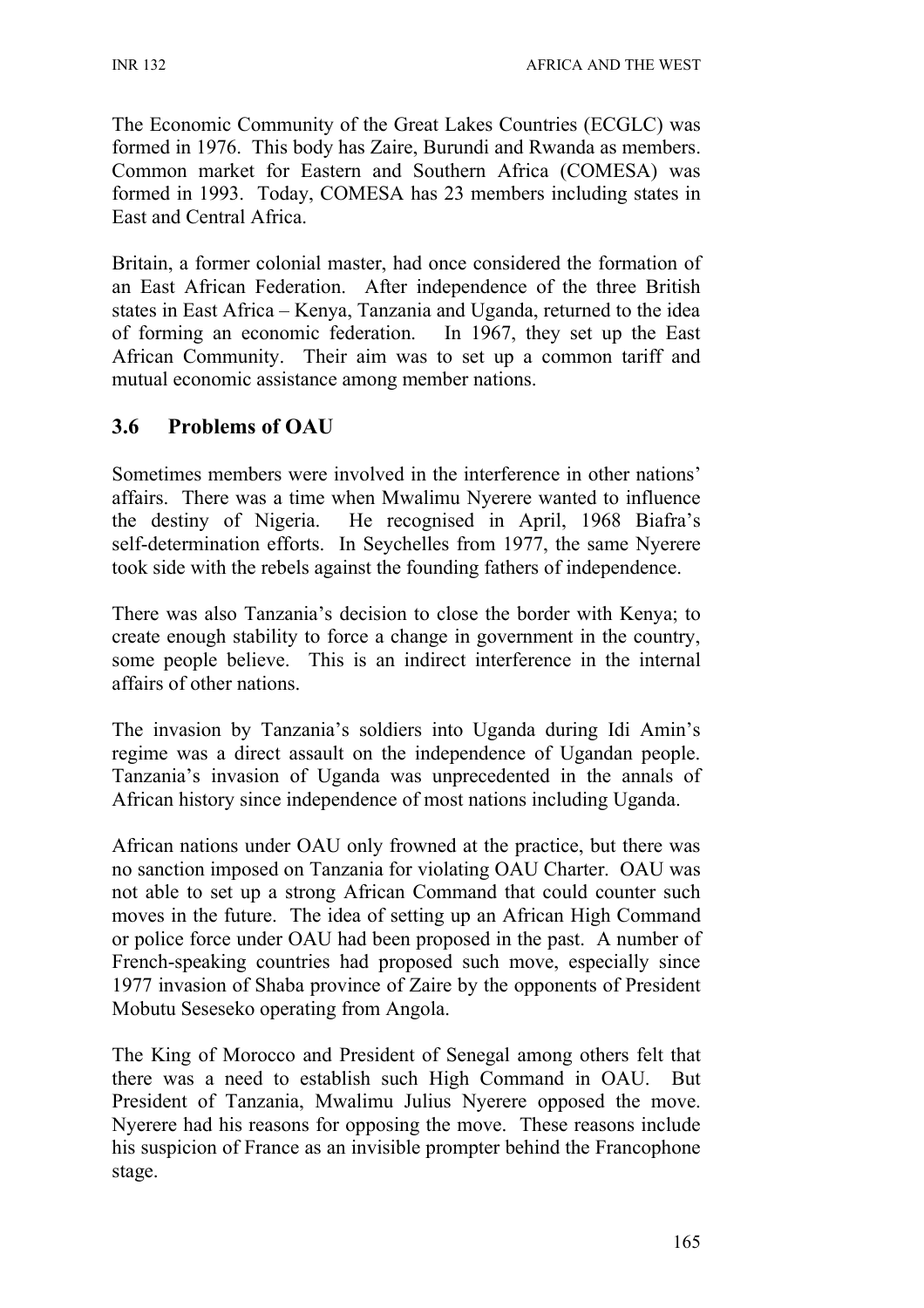There is lack of collective military self-reliance. The rise of Cuban influence in Africa in the 1970s was definitely one symptom of the need to be self reliant in Africa. Cuba with a population of 15 million people controlled the military hardware of the whole of Africa with a population of 400 million. More often than not, most African nations relied on Cuban troops, even medical supplies to augment their needs.

The large army African nations keep are armies that specialised in coups and repression of its own people, not the armies that can defend Africa against an external aggression. Cuban troops, for example, were used to stern South African challenge in Angola in 1975 and 1976.

The support for frontline states was lacking. The special role of frontline states was not accorded a priority before now. There must be strong military defence in the frontline states in order to counter any insurgence or external aggression from without.

The level of development in Africa, generally speaking, is low. Most nations do not remit their dues to OAU. The low finance of the body delayed and sometimes debarred the progress of the regional organisation. The setting up of a high command, the expansion of infrastructure in Africa are lacking for now.

The problem of civil war in Africa based on tribal sentiments is a major problem for the OAU now AU. The war in Sudan that started some forty years ago is still on. The genocide in Rwanda and Liberia still lingers on in the minds of many African nations. The AU was not able to curb the excesses of militia groups in Africa. Even in Nigeria today, though an internal affair, AU has not been able to mediate in the Niger Delta crisis. Instead, UN intends sending a representative to mediate in the crisis. The Nigerian Government once again, has set up a committee to study and recommend solutions to the Niger Delta crisis.

The problem of border conflict is still with nations of Africa. The Saharawi Arab Democratic Republic (SADR) in the Southern Province of Morocco was forcibly incorporated into Morocco. After many years of war, it was recognised by OAU as a nation. This made Morocco to withdraw from OAU in 1985 in protest. The border conflicts between nations are still on. The Bakassi Peninsula was finally ceded to Cameroon in 2008 after several clandestine conflicts, crises and battles; though this cession was made possible by Nigeria's policy of abiding by the decision of the International Court of Justice (ICJ). This oil rich peninsula was in Nigeria, hitherto, before it was ceded to Cameroon at World Court. The National Assembly in Nigeria is still not happy with the action of the last government.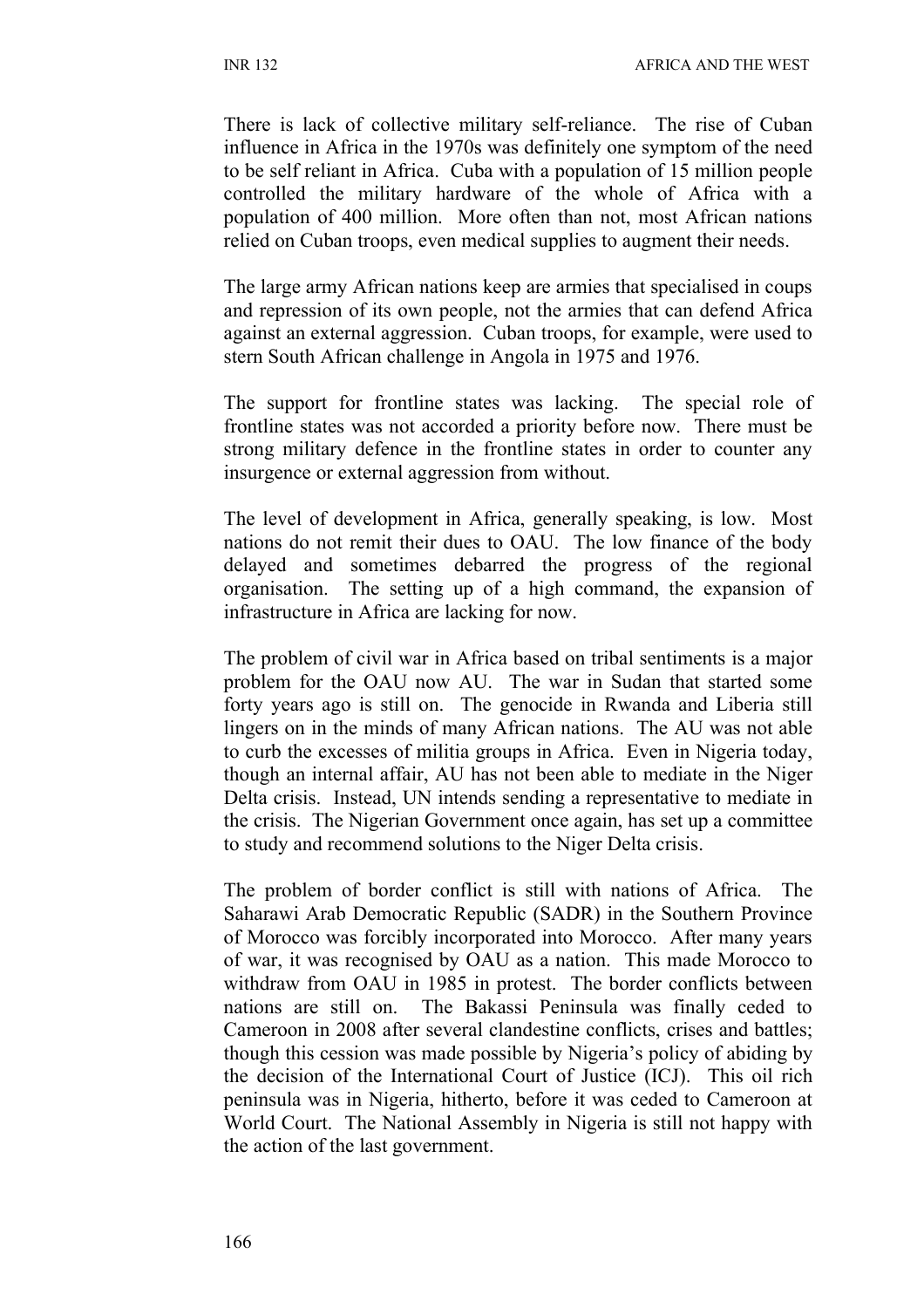Most of the African nations still depend on the former colonial masters for assistance and directives. The Monrovia and Casablanca power blocs in AU, till today, are influencing the continental body. French former colonies take scripts from France and play along the scripts. Any deviation, until today, is seen as deviance to laid-down procedure.

# **3.7 African Union (AU) Transition to AU**

The African Union (AU) is an offshoot of Organisation of African Unity (OAU). AU consists 53 African nations as well as intergovernmental organizations. It was established in July 9, 2002. The AU was formed as a successor to the then African Economic Community (AEC). The African union governrnent consists of the Pan African Parliament which is based in Midrand, South Africa, African Union Commission is based in Addis Ababa, Ethiopia.

Among the objectives of AU are to accelerate the political socioeconomic integration of the continent; to achieve peace and security in the continent; defend Africa common positions on issues of interest to the continent and its peoples; and to promote democratic institutions, good governance and human rights.

The first AU's military intervention in a member state was the May, 2003, deployment of peacekeeping troops from South Africa, Ethiopia and Mozambique to Burudi to oversee the implementation of various agreement.

AU has adopted important document and established norms at continental level. They were the African Convention on Preventing and Convention on Preventing and Corruption (2003); African Charter on Democracy, Election and Governance (2007), and as well as New Partnership for Africa's Development (NEPAD).

# **4.0 CONCLUSION**

International relations after the Second World War was dramatic. The superpowers were settling down gradually forming new alliances and cooperating with other nations in order to protect and project their interests. This culminated in forming new bodies which cater for both economic and political spheres of their nations. In looking for markets, the developed world continued to depend on African markets for their finished goods and raw materials for their industries.

On the other hand, Africa, which has most of its nations under colonial rule, were bracing up for independence. Most of them, especially the elite led the struggle for independence. It was during this period that OAU was formed.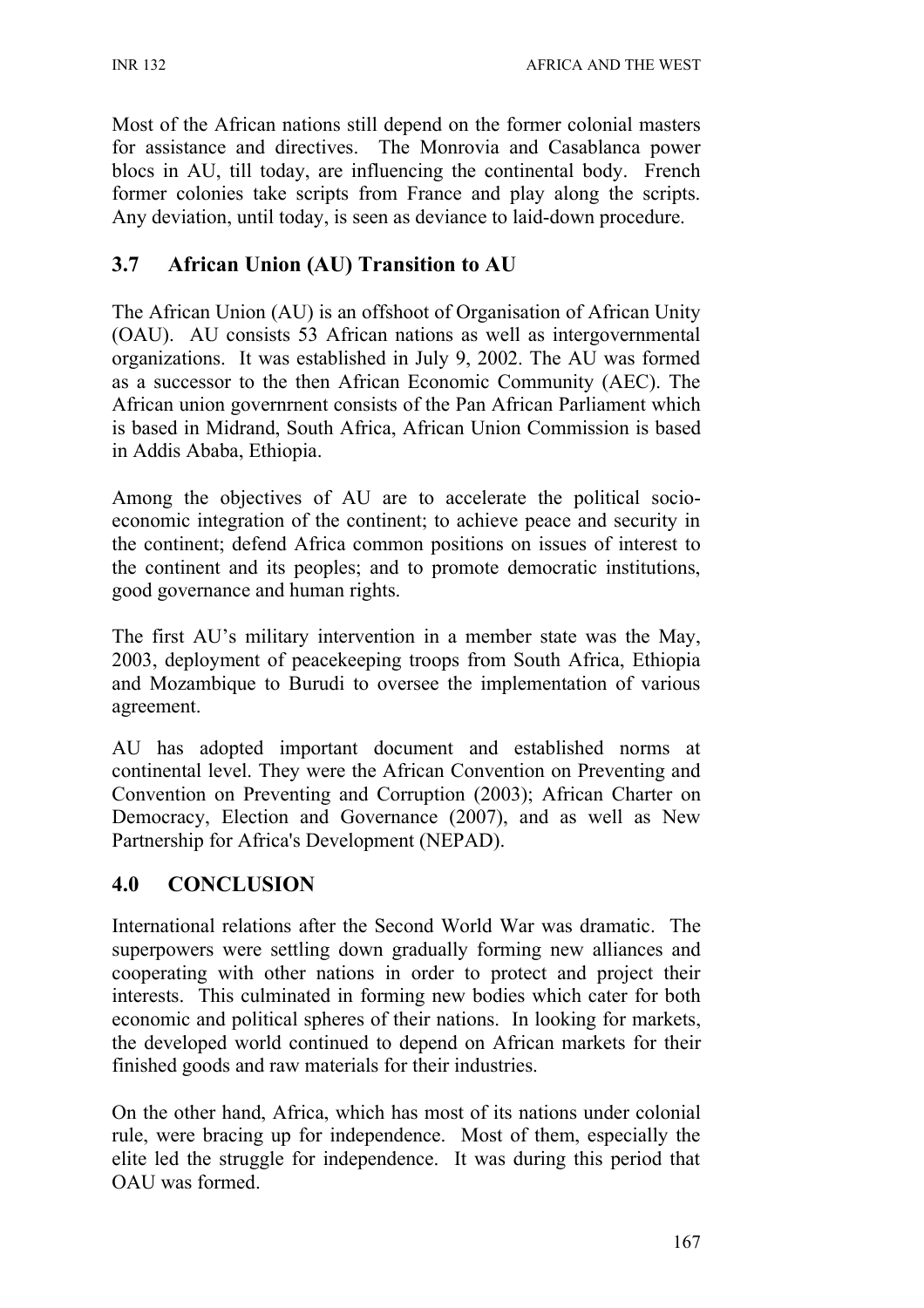# **5.0 SUMMARY**

Sometimes unit has discussed the various international relations starting from 1945 to the present day. It also treated the issue of international trade among nations. The beneficiaries of the trade were also mentioned in the course of the unit. Problems of the new economic order were also treated in the unit. OAU formation and the inherent problems of the international body were also explained in the unit. The unit will enable the learner to appreciate the role of OAU or AU in Africa.

# **6.0 TUTOR-MARKED ASSIGNMENT**

- 1. Discuss the role of OPEC in the international oil market.
- 2. Trace the origin of OAU or AU. What are the problems confronting the body today?
- 3. OAU was a toothless bulldog. Discuss.

# **7.0 REFERENCES/FURTHER READINGS**

Ali A. Mazrui (1979). "*The African Condition*", The BBC Radio Reith

Lectures.

Alan Rake (1998). *New African Year Book (1997 – 1998)* London: IC

Publications Limited.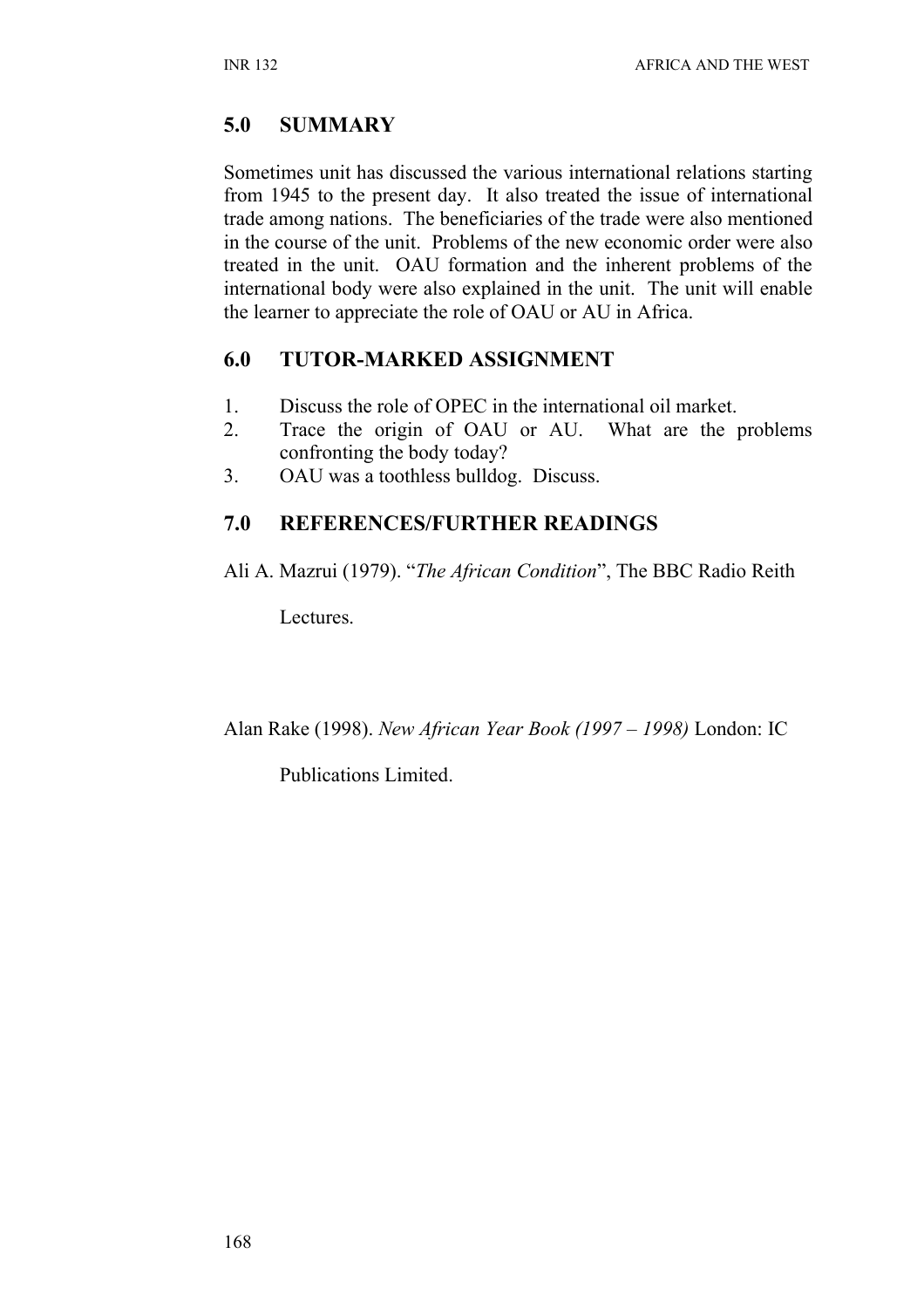# **UNIT 4 COUPS AND CIVIL WARS IN AFRICA**

#### **CONTENTS**

- 1.0 Introduction
- 2.0 Objectives
- 3.0 Main Content
	- 3.1 Coups in Africa
	- 3.2Clashes in Africa
	- 3.3Coups and Civil War in Nigeria
- 4.0 Conclusion
- 5.0 Summary
- 6.0 Tutor-Marked Assignment
- 7.0 References/Further Readings

#### **1.0 INTRODUCTION**

During the scramble and partition of Africa, the colonial masters did not bother about ethnic identities and boundaries. Most of the nations were annexed based on economic and political considerations of the colonial overlords. For example, Nigeria was amalgamated in 1914. The North, the West and East nationalities were never consulted when this was taking place. Even the north is not a monolithic region, as we were made to believe. There are more than 100 linguistic nationalities in this region. The three major regions are different nations forced into marriage of inconvenience by the colonial masters.

This disagreement among the nationalities in a nation forced many of them to demand for self-determination. An example was when the Igbos in Nigeria demanded for a nation of their own – the Nation of Biafra.

Besides the turbulent take-over coups, the unit will also discuss civil wars in Africa, in Nigeria and the military rule. This scenario will form the basis for further discussions on political and economic quagmire that had beclouded Africa since then.

#### **2.0 OBJECTIVES**

By the time you go through this unit, you should be able to discuss the followings:

- why coups in Africa?
- the impact of coup in Africa
- civil wars and its consequences on Africa
- the role of the West in the crisis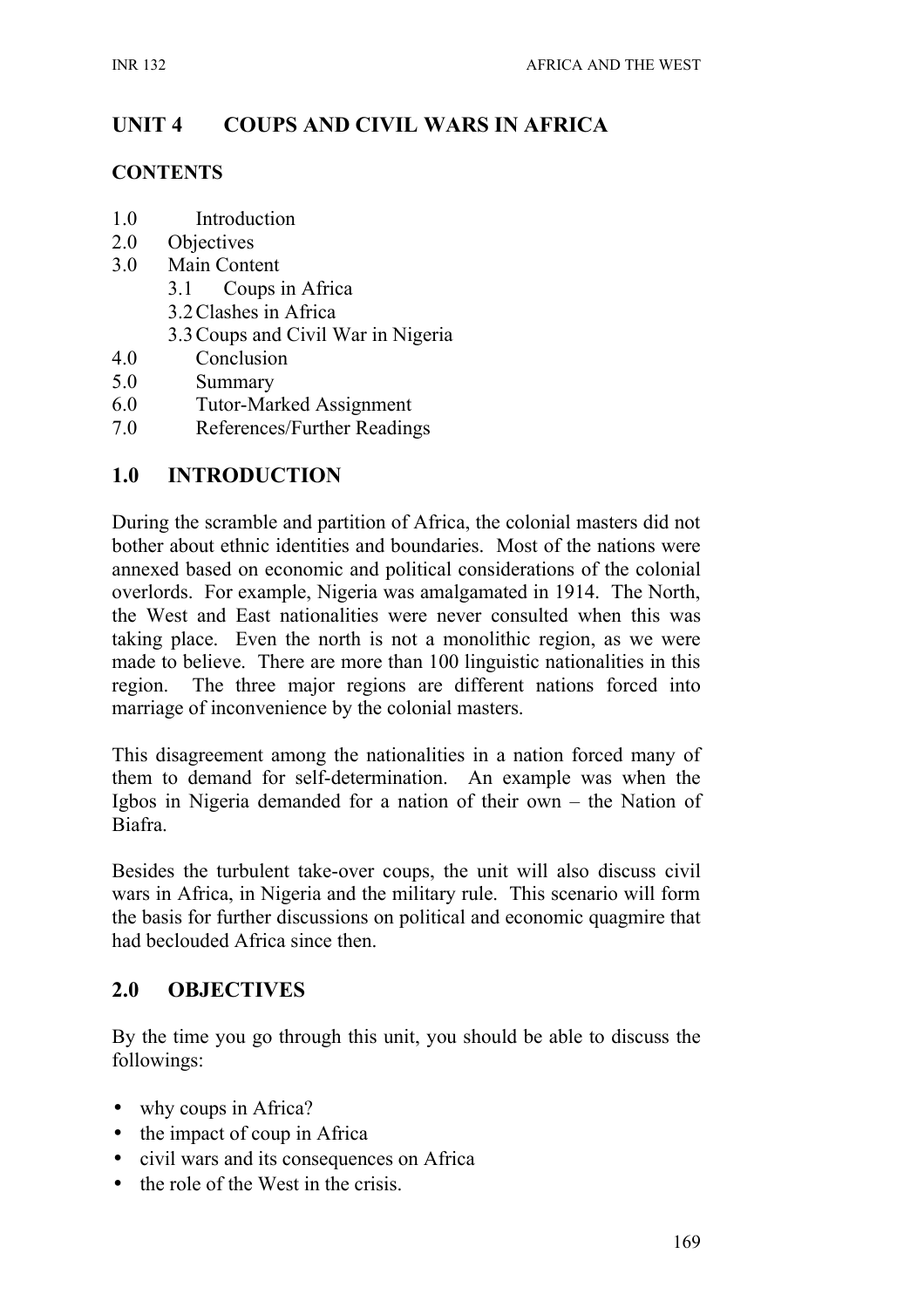# **3.0 MAIN CONTENT**

### **3.1 Coups in Africa**

The first coup in Africa took place in Egypt, when Col. Gamel Abdel Nasser on overthrew the incumbent government. Britain was not only surprised but joined forces with France to disarm the coup plotters. The intervention of USA and USSR assistance made the coup a success. After this coup, there has been more violent take over of governments in Africa.

By 1960s when most African nations got their independence, in fewer than four decades after, there were 80 violent changes of government in Africa. "Only 13 out of the 48 sub-Saharan African countries have achieved non-violence changes of government and only in the remaining four countries – Zimbabwe, Djibouti, Namibia and Eritrea – has there been no change in government at all since independence". Though the situation has changed today, thirty-one countries in the continent have gone through periodic and sudden violent changes. Nigeria has witnessed about eight different coups, most violent and brutal. Sudan, Uganda, under General Idi Amin, Ghana, Burundi and Benin Republic have all gone through one violent change or the other, five times each; Chad and Burkina Faso four times; while Ethiopia, Sierra Leone, Congo, Comoros Island and Central Africa Republic have had three violent changes of government.

That some countries did not witness violent changes does not mean that the citizens were not deprived economically of their rights and privileges. While Zaire had no coup d'etat between 1965 and 1996, the citizens were more deprived, brutalized and made miserable under the despotic rule of Mobutu Seseseko. Zimbabwe has been under the rule of Robert Mugabe since independence in 1980. Paul Biya of Cameroon has been in government since the resignation of late Ahmadou Ahidjo on November 4, 1982.

| SUD-SAHAI AH AH ICA<br><b>Armed Conflict/Civil Strife</b> | <b>Political</b><br><b>Severe</b> | More or Less Normal           |
|-----------------------------------------------------------|-----------------------------------|-------------------------------|
| (Category 1)                                              | <b>Crises (Category 2)</b>        | Political<br><b>Situation</b> |
|                                                           |                                   | (Category 3)                  |
| Angola                                                    | Cameroon                          | Benin                         |
| <b>Burundi</b>                                            | Comoros                           | <b>Botswana</b>               |
| Congo (Brazzaville)                                       | Djibouti                          | Burkina Faso                  |
| Kenya                                                     | Ethiopia                          | Cape Verde                    |
| Lesotho                                                   | Gambia                            | Central African Republic      |
| Liberia                                                   | Madagascar                        | Cote d'Ivoire                 |
| Rwanda                                                    | Malawi                            | Eritrea                       |
| Senegal                                                   | Mozambique                        | <b>Equatorial Guinea</b>      |

**Table 1: Countries with Armed Conflict/Civil Strife or Severe Political Crises in Sub-Saharan Africa**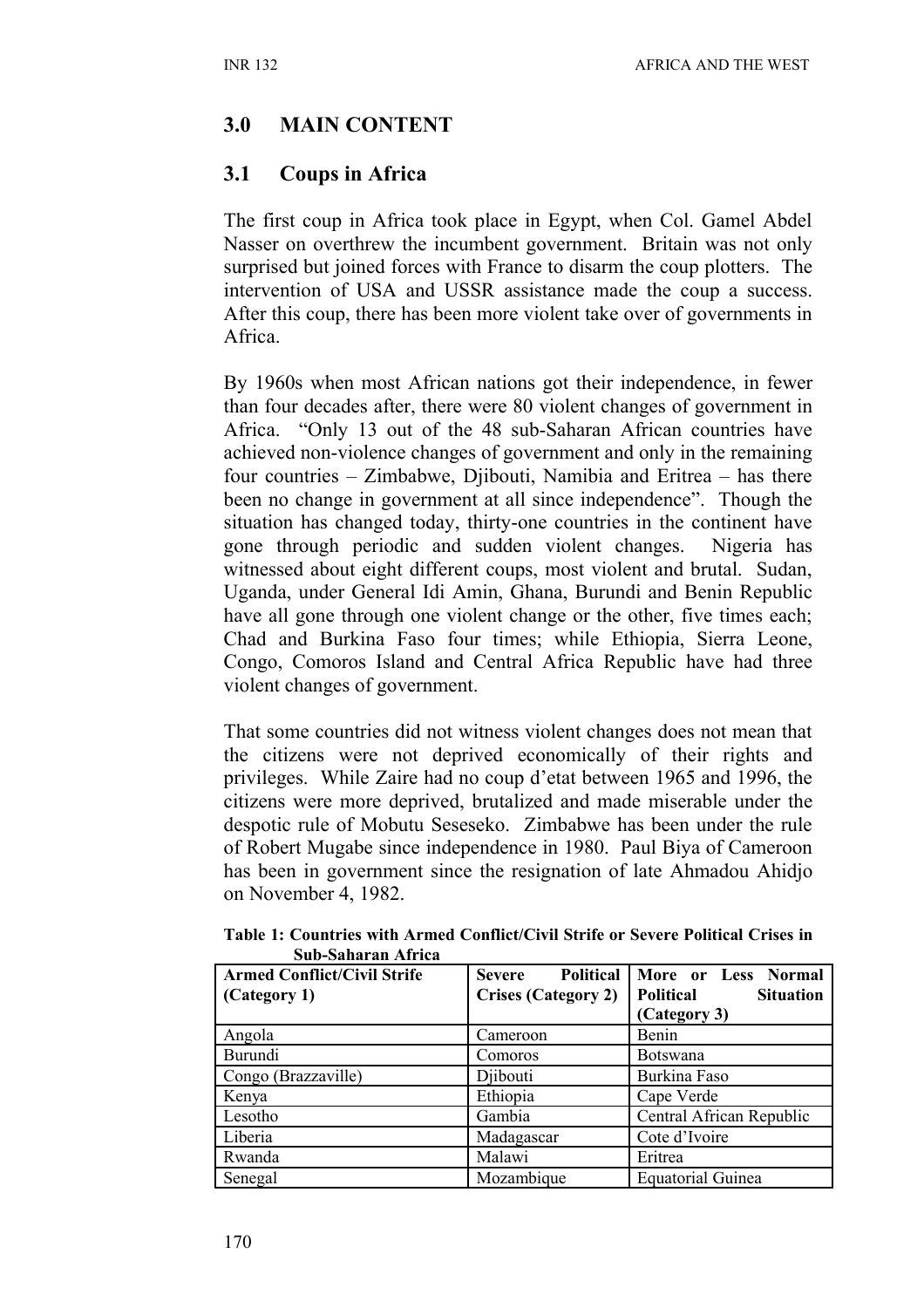| Sierra Leone                   | Niger   | Gabon                 |
|--------------------------------|---------|-----------------------|
| Somalia                        | Nigeria | Ghana                 |
| Sudan                          | Mali    | Guinea                |
| Tchad                          | Zambia  | Guinea Bissau         |
| Togo                           |         | Mauritania            |
| Uganda                         |         | Mauritius             |
| Zaire (now Democratic Republic |         | Mozambique            |
| of Congo)                      |         |                       |
|                                |         | Namibia               |
|                                |         | Sao Tome and Principe |
|                                |         | Seychelles            |
|                                |         | South Africa          |
|                                |         | Tanzania              |
|                                |         | Zimbabwe              |

**Source:** Adedeji, Adebayo, et. al., *Nigeria: Renewal from the Roots? The struggle for democratic development.* Zed Books, London and ACDESS, Ijebu-Ode, p. 16, (1997 and updated to 1998).

### **3.2 Conflict in Africa**

The delineation of boundary among nations was defective. Most nationals were found in different countries. For example, Yorubas are in Nigeria, Benin and Togo. Some Nigerian nationals were also in Cameroon. Despite the referendum that some southern Cameroons agreed to unite with the other part of Cameroon, this problem created a lot of clashes between Nigeria and Cameroon.

On 16 May, 1981, some soldiers from Cameroon accused Nigerians of crossing to their country. This led to fracas or clash between Nigeria and Cameroonian soldiers at Rio del Rey, the border river. Five Nigerians were killed by Cameroonians, and three others were wounded. In retaliation, Nigerians attacked the Cameroonian Embassy in Lagos.

In a bid to douse the tension, the Cameroonian government apologized for the action and Nigeria agreed to repair the damaged Embassy. After this scenario, other clashes had occurred between Nigeria and Cameroon. The issue of oil rich Bakassi Peninsula was taken to United Nations Court at The Hague. The settlement was that Nigeria should cede this peninsula to Cameroon, and some villages were ceded to Nigeria. The villages have been moved, the final ceding of Bakassi Peninsula took place in August, 2008.

The Western Saharan question is another example that will be discussed here. King Hassan forced Madrid, during the country's crisis of succession, to sign agreement with her to hand Western Sahara over to Morocco and Mauritania. The Western Sahara did not see the same identity with the two countries, so the victory was short-lived.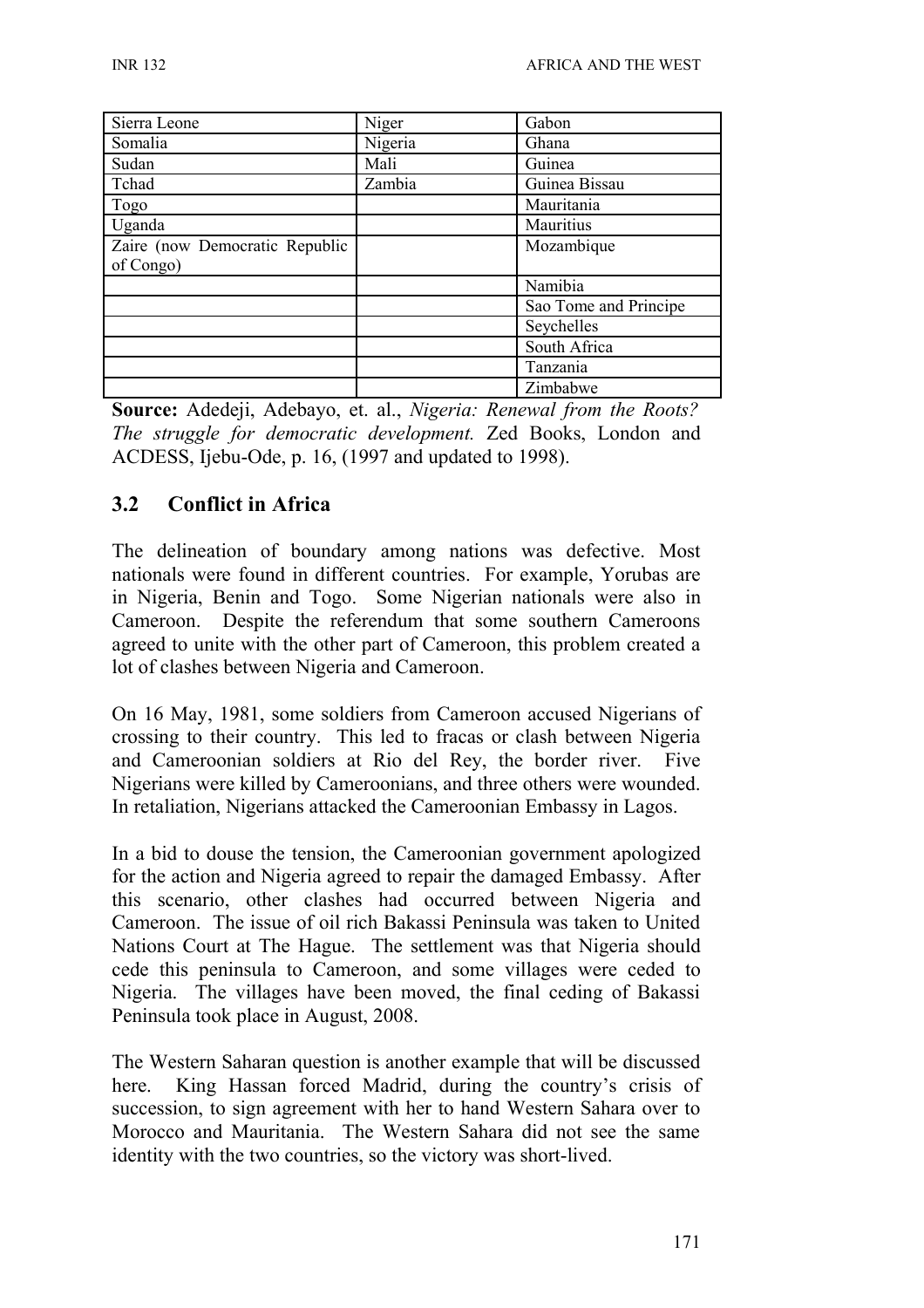The Polisario guerrillas in Western Sahara fought back the hegemony of the Moroccans which forced King Hassan to fight a long and costly war too, with Western Sahara. Eventually, Western Sahara attained independence and was accepted by OAU.

The problem in the horn of Africa came to the fore when Emperor Haile Selassie came on the scene. In order to secure independence from Ethiopia, Eritrea Assembly approved a federal constitution, thinking that her autonomy over internal affairs was fully guaranteed. This was adopted by the UN General Assembly by 52 votes to none with five abstentions. The Federation became effective on 15th September, 1952.

But Ethiopia had its own way of interpreting the Federation. Haile Selassie was determined to undermine the independence of Eritrea. Eritreans thought they should be able to protect their free trade unions, free press and their local assembly in the new Federation, with the support of United Nations.

On March 22, 1955, the Emperor's representative was sent to the Eritrean Assembly where he declared: *"There are no internal or external affairs as far as His Imperial Majesty is concerned… The affairs of Eritrea concern Ethiopia as a whole and the Emperor"*. In order to dismantle the governmental apparatus set up by Eritrea, the Emperor sent an occupation army to be stationed in Eritrea. This guise was to protect Eritreans from external aggression. He then abolished the trade unions and independent political parties.

Petitions were sent to UN and major European powers but there were no responses. The Head of State of Eritrea, Tedla Baivu protested to the Ethiopian government. He was removed and replaced by an Ethiopian official, Asfaha Woldemichael.

Under pressure, intimidation, bribes and persuasion, Emperor Haile Selassie forced the Assembly to vacate the Federation. On 14 November, 1962, troops occupied the streets of Asmara while the MPs passed the Act abolishing the federation and making Eritrea the 14th Province of Ethiopian Empire.

The emergence of Eritrean Liberation Front (ELF) forced the Ethiopian government to go into many battle with Eritrea. The liberation army grew from less than 2,000 in the late 1960s to over 40,000 in 1978, holding down more than 20,000 Ethiopian soldiers.

The success of the liberation army became more evident. One by one the major Eritrean towns began to fall until at the end of 1977, only the capital, Asmara and parts of Massawa and Assab remained under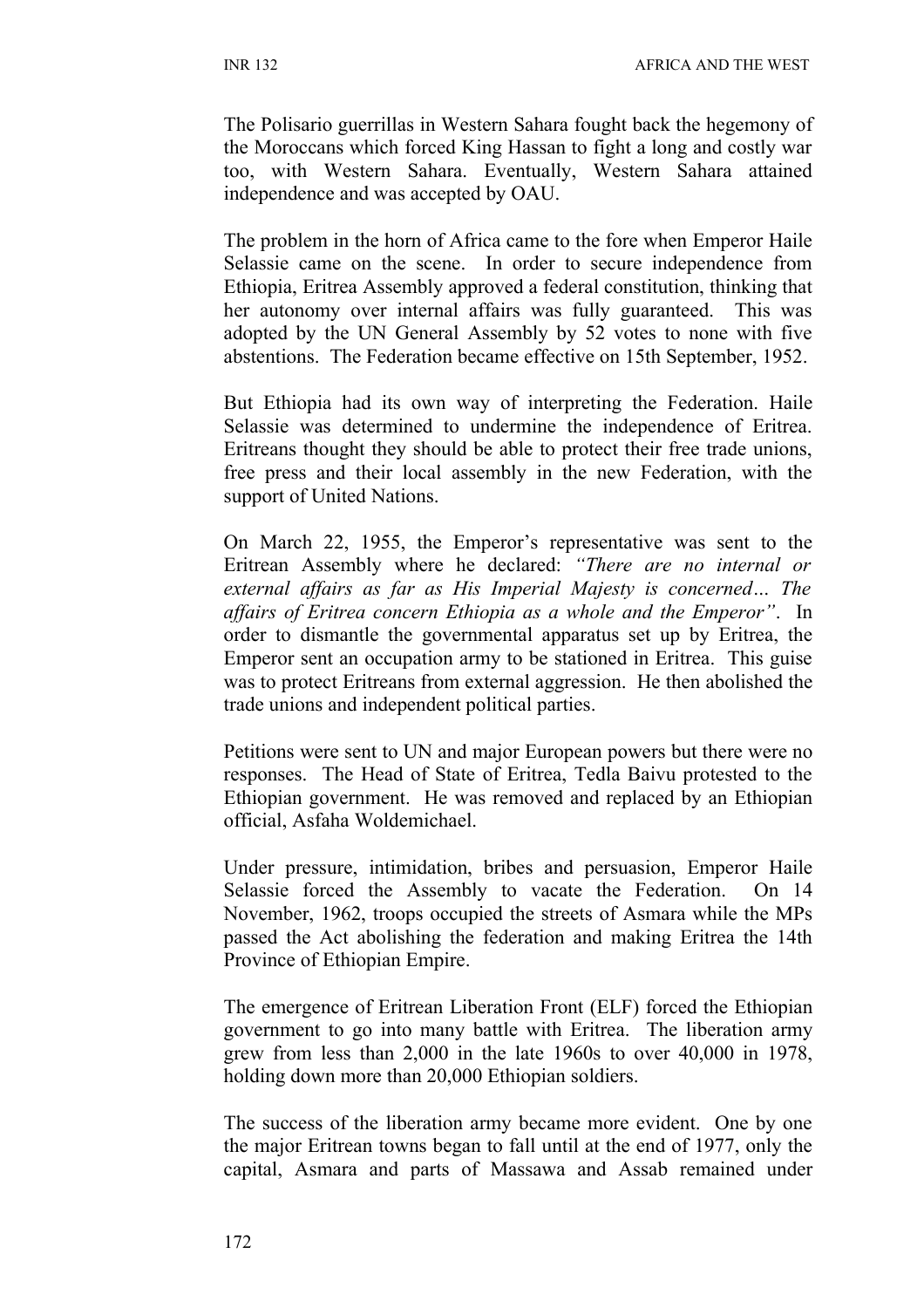Ethiopian control. Despite the Soviet Union military support, the nationalist movement continued to carry the day.

By 1990, the nationalist forces had captured Massawa, cutting the Ethiopian supply lines. The ruling President Mengistu Haile Mariam fled to Zimbabwe on 21 May, 1991. The USA then presided in London in order to provide an orderly transfer of power. The Secretary General of EPLF became the provincial head of government of Eritrea. By July, 1992, the two countries signed an agreement. Ethiopia recognised the right of Eritrea to self government.

The problem of Sudan is still with the country until the time of writing this course. The North and South are involved in internal conflict since independence. It has led to many lives being lost in that country. Communication and peace have eluded the country. Despite the intervention of UN and peacekeeping operation strategy, the people have not known peace and tranquility in the region.

The redivision of the South started the problem. In an election, the anti-divisionist won 63 of the 116 seats, but James Tomburam, a pro-divisionist, was appointed the President of the region by the President, Jafaar El-Nimeiry and Joseph Lagu, the most active proponent of redivision was made one of the Vice Presidents in place of Abel Aliev, leader of the unit group, in June 1982.

The election marked a sharp deterioration in relations between the Khartoum government and the South. As the region's economic power deteriorated and the national government pressed ahead with plans for Jaglei Canal and oil production, which were expected to benefit the North more than the South, the South began to attack Sudanese army.

The problem of North, South dichotomy is still with the government of Sudan until today. The problem remains and no intervention from UN and other nations of the world had improved the relationship between the South and the North. The West either in crisis or peace played a prominent role. In war time, they supplied arms and ammunition to either the rebels or even to the government of the day. There relationship in conflict areas is either 'positive' or 'negative', they are never neutral in African affairs.

The most recent widespread and frightful violence in Africa during the last decade of the twentieth century were those of Rwanda, Burundi, Liberia, Sierra Leone and eastern Zaire. In Rwanda, this took the form of orchestrated genocide in the history of mankind. The planners were hardcore militant Hutu tribe on their brothers, Tutsi and other fellow countrymen. The Hutu and Tutsi made up some 15 percent of the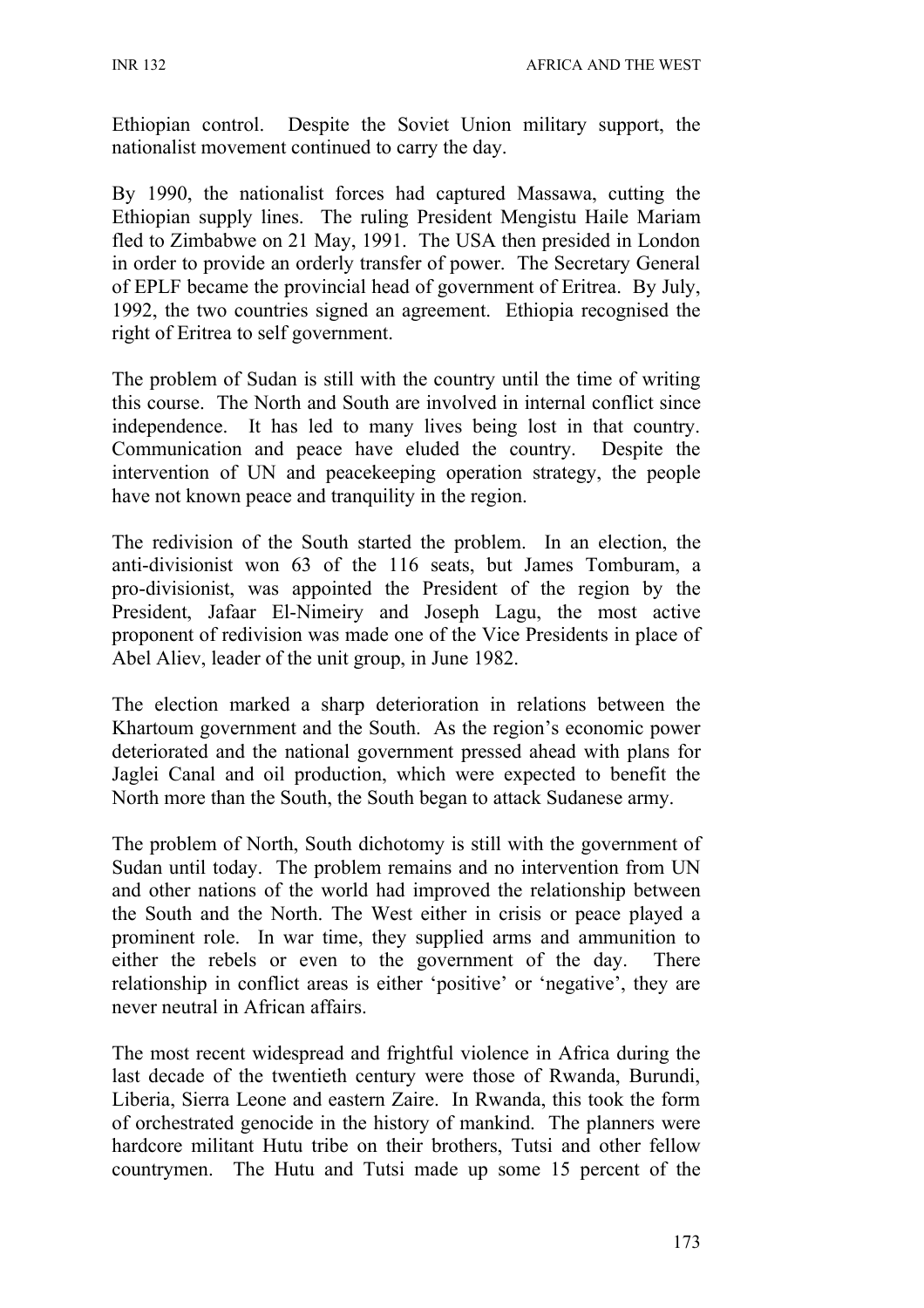population of Rwanda and Burundi. These tribes spoke the same language and shared the same religious belief. The only distinction between the two was those of class or caste rather than ethnicity.

In April 1994, the Presidents and members of the governments of both countries attended a regional conference in Dar-es-Salaam. This was in attempt to implement the earlier accord by the two countries. They were made to board the same plane back home, but the plane was shot down and all members of government died in the crash.

Between April and July 1994, about 800,000 Tutsi may have been killed. An insurgency seized this opportunity to seize the capital, Kigali. As a result between one million and two million Hutus moved en masse into neighbouring Kivu province of Zaire.

The UN, USA and Europe intervened to relocate the mass of people back to their countries. The world condemned the genocide. The movement and settlement in the border towns created problems in Zaire.

The war in Liberia, Sierra Leone and Somalia were intercine conflicts among the warlords and their fellow citizens.

### **3.3 Coups and Civil War in Nigeria**

It is regrettable that the election in the Western Region in 1964 which would have determined whether the Northern People's Congress (NPC) or the National Council for Nigeria Citizens (NCNC) strategy would be successful ended in chaos because they were were forcefully rigged. There was total breakdown of law and order in the country in late 1965, as protesting groups went on rampage. It was under this condition that the military staged the first coup in Nigeria, on January 15, 1966. This coup was planned, implemented and carried out mainly by majors in the Nigerian Army.

The motives for the coup plot, according to them, were idealistic and the coup plotters had widespread political grievances nursed by the population as a whole. During the broadcast, Major Chukwuma Kaduna Nzeogwu said:

*"The aim of the Revolutionary Council is to establish a strong, united and prosperous nation, free from corruption and internal strife. Our method of achieving this is strictly military but we have no doubt that every Nigerian will give us maximum cooperation by assisting the regime and not disturbing the peace during the slight changes that are taking place.*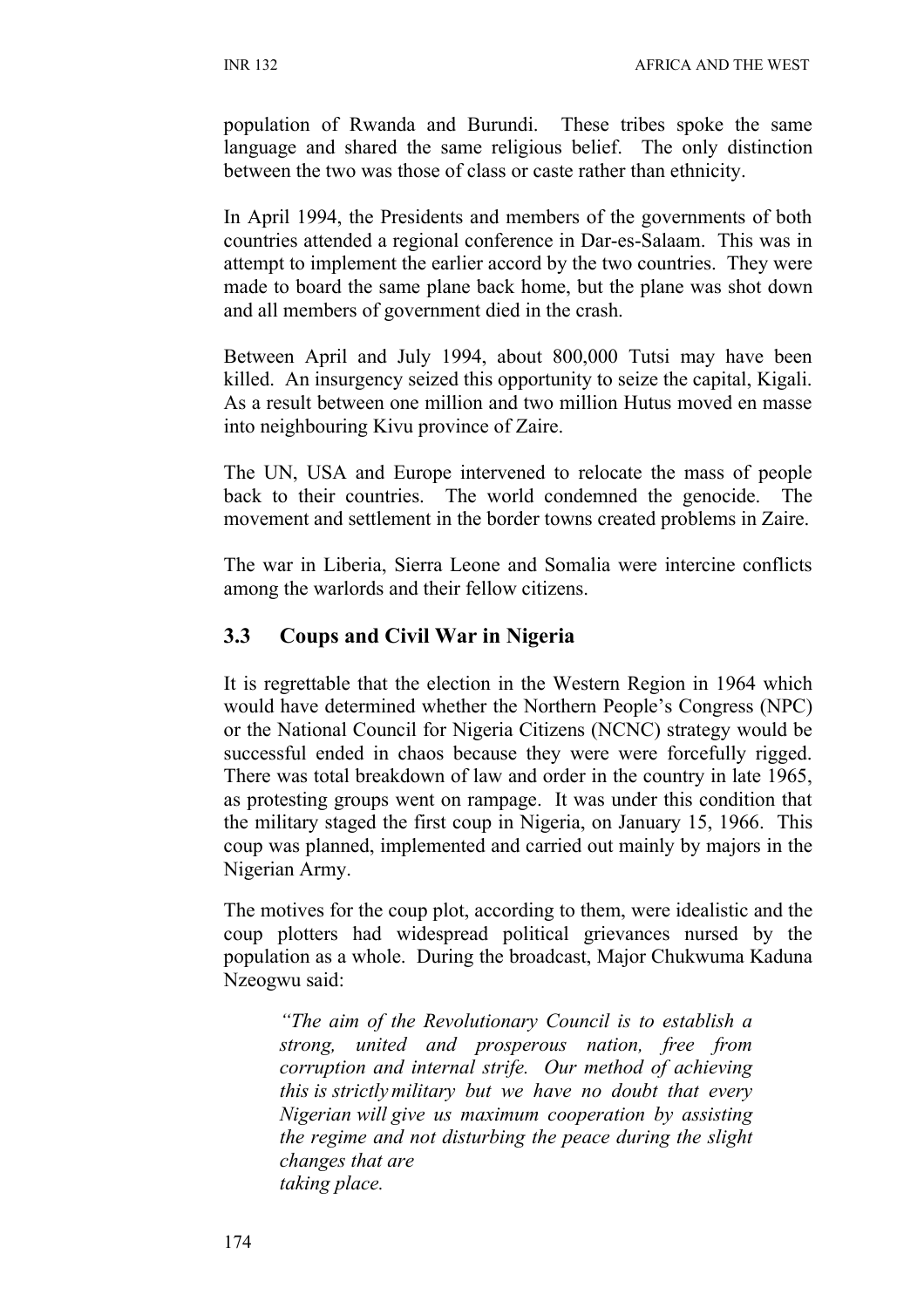*….. our enemies are the political profiteers, the swindlers, the men in high and low places, those that seek bribes and demand 10 percent, to keep the country divided permanently so that they can remain in office as ministers or VIPs at least the tribalists, the nepostistic, those that make the country look big for nothing before international circles, those that have corrupted our society and put the Nigerian political calendar back by their words and deeds.*

During the coup, the Prime Minister, Sir Abubakar Tafawa Balewa, the Northern Premier, Sir Ahmadu Bello, the Western Premier, Chief Samuel Ladoke Akintola, the Minister of Finance, Chief Festus Okotie Eboh and many military officers were killed.

Though at the initial stage, the coup was welcomed with even more jubilation and greater expectation, General JTU Aguiyi Ironsi who took over the mantle of leadership did not give or provide a meaningful purpose for the regime. This situation increased northern resentment to the coup and in the process; a counter coup was staged by northern elements in the armed forces.

Lt. Col. Yakubu Gowon became the Head of State after the counter coup. General Ironsi was killed in the counter coup and many natives of Igbo extraction were murdered in the northern part of the country. There was a mass movement of Igbos from the North to the East.

Last minute attempts to save the situation also failed. A meeting was called by General Ankrah of Ghana at Aburi. Many Nigerian senior military officers attended the conference. Agreement was apparently reached that Nigeria could operate a loose federal structure and regional autonomy. Gowon, on reaching Lagos was advised against such agreement. Because of the failure to abide by the Aburi Accord or Agreement, Col. Chukwuemeka Odumegwu Ojukwu declared a secession of the Eastern Region of Nigeria and named it Republic of Biafra.

Instantly, this led to a civil war in 1967. This weakened the economy and brought disorder and large-scale loss of lives and properties. The Igbo resisted Federal troop's onslaught for two years. The Federal Government at the initial stage called it a police action, but when Col. Ojukwu formally declared a State or Nation of Biafra, the Federal Government carried the war to the Eastern region.

Biafra rallied some support from African nations. Julius Nyerere of Tanzania supported the cause of Biafra. Kenneth Kaunda of Zambia also gave his support to Biafra. Some arms were provided by France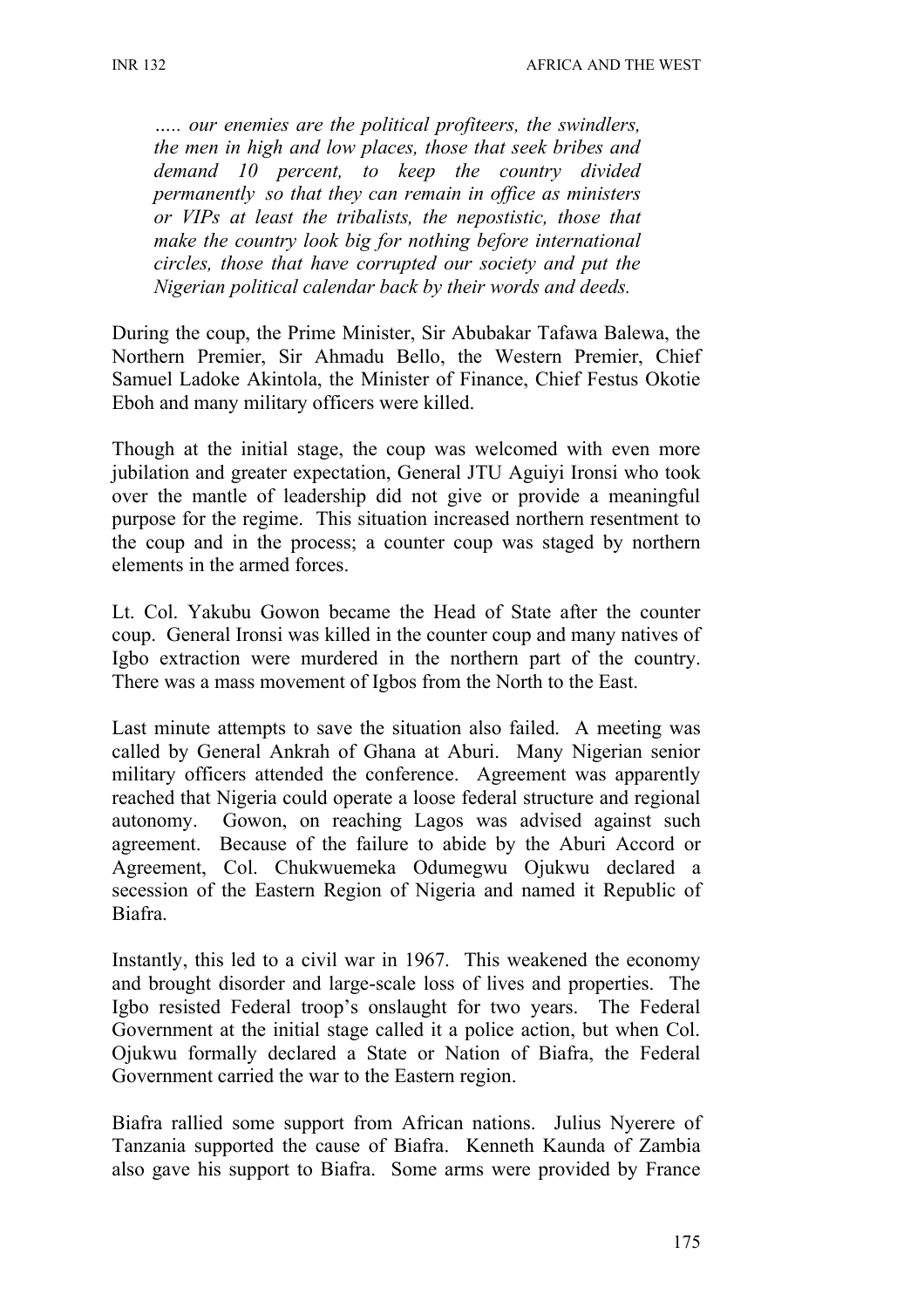and Portugal. Because USSR was in support of Nigerian Federal Government, Britain rose from her slumber to support the government, of course, because of economic gains.

The United Nations and OAU did their best to mediate between the two brothers. More casualties were recorded on the Biafran side, especially among the civilians. They suffered from hunger and deprivation. The crushing of the Biafra by the Federal troops forced the Biafran soldiers to surrender on January 12, 1970. Though Gowon declared at the end of the war, 'No Victor, No Vanguish', the scars of tribal warfare and separatism has not healed well even until now.

In one of his writings, Kirk Green (1967) warned Nigeria that

"*the tragedy of 1967 is that many of its seeds were not, as is often claimed, sown in October, 1960 or even July, 1966, but in the 1950s or as some see it, in 1914, or may be even in 1900 itself*".

It was a widely held view of Nigeria's colonial power, Britain, that the country was bound, sooner or later, to disintegrate since it was a mere geographical expression. Sir Hugh Clifford, who was the Governor of Nigeria from 1919 to 1925 said this much when he stated that Nigeria is "*a collection of independent native states, separated from one another…. By a great distance, by differences of history and traditions and by ethnological, racial, tribal, political, social and religious barriers* (1920)".

### **4.0 CONCLUSION**

The colonial masters, in their wisdom, have accepted that the nations created were mere geographical expressions. Nations were not given the right to exist based on their ethnic coloration or tribal cooperation. The forced co-habitation had its consequences.

After independence, most nations discovered, to their dismay, that they were forced into marriage of convenience by the colonial masters. The example abound where nations split based on tribal reasons. In many instances, it led to civil wars. The civil war in Liberia, Nigeria, and Rwanda are cases in point.

The intervention of the military in government at least, to some extent, held their countries together. In some cases, the coup palaver set-back the democratic process that would have endured in the countries concerned. In other cases, the military were more corrupt than even the civilians they accused in the first place.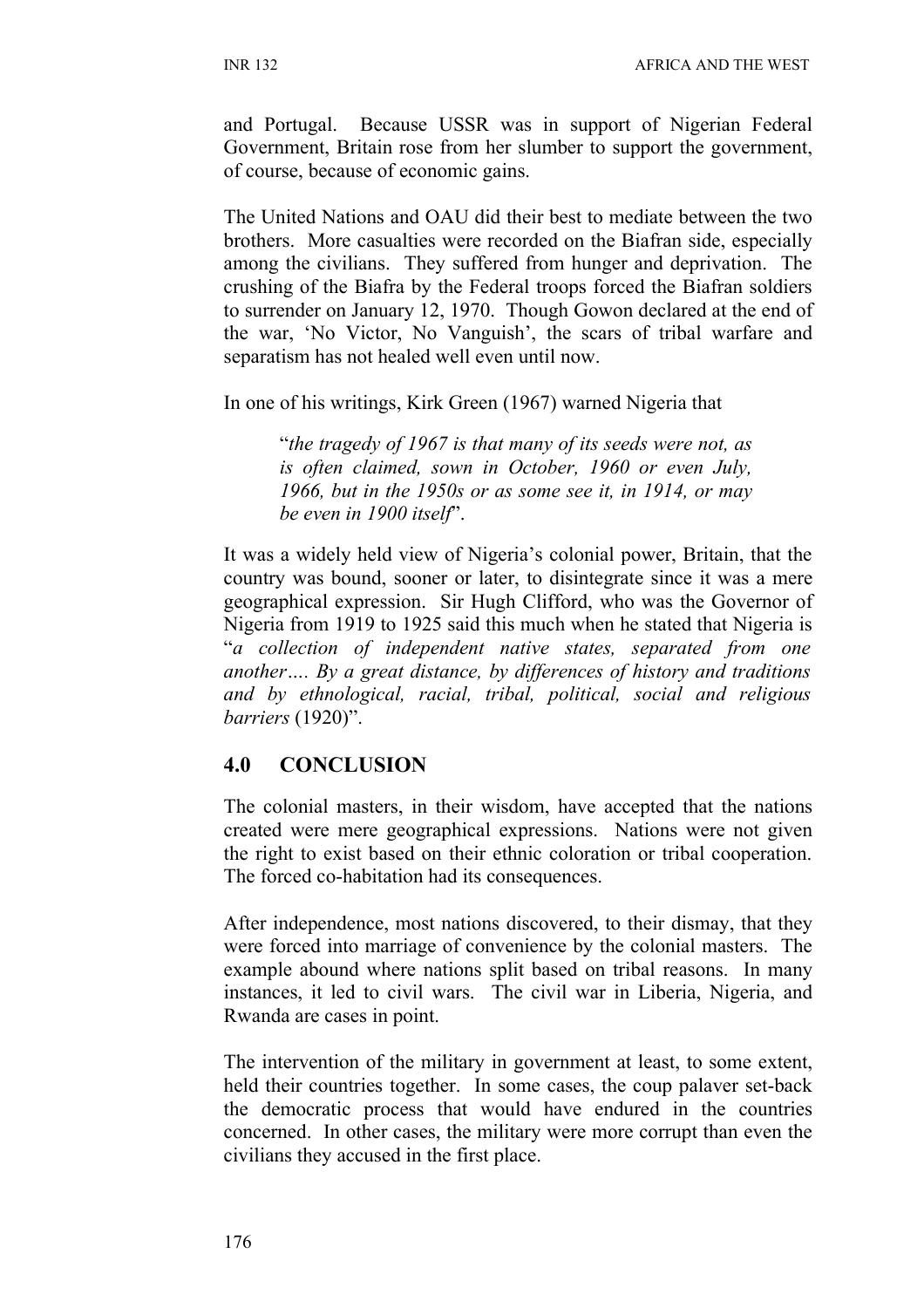The West, either in peace or war, maintained their relations with Africa; even when strained. In some cases, they support the nationalists and in other cases, the government in power. But their economic interest overrides other interests.

### **5.0 SUMMARY**

In this unit, coups and conflicts in Africa were discussed. Various countries that were involved in the coup attempts were also discussed. Because the barriers created by the colonial masters were artificial, clashes were often recorded at the borders. In some cases, the case was referred to UN for adjudication. The case in mind is in the Nigeria/ Cameroon clash over oil rich Bakassi Peninsula. The UN Court had given its judgement on the issue, and Nigeria and Cameroon complied.

The role of the west during peace and war was also discussed extensively. It is important for the learner to note that conflict in Africa is not a foreclosed issue. It may be fueled by the colonial masters perhaps because of their selfish ends. The democratic process that would have solved the problems of conflict has not taken deep root in Africa.

### **6.0 TUTOR-MARKED ASSIGNMENT**

- 1. Discuss the reasons why coups take place in African countries.
- 2. What are the roles of the UN during crisis in Africa?
- 3. The Civil war in Nigeria was a tragedy. Explain.

### **7.0 REFERENCES/FURTHER READINGS**

Adebayo Adedeji (1999). *Nigeria's Bumpy Ride in the 21st Century*,

Ibadan.

Adewale Ademoyega (1981). *Why We Struck: The Story of the First* 

*Nigerian Coup*; Ibadan: Evans Brothers (Nigeria) Publishers

Limited.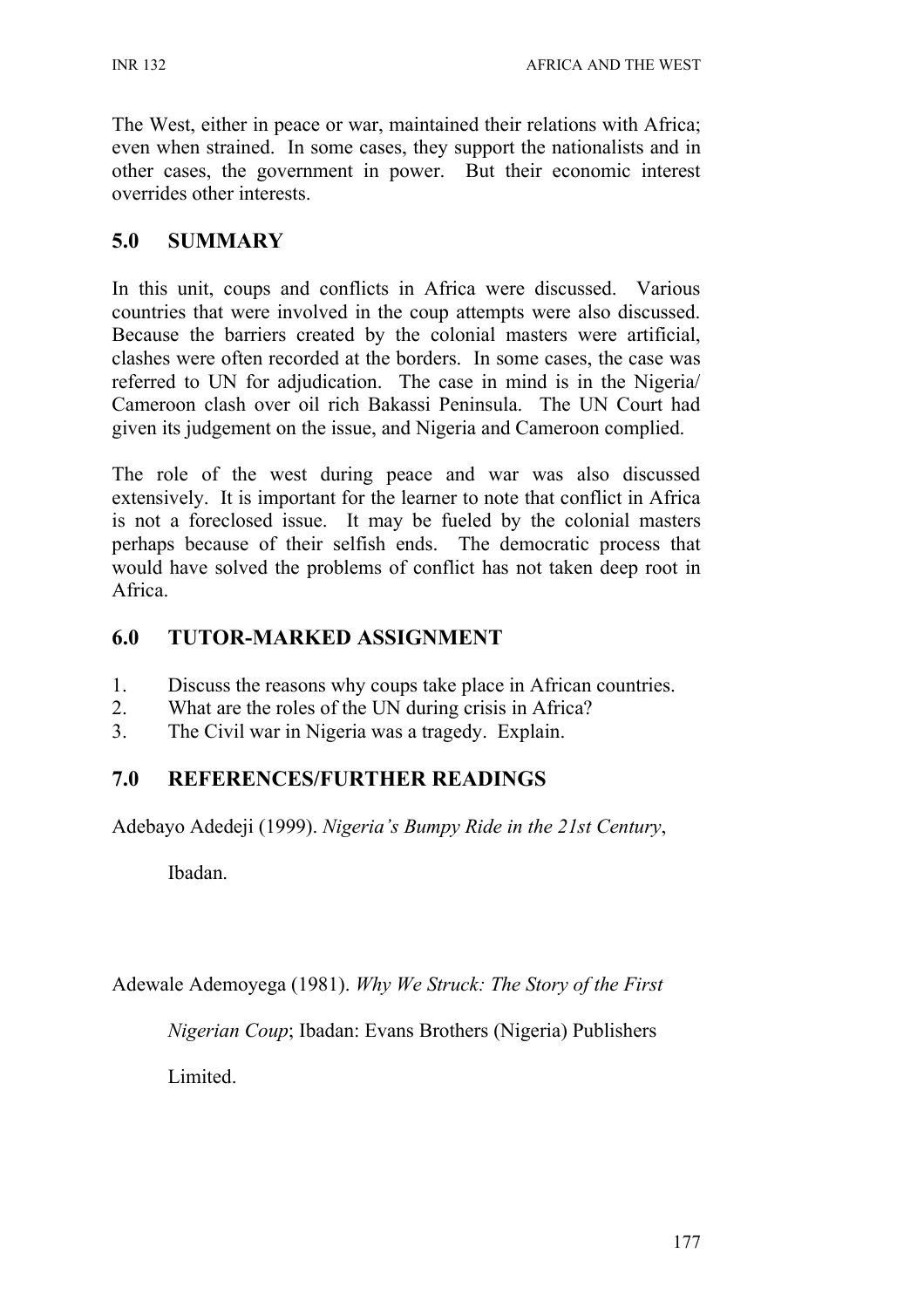Alan, Rake (1998). *New African Yearbook (1997 – 1998)*, London: IC Publication Limited.

Roland, Oliver and Anthony, Atmore (2005). *Africa since 1800.*

New York: Cambridge University Press.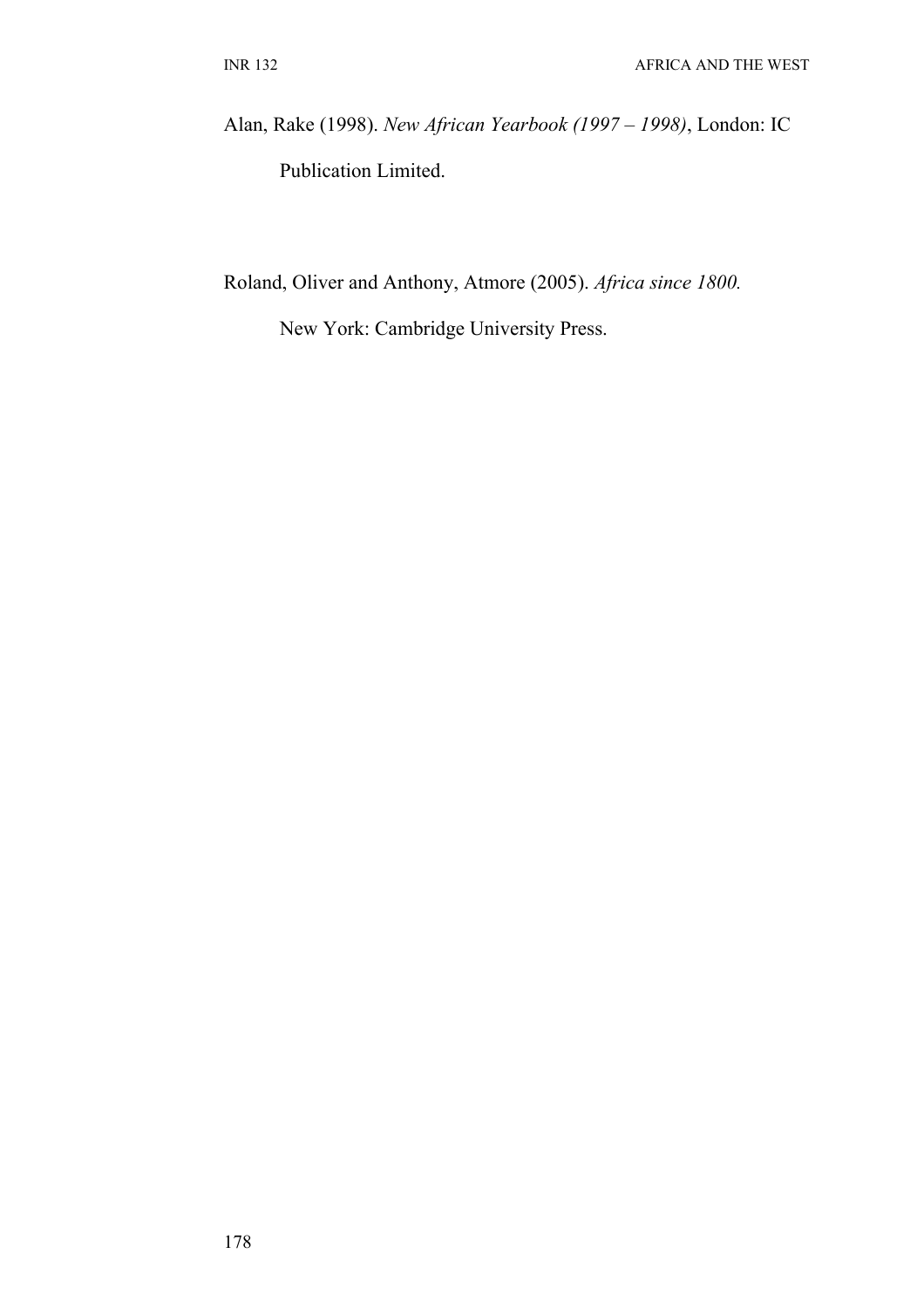# **UNIT 5 GLOBALISATION AND AFRICA**

#### **CONTENTS**

- 1.0 Introduction
- 2.0 Objectives
- 3.0 Main Content
	- 3.1 What is Globalisation?
	- 3.2 Effect of Globalisation on Africa
	- 3.3 The Challenges of Globalisation for Africa
	- 3.4 Globalisation's Problems and Consequences for States in Africa
- 4.0 Conclusion
- 5.0 Summary
- 6.0 Tutor-Marked Assignment
- 7.0 References/Further Readings

### **1.0INTRODUCTION**

Globalisation has assumed a major topic of discussion and concern in economic circles since the mid-1990s. As the nations of the world intensify their efforts to market their commodities, propelled by a wide potential for greater growth, it presents an unparalleled opportunity for developing countries to raise their living standards. But again, the gains of development could only be harvested in the developed market if their goods and services compete favourably in these markets.

Concerns are therefore raised in developing countries of marginalization by the developed world. This new phenomenon raised a lot of misgivings among the third world countries. What then is globalization? What are the implications of globalization for African nations? What are the potential benefits and risks?

To answer all these questions raised, the next segment of this unit will discuss them extensively. In situating the answers in this context, it will be easier and clearer to identify the benefits and probably losses of this phenomenon to African nations.

### **2.0OBJECTIVES**

At the end of this unit, students should be able to explain and discuss the followings:

- globalisation
- the effect of globalization on Africa
- challenges of globalization
- problems and prospects of globalization.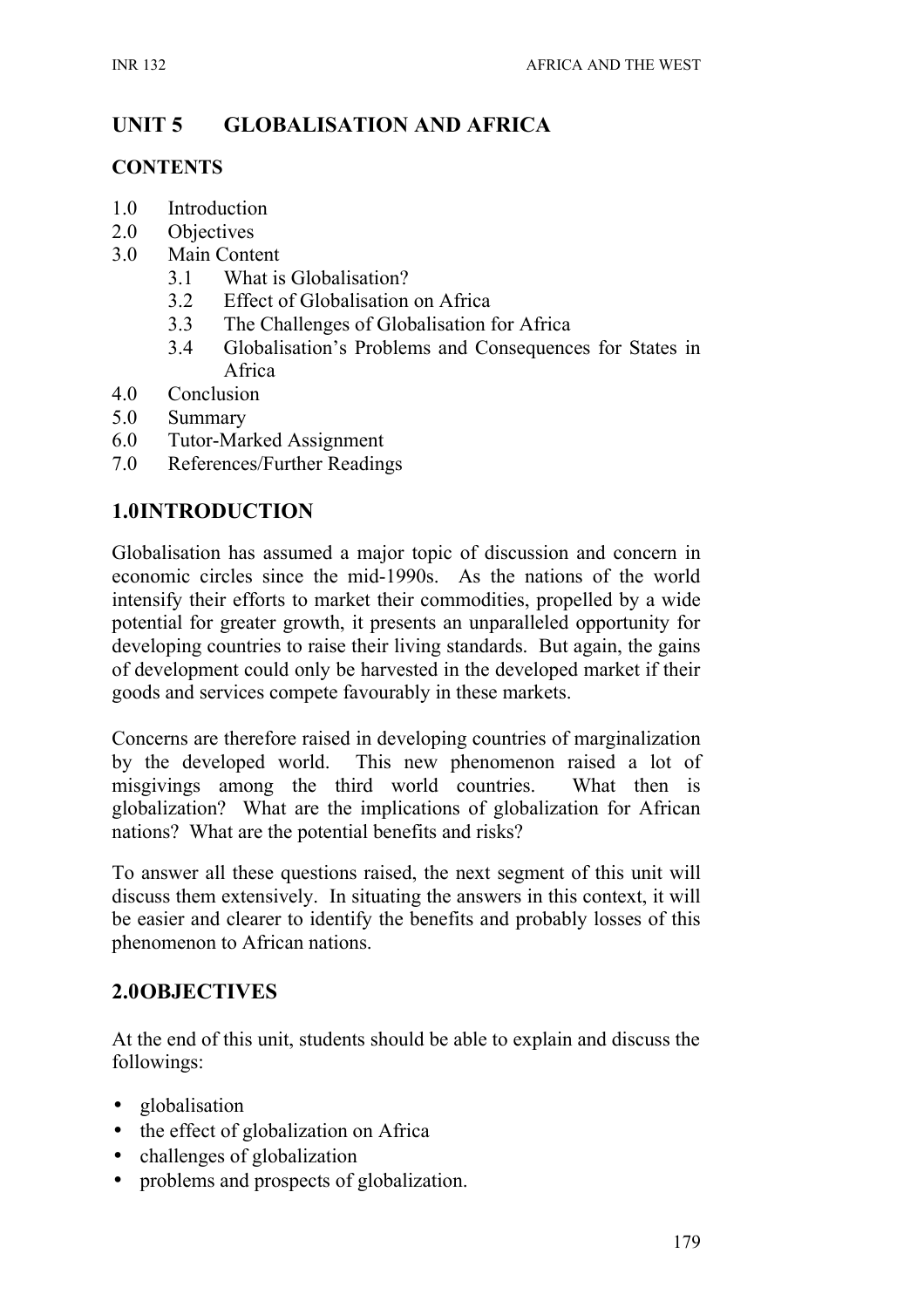#### **3.0MAIN CONTENT**

#### **3.1What is Globalisation?**

To an expert, "globalization in its liberal sense is the process of globalizing, transforming of some things or phenomena into global ones. It can be described as a process by which the people of the world are united into a single society and functioning together. This process is a combination of economic, technological, socio-cultural and political forces". Other experts see globalization as the integration of economies throughout the world through trade, financial flows, the exchange of technology and information and the movement of people and services.

The extent of this new phenomenon is clearly reflected in the volume of trade that takes place among nations of the world. The rising importance of the trade and capital flows is reflective of the significance of this trade. An increasing large volume of trade and increase in GDP is generated in activities linked directly or indirectly to international trade. There has been a tremendous cross-border financial flow, particularly in the form of private equity and portfolio investment, compared with the past.

A lot of families, especially in the third world countries benefit from a lot of remittance from developed world. In addition, the revolution in technology and other communication have made communication easier and better than hitherto. The much improved technology in communication has enabled individuals and corporations to base their economic choices more on the quality of the economic environment in different countries. Economic success in today's world is based not on relative resource endowments or geographical location as it used to be in the past. Market perception and predictably of economic policy now take precedent over other considerations.

Globalization is first and foremost a result of the expansion, diversification and deepening of trade and financial links among nations of the world, especially in the past ten years. The indices of these are multilateral trade tariff reduction and trade liberalisation efforts. Increasing trade, a benefit from globalization, has given consumers and producers a wide choice low-cost goods, which attract more advanced technology and facilitated a more efficient use of global resources. Greater access to the international market allowed countries, even third world countries, to exploit their comparative advantage to produce more goods and services for the international markets.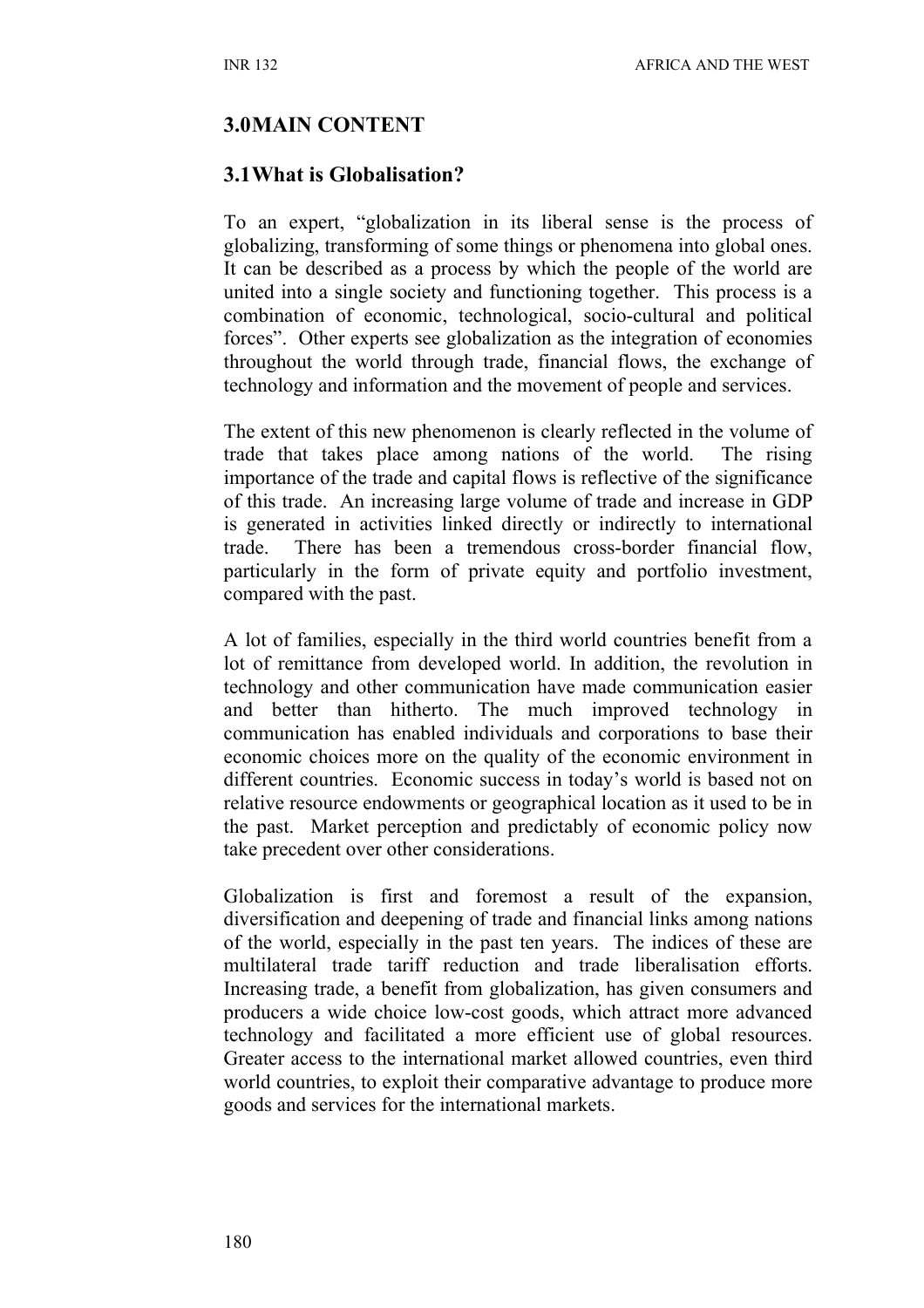The rapid increase in capital and private investments flows has raised the resources available to countries. This in turn has also accelerated their level of development beyond a perceived pace. The openness to foreign investments, especially in the developing economy has increased the capital flow from such countries. It has also increased employment rate too.

### **3.2 Effect of Globalisation on Africa**

African countries have no known good macroeconomic policy. Those countries that have good macroeconomic policies are able to take advantage, respond quickly and appropriately to changes in the international environment. Certainly, those countries that are open to trade and capital flows on a free and fair basis; and are able to attract international capital benefit more from globalization.

While globalization rewards good policy, it also punishes bad policy or increase poverty in countries with poor policy. This underscores the importance of flexible and well-informed policy-making, of solid, articulated institutions and transparent governance. Countries especially African countries are sometimes bypassed by the gains of globalization because of bad policy and an unarticulated financial set up to achieve the gains of globalization.

The trade that now emerges is built on an unacceptable level of social inequalities to vulnerable communities and groups, or causes global ecological or environmental damage and disregard to our future generations cannot be said to be conducive to sustainable development.

Established and large companies especially the Trans National Corporations (TNCs) came in to Africa and brought in the finished goods at cheaper rates than goods produced in Africa. In some cases, they established industries in African nations, employed cheap labour and produced goods that compete favourably with African articles. In Zimbabwe and Nigeria, the textiles industries were worst hit. Today, most industries in these countries have been closed down because of the competition with foreign textiles. The tyre and battery industries in Nigeria suffered the same fate. This led to the retrenchment of workers that worked in these industries. These workers were family breadwinners with children in schools and house rent to pay. The importation of second-hand clothes from Europe has forced many workers out of business.

In Kenya, the women who were involved in the local production of local bags were negatively affected when bags were produced en masse in Japan and sold in East Africa. Many second-hand bags, shoes and belts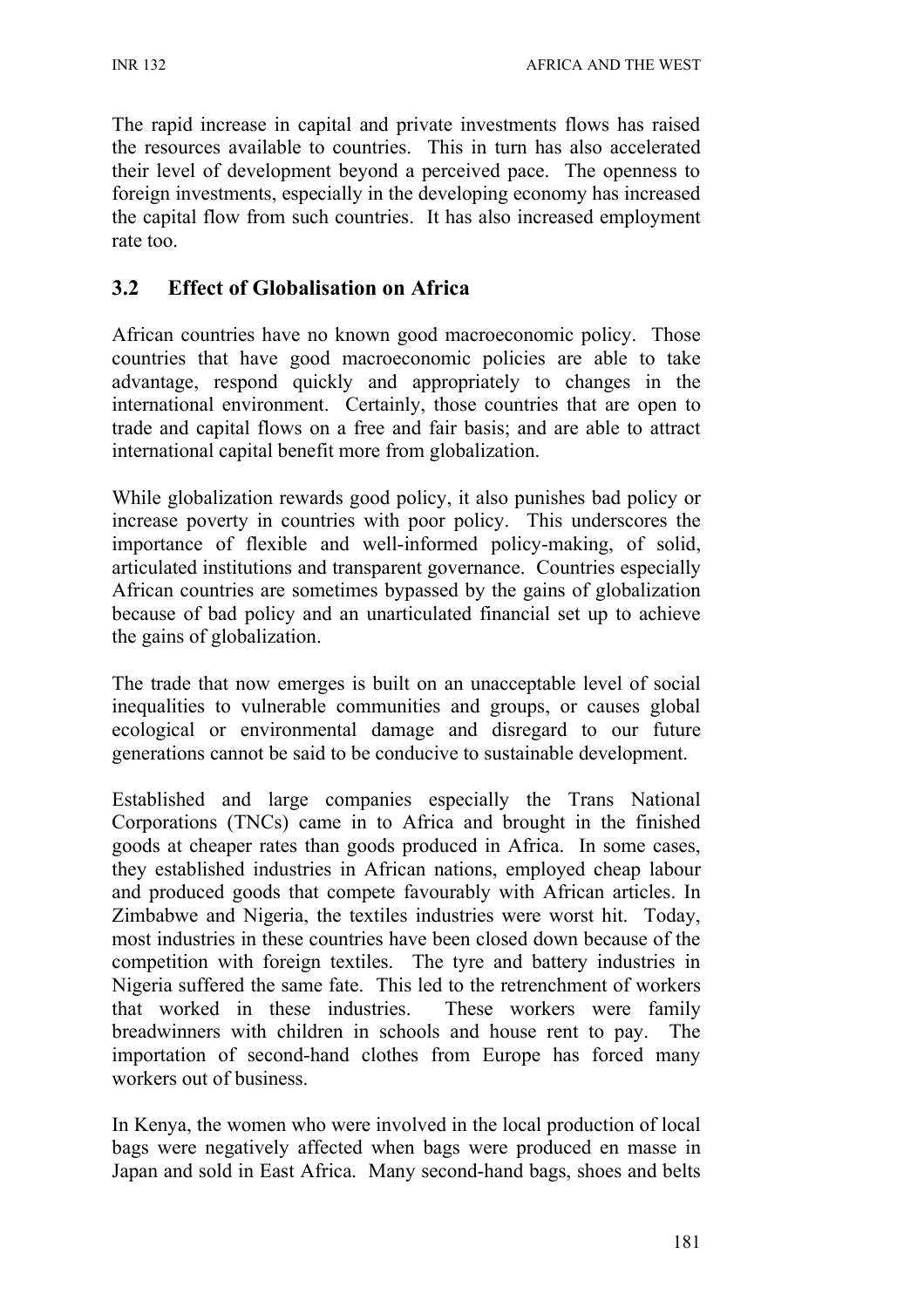flooded the Nigerian markets too. Companies that produced these goods have been closed down. This created a lot of unemployment in the country. Though many Nigerians are involved in the sale of these goods, government cannot get tax from most of these traders, and besides, most of these goods are smuggled goods.

In Mali, foreign investors have taken over the major revenue earning enterprises such as tobacco and textile industries. In Nigeria, the oil sector is dominated by external investors. The only airline in Mali was taken over by foreign investor. The African markets have become a dumping ground for European goods and from the East, all in the name of free trade. In Zambia, the spirits, motor and textile industries are dead.

Massive unemployment is a commonplace in Africa. In Zambia for example, retrenchments and industrial close down has led a staggering number of over 200,000 people out of employment over a period of five years since 1992. In Nigeria alone, there are over about five million unemployed persons. With 93 universities in Nigeria, more graduates may join this train very soon.

### **3.3 The Challenges of Globalisation for Africa**

Globalization will continue to increase interdependences among different countries and regions. It may also reinforce partnership between the advanced countries and the rest of the world. In order to sustain this relationship, the advanced world could open up their markets for products from developing nations, especially the goods they have comparative advantage to produce. In addition, the reform efforts of the African countries will need to be adequately supported by funds from the international organisations based on concessional terms.

The World Bank must accept the proposal of debt forgiveness presented by poor nations to it. This will enable these countries to solve their financial problems. World Bank has recently begun implementing the framework for action to resolve the external debt problems of heavily indebted low-income countries including their large multilateral debts. Three African countries – Burkina Faso, Cote d'Ivoire and Uganda are among the countries to be considered. Nigeria has also enjoyed debt forgiveness from Paris and London Clubs, after negotiating its way out of the debt peonage by paying up a substantial part of the debt, and having the rest forgiven.

The challenge facing African nations is their inability to design public policies so as to maximize the potential benefits from globalization and to minimise the downside risks of destabilization or marginalization.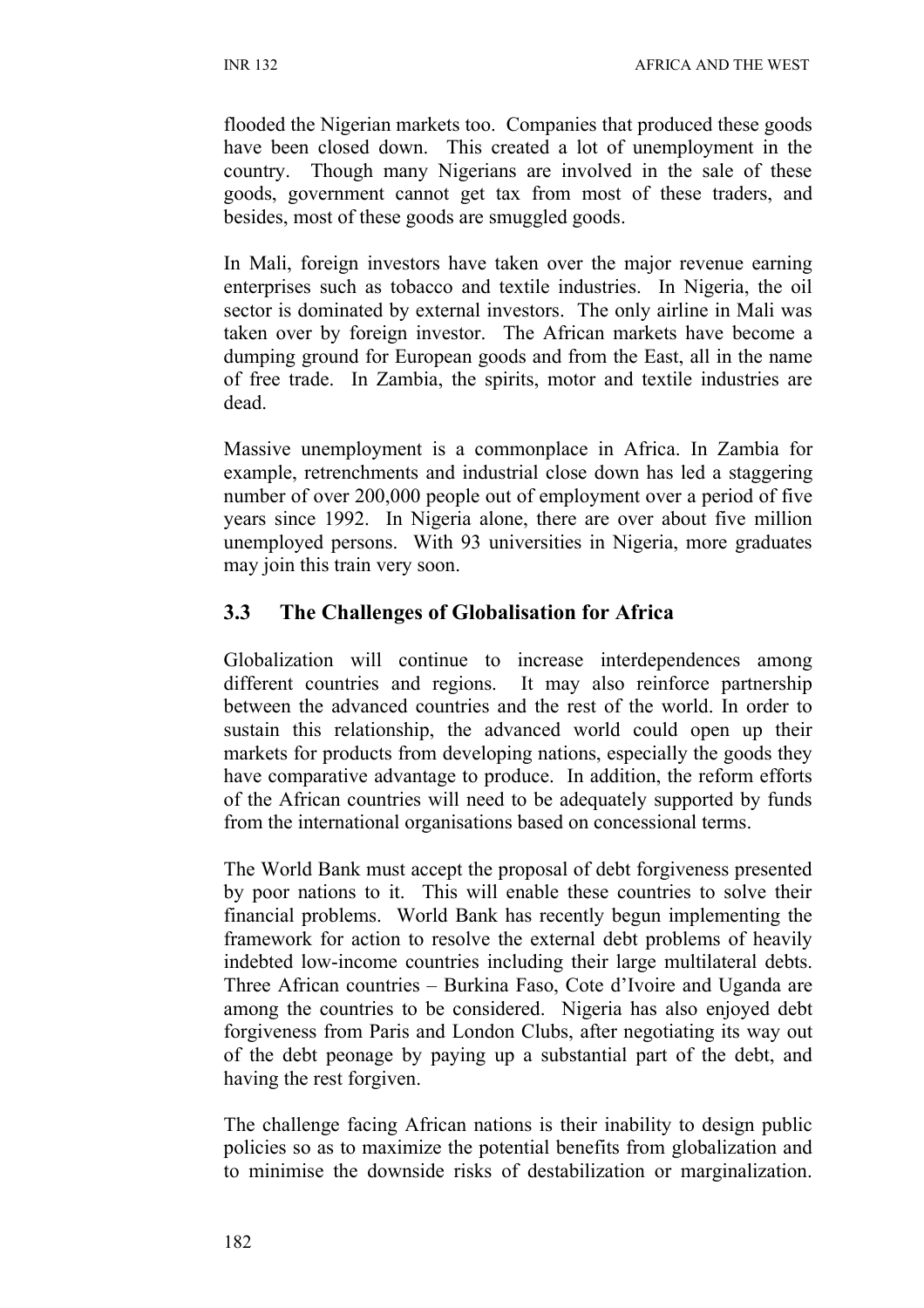The Sub-Saharan Africa has made substantial progress toward macroeconomic stability:

- "There has been continued improvement in overall growth performance. Average real growth has increased from less than 1 percent in 1992 to over 5½ percent in 1996, and this positive trend is expected to continue;
- There has been some successes in bringing down inflation many countries have already achieved single digit inflation rates, and for the region as a whole, average inflation is expected to fall from the peak of 60 percent in 1994 to 17 percent in 1997;
- Countries have also reduced their internal and external imbalances. The external current account deficit has fallen from an average of 15½ percent of GDP in 1992 to about 9 percent projected for this year, while the overall fiscal deficit has been cut from almost 12 percent of GDP to 6 percent over the same period".

African governments have also made considerable move in opening their gates to world trade. To lend credence to this, 31 Sub-Saharan African countries have accepted the obligations of Article VIII of the IMF's Article of Agreement since 1993. Most countries have moved ahead with trade and exchange liberalisation. They have also eliminated multiple exchange rates and non-tariff barriers, and also lowering the degree of tariff protection.

A study by IMF, African Department shows that the number of countries in Sub-Saharan Africa with "restrictive" exchange rate regime declined from 26 in 1990 to only 2 in 1995, while the number of countries with a "substantially liberal" trade regime rose from 26 to 28 over the same period.

In Africa, the restructuring of many countries economy is gaining currency. Throughout Africa, government intervention in economic policy is on the decline. Price control activities, which interfere with price mechanism has been reduced and agricultural marketing has been liberalized, especially in Nigeria where government has adopted privatizing state businesses. Private individual and organisations have been enjoying this policy. Fiscal policy has also been encouraged. Steps are being taken to rationalize tax systems, to reduce exemptions and enhance administrative efficiency. Attention is now shifting from white elephant projects to channelling expenditure to key social services, particularly in health and basic education.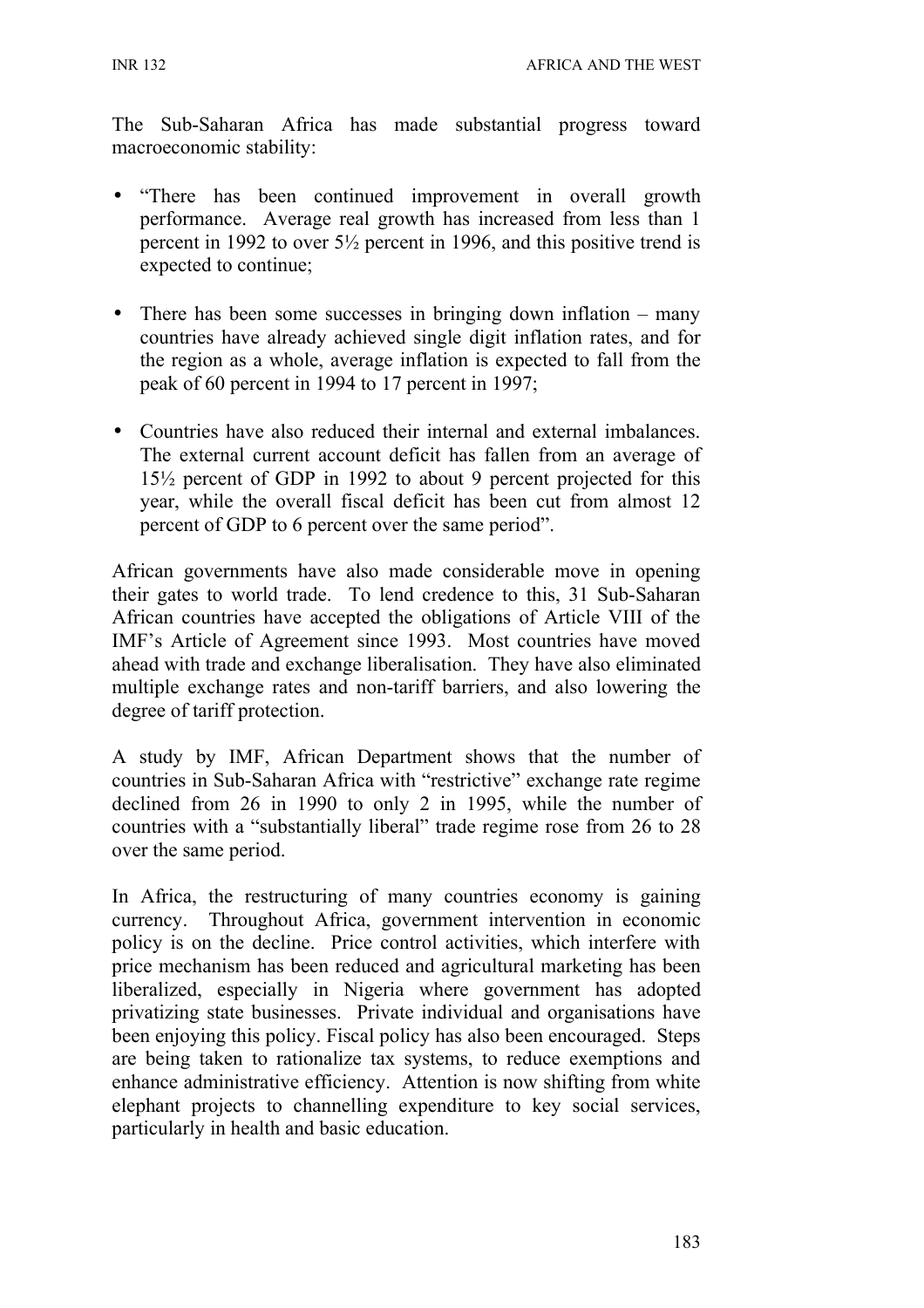#### • **Maintaining Macroeconomic Stability and Accelerating Structural Reform**

As the continent enters the "second phase of adjustment", the emphasis must be to maintain economic stability and to reinforce the implementation of structural policies that will make the economies more flexible, encourage diversification, and reduce their vulnerability to exogenous shocks. These include further reforms in the areas of public enterprise activity, the labour markets, and the trade regime. Governments must also ensure that public services – including transportation networks, electricity, water and telecommunications, but also health services and education – are provided in a reliable and costefficient fashion.

### • **Ensuring Economic Security**

Establishing the right framework for economic activity addresses the second requirement of policy – removing the sense of uncertainty that still plagues economic decision-making in most Africa. The direction and orientation of future policy must be beyond question. This requires the creation of a strong national capacity for policy formulation, implementation and monitoring. Moreover, the transparency, predictability and impartiality of the regulatory and legal systems must be guaranteed. This goes well beyond the respect of private property rights and the enforcement of commercial contracts. It also involves the elimination of arbitrariness, special privileges, and ad-hoc exemptions, even where these are intended to encourage investment.

### • **Reforming Financial Sector**

As the Interim Committee observed during its April () meetings in Washington, an open and liberal system of capital movements is beneficial to the world economy. However, rising capital flows place additional burdens on banking regulation and supervision, and require more flexible financial structures. This aspect of globalization thus confronts developing countries with a new challenge – to accelerate the development and liberalisation of their financial markets, and to enhance the ability of their financial institutions to respond to the changing international environment. Much remains to be done to reform and strengthen Africa's financial systems, many of which are weak and poorly managed.

#### • **Achieving Good Governance**

National authorities should spare no efforts to tackle corruption and inefficiency, and to enhance accountability in government. This means reducing the scope of distortionary rent-seeking activities; eliminating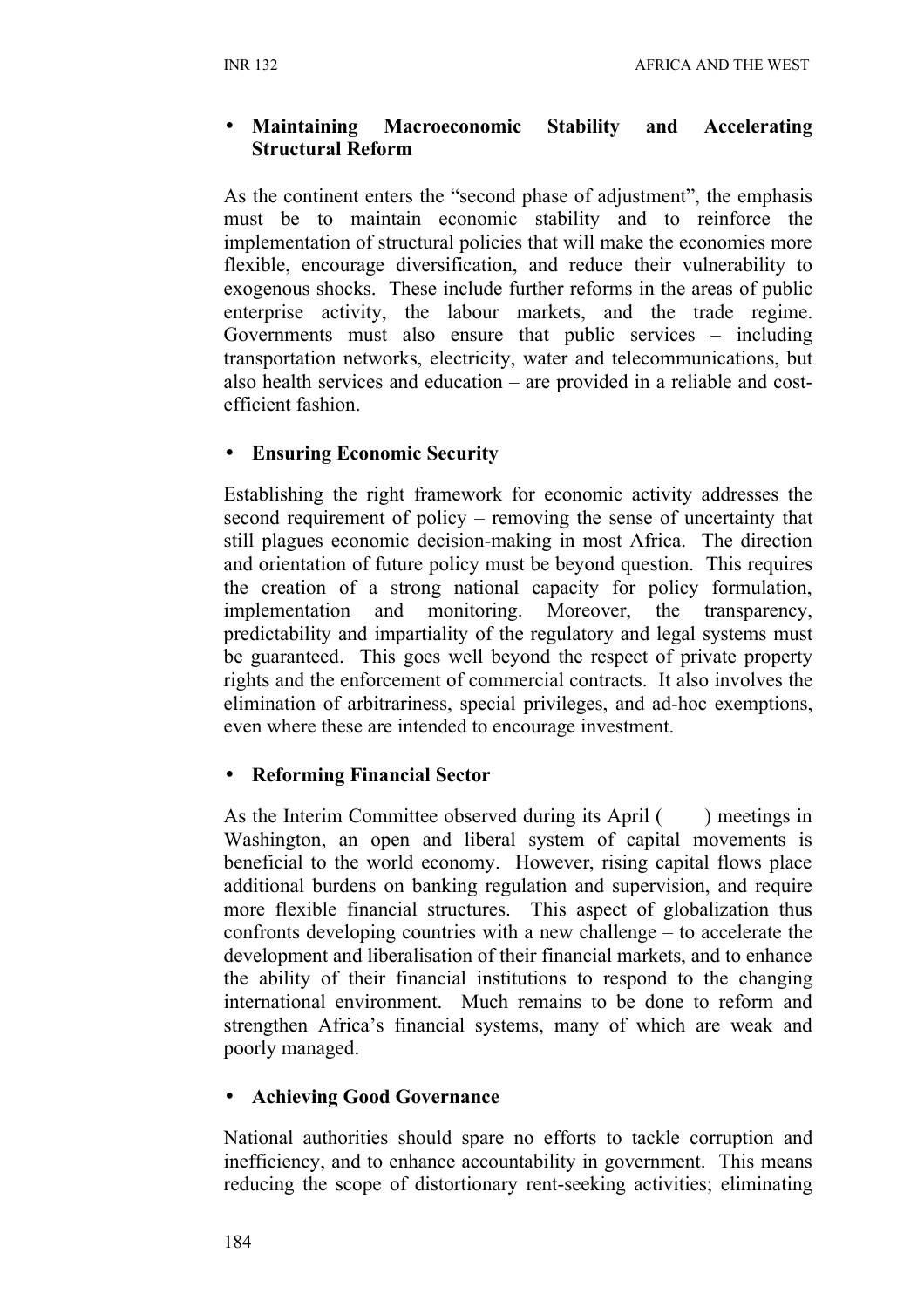wasteful or unproductive uses of public funds; and providing the necessary domestic security. Many African countries will also have to undertake a comprehensive reform of the civil service, aimed at reducing its size while enhancing its efficiency. In short, governments must create confidence in their role as a valued and trusted partner of private economic agents.

### • **A Partnership with Civil Society**

Finally, African governments will need to actively encourage the participation of civil society in the debate on economic policy, and to seek the broad support of the population for the adjustment efforts. To this end, governments will need to pursue a more active information policy, explaining the objectives of policies and soliciting the input of those to whom the policies are intended to benefit.

### **3.4 Globalisation's Problems and Consequences for States in Africa**

Critics believe that globalization is nothing but a new order of marginalization of the African continent. Though it is a universalisation of communication, mass production, market exchanges and redistribution, rather than engineering new ideas and developmental orientation for Africa, it subverts Africa's autonomy and power of self-determination. By design rather than accident, Africa's poverty level has been on an astronomical increase despite the continent's abundant resources. In fact, the burden of debt by African nations has reached two trillion dollars (World Bank, 1994). It has crippled industrialisation in Africa. This is evidenced in the area of cost of production, which has become unassumingly high in most nations of Africa e.g. Nigeria. Other inhibiting factors are subversion of local products through high importation of various types of goods, currency devaluation and depletion of foreign reserves. This clearly raises the problems of marginalization, which according to Ake (1996), is in reality the dynamics of under-development.

In another vein, while it is true that globalization encourages free trade among nations of the world on an international level, there are also negative consequences, because some countries try to protect their national market. The main export of African nations is usually unprocessed agricultural goods. It is very difficult for these countries to compete with industrialized nations of the world that subsidise their own farmers. Because of stiff competition, the African farmers are forced to sell at the dictate of foreign buyers.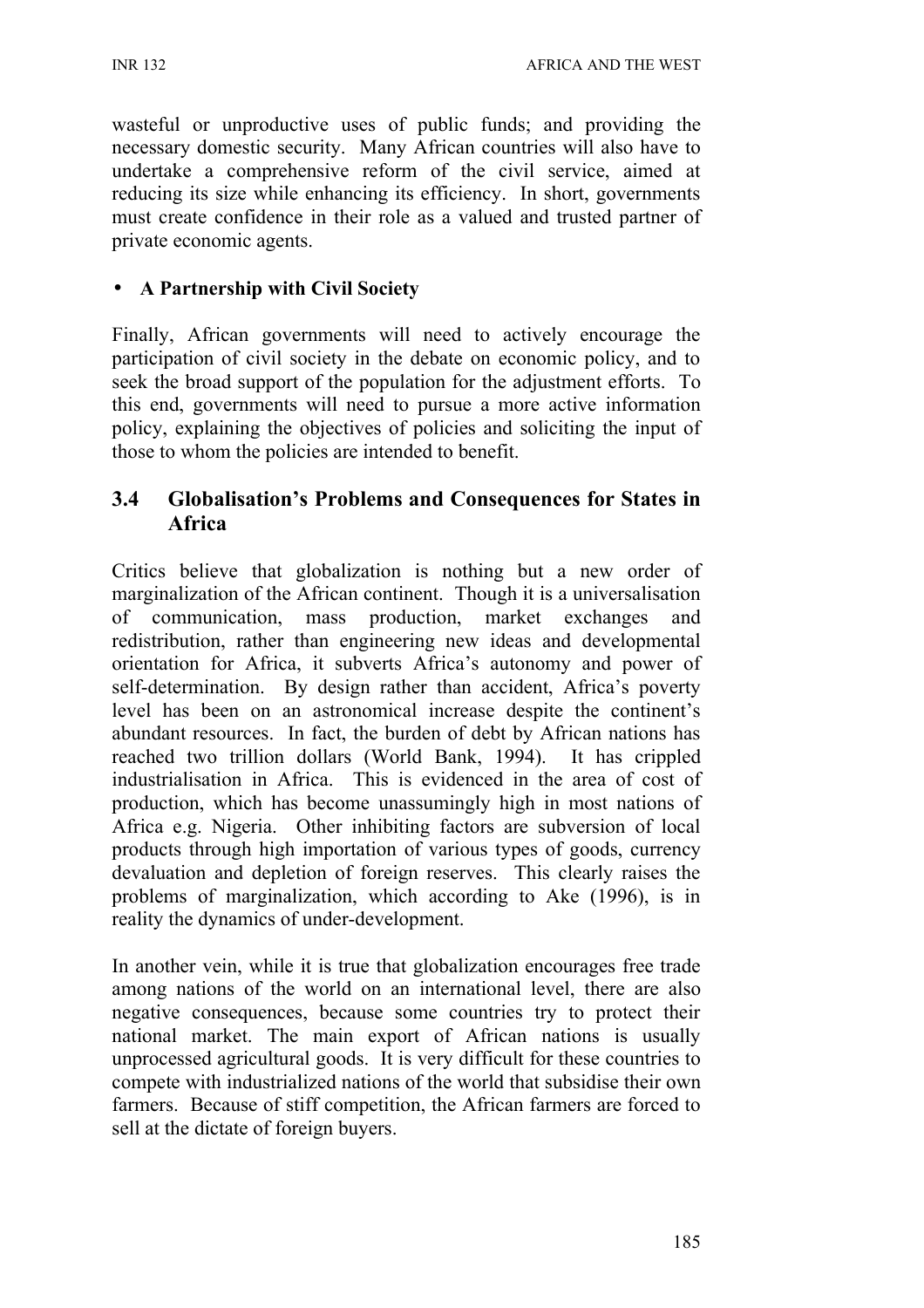There is a constant exploitation of foreign workers by the advanced economy. Because of lack of employment opportunities in African countries, most skilled Africans have moved to industrialized world. The mass movement of this people and due to lack of protections, companies from the industrialized world are able to offer workers enough salary to entice them to endure long hours of work under unsafe working conditions.

Nation-states in Africa today are unable to define the rules and regulations of their economy, production, credits and exchange of goods and services due to the invading menace of globalization. It has imposed heavy constraints on the internal management dynamics of almost all the countries of Africa. For example, unmindful of the governed, Nigeria government under President Olusegun Obasanjo increased fuel price to 50 percent in 2000. The inability of African leaders to resist imposed policy options at cost to African nations has created "*inequality in the status of the members of the "villagised" world*". This was amplified by Madunagu (1999) when he said:

*The result of globalization in Africa, is basically a competition between centres (Developed world) and the slums (Africa) of the village where preponderant majority of the people daily sink deeper into poverty and misery.*

The imperialistic cultural dimension of globalization, particularly in the area of internet connectivity which has been used as bait for wooing Africa and other developing world to a global village has done more damage to our cultural value, ethics and morality. It has exposed Africans to the unsanctity of cultural imperialism. Coded in form of human degradation, the blue film for example, which is alien to African cultural practice, has exposed, especially the teenagers to a world of fantacies and unrealistic copulation of drugged partners. The Yahoo, Yahoo boys, as they are called in Nigeria, has created another class of fraudsters among the youths. Instead of using this means to enrich their education, youths in Nigeria use the opportunity to defraud foreigners, who also want to make quick money from the oil rich Nigerian environment.

*A sort of cultural imperialism which will seek to enslave the African mind, leaving in its wake a cultureless or culturally disoriented people (may become a permanent feature of Africa and or people)".*

It has been argued that globalization has damaged Africa's natural environment and, 'in balance cost and benefit', it has been disaster for Africa both in human and material resources that are present in Africa. The UNDP's Human Development Report 1996 states that: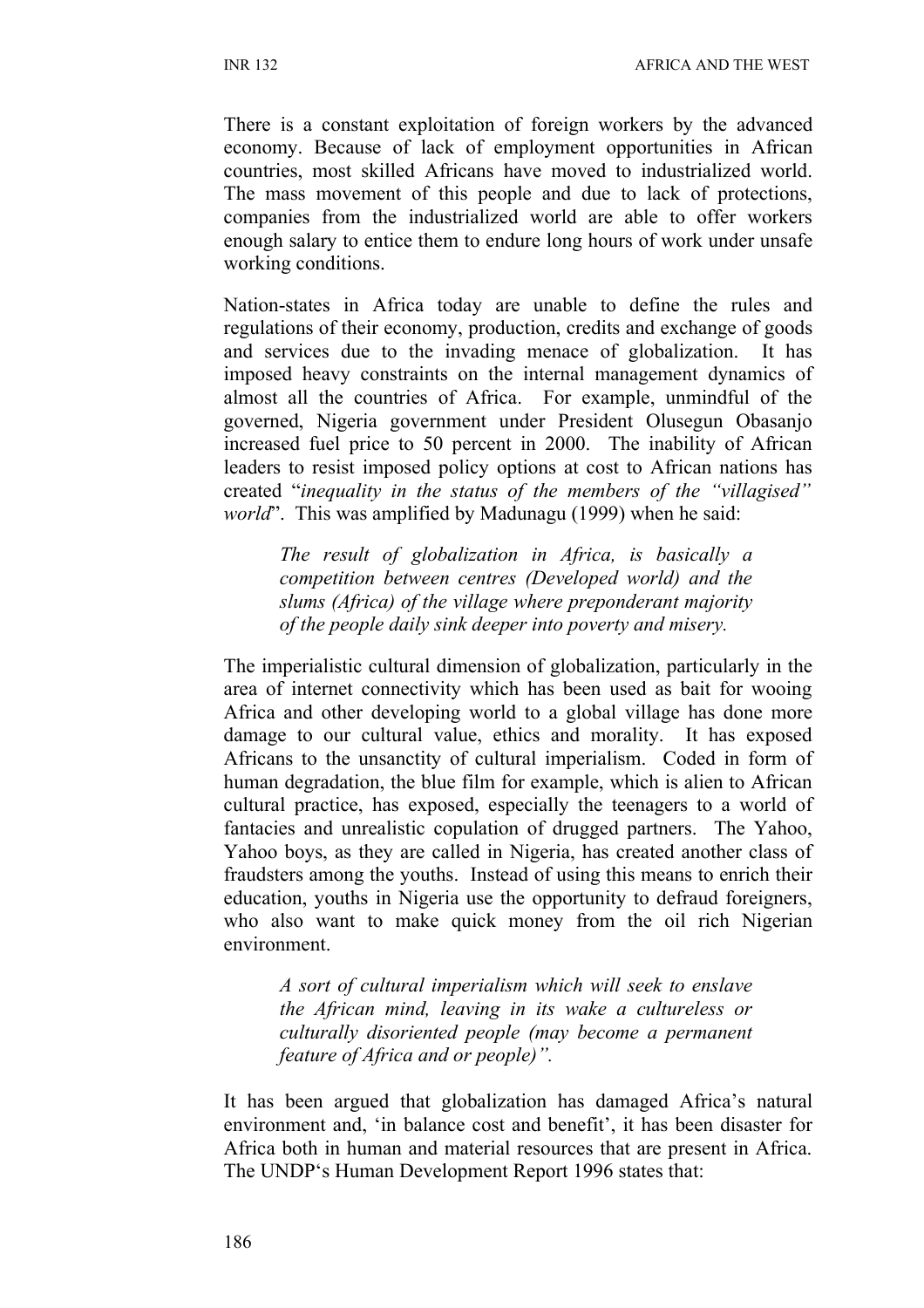*Twenty countries in Africa (today) have per capital income lower than 20 years ago. Two-thirds of the Least Developed Countries (LDCs) are in Africa. A foodsurplus continent twenty years ago, Africa is now fooddeficit* (UNDP – HDR, 1996:2).

The important points to note is that globalization through its "heavy constraints" is changing the way in which major institution heads think and operate across nations and within nations. Globalization is shaping their action and inaction, what people do and what they don't do. In fact, their identity is gradually changing and how they see themselves too. This is actually disturbing in Africa. Thorbecke (1997) said of Africa, that "is the only developing region where poverty is increasing", considering that:

*African governments (now) seem to have lost control of the policy making process, and are under pressure to accept the dictation from creditor nations and financial institutions.*

*Governments (African) now tend to discuss development issues less with their nationals, and more with donors and creditors, about debt repayment, debt relief and rescheduling and paradoxically about more development assistance (which rather than develop them further their underdevelopment and dependency( (emphasis mine)* (Nwaka, 2000).

# **4.0 CONCLUSION**

Globalization is an important phenomenon in the history of mankind. It is not a system that one can wish away. The advent of globalization especially after the cold war has a serious impact on the social, economic and political lives of nations of the world.

The beneficiary, it seems, is mainly the advanced world, while African nations, because of its contribution to world trade, continue to wallow in poverty and degradation. Barrier to trade is daily becoming an elusive thing, while unrestricted borders permeate the third world countries, especially Africa. Goods from the advanced societies continue to receive acceptance in African while agricultural products which were mainly from Africa receives less patronage.

The only opportunity opened to African nations, if the system would not be a one-sided affair, is that African nations must find a level playing ground. The policy framework must be standardized to face exterior